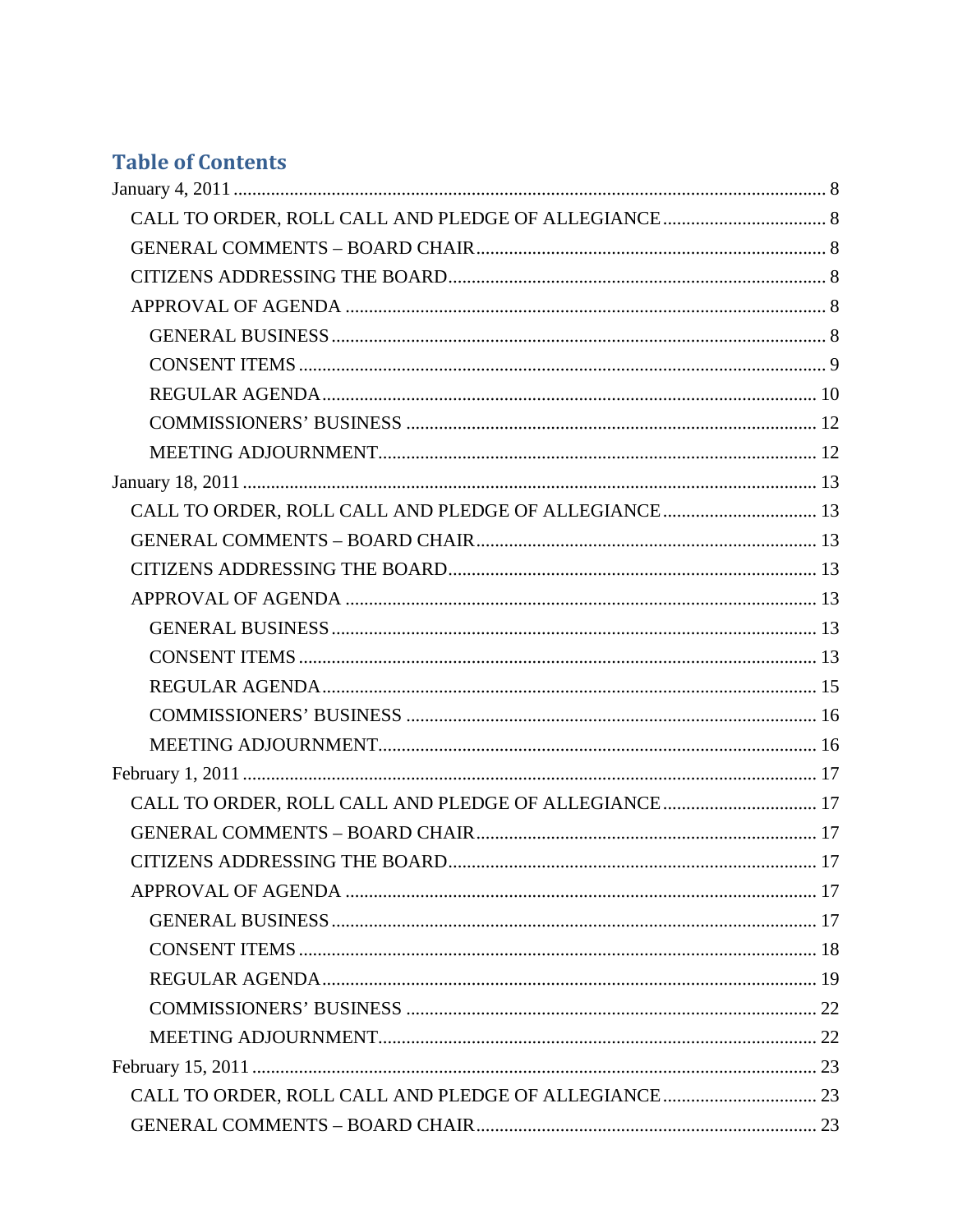| CALL TO ORDER, ROLL CALL AND PLEDGE OF ALLEGIANCE  46 |  |
|-------------------------------------------------------|--|
|                                                       |  |
|                                                       |  |
|                                                       |  |
|                                                       |  |
|                                                       |  |
|                                                       |  |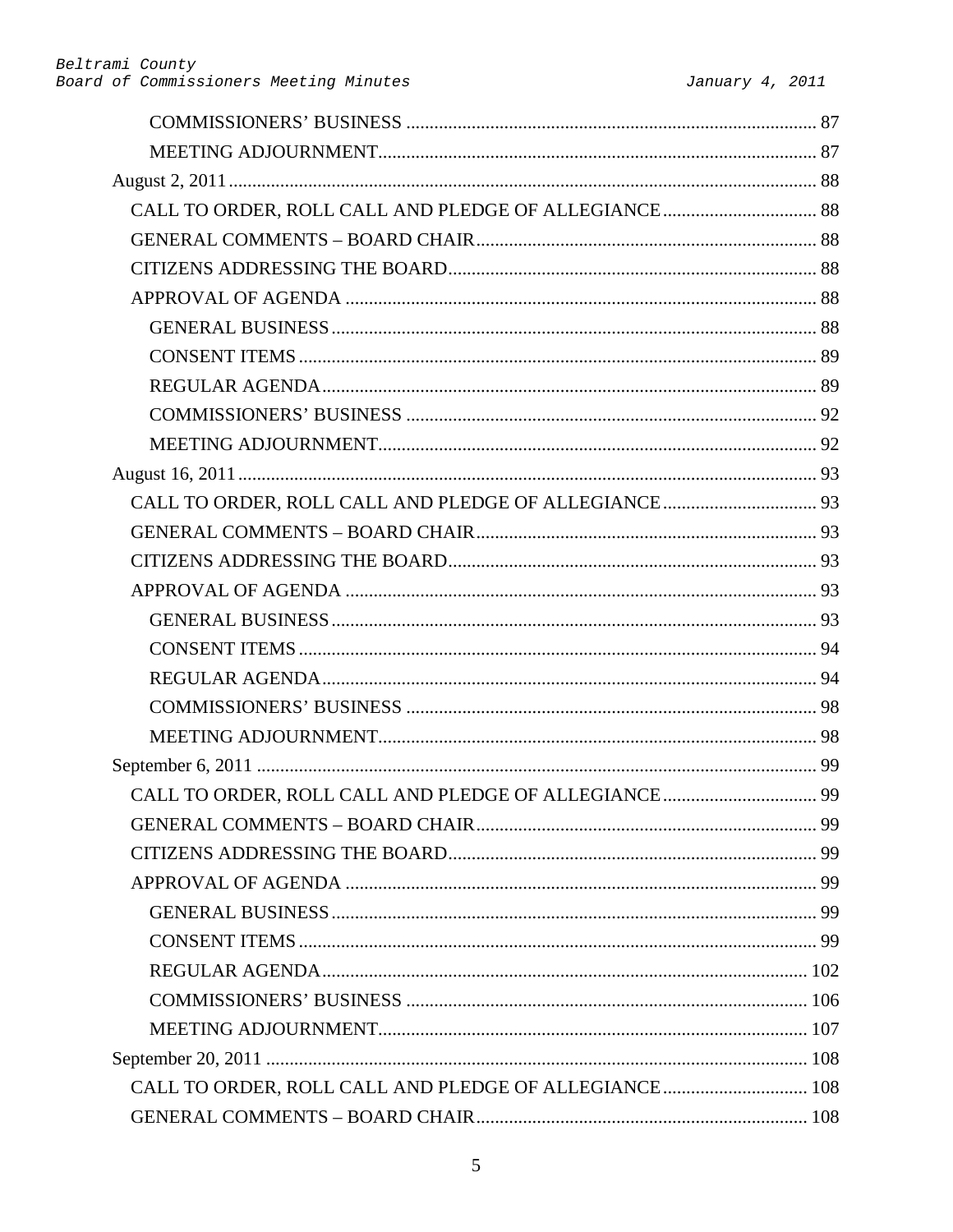| CALL TO ORDER, ROLL CALL AND PLEDGE OF ALLEGIANCE 125  |  |
|--------------------------------------------------------|--|
|                                                        |  |
|                                                        |  |
|                                                        |  |
|                                                        |  |
|                                                        |  |
|                                                        |  |
|                                                        |  |
|                                                        |  |
|                                                        |  |
| CALL TO ORDER, ROLL CALL AND PLEDGE OF ALLEGIANCE 129  |  |
|                                                        |  |
|                                                        |  |
|                                                        |  |
|                                                        |  |
|                                                        |  |
|                                                        |  |
|                                                        |  |
|                                                        |  |
|                                                        |  |
| CALL TO ORDER, ROLL CALL AND PLEDGE OF ALLEGIANCE  134 |  |
|                                                        |  |
|                                                        |  |
|                                                        |  |
|                                                        |  |
|                                                        |  |
|                                                        |  |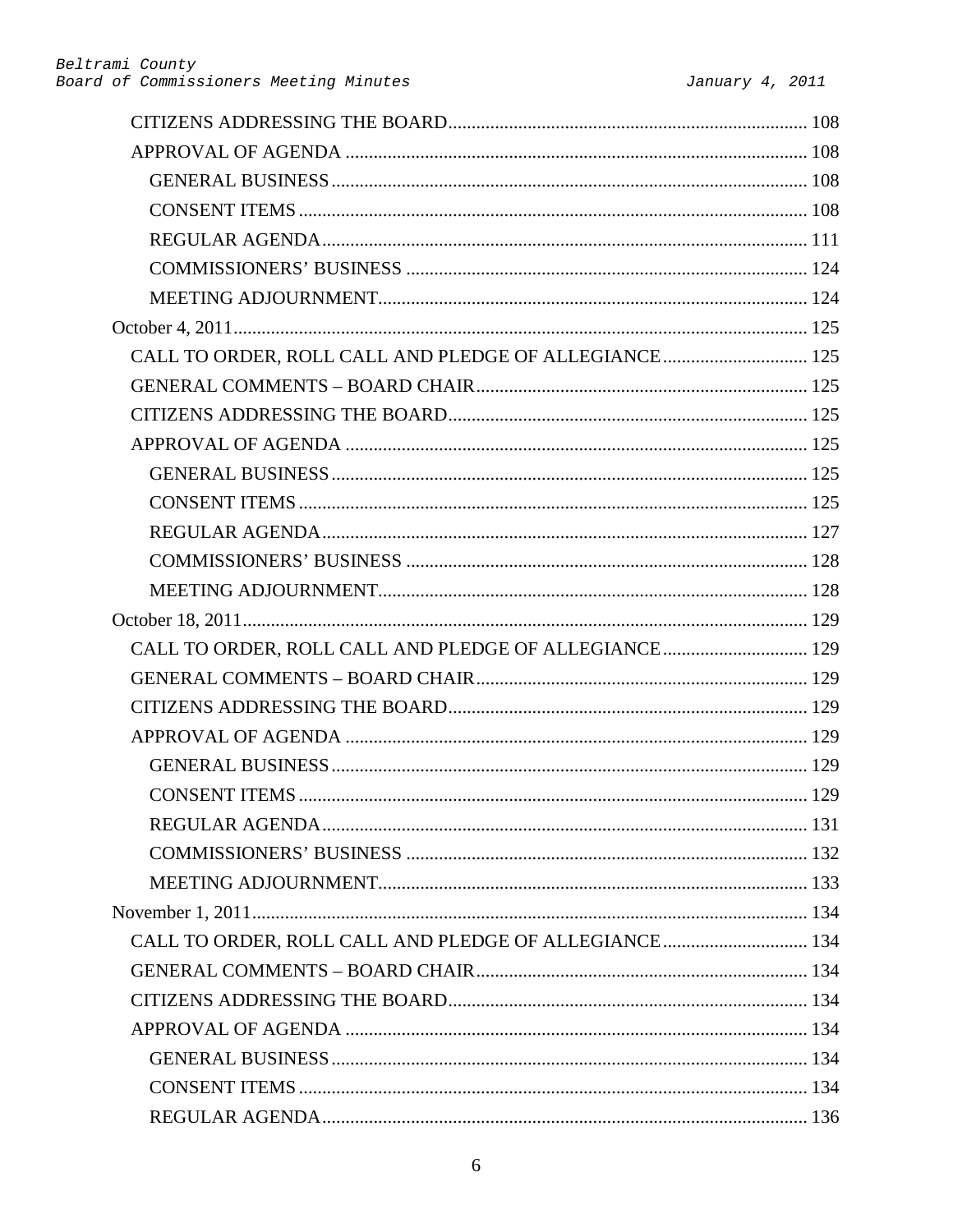| CALL TO ORDER, ROLL CALL AND PLEDGE OF ALLEGIANCE 141  |  |
|--------------------------------------------------------|--|
|                                                        |  |
|                                                        |  |
|                                                        |  |
|                                                        |  |
|                                                        |  |
|                                                        |  |
|                                                        |  |
|                                                        |  |
|                                                        |  |
| CALL TO ORDER, ROLL CALL AND PLEDGE OF ALLEGIANCE  154 |  |
|                                                        |  |
|                                                        |  |
|                                                        |  |
|                                                        |  |
|                                                        |  |
|                                                        |  |
|                                                        |  |
|                                                        |  |
|                                                        |  |
| CALL TO ORDER, ROLL CALL AND PLEDGE OF ALLEGIANCE  159 |  |
|                                                        |  |
|                                                        |  |
|                                                        |  |
|                                                        |  |
|                                                        |  |
|                                                        |  |
|                                                        |  |
|                                                        |  |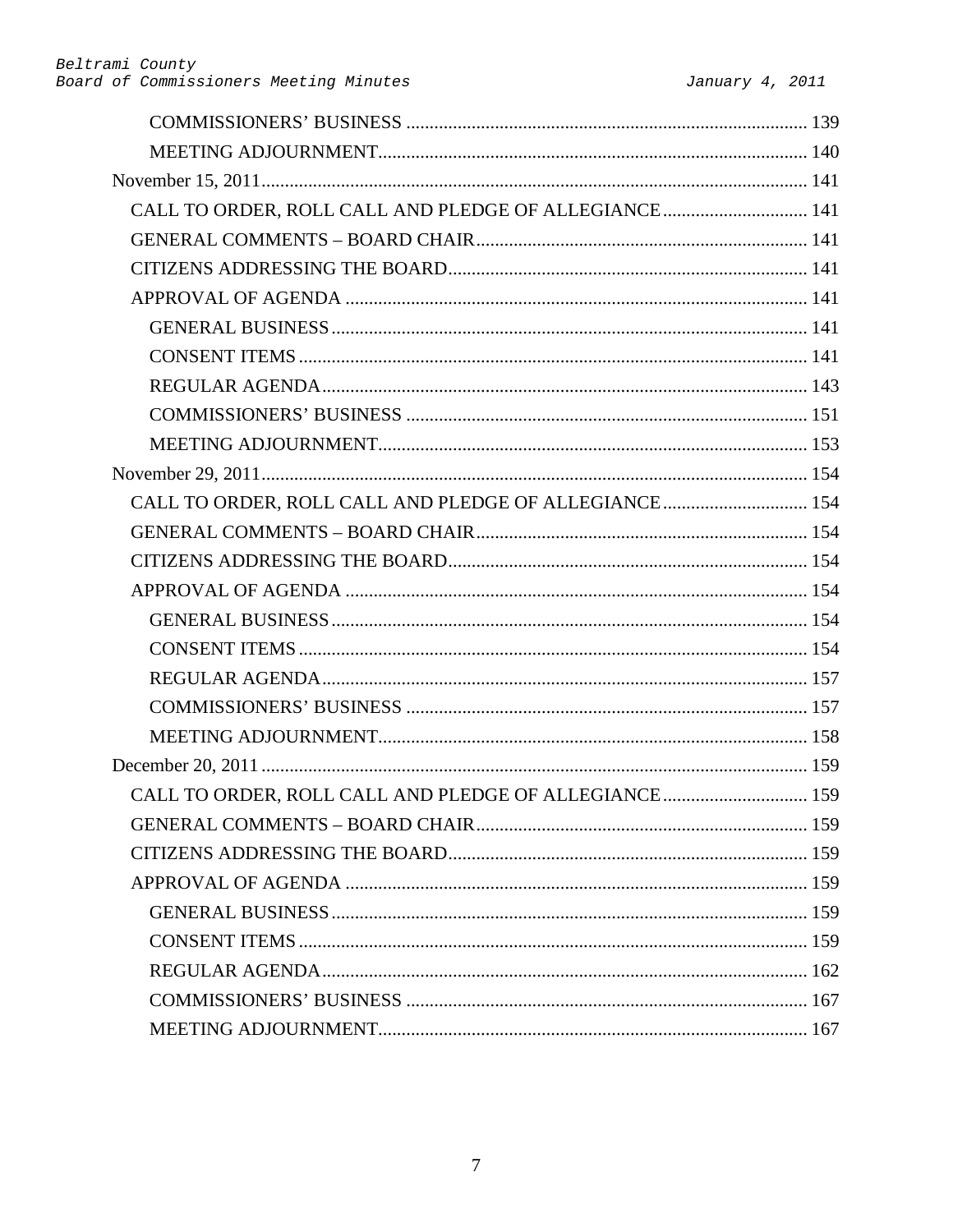# **TRANSCRIPT OF THE PROCEEDINGS OF THE BELTRAMI COUNTY BOARD OF COMMISSIONERS January 4, 2011**

<span id="page-7-0"></span>The Beltrami County Board of Commissioners met in regular session on January 4, 2011 at the County Board Room, County Administration Building, Bemidji, Minnesota.

#### <span id="page-7-1"></span>**CALL TO ORDER, ROLL CALL AND PLEDGE OF ALLEGIANCE**

Chair Jack Frost called the meeting to order at 5:00 p.m. Commissioners Jim Heltzer, Joe Vene, Quentin Fairbanks, and Jim Lucachick were present.

#### <span id="page-7-2"></span>**GENERAL COMMENTS – BOARD CHAIR**

Commissioner Frost thanked the Board and staff for his term as chair.

A motion was made by Commissioner Heltzer and seconded by Commissioner Fairbanks to elect Commissioner Vene as Board Chair for 2011. Unanimously carried.

A motion was made by Commissioner Fairbanks and seconded by Commissioner Lucachick to elect Commissioner Heltzer as Board Vice-Chair for 2011. Unanimously carried.

Commissioner Vene thanked everyone, and expressed his excitement about serving as Chair for the new year.

### <span id="page-7-3"></span>**CITIZENS ADDRESSING THE BOARD**

Dave Larson, recently elected Mayor of Bemidji, introduced himself to the Board and invited them to attend the next City Council Work Session to be held on Monday, January, 10, 2011. He is looking forward to working with Beltrami County in the coming year.

#### <span id="page-7-4"></span>**APPROVAL OF AGENDA**

No corrections or additions were made to the agenda.

#### <span id="page-7-5"></span>**GENERAL BUSINESS**

### Approved Agenda and Amendments

A motion to approve the Agenda and Amendments was made by Commissioner Frost, seconded by Commissioner Heltzer, and unanimously carried.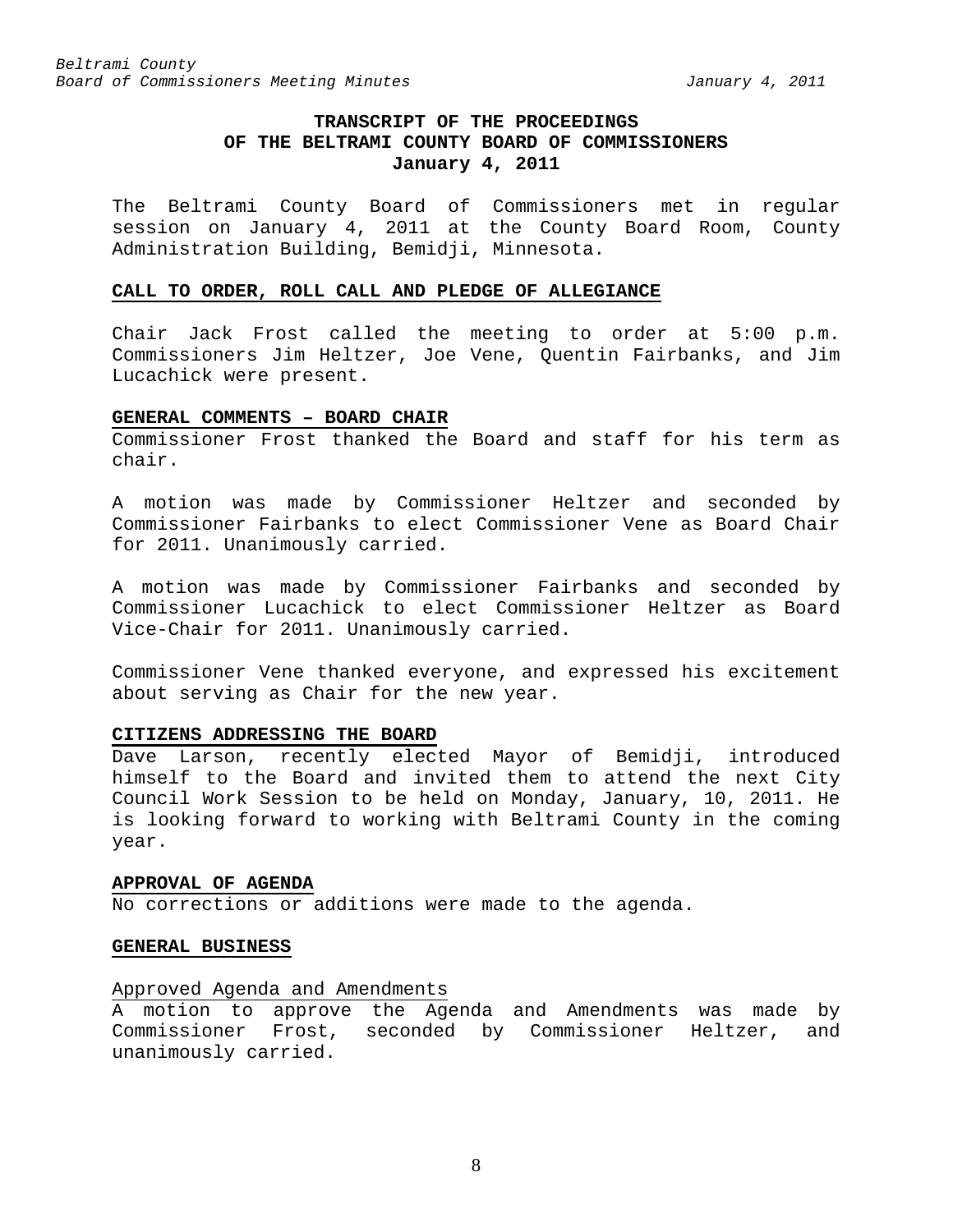#### Approved Consent Agenda

A motion to approve the Consent Agenda was made by Commissioner Heltzer, seconded by Commissioner Frost, and unanimously carried.

#### <span id="page-8-0"></span>**CONSENT ITEMS**

### Approved Minutes

The Board, by adoption of its Consent Agenda, approved the Minutes of the Board of Commissioners Work Meeting held December 21, 2010, and the Minutes of the Board of Commissioners Regular Meeting held December 21, 2010, as submitted.

#### Approved Auditor/Treasurer Warrant Payment Listing

The Board, by adoption of its Consent Agenda, received and approved the warrant payment listing submitted by the Auditor/Treasurer's Office.

### Approved Payment of Auditor/Treasurer Bills

The Board, by adoption of its Consent Agenda, approved payment of Auditor/Treasurer bills, as submitted.

#### Retro-Active Approval of Bills

The Board, by adoption of its Consent Agenda, gave retro-active approval to pay bills lat in December in order to report appropriate expenses in the calendar/fiscal year 2010, as submitted.

#### Approved Investment Policy

The Board, by adoption of its Consent Agenda, approved the revision to the Beltrami County Investment Policy that modified the requirements for investment diversification to read: "in no case shall more than 50 percent be invested in any one type of security, with the exception of certificates of deposit."

### Retro-active Approval of Unorganized Township Transfers

The Board, by adoption of its Consent Agenda, gave retro-active approval to the transfers to Eland Township, Red Lake Township and Northwood Township from the Other Unorganized Township balance, as submitted.

#### Approved Award of Legal Publications

The Board, by adoption of its Consent Agenda, approved the award of legal publication of Notice of Delinquent Taxes, Financial Statements and legal ads to The Bemidji Pioneer, as submitted.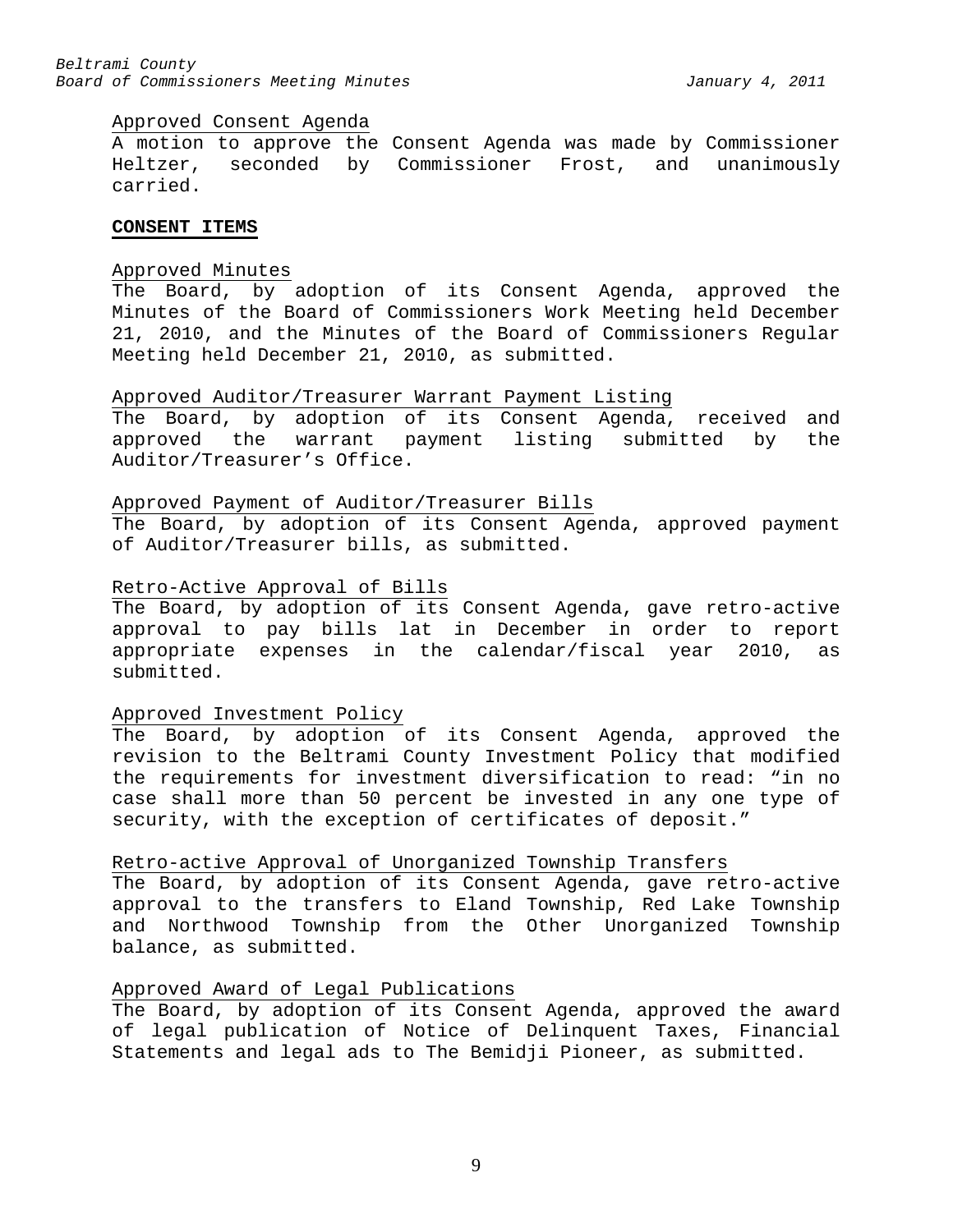Approved Public Meeting Regarding Right-of-Way for CSAH 22

The Board, by adoption of the Consent Agenda, approved the public meeting to be held during the March 1, 2011 Regular Board Meeting regarding right-of-way for CSAH 22, as submitted.

Approved Nomination of Northern Dental Access Center for National Rural Health Association's Outstanding Rural Health Organization Award

The Board, by adoption of its Consent Agenda, approved the nomination of the Northern Dental Access Center for the National Rural Health Association's Outstanding Rural Health Organization Award, as submitted.

#### <span id="page-9-0"></span>**REGULAR AGENDA**

Request to Promote One Non-benefitted Home Health Aide to Part-Time with Benefits and Hire One Part-time Home Health Aide with No Benefits

Linda Yourczek, Nursing Services Director, explained the Home Health Aide situation to the Board and answered questions.

A motion was made by Commissioner Heltzer, and seconded by Commissioner Lucachick, to promote one non-benefitted Home Health Aide to part-time with benefits and hire one part-time Home Health Aide with no benefits. Unanimously carried.

The Board also requested a copy of the policy that explains the benefitted/non-benefitted guidelines.

Request to Move Temporary Office Support Specialist in the Redby Office to Permanent Full-time

Due to an extended leave of absence of an eligibility specialist and current workload issues in the Redby Office, Health & Human Services would like to move a temporary OSS to permanent full time.

John Pugleasa, Economic Assistance Division Director answered questions from the Board.

A motion was made by Commissioner Fairbanks, and seconded by Commissioner Heltzer, to move a temporary Office Support Specialist in the Redby Office to permanent full-time status. Unanimously carried.

# Review Proposed Prescriptive Easements

Marshall Graham, Interim Natural Resource Management Director explained how the DNR is currently conducting a prescriptive road easement process in Beltrami and Clearwater counties. There is an opportunity for each County to join in the process and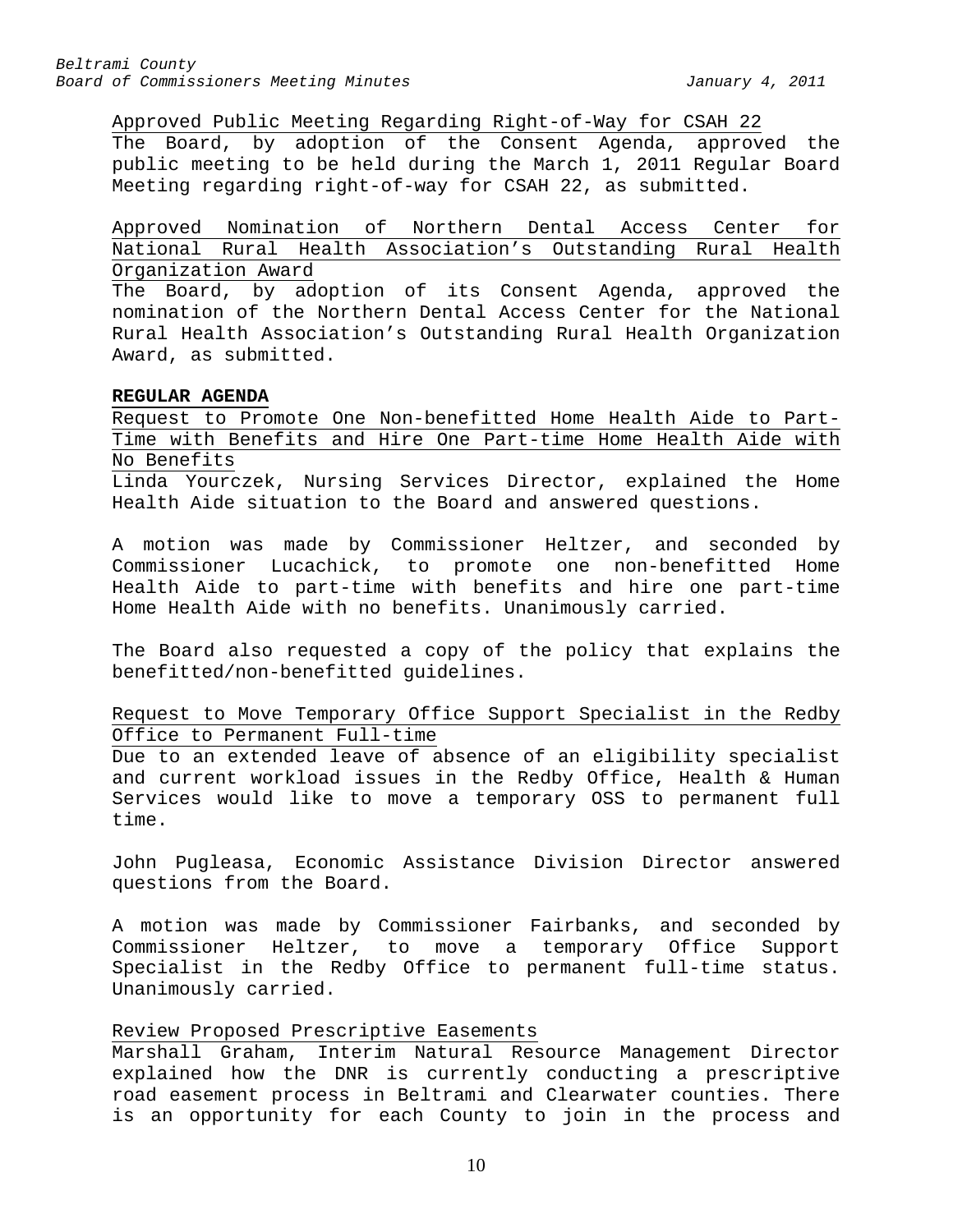seek the establish prescriptive easements on forest access roads that lie in part on private land and have been used over the years for forest management activities.

A motion was made by Commissioner Heltzer, and seconded by Commissioner Frost, to adopt the recommendations presented by the Natural Resource Management Department for prescriptive easements. Unanimously carried.

#### First Reading: Hours of Alcohol Sale

The Board voted, at the last regular Board Meeting, to initiate a three reading process to consider the amendment of the County Liquor Ordinance, to prohibit alcohol sales after 1:00 am.

A motion was made by Commissioner Fairbanks, and seconded by Commissioner Lucachick, to conduct the First Reading and proceed with scheduling the Second Reading and Public Hearing for the February 1<sup>st</sup> Regular Board Meeting. Unanimously carried.

# Consideration of 2011 Development Fund Grant Requests

The Board stressed the importance of sticking to the Statutory<br>Requirements of Tourism, Agriculture and Industrial Tourism, Agriculture and Industrial Classifications for Grant applicants.

| 2011 Development Fund Grants                         | 2011      | 2011     |
|------------------------------------------------------|-----------|----------|
|                                                      | Request   | Approved |
| Beltrami County Agriculture Association (Fair Board) | \$30,000  | \$30,000 |
| <b>Beltrami County Historical Society</b>            | \$20,000  | \$20,000 |
| Beltrami Humane Society                              | \$1,556   | \$0      |
| Bemidji Area Tennis Association                      | \$12,500  | \$0      |
| Blackduck History & Art Center                       | \$6,400   | \$6,400  |
| Boys & Girls Club of the Bemidji Area                | \$3,000   | \$0      |
| Evergreen House                                      | \$15,000  | \$0      |
| <b>Headwaters Science Center</b>                     | \$7,500   | \$7,500  |
| Northern Dental Access Center                        | \$9,530   | \$0      |
| Northwoods Habitat for Humanity                      | \$5,000   | \$0      |
| Paul Bunyan Playhouse                                | \$5,404   | \$5,404  |
| <b>Totals</b>                                        | \$115,890 | \$69,304 |

2010 Timber Funds apportioned to the 2011 Development Fund: \$75,000

A motion was made by Commissioner Frost, and seconded by Commissioner Lucachick, to award 2011 Development Fund Grant requests to: Beltrami County Agriculture Association (Fair Board), Beltrami County Historical Society, Blackduck History &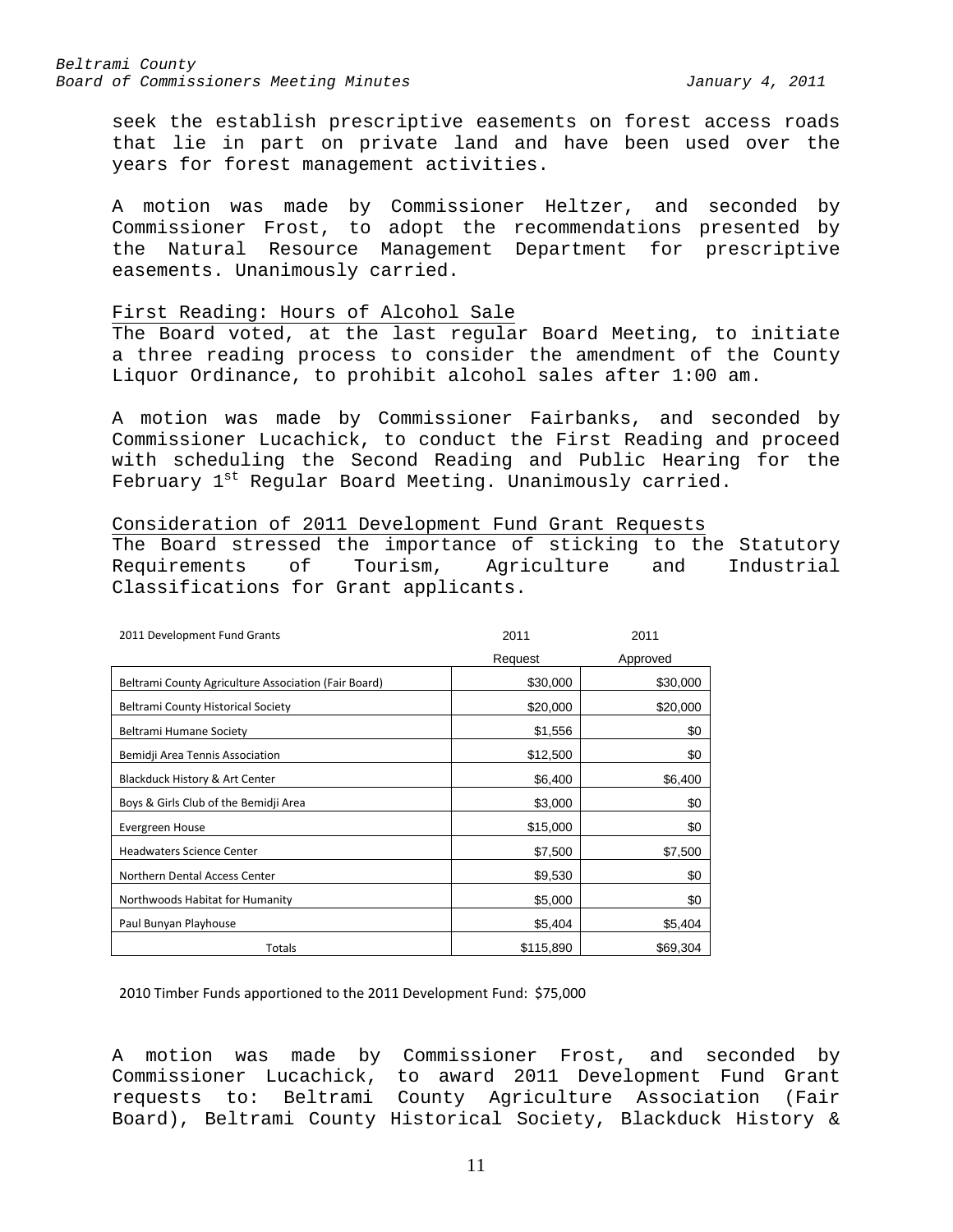Art Center, Headwaters Science Center, and Paul Bunyan Playhouse. All five applicants to be awarded the full amount of their request. Unanimously carried.

# <span id="page-11-0"></span>**COMMISSIONERS' BUSINESS**

Legislative/Lobbying Issues

• Commissioner Heltzer commented on the close proximity of the Hubbard County Solid Waste Transfer Station to Beltrami County's Transfer Station. Suggested we talk with Hubbard about providing/consolidating services.

Commissioners' Reports None.

Review Upcoming Meeting Schedule

Next regular meeting of the County Board will be January 18, 2011, in the Board Room of the County Administration Building.

# <span id="page-11-1"></span>**MEETING ADJOURNMENT**

A motion to adjourn the Board meeting at 6:12 p.m. was made by Commissioner Fairbanks, seconded by Commissioner Frost, and unanimously carried.

> \_\_\_\_\_\_\_\_\_\_\_\_\_\_\_\_\_\_\_\_\_\_\_\_\_\_\_\_\_\_\_\_\_ Joe Vene, Chair

\_\_\_\_\_\_\_\_\_\_\_\_\_\_\_\_\_\_\_\_\_\_\_\_\_\_\_\_\_\_\_\_\_ Tony Murphy, County Administrator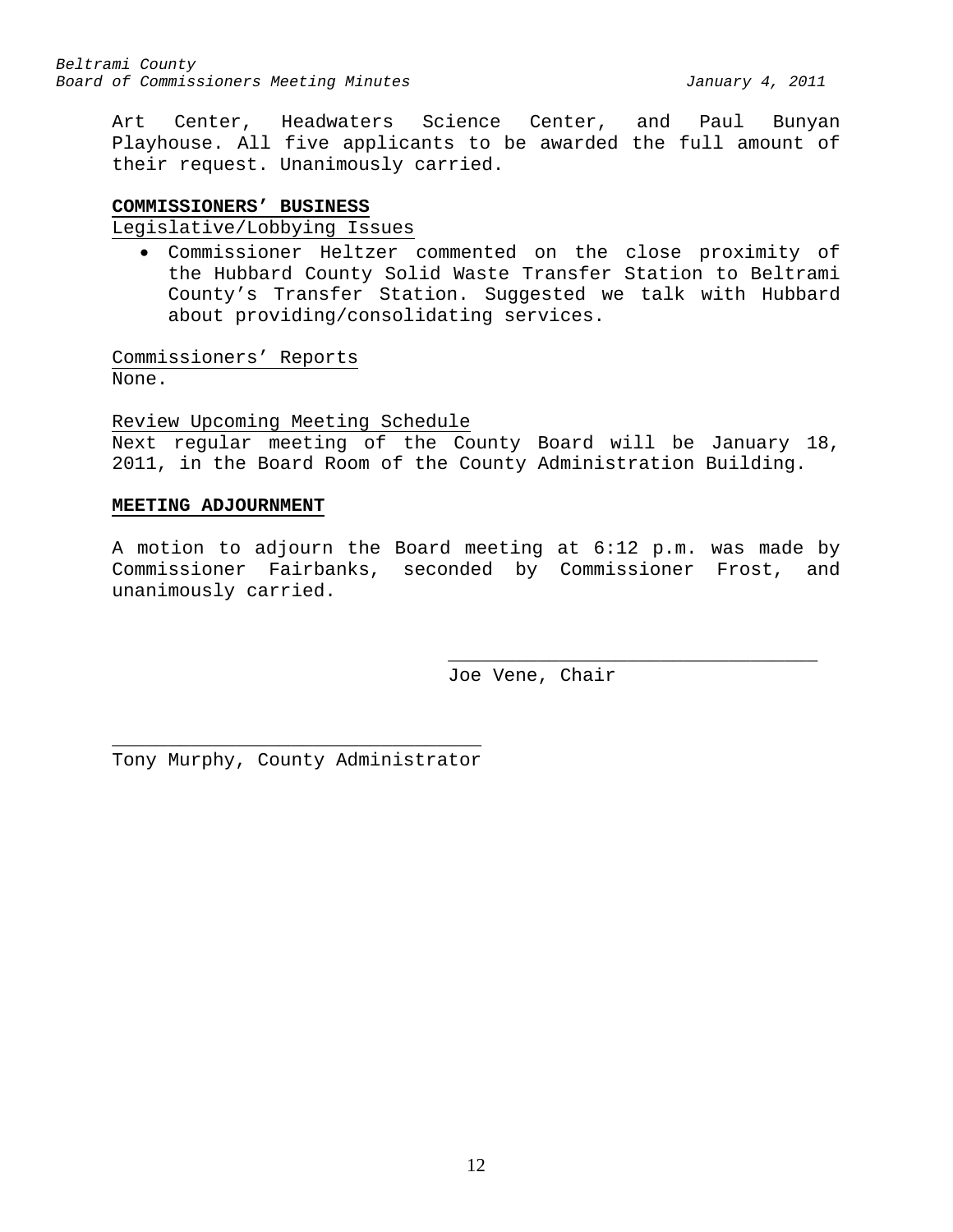# **TRANSCRIPT OF THE PROCEEDINGS OF THE BELTRAMI COUNTY BOARD OF COMMISSIONERS January 18, 2011**

<span id="page-12-0"></span>The Beltrami County Board of Commissioners met in regular session on January 18, 2011, at the County Board Room, County Administration Building, Bemidji, Minnesota.

#### <span id="page-12-1"></span>**CALL TO ORDER, ROLL CALL AND PLEDGE OF ALLEGIANCE**

Chair Joe Vene called the meeting to order at 5:00 p.m. Commissioners Jim Heltzer, Quentin Fairbanks, and Jim Lucachick were present. Commissioner Jack Frost was excused.

#### <span id="page-12-2"></span>**GENERAL COMMENTS – BOARD CHAIR**

None.

#### <span id="page-12-3"></span>**CITIZENS ADDRESSING THE BOARD**

None.

### <span id="page-12-4"></span>**APPROVAL OF AGENDA**

The following item was removed from the Consent Agenda:

- Approval of Contracts for Beltrami Works Pilot Project
- The following item was added to the Consent Agenda:
- Approval of reappointment of John Winters to the Giziibii RC & D Council

#### <span id="page-12-5"></span>**GENERAL BUSINESS**

#### Approved Agenda and Amendments

A motion to approve the Agenda and Amendments was made by Commissioner Lucachick, seconded by Commissioner Fairbanks, and unanimously carried.

### Approved Consent Agenda

A motion to approve the Consent Agenda was made by Commissioner Fairbanks, seconded by Commissioner Heltzer, and unanimously carried.

#### <span id="page-12-6"></span>**CONSENT ITEMS**

### Approved Minutes

The Board, by adoption of its Consent Agenda, approved the Minutes of the Board of Commissioners Work Meeting held January 4, 2011, and the Minutes of the Board of Commissioners Regular Meeting held January 4, 2011, as submitted.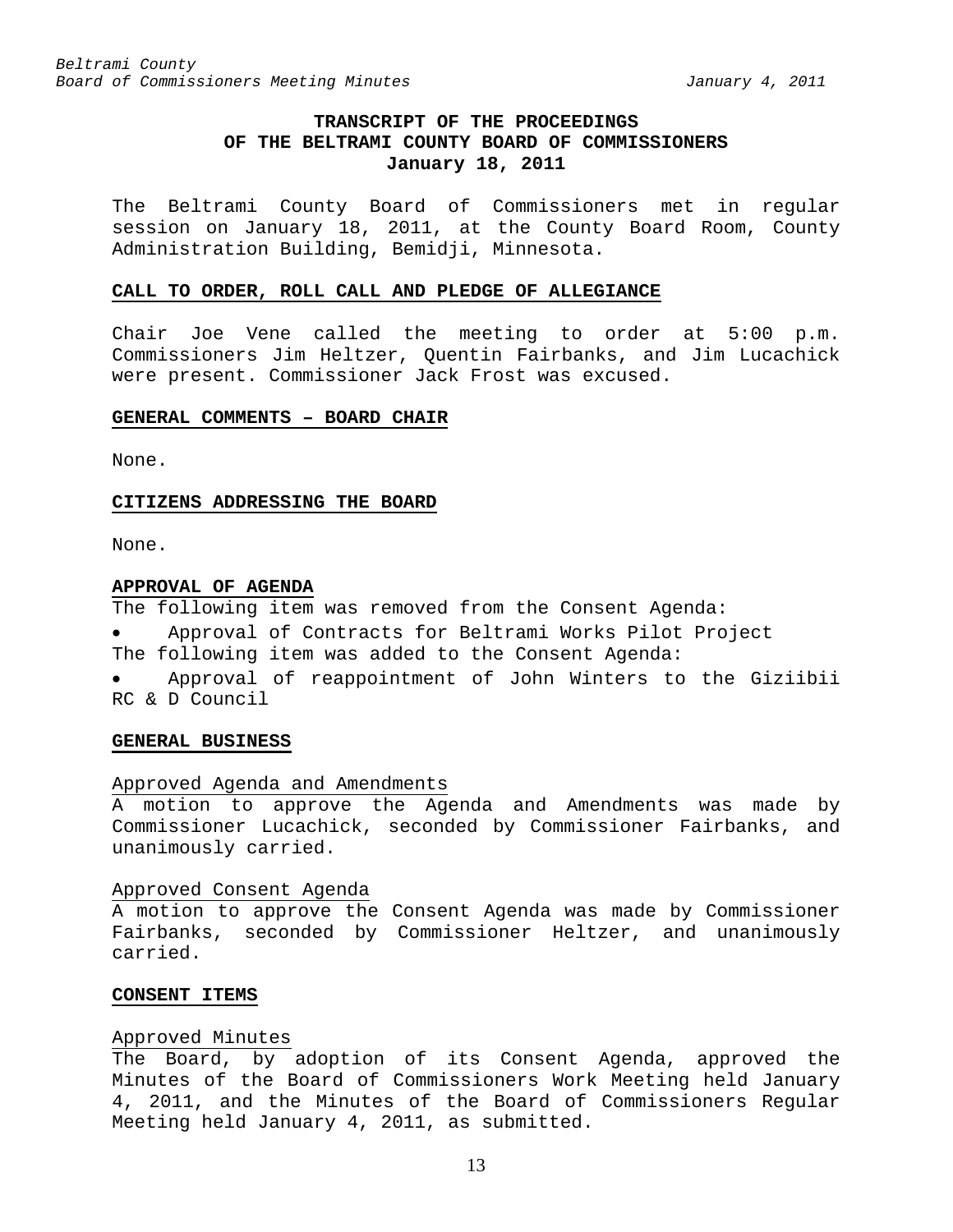# Approved Auditor/Treasurer Warrant Payment Listing

The Board, by adoption of its Consent Agenda, received and approved the warrant payment listing submitted by the Auditor/Treasurer's Office.

### Approved Payment of Auditor/Treasurer Bills

The Board, by adoption of its Consent Agenda, approved payment of Auditor/Treasurer bills, as submitted.

# Approved Lawful Gambling Raffle

The Board, by adoption of its Consent Agenda, approved the offsite gambling for Blackduck Fire Relief Association to raffle a fish house during a February 26, 2011 fishing tournament on Blackduck Lake, as submitted.

# Approved Small Cities Development Program Income Usage

The Board, by adoption of its Consent Agenda, approved the use of program income from the Small Cities Development Program for down payment assistance, administered by HRA or for Gap financing, administered by HHDC, pending approval by the Department of Employment and Economic Development, as submitted.

# Approved Revised Solid Waste Service Fee Abatement Policy

The Board, by adoption of its Consent Agenda, approved the<br>revised Beltrami County Solid Waste Service Fee County Solid Waste Service Fee Abatement/Addition Policy to add language allowing a fee to be charged for failure to return renewal forms by stated dates.

# Approved Reappointment of Commissioner Vene to North Country CHS Advisory Committee

The Board, by adoption of its Consent Agenda, approved the reappointment of Commissioner Vene to the North Country Community Health Services (CHS) Advisory Committee, as submitted.

### Approved Paid Time Off Credit for County Recorder

The Board, by adoption of its Consent Agenda, approved the request by the County Recorder that the county provide her with an initial PTO credit of 40 hours as her position as changed from an elected official to an appointed position on January 1, 2011.

# Approved Parent Support Outreach Grant for Calendar Year 2011 The Board, by adoption of its Consent Agenda, approved the Parent Support Outreach Grant from the MN Department of Human Services for the calendar year 2011, as submitted.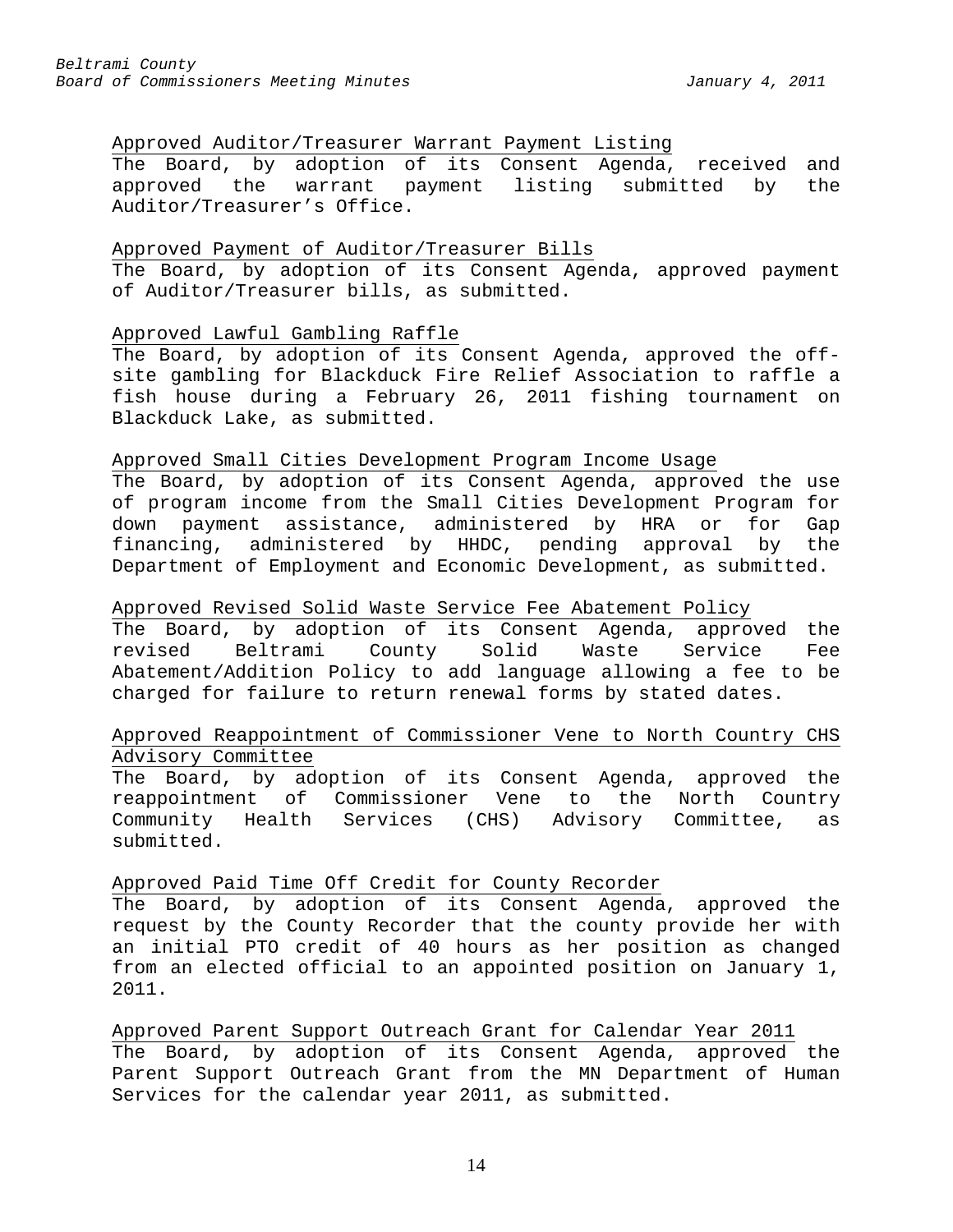Approved Host County Contracts for Calendar Year 2011

The Board, by adoption of its Consent Agenda, approved Host County Contracts for the calendar year 2011, as submitted.

Approved Health & Human Services Contracts for MN Health Care<br>Programs Access Transportation and Social Services Access Transportation and Social Services Transportation

The Board, by adoption of its Consent Agenda, approved the Approved Health & Human Services Contracts for MN Health Care<br>Programs 6 Access Transportation and Social Services Programs Access Transportation and Social Services Transportation with Paul Bunyan Transit, as submitted.

Approved Rural Minnesota CEP Contract

The Board, by adoption of its Consent Agenda, approved the Health & Human Services Contract with Rural Minnesota CEP for mandated employment services, as submitted.

Approved Health and Human Services Monthly Child Protection Reports The Board, by adoption of its Consent Agenda, reviewed and approved Human Services Monthly Child Protection Reports, as

submitted.

Approved Health and Human Services Family Child Care Licenses The Board, by adoption of its Consent Agenda, approved Human Services Family Child Care Licenses, as submitted.

Approved Health and Human Services Family Foster Care Licenses The Board, by adoption of its Consent Agenda, approved Human Services Family Foster Care Licenses, as submitted.

Approval to Reappoint John Winter to Giziibii RC & D Council The Board, by adoption of its Consent Agenda, approved the reappointment of John Winter to the Giziibii RC & D Council, as submitted.

### <span id="page-14-0"></span>**REGULAR AGENDA**

Authorization to Advertise and Fill a Full-Time Highway Accountant Position Internally

Highway Engineer, Bruce Hasbargen, updated the Board on the pending retirement of the current Highway Accountant in March and is seeking permission to fill the position internally.

A motion was made by Commissioner Heltzer, and seconded by Commissioner Lucachick, to advertise and fill the full-time Highway Accountant Position internally. Unanimously carried.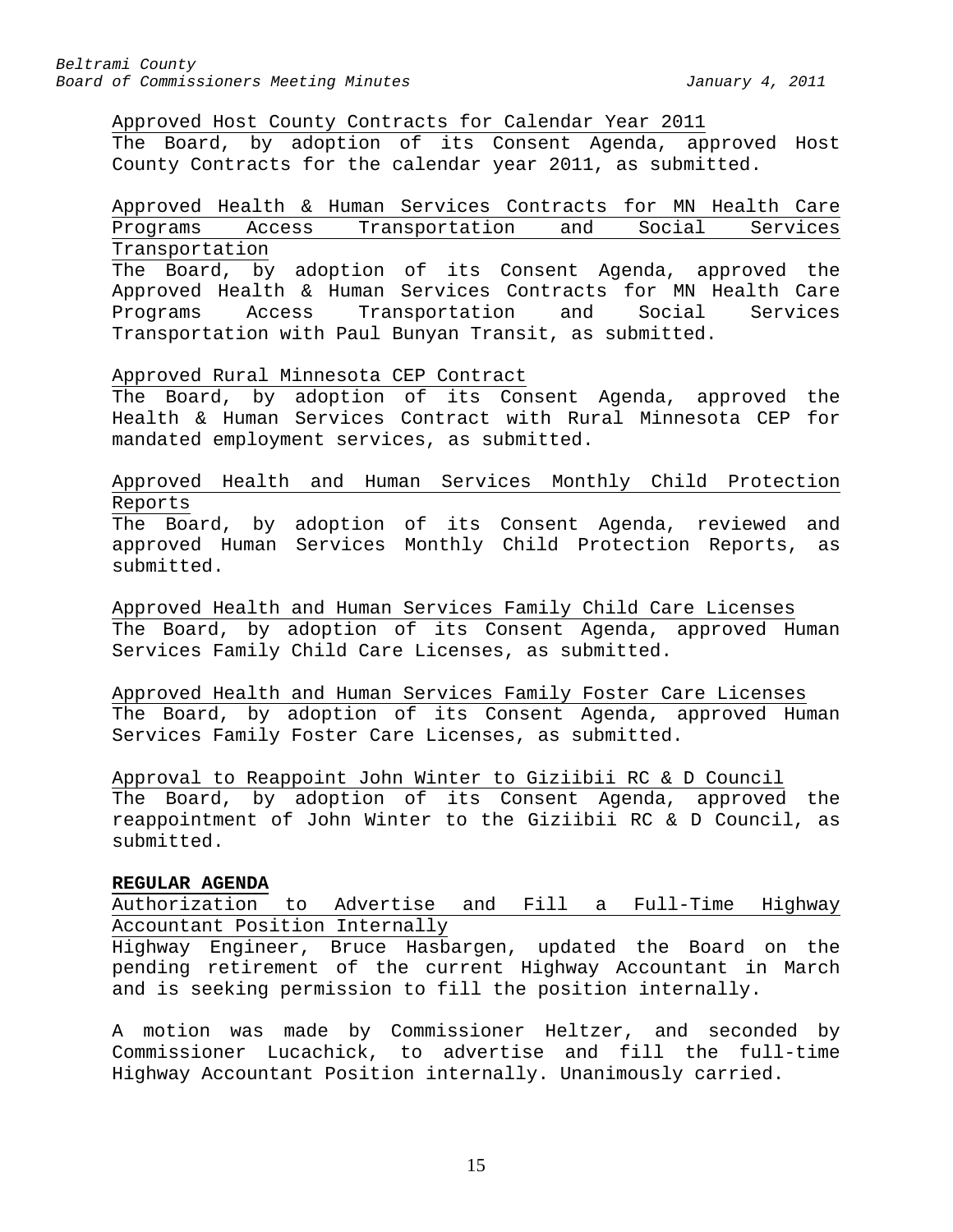Ratification of International Union of Operating Engineers, Local #49, Contract for 2011

Linda Tran, Human Resources Director, presented the tentative agreement with International Union of Operating Engineers, Local #49, contingent on union ratification.

A motion was made by Commissioner Fairbanks, and seconded by Commissioner Heltzer, to accept and ratify the tentative agreement with International Union of Operating Engineers, Local #49, contingent on union ratification. Unanimously carried.

# <span id="page-15-0"></span>**COMMISSIONERS' BUSINESS**

Legislative/Lobbying Issues

- Commissioner Vene reported on an upcoming Veterans Home meeting with Senator Carlson.
- Administrator Murphy is tentatively scheduled to speak at an upcoming House/Senate Majority Caucus regarding outcome based government.

Commissioners' Reports

• Commissioner Heltzer reported on HRA Board activity and efforts being made by the new Mayor of Bemidji to work with Beltrami County on joint venture projects.

# Review Upcoming Meeting Schedule

Next regular meeting of the County Board will be February 1, 2011, in the Board Room of the County Administration Building.

# <span id="page-15-1"></span>**MEETING ADJOURNMENT**

A motion to adjourn the Board meeting at 5:25 p.m. was made by Commissioner Fairbanks, seconded by Commissioner Lucachick, and unanimously carried.

> \_\_\_\_\_\_\_\_\_\_\_\_\_\_\_\_\_\_\_\_\_\_\_\_\_\_\_\_\_\_\_\_\_ Joe Vene, Chair

\_\_\_\_\_\_\_\_\_\_\_\_\_\_\_\_\_\_\_\_\_\_\_\_\_\_\_\_\_\_\_\_\_ Tony Murphy, County Administrator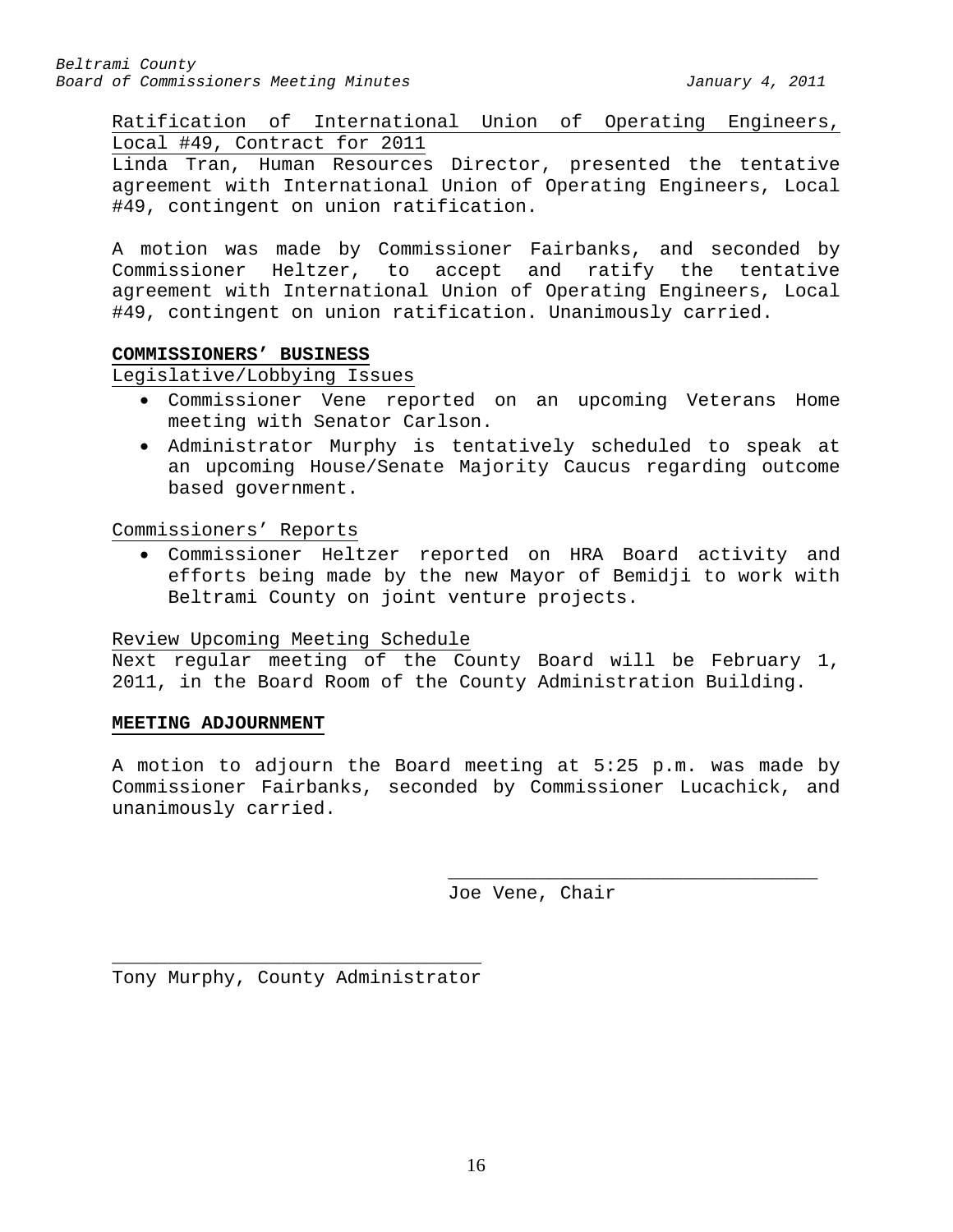# **TRANSCRIPT OF THE PROCEEDINGS OF THE BELTRAMI COUNTY BOARD OF COMMISSIONERS February 1, 2011**

<span id="page-16-0"></span>The Beltrami County Board of Commissioners met in regular session on February 1, 2011, at the County Board Room, County Administration Building, Bemidji, Minnesota.

#### <span id="page-16-1"></span>**CALL TO ORDER, ROLL CALL AND PLEDGE OF ALLEGIANCE**

Chair Joe Vene called the meeting to order at 5:01 p.m. Commissioners Jim Heltzer, Jack Frost, Quentin Fairbanks, and Jim Lucachick were present.

#### <span id="page-16-2"></span>**GENERAL COMMENTS – BOARD CHAIR**

None.

#### <span id="page-16-3"></span>**CITIZENS ADDRESSING THE BOARD**

None.

#### <span id="page-16-4"></span>**APPROVAL OF AGENDA**

The following items were added to the Consent Agenda:

• Approval of Board of Water & Soil Resources, Natural Resources Block Grant

• Approval of Lease Agreements between Headwaters Shooting Sports Assoc, Bemidji Area Shooters Assoc and Bemidji Trap & Skeet Club

The following item was moved to the Regular Agenda:

• Public Hearing and Approval of Resolution for Revocation of Little Dip Loop Dr NE

# <span id="page-16-5"></span>**GENERAL BUSINESS**

#### Approved Agenda and Amendments

A motion to approve the Agenda and Amendments was made by Commissioner Frost, seconded by Commissioner Heltzer, and unanimously carried.

# Approved Consent Agenda

A motion to approve the Consent Agenda was made by Commissioner Frost, seconded by Commissioner Heltzer, and unanimously carried.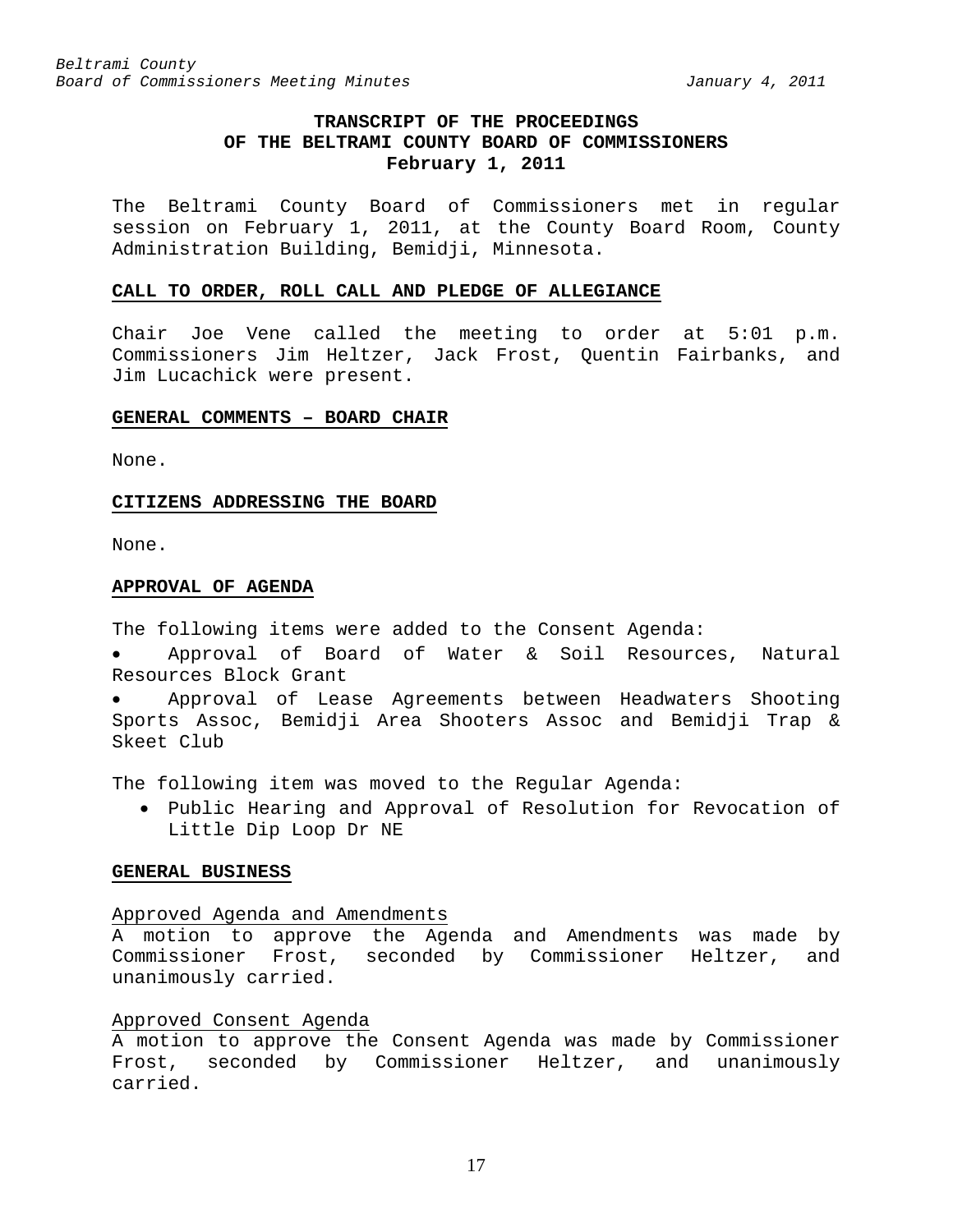#### <span id="page-17-0"></span>**CONSENT ITEMS**

### Approved Minutes

The Board, by adoption of its Consent Agenda, approved the Minutes of the Board of Commissioners Work Meeting held January 18, 2011, and the Minutes of the Board of Commissioners Regular Meeting held January 18, 2011, as submitted.

#### Approved Auditor/Treasurer Warrant Payment Listing

The Board, by adoption of its Consent Agenda, received and approved the warrant payment listing submitted by the Auditor/Treasurer's Office.

#### Approved Payment of Auditor/Treasurer Bills

The Board, by adoption of its Consent Agenda, approved payment of Auditor/Treasurer bills, as submitted.

# Approved MCCC Contract for Finance and General Government Software

The Board, by adoption of its Consent Agenda, approved the Minnesota Counties Computer Cooperative (MCCC) Contract for Financial and General Government software, as submitted.

# Approved Post Employment Health Care Savings Plan for Elected Executive Officers

The Board, by adoption of its Consent Agenda, approved the elected executive officers to participate in the Post Employment Health Care Savings Plan, as submitted.

# Approved Highway Department to Fill Seven Seasonal Laborer Positions

The Board, by adoption of its Consent Agenda, approved the Highway Department to fill seven seasonal laborer positions, as submitted.

# Approved Board of Water & Soil Resources, Natural Resources Block Grant

The Board, by adoption of its Consent Agenda, approved the Board of Water & Soil Resources, Natural Resources Block Grant Agreement for FY 2011, as submitted.

Approved Lease Agreements between Headwaters Shooting Sports Assoc, Bemidji Area Shooters Assoc and Bemidji Trap & Skeet Club The Board, by adoption of its Consent Agenda, approved the Lease Agreements between Headwaters Shooting Sports Assoc, Bemidji Area Shooters Assoc and Bemidji Trap & Skeet Club. These sublease agreements for use of the park areas require the consent of the Beltrami County Board.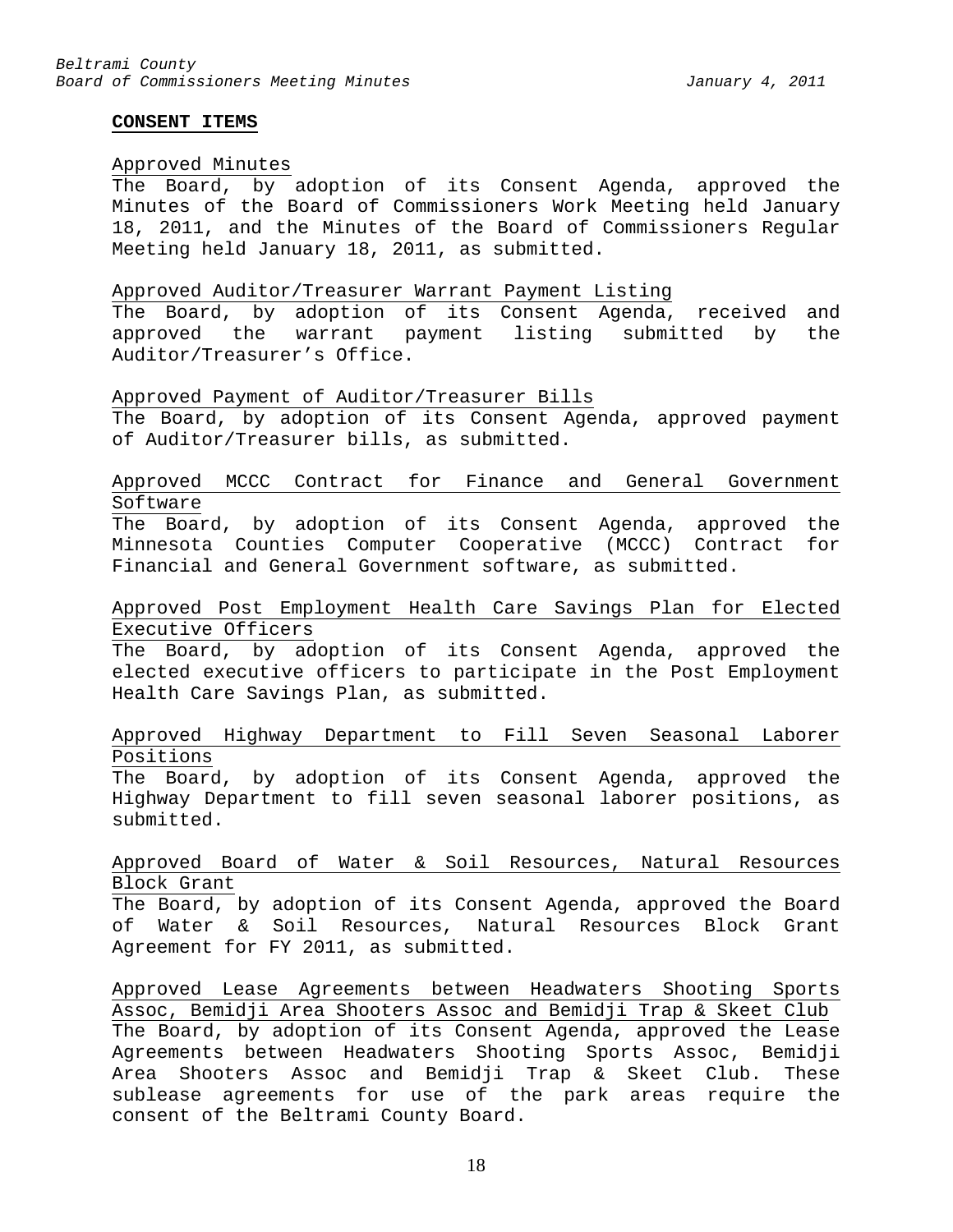#### <span id="page-18-0"></span>**REGULAR AGENDA**

Clarification of 2011 Kitchigami Regional Library Budget

Commissioner Lucachick presented the issue to be clarified as follows: The budget adopted by the County Board included \$309,841 for the Kitchigami Regional Library services. During the December 21, 2010 Work Session the Board discussed spending only the State-imposed Maintenance of Effort amount of \$294,624 and holding the remaining balance in reserve. The Kitchigami Library Board has budgeted using the \$309,841 amount.

Kitchigami Regional Library Director, Marion Ridge was present to answer questions and receive clarification as to which amount they should be working from.

Paul Erickson, Branch Manager at the Bemidji Public Library stated that library services and usage has been steadily increasing and staff is working harder with less. He would like to see the Board authorize the \$309,841 to insure no cuts for the coming year.

Marilyn Heltzer also spoke in support of maintaining the \$309,841 in funding for the library.

A motion was made by Commissioner Heltzer, and seconded by Commissioner Frost, to set the 2011 budget contribution for Kitchigami Regional Library at \$309,841, as originally approved in the Budget. Carried 4/1 vote. Commissioners Fairbanks, Frost, Vene and Heltzer voting yes; Commissioner Lucachick voting no.

Public Hearing/Second Reading: Proposed Ordinance Change to Hours of Alcohol Sales

County Attorney, Tim Faver, gave a brief history on the Ordinance and where it stands to-date.

Chairman Vene opened the Public Hearing:

Richard Lehmann, Former Mayor of Bemidji, spoke in support of the 1 am closing and his frustration with the fact that the County and the City did not discuss the issue back in November, before the City voted for a 2 am closing.

Ralph Morris, Medical Advisor to County Health & Human Services Department, spoke to the dangers of more alcohol impaired drivers on the roads with a 2 am bar closing.

19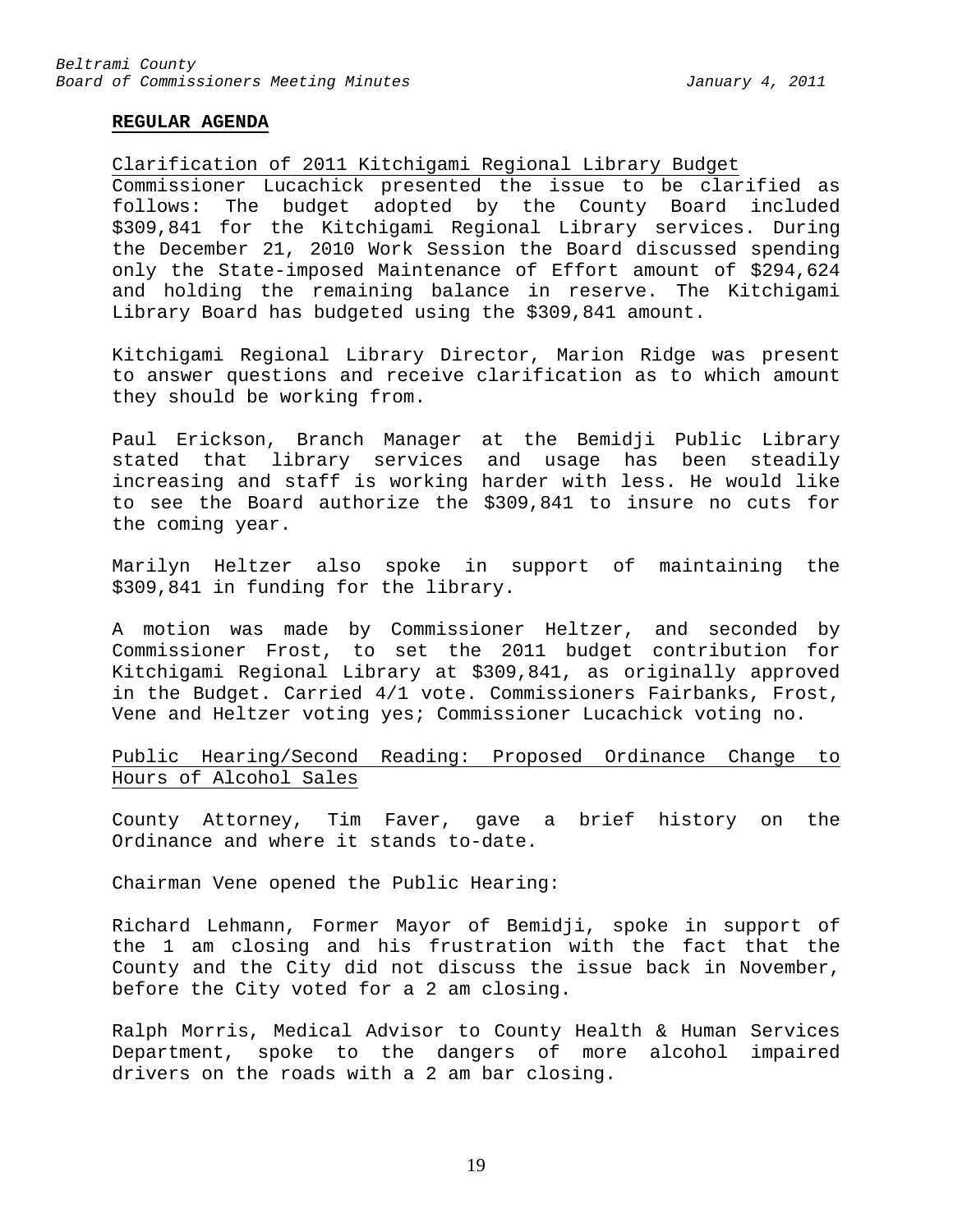Steve Fogelson, a County resident stated his opposition to a 2 am bar closing.

Mary Marchel, Health & Human Services Director, stressed the obligation of the Board, as Board of Health to the residents of Beltrami County, to act in the best interests of the health and safety of its citizens and impose the 1 am bar closing.

Bill Larson, Jay Kaasa, Jill Naylor-Yarger, Arlo Fiack and Kathy Johnson all spoke in support of the 1 am bar closing.

Sheriff Phil Hodapp, in his research of other Counties, could not find one respondent with a good reason, from a public safety standpoint, to extend bar hours to 2 am.

Emil Erickson, Mayor of Funkley and owner of Funkley Bar stated that the 2 am bar closing in the City of Funkley, has not affected his business or the City in a negative manner.

Brian Ophus, a student from Bemidji State University, stated that from what he has witness at this Public Hearing, it is clear that the people have spoken and the elected officials should listen, and act accordingly.

Chairman Vene closed the public hearing.

A motion was made by Commissioner Lucachick and seconded by Commissioner Frost to adopt the Second Reading of the Proposed Amended County Ordinance for the Licensing and Regulation of the Sale of Alcoholic Beverages and schedule the  $3^{rd}$  and Final Reading. Unanimously carried.

# Consideration of County Committee Appointments

Giziibii Resource Conservation & Development Council: Antoinelle Thompson

Land of the Dancing Sky Agency on Aging: Diane Mostad

Beltrami County Extension Committee: Lynn Ahern

A motion was made by Commissioner Lucachick, and seconded by Commissioner Fairbanks, to approve the appointments of: Antoinelle Thompson to the Giziibii Resource Conservation & Development Council; Diane Mostad to the Land of the Dancing Sky Agency on Aging and Lynn Ahern to the Beltrami County Extension Committee. Unanimously carried.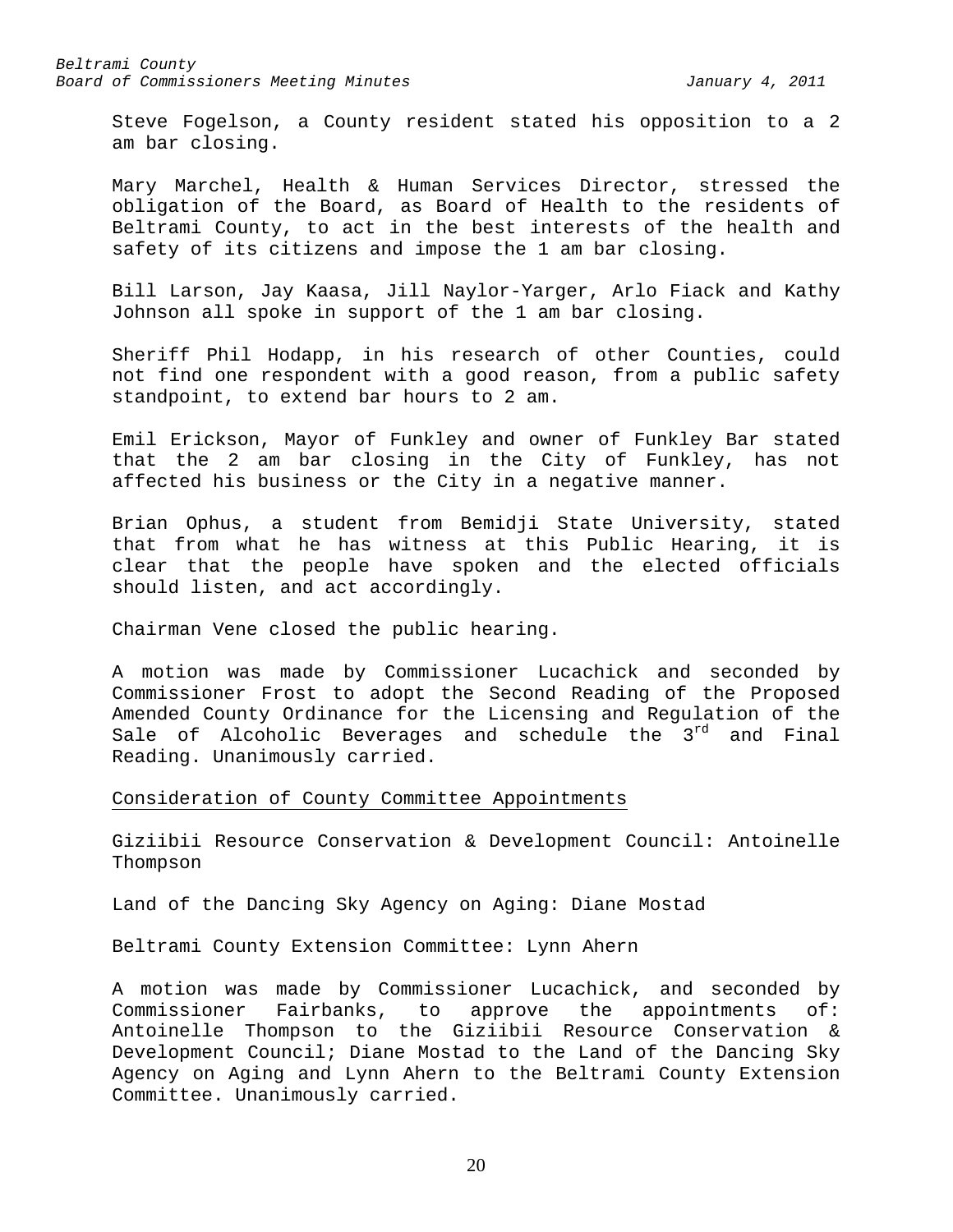Public Hearing and Approval of Resolution for Revocation of Little Dip Loop Dr NE County Engineer, Bruce Hasbargen presented the information and the request by Sugar Bush Township to acquire responsibility for

Little Dip Loop Dr. NE.

No one in the audience wished to address the Board for the Public Hearing.

Resolution for Revocation of Little Dip Loop Dr. NE to Sugar Bush Township:

WHEREAS: The road referred to as Little Dip Loop Dr NE, was a section of County State Aid Highway 20 before it was reconstructed and realigned,

WHEREAS: Little Dip Loop Dr NE has remained under County jurisdiction,

WHEREAS: Sugar Bush Township has expressed interest in taking over jurisdiction and maintenance of Little Dip Loop Dr NE.

WHEREAS: it is more appropriate for Little Dip Loop Dr NE, to be under Sugar Bush Township jurisdiction.

WHEREAS: Minnesota Statutes 163.11, provides for the revocation and reversion of a county road to a township.

NOW THEREFORE, BE IT RESOLVED: by the County Board of Commissioners of the County of Beltrami that the following described road shall be and is hereby revoked and shall revert directly to Sugar Bush Township, as provided by Minnesota Statutes 163.11, subd. 5:

#### LITTLE DIP LOOP DR. NE.

That part of the old right of way of Beltrami County State Aid Highway Number 20 which lies southerly of the southerly right of way line of said Beltrami County State Aid Highway Number 20 as described in the Warranty Deed recorded as microfilm number 326370 in the office of the Beltrami County Recorder, said old right of way is described as follows: Beginning at a point on said southerly right of way line a distance of approximately 280 feet westerly of the northeast corner of the Northeast Quarter of the Northwest Quarter of Section 24, Township 147 North, Range 31 West, Beltrami County, Minnesota; thence southeasterly, easterly and northeasterly along said old County State Aid Highway Number 20 as it exists in 2010 across the Northeast Quarter of the Northwest Quarter and the Northwest Quarter of

21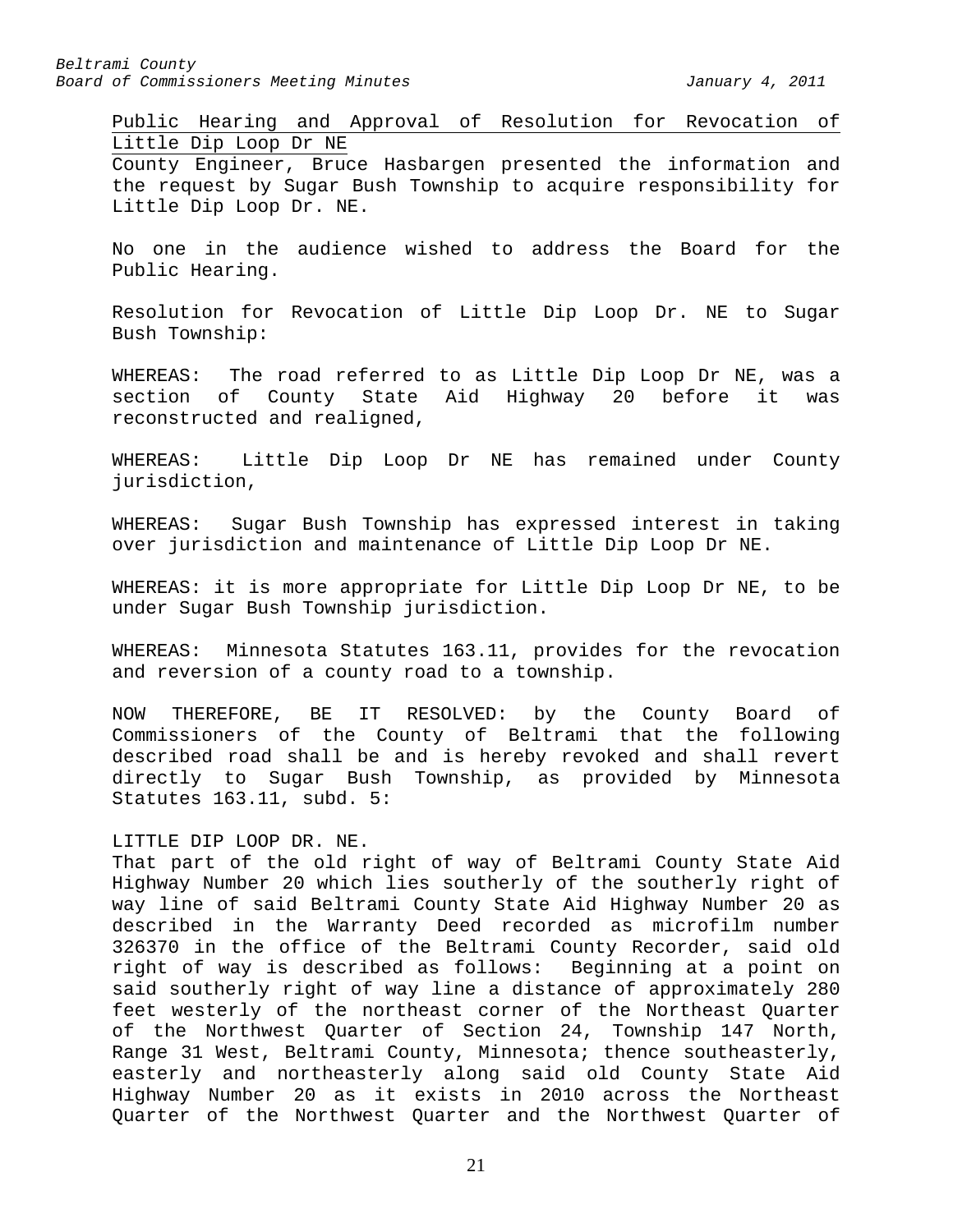the Northeast Quarter of said Section 24 to the intersection with said southerly right of way line of Beltrami County State Aid Highway Number 20 as described in the Warranty Deed recorded as microfilm number 326370 in the office of the Beltrami County Recorder at a point approximately 1,120 feet easterly of said Northeast corner of the Northeast Quarter of the Northwest Quarter. The right of way to be revoked is illustrated on the attached map.

A motion was made by Commissioner Heltzer and seconded by Commissioner Frost to approve the Resolution for Revocation of Little Dip Loop Dr. NE to Sugar Bush Township. Unanimously carried.

### <span id="page-21-0"></span>**COMMISSIONERS' BUSINESS**

### Legislative/Lobbying Issues

• Commissioner Vene reported on the upcoming Veterans Home Task Force meeting on Saturday, February 5, 2011.

Commissioners' Reports

Commissioner Lucachick gave a treasurer's report on the Kitchigami Regional Library System

# Review Upcoming Meeting Schedule

Next regular meeting of the County Board will be February 15, 2011, in the Board Room of the County Administration Building.

### <span id="page-21-1"></span>**MEETING ADJOURNMENT**

A motion to adjourn the Board meeting at 7:10 p.m. was made by Commissioner Heltzer, seconded by Commissioner Lucachick, and unanimously carried.

Joe Vene, Chair

\_\_\_\_\_\_\_\_\_\_\_\_\_\_\_\_\_\_\_\_\_\_\_\_\_\_\_\_\_\_\_\_\_

\_\_\_\_\_\_\_\_\_\_\_\_\_\_\_\_\_\_\_\_\_\_\_\_\_\_\_\_\_\_\_\_\_ Tony Murphy, County Administrator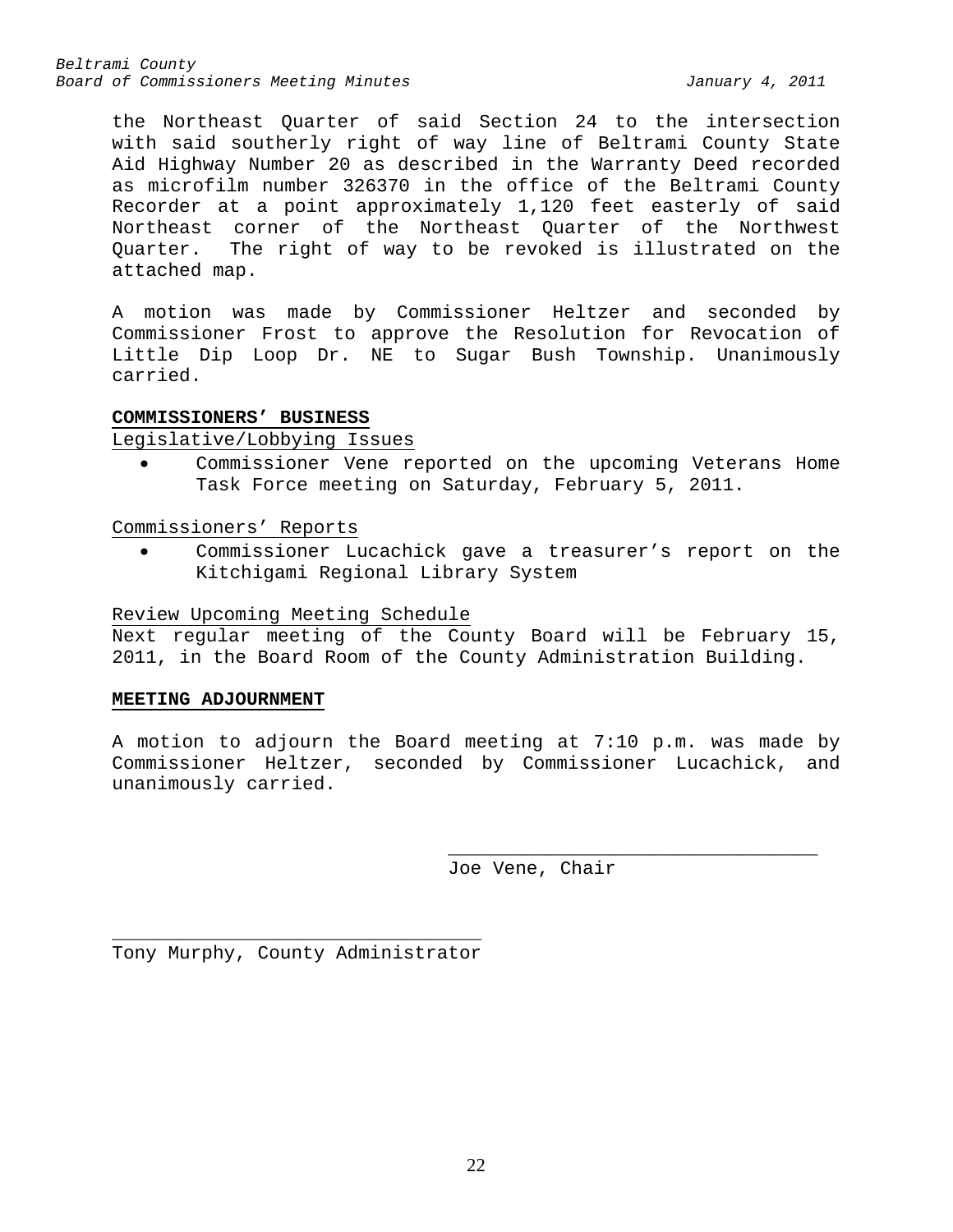# **TRANSCRIPT OF THE PROCEEDINGS OF THE BELTRAMI COUNTY BOARD OF COMMISSIONERS February 15, 2011**

<span id="page-22-0"></span>The Beltrami County Board of Commissioners met in regular session on February 15, 2011, at the County Board Room, County Administration Building, Bemidji, Minnesota.

### <span id="page-22-1"></span>**CALL TO ORDER, ROLL CALL AND PLEDGE OF ALLEGIANCE**

Chair Joe Vene called the meeting to order at 5:00 p.m. Commissioners Jim Heltzer, Jack Frost, Quentin Fairbanks, and Jim Lucachick were present.

### <span id="page-22-2"></span>**GENERAL COMMENTS – BOARD CHAIR**

None.

#### <span id="page-22-3"></span>**CITIZENS ADDRESSING THE BOARD**

None.

#### <span id="page-22-4"></span>**APPROVAL OF AGENDA**

The following item was moved from the Consent to the Regular Agenda:

• Approve Host County Contracts for Calendar Year 2011

The following item was added to the Consent Agenda:

• Approve 2011 Beltrami Works Pilot Project Contract

# <span id="page-22-5"></span>**GENERAL BUSINESS**

# Approved Agenda and Amendments

A motion to approve the Agenda and Amendments was made by Commissioner Frost, seconded by Commissioner Heltzer, and unanimously carried.

#### Approved Consent Agenda

A motion to approve the Consent Agenda was made by Commissioner Fairbanks, seconded by Commissioner Heltzer, and unanimously carried.

### <span id="page-22-6"></span>**CONSENT ITEMS**

### Approved Minutes

The Board, by adoption of its Consent Agenda, approved the Minutes of the Board of Commissioners Work Meeting held February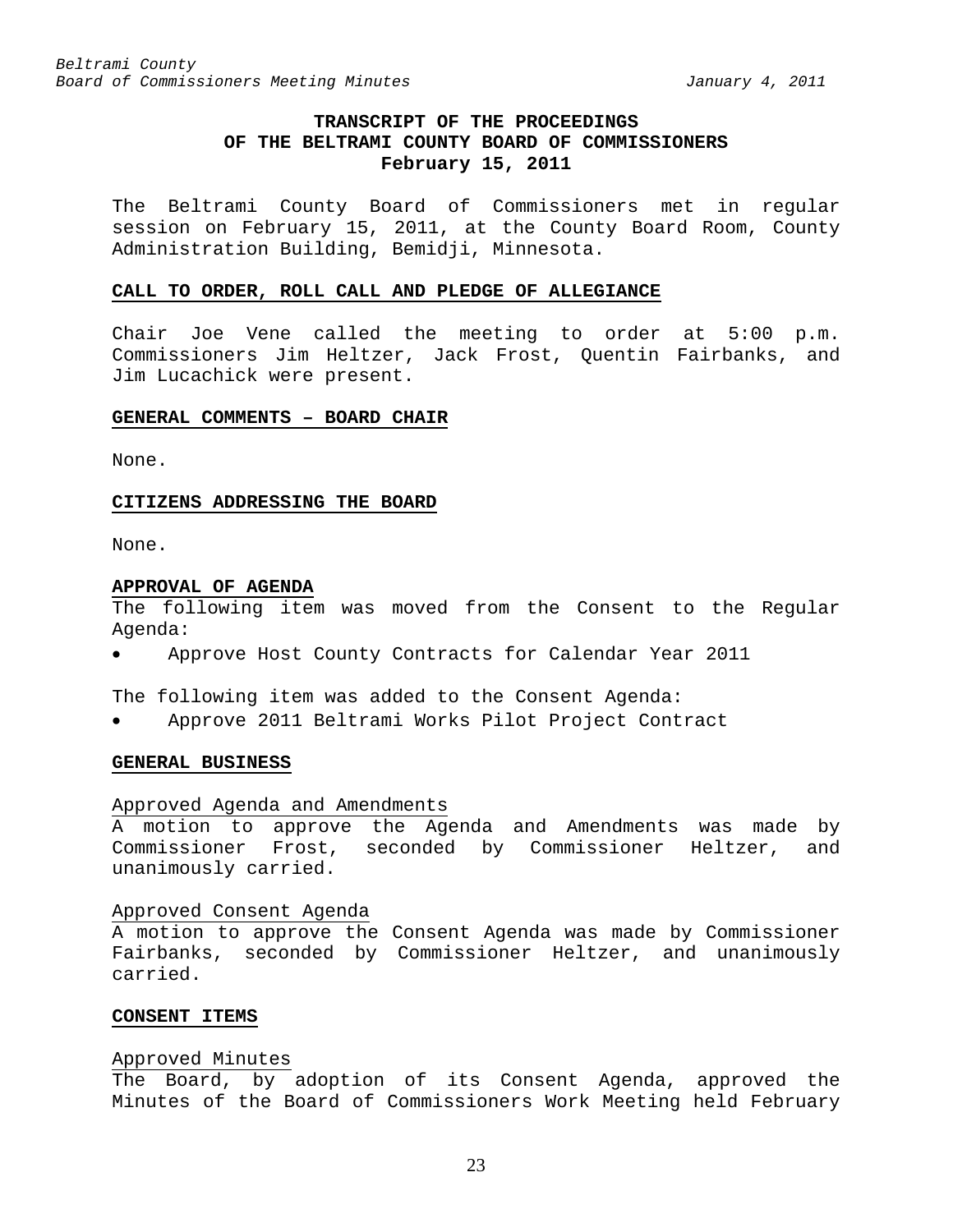1, 2011, and the Minutes of the Board of Commissioners Regular Meeting held February 1, 2011, as submitted.

### Approved Auditor/Treasurer Warrant Payment Listing

The Board, by adoption of its Consent Agenda, received and approved the warrant payment listing submitted by the Auditor/Treasurer's Office.

#### Approved Payment of Auditor/Treasurer Bills

The Board, by adoption of its Consent Agenda, approved payment of Auditor/Treasurer bills, as submitted.

Approved Grant Agreement for Three Island Park Parking Lot The Board, by adoption of its Consent Agenda, approved the grant agreement with MN Dept of Natural Resources for a \$30,000 grant intended to relocate the south parking lot of the Three Island Lake County Park, as submitted.

Approved Resolution Authorizing Grant Agreement Amendment to Narcotics and Gang Task Force Agreement for 2010

The Board, by adoption of its Consent Agenda, approved the Resolution to Amend the Grant Agreement for Narcotics and Gang Task Force 2010-2011:

WHEREAS, Beltrami County Sheriff's Office is the financial agent for the Paul Bunyan Task Force; and

NOW THEREFORE BE IT RESOLVED, that Beltrami County formally agrees to enter into a cooperative agreement with the State of<br>Minnesota/ Department of Public Safety, Office of Justice Minnesota/ Department of Public Safety, Office of Programs.

Sheriff Phil Hodapp and Chief Deputy Mike Bakke are hereby authorized to execute such agreements and amendments as are necessary to implement the project on behalf of the Beltrami County Sheriff's Office.

# Approved Resolution for Grant to Provide Three Control Stations for PSAP

The Board, by adoption of its Consent Agenda, approved the Resolution authorizing execution of agreement for Grant to provide three control stations for PSAP:

WHEREAS, the Beltrami County Sheriff's Office of Communications<br>and Emergency Management is responsible for radio Emergency Management is responsible communications; and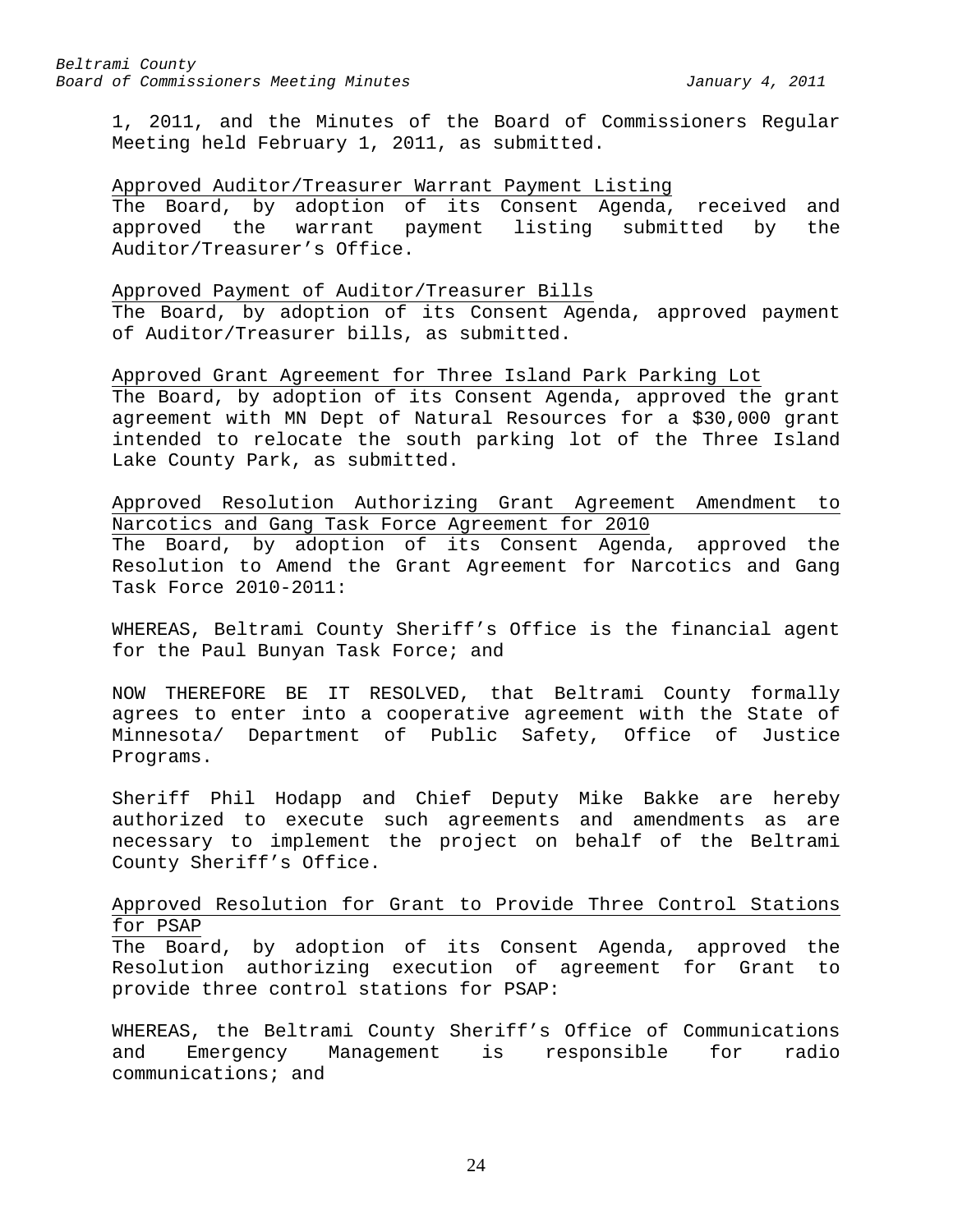WHEREAS, Grant dollars are available from the Minnesota Department of Public Safety Division of Emergency Communications Network; and

WHEREAS, this grant money is available for the purchase and install of controls stations (also known as fixed mobile radios or consolettes) capable of providing for interoperability between 700/800 MHZ and VHF radio systems; and

WHEREAS, the Beltrami County Sheriff's Office of Communications and Emergency Management has successfully participated in these grant opportunities in the past;

NOW THEREFORE BE IT RESOLVED that the Beltrami County Sheriff's Office of Communications and Emergency Management enter into grant agreement(s) with the Minnesota Department of Public Safety Division of Emergency Communications Network to procure needed equipment to allow for interoperability between our agency as well as local, county, state and federal agencies. BE IT FURTHER RESOLVED that the Beltrami County Sheriff, Chief Deputy and the Communications Supervisor/Emergency Management Director are hereby authorized to execute such agreements and amendments as are necessary to implement the projects on behalf of the Beltrami County Sheriff's Office and to be the fiscal agent and administer the grants for the period of the grants.

Approved Resolution to Establish Distribution of Gas Tax The Board, by adoption of its Consent Agenda, gave authorization

to Establish the Following Formula and Criteria for Gas Tax Distribution to Townships

WHEREAS: Minnesota Statute 162.081 requires the county board to adopt the formula and eligibility criteria for gas tax distribution to the townships,

WHEREAS: by statute the formula should factor the townships population, town road mileage, the township's levy and other factors the county board deems advisable in the interests of the achieving equity among towns,

WHEREAS: Beltrami County has been using the following formula and distribution criteria, which appropriately factors the<br>certified mileage, township levy and population of each mileage, township levy and population of each township,

Criteria: The Township must have levied for taxes payable in the previous year for road and bridge purposes at least 0.04835 percent of taxable market value. For purposes of the

25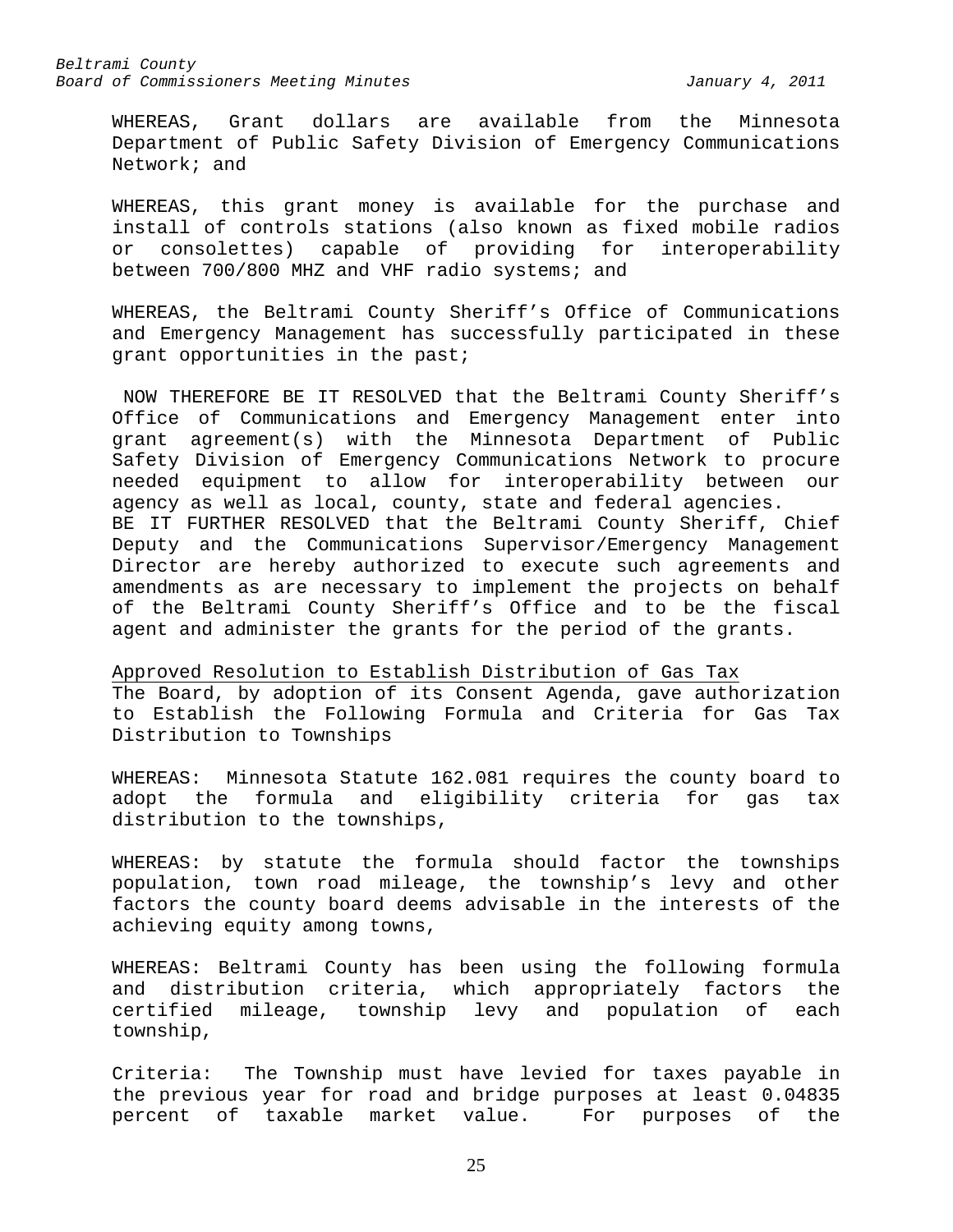eligibility requirement, taxable market value means taxable market value for taxes payable two years prior to the aid distribution year.

Formula: Ten percent equal distribution, then Forty-Five percent distribution by mileage and then Forty-Five percent distribution by population.

NOW THEREFORE, BE IT RESOLVED: by the County Board of Commissioners of the County of Beltrami that the above criteria and formula will be used to distribute the annual apportionment of Gas Tax as required by Minnesota Statutes 162.081.

#### Approved Highway Easement on CSAH 20

The Board, by adoption of its Consent Agenda, approved the request for easement from a project completed in 1992 on CSAH 20. The easement had missed being recorded at that time.

Approved Prosecution Services Agreement with the City of Bemidji The Board, by adoption of its Consent Agenda, approved the Prosecution Services Agreement with the City of Bemidji, as submitted.

Approved Board of Water & Soil Resources Enhancement Grant for County Subsurface Sewage Treatment Systems (SSTS) Program The Board, by adoption of its Consent Agenda, approved the 2011 Board of Water & Soil Resources Enhancement Grant for Beltrami County Subsurface Sewage Treatment Systems (SSTS) Program, as submitted.

# Approved Health and Human Services Monthly Child Protection Reports

The Board, by adoption of its Consent Agenda, reviewed and approved Human Services Monthly Child Protection Reports, as submitted.

Approved Health and Human Services Family Child Care Licenses The Board, by adoption of its Consent Agenda, approved Human Services Family Child Care Licenses, as submitted.

Approved Health and Human Services Family Foster Care Licenses The Board, by adoption of its Consent Agenda, approved Human Services Family Foster Care Licenses, as submitted.

# Approved 2011 Beltrami Works Pilot Project Contract

The Board, by adoption of its Consent Agenda, approved the contract with The Northway Group in the amount of \$145,732.00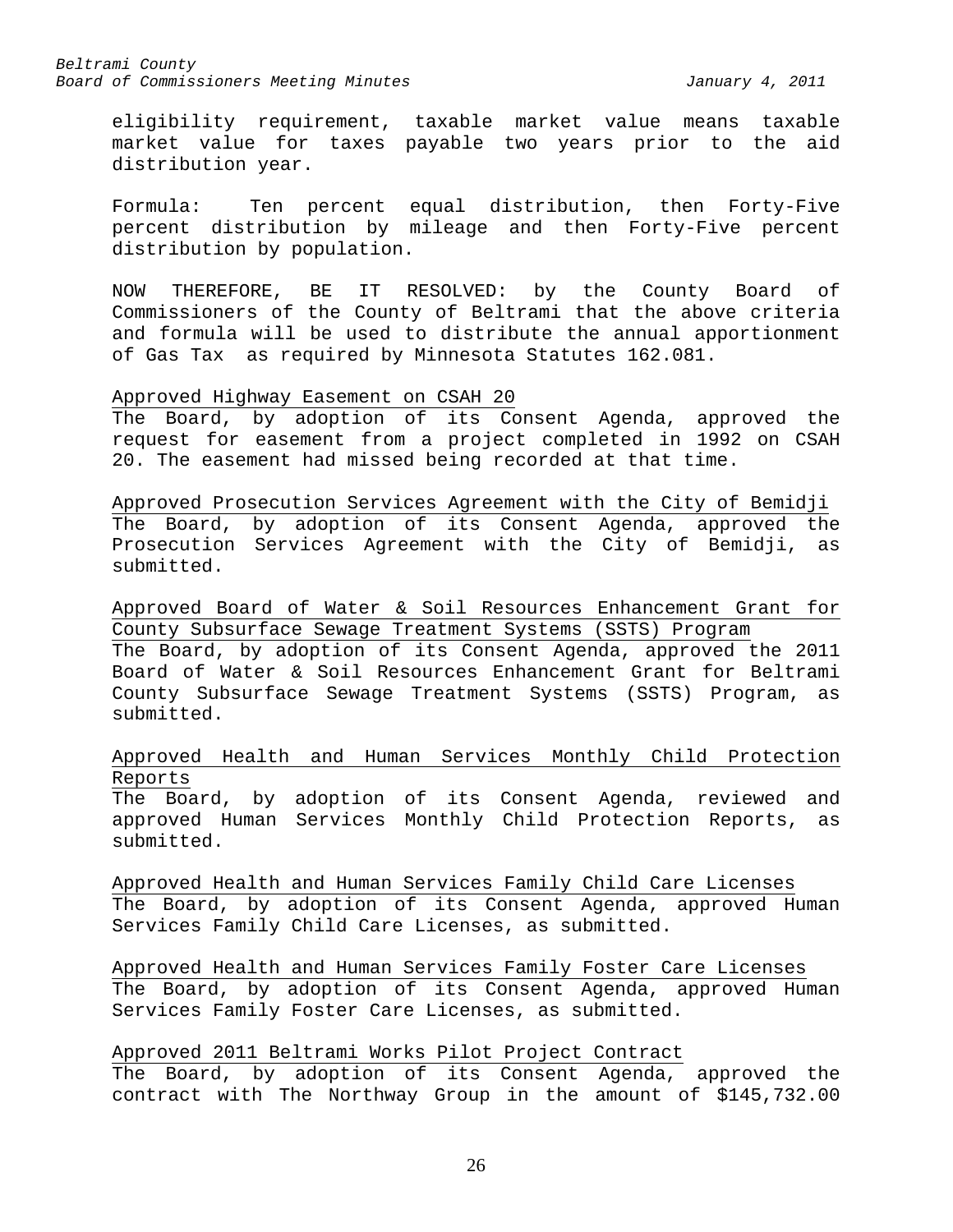for services on the 2011 Beltrami Works Pilot Project, as submitted.

#### <span id="page-26-0"></span>**REGULAR AGENDA**

Fill Part Time Extension Secretary Position Due to a resignation, the Extension Secretary Position (.7 FTE) is vacant.

A motion was made by Commissioner Frost, and seconded by Commissioner Heltzer, to fill the vacant Part-Time Extension Secretary Position. Unanimously carried.

# Approval to Award Contract for Highway Department Architectural Services

Steve Shadrick, Facilities Management Director reported on the results from the committee review of RFQ's for architectural/engineering services for the Highway Department project remodel. The committee recommended the selection of Widseth Smith Nolting, the lowest bidder, for this project.

A motion was made by Commissioner Lucachick, and seconded by Commissioner Fairbanks, to approved the proposal of Widseth, Smith, Nolting in the amount of \$34,800.00, to conduct architectural/engineering services for the Highway Department remodel project, as submitted. Unanimously carried.

# Third Reading: Proposed Ordinance Change to Hours of Alcohol Sales

The First Reading for the changes to Ordinance 44 was held on January 4, 2011; the Public Hearing and Second reading was held on February 1, 2011. This is the Third and Final Reading to amend the County liquor Ordinance (44) to prohibit alcohol sales after 1:00 am.

A motion was made by Commissioner Frost, and seconded by Commissioner Heltzer, to adopt the third and final reading to amend Ordinance 44 to include the prohibition of alcohol sales after 1:00 am. Unanimously carried by roll call vote.

#### Approved Host County Contracts for Calendar Year 2011

Mary Marchel, Health & Human Services Director addressed the Board and answered questions regarding several of the contracts up for approval.

A motion was made by Commissioner Heltzer and seconded by Commissioner Frost, to approve the Host County Contracts for Calendar Year 2011 as submitted by Health and Human Services. Unanimously carried.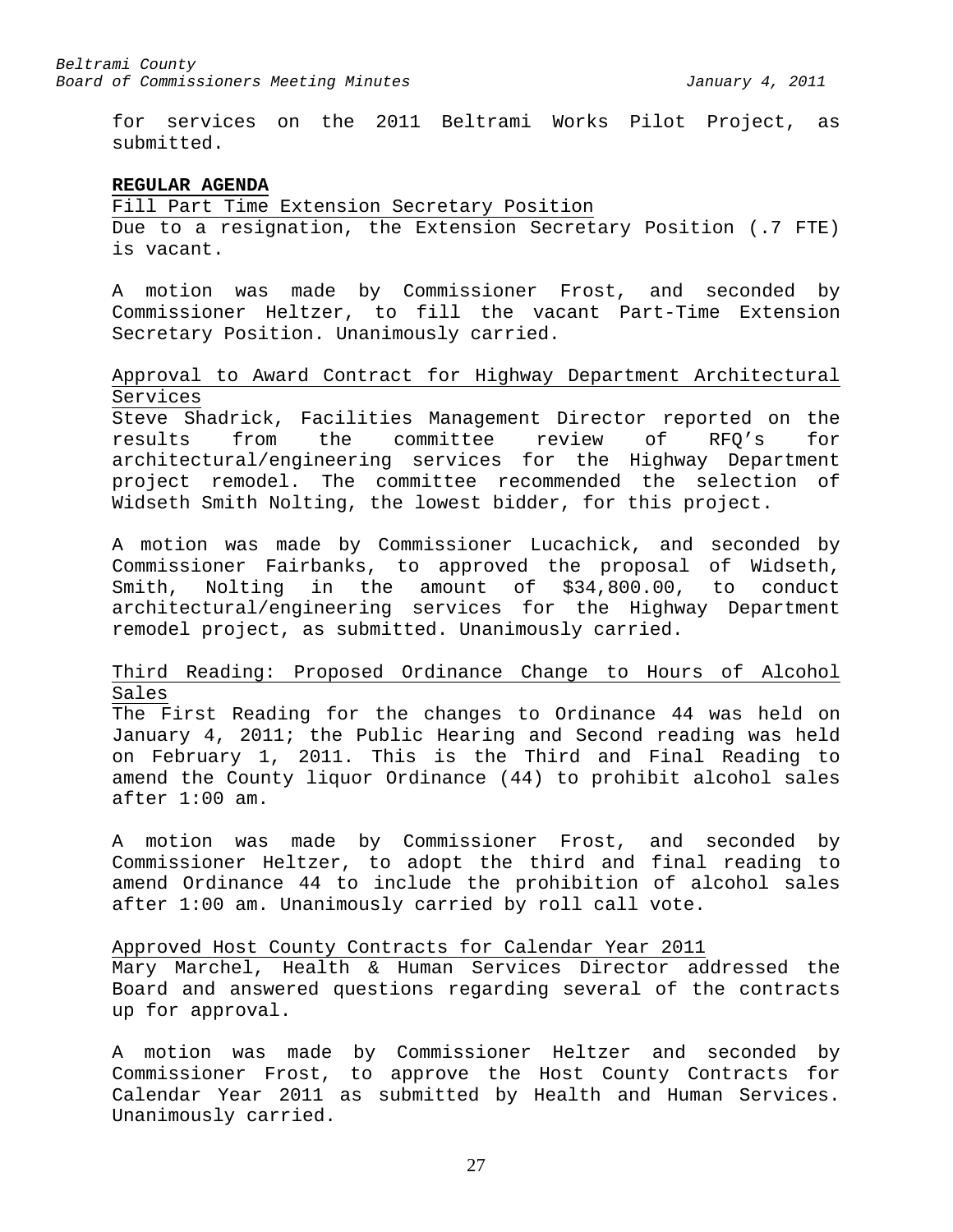### <span id="page-27-0"></span>**COMMISSIONERS' BUSINESS**

### Legislative/Lobbying Issues

- Commissioner Vene provided a written summary and reported on AMC activities
- Commissioner Frost reported that he, and Highway Engineer, Bruce Hasbargen, would be attending the MN Transportation Alliance Day at the Capital.

# Commissioners' Reports

• Commissioner Lucachick requested direction from the Board regarding Kitchigami Regional Library activities.

A motion was made by Commissioner Fairbanks, and seconded by Commissioner Frost, to support efforts by Commissioner Lucachick, as Chairman of the Kitchigami Regional Library Board, to pursue efforts towards using KRL reserves to fund services when maintenance of effort support from Counties is not enough to maintain services. Roll call vote 4/1; Commissioners Frost, Lucachick, Vene and Fairbanks voting Yes and Commissioner Heltzer voting No.

# Review Upcoming Meeting Schedule

Next regular meeting of the County Board will be March 1, 2011, in the Board Room of the County Administration Building.

# **CLOSED SESSION**

The County Board met in Closed Session to "consider strategy for labor negotiations, including negotiation strategies or developments or discussion and review of labor negotiation proposals."

# <span id="page-27-1"></span>**MEETING ADJOURNMENT**

A motion to adjourn the Board meeting at 5:50 p.m. was made by Commissioner Heltzer, seconded by Commissioner Lucachick, and unanimously carried.

> \_\_\_\_\_\_\_\_\_\_\_\_\_\_\_\_\_\_\_\_\_\_\_\_\_\_\_\_\_\_\_\_\_ Joe Vene, Chair

\_\_\_\_\_\_\_\_\_\_\_\_\_\_\_\_\_\_\_\_\_\_\_\_\_\_\_\_\_\_\_\_\_ Tony Murphy, County Administrator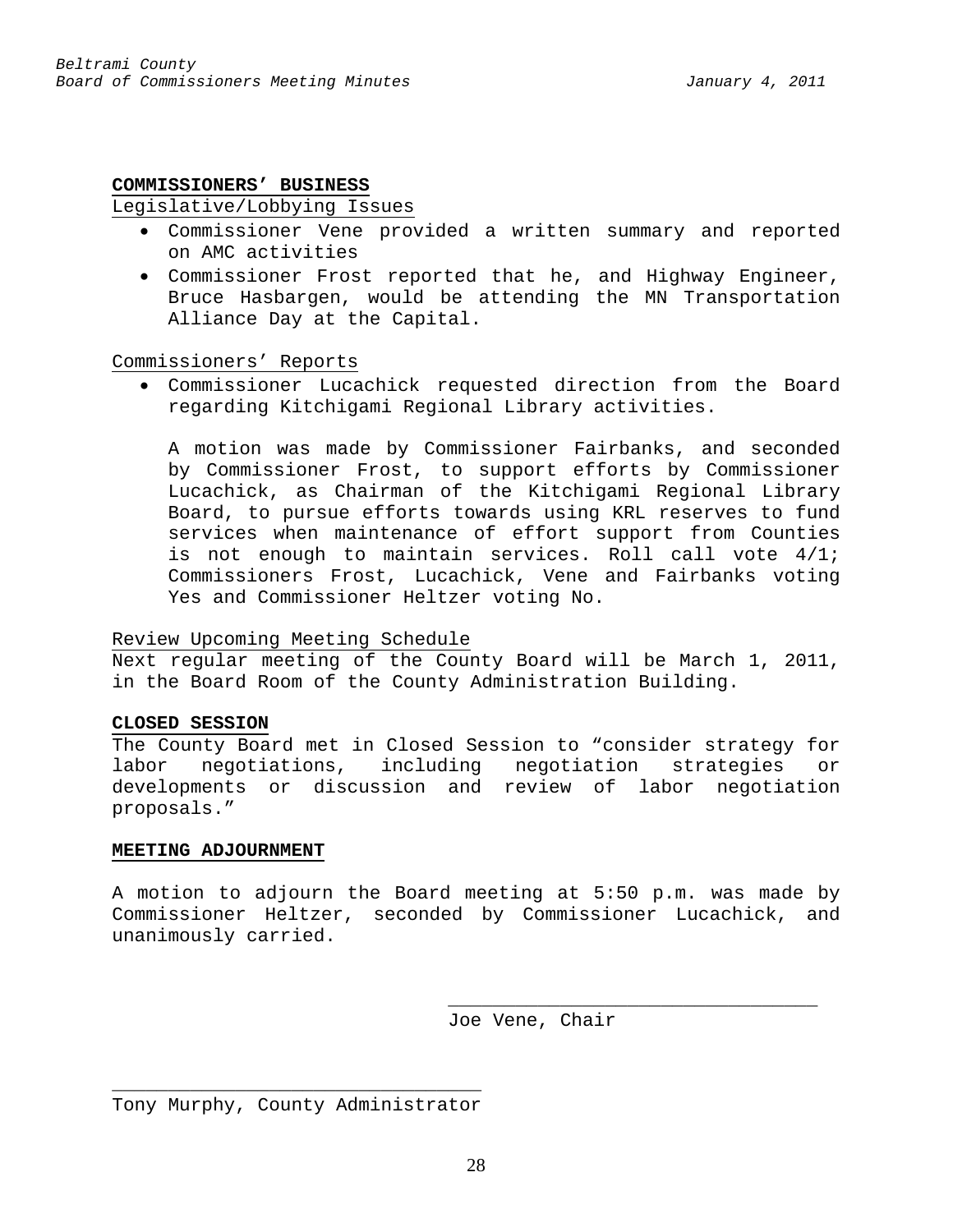# **TRANSCRIPT OF THE PROCEEDINGS OF THE BELTRAMI COUNTY BOARD OF COMMISSIONERS March 1, 2011**

<span id="page-28-0"></span>The Beltrami County Board of Commissioners met in regular session on March 1, 2011, at the County Board Room, County Administration Building, Bemidji, Minnesota.

#### <span id="page-28-1"></span>**CALL TO ORDER, ROLL CALL AND PLEDGE OF ALLEGIANCE**

Chair Joe Vene called the meeting to order at 5:00 p.m. Commissioners Jim Heltzer, Jack Frost, Quentin Fairbanks, and Jim Lucachick were present.

### <span id="page-28-2"></span>**GENERAL COMMENTS – BOARD CHAIR**

None.

#### <span id="page-28-3"></span>**CITIZENS ADDRESSING THE BOARD**

None.

#### <span id="page-28-4"></span>**APPROVAL OF AGENDA**

The following items were added to the Consent Agenda:

- Approve Engineering Services Contract Bid Award for Jail Controls Project
- Approve Income Maintenance Case Banking Re-Organization

#### <span id="page-28-5"></span>**GENERAL BUSINESS**

#### Approved Agenda and Amendments

A motion to approve the Agenda and Amendments was made by Commissioner Frost, seconded by Commissioner Heltzer, and unanimously carried.

#### Approved Consent Agenda

A motion to approve the Consent Agenda was made by Commissioner Frost, seconded by Commissioner Fairbanks, and unanimously carried.

#### <span id="page-28-6"></span>**CONSENT ITEMS**

#### Approved Minutes

The Board, by adoption of its Consent Agenda, approved the Minutes of the Board of Commissioners Work Meeting held February 15, 2011, and the Minutes of the Board of Commissioners Regular Meeting held February 15, 2011, as submitted.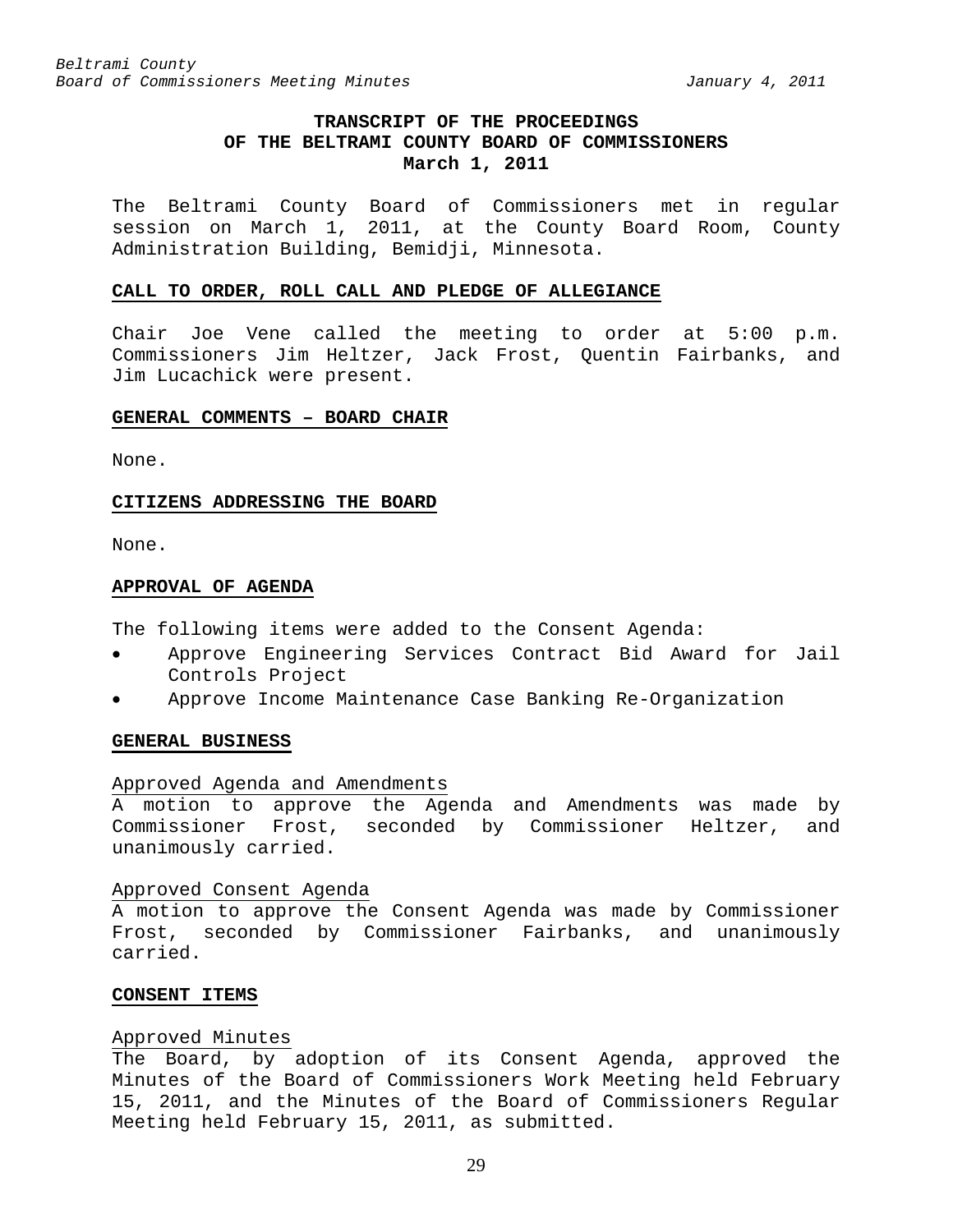# Approved Auditor/Treasurer Warrant Payment Listing

The Board, by adoption of its Consent Agenda, received and approved the warrant payment listing submitted by the Auditor/Treasurer's Office.

### Approved Payment of Auditor/Treasurer Bills

The Board, by adoption of its Consent Agenda, approved payment of Auditor/Treasurer bills, as submitted.

### Approved Set-Up Licenses

The Board, by adoption of its Consent Agenda, approved the list<br>of set-up licenses renewals as submitted by the of set-up licenses renewals as submitted by the Auditor/Treasurer.

### Approved Beltrami NRM Wetland Conservation Act Application

The Board, by adoption of its Consent Agenda, approved Beltrami County Natural Resource Management's (NRM) Wetland Conservation Act application to fill wetland for the construction of a new parking area at Three Island lake Park, with mitigation via the purchase of credits from an established wetland bank in Beltrami County, as submitted.

# Approved 2011 Forest Development Bid Awards

The Board, by adoption of its Consent Agenda, approved award of bids for 2011 forest development activities as submitted by the Natural Resource Management Department.

# Approved Payments to Contractors for 2011 Project Activities

The Board, by adoption of its Consent Agenda, authorized NRM to pay tree planters, site preparation, release, inventory, beaver project and deer browse protection contractors as projects are completed by contract specifications and approval by NRM staff.

#### Approved Amendment of 2011-2012 Remonumentation Contract

The Board, by adoption of its Consent Agenda, approved the 2011-<br>2012 Remonumentation Contract with Kramer Leas DeLeo PC 2012 Remonumentation Contract with Kramer Leas DeLeo PC amendment to include nine additional corner locations previously scheduled to be completed by Beltrami County Highway Department, as submitted.

# Approved Health and Human Services Host County Contracts for Calendar Year 2011

The Board, by adoption of its Consent Agenda, approved the Host County Contracts for Calendar Year 2011, as submitted by Health & Human Services.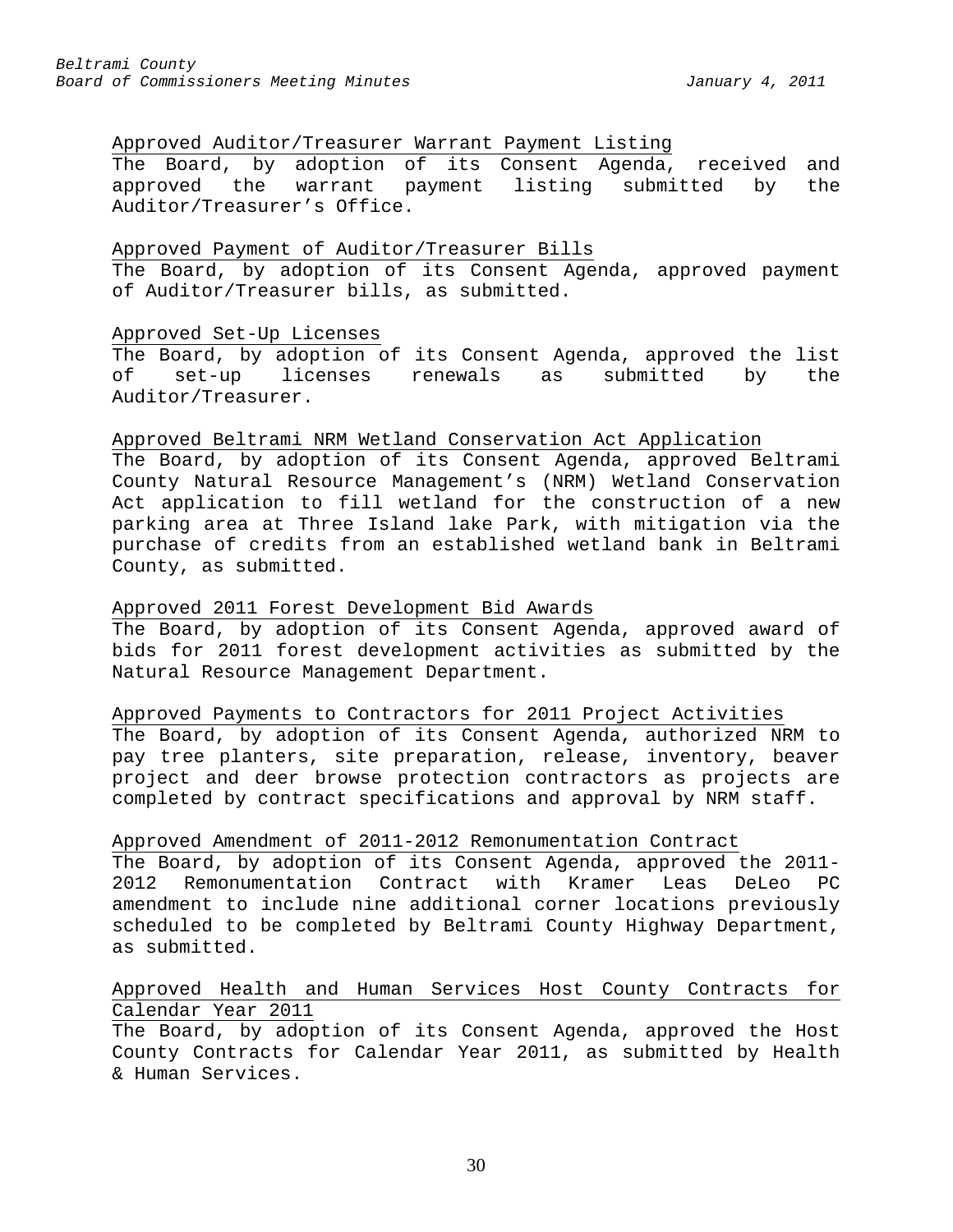Approved Resolution Authorizing Grant Participation

The Board, by adoption of its Consent Agenda, approved the Resolution to enter into an agreement with MN/DNR for "2011/2012 State Boat and Water Safety Grant":

WHEREAS, Beltrami County Sheriff's Office is responsible to patrol the lakes and waterways of the county; and

WHEREAS, Grant dollars are available from the Minnesota Department of Natural Resources through the 2011/2012 State Boat and Water Safety Grant; and

WHEREAS, this grant money is available for reimbursement for the cost of officer patrol hours for salaries and fringe benefits for boating safety patrol activities, maintenance of Buoys and markers, Issuing Permits, Information and Education, Search and Rescue, Rental Boat Inspections, Resort Inspections, supplies and expenses; and

WHEREAS, Beltrami County Sheriff's Office has successfully participated in this grant for several years in the past;

NOW THEREFORE BE IT RESOLVED, that Beltrami County formally agrees to enter into a grant agreement with the State of Minnesota/ Department of Natural Resources, known as the "2011/2012 State Boat and Water Safety Grant."

# Approved Sheriff to Hire Casual Boat & Water Deputy

The Board, by adoption of its Consent Agenda, approved the Sheriff to hire a Casual Boat & Water Deputy for the summer 2011, as submitted.

# Approved Engineering Services Contract Bid Award for Jail Controls Project

The Board, by adoption of its Consent Agenda, approved the Engineering Services contract to Engineering Design Initiative for the Beltrami County Jail Control Project, as submitted.

Approved Income Maintenance Case Banking Re-Organization

The Board, by adoption of its Consent Agenda, approved the Health and Human Services plan for Case Banking Re-Organization of the Income Maintenance Division, including the hiring of two full-time Eligibility Specialists and six full-time Case Aides, as submitted.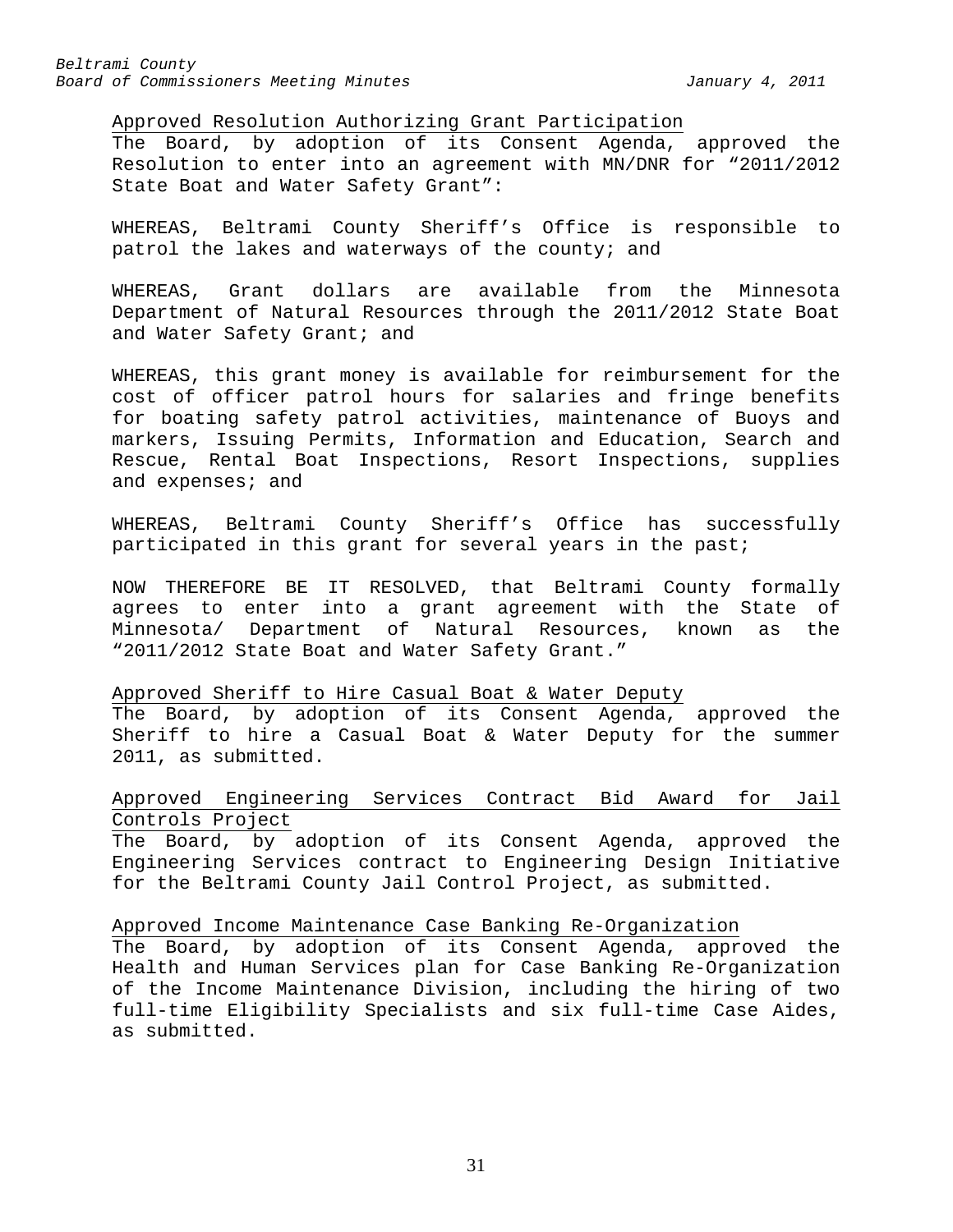### <span id="page-31-0"></span>**REGULAR AGENDA**

Authorization to Fill Full-Time Payroll Tech Position

Due to a current Payroll Technician accepting the Accountant Position at the Highway Department, the Auditor/Treasurer's Office would like to fill the vacated, full-time position. Auditor/Treasurer, Kay Mack, was present to answer questions.

A motion was made by Commissioner Lucachick, and seconded by Commissioner Heltzer, to fill one full-time Payroll Technician Position. Unanimously carried.

Authorization to Fill Full-Time Network Administrator Position Due to the 4/20/2011 retirement of the current Network Administrator, MIS Department would like to post to fill the vacated position internally and then post externally for the position vacated. MIS Director, Ron Pula, was present to answer questions.

A motion was made by Commissioner Fairbanks, and seconded by Commissioner Heltzer, to post the Network Administrator Position internally and post externally for the position vacated.

# Public Hearing: Revocation of a Portion of CSAH 22 Right-of-Way Resolution

Turtle Lake Township has requested that Beltrami County revert a portion of CSAH 22 right-of-way to the township.

Resolution Authorization to Revert a Portion of CSAH 22 ROW to Turtle Lake Township:

WHEREAS: The section of right of way described below is excess remaining from when County State Aid Highway 22 was reconstructed and realigned,

WHEREAS: this section of right of way has remained under County jurisdiction,

WHEREAS: Turtle Lake Township has expressed interest in taking over jurisdiction and maintenance of this section of right of way.

WHEREAS: it is more appropriate for the right of way to be under Turtle Lake Township jurisdiction.

NOW THEREFORE, BE IT RESOLVED: by the County Board of Commissioners of the County of Beltrami that the following described section of right of way shall be and is hereby revoked

32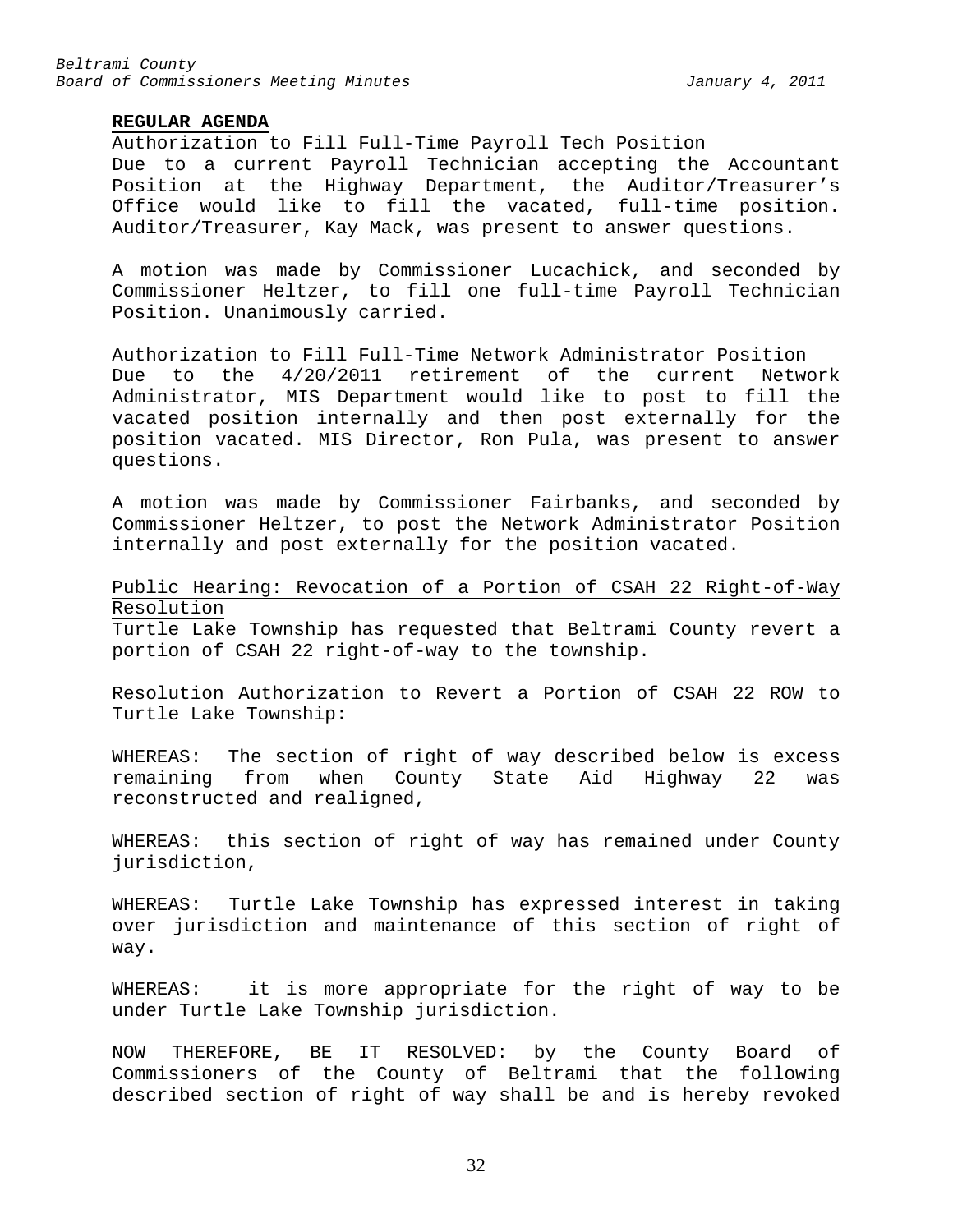and shall revert directly to Turtle Lake Township, as provided by Minnesota Statutes 163.11, subd. 5:

That part of Old County State Aid Highway 22, as existing prior to the 1974 reconstruction of CSAH 22, located within the Northeast Quarter of the Southwest Quarter, Section 25, Township 148 North, Range 33 West, Beltrami County, Minnesota, and lying westerly of a line 66 feet westerly of and parallel with the centerline described by Centerline Description, CSAH 22, Recorded by Document No. A000236188. Less that part previously revoked and reverted to the Township of Turtle Lake by Beltrami County Board Resolution passed, adopted and approved by said County Board on August 12, 1975; AND,

All that part of Township Road and Beltrami CSAH No. 22 as donated and dedicated on the plat of CYRANA HEIGHTS, according to the recorded plat thereof, lying westerly of a line 66 feet westerly of and parallel with the centerline described by Centerline Description, CSAH 22, Recorded by Document No., A000236188.

The right of way to be revoked is illustrated on the attached map.

Chairman Vene opened the Public Hearing.

Bruce Hasbargen, County Engineer, presented the information and answered questions from the Board.

No one in the audience wished to address the Board.

Chairman Vene closed the Public Hearing.

A motion was made by Commissioner Frost, and seconded by Commissioner Lucachick, to approve the Resolution revoking a portion of CSAH 22 right-of-way to Turtle Lake Township. Unanimously carried.

Con-Con Grant Recommendations

The Fund Committee, after reviewing the applications, is recommending 11 grants for a total of \$64,608 be granted and the balance of available funds (\$50,392) be kept in fund balance for reserves.

A motion was made by Commissioner Fairbanks, and seconded by Commissioner Heltzer, to approve the eleven Con-Con Grant Applications totaling \$64,608 and keeping the remaining \$50,392 in fund balance reserves. Unanimously carried.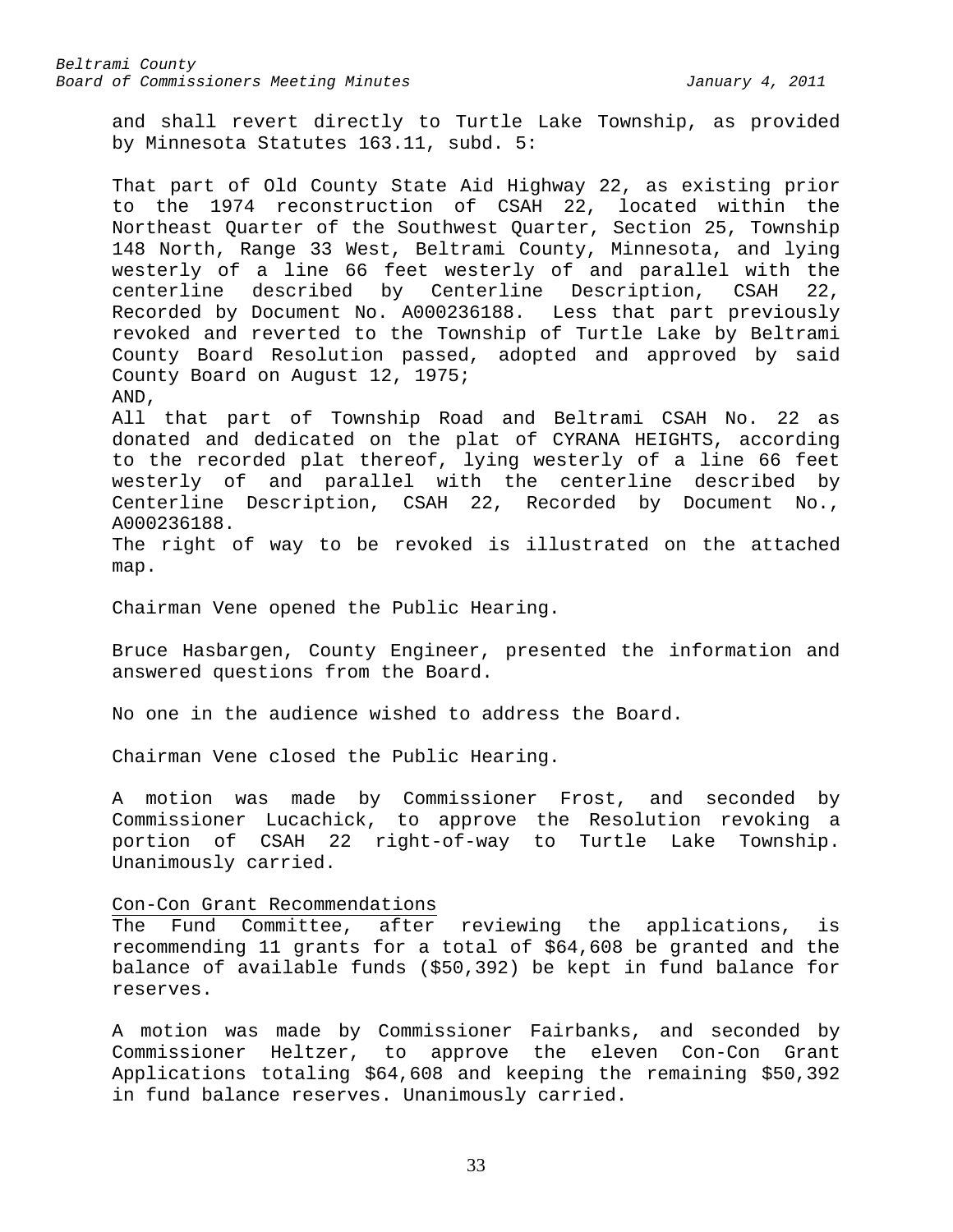# <span id="page-33-0"></span>**COMMISSIONERS' BUSINESS**

# Legislative/Lobbying Issues

- Commissioner Vene reported on the upcoming Legislative Conference in St. Paul.
- Commissioner Frost reported on his attendance at the Transportation day at the Capital, the Mississippi Headwaters Board and the Resort Association's day at the Capital.

# Commissioners' Reports

- Commissioner Lucachick gave an update on the mental health transportation. Upper Mississippi Mental Health will be taking responsibility for providing most of the mental health transports.
- Commissioner Vene reported on the Beltrami County Audit.
- Commissioner Vene gave an update on the AMC Policy Committee.

# Review Upcoming Meeting Schedule

Next regular meeting of the County Board will be March 15, 2011, in the Board Room of the County Administration Building.

# <span id="page-33-1"></span>**MEETING ADJOURNMENT**

A motion to adjourn the Board meeting at 5:23 p.m. was made by Commissioner Fairbanks, seconded by Commissioner Frost, and unanimously carried.

> \_\_\_\_\_\_\_\_\_\_\_\_\_\_\_\_\_\_\_\_\_\_\_\_\_\_\_\_\_\_\_\_\_ Joe Vene, Chair

\_\_\_\_\_\_\_\_\_\_\_\_\_\_\_\_\_\_\_\_\_\_\_\_\_\_\_\_\_\_\_\_\_ Tony Murphy, County Administrator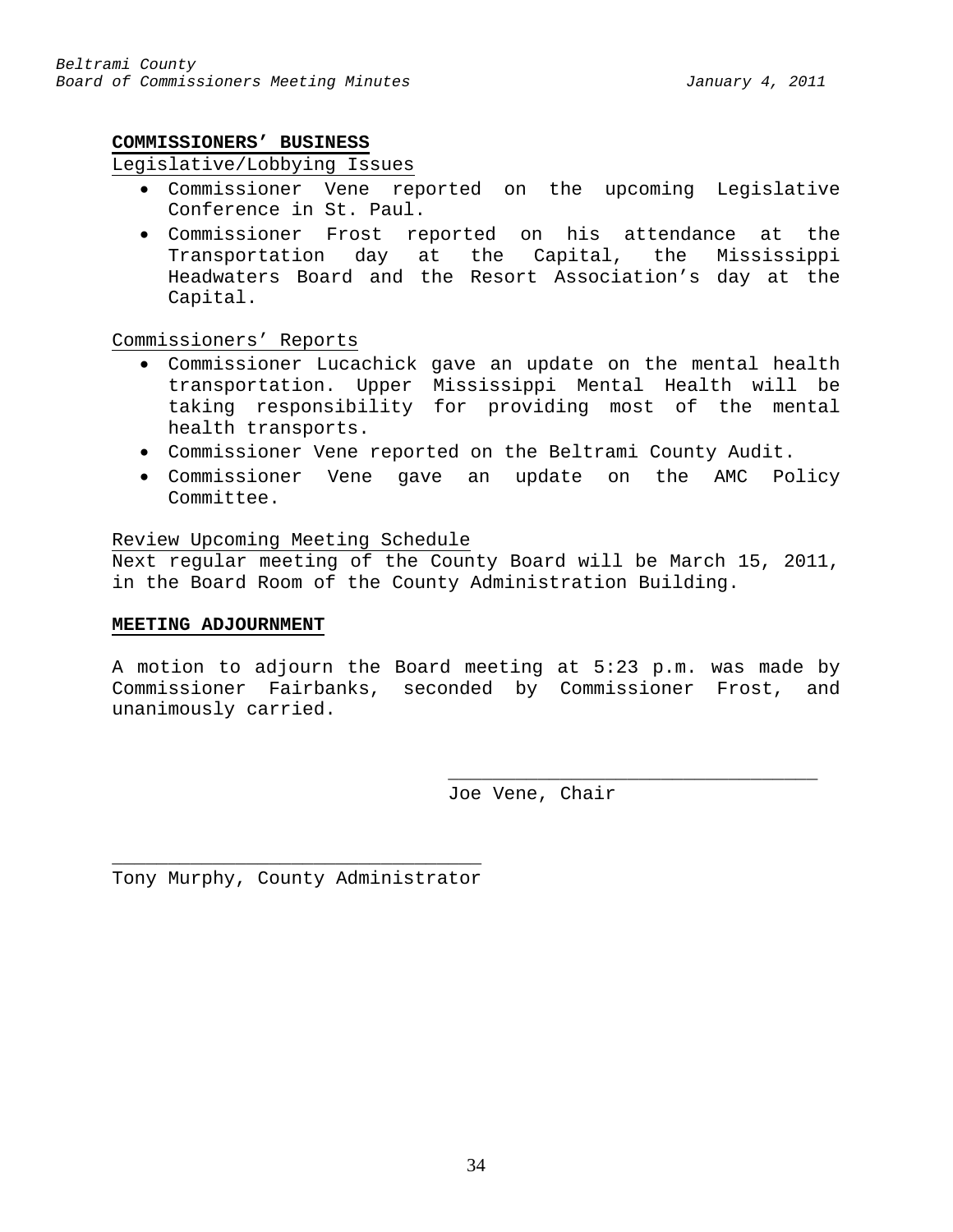# **TRANSCRIPT OF THE PROCEEDINGS OF THE BELTRAMI COUNTY BOARD OF COMMISSIONERS March 15, 2011**

<span id="page-34-0"></span>The Beltrami County Board of Commissioners met in regular session on March 15, 2011, at the County Board Room, County Administration Building, Bemidji, Minnesota.

#### <span id="page-34-1"></span>**CALL TO ORDER, ROLL CALL AND PLEDGE OF ALLEGIANCE**

Chair Joe Vene called the meeting to order at 5:02 p.m. Commissioners Jim Heltzer, Jack Frost, Quentin Fairbanks, and Jim Lucachick were present.

#### <span id="page-34-2"></span>**GENERAL COMMENTS – BOARD CHAIR**

None.

#### <span id="page-34-3"></span>**CITIZENS ADDRESSING THE BOARD**

None.

#### <span id="page-34-4"></span>**APPROVAL OF AGENDA**

The following item was added to the Consent Agenda:

• Approval to Fill Vacant Full-Time Microcomputer Specialist Position

The following item was added to the Regular Agenda:

• Approval of Terms & Conditions Settlement Agreement for Release From Employment

#### <span id="page-34-5"></span>**GENERAL BUSINESS**

# Approved Agenda and Amendments

A motion to approve the Agenda and Amendments was made by Commissioner Frost, seconded by Commissioner Lucachick, and unanimously carried.

#### Approved Consent Agenda

A motion to approve the Consent Agenda was made by Commissioner Lucachick, seconded by Commissioner Frost, and unanimously carried.

### <span id="page-34-6"></span>**CONSENT ITEMS**

### Approved Minutes

The Board, by adoption of its Consent Agenda, approved the Minutes of the Board of Commissioners Work Meeting held March 1,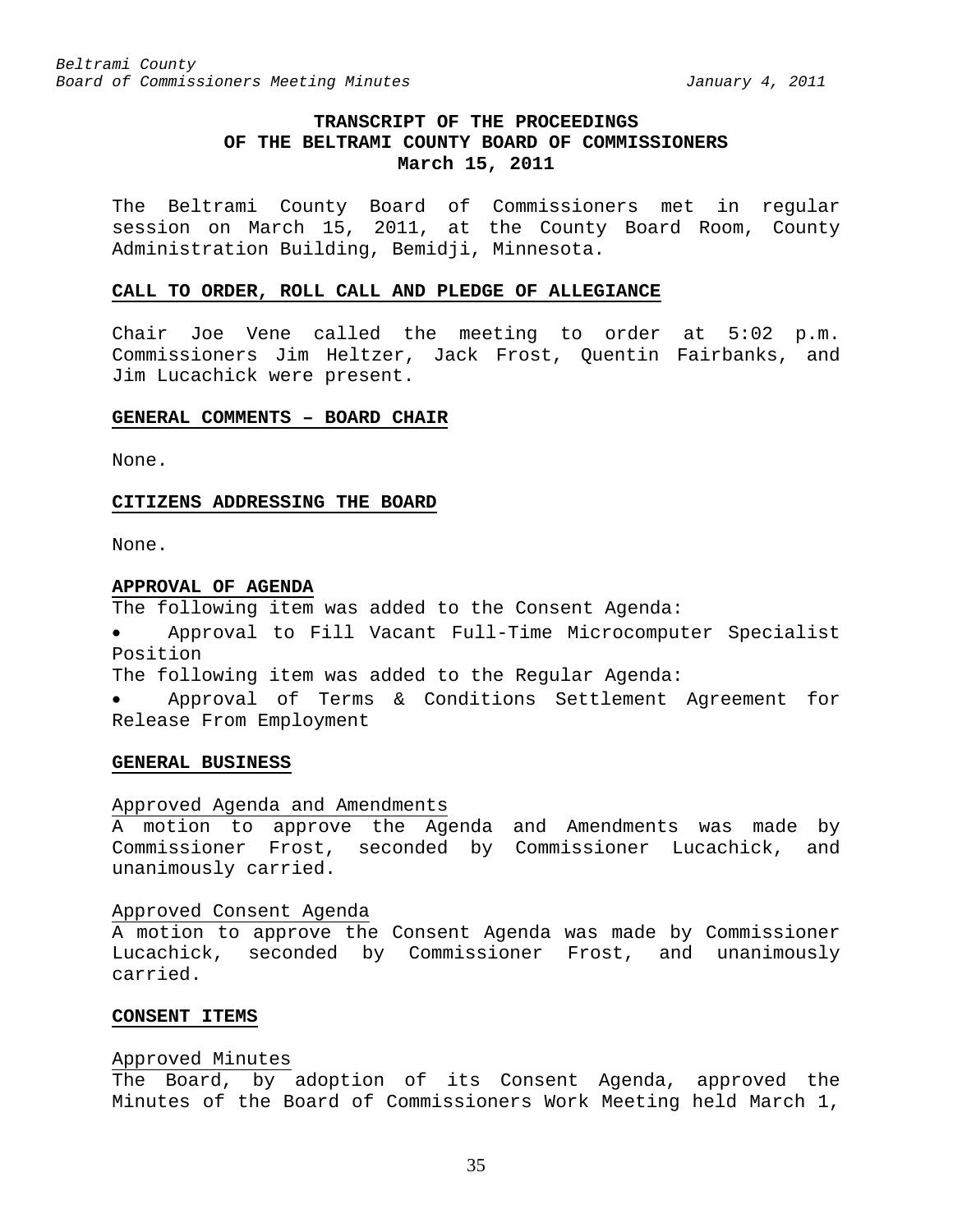2011, and the Minutes of the Board of Commissioners Regular Meeting held March 1, 2011, as submitted.

### Approved Auditor/Treasurer Warrant Payment Listing

The Board, by adoption of its Consent Agenda, received and<br>approved the warrant payment listing submitted by the approved the warrant payment listing submitted by the Auditor/Treasurer's Office.

### Approved Payment of Auditor/Treasurer Bills

The Board, by adoption of its Consent Agenda, approved payment of Auditor/Treasurer bills, as submitted.

Approved Resolution for DNR Review of Proposed Land Sale Parcels The Board, by adoption of its Consent Agenda, approved the Resolution for Review by the MN Dept of Natural Resources for Sale of Tax-Forfeited Lands:

**WHEREAS**, the Board of Commissioners of Beltrami County, Minnesota, desires to offer for sale certain parcels of land that have forfeited to the State of Minnesota for non-payment of taxes; and,

**WHEREAS**, said parcels of land have been viewed by the Beltrami County Board of Commissioners and have been classified as nonconservation lands as provided for in Minnesota Statutes 282.01;

**WHEREAS,** said parcels on the proposed list have been examined and wetland/marginal land determinations have been made with regards to same by all appropriate parties in accordance with the requirements of 1991 Laws of Minnesota, Chapter 354, Article 10, Section 9d;

**NOW, THEREFORE, BE IT RESOLVED** that the Beltrami County Board of Commissioners hereby certify that all parcels of land on the attached list have been viewed and comply with the provisions of Minnesota Statutes 85.012; 92.461; 282.01, Subd. 8; and 282.018; and other statutes that require withholding of tax-forfeited lands from sale;

**BE IT FURTHER RESOLVED** that the Beltrami County Board of Commissioners hereby request approval from the Minnesota Department of Natural Resources for the sale of said lands.

| Lands for Sale                                            |  |         |                              |                 |  |
|-----------------------------------------------------------|--|---------|------------------------------|-----------------|--|
| Description, township and comments/notes<br>Parcel Number |  |         | <b>Commissioner District</b> |                 |  |
| 01.00113.00;                                              |  | Sec Twp | Rng                          | Alaska Township |  |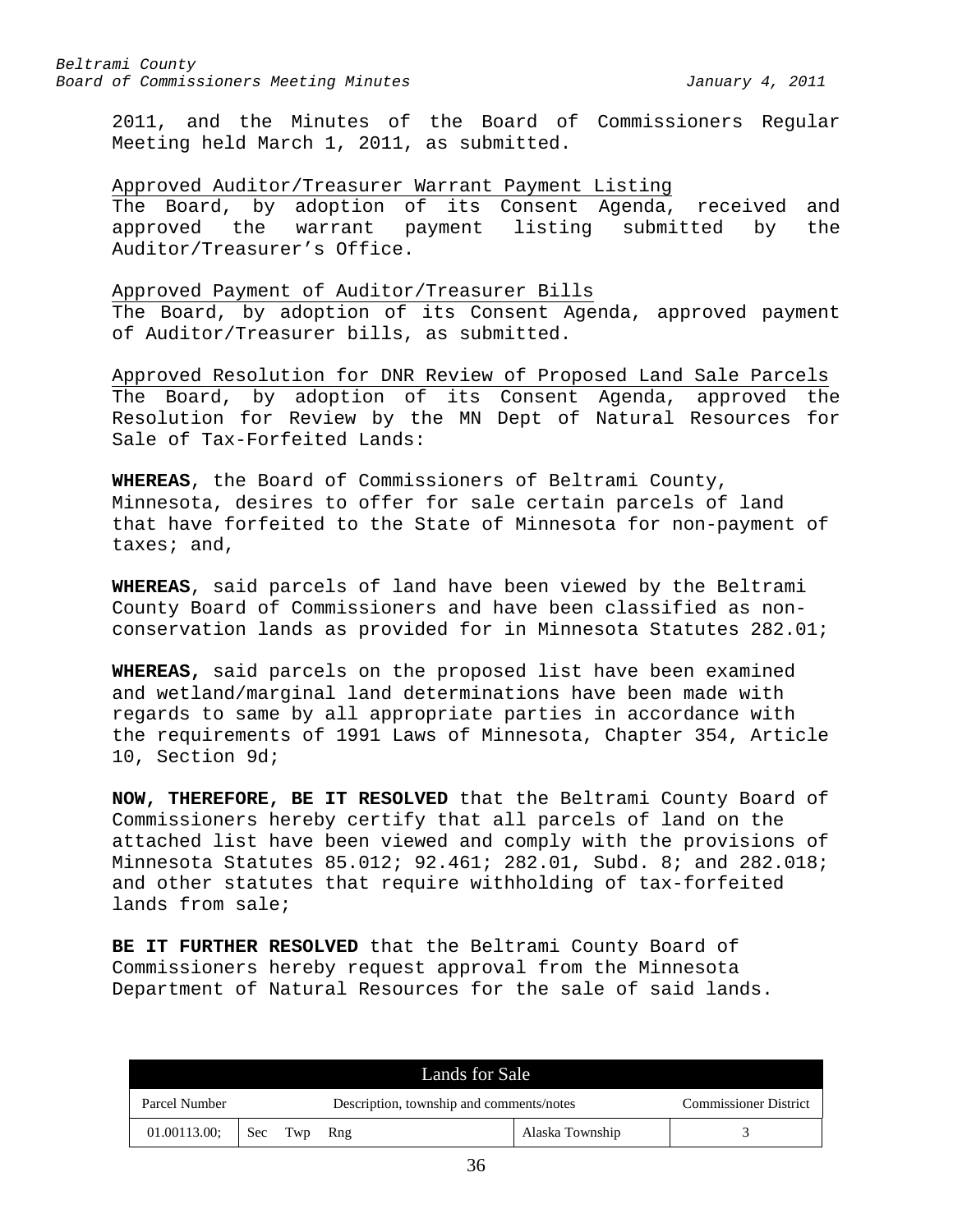| Lands for Sale                          |                                                                                                                                                                          |                                                                                                                                                                                                                                                                            |                              |
|-----------------------------------------|--------------------------------------------------------------------------------------------------------------------------------------------------------------------------|----------------------------------------------------------------------------------------------------------------------------------------------------------------------------------------------------------------------------------------------------------------------------|------------------------------|
| Parcel Number                           | Description, township and comments/notes                                                                                                                                 |                                                                                                                                                                                                                                                                            | <b>Commissioner District</b> |
| $01.00203.00; \&$<br>01.00204.00        | 150<br>34<br>28                                                                                                                                                          | acreage                                                                                                                                                                                                                                                                    |                              |
| 03.01075.00                             | <b>Outlot A Putter Park</b><br><b>Olympic Hills Estates</b><br>Sec<br>Twp<br>Rng<br>146<br>33<br>11                                                                      | Bemidji Township<br>3.4 deeded acres                                                                                                                                                                                                                                       | 3                            |
| 03.00454.00                             | N 10 rods of S 20 rods of E 16 rods of SE1/4<br>of NW1/4<br>Twp<br>Sec<br>Rng<br>23<br>146<br>33                                                                         | Bemidji Township<br>1 deeded acre                                                                                                                                                                                                                                          | 3                            |
| 08.00114.00                             | E 264' of S 330' of SE1/4 of NE1/4 less E 50'<br>Less S 330'<br>Twp<br>Sec<br>Rng<br>146<br>30<br>09                                                                     | <b>Unorganized Brook</b><br>Lake<br>2 acres                                                                                                                                                                                                                                | 1                            |
| 08.00112.01                             | E 764' of S1/2 of SE1/4 of NE1/4 less E 264'<br>Twp<br>Sec<br>Rng<br>09<br>146<br>30                                                                                     | Unorganized Brook<br>Lake<br>Consider combining<br>with 08.00114.00                                                                                                                                                                                                        | 1                            |
| 10.00215.00                             | Lot 2 W of N & S $\frac{1}{4}$ line<br>Sec<br>Twp<br>Rng<br>20<br>151<br>31                                                                                              | Cormant Township<br>1.41 acres                                                                                                                                                                                                                                             | 4                            |
| 11.00238.00                             | Lot 011 Block 001 and Lot 12<br>Puposky<br>Twp<br>Sec<br>Rng<br>32<br>149<br>33                                                                                          | Durand Township<br>.32 acre                                                                                                                                                                                                                                                | 3                            |
| 11.00160.00                             | Part of Lot 3 beg on S line of LT 3 direct W<br>of RY running TH W 14.5 rods, N 18 rods E<br>to RY, thence S'rly along RY to beg<br>Sec<br>Twp<br>Rng<br>32<br>149<br>33 | Durand Township<br>2.23 acres                                                                                                                                                                                                                                              | 3                            |
| 14.00413.00                             | S <sup>1/2</sup> of SW <sup>1</sup> /4 of SE <sup>1</sup> / <sub>4</sub> less parcels 414-420<br>Twp<br>Sec<br>Rng<br>32<br>22<br>146                                    | Frohn Township<br>Township has zoning<br>.12 acre                                                                                                                                                                                                                          | 1                            |
| 15.00657.01                             | Lot 002 Block 001<br><b>Mattison Addition</b><br>1.15 acres N 273' as measured parallel to N<br>boundary of said Lot 2<br>Sec<br>Twp<br>Rng<br>01<br>146<br>34           | <b>Grant Valley</b><br>$1.15$ acres                                                                                                                                                                                                                                        | 3                            |
| 15.00173.00                             | W1/2 of SE1/4 of NE1/4<br>Sec<br>Twp<br>Rng<br>08<br>146<br>34                                                                                                           | <b>Grant Valley</b><br>20 deeded acres                                                                                                                                                                                                                                     | 3                            |
| 30.00259.00                             | S 1/2 of NW1/4 of NW1/4<br>Sec<br>Rng<br>Twp<br>23<br>150<br>33                                                                                                          | Nebish Township<br>20 acres; mostly<br>wetlands per Assessor's<br>office                                                                                                                                                                                                   | 3                            |
| Proposed<br>division of:<br>31.00025.00 | Parcel description would be arrived from<br>proposed division description<br>Sec<br>Rng<br>Twp<br>02<br>147<br>33                                                        | Northern Township<br>NRM Department<br>proposing Division of<br>parcel (reflected by<br>black triangular piece on<br><b>Land Transaction</b><br>Review); Main parcel is<br>$\pm$ 8.30 acres; falls within<br>the purview of the<br>Greater Bemidji Joint<br>Planning Board | 5                            |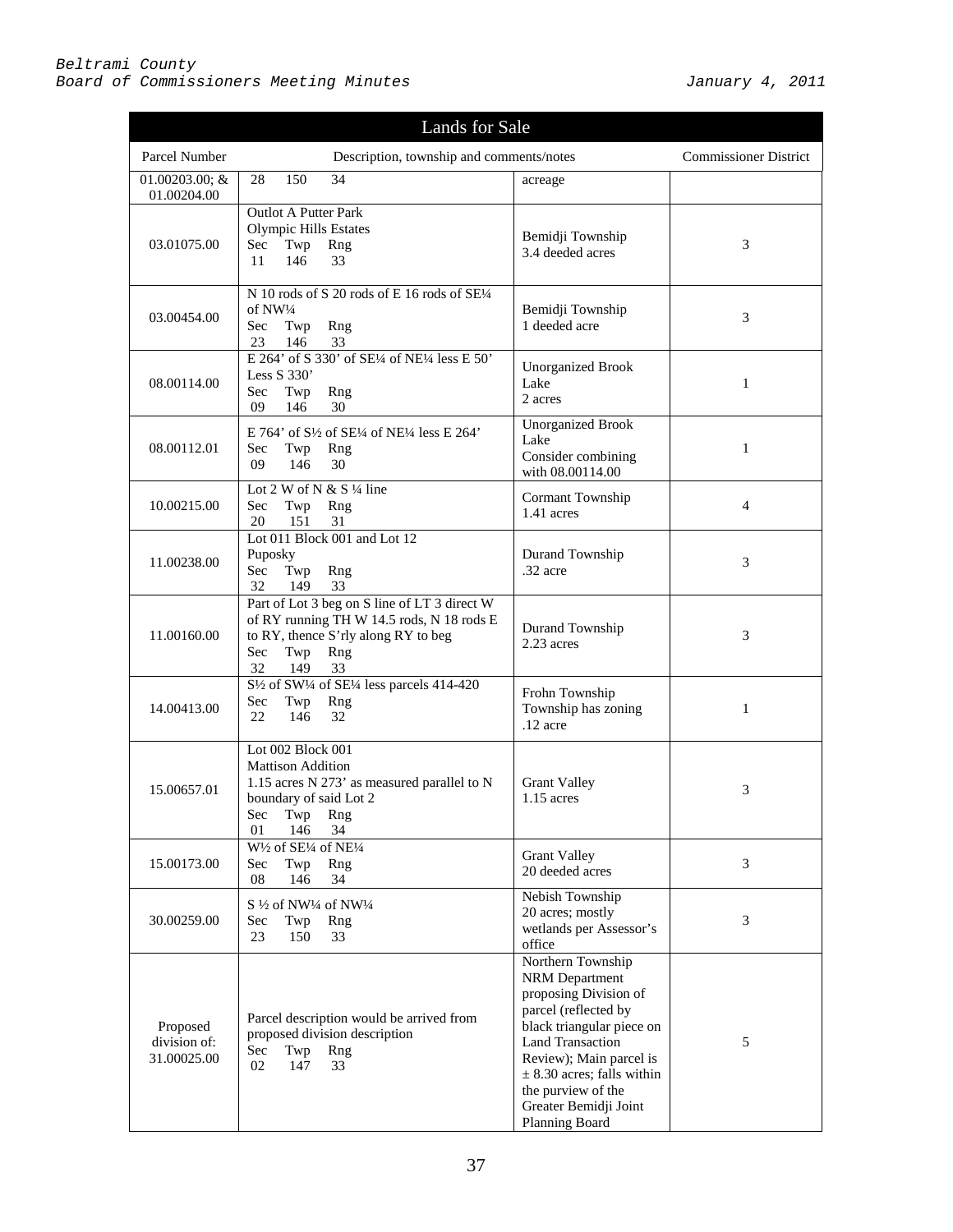| Lands for Sale                                                                               |                                                                                                                                                                                                                                                                                                                                                                                           |                                                                                                                                                                                                                                                                                                       |                              |
|----------------------------------------------------------------------------------------------|-------------------------------------------------------------------------------------------------------------------------------------------------------------------------------------------------------------------------------------------------------------------------------------------------------------------------------------------------------------------------------------------|-------------------------------------------------------------------------------------------------------------------------------------------------------------------------------------------------------------------------------------------------------------------------------------------------------|------------------------------|
| Parcel Number                                                                                | Description, township and comments/notes                                                                                                                                                                                                                                                                                                                                                  |                                                                                                                                                                                                                                                                                                       | <b>Commissioner District</b> |
| To be<br>determined                                                                          | 100' R-O-W strip of land lying between<br>parcel 31.00693.00, and formerly described<br>as "a strip of land one hundred (100) feet in<br>width, known as the Minneapolis, Red Lake<br>and Manitoba Railway right-of-way running<br>in a general northerly and southerly<br>direction" (Deed Book of Record No. 111 -<br>Beltrami County, Page 344<br>Twp<br>Sec<br>Rng<br>30<br>147<br>33 | Northern Township;<br>selling this parcel will<br>consolidate parcel<br>31,00693,00 into one<br>contiguous parcel. This<br>R-O-W divides this<br>parcel in half and is of<br>no use to Beltrami<br>County. This parcels<br>falls within the purview<br>of the Greater Bemidji<br>Joint Planning Board | 5                            |
| 34.00558.00;<br>34.00562.00;<br>34.00563.00;<br>34.00566.00;<br>34.00567.00 &<br>34.00568.00 | Note: multiple parcels with individual legal<br>description. All parcels are located in the plat<br>of Gull Lake Manor<br>Twp<br>Rng<br>Sec<br>32<br>0 <sup>3</sup><br>148                                                                                                                                                                                                                | Port Hope Township<br>Non-buildable parcels;<br>consider combining and<br>selling as one parcel.<br>Maintain tax-forfeited<br>parcels that lies between<br>the four parcels<br>(34.00562.00,<br>34.00563.00.<br>34,00566,00 and<br>$34.00567.00$ – requires<br>legislative approval                   | 1                            |
| 40.00093.00                                                                                  | $S\frac{1}{2}$ of NW $\frac{1}{4}$<br>Sec<br>Twp<br>Rng<br>153 32<br>15<br>Forfeited 12-6-2006                                                                                                                                                                                                                                                                                            | Shotley Township                                                                                                                                                                                                                                                                                      | 4                            |
|                                                                                              |                                                                                                                                                                                                                                                                                                                                                                                           |                                                                                                                                                                                                                                                                                                       |                              |

| Lands for Sale |                                                                                                                                                                                                                                                                                                                                                                                                                                                                                                                           |                                                                        |                              |
|----------------|---------------------------------------------------------------------------------------------------------------------------------------------------------------------------------------------------------------------------------------------------------------------------------------------------------------------------------------------------------------------------------------------------------------------------------------------------------------------------------------------------------------------------|------------------------------------------------------------------------|------------------------------|
| Parcel Number  | Description                                                                                                                                                                                                                                                                                                                                                                                                                                                                                                               |                                                                        | <b>Commissioner District</b> |
| 46.00100.11    | THAT PART OF LOT 3 LYING S'RLY<br>& E'RLY OF A LINE DESC AS FOLL<br>COMM AT NE CORNER OF SAID LOT<br>3, THENCE S00*02'54"E, ASSUMED<br>BEARING, ALONG E LINE OF SAID<br>LOT 3 - 500.15' TO PT OF BEG<br>OF LINE TO BE DESC, THENCE<br>S88*32'25"W, PAR WITH N LINE<br>OF SAID LOT 3 - 547.77',<br>THENCE S02*01'07"E - 607.50'.<br>THENCE S41*33'23"W - ABOUT 163<br>FT TO SHORELINE OF LAKE<br>ANDRUSIA, & SAID LINE THERE<br><b>TERMINATING</b><br>FORFEITED 8-26-09 (2003 NH)<br>Twp<br>Rng<br>Sec:<br>08<br>146<br>31 | Ten Lake Township                                                      | 1                            |
| 46.00161.00    | $S\frac{1}{2}$ of NW <sup>1</sup> /4 of NW <sup>1</sup> /4 of SW <sup>1</sup> /4<br>Twp<br>Rng<br><b>Sec</b><br>146<br>12<br>31                                                                                                                                                                                                                                                                                                                                                                                           | Ten Lake Township<br>5 deeded acres<br>Ten Lake Township has<br>zoning |                              |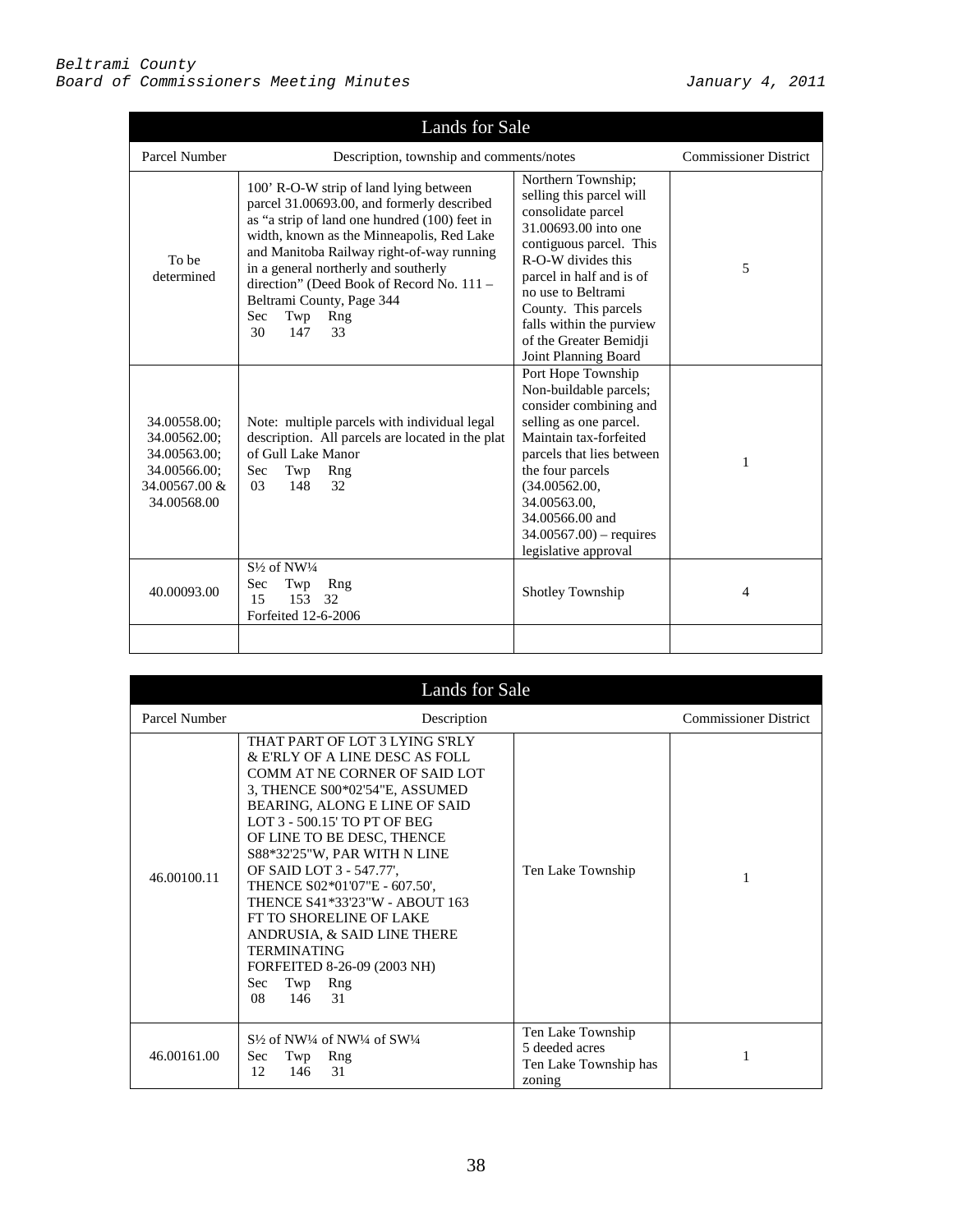| 46.00165.00   | SE1/4 of SW1/4 of SW1/4<br>Sec<br>Twp<br>Rng<br>31<br>12<br>146                                                                                                                                                                                                                 | Ten Lake Township<br>10 deeded acres<br>Ten Lake Township has<br>zoning                                                                                                                                                                                                                  | 1                            |
|---------------|---------------------------------------------------------------------------------------------------------------------------------------------------------------------------------------------------------------------------------------------------------------------------------|------------------------------------------------------------------------------------------------------------------------------------------------------------------------------------------------------------------------------------------------------------------------------------------|------------------------------|
| 46.00368.02   | Part of Lot 3 desc as follows: comm. At SW<br>corner of Lot 3 thence on an assumed brg of<br>N0°11'20" W along W line of Lot 3 a dis of<br>936.08' to pt of beg of parcel thence<br>N48°38'14" E a dis of 79.49' thence<br>N27°36'28" E<br>Sec<br>Twp<br>Rng<br>31<br>30<br>146 | Ten Lake Township<br>5.1 deeded acres<br>Ten Lake Township has<br>zoning                                                                                                                                                                                                                 | 1                            |
| 47.00039.00   | Lot 5 W of HY S of Enright Brook (?), N of<br>County Beltrami Campsite less parcel 40<br>Twp<br>Rng<br>Sec<br>04<br>148<br>33                                                                                                                                                   | Turtle Lake Township<br>This parcel was<br>discussed at length with<br>Murray Surveying as a<br>means to resolve<br>boundary lines<br>associated with the<br><b>Burnham Estate</b><br>property on Lake Julia                                                                             | 5                            |
| 47.00255.00   | Lot 4 W of RY less plat of Werner (RY-<br>Minneapolis, Red Lake & Manitoba as stated<br>on plat of Werner)<br>Sec<br>Twp<br>Rng<br>148<br>33<br>19                                                                                                                              | Turtle Lake Township<br>10.16 calculated acres;<br>possible private auction                                                                                                                                                                                                              | 5                            |
| 80.01749.00   | Lot 008 Block 004<br>Bailey's Addition to Bemidji<br>Sec<br>Twp<br>Rng<br>08<br>146<br>33                                                                                                                                                                                       | City of Bemidji; this<br>parcel has heavy special<br>assessments against it;<br>however there has been<br>active discussion of<br>acquiring the parcel<br>through private auction<br>$(nonstandard lot) - falls$<br>within the purview of<br>the Greater Bemidji<br>Joint Planning Board | 2                            |
|               |                                                                                                                                                                                                                                                                                 |                                                                                                                                                                                                                                                                                          |                              |
|               | Lands for Sale                                                                                                                                                                                                                                                                  |                                                                                                                                                                                                                                                                                          |                              |
| Parcel Number | Description                                                                                                                                                                                                                                                                     |                                                                                                                                                                                                                                                                                          | <b>Commissioner District</b> |
| 80.02393.00   | Lot 010 Block 003<br>Henderson's Second Addition<br>Sec<br>Twp<br>Rng<br>15<br>146<br>33<br>Forfeited 9-14-10                                                                                                                                                                   | City of Bemidji                                                                                                                                                                                                                                                                          | $\overline{2}$               |
| 80.02394.00   | Lot 011 Block 003<br>Henderson's Second Addition<br>Sec<br>Twp<br>Rng<br>15<br>146<br>33<br>Forfeited 9-14-10                                                                                                                                                                   | City of Bemidji<br>617 Lake Ave NE<br>Bemidji, MN 56601                                                                                                                                                                                                                                  | 2                            |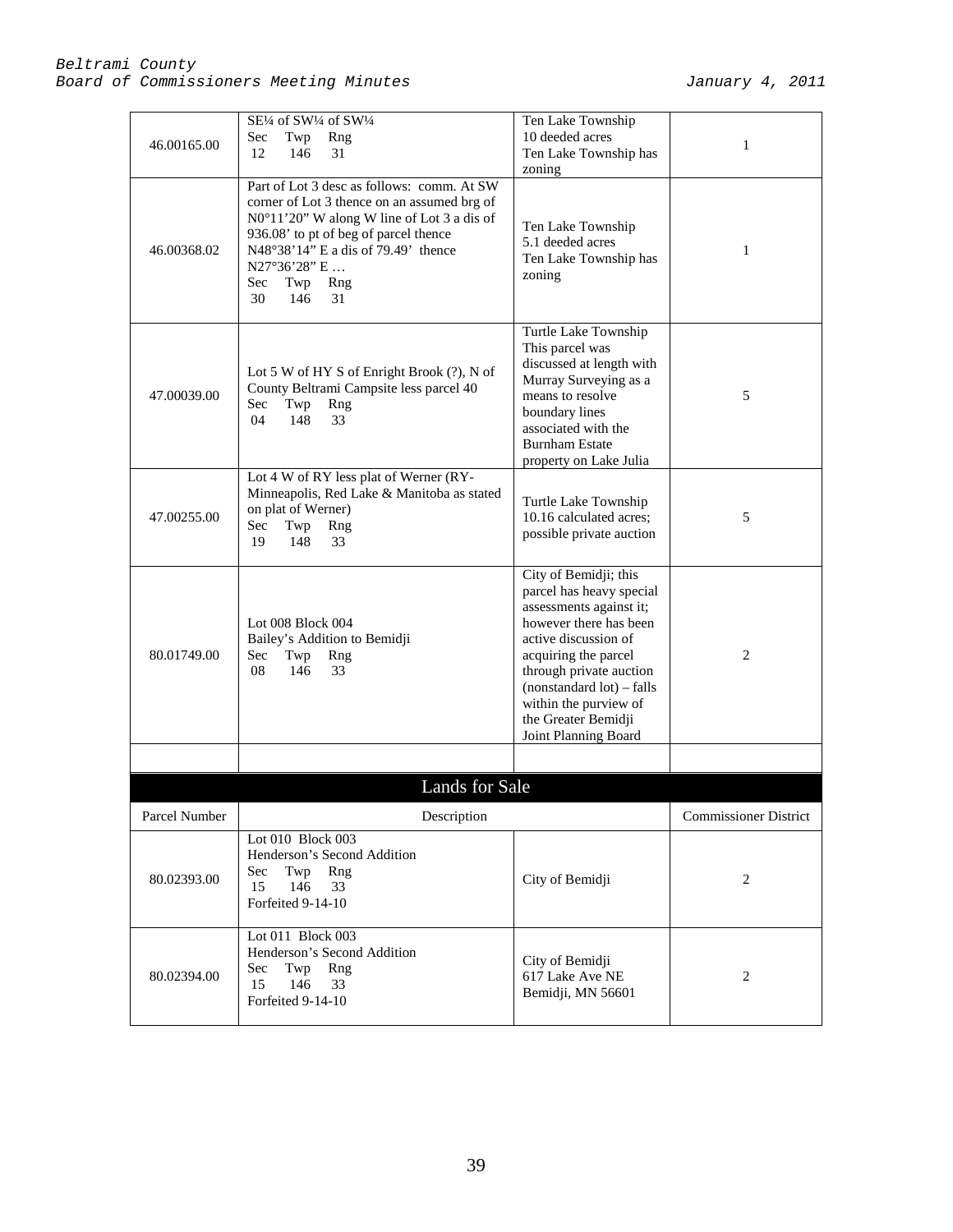| 81.00120.01 | Lot 016 Block 007<br>Plat of Blackduck<br>Rng<br>Sec.<br>Twp<br>31<br>12<br>149                                                                 | City of Blackduck; this<br>parcel has special<br>assessments against it.<br>Env Svcs working to<br>have personal items<br>within dwelling<br>removed; for Crown D<br>Enterprises (a)<br>consignment store) | 4 |
|-------------|-------------------------------------------------------------------------------------------------------------------------------------------------|------------------------------------------------------------------------------------------------------------------------------------------------------------------------------------------------------------|---|
| 84.00027.00 | W 16 rods of S 20 rods of that part of<br>unplatted $N\frac{1}{2}$ of SE $\frac{1}{4}$ lying N of Hwy 2<br>Sec<br>Rng<br>Twp<br>28<br>35<br>147 | Located within the City<br>of Solway; 2 deeded<br>acres                                                                                                                                                    | 3 |

Approved Resolution Authorizing Bi-Cap to Apply for Funding through the Family Homelessness Prevention and Assistance Program The Board, by adoption of its Consent Agenda, approved the Resolution Authorizing Bi-Cap to Apply for Funding through the Family Homelessness Prevention and Assistance Program:

WHEREAS, the Minnesota Housing Finance Agency, State of Minnesota, has been authorized to undertake a program to provide funds for Family Homeless Prevention and Assistance Projects; and

WHEREAS, the Bi-County Community Action Programs Inc., has developed an application for the Minnesota Housing Finance Agency Family Homelessness Prevention and Assessment Program; and

WHEREAS, Bi-County Community Action Programs, Inc has demonstrated the ability to perform the required activities of the Minnesota Housing Finance Agency Family Homelessness Prevention and Assistance Program;

NOW, THEREFORE, be it resolved that Bi-County Community Action Programs, Inc is hereby authorized as an entity to be charged with the administration of funds made available through the Minnesota Housing Finance Agency Family Homelessness Prevention and Assistance Program in the County of Beltrami, in Minnesota.

Approved Highway Engineer Attendance to Transportation Research Board, Low Volume Road Conference

The Board, by adoption of its Consent Agenda, approved the Highway Engineer to attend the Transportation Research Board,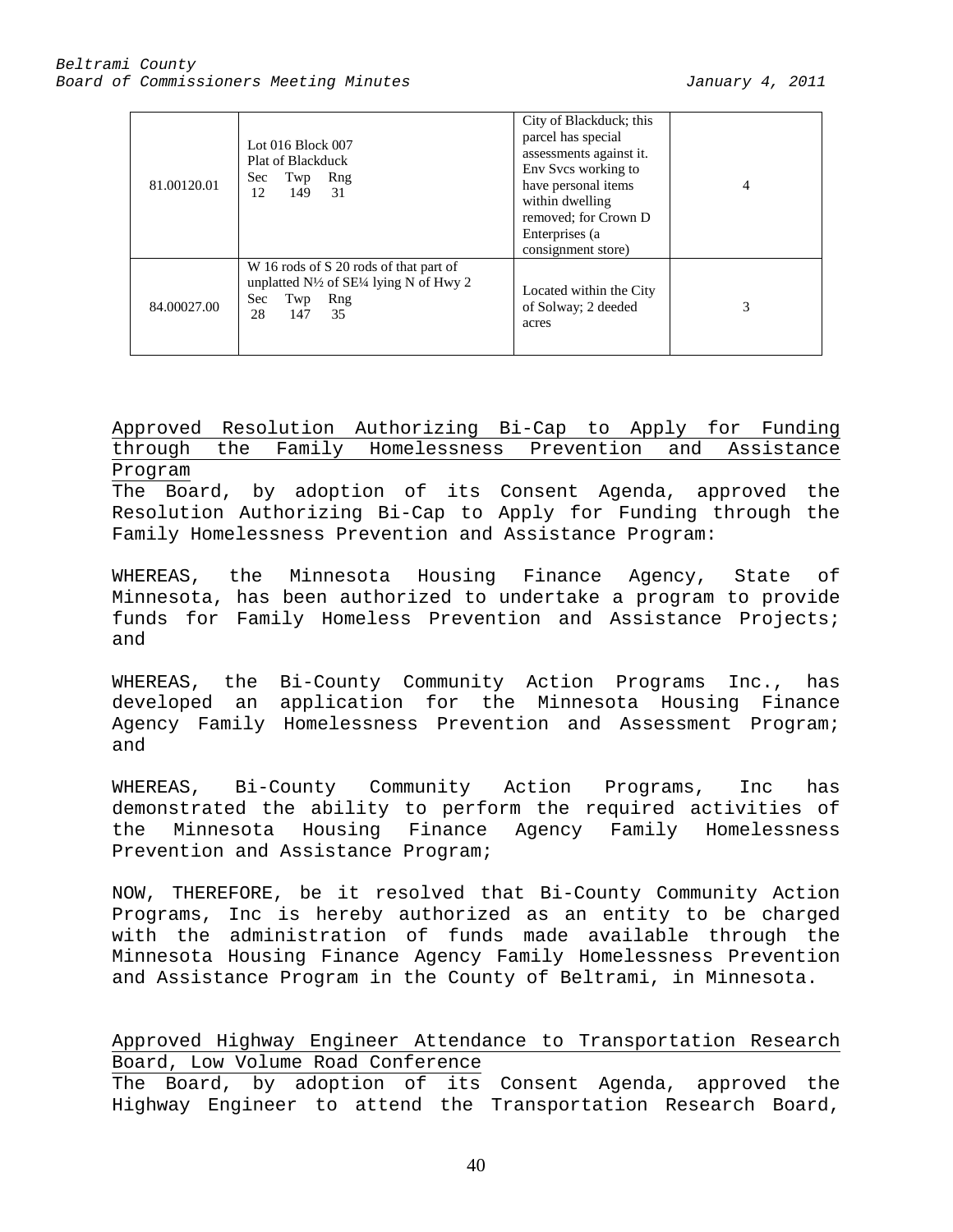Low Volume Road Conference to be held in Lake Buena Vista, Orlando, Florida, as submitted.

Approved 2011 Federal Recreational Trails Program Resolution The Board, by adoption of its Consent Agenda, approved the Resolution for 2011 Federal Recreational Trails Program:

WHEREAS, Beltrami County has developed and adopted the Recreational Facilities Plan on January 8, 2008 which provided the county with a long term vision for recreational development;

WHEREAS, The County supports improvements to Movil Maze Recreational Area, which includes providing opportunities for creating and expanding a non-motorized trail network and a possible market for mountain bikers;

WHEREAS, the Beltrami County Board supports the 2011 Federal Recreational Trails Program to request funds and in-kind support for the development of a mountain bike/snowshoe trail within the Movil Maze Recreation area, and

WHEREAS, the grant amount is for \$5,000 with a matching in-kind amount provided by the project partner North Star Trail Builders,

NOW, THEREFORE, BE IT RESOLVED, if Beltrami County is awarded a grant by the Federal Recreational Trails Program, Beltrami County agrees to accept the grant award, and may enter into an agreement with the Federal Recreational Trails Program for the above referenced project. Beltrami County will comply with all applicable laws, environmental requirements and regulations as stated in the grant agreement, and,

BE IT FURTHER RESOLVED, Beltrami County names the fiscal agent for this project as:

> Ms. Kay Mack Beltrami County Auditor-Treasurer 701 Minnesota Ave NW Bemidji, MN 56601

BE IT FURTHER RESOLVED, Beltrami County hereby assures that the Movil Maze Recreation Area improvements will be maintained for a period of no less than 20 years.

Approved Nursing Services Compliance with Accepted Professional Standards and Principles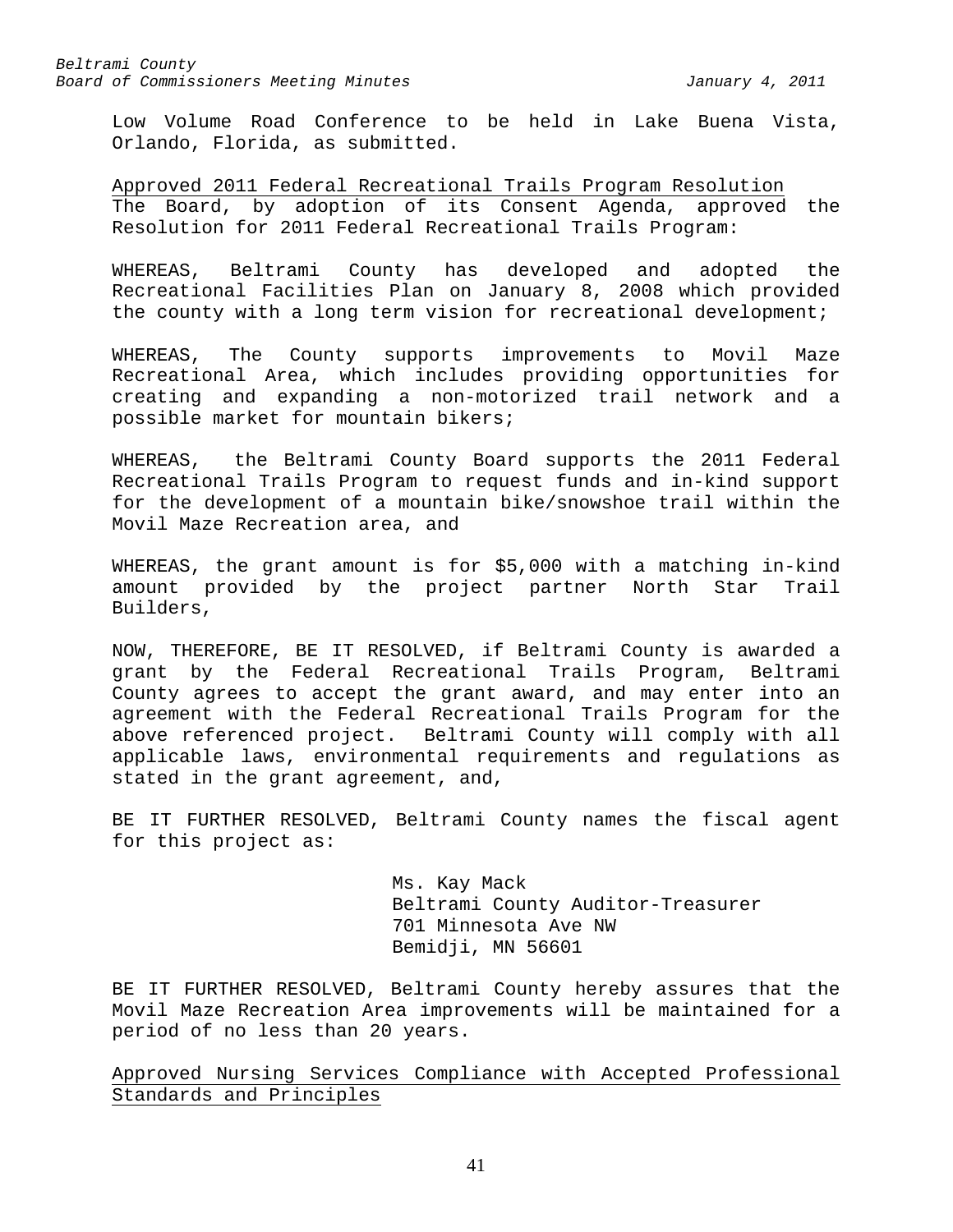The Board, by adoption of its Consent Agenda, approved the Nursing Services Compliance with Accepted Professional Standards and Principles Statement.

# Approved Health and Human Services Monthly Child Protection Reports

The Board, by adoption of its Consent Agenda, reviewed and approved Human Services Monthly Child Protection Reports, as submitted.

Approved Health and Human Services Family Child Care Licenses The Board, by adoption of its Consent Agenda, approved Human Services Family Child Care Licenses, as submitted.

Approved Health and Human Services Family Foster Care Licenses The Board, by adoption of its Consent Agenda, approved Human Services Family Foster Care Licenses, as submitted.

# Approved MIS to Fill Vacant Full-Time Microcomputer Specialist Position

The Board, by adoption of its Consent Agenda, approved the MIS Department to fill one vacated full-time Microcomputer Specialist Position, as submitted.

# **REGULAR AGENDA**

Consideration of Active Living Resolution

Matthew Dyrdahl, from the HRDC, presented the Active Living Resolution and reviewed the goals and strategies as a part of the Statewide Health Improvement Program (SHIP).

Whereas, the Headwaters Regional Development Commission (HRDC) began working on Active Living in the Bemidji Area in 2008 and developed a region-wide approach to Active Living with the completion of an Active Living Strategic Plan in July 2010, in partnership with the North Country Health Board via the Statewide Health Improvement Program (SHIP); and

Whereas, the HRDC and the SHIP Community Leadership Team utilized information gathered from public engagement meetings and a SWOT analysis (Strengths, Weaknesses, Opportunities, and Threats) to develop an Active Living Vision, Goals, Objectives, and Strategies that could be embraced by Beltrami County; and

Whereas, physical inactivity, poor nutrition, and smoking are all leading causes of increased rates of obesity and preventable (chronic) illness; and

Whereas, Active Living principles support economic development and "livable" communities by providing safe and convenient connections to destinations, including school, home, work,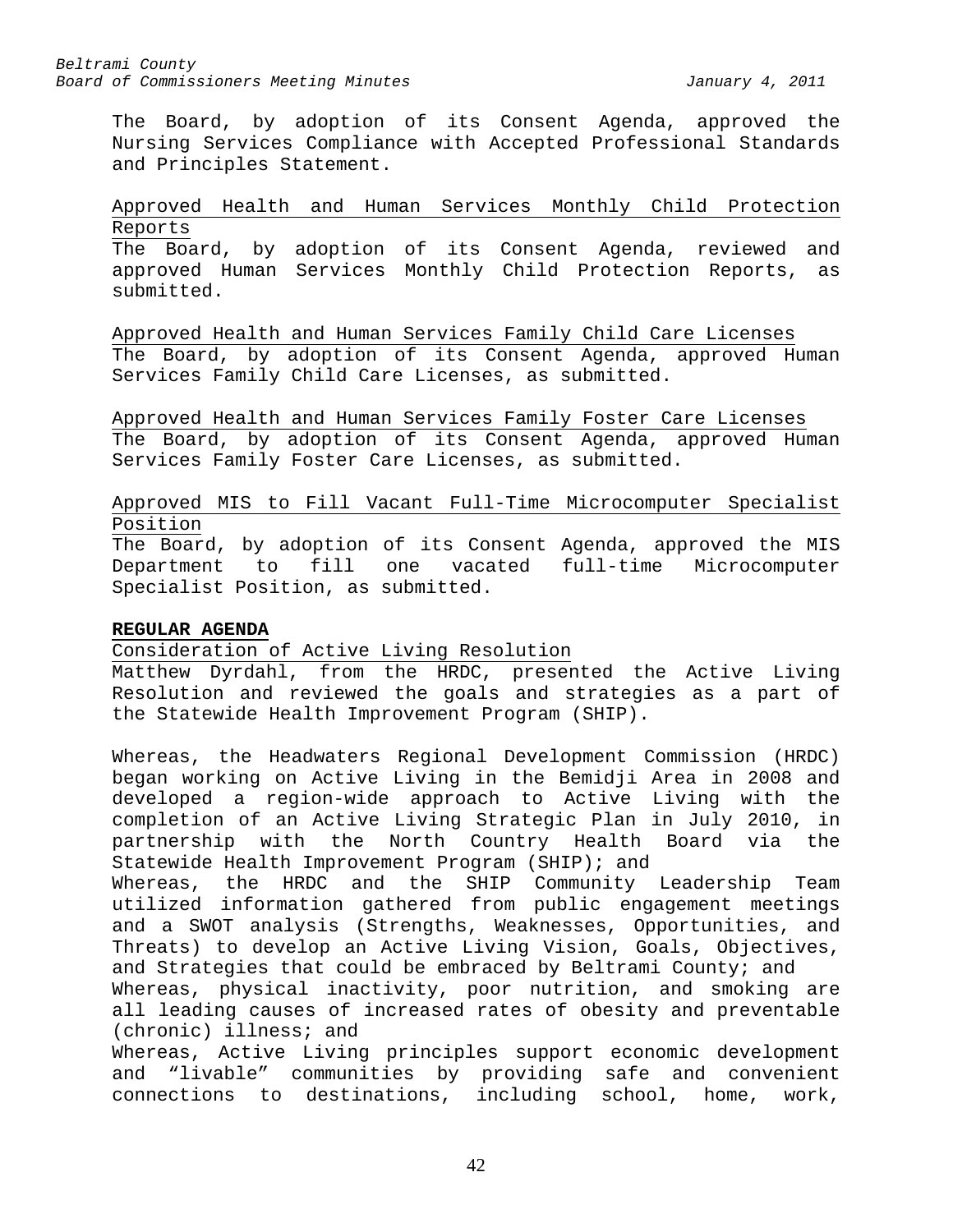recreation land, and retail by improving the environment for pedestrians and bicyclists; and Whereas, Beltrami County believes that a community and streets designed with all people in mind will be in the best interests of the health, safety and welfare of the County and its residents, and, specifically will result in quality of place, sustainable and responsible land use, cost effectiveness, health benefits, transportation options, accessibility, equity, safety, and convenience; and Therefore, be it resolved, Beltrami County supports the regional Active Living Vision: Through deliberate, collective action, the Headwaters Region will be a place: Where there exists a mutual respect among all modes of transportation. That has been recognized nationally as a safe and healthy place to live. That is as accessible for bicyclists and pedestrians as it is for motor vehicles. Where physical activity is safe, easy, accessible and a common occurrence for residents. That has strong connections-allowing people to comfortably navigate to and from destinations in the community. Where children can safely walk and bicycle to school. Be it further resolved, that Beltrami County supports and endorses the following Active Living principles: 1) Communities should promote policies that create and support an Active Living environment. 2) Communities should consider and evaluate the needs of all<br>modes of transportation when planning for and designing modes of transportation when planning for and roadways, including users of all ages and abilities. 3) Communities should plan for, construct, and maintain infrastructure that makes physical activity a safe, easy, accessible, and enjoyable option. Be if further resolved, that Beltrami County understands the importance of health and wellness, and will consider importance of health incorporating Active Living principles into plans, programs, and physical infrastructure projects as opportunities for implementation occur. A motion was made by Commissioner Frost, and seconded by Commissioner Heltzer, to approved the Resolution of support for the Active Living Vision. Unanimously carried. Sheriff Department Request to Hire Three Part-Time Jailers and Make one Part-Time Female Corrections Officer Position Full-Time Chief Deputy, Mike Bakke, presented the request for the Sheriff's office to hire 3 part time jailers (2 females and 1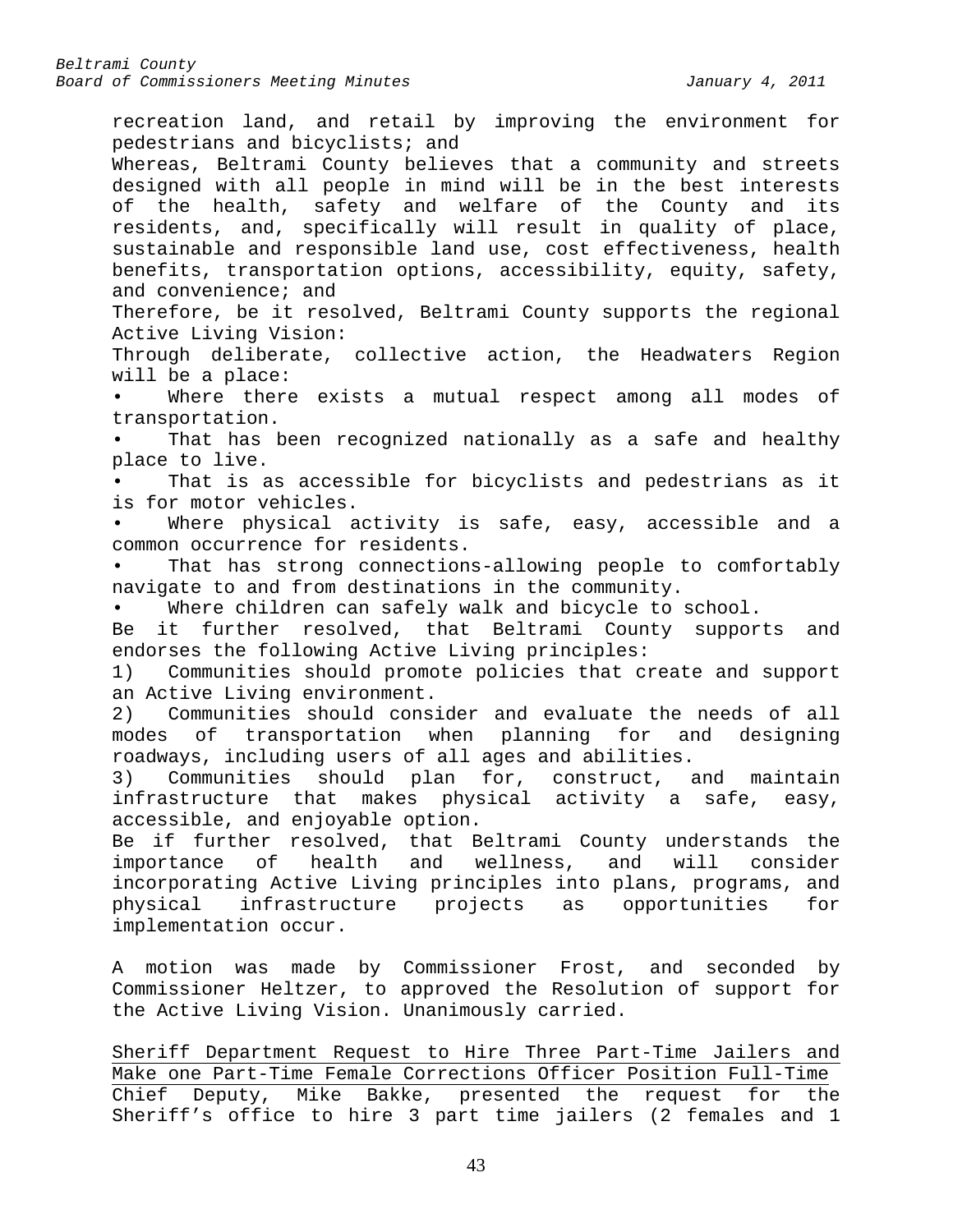male) to fill shifts left open when full-time staff are taking vacation or sick leave. They are also seeking permission to make one Part-Time Female corrections officer position full-time.

A motion was made by Commissioner Fairbanks, and seconded by Commissioner Lucachick, to hire three part-time jailers and make one part-time female corrections officer position full-time. Unanimously carried.

#### Repurchase Requests for Forfeited Property

Auditor/Treasurer, Kay Mack, is recommending, on behalf of the Land Sale Committee, denial of repurchase requests made by Anthony and Marie Hanson for parcel 40.00093.00 in Shotley Township; Roxann Druvenga for parcel 46.00100.11 in Ten Lake Township; and Affinity Plus Federal Credit Union for 80.02392.00 and 80.02394.00.

A motion was made by Commissioner Fairbanks, and seconded by Commissioner Heltzer, to deny the request to repurchase forfeited property by Anthony and Marie Hanson for parcel 40.00093.00; Roxann Druvenga for parcel 46.00100.11 and Affinity<br>Plus Federal Credit Union for parcels 80.02393.00 and  $parcels$   $80.02393.00$  and 80.02394.00. Unanimously carried by roll call vote.

# Terms & Conditions Settlement Agreement for Release From Employment

A motion was made by Commissioner Frost, and seconded by Commissioner Lucachick, to approved the Terms & Conditions Settlement Agreement for release and waiver of claims, from employment with Beltrami County. Carried 4/1 vote. Commissioners Frost, Vene, Fairbanks & Lucachick: Yes. Commissioner Heltzer: No.

# **COMMISSIONERS' BUSINESS**

#### Legislative/Lobbying Issues

- Commissioner Vene reported on AMC Committee work on MAGIC Act.
- Commissioner Vene gave an update on the Veterans Home Task Force.

Commissioners' Reports

None.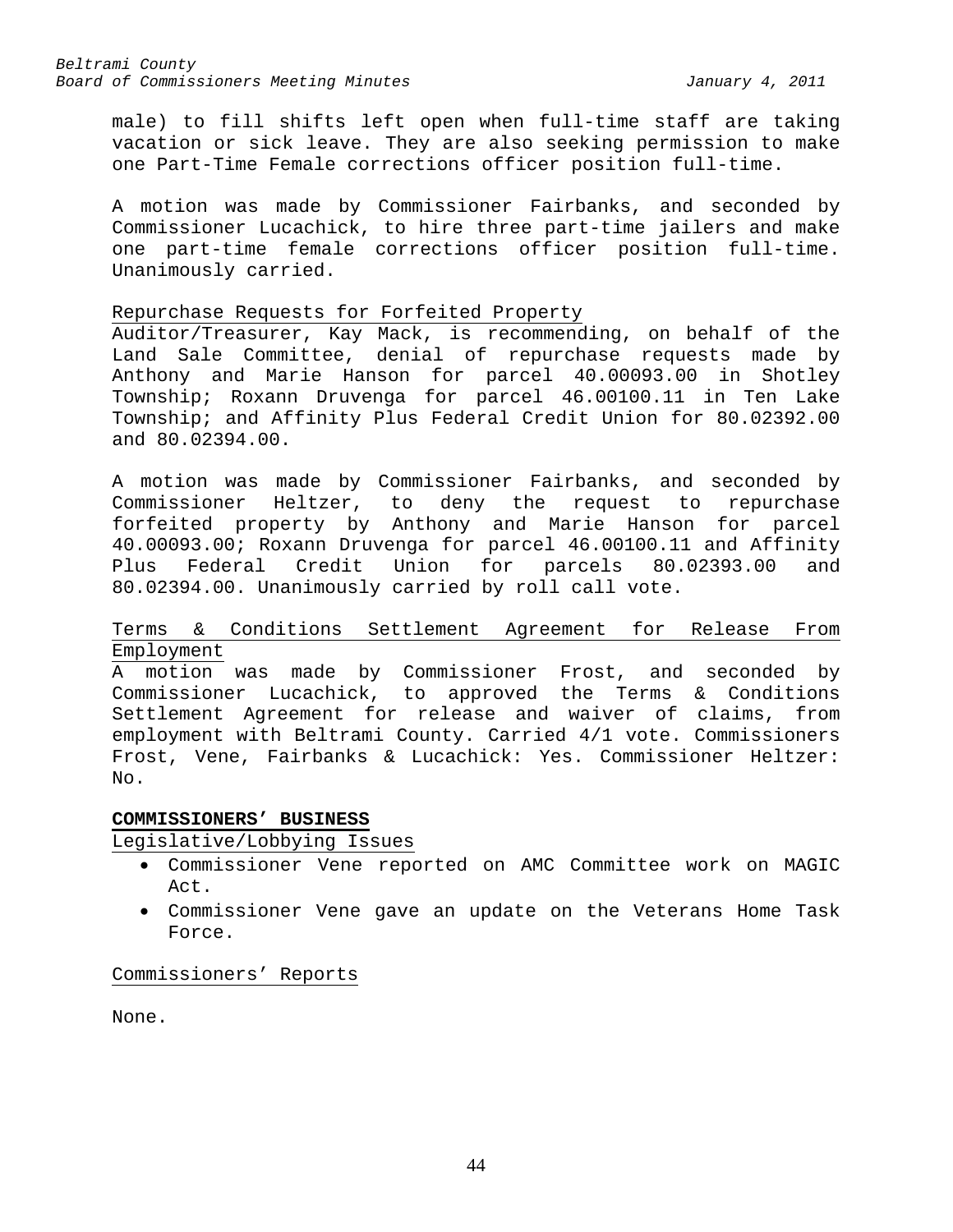# Review Upcoming Meeting Schedule

Next regular meeting of the County Board will be April 5, 2011, in the Board Room of the County Administration Building.

### **MEETING ADJOURNMENT**

A motion to adjourn the Board meeting at 5:40 p.m. was made by Commissioner Fairbanks, seconded by Commissioner Lucachick, and unanimously carried.

> \_\_\_\_\_\_\_\_\_\_\_\_\_\_\_\_\_\_\_\_\_\_\_\_\_\_\_\_\_\_\_\_\_ Joe Vene, Chair

\_\_\_\_\_\_\_\_\_\_\_\_\_\_\_\_\_\_\_\_\_\_\_\_\_\_\_\_\_\_\_\_\_ Tony Murphy, County Administrator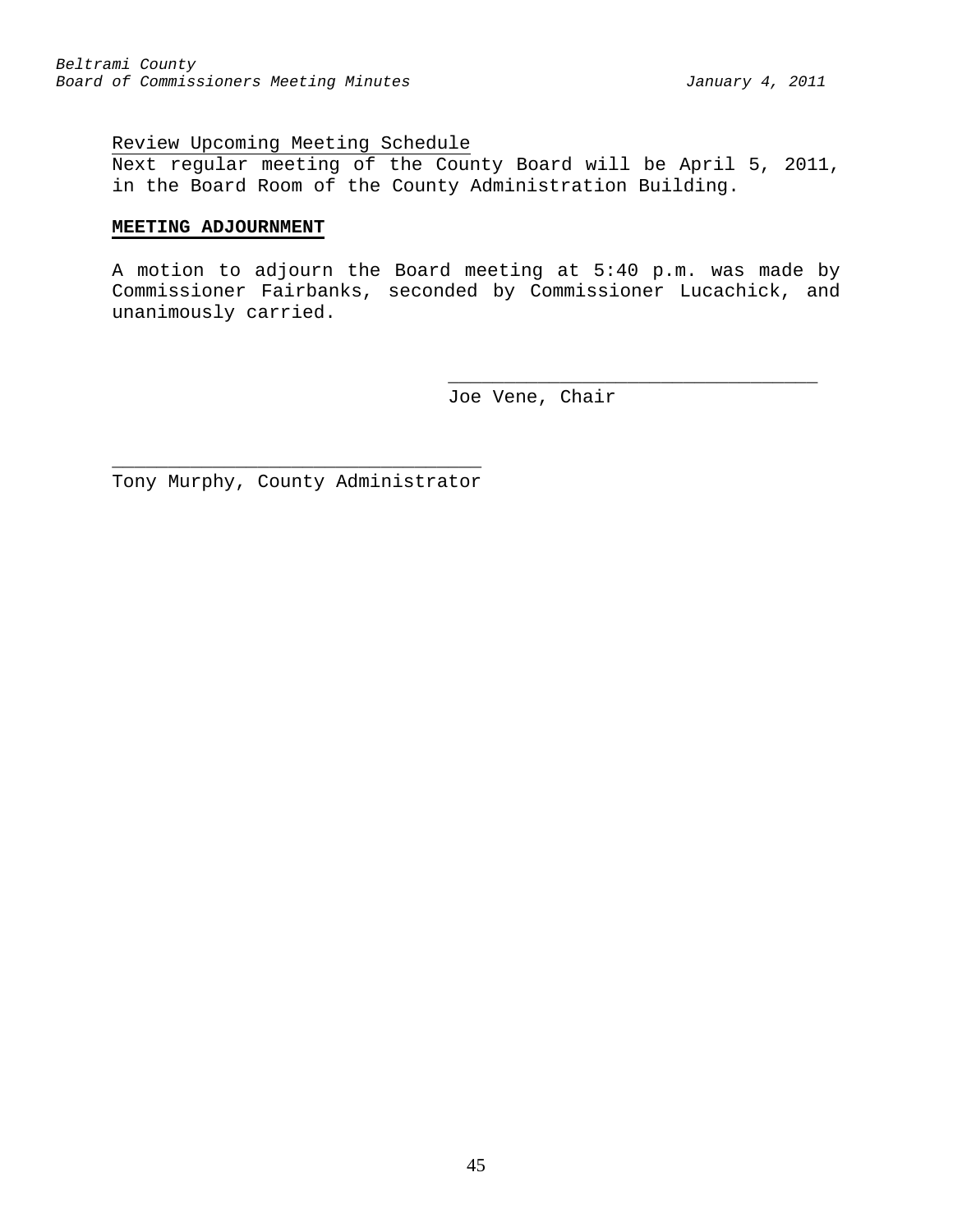# **TRANSCRIPT OF THE PROCEEDINGS OF THE BELTRAMI COUNTY BOARD OF COMMISSIONERS April 5, 2011**

The Beltrami County Board of Commissioners met in regular session on April 5, 2011, at the County Board Room, County Administration Building, Bemidji, Minnesota.

### **CALL TO ORDER, ROLL CALL AND PLEDGE OF ALLEGIANCE**

Chair Joe Vene called the meeting to order at 5:00 p.m. Commissioners Jim Heltzer, Jack Frost, and Jim Lucachick were present. Commissioner Quentin Fairbanks was excused.

### **GENERAL COMMENTS – BOARD CHAIR**

None.

### **CITIZENS ADDRESSING THE BOARD**

None.

### **APPROVAL OF AGENDA**

The following items were added to the Consent Agenda:

- Approval of Activity/Travel of County Administrator to Promote SAM Initiative
- Approval to Purchase Additional GIS Software Licenses for Highway Department
- Approval to Proceed with LMC on Employee Development

The following item was removed from the Regular Agenda:

• Approval to Purchase Upgrade for 911 System

# **GENERAL BUSINESS**

#### Approved Agenda and Amendments

A motion to approve the Agenda and Amendments was made by Commissioner Frost, seconded by Commissioner Heltzer, and unanimously carried.

# Approved Consent Agenda

A motion to approve the Consent Agenda was made by Commissioner Lucachick, seconded by Commissioner Frost, and unanimously carried.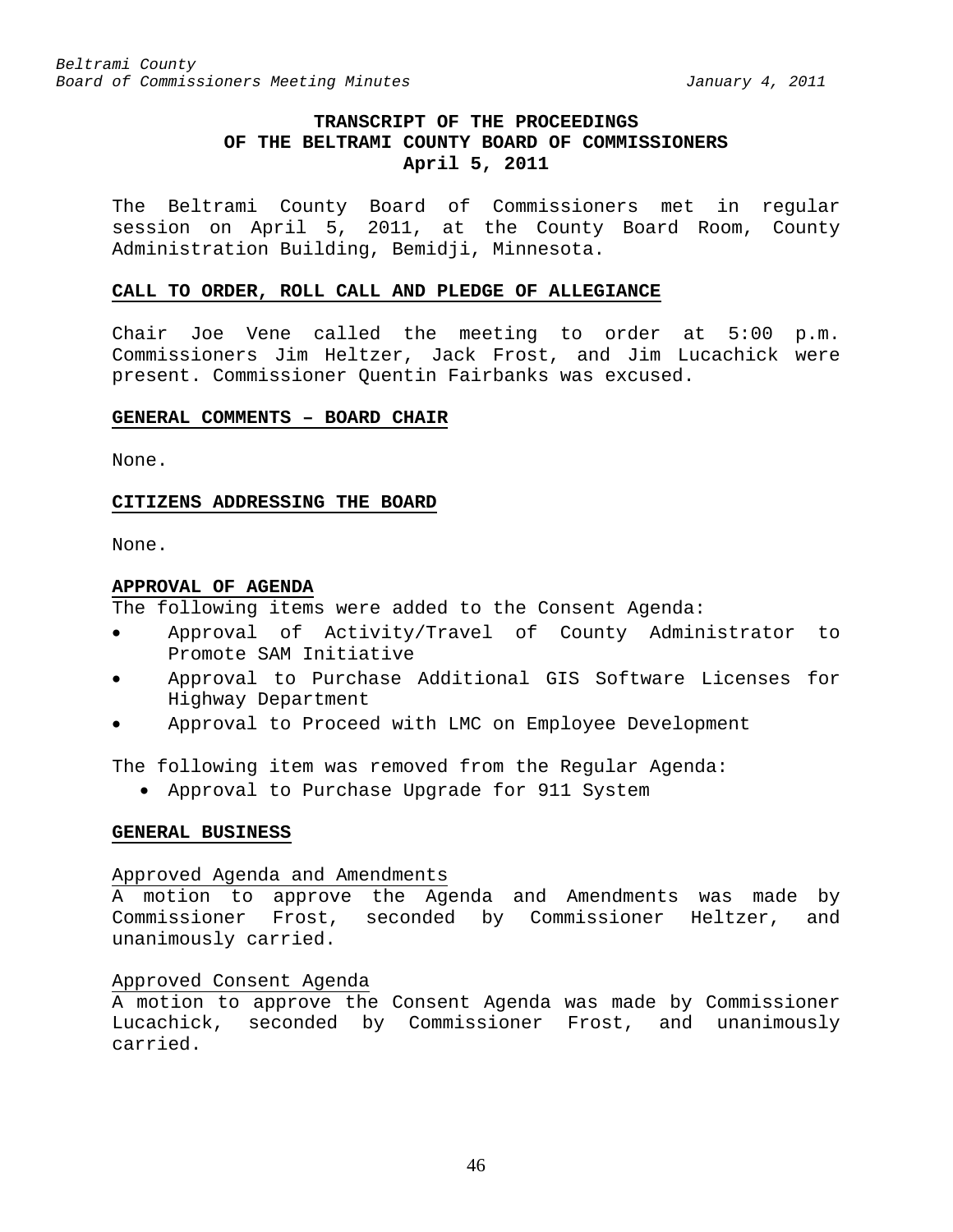#### **CONSENT ITEMS**

#### Approved Minutes

The Board, by adoption of its Consent Agenda, approved the Minutes of the Board of Commissioners Work Meeting held March 15, 2011, and the Minutes of the Board of Commissioners Regular Meeting held March 15, 2011, as submitted.

### Approved Auditor/Treasurer Warrant Payment Listing

The Board, by adoption of its Consent Agenda, received and approved the warrant payment listing submitted by the Auditor/Treasurer's Office.

# Approved Payment of Auditor/Treasurer Bills

The Board, by adoption of its Consent Agenda, approved payment of Auditor/Treasurer bills, as submitted.

#### Retroactive Approval of Auditor/Treasurer Bills

The Board, by adoption of its Consent Agenda, gave retroactive approval of bills paid by Commissioners' warrants, as submitted.

#### Approved Designated Funds

The Board, by adoption of its Consent Agenda, approved the December 21, 2010 reserved and designated funds as outlined per GASB 54, as submitted.

# Approved Ratification of Teamsters Non-Licensed Communications Officer/Corrections Officer Contract for 2011

The Board, by adoption of its Consent Agenda, accepted and ratified the tentative agreement with Teamsters Non-licensed Communications Officer/Corrections Officer Contract, contingent upon union ratification; and authorized signature of the completed contract, as submitted.

# Approved Ratification of the Teamsters Assistant County Attorney Contract for 2011

The Board, by adoption of its Consent Agenda, accepted and ratified the tentative agreement with Teamsters Assistant County Attorneys, contingent upon union ratification; and authorized signature of the completed contract, as submitted.

### Approved Memorandum of Understanding with City of Bemidji

The Board, by adoption of its Consent Agenda, approved the Memorandum of Understanding with the City of Bemidji which will allow Beltrami County and City of Bemidji to work jointly on a project that will encompass CSAH 8 from Paul Bunyan Dr. to the City limits and on out to CSAH 25, as submitted.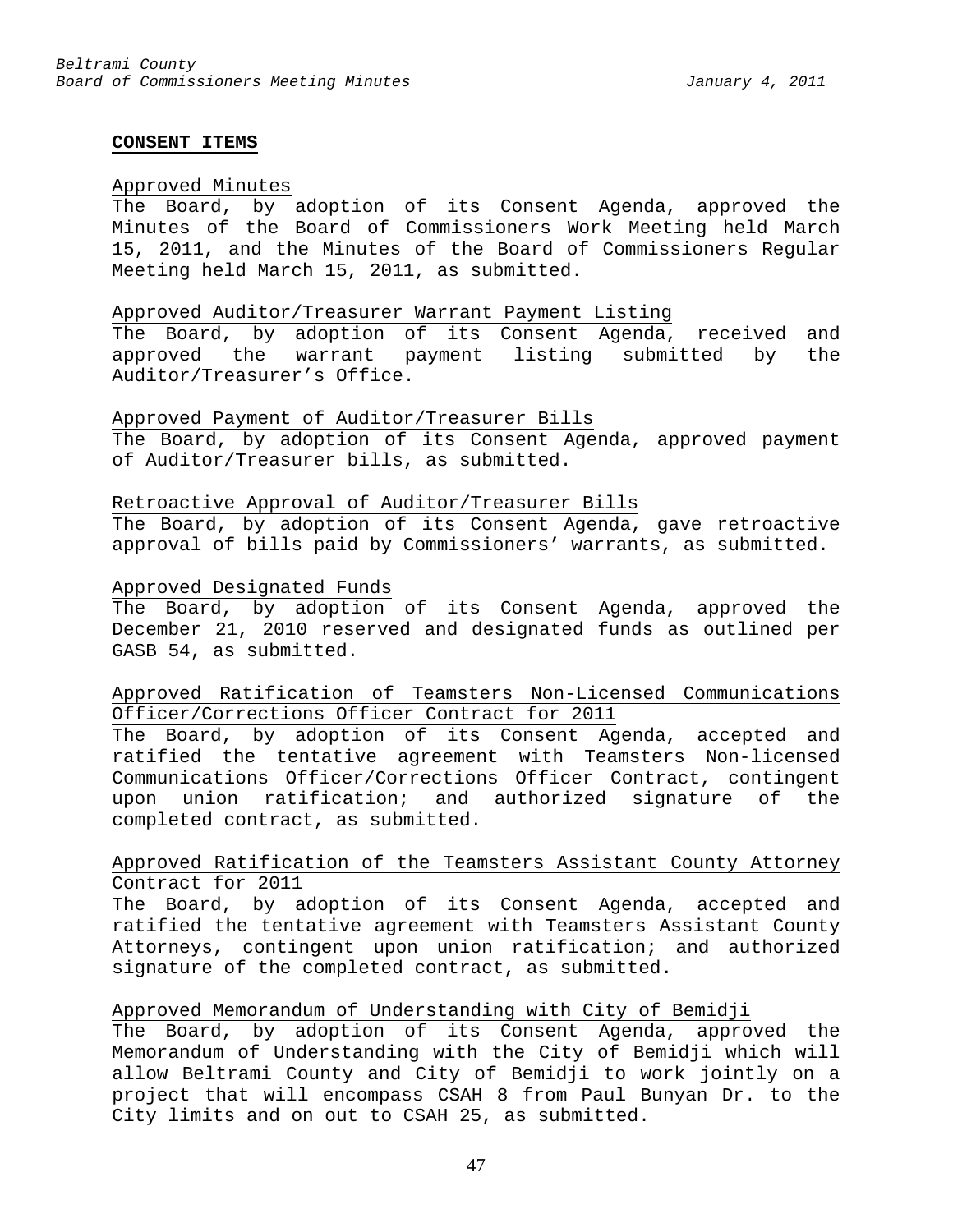Approved Resolution & Rural Road Safety Grant CSAH 33 The Board, by adoption of its Consent Agenda, approved the Resolution for Agreement to State Transportation Fund Grant Terms and Conditions:

WHEREAS, Beltrami County has applied to the Commissioner of Transportation for a grant from the Minnesota State Transportation Fund for construction of CSAH 33; and

WHEREAS, the Commissioner of Transportation has given notice that funding for this Local Road Improvement Safety project is available; and

WHEREAS, the amount of the grant has been determined to be \$ 272,457.00 by approval of funding;

NOW THEREFORE, be it resolved that Beltrami County does hereby agree to the terms and conditions of the grant consistent with Minnesota Statutes, section 174.50, subdivision 5, clause (3), and will pay any additional amount by which the cost exceeds the estimate, and will return to the Minnesota State Transportation Fund any amount appropriated for the project but not required. The proper county officers are authorized to execute a grant agreement with the Commissioner of Transportation concerning the above-referenced grant.

Approved Department of Corrections Work Release Contract

The Board, by adoption of its Consent Agenda, approved renewal of the Joint Powers Agreement with Dept of Corrections (DOC) for boarding of inmates in the DOC Work Release program for fiscal year 2012, as submitted.

# Approved Activity/Travel of County Administrator to Promote SAM Initiative

The Board, by adoption of its Consent Agenda, approved the activities and travel for County Administrator to present and promote the Strategic Aligned Management (SAM) initiative to legislators, counties and other interested organizations.

# Approved the Purchase of Additional GIS Software Licenses for Highway Department

The Board, by adoption of its Consent Agenda, approved the purchase of three additional GIS Software licenses for use by the Highway Department, as submitted.

### Approved the Creation of a LMC on Employee Development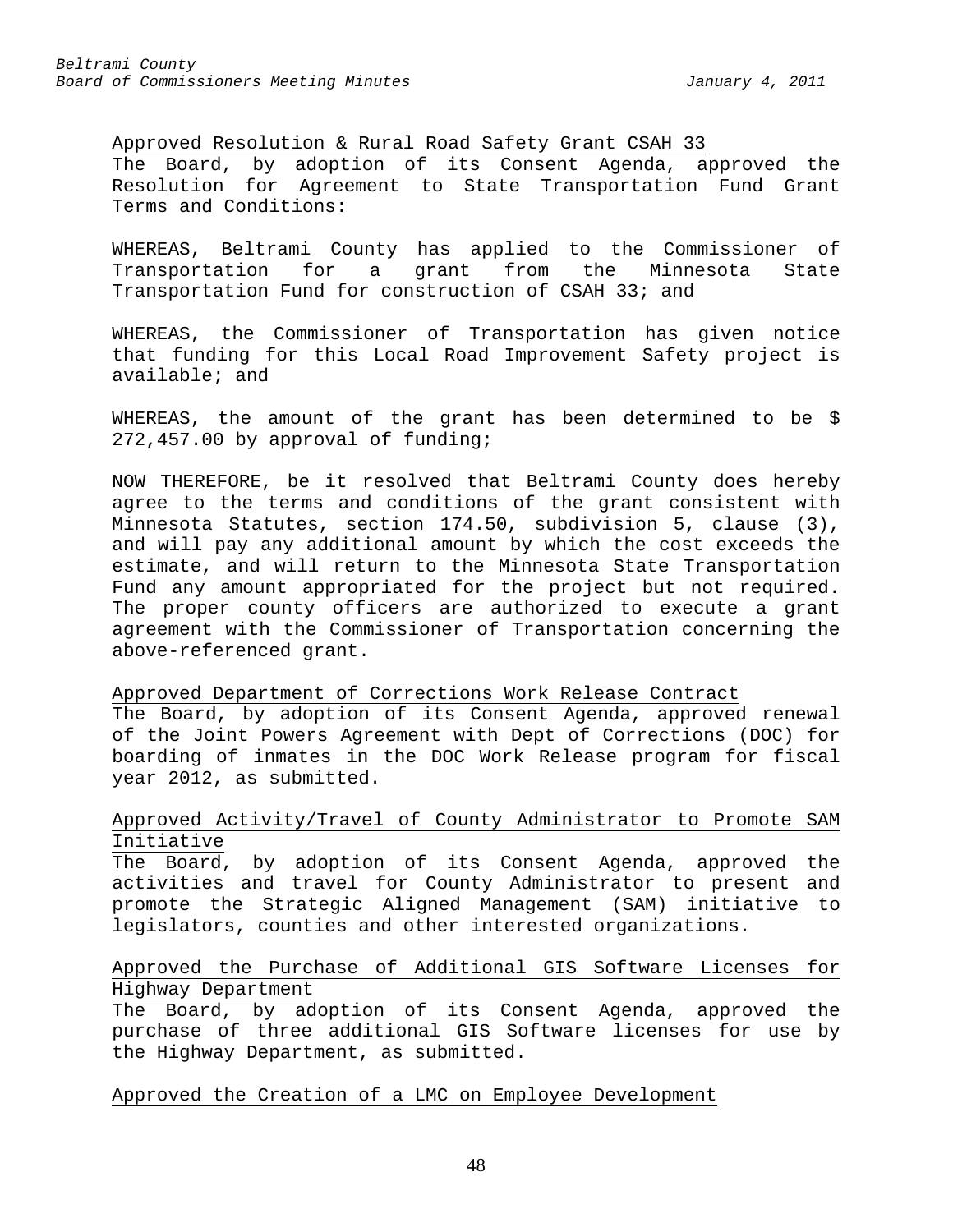The Board, by adoption of its Consent Agenda, approved the creation of a Labor Management Committee (LMC) on employee development to develop the curriculum and on-going training opportunities for employees.

#### **REGULAR AGENDA**

### Summer Student Trainee for License Center

Debbie Reierson, Director of the License Center, requested authorization to hire a summer employee to work in the express line at the License center to handle the most common and least complicated transactions during the busy summer months.

A motion was made by Commissioner Frost, and seconded by Commissioner Heltzer, to hire a student trainee in the License Center for the summer, 2011. Unanimously carried.

#### Hope House Presentation

Robin Wold, representative from the Hope House, along with Warren Larson of the Hope House Board of Directors, presented a program summary and update to the Board of Commissioners. The Hope House is in serious financial crisis and is seeking assistance and direction from the County Board.

Commissioner Lucachick volunteered to do some research into State funding for mental health programs. A future Work Session item will be added for further discussion and update.

# US Fish & Wildlife Service Land Acquisition Proposal

MN DNR Rep, Gretchen Mehmel presented information regarding the DNR purchase of additional 160 acres of private land in northern Beltrami County. The proposed purchase appears to violate the "No Net Gain" policy of the County.

The Board asked Ms. Mehmel if the DNR had property to exchange in order to meet the "No Net Gain" policy of the County. She indicated that she was not prepared to present anything in that regard and would have to go back and speak to her superiors. The Board requested that the DNR attend a future Board Meeting with a proposal for an exchange.

# Proposal to Purchase Records Management/Computer Aided Dispatch/Jail Management/Mobile Solution to replace CODY RMS Software

Sheriff Hodapp, presented information and a bid from LETG for a software system to replace CODY RMS during the Strategic Planning Session earlier in the day.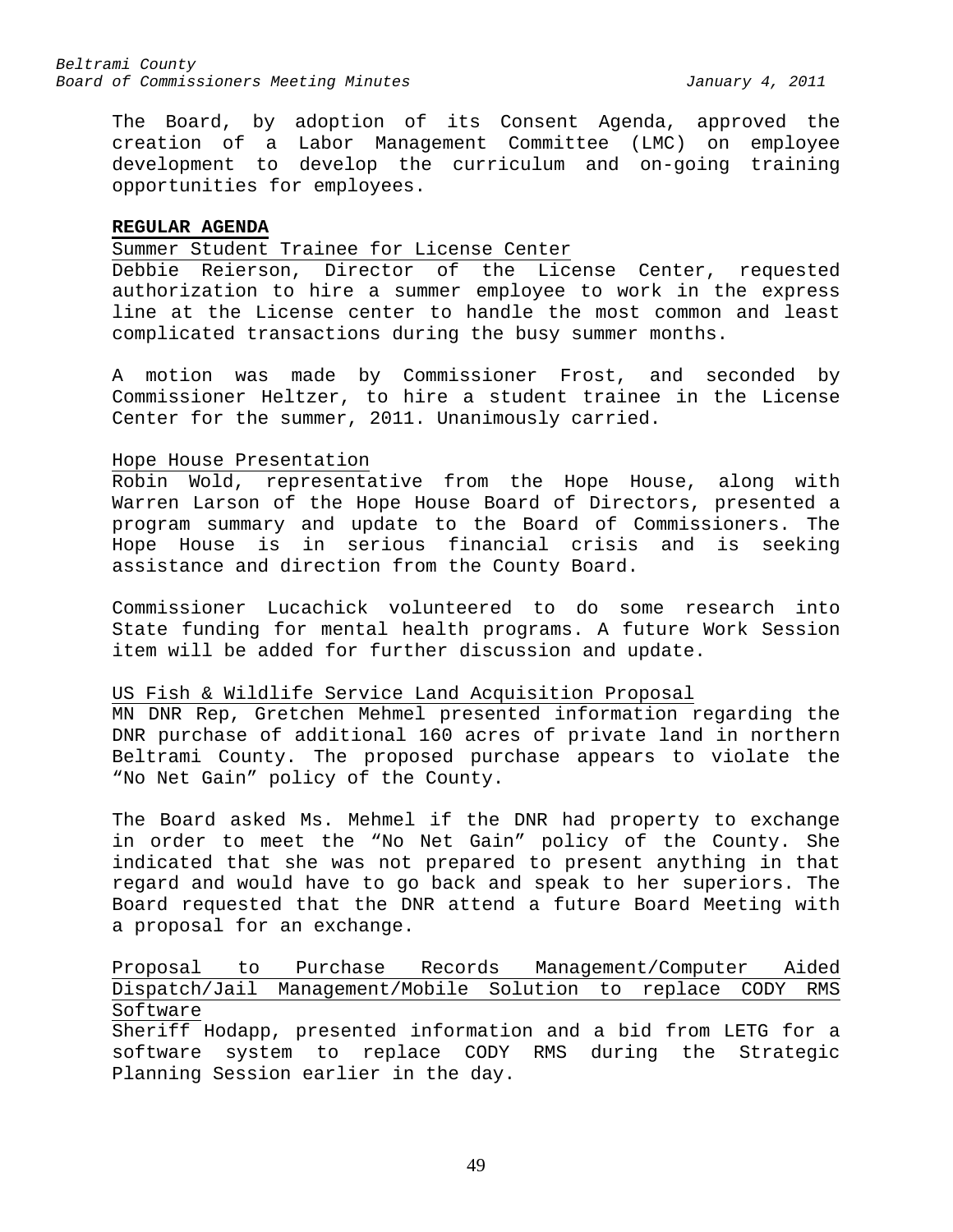A motion was made by Commissioner Heltzer, and seconded by Commissioner Lucachick, to purchase records management/computer aided dispatch/jail management/mobile solutions software from LETG, as submitted. Unanimously carried.

#### **COMMISSIONERS' BUSINESS**

Legislative/Lobbying Issues

• Sheriff Hodapp indicated that he has been informed by a representative of Ramsey County, that the Auto Theft Grant funding from the State may be in jeopardy. Beltrami County does fund two positions with this grant.

Commissioners' Reports

- Commissioner Lucachick attended an ARC meeting and they expect to see lots of cuts in funding for mental health services.
- Commissioner Vene reported on AMC activities.

### Review Upcoming Meeting Schedule

Next regular meeting of the County Board will be April 19 2011, in the Board Room of the County Administration Building.

#### **MEETING ADJOURNMENT**

A motion to adjourn the Board meeting at 6:00 p.m. was made by Commissioner Frost, seconded by Commissioner Lucachick, and unanimously carried.

Joe Vene, Chair

\_\_\_\_\_\_\_\_\_\_\_\_\_\_\_\_\_\_\_\_\_\_\_\_\_\_\_\_\_\_\_\_\_

\_\_\_\_\_\_\_\_\_\_\_\_\_\_\_\_\_\_\_\_\_\_\_\_\_\_\_\_\_\_\_\_\_ Tony Murphy, County Administrator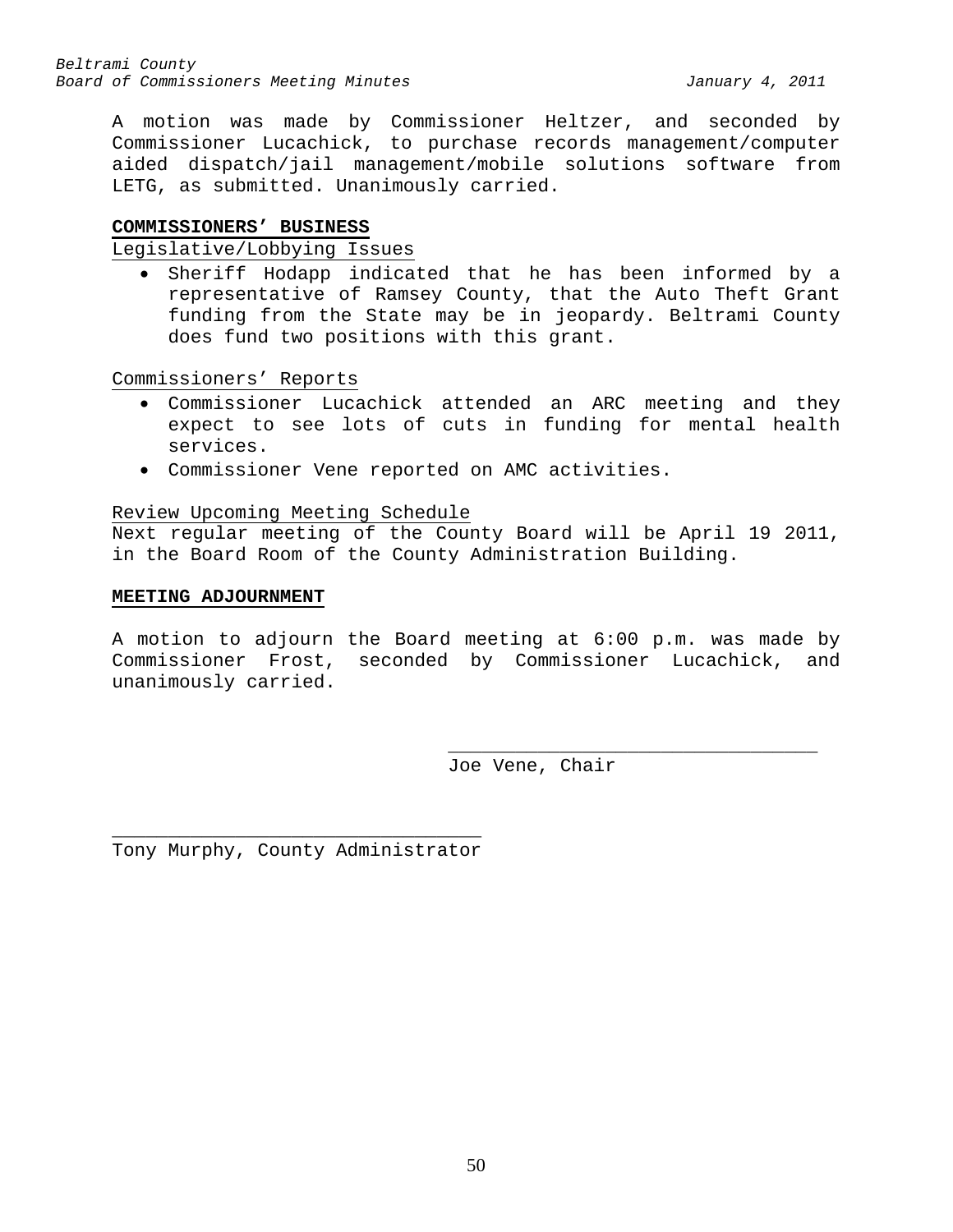# **TRANSCRIPT OF THE PROCEEDINGS OF THE BELTRAMI COUNTY BOARD OF COMMISSIONERS April 19, 2011**

The Beltrami County Board of Commissioners met in regular session on April 19, 2011, at the County Board Room, County Administration Building, Bemidji, Minnesota.

#### **CALL TO ORDER, ROLL CALL AND PLEDGE OF ALLEGIANCE**

Chair Joe Vene called the meeting to order at 5:00 p.m. Commissioners Jim Heltzer, Jack Frost, Quentin Fairbanks, and Jim Lucachick were present.

#### **GENERAL COMMENTS – BOARD CHAIR**

None.

### **CITIZENS ADDRESSING THE BOARD**

Fred Nyland, Bemidji Resident addressed the Board regarding a special assessment for sewer on his property taxes. He stated that he does not have sewer services available at his residence. The Nylands' have been working with Attorney Tim Faver to investigate the assessment. Mr. Faver will follow up on the issue.

Scott Dane, Executive Director of ACLT (Loggers & Truckers Association) requested that the Board consider allowing permit extensions without penalty to loggers with County sales and also reinstate those who have already paid a fine. Commissioner Fairbanks requested the item be placed on a future Work Session for discussion.

#### **APPROVAL OF AGENDA**

The following item was added to the Consent Agenda:

Designate a negotiating Committee for a Three Year Solid Waste Management Contract

The following item was added to the Regular Agenda:

• Approval of Resolution of Support for MAGIC Act

# **GENERAL BUSINESS**

#### Approved Agenda and Amendments

A motion to approve the Agenda and Amendments was made by Commissioner Fairbanks, seconded by Commissioner Frost, and unanimously carried.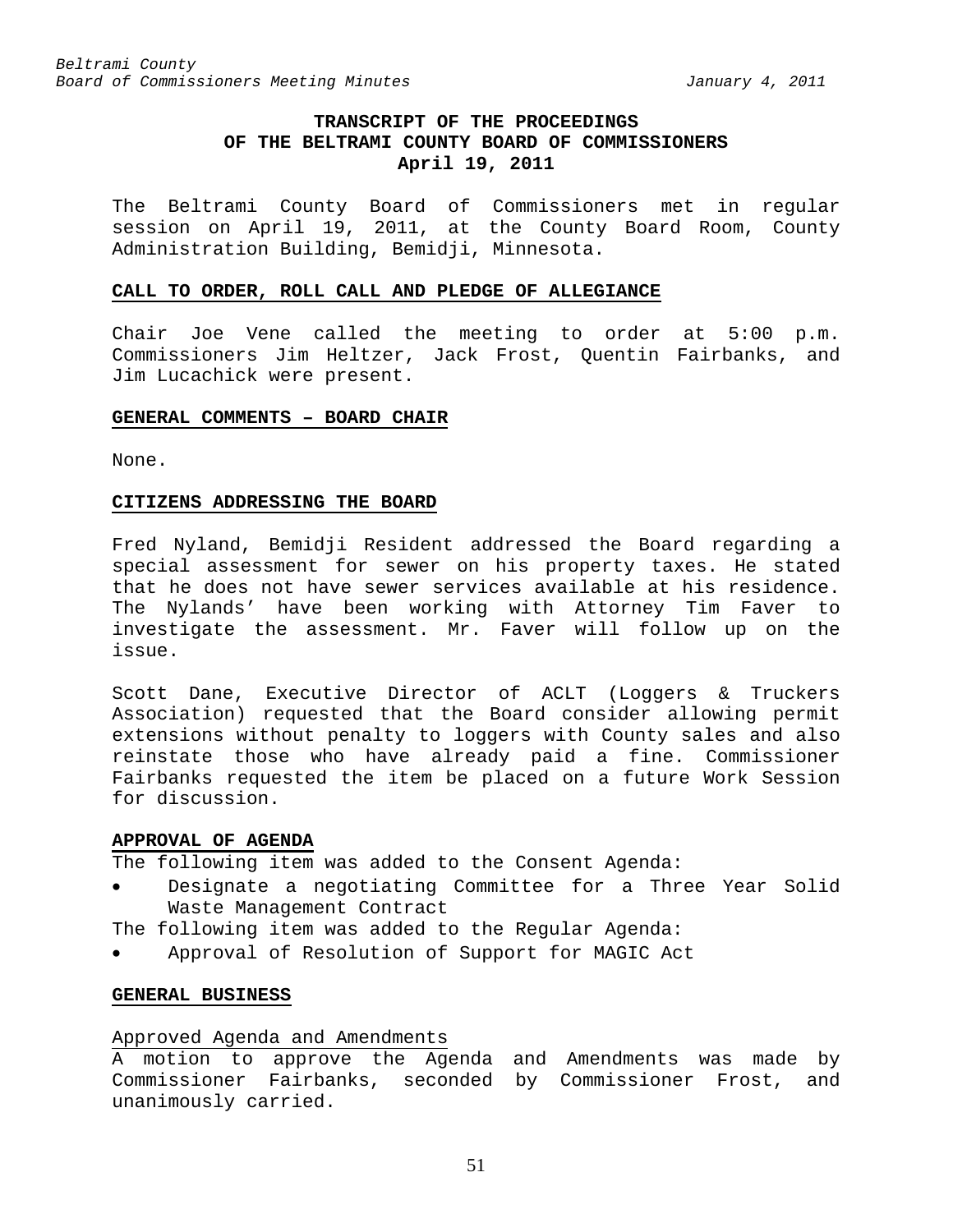#### Approved Consent Agenda

A motion to approve the Consent Agenda was made by Commissioner Frost, seconded by Commissioner Heltzer, and unanimously carried.

### **CONSENT ITEMS**

#### Approved Minutes

The Board, by adoption of its Consent Agenda, approved the Minutes of the Board of Commissioners Work Meeting held April 5, 2011, and the Minutes of the Board of Commissioners Regular Meeting held April 5, 2011, as submitted.

#### Approved Auditor/Treasurer Warrant Payment Listing

The Board, by adoption of its Consent Agenda, received and approved the warrant payment listing submitted by the Auditor/Treasurer's Office.

#### Approved Payment of Auditor/Treasurer Bills

The Board, by adoption of its Consent Agenda, approved payment of Auditor/Treasurer bills, as submitted.

#### Approved Abatement of Severed Mineral Taxes

The Board, by adoption of its Consent Agenda, approved abatement of all tax, penalty and interest on parcels included in a voluntary conveyance of severed mineral documents received for recording on April 7, 2011, as submitted.

# Approved Ratification of AFSCME Courthouse/Nursing Service Contract for 2011

The Board, by adoption of its Consent Agenda, approved and ratified the tentative agreement with AFSCME Courthouse/Nursing Service Contract, contingent on union ratification, and authorized signatures to complete contract.

Approved Ratification of AFSCME Human Services Contract for 2011 The Board, by adoption of its Consent Agenda, approved and ratified the tentative agreement with AFSCME Human Services, contingent on union ratification, and authorized signatures to complete contract.

# Approved Ratification of Teamsters Licensed Essential – Deputies Unit Contract for 2011

The Board, by adoption of its Consent Agenda, approved and ratified the tentative agreement with Teamsters Licensed Essential-Deputies Unit Contract, and authorized signatures to complete contract.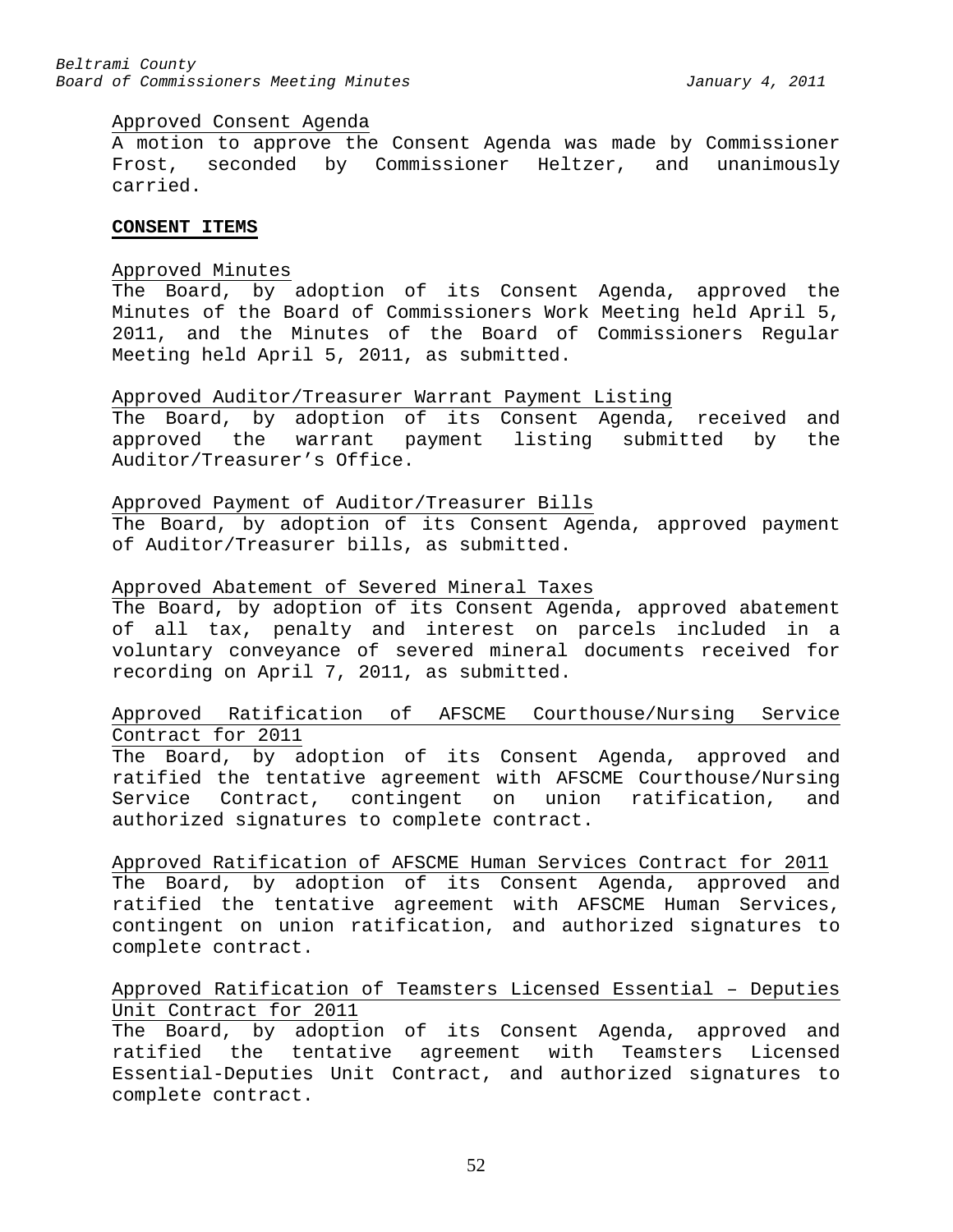#### Approved Non-Union Compensation for 2011

The Board, by adoption of its Consent Agenda, approved the compensation and benefits for non-union employees to match the previously bargained package for represented employees.

# Approved Amended Highway Easement to Cross County Managed Land and Amend Temporary (Slope) Easement

The Board, by adoption of its Consent Agenda, approved the amended Highway Easement to cross County managed land and amended temporary (slope) easement on Project SP 04-633-05 – regarding CSAH 33 from CSAH 8 to CSAH 12, as submitted.

### Approved Purchase of Upgrade for 911 System

The Board, by adoption of its Consent Agenda, approved the upgrade purchase for 911 System in the amount of \$166,266.55, as submitted.

# Approved Health and Human Services Monthly Child Protection Reports

The Board, by adoption of its Consent Agenda, reviewed and approved Human Services Monthly Child Protection Reports, as submitted.

Approved Health and Human Services Family Child Care Licenses The Board, by adoption of its Consent Agenda, approved Human Services Family Child Care Licenses, as submitted.

Approved Health and Human Services Family Foster Care Licenses The Board, by adoption of its Consent Agenda, approved Human Services Family Foster Care Licenses, as submitted.

Designate 2012-2014 Solid Waste Contract Negotiating Committee The Board, by adoption of its Consent Agenda, designated a negotiating committee made up of Commissioner Frost, Attorney Faver, Administrator Murphy and Environmental Services Director Patnaude, to negotiate the 2012-2014 Solid Waste Contract, as submitted.

#### **REGULAR AGENDA**

Letter of Agreement for Support Services for Long-Term Homeless People Living in Northwestern Minnesota

Becky Schueller, Director of Evergreen Youth & Family Services provided the Board with information related to the need for long-term homeless people and grant opportunities to provide support services to this population.

A motion was made by Commissioner Fairbanks, and seconded by Commissioner Heltzer, to provide a letter of agreement to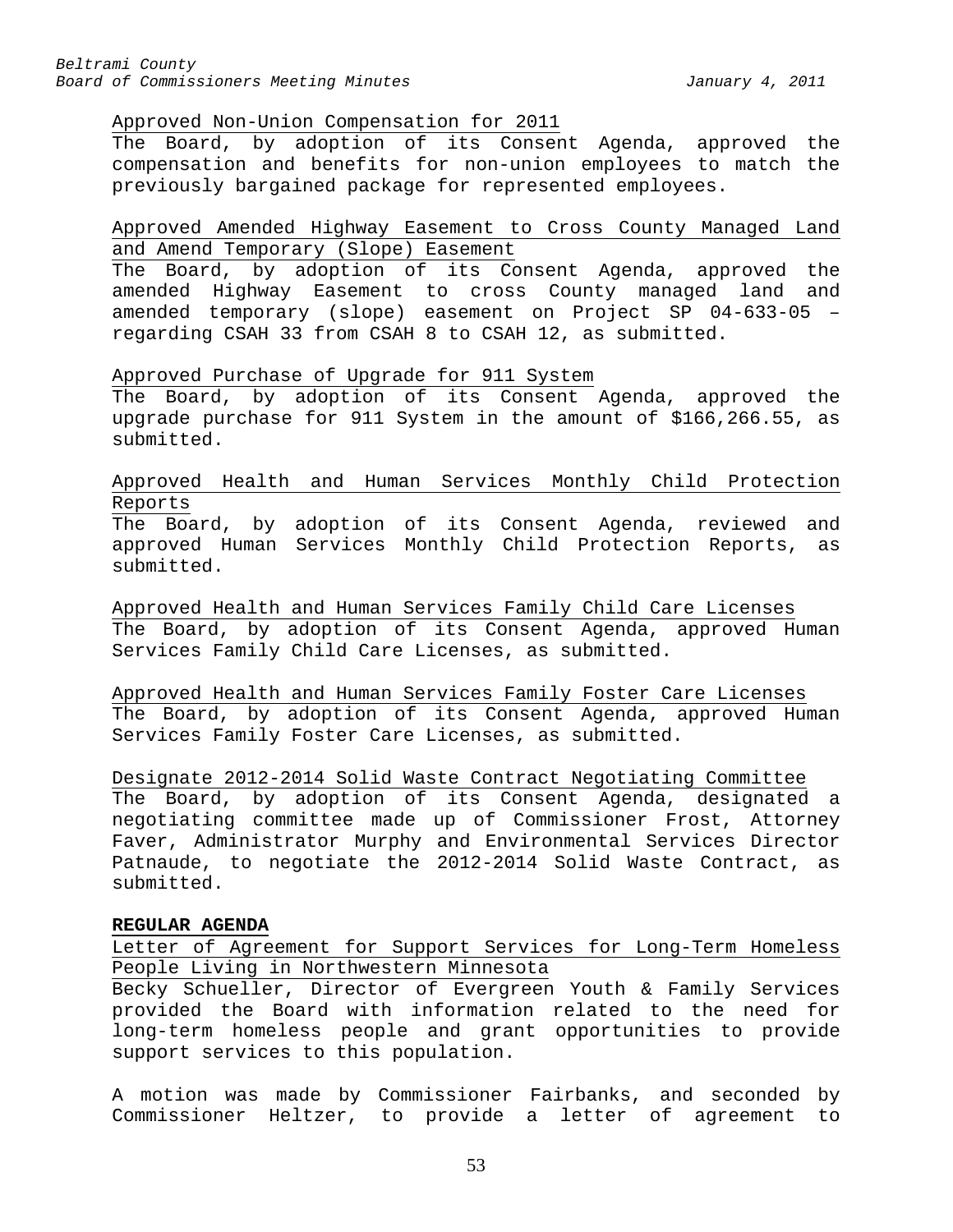support an application to the MN Dept of Human Services for services to Beltrami County individuals for long-term homelessness. Unanimously carried.

Electronic Time Card System for Highway Department

Assistant Auditor/Treasurer, Becky Murphy, presented a request to purchase electronic timecard software from RTVision, Inc in the amount of \$13,300 for the Highway Department and \$22,215 for all other funds.

A motion was made by Commissioner Heltzer, and seconded by Commissioner Fairbanks, to purchase electronic timecard software from RTVision, Inc.to include the Highway Department and all other funds. Unanimously carried.

Sentence to Service Contract with MN Department of Corrections Bemidji STS Supervisor Trish Hansen, presented the contract for Sentence to Serve Program with MN Department of Corrections. Total cost of the contract is \$231,336.

A motion was made by Commissioner Frost, and seconded by Commissioner Heltzer, to approve the Sentence to Service Contract renewal with MN Department of Corrections. Unanimously carried.

### Lake Protection Water Plan Challenge Grant

Environmental Services Director, Bill Patnaude, presented the Lake Protection Water Plan Challenge Grant in the amount of \$11,400 with a County required match of \$9,500.00. Mr. Patnaude indicated that the County Match dollars are not included in his budget. Administrator Tony Murphy recommended Strategic Aligned Management initiative funding reserves from 2010 be used for the match dollars.

A motion was made by Commissioner Fairbanks, and seconded by Commissioner Frost, to approve and sign the Board of Water and Soil Resources Grant Agreement for Lake Protection Water Plan Challenge. Passed 4/1 vote. Commissioners Heltzer, Frost, Fairbanks and Vene voted Yes. Commissioner Lucachick voted No.

# Resolution of Support for MAGIC Act

The Association of MN Counties drafted a Resolution of Support for the Minnesota Accountable Government, Innovation and Collaboration (MAGIC) Act:

WHEREAS, Minnesota is consistently placed at or near the bottom of national measures that assess the capacity for local government innovation in all 50 states,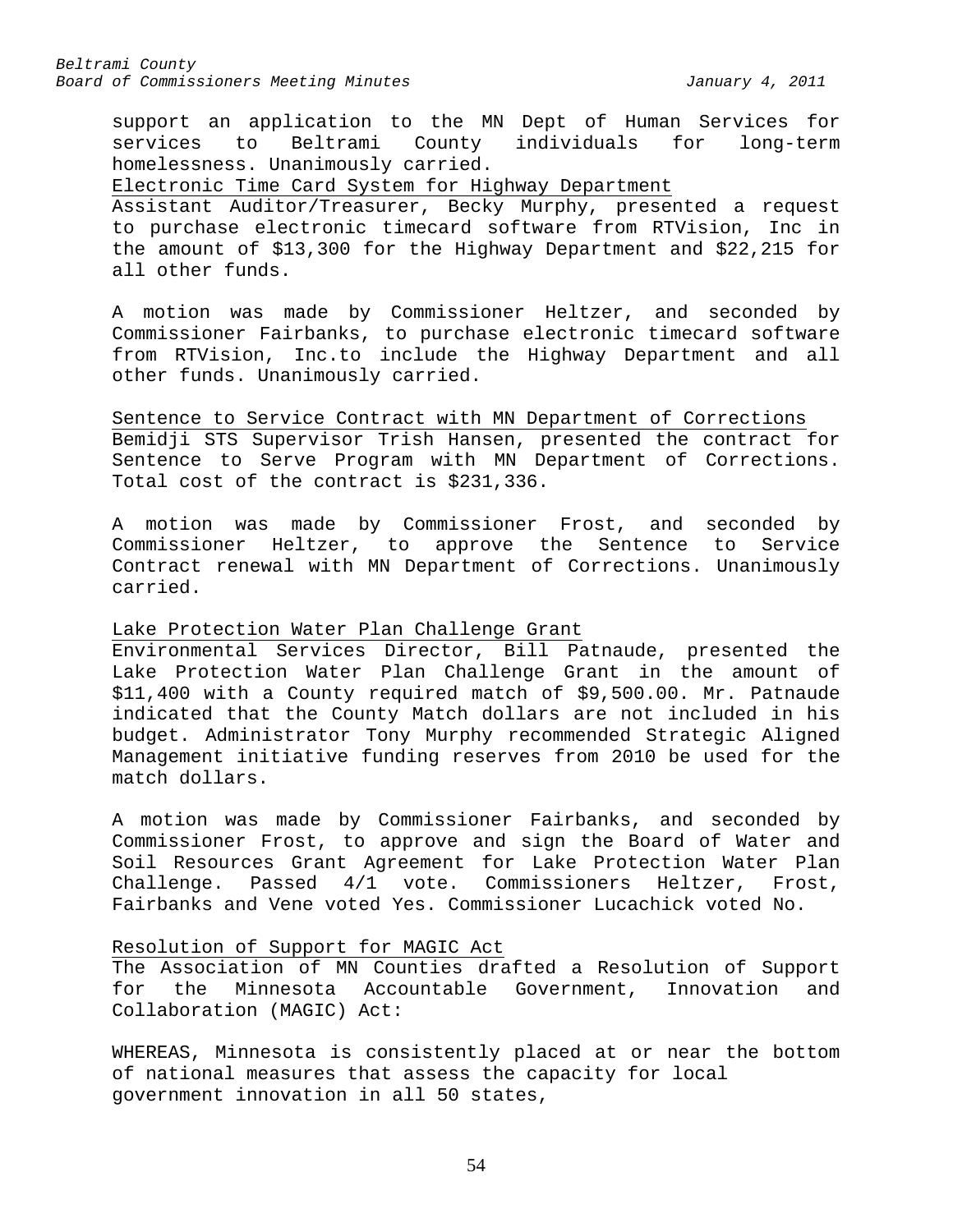WHEREAS, Minnesota and its counties face significant demographic trends that will require innovative approaches to program delivery in order to adequately meet the growing and changing needs of citizens;

WHEREAS, counties with innovative ideas should be provided the requisite opportunity and flexibility to successfully implement those ideas so as to best serve their communities,

WHEREAS, counties across Minnesota boast significant geographic, demographic and economic diversity that thus requires maximum flexibility in programmatic implementation,

WHEREAS, counties are willing and able to identify, implement and methodically verify increased programmatic efficiencies through a process that will cultivate and sustain a strong and trusting state-local partnership, and

WHEREAS, transitioning to an outcomes-based system of program evaluation is in the best interest of every Minnesota citizen and government that desires to maximize public resources and enhance the quality of life in their community to the fullest extent possible,

BE IT THEREFORE RESOLVED, that Beltrami County recommends that the Legislature and governor work cooperatively with all 87 counties to swiftly pass the MAGIC Act into law during the 2011 legislative session, thus implementing a system that will enhance and incent local government efficiency and innovation throughout Minnesota by:

1. Allowing counties to take any action not prohibited by state law to provide for the health, safety and general welfare of the public; and

2. Creating a measured, outcomes-based waiver process whereby counties, in partnership with the legislative and executive branch of state government, can implement efficiency-based, time-limited pilot programs that are subject to final review by the Legislature and governor and will create a repository of best practices so as to improve long-term policy decisions across the state.

A motion was made by Commissioner Frost, and seconded by Commissioner Heltzer, to approve the Resolution of Support for the MAGIC Act, as submitted. Unanimously carried.

55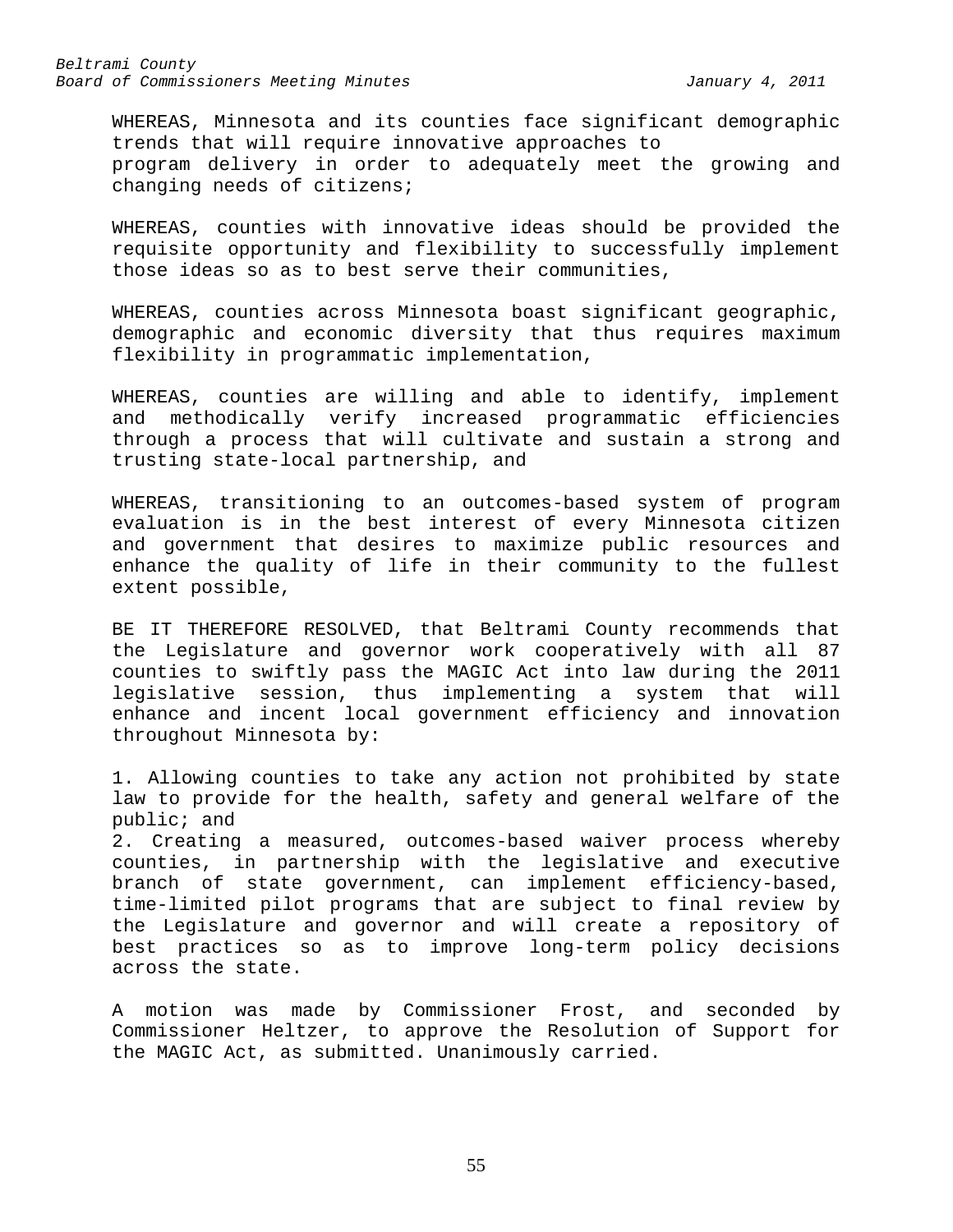### **COMMISSIONERS' BUSINESS**

# Legislative/Lobbying Issues

- Commissioner Vene distributed AMC information and update.
- Commissioner Frost reported on MN Council of Airports meeting.

Commissioners' Reports

None.

Review Upcoming Meeting Schedule

Next regular meeting of the County Board will be May 3, 2011, in the Board Room of the County Administration Building.

### **MEETING ADJOURNMENT**

A motion to adjourn the Board meeting at 5:45 p.m. was made by Commissioner Fairbanks, seconded by Commissioner Frost, and unanimously carried.

> \_\_\_\_\_\_\_\_\_\_\_\_\_\_\_\_\_\_\_\_\_\_\_\_\_\_\_\_\_\_\_\_\_ Joe Vene, Chair

\_\_\_\_\_\_\_\_\_\_\_\_\_\_\_\_\_\_\_\_\_\_\_\_\_\_\_\_\_\_\_\_\_ Tony Murphy, County Administrator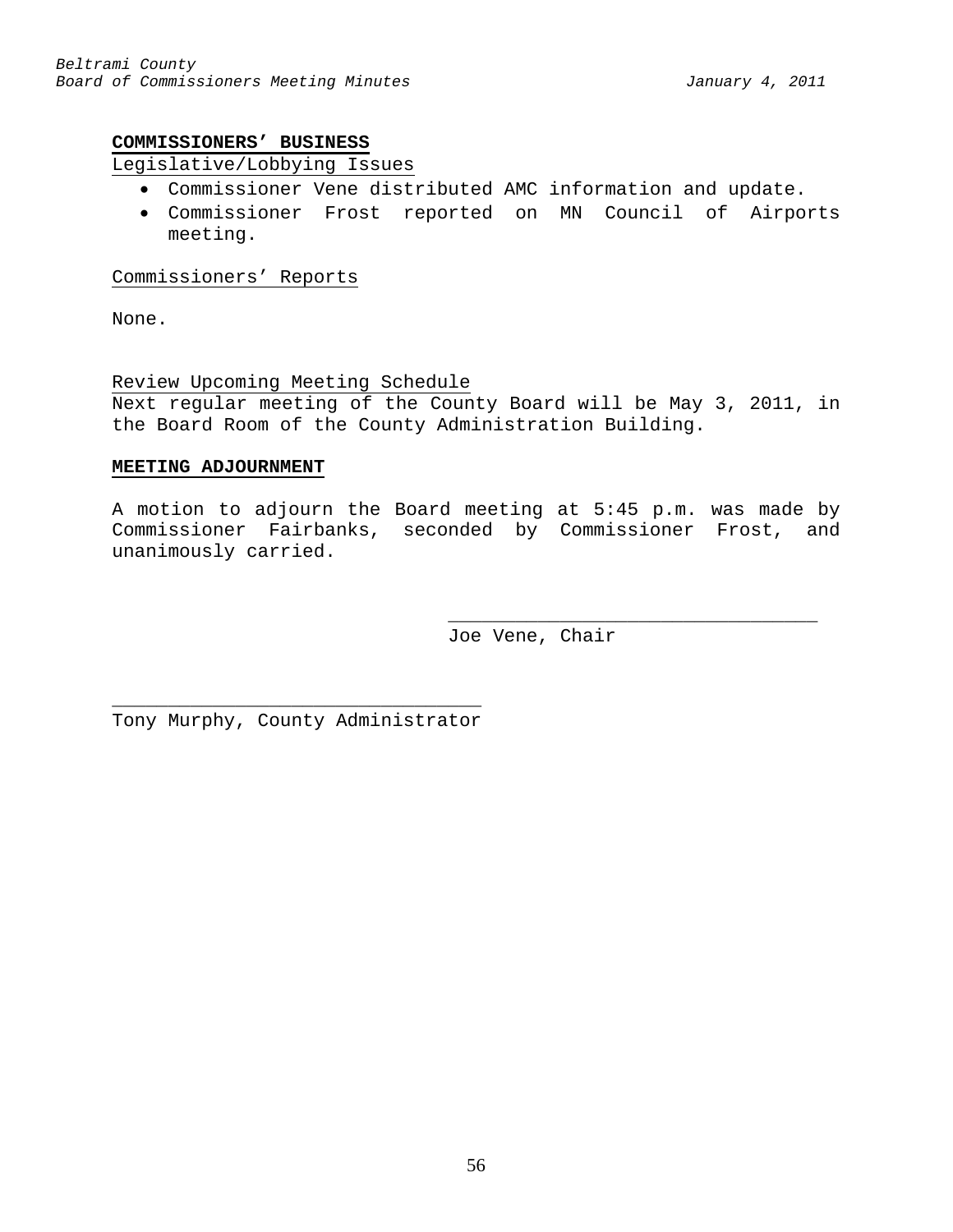# **TRANSCRIPT OF THE PROCEEDINGS OF THE BELTRAMI COUNTY BOARD OF COMMISSIONERS May 3, 2011**

The Beltrami County Board of Commissioners met in regular session on May 3, 2011, at the County Board Room, County Administration Building, Bemidji, Minnesota.

#### **CALL TO ORDER, ROLL CALL AND PLEDGE OF ALLEGIANCE**

Chair Joe Vene called the meeting to order at 5:00 p.m. Commissioners Jim Heltzer, Jack Frost, Quentin Fairbanks, and Jim Lucachick were present.

# **GENERAL COMMENTS – BOARD CHAIR**

None.

# **CITIZENS ADDRESSING THE BOARD**

Claire Vetner, resident of Ten Lake Township asked the Board about tax forfeited lands. He wanted to know why the County does not sell the land and get it back on the tax roll. Commissioners Lucachick and Frost both responded that the Board is researching the sale of tax forfeited lands and will have an answer to that question in the near future.

# **APPROVAL OF AGENDA**

The following items were added to the Consent Agenda:

- Approval to proceed with 2011 Citizen Perception Survey
- Approval to Advertise for the Sale of County Owned Land on Middle School Road

#### **GENERAL BUSINESS**

#### Approved Agenda and Amendments

A motion to approve the Agenda and Amendments was made by Commissioner Frost, seconded by Commissioner Heltzer, and unanimously carried.

#### Approved Consent Agenda

A motion to approve the Consent Agenda was made by Commissioner Fairbanks, seconded by Commissioner Frost, and unanimously carried.

#### **CONSENT ITEMS**

### Approved Minutes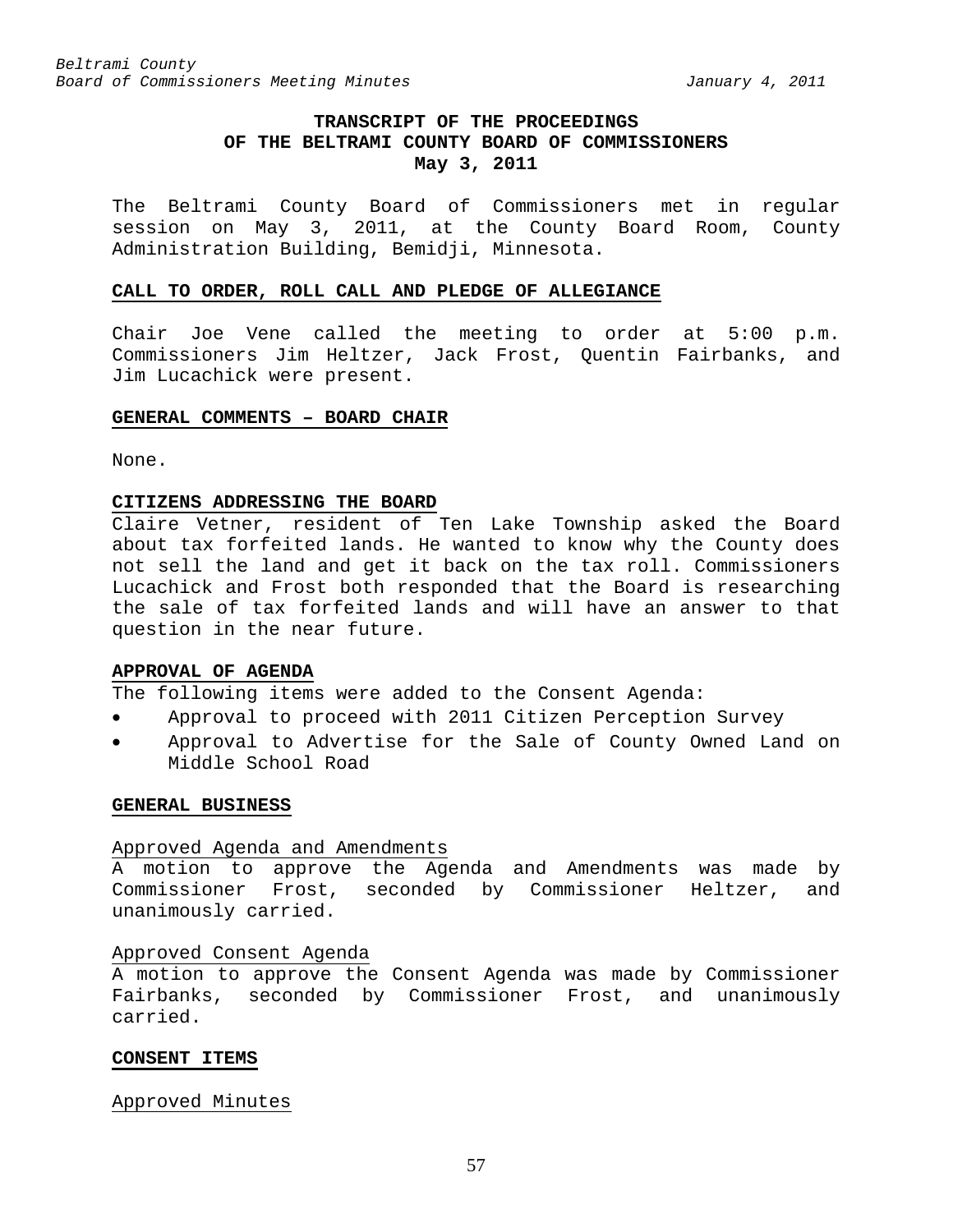The Board, by adoption of its Consent Agenda, approved the Minutes of the Board of Commissioners Work Meeting held April 19, 2011, and the Minutes of the Board of Commissioners Regular Meeting held April 19, 2011, as submitted.

# Approved Auditor/Treasurer Warrant Payment Listing

The Board, by adoption of its Consent Agenda, received and approved the warrant payment listing submitted by the Auditor/Treasurer's Office.

Approved Payment of Auditor/Treasurer Bills

The Board, by adoption of its Consent Agenda, approved payment of Auditor/Treasurer bills, as submitted.

Approved Trail Sponsorship Resolution The Board, by adoption of its Consent Agenda, approved the Resolution for Trail Sponsorship:

**Whereas**: Beltrami County supports the applications for Grant in Aid funding for Snowmobile/Cross Country Ski/OHV Trails operated as Beltrami County Ski Trails, Big Red Lake Bog, Border Trails, Lost River Trails, Fourtown-Grygla OHV, North Country Trail, Northland Trail, Paul Bunyan Trail, Becida Trail, North Country Snowmobile Club ( Paul Bunyan State Trail) and Wapita WMA Trail and

**Whereas**: Beltrami County will enter into grant agreements with the state for each trail project and will serve as fiscal agent in each grant,<br>Therefore Be

**Be It Resolved** that Beltrami County endorses applications made by each club to the Trails and Waterways Division of the Minnesota Department of Natural Resources for Grant in Aid Funding and that the county will enter into grant agreements and serve as fiscal agent.

Approved Federal Boating safety Supplement Grant Agreement and Resolution

The Board, by adoption of its Consent Agenda, approved the Federal Boating Safety Supplement Grant Agreement and Resolution:

**Whereas,** Beltrami County Sheriff's Office is responsible to patrol the lakes and waterways of the county; and

**Whereas**, Grant dollars are available from the Minnesota Department of Natural Resources through the 2011 Federal Boating Safety Grant; and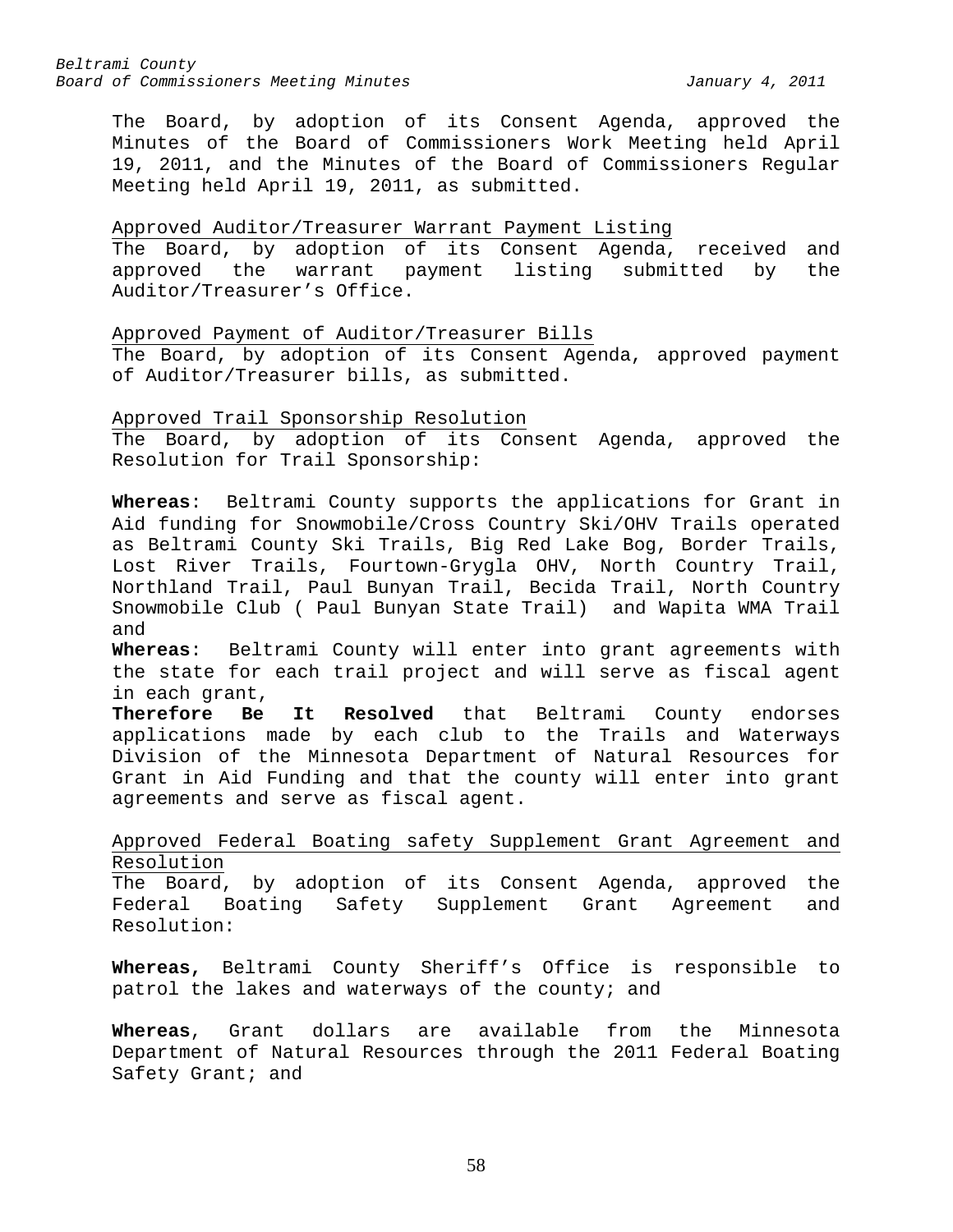**Whereas**, this grant money is available for reimbursement for the cost of patrol hours related to boating safety enforcement, patrolling, buoy deployment etc.; and

**Whereas**, Beltrami County Sheriff's Office has successfully participated in this grant for several years in the past;

**Now therefore be it resolved**, that Beltrami County formally agrees to enter into a grant agreement with the State of Minnesota/Department of Natural Resources, known as the "2011 Federal Boating Safety Supplemental Grant."

# Approved Bids for CP 04-11-01 Dust Control

The Board, by adoption of its Consent Agenda, approved the bid award to the lowest responsible bidder for CP 04-11-01 dust control for 2011 season on county roads to Dustcoating Inc. in the amount of \$274,992.00, as submitted.

#### Approved Prescriptive Easements

The Board, by adoption of its Consent Agenda, approved 14 prescriptive easements, as submitted.

#### Approved 2011 Agricultural Leases

The Board, by adoption of its Consent Agenda, approved the 2011 agricultural leases, as submitted.

### Approved Host County Contracts for Calendar Year 2011

The Board, by adoption of its Consent Agenda, approved Health and Human Services Host County Contracts for the calendar year 2011, as submitted.

# Approved 2011 Citizen Perception Survey

The Board, by adoption of its Consent Agenda, approved the 2011 Citizen Perception Survey that will be mailed to a random sample of households within Beltrami County and the contract with National Research Center, Inc. to administer the survey, as submitted.

Approved Advertisement for the Sale of County Owned Land The Board, by adoption of its Consent Agenda, approved the advertisement for the sale and development of approximately forty acres of property owned by Beltrami County (ball diamonds and soccer fields) located on Middle School Road, as submitted.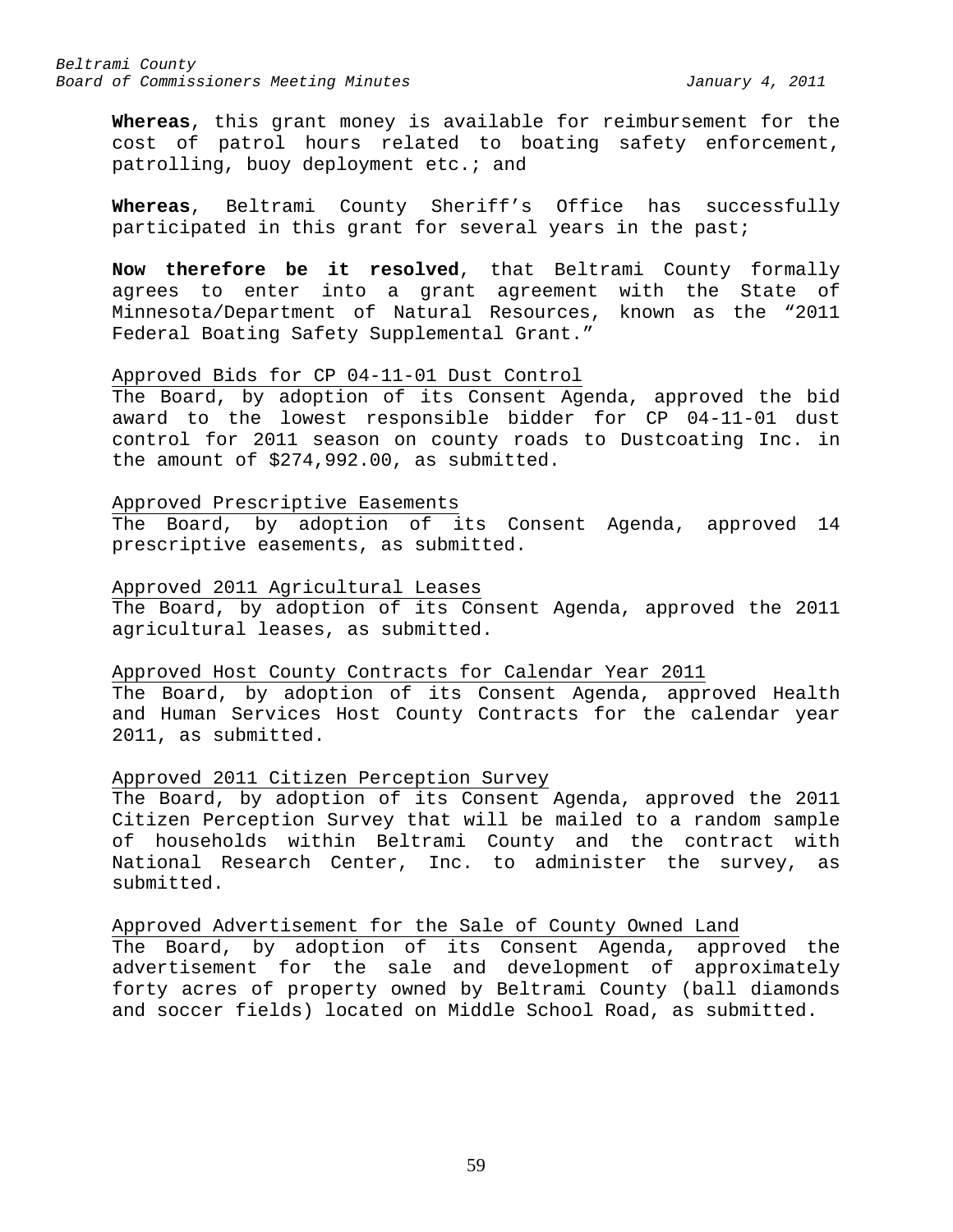### **REGULAR AGENDA**

Begin Hiring Process to Fill Bailiff Vacancies

Sheriff Hodapp, explained that due to a resignation, a job transfer and other activities; additional manpower is required due to high activity on the courts calendars and trials.

A motion was made by Commissioner Frost, and seconded by Commissioner Heltzer, to begin hiring process to create an eligibility list to hire two new casual bailiff's and one parttime bailiff. Unanimously carried.

Begin Process to Create Two New Part-Time Positions – Court Security Deputy and One Full-Time Position – Court Security Sergeant

Sheriff Hodapp explained the purpose of this request to create one full-time sworn/POST licensed position and two part-time sworn/POST licensed positions for Court Security Deputies who would only work armed security in the Judicial Center and not serve on road patrol. This restructuring of licensed staff in the Court Security division will not increase the budget, but increases coverage and efficiency.

A motion was made by Commissioner Fairbanks, and seconded by Commissioner Heltzer, to begin the process to create and fill two new part-time 'Court Security Deputy' positions and one full-time 'Court Security Sergeant' Position. Unanimously carried.

# Adopt County Forest Management within County Parks and Recreation Areas Plan

Natural Resource Management Director, Richard Moore, presented the final revisions to the Beltrami County Forest Management within Beltrami County Parks and Recreation Areas Plan to the Board.

Commissioners Fairbanks and Lucachick disagreed with the language in the Plan that stated that only 'Master Loggers' could bid on these sales.

Charlie Parson, Chair of the Park and Trail Advisory Council, explained the PTAC's reason for limiting the loggers allowed to bid these sales to certified Master Loggers only.

A motion was made by Commissioner Fairbanks, and seconded by Commissioner Lucachick, to modify the language in the County Forest Management within County Parks and Recreation Areas Plan under *Standard Treatment Methods* to read Contracts with **any**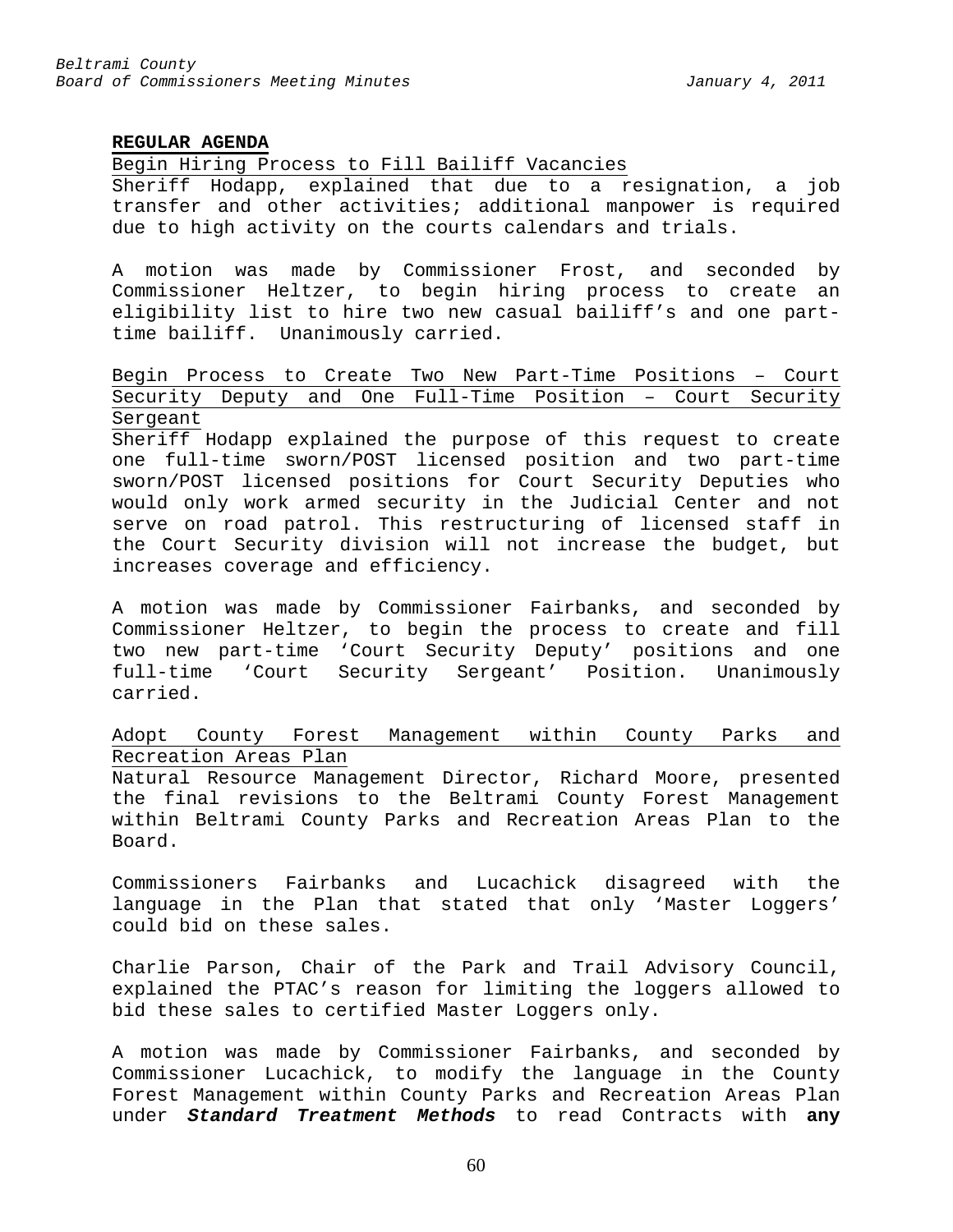**loggers registered with the County as a Responsible Contractors** will be used to achieve ecological community-based recreation<br>goals. Motion carried 3/2 vote. Commissioners Fairbanks, goals. Motion carried 3/2 vote. Commissioners Fairbanks, Lucachick and Vene voted Yes. Commissioners Frost and Heltzer voted No.

A motion was made by commissioner Fairbanks and seconded by Commissioner Lucachick to adopt the revised County Forest Management within County Parks and Recreation Areas Plan ad amended. Motion carried 3/2 vote. Commissioners Fairbanks, Lucachick and Vene voted Yes. Commissioners Frost and Heltzer voted No.

### Review of Timber Sale Extension Policy

Natural Resource Management Director, Richard Moore, presented the Timber Sale Extension Policy to the Board for review per the request of the Associated Contract Loggers & Truckers organization.

Mr. Moore recommended that the Board support the original policy and make no exceptions.

Scott Dane, Executive Director of ACLT (Loggers & Truckers Association)encouraged the Board to grant the timber extensions and apply the penalty dollars to the sale contract.

A motion was made by Commissioner Frost and seconded by Commissioner Heltzer to uphold the Timber Sale Extension Policy with the change from no extension will be granted without an additional payment of 10% of the **total sale** value to "no extension will be granted without an additional payment of 10% of the **uncut volume, based on bid price, as determined by the timber sale administrator.**" Unanimously carried.

**COMMISSIONERS' BUSINESS** Legislative/Lobbying Issues None.

Commissioners' Reports

• Commissioner Vene reported on AMC. Environmental Services Director, Bill Patnaude is working on providing AMC with additional information related to proposed septic system rules.

Review Upcoming Meeting Schedule Next regular meeting of the County Board will be May 17, 2011, in the Board Room of the County Administration Building.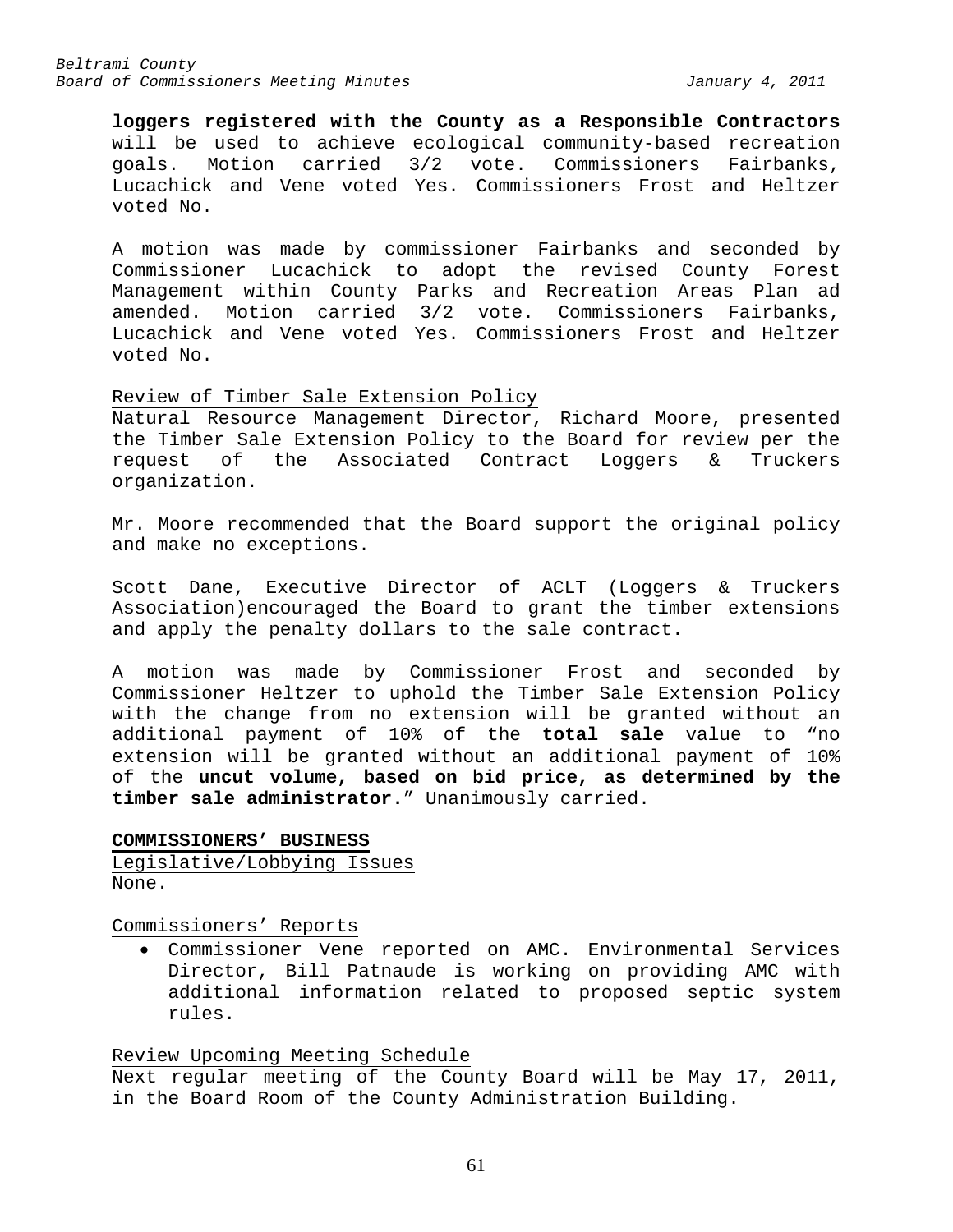# **MEETING ADJOURNMENT**

A motion to adjourn the Board meeting at 6:08 p.m. was made by Commissioner Fairbanks, seconded by Commissioner Heltzer, and unanimously carried.

Joe Vene, Chair

\_\_\_\_\_\_\_\_\_\_\_\_\_\_\_\_\_\_\_\_\_\_\_\_\_\_\_\_\_\_\_\_\_

\_\_\_\_\_\_\_\_\_\_\_\_\_\_\_\_\_\_\_\_\_\_\_\_\_\_\_\_\_\_\_\_\_ Tony Murphy, County Administrator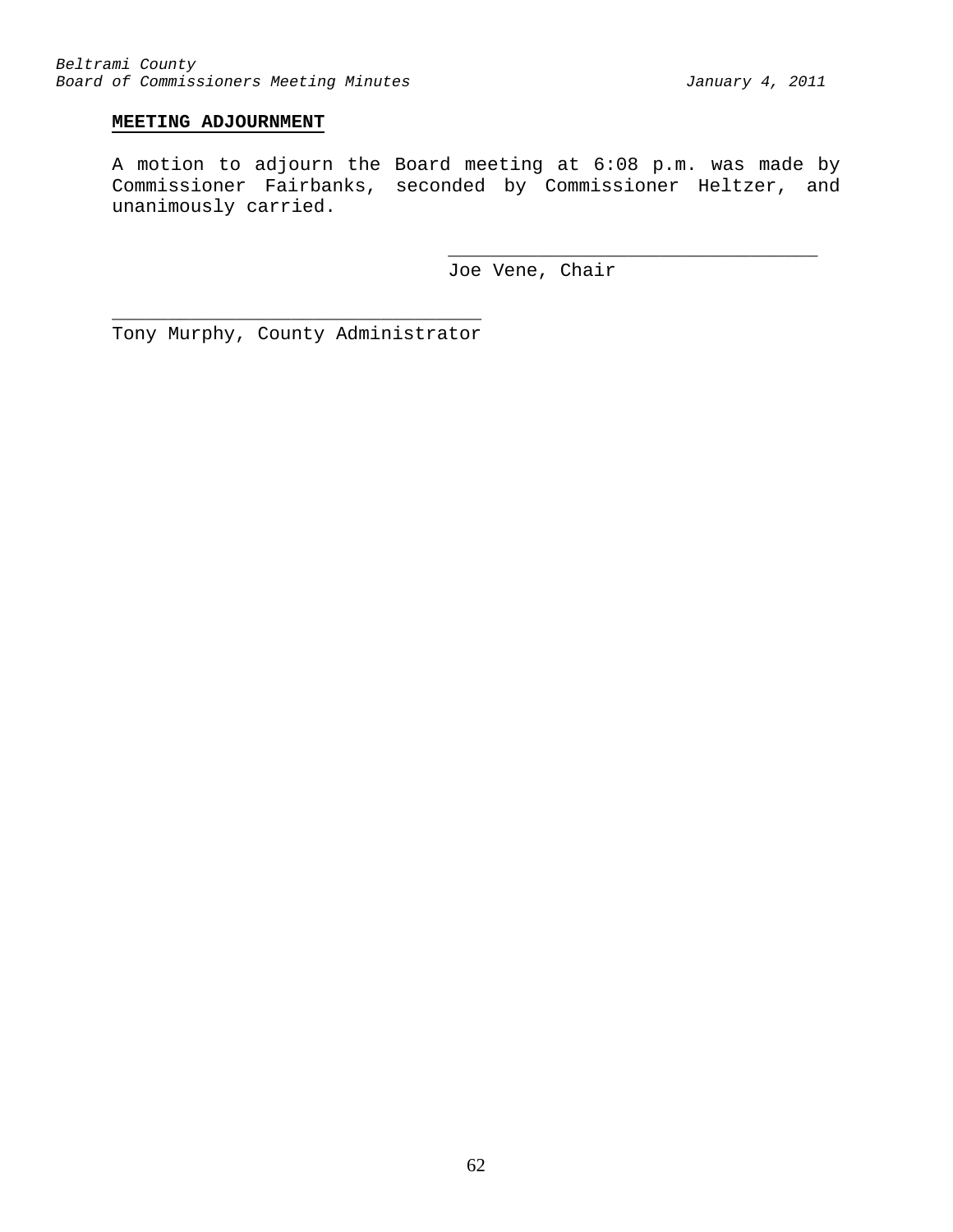# **TRANSCRIPT OF THE PROCEEDINGS OF THE BELTRAMI COUNTY BOARD OF COMMISSIONERS May 17, 2011**

The Beltrami County Board of Commissioners met in regular session on May 17, 2011, at the County Board Room, County Administration Building, Bemidji, Minnesota.

#### **CALL TO ORDER, ROLL CALL AND PLEDGE OF ALLEGIANCE**

Chair Joe Vene called the meeting to order at 5:00 p.m. Commissioners Jim Heltzer, Jack Frost, Quentin Fairbanks, and Jim Lucachick were present.

### **GENERAL COMMENTS – BOARD CHAIR**

None.

#### **CITIZENS ADDRESSING THE BOARD**

None.

#### **APPROVAL OF AGENDA**

The following item was added to the Consent Agenda:

• Approval of John Winter's resignation from Giziibii Board and appointment of Dick Moore to Giziibii Board.

#### **GENERAL BUSINESS**

#### Approved Agenda and Amendments

A motion to approve the Agenda and Amendments was made by Commissioner Frost, seconded by Commissioner Lucachick, and unanimously carried.

#### Approved Consent Agenda

A motion to approve the Consent Agenda was made by Commissioner Lucachick, seconded by Commissioner Fairbanks, and unanimously carried.

#### **CONSENT ITEMS**

#### Approved Minutes

The Board, by adoption of its Consent Agenda, approved the Minutes of the Board of Commissioners Work Meeting held May 3, 2011, and the Minutes of the Board of Commissioners Regular Meeting held May 3, 2011, as submitted.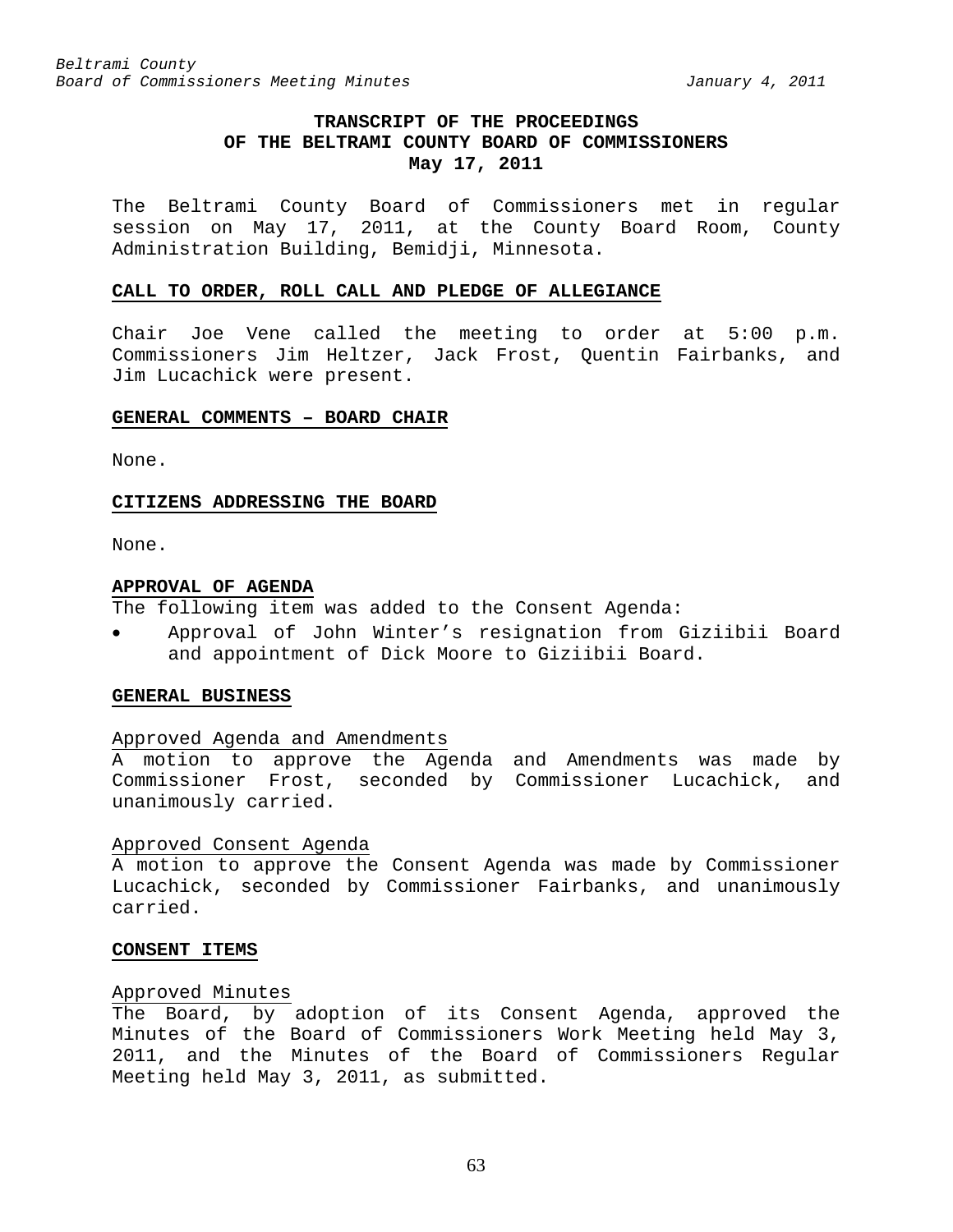### Approved Auditor/Treasurer Warrant Payment Listing

The Board, by adoption of its Consent Agenda, received and<br>approved the warrant payment listing submitted by the payment listing submitted by the Auditor/Treasurer's Office.

# Approved Payment of Auditor/Treasurer Bills The Board, by adoption of its Consent Agenda, approved payment of Auditor/Treasurer bills, as submitted.

#### Approved Fire Protection Contract with Grygla Fire Department

The Board, by adoption of its Consent Agenda, approved the Fire Protection Contract with Grygla Fire Department for the standard one year contract to serve unorganized townships of Big Grass, Northwood, Winner, Yale, 157-37 and 157-36, as submitted.

### Approved Report on County Administrator Job Evaluation

The Board, by adoption of its Consent Agenda, approved the closed session report on the County Administrator Job Evaluation, as submitted.

# Approved Bid Award for Bituminous Resurfacing and Shoulders on CSAH 26

The Board, by adoption of its Consent Agenda, approved the bid award to the lowest responsible bidder for Project SP 04-626-05 for Bituminous Resurfacing and Shoulders on CSAH 26 to Knife River Materials, Inc for \$1,099,037.10, as submitted.

# Approved Health and Human Services Monthly Child Protection Reports

The Board, by adoption of its Consent Agenda, reviewed and approved Human Services Monthly Child Protection Reports, as submitted.

Approved Health and Human Services Family Child Care Licenses The Board, by adoption of its Consent Agenda, approved Human Services Family Child Care Licenses, as submitted.

Approved Health and Human Services Family Foster Care Licenses The Board, by adoption of its Consent Agenda, approved Human Services Family Foster Care Licenses, as submitted.

# Approved John Winter's Resignation from Giziibii Board and Appointment of Dick Moore to Giziibii Board

The Board, by adoption of its Consent Agenda, accepted John Winter's resignation from the Giziibii Board and appointed Land Commissioner, Dick Moore, to fill the vacancy, as submitted.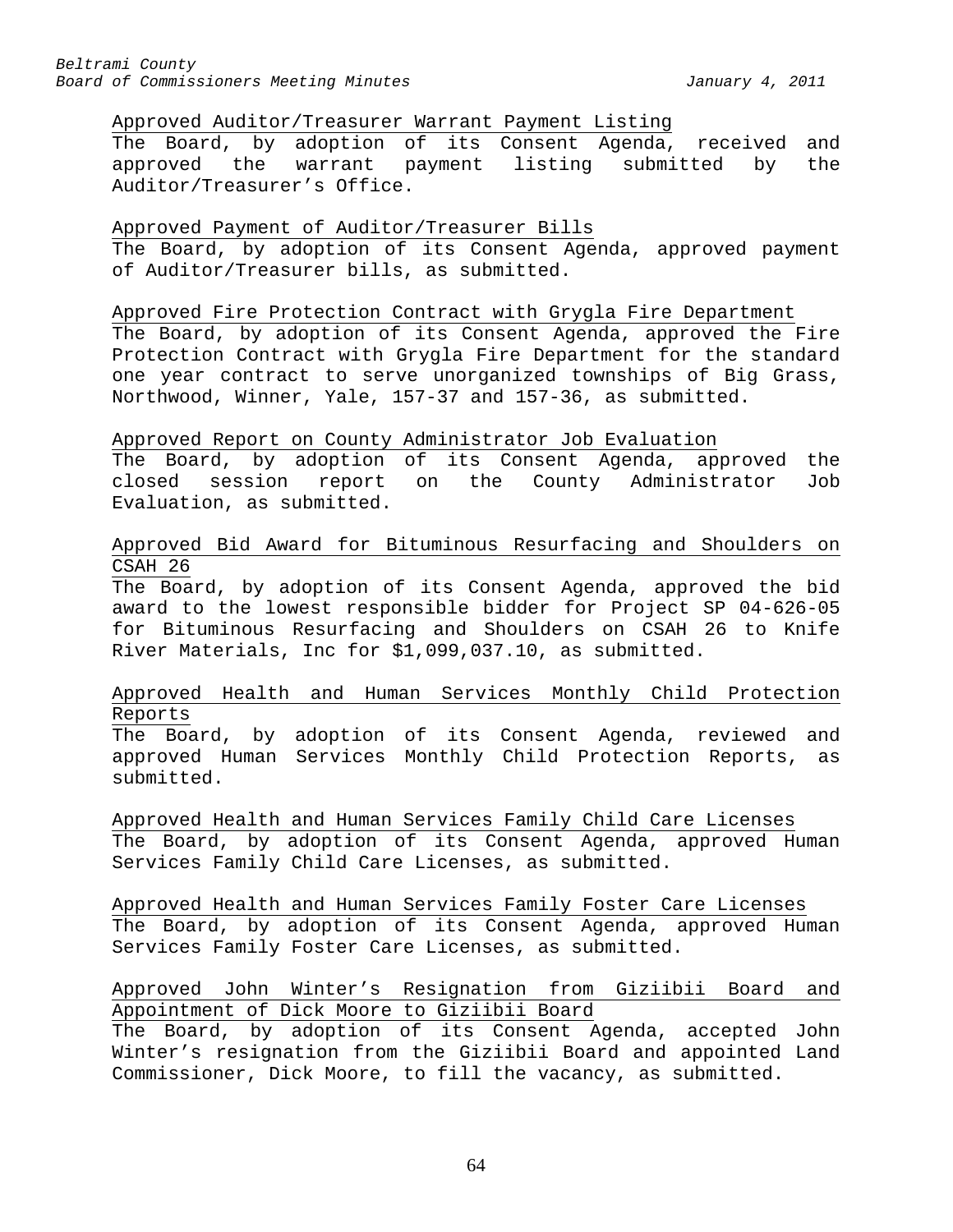# **REGULAR AGENDA**

Veterans Service Presentation on 'Yellow Ribbon' Program

Julie Harris, Veterans Service Director, introduced Captain Obach, head of the Region 1 Veterans Services. Captain Obach presented the "Yellow Ribbon" program and all it entails for the community of Bemidji. The Yellow Ribbon program is working to establish a network of help and support for families that serve in the military, veterans and national guard members. Mr. Obach is seeking direction and assistance to make connections and raise awareness in the community of the program and the services that are available. An open house is tentatively scheduled for June 15, 2011 at the National Guard Armory.

### Discussion on CSAH 33 (Mission Road) Project

Bruce Hasbargen, County Engineer presented the Mission Road Project to the Board. He is seeking approval to proceed with Phase 1 of the project.

A motion was made by Commissioner Heltzer, and seconded by Commissioner Frost, to proceed with the CSAH 33 (Mission Road) Project, Phase 1. Unanimously carried.

Delmer Jones, Leech Lake Band Tero Director, addressed the Board regarding concerns on Tero fees for the project. He stated that these fees are assessed on the Contractor, not the County.

Administrator Tony Murphy, stated that we need an agreement in place in order to proceed with the project. He indicated that Tribal Attorney Vetter proposed that the Leech Lake Band would waive Tero fees in order to get the project started as soon as possible.

Frank Bebeau, Tribal Attorney indicated that he was not aware of any such conversation about waiving Tero fees.

Commissioner Fairbanks stated that we would not be able to resolve the discrepancies at this time and that a meeting with Beltrami County and Leech Lake Band representatives should be organized as soon as possible to resolve the differences and get an agreement in place.

A motion was made by Commissioner Heltzer and seconded by Commissioner Frost to table any action on the Mission Road Project until an agreement is in place. Unanimously carried.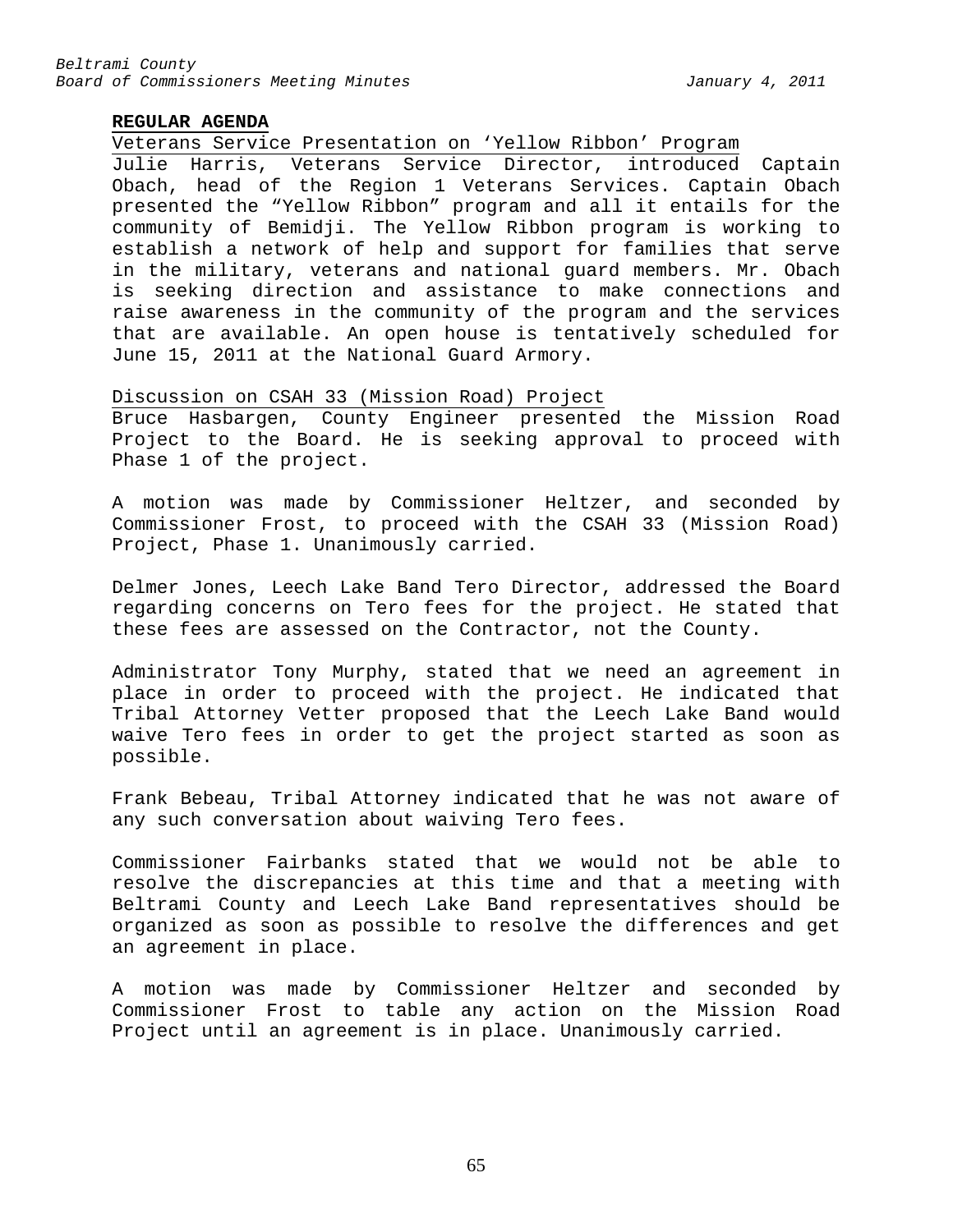# **COMMISSIONERS' BUSINESS**

# Legislative/Lobbying Issues

• Commissioner Vene reported on the progress of the MAGIC Act at the legislative level.

### Commissioners' Reports

None.

Review Upcoming Meeting Schedule Next regular meeting of the County Board will be June 7, 2011, in the Board Room of the County Administration Building.

# **MEETING ADJOURNMENT**

A motion to adjourn the Board meeting at 5:40 p.m. was made by Commissioner Heltzer, seconded by Commissioner Frost, and unanimously carried.

> \_\_\_\_\_\_\_\_\_\_\_\_\_\_\_\_\_\_\_\_\_\_\_\_\_\_\_\_\_\_\_\_\_ Joe Vene, Chair

\_\_\_\_\_\_\_\_\_\_\_\_\_\_\_\_\_\_\_\_\_\_\_\_\_\_\_\_\_\_\_\_\_ Tony Murphy, County Administrator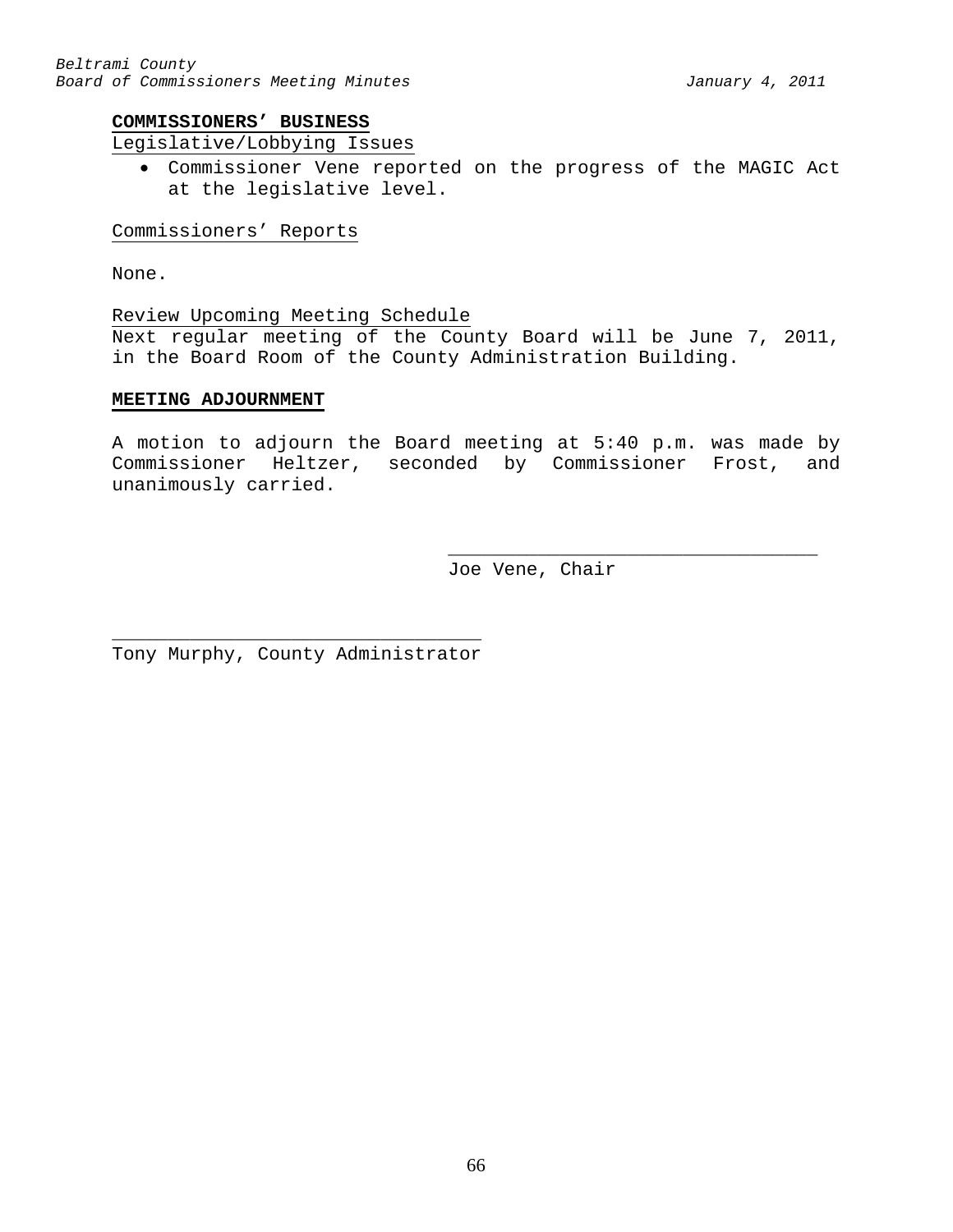# **TRANSCRIPT OF THE PROCEEDINGS OF THE BELTRAMI COUNTY BOARD OF COMMISSIONERS June 7, 2011**

The Beltrami County Board of Commissioners met in regular session on June7, 2011, at the County Board Room, County Administration Building, Bemidji, Minnesota.

#### **CALL TO ORDER, ROLL CALL AND PLEDGE OF ALLEGIANCE**

Chair Joe Vene called the meeting to order at 5:00 p.m. Commissioners Jim Heltzer, Jack Frost, Quentin Fairbanks, and Jim Lucachick were present.

### **GENERAL COMMENTS – BOARD CHAIR**

None.

#### **CITIZENS ADDRESSING THE BOARD**

None.

#### **APPROVAL OF AGENDA**

No additions or corrections to the Agendas.

#### **GENERAL BUSINESS**

#### Approved Agenda and Amendments

A motion to approve the Agenda and Amendments was made by Commissioner Frost, seconded by Commissioner Heltzer, and unanimously carried.

#### Approved Consent Agenda

A motion to approve the Consent Agenda was made by Commissioner Fairbanks, seconded by Commissioner Lucachick, and unanimously carried.

#### **CONSENT ITEMS**

### Approved Minutes

The Board, by adoption of its Consent Agenda, approved the Minutes of the Board of Commissioners Work Meeting held May 17, 2011, and the Minutes of the Board of Commissioners Regular Meeting held May 17, 2011, as submitted.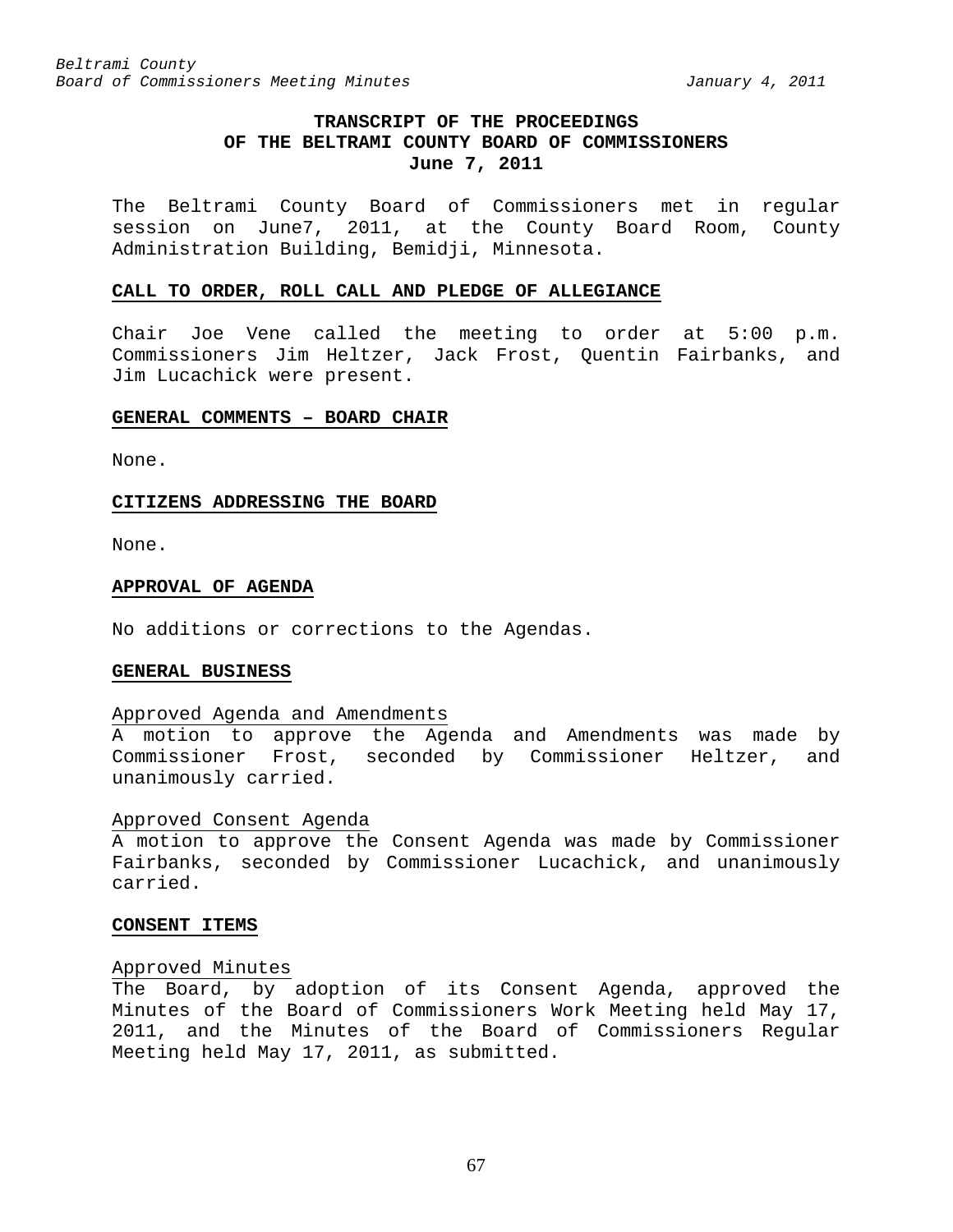# Approved Auditor/Treasurer Warrant Payment Listing

The Board, by adoption of its Consent Agenda, received and approved the warrant payment listing submitted by the Auditor/Treasurer's Office.

### Approved Payment of Auditor/Treasurer Bills

The Board, by adoption of its Consent Agenda, approved payment of Auditor/Treasurer bills, as submitted.

# Approved Indirect Cost Study Contract for 2011-2013

The Board, by adoption of its Consent Agenda, approved the contract with Government Management Group for the 2011-2013 indirect cost allocation plan at the rate of \$5,000 per year, as submitted.

# Approved Revised Property Tax Abatement Policy

The Board, by adoption of its Consent Agenda, gave retro-active approval to the revised Beltrami County Abatement Policy regarding property taxes, to reflect language in M.S. 278.14 limiting the number of years abated to tie to the statute in effect at the time of abatement, as submitted.

# Approved Six Month Extension to Leech Lake Public Health Lease Agreement

The Board, by adoption of its Consent Agenda, approved the six month lease extension to Leech Lake Public Health for office space in the Community Service Center, as submitted.

# Approved Job Evaluation Ratings for Court Security Deputy Team Leader and Court Security Deputy

The Board, by adoption of its Consent Agenda, approved the job evaluation ratings that place the Court Security Deputy Team Leader position in pay grade 10 and Court Security Deputy position in pay grade 9, as submitted.

### Approved 2011 Agricultural Lease (Lade/Welter)

The Board, by adoption of its Consent Agenda, approved the new three-acre 2011 Agricultural Lease for Lade/Welter, as submitted.

### Approved Paul Bunyan Telephone Fiber Optic Easement

The Board, by adoption of its Consent Agenda, approved the Paul Bunyan Telephone easement to cross county land to bury a fiber optic line, as submitted.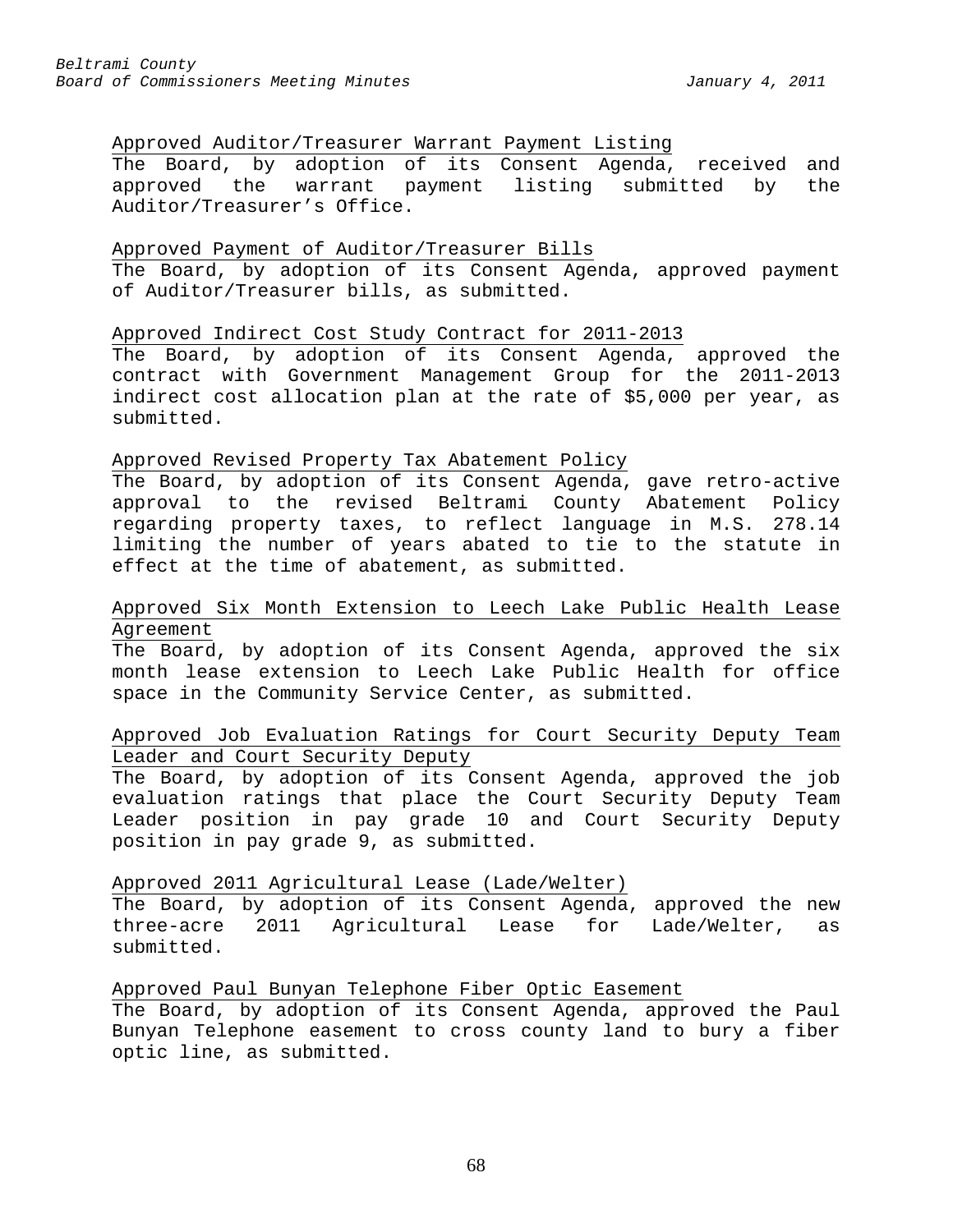Approved Resolution to Renew Food Service Management Agreement with A'viands Food Service

The Board, by adoption of its Consent Agenda, approved the Resolution to renew food service management agreement with A'viands Food Service:

It is resolved that the Beltrami County Sheriff's Office – Jail Division enter into an agreement with A'Viands, LLC for Food Service Management. Renewal for the period of June 1, 2011 – May 31, 2012 per the terms of the agreement.

Approved Resolution to Adopt Modifications to Northwest Regional Radio Board Joint Powers Agreement

The Board, by adoption of its Consent Agenda, approved the Resolution to Adopt Modifications to Northwest Regional Radio Board Joint Powers Agreement:

WHEREAS, Beltrami County is a participating member of the Northwest Regional Radio Board, a Joint Powers Entity formed pursuant to Minnesota Statutes 403.39 and 471.59; and

WHEREAS, a Joint Powers Agreement creating the Northwest Regional Radio Board was approved by the fourteen counties and one city comprising the Board, including Beltrami County; and

WHEREAS, the current Joint Powers Agreement provides for membership by counties and cities within HSEM Region 3; and WHEREAS, the Minnesota legislature has amended Minnesota Statute 471.59 to provide authority for federally recognized Indian tribes to participate in Joint Powers Agreements; and

WHEREAS, compliance with this amendment to Minnesota statute requires modification of the existing Joint Powers Agreement; and

WHEREAS, the Northwest Regional Radio Board recommends modification of the Joint Powers Agreement governing the Northwest Regional Radio Board to provide for the authority for federally recognized Indian tribes meeting the same requirements as counties and cities within HSEM Region 3 to participate in the Northwest Regional Radio Board.

NOW THEREFORE, BE IT RESOLVED the Beltrami Board of Commissioners approves the modifications to the Joint Powers Agreement recommended by the Northwest Regional Radio Board and attached hereto; and

69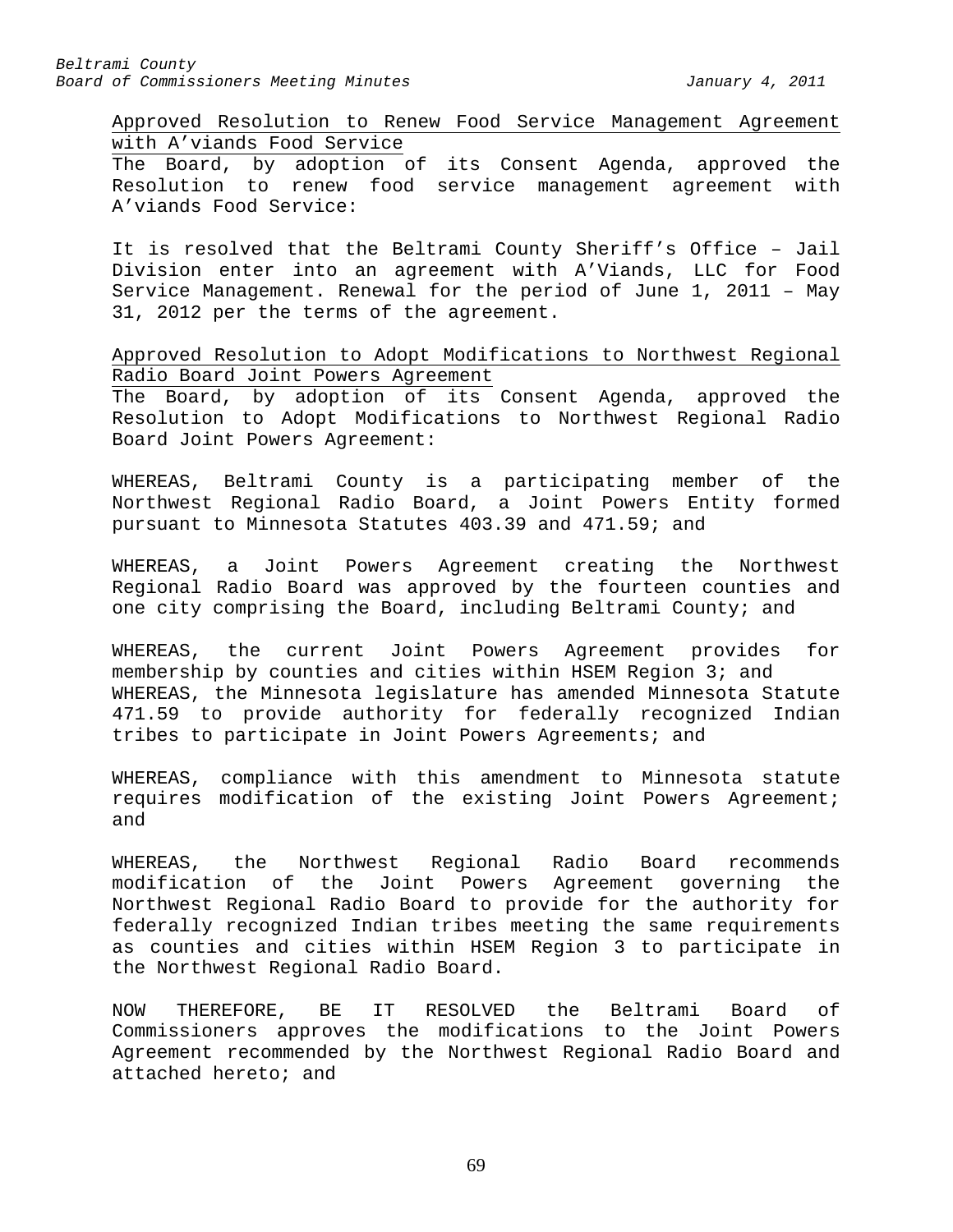BE IT FURTHER RESOLVED that the County Board Chair is hereby authorized to execute the required addendum to the existing<br>Joint Powers Agreement to implement the authorized to implement modifications.

Approved Fraud Prevention Investigation Plan and Grant Application

The Board, by adoption of its Consent Agenda, approved the Health and Human Services Fraud Prevention Investigation Plan and Grant Application for a two year period 2011-2013, as submitted.

# **REGULAR AGENDA**

Request to Fill Full-Time Children's Services Social Worker Position

Mary Marchel, Director of Health & Human Services, introduced her staff to elaborate on each position request.

Commissioner Lucachick expressed concerns related to public employee compensation as compared to private sector employee compensation. Mr. Lucachick also questioned whether these three posting would be both internal and external. They will be posted both.

Diane Boben, Director of Social Services, explained the need for a third children's mental health social worker.

A motion was made by Commissioner Frost, and seconded by Commissioner Fairbanks, to authorize the job posting to fill a Services Social Worker Unanimously carried.

# Request to Fill a Collection Officer Position

Deb Hartman Steigauf, Health & Human Services Finance Division Director explained the need to fill a full-time Collection Officer Position that has been vacant since May of 2010.

A motion was made by Commissioner Frost, and seconded by Commissioner Heltzer, to authorize the job posting to fill a Full-Time Collection Officer Position. Unanimously carried.

# Request to Fill Full-Time Eligibility Specialist for Redby Income Maintenance Unit Position

John Pugleasa, Health & Human Services Economic Assistance Division Director, explained the need to fill this position vacancy due to a resignation.

70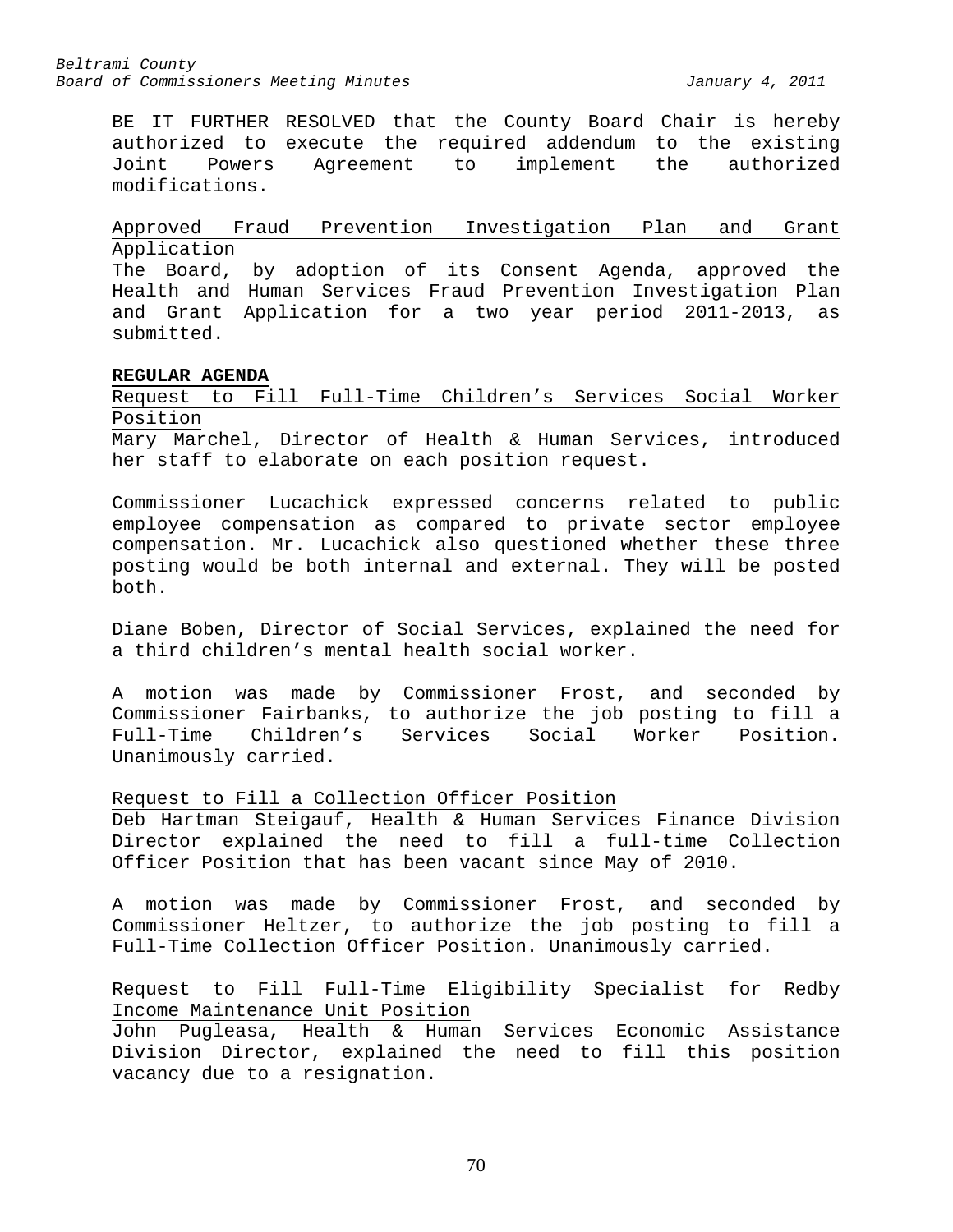A motion was made by Commissioner Heltzer, and seconded by Commissioner Fairbanks, to authorize the job posting to fill a Full-Time Eligibility Specialist for Redby Income Maintenance Unit Position. Unanimously carried.

# Review Addendum to CSAH #33 (Mission Road) MOU with Leech Lake Tribal Council and Accept Bids for Road Construction

Administrator Tony Murphy and Highway Engineer Bruce Hasbargen, presented an addendum to the Mission Road Memorandum of Understand (MOU) with Leech Lake Tribal Council that will allow the County Highway Department to accept bids for the road construction.

A motion was made by Commissioner Frost, and seconded by Commissioner Heltzer, to approve the Addendum to the MOU with Leech Lake for the CSAH #33 Mission Road Project and prepare bid packages for construction. Unanimously carried.

# Review Highway Building Renovation Project Fund Increase

County Administrator Tony Murphy presented the new cost estimates for the project based on the design and bid document phase of construction. The difference between the pre-design estimate and the design estimate is a projected cost increase of \$56,594.00.

A motion was made by Commissioner Lucachick, and seconded by Commissioner Fairbanks, to approve the design estimate and cost<br>increase for the Highway Building Renovation project. increase for the Highway Building Renovation project. Unanimously carried.

# Open Sealed Proposals for Sale and Development of County Owned Property

Administrator Tony Murphy presented the one sealed proposal that was submitted for the property located on Middle School Road to be opened by the County Board.

A motion was made by Commissioner Frost, and seconded by Commissioner Lucachick, to refer the proposal to the joint County/City Committee for review and recommendation. Unanimously carried.

# **COMMISSIONERS' BUSINESS**

Legislative/Lobbying Issues

• Commissioner Vene gave an AMC update report

Commissioners' Reports

• Board of Equalization meeting will be held Tuesday, June 14, 2011 in the County Board Room.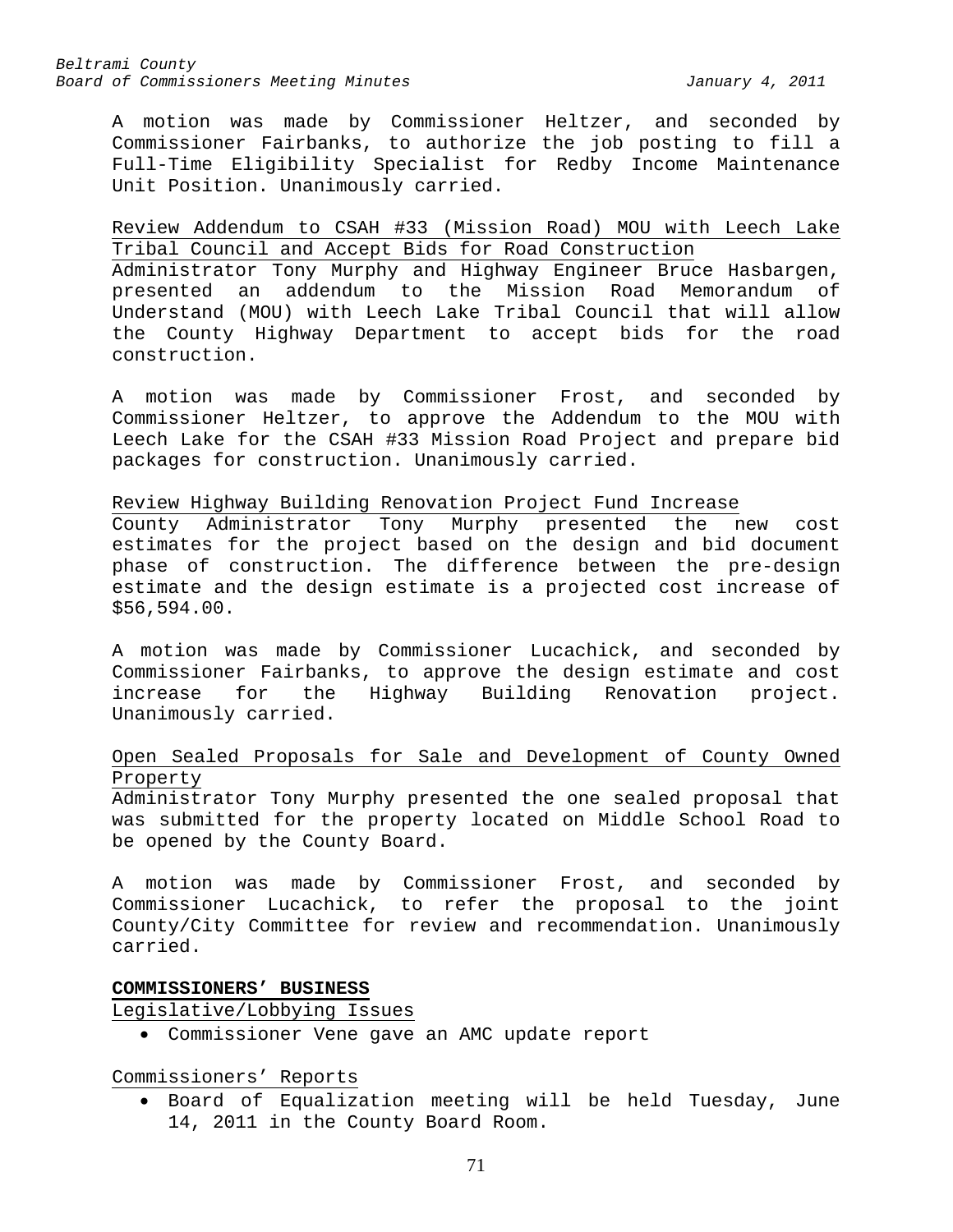# Review Upcoming Meeting Schedule

Next regular meeting of the County Board will be June 21, 2011, in the Board Room of the County Administration Building.

### **MEETING ADJOURNMENT**

A motion to adjourn the Board meeting at 5:42 p.m. was made by Commissioner Heltzer, seconded by Commissioner Frost, and unanimously carried.

> \_\_\_\_\_\_\_\_\_\_\_\_\_\_\_\_\_\_\_\_\_\_\_\_\_\_\_\_\_\_\_\_\_ Joe Vene, Chair

\_\_\_\_\_\_\_\_\_\_\_\_\_\_\_\_\_\_\_\_\_\_\_\_\_\_\_\_\_\_\_\_\_ Tony Murphy, County Administrator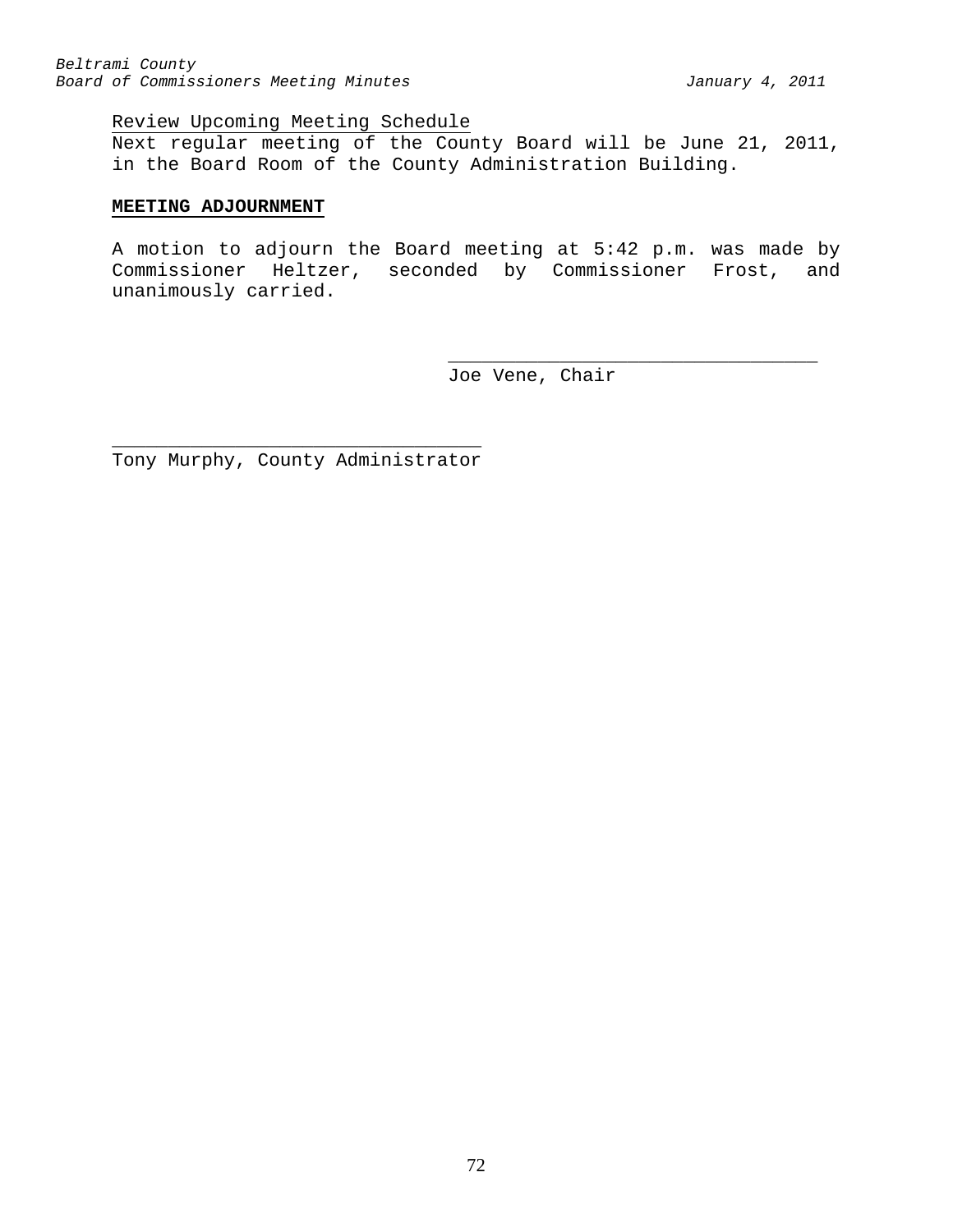## **TRANSCRIPT OF THE PROCEEDINGS OF THE BELTRAMI COUNTY BOARD OF COMMISSIONERS June 21, 2011**

The Beltrami County Board of Commissioners met in regular session on June 21, 2011, at the County Board Room, County Administration Building, Bemidji, Minnesota.

#### **CALL TO ORDER, ROLL CALL AND PLEDGE OF ALLEGIANCE**

Chair Joe Vene called the meeting to order at 5:00 p.m. Commissioners Jack Frost, Quentin Fairbanks, and Jim Lucachick were present. Commissioner Jim Heltzer was excused.

### **GENERAL COMMENTS – BOARD CHAIR**

None.

#### **CITIZENS ADDRESSING THE BOARD**

None.

#### **APPROVAL OF AGENDA**

The following item was added to the Consent Agenda:

• Approval of County Performance Measures Program

The following item was removed from the Regular Agenda:

• Emergency Alerting for Waskish via Outdoor Warning Siren

#### **GENERAL BUSINESS**

#### Approved Agenda and Amendments

A motion to approve the Agenda and Amendments was made by Commissioner Frost, seconded by Commissioner Lucachick, and unanimously carried.

#### Approved Consent Agenda

A motion to approve the Consent Agenda was made by Commissioner Lucachick, seconded by Commissioner Frost, and unanimously carried.

#### **CONSENT ITEMS**

#### Approved Minutes

The Board, by adoption of its Consent Agenda, approved the Minutes of the Board of Commissioners Work Meeting held June 7, 2011, and the Minutes of the Board of Commissioners Regular Meeting held June 7, 2011, as submitted.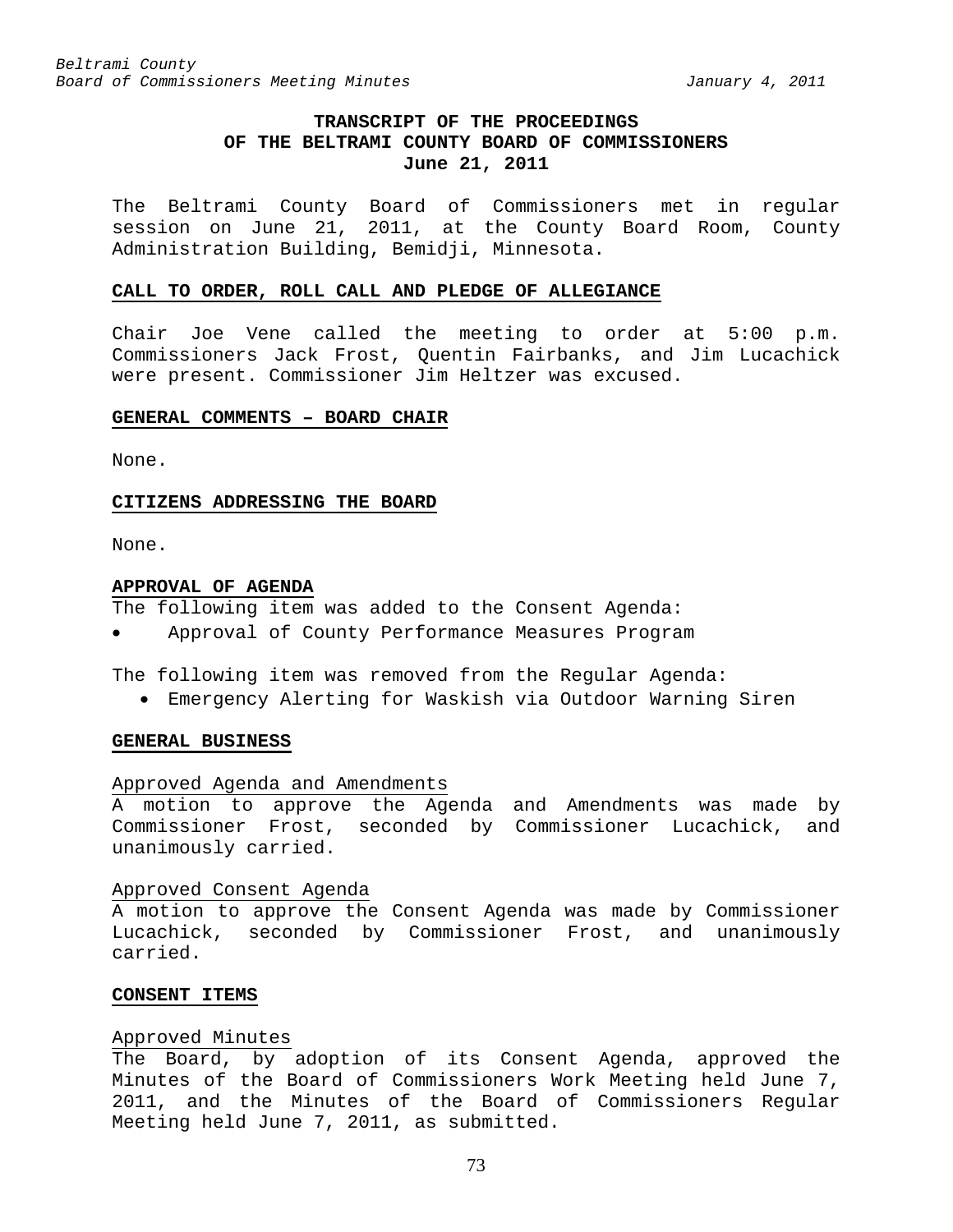## Approved Auditor/Treasurer Warrant Payment Listing

The Board, by adoption of its Consent Agenda, received and approved the warrant payment listing submitted by the Auditor/Treasurer's Office.

## Approved Payment of Auditor/Treasurer Bills

The Board, by adoption of its Consent Agenda, approved payment of Auditor/Treasurer bills, as submitted.

## Approved Revised Solid Waste Service Fee Abatement Policy

The Board, by adoption of its Consent Agenda, approved the revised Solid Waste Service Fee Abatement Policy to remove the requirement that senior citizens and disabled people renew their applications every three years, as submitted.

## Approved Restatement of NACo's Nationwide Retirement Solutions Plan Document

The Board, by adoption of its Consent Agenda, approved the restated Plan Document between Beltrami County and Nationwide Retirement Solutions (NACo) which reflects several changes to IRS Rules over the past few years, as submitted.

## Approved Amended MCSFC Forest Certification Audit Contract with SGS Systems

The Board, by adoption of its Consent Agenda, approved the amended MN Counties Sustainable Forest Cooperative (MCSFC) Forest Certification Audit Contract with SGS Systems, as submitted.

## Approved Health and Human Services Monthly Child Protection Reports

The Board, by adoption of its Consent Agenda, reviewed and approved Human Services Monthly Child Protection Reports, as submitted.

Approved Health and Human Services Family Child Care Licenses The Board, by adoption of its Consent Agenda, approved Human Services Family Child Care Licenses, as submitted.

Approved Health and Human Services Family Foster Care Licenses The Board, by adoption of its Consent Agenda, approved Human Services Family Foster Care Licenses, as submitted.

Approved Resolution to Adopt County Performance Measures Program The Board, by adoption of its Consent Agenda, approved the Resolution for participation in the County Performance Measures Program: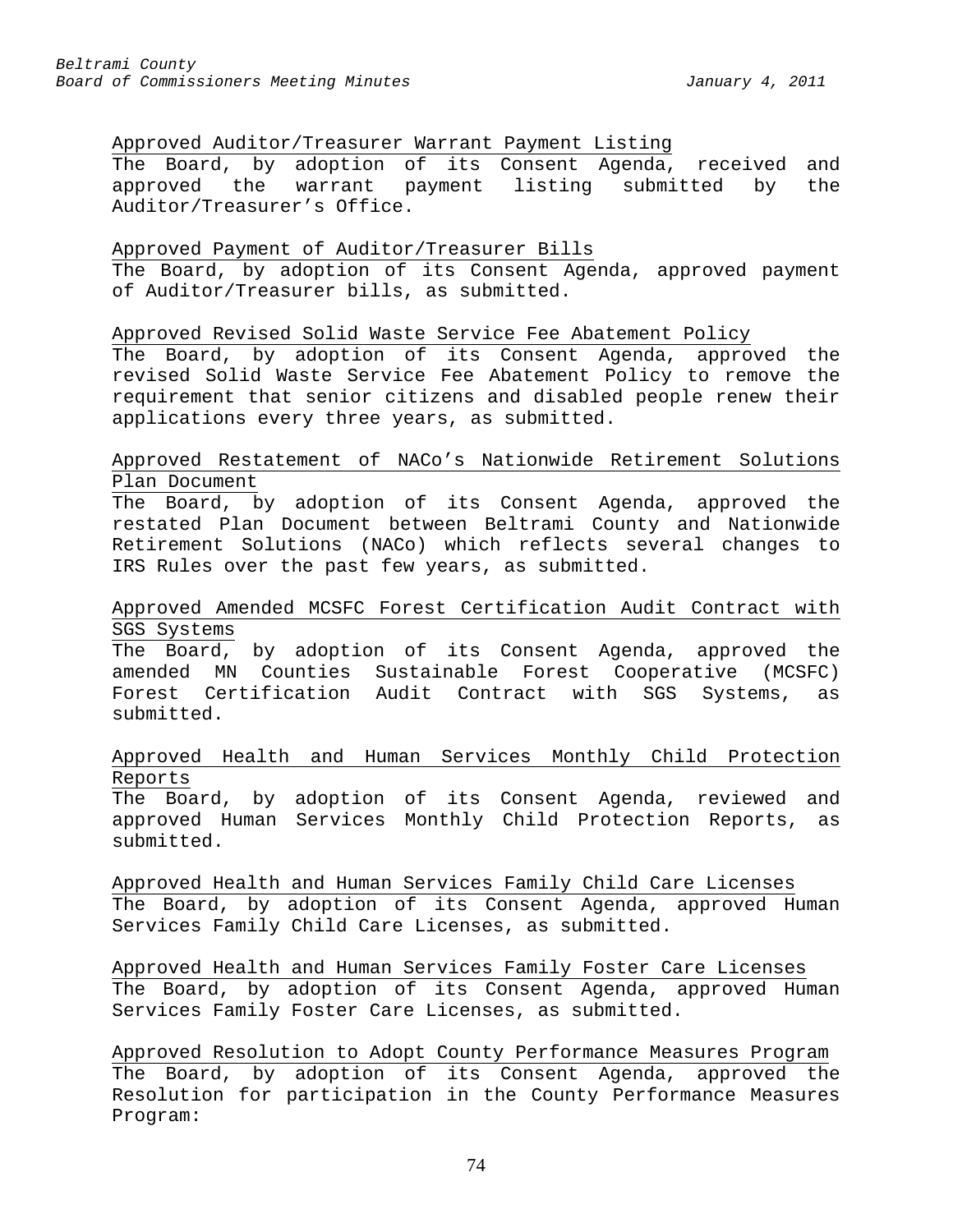WHEREAS, in 2010, the Minnesota State Legislature created the Council on Local Results and Innovation; and

WHEREAS, in February 2011, the Council released a standard set of ten performance measures for counties and ten performance measures for cities that will aid residents, taxpayers, and state and local elected officials in determining the efficacy of counties and cities in providing services; and

WHEREAS, cities and counties that choose to participate in the<br>new standards measure program may be eligible for a new standards measure program may be eligible for a reimbursement in LGA, and exemption from levy limits; and

WHEREAS, Beltrami County has created a performance management system, Strategy Aligned Management, that is guiding county efforts to implement principles and practices of outcome-based government; and

WHEREAS, the ten performance measures for counties recommended by the Council are consistent with, or are complementary to, the key performance indicators already selected by Beltrami County through the Strategy Aligned Management effort.

NOW, THEREFORE, BE IT RESOLVED, the Beltrami County Board of Commissioners hereby adopts the ten county performance measures developed by the Council on Local Results and Innovation.

## **REGULAR AGENDA**

## Fill Full-Time Appraiser III Position

Duane Ebbighausen, County Assessor is requesting to fill a fulltime Appraiser III Position vacated due to a retirement.

A motion was made by Commissioner Fairbanks, and seconded by Commissioner Frost, to fill one full-time Appraiser III Position and post both internally and externally for the position. Unanimously carried.

Potential State Government Shutdown Resolution

Consider adoption of a Potential State Government Shutdown Resolution:

WHEREAS, the Minnesota State Legislature met in regular session from January 3 through May 23, 2011; and

WHEREAS, despite the lengthy process, both bodies of the State Legislature and the Governor failed to produce a balanced State budget; and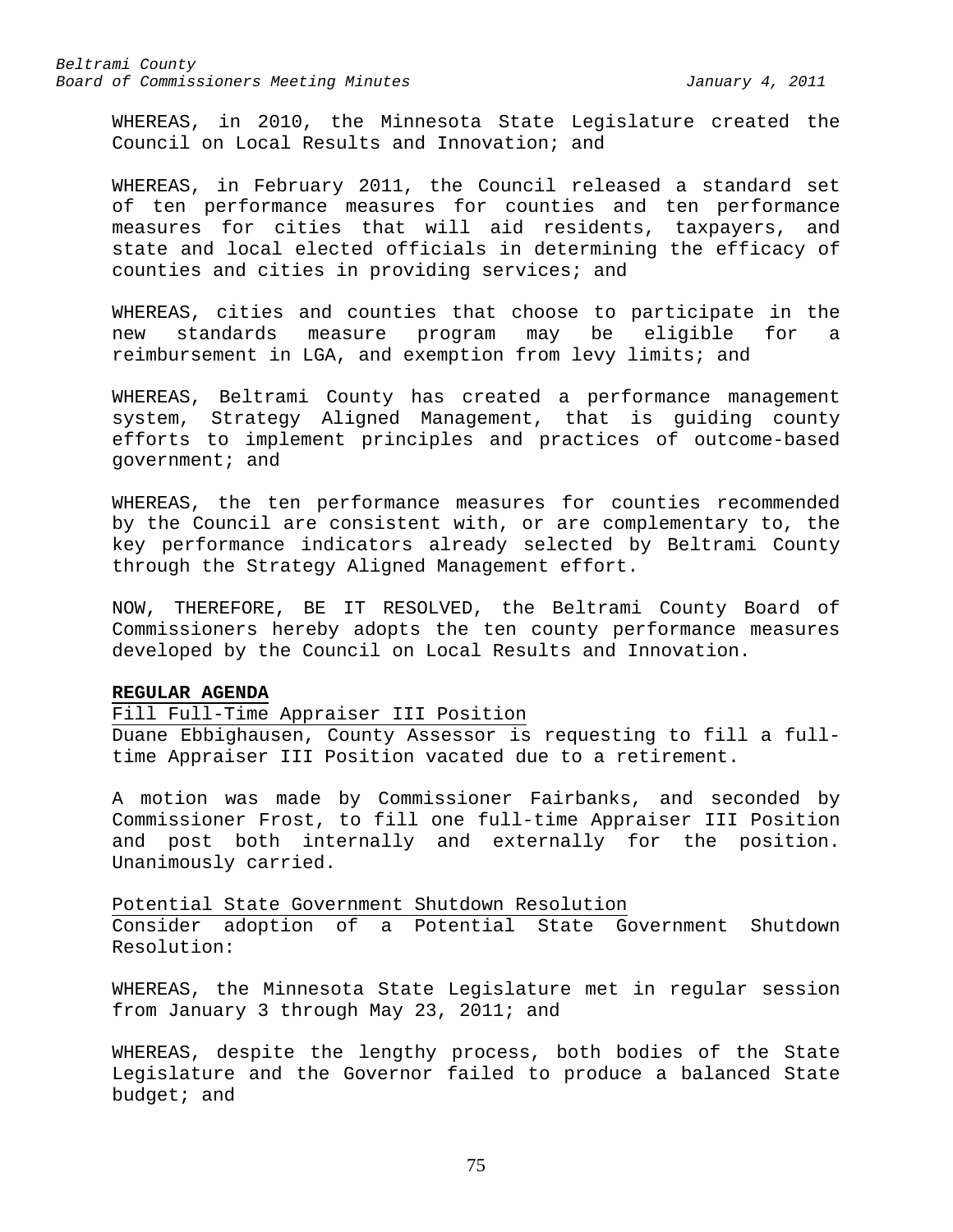WHEREAS, because of the impasse in State government, the possibility exists that portions of the government of the State of Minnesota will shut down, beginning July 1, 2011, causing many important public services to be in jeopardy of being closed until the budget can be balanced, either by court order or an agreement of the parties; and

WHEREAS, this impending shutdown puts at risk the intergovernmental fiduciary partnership that exists between the State and county governments throughout the State; and WHEREAS, in Minnesota, county government is responsible for providing numerous community-based programs and services that are mandated by the State and that profoundly affect the health, safety, welfare and general well-being of all residents of the State of Minnesota; and

WHEREAS, many of the programs that are in the most jeopardy of not being funded if a shutdown occurs are in the areas of public health and human services, and programs providing care for the youngest and oldest in our community as well as for the most vulnerable persons; and

WHEREAS, the counties in Minnesota providing these communitybased services and programs to Minnesota residents use a variety of funding sources, including State financial aid and local property taxes; and

WHEREAS, State agencies have started the process of notifying clients and vendors of the possible discontinuation of services and payments in the instance of a State government shutdown, creating a condition of fear and anger for the most vulnerable in our State and among those who advocate on behalf of those persons; and

WHEREAS, it has been estimated that more that 6,500 Beltrami County residents will receive State notifications of possible discontinuation of benefits due<br>shutdown, causing those clients shutdown, causing those clients to seek information and emergency assistance from Beltrami County offices; and

WHEREAS, Beltrami County is not financially able to backfill all of the costs related to service needs for vulnerable citizens impacted by the State government shutdown.

NOW, THEREFORE, BE IT RESOLVED, the Beltrami County Board of Commissioners hereby calls on the Governor and the members of both the Minnesota House of Representatives and the Minnesota Senate to resolve their public policy, ideological and financial

76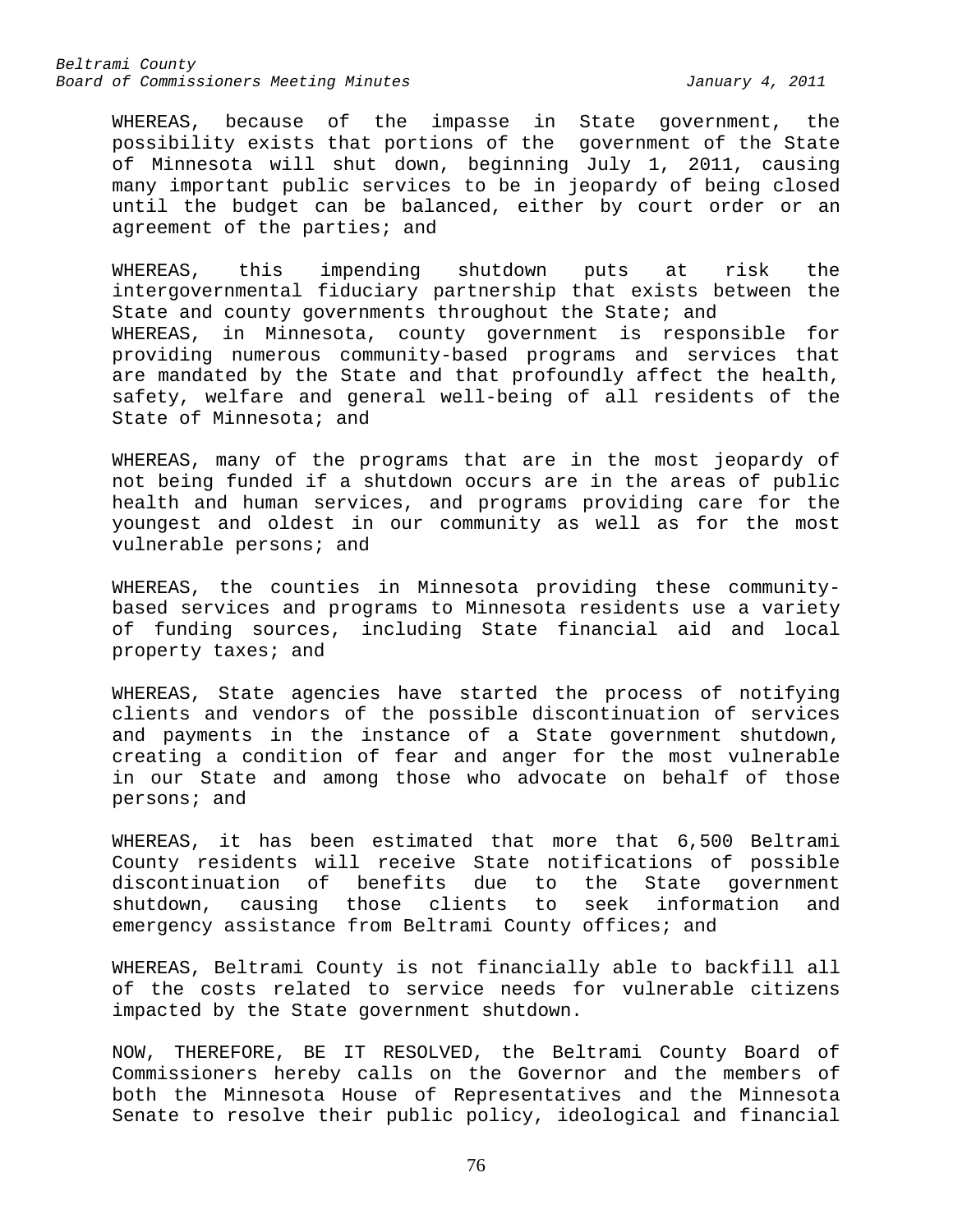disagreements, and produce a balanced State budget before July 1, 2011, so that a shutdown of State government can be averted.

BE IT FURTHER RESOLVED, The County Board hereby directs that a signed copy of this resolution be provided to the Governor and to locally-elected members of the Minnesota State Legislature.

A motion was made by Commissioner Frost, and seconded by Commissioner Fairbanks, to approve and adopt the Potential State Government Shutdown Resolution. Unanimously carried.

### **COMMISSIONERS' BUSINESS**

Legislative/Lobbying Issues

• Commissioner Vene gave an AMC update report

## Commissioners' Reports

None.

### Review Upcoming Meeting Schedule

Next regular meeting of the County Board will be July 5, 2011, in the Board Room of the County Administration Building.

### **MEETING ADJOURNMENT**

A motion to adjourn the Board meeting at 5:09 p.m. was made by Commissioner Lucachick, seconded by Commissioner Frost, and unanimously carried.

> \_\_\_\_\_\_\_\_\_\_\_\_\_\_\_\_\_\_\_\_\_\_\_\_\_\_\_\_\_\_\_\_\_ Joe Vene, Chair

\_\_\_\_\_\_\_\_\_\_\_\_\_\_\_\_\_\_\_\_\_\_\_\_\_\_\_\_\_\_\_\_\_ Tony Murphy, County Administrator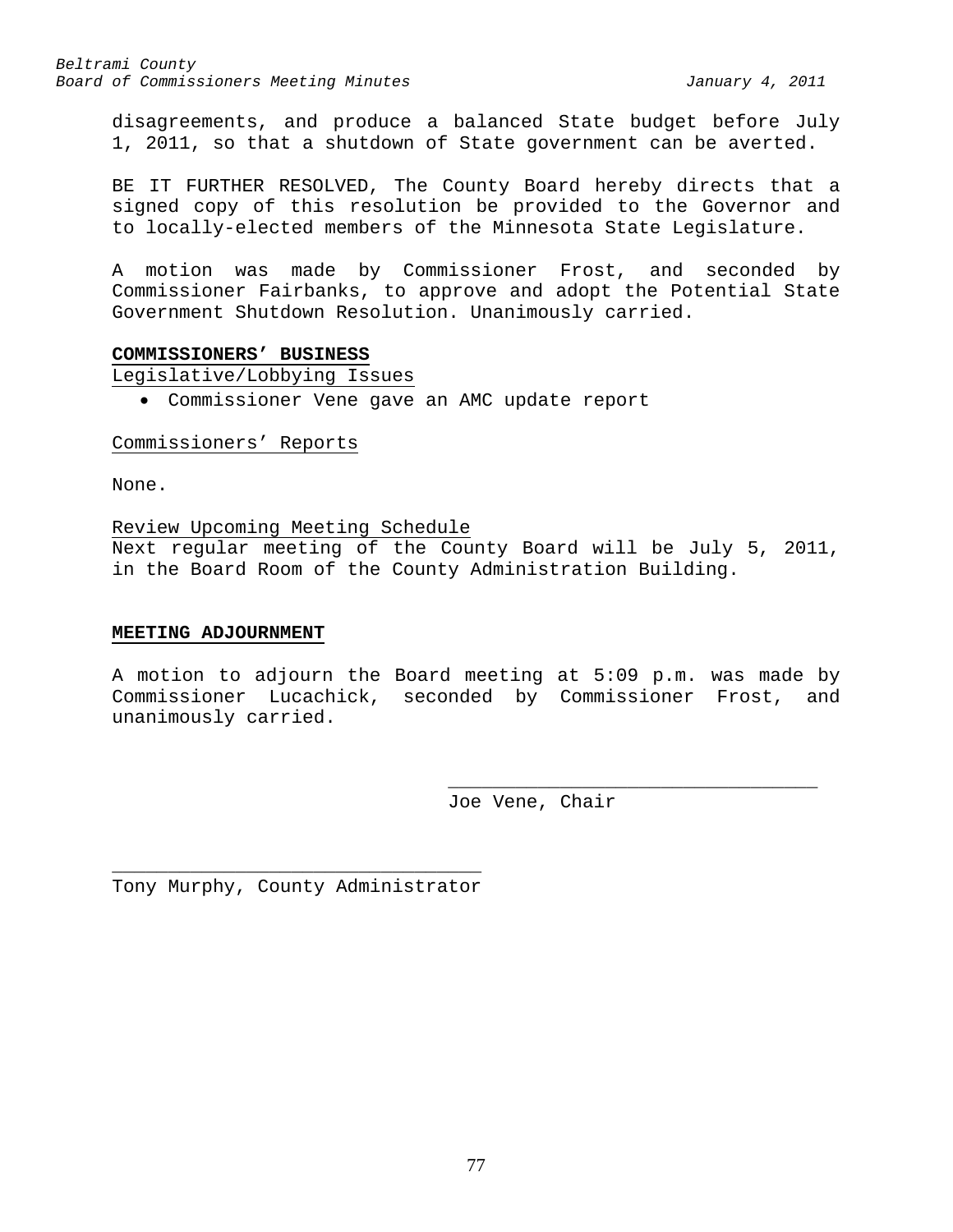## **TRANSCRIPT OF THE PROCEEDINGS OF THE BELTRAMI COUNTY BOARD OF COMMISSIONERS July 5, 2011**

The Beltrami County Board of Commissioners met in regular session on July 5, 2011, at the County Board Room, County Administration Building, Bemidji, Minnesota.

#### **CALL TO ORDER, ROLL CALL AND PLEDGE OF ALLEGIANCE**

Chair Joe Vene called the meeting to order at 5:00 p.m. Commissioners Jim Heltzer, Jack Frost, Quentin Fairbanks, and Jim Lucachick were present. Excused: Commissioner Jim Heltzer.

## **GENERAL COMMENTS – BOARD CHAIR**

None.

#### **CITIZENS ADDRESSING THE BOARD**

Sue Safstrom, Eckles Township, raised complaints regarding alleged county violations of the Data Practices Act.

### **APPROVAL OF AGENDA**

No changes to the agenda were suggested.

### **GENERAL BUSINESS**

## Approved Agenda and Amendments

A motion to approve the Agenda and Amendments was made by Commissioner Frost, seconded by Commissioner Lucachick, and unanimously carried.

### Approved Consent Agenda

A motion to approve the Consent Agenda was made by Commissioner Lucachick, seconded by Commissioner Fairbanks, and unanimously carried.

#### **CONSENT ITEMS**

### Approved Minutes

The Board, by adoption of its Consent Agenda, approved the Minutes of the Board of Commissioners Work Meeting held June 21, 2011, and the Minutes of the Board of Commissioners Regular Meeting held June 21, 2011, as submitted.

### Approved Auditor/Treasurer Warrant Payment Listing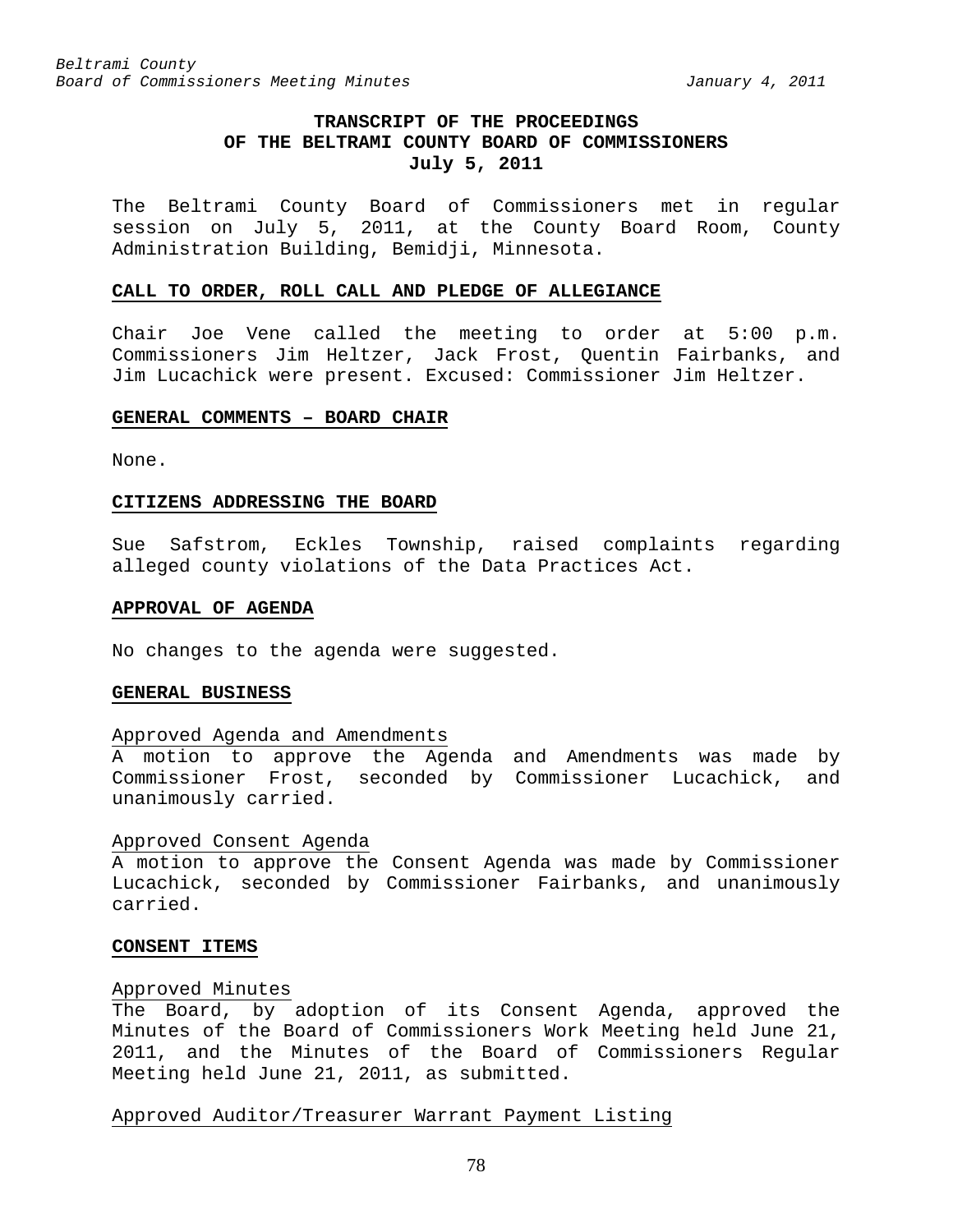The Board, by adoption of its Consent Agenda, received and approved the warrant payment listing submitted by the Auditor/Treasurer's Office.

## Approved Payment of Auditor/Treasurer Bills

The Board, by adoption of its Consent Agenda, approved payment of Auditor/Treasurer bills, as submitted.

## Approved One-Month Extension to Board of Water and Soil Resources Lease Agreement

The Board, by adoption of its Consent Agenda, approved the onemonth lease extension due to the State government shutdown, to the Board of Water and soil Resources, as submitted.

### Approved NACo Nationwide Roth 457(b) Amendment

The Board, by adoption of its Consent Agenda, approved the provisions to establish a Roth 457(b) elective deferral account for employees and accept after-tax contributions, as submitted.

Approved Amendment to Municipal Pool's CAN Long Term Care Policy The Board, by adoption of its Consent Agenda, approved the Municipal Pool's CAN Long Term Care Policy Enhancements, as submitted.

### Approved Final Pay Vouchers SAP 004-599-048

The Board, by adoption of its Consent Agenda, approved four final pay vouchers and Certificate of Final Acceptance on Project SAP 004-599-048 in Waskish Township, as submitted.

## Approved Resolution Authorizing Participation in Joint Powers Agreement with State DPS/BCA

The Board, by adoption of its Consent Agenda, approved the Resolution to participate in Joint Powers Agreement with State DPS/BCA:

WHEREAS, the County of Beltrami on behalf of its County Attorney and Sheriff desires to enter into Joint Powers Agreements with the State of Minnesota, Department of Public Safety, Bureau of Criminal Apprehension to use systems and tools available over the State's criminal justice data communications network for which the County is eligible. The Joint Powers Agreement further provide the County with the ability to add, modify and delete connectivity, systems and tools over the five year life of the agreement and obligates the County to pay the costs for the network connection.

NOW, THEREFORE, BE IT RESOLVED by the County Board of Beltrami, Minnesota as follows: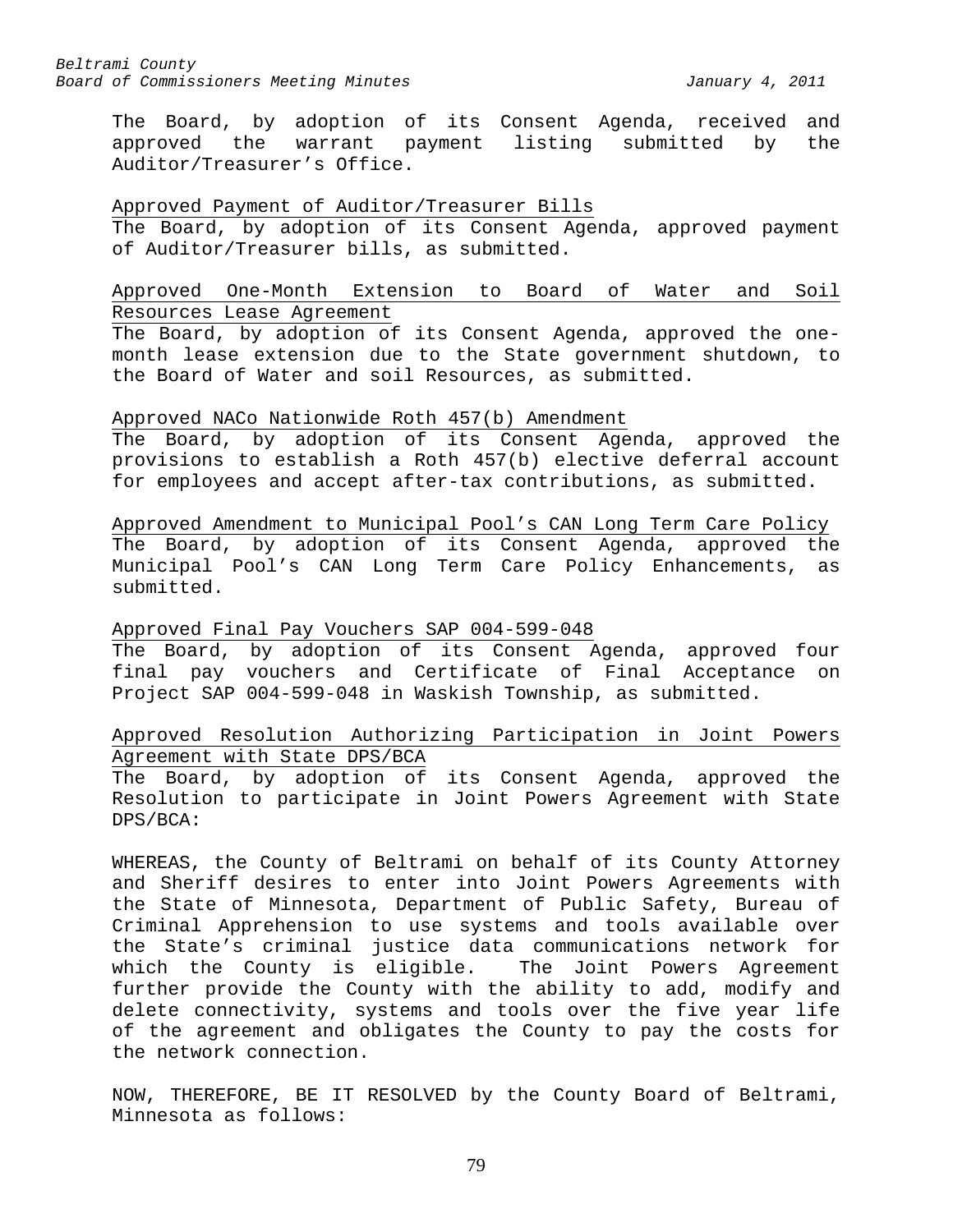1. That the State of Minnesota Joint Powers Agreements by and between the State of Minnesota acting through its Department of Public Safety, Bureau of Criminal Apprehension and the County of Beltrami on behalf of its County Attorney and Sheriff are hereby approved. Copies of the two Joint Powers Agreements are attached to this Resolution and made a part of it.

2. That the Sheriff, Phil Hodapp, or his successor, is designated the Authorized Representative for the Sheriff's<br>Office. The Authorized Representative is also authorized to The Authorized Representative is also authorized to sign any subsequent amendment or agreement that may be required by the State of Minnesota to maintain the County's connection to the systems and tools offered by the State.

To assist the Authorized Representative with the administration of the agreement, Kay Swanson is appointed as the Authorized Representative's designee.

3. That the County Attorney, Tim Faver, or his successor, is designated the Authorized Representative for the County<br>Attorney's Office. The Authorized Representative is also The Authorized Representative is also authorized to sign any subsequent amendment or agreement that may be required by the State of Minnesota to maintain the County's connection to the systems and tools offered by the State.

To assist the Authorized Representative with the administration of the agreement, Sherry Wyman (Olson) is appointed as the Authorized Representative's designee.

4. That Joe Vene, the Chair of the County of Beltrami, and Tony Murphy, the County Administrator, are authorized to sign the State of Minnesota Joint Powers Agreements.

Approved Contract Amendment with Beltrami Area Service Collaborative for Clinical Supervision The Board, by adoption of its Consent Agenda, approved the Contract Amendment with Beltrami Area Service Collaborative (BASC) for Clinical Supervision for the period April 1, 2011 through December 31, 2011, as submitted.

## **REGULAR AGENDA**

Approved Resolution Concerning Red Lake Watershed Boundary Change

Auditor/Treasurer, Kay Mack, presented a Resolution concerning removal of property from the Red Lake Watershed boundary, placing the property in the Mississippi Watershed boundary: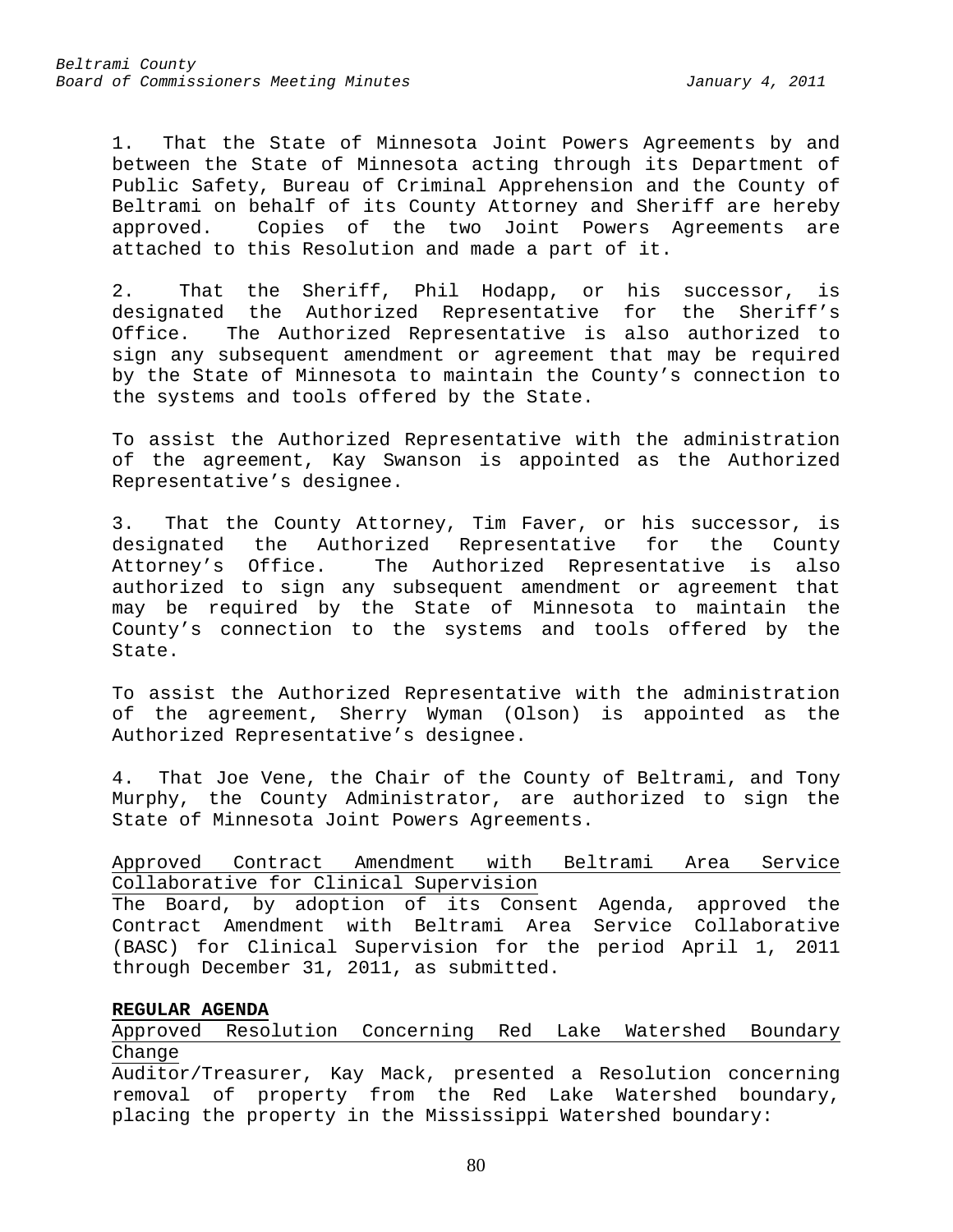WHEREAS, There is a need for correction in the boundary line between the Red Lake Watershed and the Mississippi Watershed to make the common boundary between the two watersheds, more closely conform to the actual watershed drainage divide, and

WHEREAS, Approximately 2,198 acres extend into the Red Lake Watershed District in Beltrami and Itasca Counties, and

WHEREAS, The following described lands approximately 2,198.21 acres located in the counties of Beltrami and Itasca are presently within the boundaries of the Red Lake Watershed District:

- A. Beltrami County
	- 1. The following real property, all in T149N, R30W (Summit Township)

| Description     | Section |  |
|-----------------|---------|--|
| SE1/4 SW1/4     | 10      |  |
| S1/2 SE1/4      | 10      |  |
| SW1/4           | 11      |  |
| W1/2 SE1/4      | 11      |  |
| $SE1/4$ $SE1/4$ | 11      |  |
| $S1/2$ SW1/4    | 12      |  |
| NE1/4           | 13      |  |
| NW1/4           | 13      |  |
| SW1/4           | 13      |  |
| SE1/4           | 13      |  |
| NE1/4           | 14      |  |
| NW1/4           | 14      |  |
| SW1/4           | 14      |  |
| SE1/4           | 14      |  |
| $E1/2$ SE1/4    | 15      |  |
| NE1/4           | 15      |  |
| $NE1/4$ $NW1/4$ | 15      |  |
|                 |         |  |

- B. Itasca County
	- 1. The following real property, all in T149N, R29W (Moose Park Township)

| Description | Section |  |
|-------------|---------|--|
| NW1/4       | 18      |  |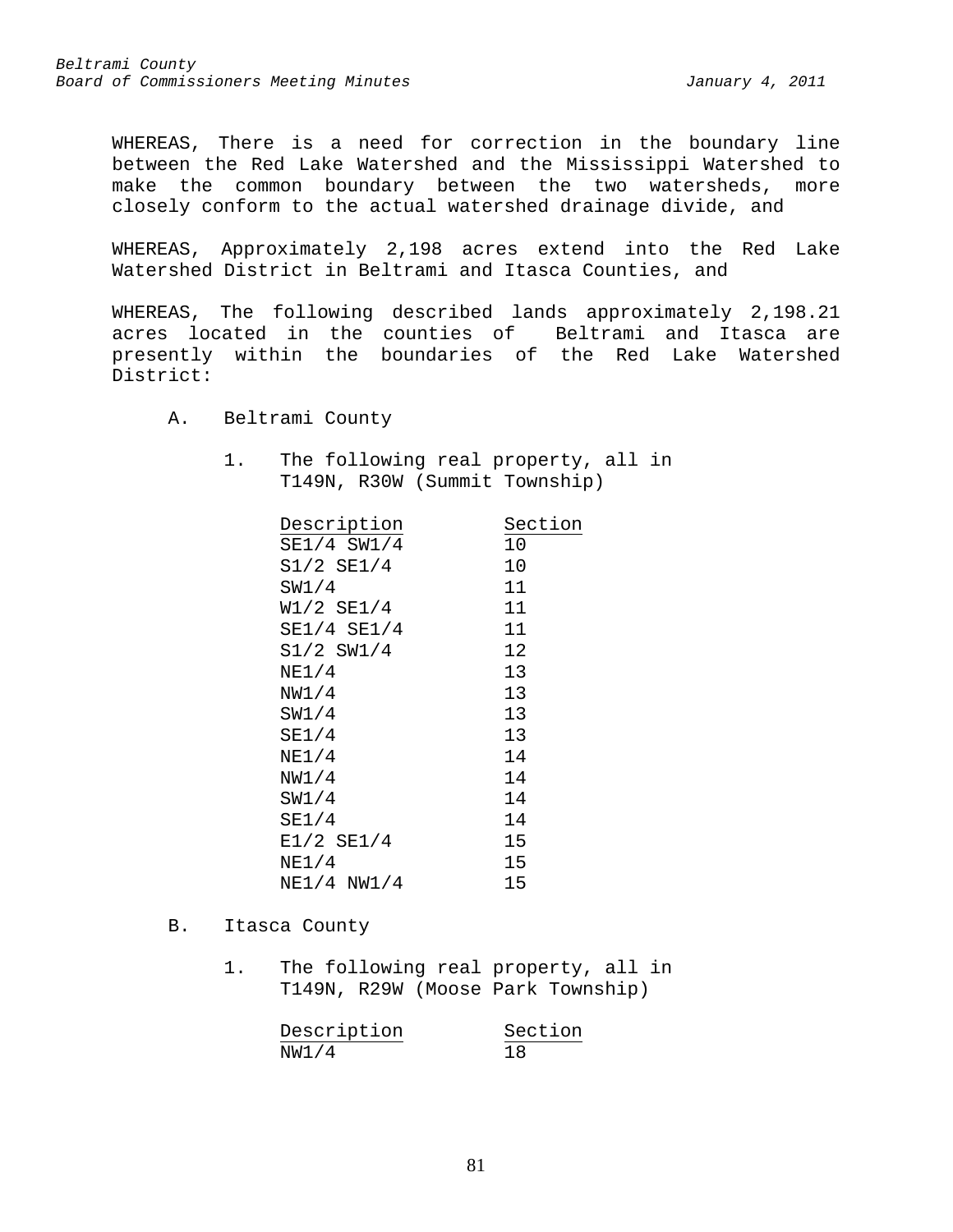WHEREAS, Said lands and the affected common boundary line between the watershed district and counties is shown on the map and Exhibit "A" attached hereto and incorporated herein by reference, and

WHEREAS, The affected lands are proposed to be withdrawn from the Red Lake Watershed District and included within the Mississippi watershed within the Counties of Beltrami and Itasca, thereby changing the boundary line between the Mississippi watershed within the Counties of Beltrami and Itasca and the Red Lake Watershed District, and the withdrawal of said territories and the proposed boundary line change would be conducive to the public health and welfare, and

WHEREAS, That the territories described above have not received or will not receive any benefits from the operation of the Red Lake Watershed District, and

WHEREAS, That the Red Lake Watershed District can perform the functions for which it was established without the inclusion of the above described territories, and

WHEREAS, That the above described territories are not, in fact, a part of the Red Lake Watershed District, and

NOW THEREFORE BE IT RESOLVED that the Beltrami County Board of Commissioners submit a petition for withdrawal of approximately 2,198 acres of land from part of Beltrami County in the township of Summit and from part of Itasca County in the township of Moose Park. Subject land is properly part of the Mississippi Watershed and should not be part of the Red Lake Watershed.

A motion was made by Commissioner Fairbanks and seconded by Commissioner Frost to approve the Resolution concerning the removal of property from the Red Lake Watershed.

### Review of Proposed 2012-2016 Capital Improvement Plan

The County Board discussed the proposed review and approval schedule for the Capital Improvement Plan. The required Public Hearing is scheduled for November 29<sup>th</sup> and final adoption should be December  $20^{th}$ .

County Highway Engineer Hasbargen reviewed the elements of the proposed Transportation Improvement Plan. bridge deficiency list. Mr. Hasbargen also noted the 5 year road plan and proposed funding sources for projects. Members of the Board raised questions related to the strategy to address

82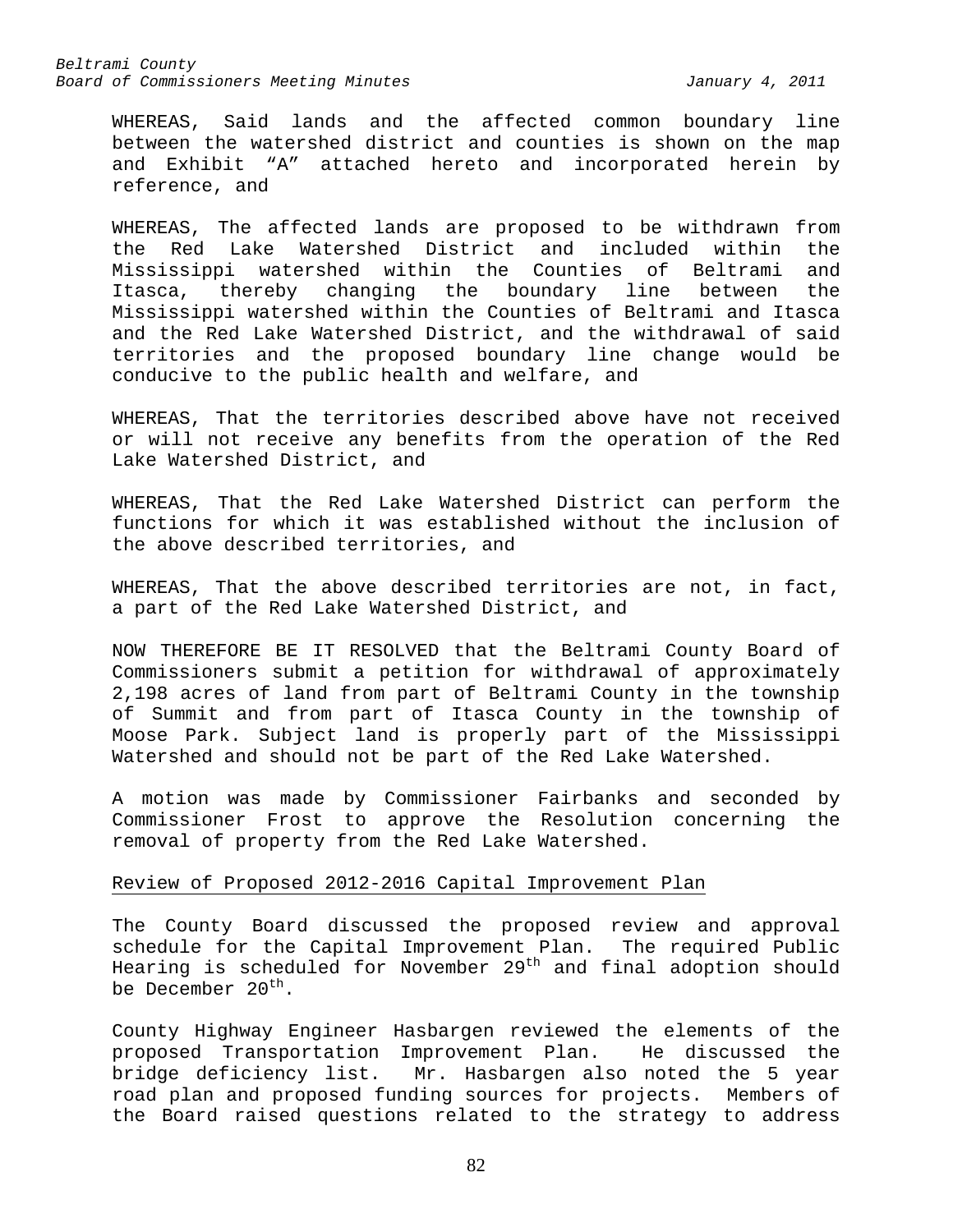three-digit road needs and expressed a preference for improving gravel surfaces rather than to pave additional roads. Concerns were expressed that there may be a need to remove pavement on some roads and return those roads to gravel surfaces. The use of calcium chloride or magnesium chloride was also discussed.

Members of the County Board expressed a desire to continue their study of the Capital Improvement Plan.

# **COMMISSIONERS' BUSINESS**

Legislative/Lobbying Issues

The County Board referenced the on-going impacts of the state government shut down.

### Commissioners' Reports

None.

Review Upcoming Meeting Schedule

Next regular meeting of the County Board will be July 19, 2011, in the Board Room of the County Administration Building.

### **MEETING ADJOURNMENT**

A motion to adjourn the Board meeting at 5:35 p.m. was made by Commissioner Frost, seconded by Commissioner Lucachick, and unanimously carried.

Joe Vene, Chair

\_\_\_\_\_\_\_\_\_\_\_\_\_\_\_\_\_\_\_\_\_\_\_\_\_\_\_\_\_\_\_\_\_

\_\_\_\_\_\_\_\_\_\_\_\_\_\_\_\_\_\_\_\_\_\_\_\_\_\_\_\_\_\_\_\_\_ Tony Murphy, County Administrator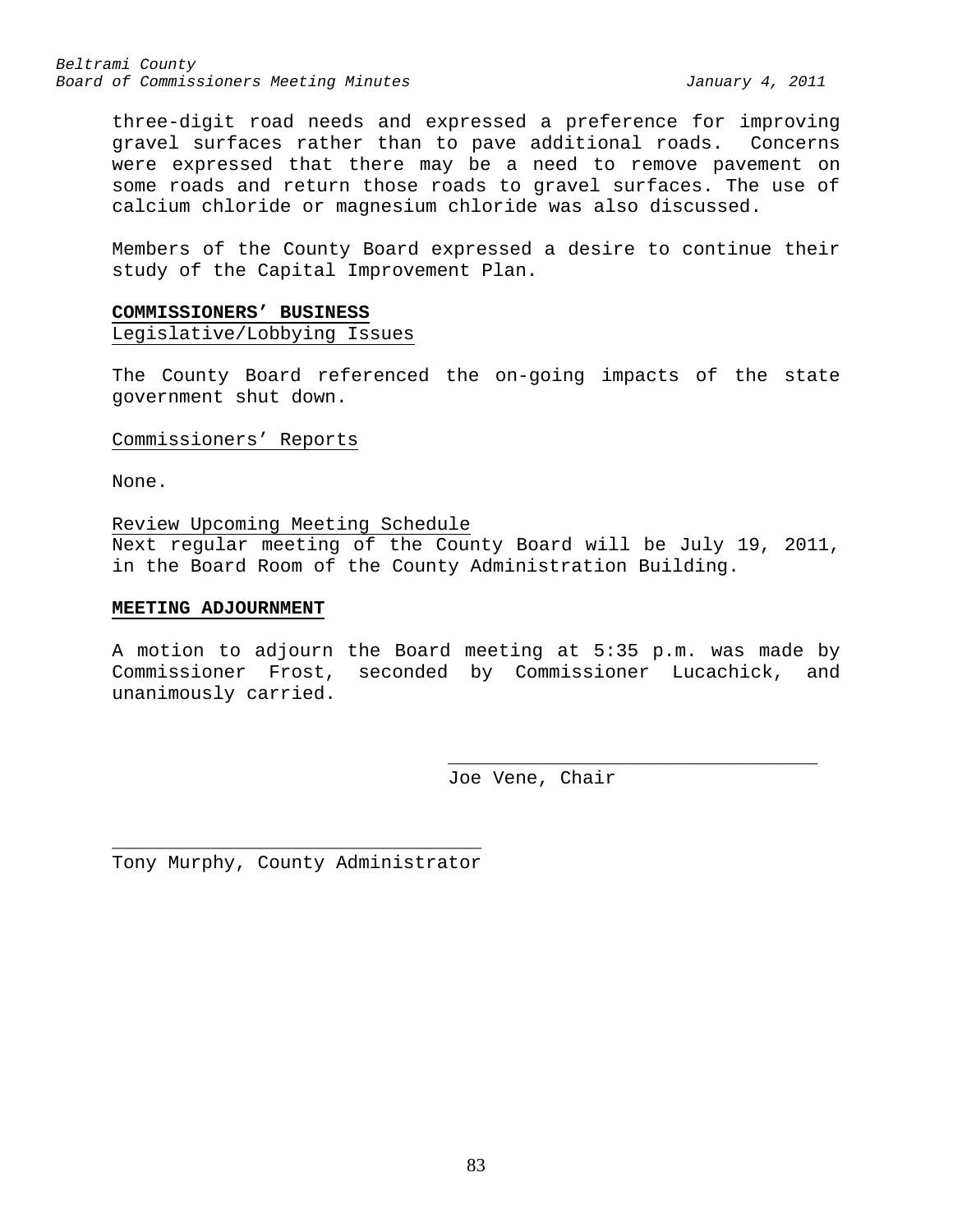## **TRANSCRIPT OF THE PROCEEDINGS OF THE BELTRAMI COUNTY BOARD OF COMMISSIONERS July 19, 2011**

The Beltrami County Board of Commissioners met in regular session on July 19, 2011, at the County Board Room, County Administration Building, Bemidji, Minnesota.

#### **CALL TO ORDER, ROLL CALL AND PLEDGE OF ALLEGIANCE**

Chair Joe Vene called the meeting to order at 5:00 p.m. Joe Vene, Jack Frost, Quentin Fairbanks, and Jim Lucachick were present. Commissioner Jim Heltzer was excused.

### **GENERAL COMMENTS – BOARD CHAIR**

None.

#### **CITIZENS ADDRESSING THE BOARD**

None.

#### **APPROVAL OF AGENDA**

The following items were added to the Consent Agenda:

- Emergency Alerting for Waskish via an Outdoor Warning Siren
- Thrifty White Rx, County Wide Pharmacy Benefit Program

• Remodeling of Office Space for BASC, Veterans Services and NRM

#### **GENERAL BUSINESS**

#### Approved Agenda and Amendments

A motion to approve the Agenda and Amendments was made by Commissioner Frost, seconded by Commissioner Fairbanks, and unanimously carried.

#### Approved Consent Agenda

A motion to approve the Consent Agenda was made by Commissioner Lucachick, seconded by Commissioner Fairbanks, and unanimously carried.

#### **CONSENT ITEMS**

#### Approved Minutes

The Board, by adoption of its Consent Agenda, approved the Minutes of the Board of Commissioners Work Meeting held July 5,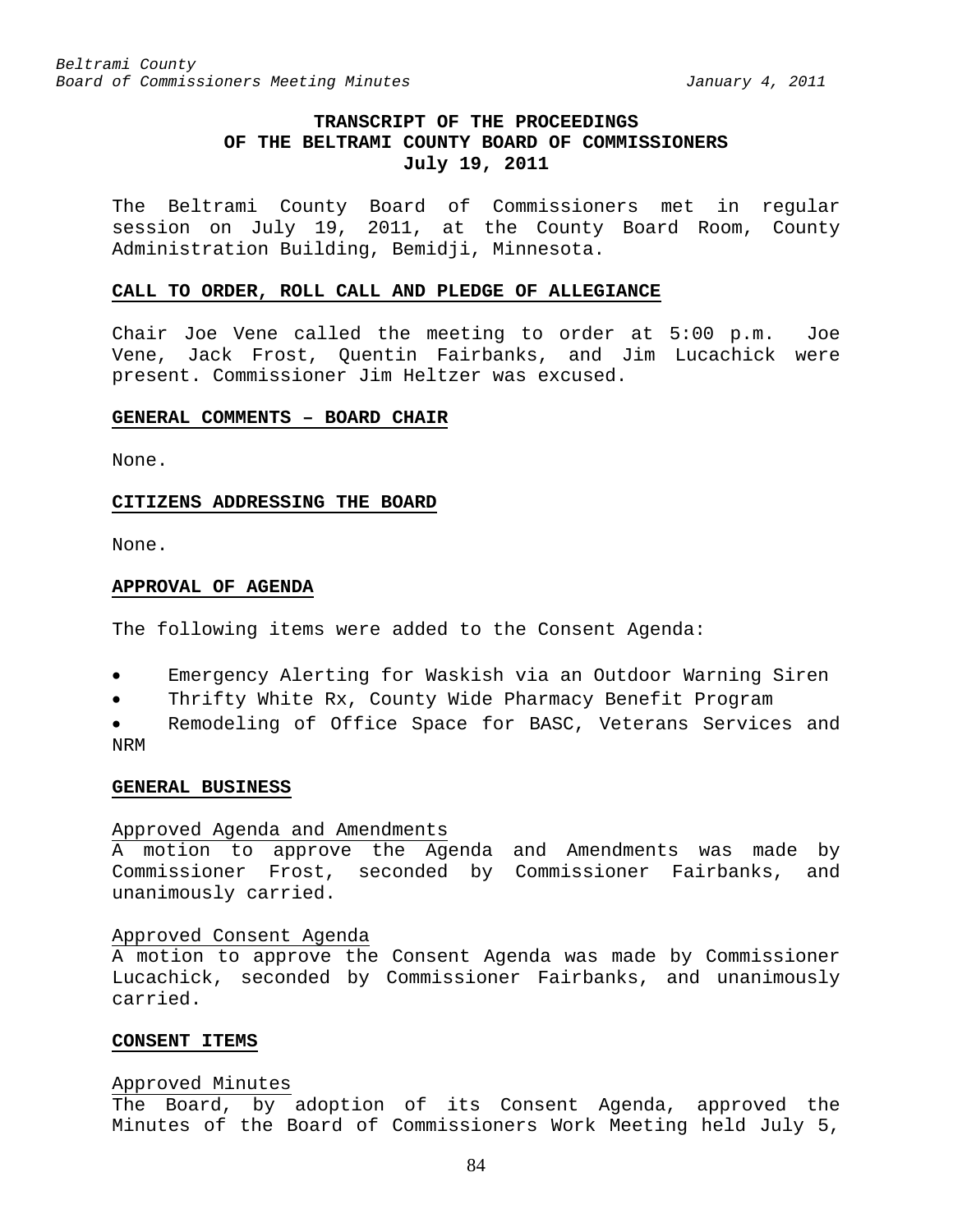2011, and the Minutes of the Board of Commissioners Regular Meeting held July 5, 2011, as submitted.

### Approved Auditor/Treasurer Warrant Payment Listing

The Board, by adoption of its Consent Agenda, received and<br>approved the warrant payment listing submitted by the approved the warrant payment listing submitted by the Auditor/Treasurer's Office.

### Approved Payment of Auditor/Treasurer Bills

The Board, by adoption of its Consent Agenda, approved payment of Auditor/Treasurer bills, as submitted.

## Approved Ditch Benefit Percentages

The Board, by adoption of its Consent Agenda, approved the 2012 Ditch Benefit Percentages as recommended by the County Engineer, as submitted.

#### Approved Unorganized Township Levies

The Board, by adoption of its Consent Agenda, approved the 2012 payable levies for Unorganized Townships, as submitted.

## Approved Revocation of a Portion of County Road 500

The Board, by adoption of its Consent Agenda, approved the revocation of a portion of County Road 500 in Roosevelt Township, as submitted.

## Approved Out of State Travel for FBI National Academy

The Board, by adoption of its Consent Agenda, approved the Outof-State travel for Sgt. Jason Riggs to attend the FBI National Academy, as submitted.

## Approved Health and Human Services Monthly Child Protection Reports

The Board, by adoption of its Consent Agenda, reviewed and approved Human Services Monthly Child Protection Reports, as submitted.

Approved Health and Human Services Family Child Care Licenses The Board, by adoption of its Consent Agenda, approved Human Services Family Child Care Licenses, as submitted.

Approved Health and Human Services Family Foster Care Licenses The Board, by adoption of its Consent Agenda, approved Human Services Family Foster Care Licenses, as submitted.

Emergency Alerting for Waskish via an Outdoor Warning Siren The Board, by adoption of its Consent Agenda, approved the bid from Roger's Two Way Radio in the amount of \$24,448.73 for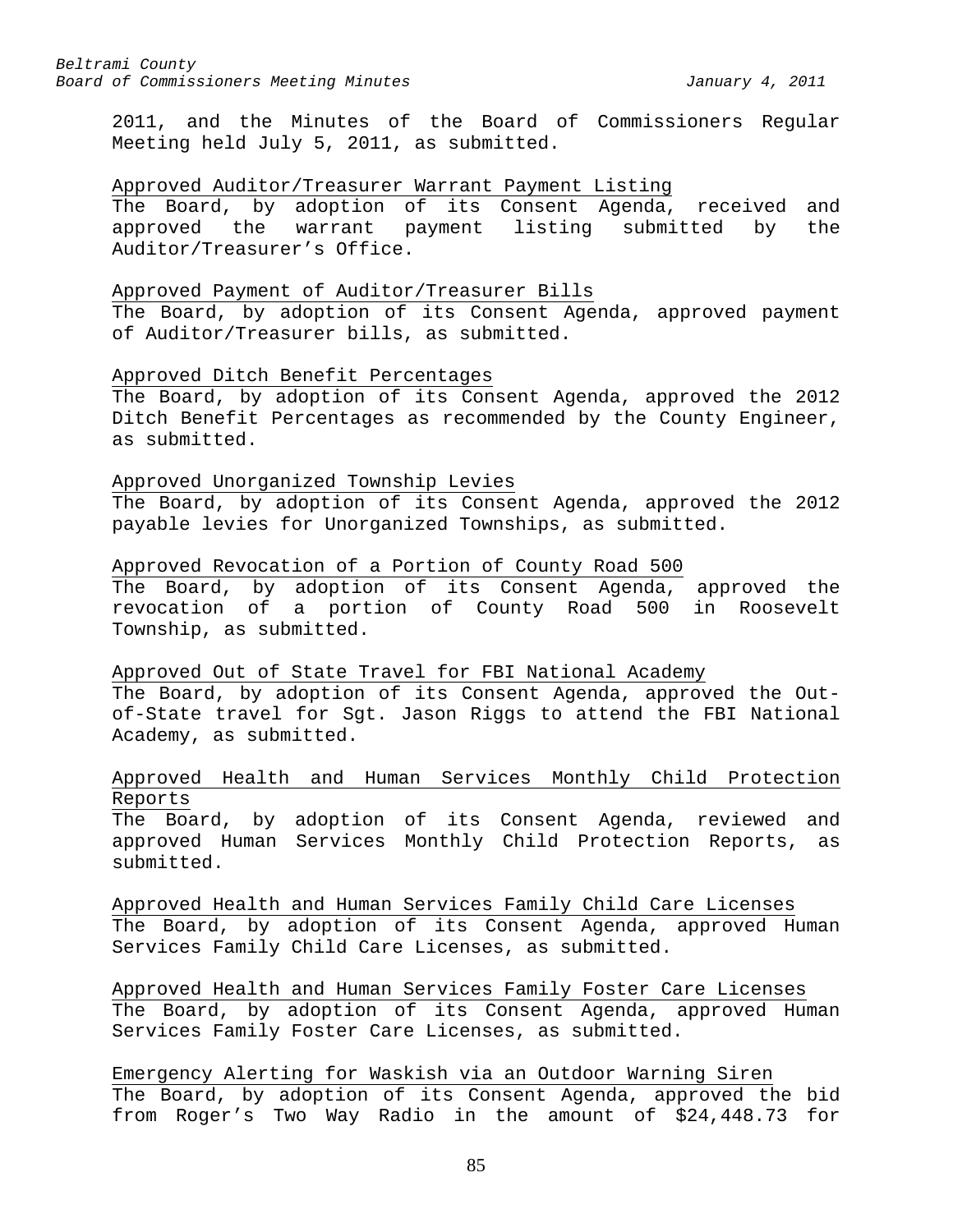emergency siren in Waskish. Funds to be provided from the Red Lake Game Fund.

### Thrifty White Rx, County Wide Pharmacy Benefit Program

The Board, by adoption of its Consent Agenda, approved Beltrami County participation, and use of the Beltrami County logo, in the Thrifty White RX Pharmacy Benefit Program, as submitted.

#### Remodeling of Office Space for BASC, Veterans Services and NRM

The Board, by adoption of its Consent Agenda, approved an office remodeling design contract with MJ Architectural in the amount<br>of \$3,900 and authorized Facilities Management to seek of \$3,900 and authorized Facilities Management to seek construction bids for office space remodeling for BASC, Veteran Services and NRM, as submitted.

## **REGULAR AGENDA**

## Approve Apex Drawing Tool Software Program for Assessor's Department

County Assessor, Duane Ebbighausen requested the purchase of a software drawing program from Apex to upgrade and work with the CAMA system. He explained expected future CAMA software upgrades and the ability to convert drawings with the new system.

A motion was made by Commissioner Fairbanks and seconded by Commissioner Frost to purchase the Apex drawing tool software program for the Assessor's department. Commissioners Fairbanks, Frost and Vene voted in favor of the motion. Commissioner Lucachick voted in opposition. Motion passed on a 3-1 vote.

## Jail Security Electronics Project Bid Award

Facilities Management Director, Steve Shadrick, presented and reviewed the bids for the Jail Security Electronics Project. Mr. Shadrick recommended that the Base Bid and Alternate Number 1 be awarded to the apparent low bid, Stanley Security Solutions Inc.

A motion was made by Commissioner Lucachick and seconded by Commissioner Frost to award the Base Bid and Alternate #1 for the Jail Security Electronics Project to the lowest responsible bidder, Stanley Security Solutions Inc in the amount of \$301,305. Unanimously carried.

## Highway Building Renovation Project Bid Award

Facilities Management Director, Steve Shadrick, presented the bids for the Highway Building Renovation Project. He recommended that the County Board award the Base Bid for general construction to Donlar Construction Company, the bid for asbestos removal be awarded to Mavo Systems Inc and that a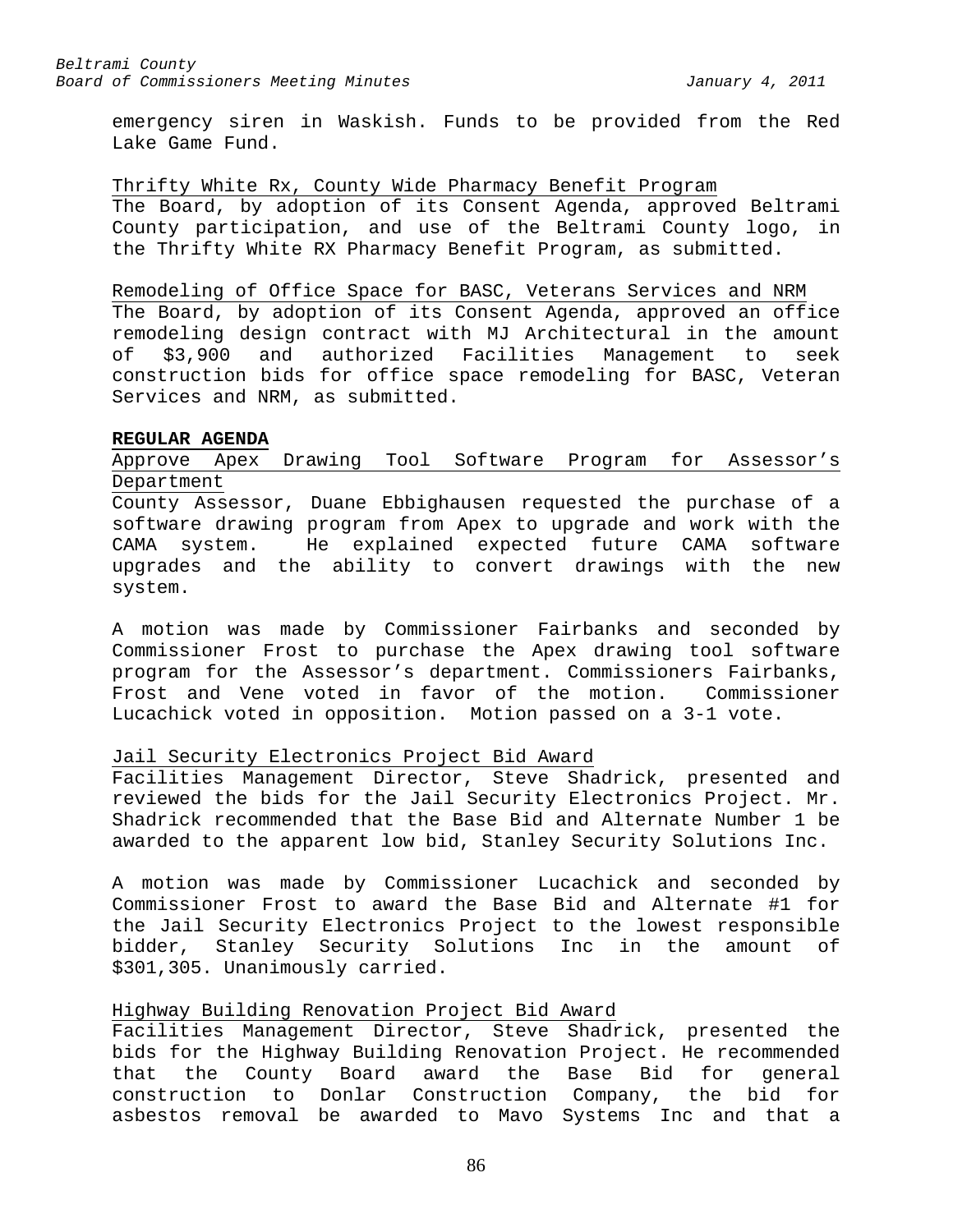budget of \$2,200 be allocated for staff relocation during construction.

A motion was made by Commissioner Lucachick and seconded by Commissioner Fairbanks to award the bids for the Highway Building Renovation Project to the apparent lowest responsible bidders: Donlar Construction Company (\$538,900) and Mavo Systems Inc. (\$14,750). Also to approve a staff relocation budget of \$2,200. The motion was adopted by unanimous vote.

Highway Bid Award for Projects SAP 04-633-05, CSAH 33 and SAP 04-648-01/29-603-09, Beltrami CSAH 48/Hubbard CSAH 3 Highway Engineer, Bruce Hasbargen, presented the bids for the two projects: SAP 04-633-05 and SAP 04-648-01/29-603-09 and made recommendations for bid award to the lowest responsible bidders.

A motion was made by Commissioner Frost and seconded by Commissioner Fairbanks to award the bid for Highway Project SAP 04-633-05, CSAH 33, to Mark Sand and Gravel Co in the amount of \$2,037,692.35 and to award the bid for the Highway Project SAP 04/648-01/29-603-09, Beltrami CSAH 48/Hubbard CSAH 3 to Midwest Contracting LLC in the amount of \$919,081.05. The motion was adopted by unanimous vote.

### **COMMISSIONERS' BUSINESS**

#### Legislative/Lobbying Issues

AMC Policy Committee Meetings will be held on August  $4<sup>th</sup>$  at the MCIT Building in St. Paul.

Commissioners' Reports

None.

Review Upcoming Meeting Schedule Next regular meeting of the County Board will be August 2, 2011, in the Board Room of the County Administration Building.

## **MEETING ADJOURNMENT**

A motion to adjourn the Board meeting at 5:50 p.m. was made by Commissioner Fairbanks, seconded by Commissioner Lucachick, and unanimously carried.

Joe Vene, Chair

\_\_\_\_\_\_\_\_\_\_\_\_\_\_\_\_\_\_\_\_\_\_\_\_\_\_\_\_\_\_\_\_\_

\_\_\_\_\_\_\_\_\_\_\_\_\_\_\_\_\_\_\_\_\_\_\_\_\_\_\_\_\_\_\_\_\_ Tony Murphy, County Administrator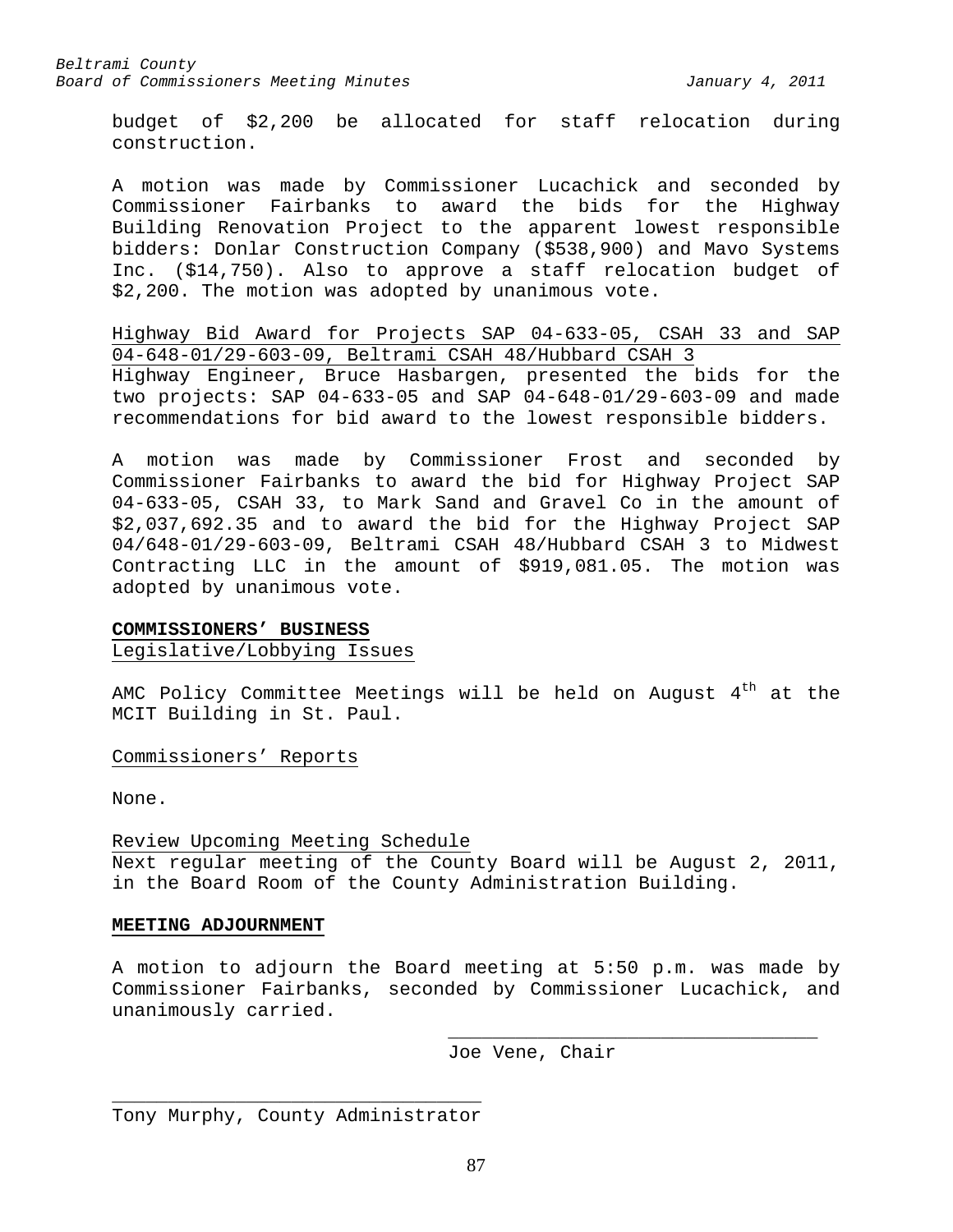## **TRANSCRIPT OF THE PROCEEDINGS OF THE BELTRAMI COUNTY BOARD OF COMMISSIONERS August 2, 2011**

The Beltrami County Board of Commissioners met in regular session on August 2, 2011, at the County Board Room, County Administration Building, Bemidji, Minnesota.

#### **CALL TO ORDER, ROLL CALL AND PLEDGE OF ALLEGIANCE**

Chair Joe Vene called the meeting to order at 5:00 p.m. Commissioners Jack Frost, Quentin Fairbanks, and Jim Lucachick were present. County Commissioner District 3 seat is vacant.

## **GENERAL COMMENTS – BOARD CHAIR**

Chairman Vene proclaimed a moment of silence in honor of Commissioner Jim Heltzer followed by a brief speech.

### **CITIZENS ADDRESSING THE BOARD**

Sue Safstrom, a resident in Eckles Township, addressed the Board regarding public access to county data. Ms. Safstrom feels that Beltrami County is not in compliance with data practices law. Attorney Faver has been working with Ms. Safstrom to assist her in gaining the information she requested and will continue to work with her and correct any deficiencies in the County's compliance with data practice law.

## **APPROVAL OF AGENDA**

The following items were added to the Consent Agenda:

- Approval of update to the Aggregate Management Policy
- Approval to proceed with refinancing 2002 Lease Revenue Bonds and the early payment of the 2003 Lease Revenue Bonds

### **GENERAL BUSINESS**

#### Approved Agenda and Amendments

A motion to approve the Agenda and Amendments was made by Commissioner Frost, seconded by Commissioner Lucachick, and unanimously carried.

## Approved Consent Agenda

A motion to approve the Consent Agenda was made by Commissioner Frost, seconded by Commissioner Fairbanks, and unanimously carried.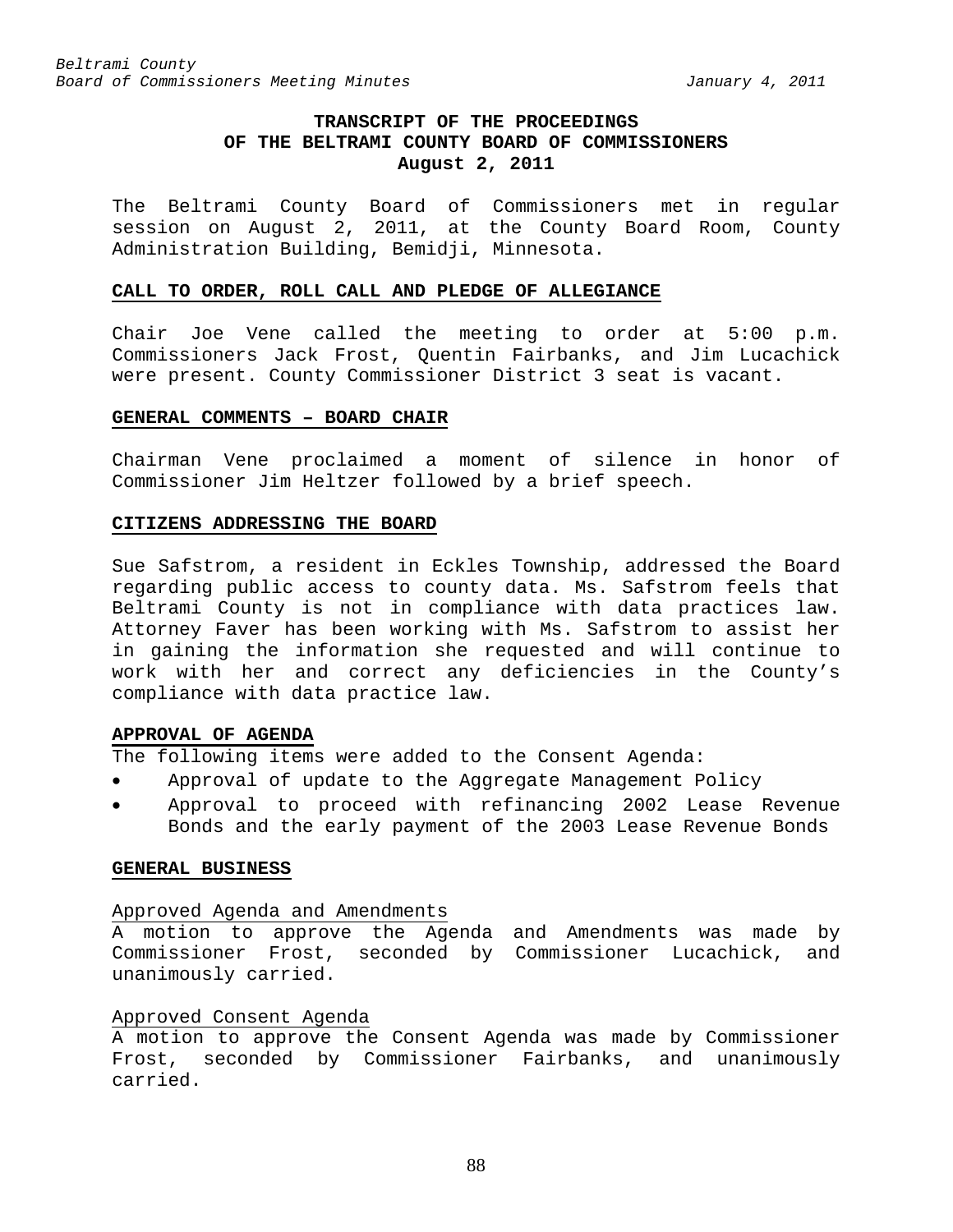#### **CONSENT ITEMS**

## Approved Minutes

The Board, by adoption of its Consent Agenda, approved the Minutes of the Board of Commissioners Work Meeting held July 19, 2011, and the Minutes of the Board of Commissioners Regular Meeting held July 19, 2011, as submitted.

#### Approved Auditor/Treasurer Warrant Payment Listing

The Board, by adoption of its Consent Agenda, received and approved the warrant payment listing submitted by the Auditor/Treasurer's Office.

#### Approved Payment of Auditor/Treasurer Bills

The Board, by adoption of its Consent Agenda, approved payment of Auditor/Treasurer bills, as submitted.

### Approved Out-of-State Training Request for Deputies

The Board, by adoption of its Consent Agenda, approved out-ofstate training for Deputies Birt and Fraik to attend Highway Drug Interdiction for Patrol at Camp Dodge, Iowa, as submitted.

Approved Mutual Aide Agreement w/Polk and Mahnomen Counties The Board, by adoption of its Consent Agenda, approved the Mutual Aide Agreement with Polk and Mahnomen Counties for the Fairbanks trail beginning August 1, 2011, as submitted.

## Approved Final Pay Voucher for Project SAP 004-600-011 The Board, by adoption of its Consent Agenda, approved the Final pay voucher for Project SAP 004-600-011 for 1.34 miles of road work on Three Island Road, as submitted.

### Approved Update to the Aggregate Management Policy

The Board, by adoption of its Consent Agenda, approved the proposed revisions and updated the Natural Resource Management Aggregate Management Policy, as submitted.

## Approved Lease Revenue Bonds Refinance and Payment

The Board, by adoption of its Consent Agenda, approved the refinance of the 2002 Lease Revenue Bonds for the joint Law Enforcement Center and the early payment of the 2003 Lease Revenue Bonds.

## **REGULAR AGENDA**

Authorization to fill Full-Time Corrections Officer Position Sheriff Phil Hodapp presented a request to fill a full-time Corrections Officer position in the jail that was vacated and any subsequent vacancies that occur as a result.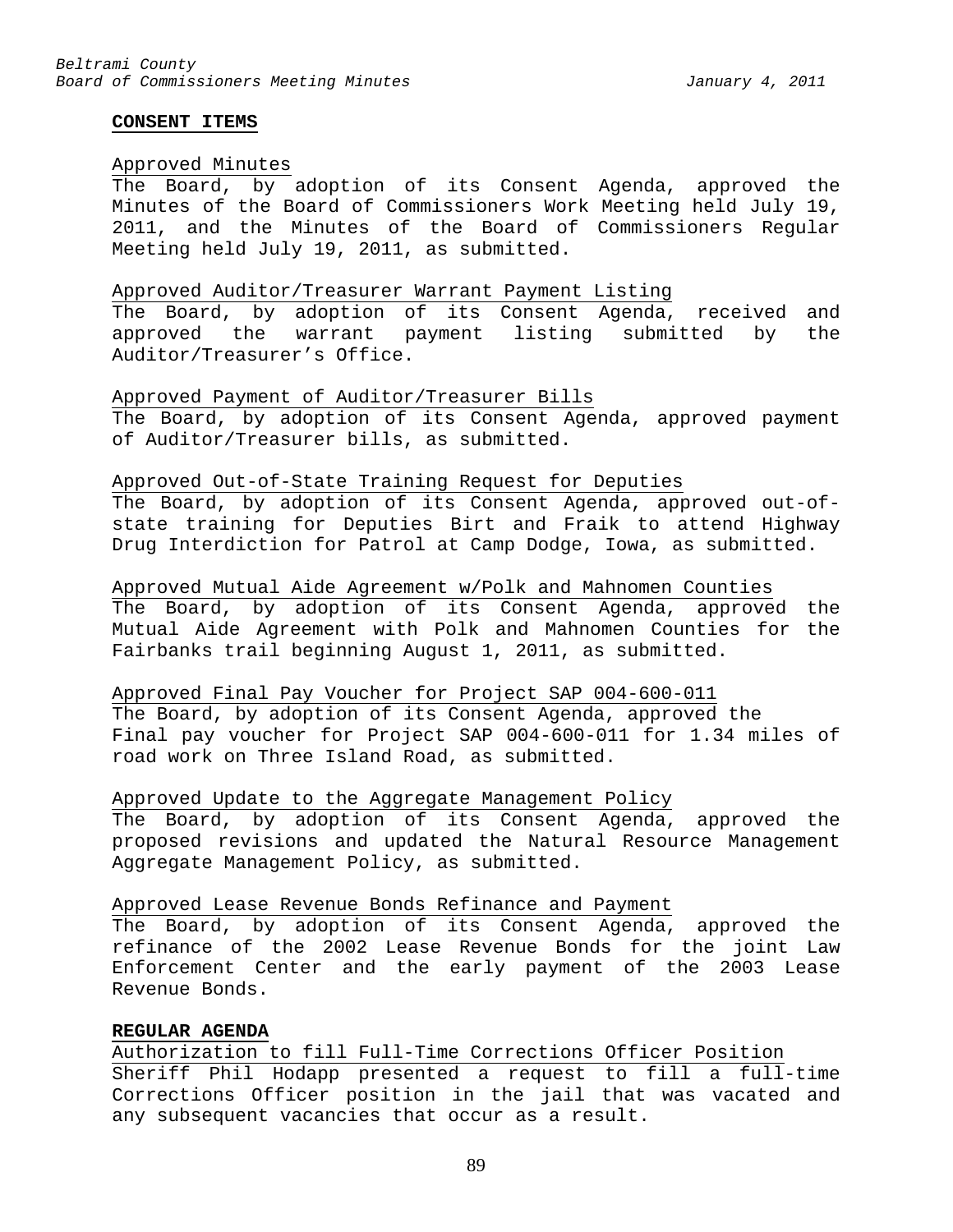A motion was made by Commissioner Frost, and seconded by<br>Commissioner Lucachick, to fill one full-time Corrections fill one full-time Corrections Officer Position and any subsequent vacancies that occur as a result. Unanimously carried.

### Authorization to fill Full-Time PHN Position

Linda Yourczek, Health & Human Services Nursing Service Division Director, presented a request to fill one full-time PHN position that was vacated due to a resignation.

A motion was made by Commissioner Fairbanks, and seconded by Commissioner Lucachick, to fill one full-time PHN Position. Unanimously carried.

## Schedule Special Election to Fill Vacant District 3 Commissioner Position

Due to Commissioner Jim Heltzer's passing away on July 21, 2011, the County Board must take the necessary actions to declare a vacancy for the position of District 3 County Commissioner and schedule a special election.

Attorney Tim Faver summarized the statutory requirements and what the County's options are. The Auditor's office would prefer to hold the special election this fall in conjunction with the school board election; thereby saving the County time and money by not holding a separate election later.

A Resolution was drafted by the County Attorney's Office and the Auditor's Office that would meet the legal obligations and requirements and be ready to proceed with the already scheduled election for November:

WHEREAS, Jim Heltzer, District 3 County Commissioner for Beltrami County, passed away on July 21, 2011 and;

WHEREAS, it is the desire of the Beltrami County Board of Commissioners to set forth an orderly process, pursuant to the statute, for the filling of the vacancy created by the death of Commissioner Heltzer.

NOW, THEREFORE, be it resolved as follows:

1. The District 3 Commissioner seat is hereby declared vacant, effective July 21, 2011.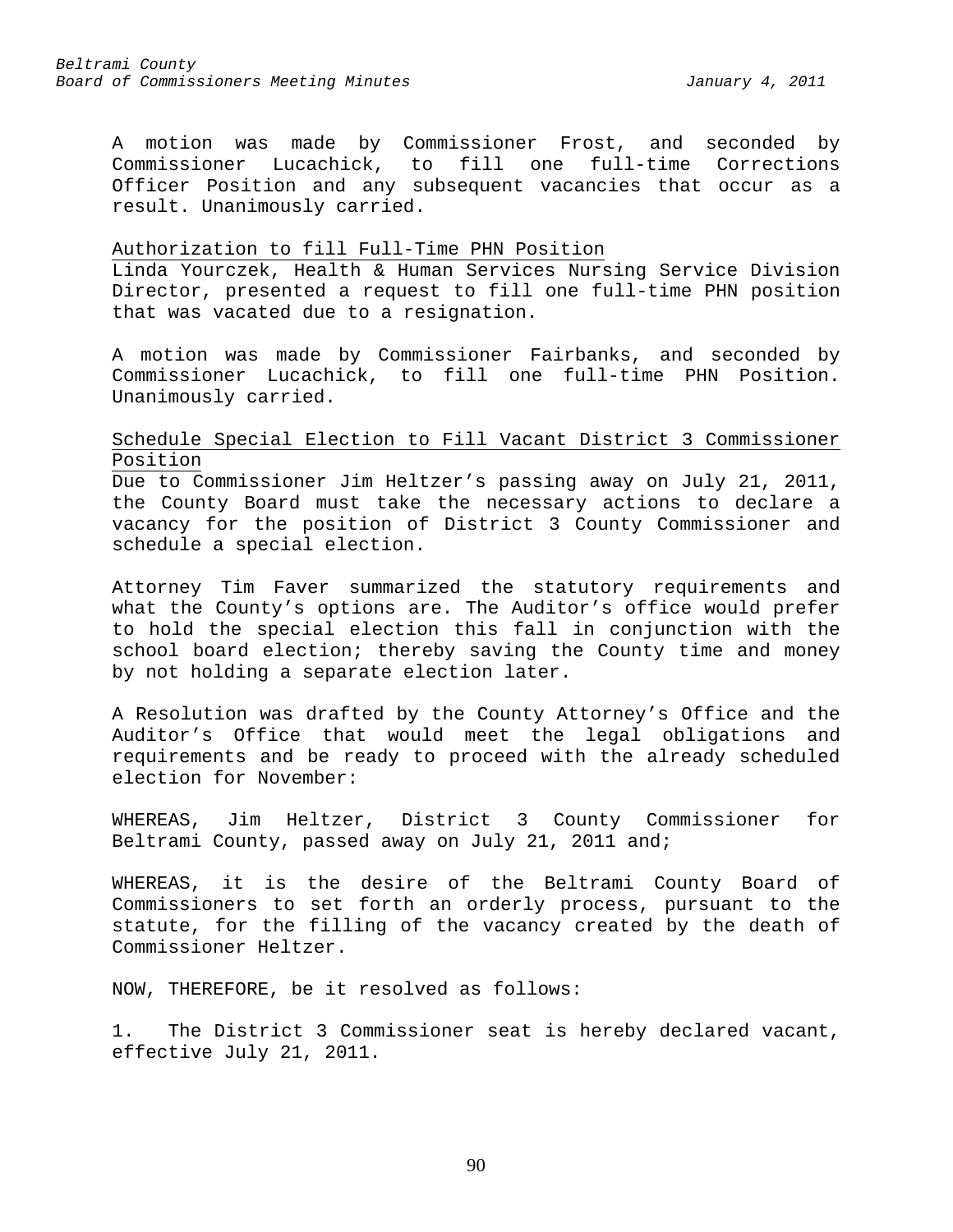2. That it is ordered that a special election shall be held to fill the District 3 Commissioner's seat created by the death of Commissioner Heltzer.

3. That filings for the District 3 Commissioner seat shall be open at 8:00 a.m. on August 5, 2011, and shall close at 5:00 p.m. on August 19, 2011. All filings shall be made at the office of the Beltrami County Auditor-Treasurer, Beltrami County Administration Building, 701 Minnesota Avenue, Bemidji, MN 56601.

4. That the special election ordered herein shall be held on Tuesday, November 8, 2011. If more than two persons file to fill the vacancy, a special primary shall be held on Tuesday, September 13, 2011. The two persons receiving the highest number of votes at such special primary shall advance to the special election on November 8, 2011.

5. That the individual elected at the special election on November 8, 2011 shall hold office for the reminder of the current unexpired term for District 3, which expires on the first Monday in January, 2015, unless said term is modified by potential restricting occurring in 2012

Auditor/Treasurer, Kay Mack elaborated on the necessity to expedite the election process to be able to run the election in conjunction with the already scheduled November election and save the county time and money by holding the one election.

Commissioner Lucachick also stated, for the record, that the process was being expedited strictly for cost savings and practicality.

A motion was made by Commissioner Lucachick, and seconded by Commissioner Frost to adopt the Special Election Resolution to fill the vacancy for District 3 County Commissioner. Unanimously carried.

Election of Beltrami County Board Vice-Chair Also due to the passing of Commissioner Heltzer, the Beltrami County Board must elect a new Vice-Chair.

A motion was made by Commissioner Frost, and seconded by Commissioner Lucachick, to appoint Commissioner Quentin Fairbanks as Vice-Chair of the Beltrami County Board and then move to Chairman in 2012. Unanimously carried.

91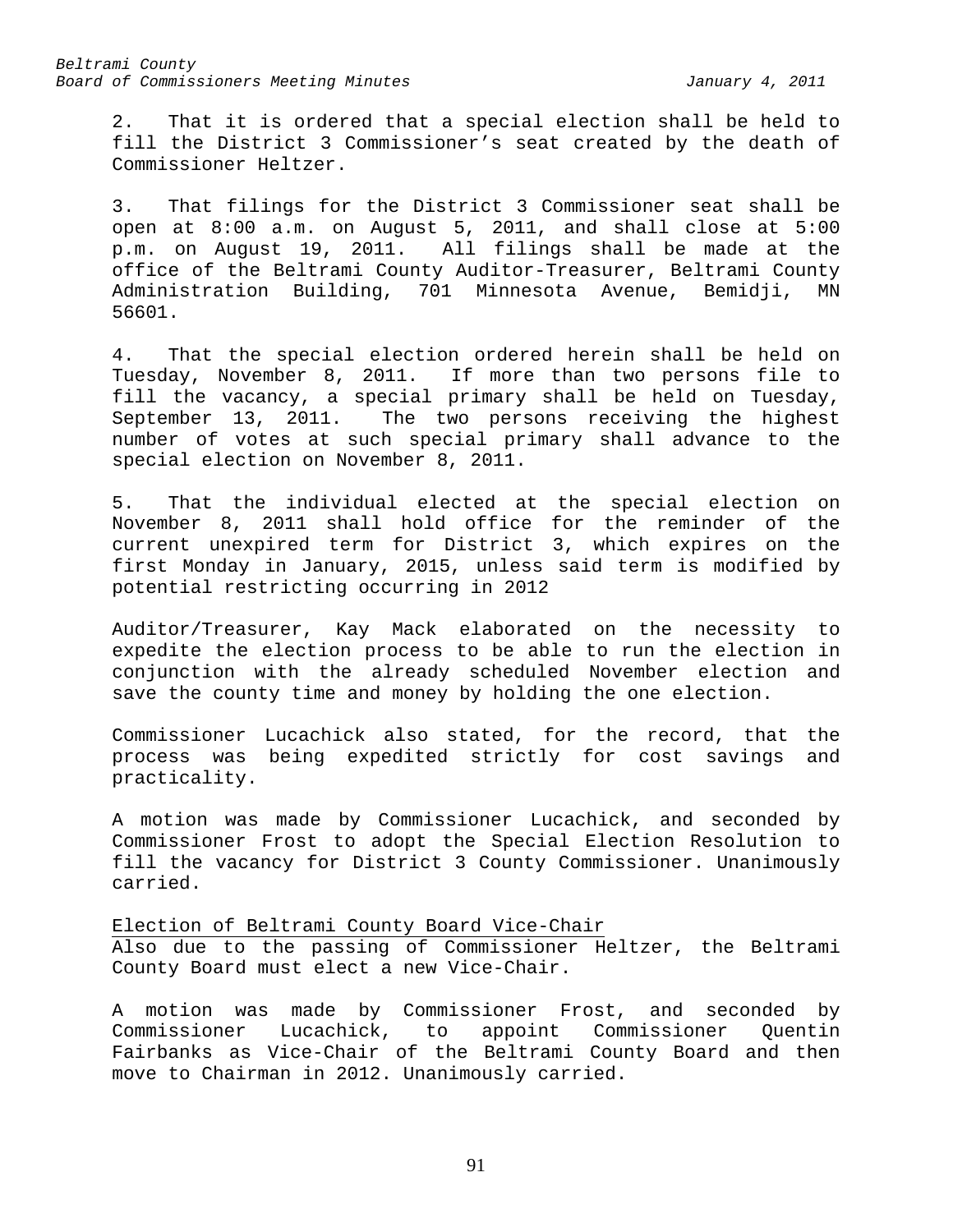## **COMMISSIONERS' BUSINESS**

## Legislative/Lobbying Issues

- Commissioner Vene reported on upcoming AMC Policy Committee meetings at the MCIT building
- Commissioner Lucachick reported on Kitchigami Regional Library's impending budget request.

Commissioners' Reports

- Commissioner Fairbanks reported upcoming Con-Con meeting
- Commissioner Frost gave a Mississippi Headwaters Board update

Review Upcoming Meeting Schedule

Next regular meeting of the County Board will be August 16, 2011, in the Board Room of the County Administration Building.

## **MEETING ADJOURNMENT**

A motion to adjourn the Board meeting at 5:35 p.m. was made by Commissioner Frost, seconded by Commissioner Lucachick, and unanimously carried.

> \_\_\_\_\_\_\_\_\_\_\_\_\_\_\_\_\_\_\_\_\_\_\_\_\_\_\_\_\_\_\_\_\_ Joe Vene, Chair

\_\_\_\_\_\_\_\_\_\_\_\_\_\_\_\_\_\_\_\_\_\_\_\_\_\_\_\_\_\_\_\_\_ Tony Murphy, County Administrator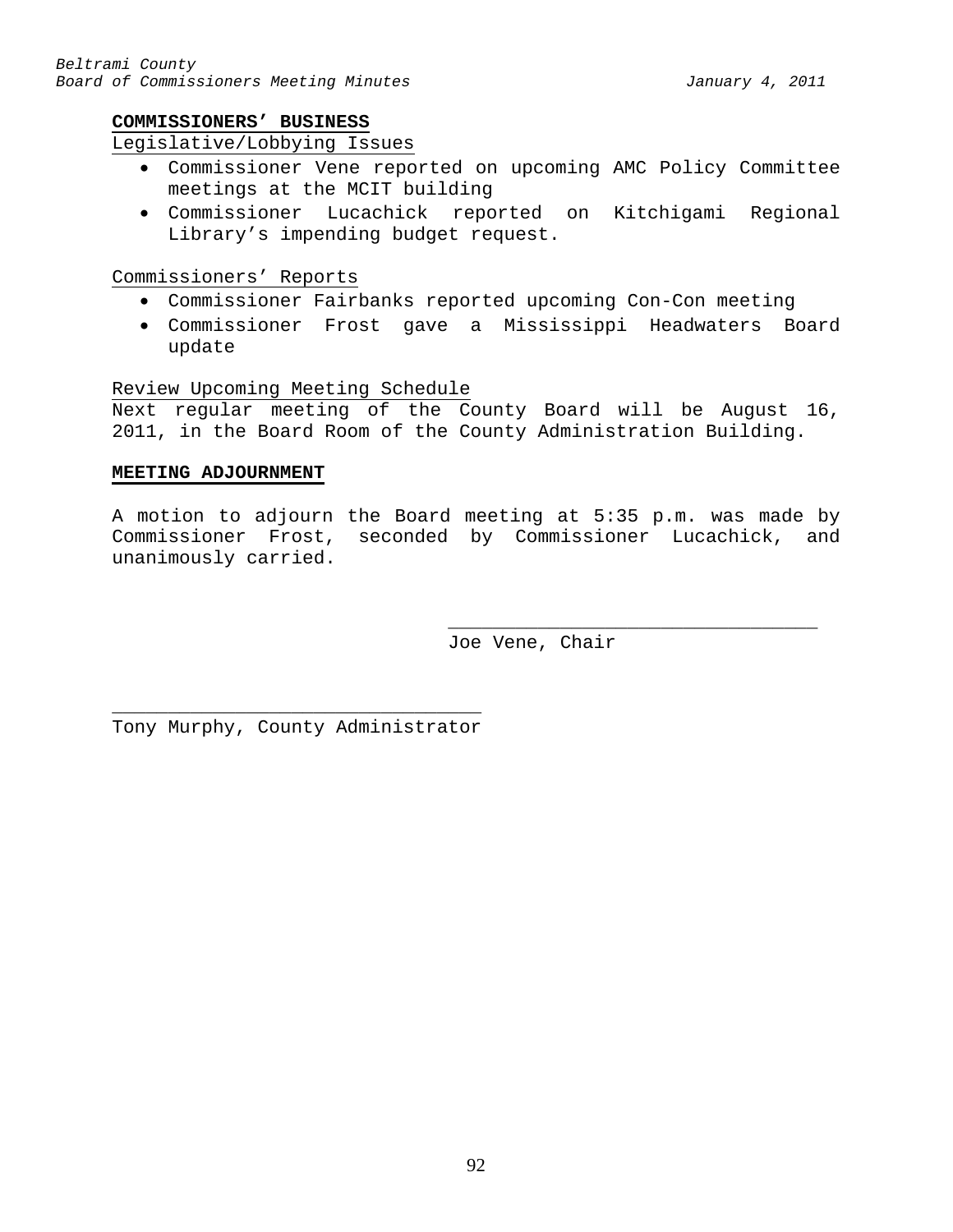## **TRANSCRIPT OF THE PROCEEDINGS OF THE BELTRAMI COUNTY BOARD OF COMMISSIONERS August 16, 2011**

The Beltrami County Board of Commissioners met in regular session on August 16, 2011, at the County Board Room, County Administration Building, Bemidji, Minnesota.

#### **CALL TO ORDER, ROLL CALL AND PLEDGE OF ALLEGIANCE**

Chair Joe Vene called the meeting to order at 5:00 p.m. Commissioners Jack Frost, Quentin Fairbanks, and Jim Lucachick were present. County Commissioner District 3 seat is vacant.

## **GENERAL COMMENTS – BOARD CHAIR**

None.

#### **CITIZENS ADDRESSING THE BOARD**

None.

#### **APPROVAL OF AGENDA**

The following item was moved from the Consent Agenda to the Regular Meeting Agenda:

• Sheriff: Approval of Resolution to Add Part-Time Deputies Gustafson and Kasper to PERA Police and Fire Pension Plan

The following items were deleted from the Regular Meeting Agenda:

- Approval of Application for Strategic Prevention Framework State Incentive Grant
- Closed Session: Attorney Client Privilege

The following item was added to the Regular Meeting Agenda:

• Authorization to Fill Vacant Assessment Team Specialist

### **GENERAL BUSINESS**

#### Approved Agenda and Amendments

A motion to approve the Agenda and Amendments was made by Commissioner Frost, seconded by Commissioner Lucachick, and unanimously carried.

93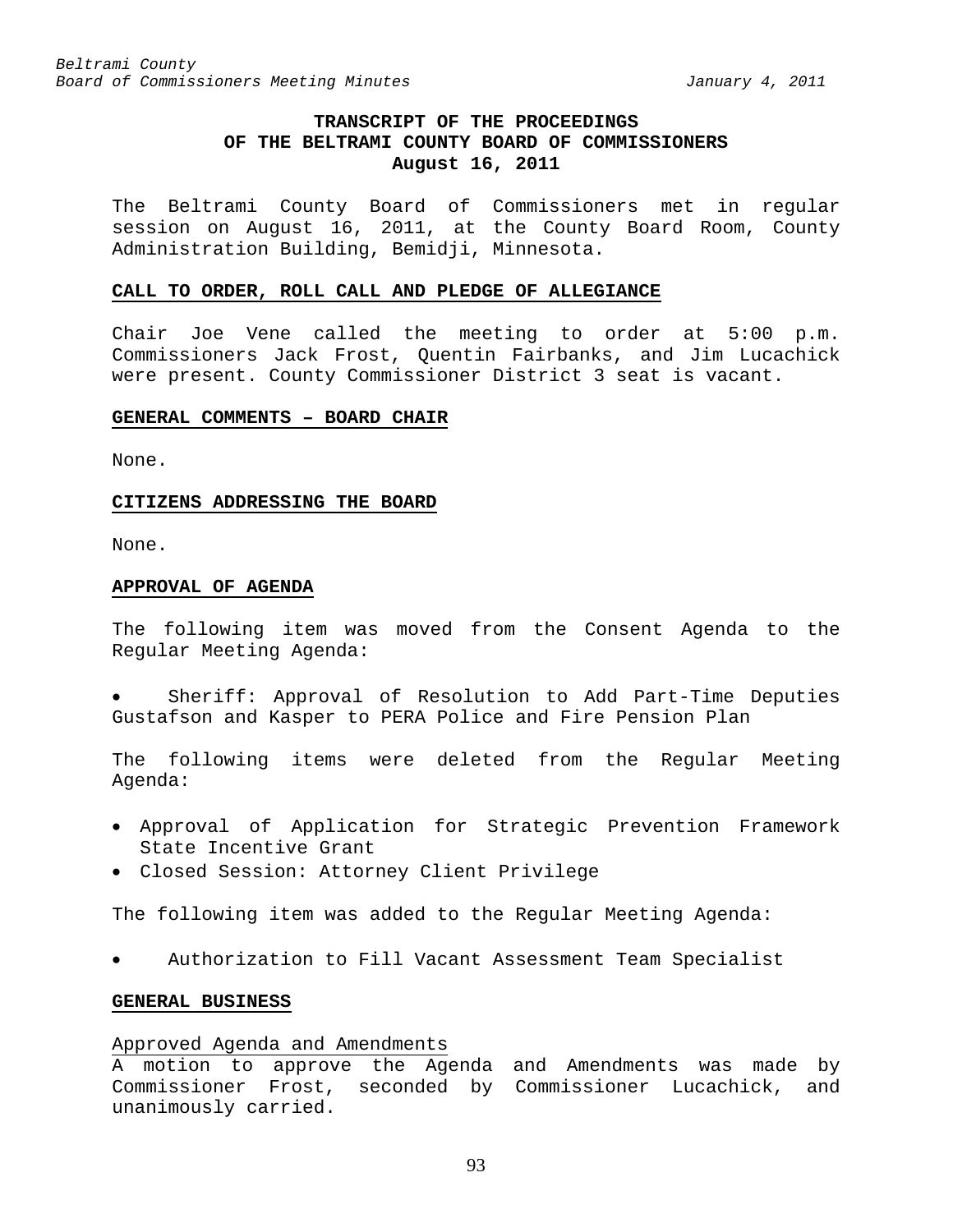#### Approved Consent Agenda

A motion to approve the Consent Agenda was made by Commissioner Fairbanks, seconded by Commissioner Frost, and unanimously carried.

## **CONSENT ITEMS**

#### Approved Minutes

The Board, by adoption of its Consent Agenda, approved the Minutes of the Board of Commissioners Work Meeting held August 2, 2011, and the Minutes of the Board of Commissioners Regular Meeting held August 2, 2011, as submitted.

### Approved Auditor/Treasurer Warrant Payment Listing

The Board, by adoption of its Consent Agenda, received and approved the warrant payment listing submitted by the Auditor/Treasurer's Office.

### Approved Payment of Auditor/Treasurer Bills

The Board, by adoption of its Consent Agenda, approved payment of Auditor/Treasurer bills, as submitted.

## Approved HRA Policy for NW Beltrami Entry Cost Assistance Program

The Board, by adoption of its Consent Agenda, approved policies and procedures recommended by the Beltrami County Housing and Redevelopment Authority to be applied to the Northwest Beltrami County Entry Cost Assistance Program, as submitted.

## Approved Health and Human Services Monthly Child Protection Reports

The Board, by adoption of its Consent Agenda, reviewed and approved Human Services Monthly Child Protection Reports, as submitted.

Approved Health and Human Services Family Child Care Licenses The Board, by adoption of its Consent Agenda, approved Human Services Family Child Care Licenses, as submitted.

Approved Health and Human Services Family Foster Care Licenses The Board, by adoption of its Consent Agenda, approved Human Services Family Foster Care Licenses, as submitted.

## **REGULAR AGENDA**

Authorization to Fill Full-Time Payroll Tech Position Auditor-Treasurer Kay Mack, requested authorization to fill a vacant Payroll Tech Position due to an employee accepting a transfer.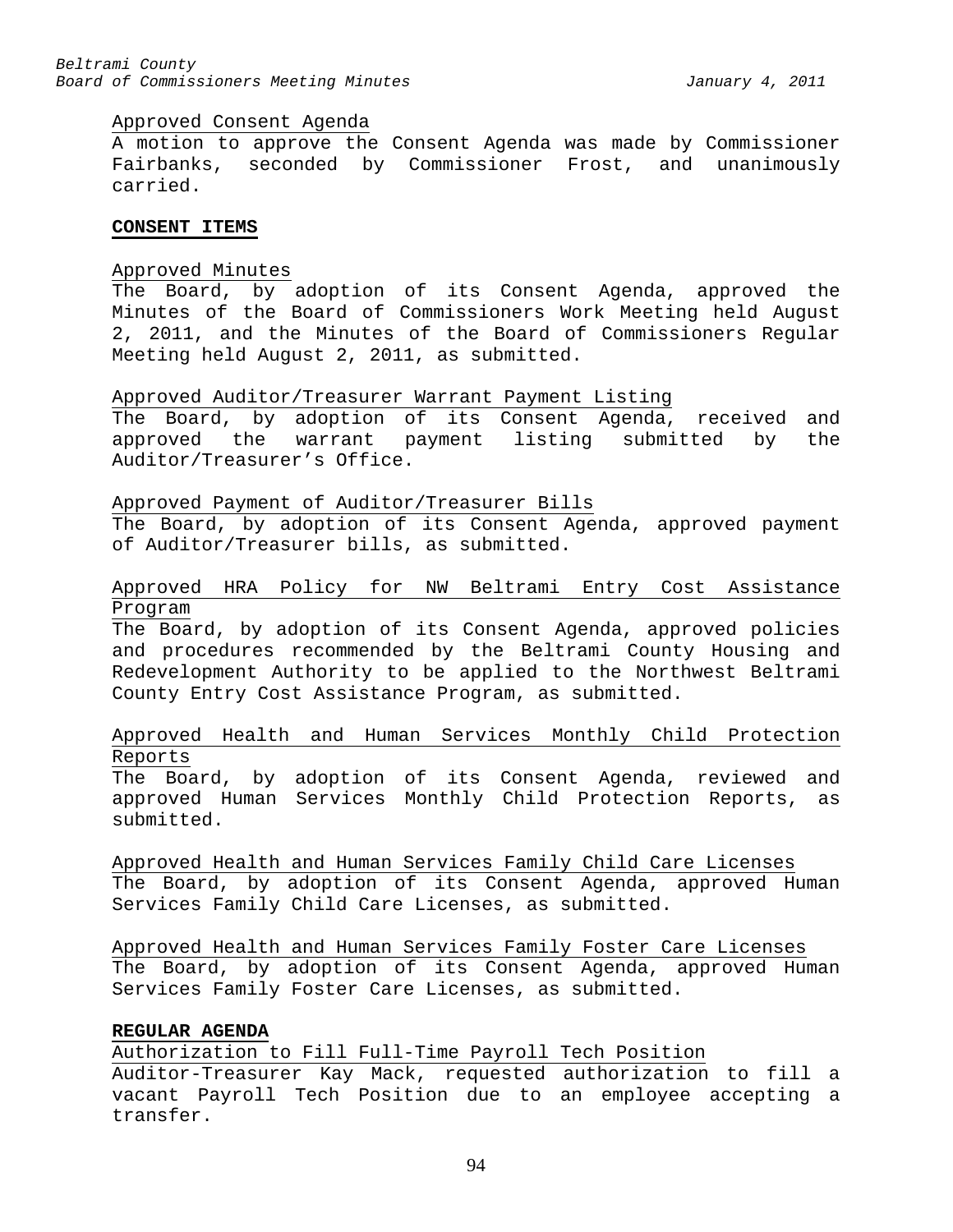A motion was made by Commissioner Fairbanks and seconded by Commissioner Frost to post externally to fill a Full-Time Payroll Tech Position. Unanimously carried.

## Approved Resolutions to Add Part-Time Deputies Gustafson and Kasper to PERA Police and Fire Pension Plan

The Board discussed the policy issues related to the request for a change in pension plan designation or the two part-time employees. A motion was made by Commissioner Lucachick and seconded by Commissioner Frost to approve the two resolutions; one for Deputy Robert Shane Gustafson and one for Deputy Thomas Kasper. The vote was unanimous in support.

**BE IT RESOLVED** the policy of the State of Minnesota as declared in Minnesota Statutes 353.63 is to give special consideration to employees who perform hazardous work and devote their time and skills to protecting the property and personal safety of others; and

**BE IT RESOLVED** Minnesota Statutes Section 353.64 permits governmental subdivisions to request coverage in the Public Employees Police and Fire plan for eligible employees of police or sheriff departments whose position duties meet the requirements stated therein and listed below.

**BE IT FURTHER RESOLVED** that the Beltrami County Sheriff's Office, of Beltrami County hereby declares that the position of Licensed Bailiff, currently held by **Robert Shane Gustafson**, meets all of the following Police and Fire Plan membership requirements:

1. Said position requires a license by the Minnesota peace officer standards and training board under sections 626.84 to 626.863 and this employee is so licensed;

2. Said position's primary (over 50%) duty is to enforce the general criminal laws of the state;

3. Said position charges this employee with the prevention and detection of crime;

4. Said position gives this employee the full power of arrest, and

5. Said position is assigned to a designated police or sheriff's department.

**BE IT FURTHER RESOLVED** that this governing body hereby requests that the named Employee be accepted as a member of the Public Employees Police and Fire Plan effective the date of this employee's initial Police and Fire Plan salary deduction by the governmental subdivision.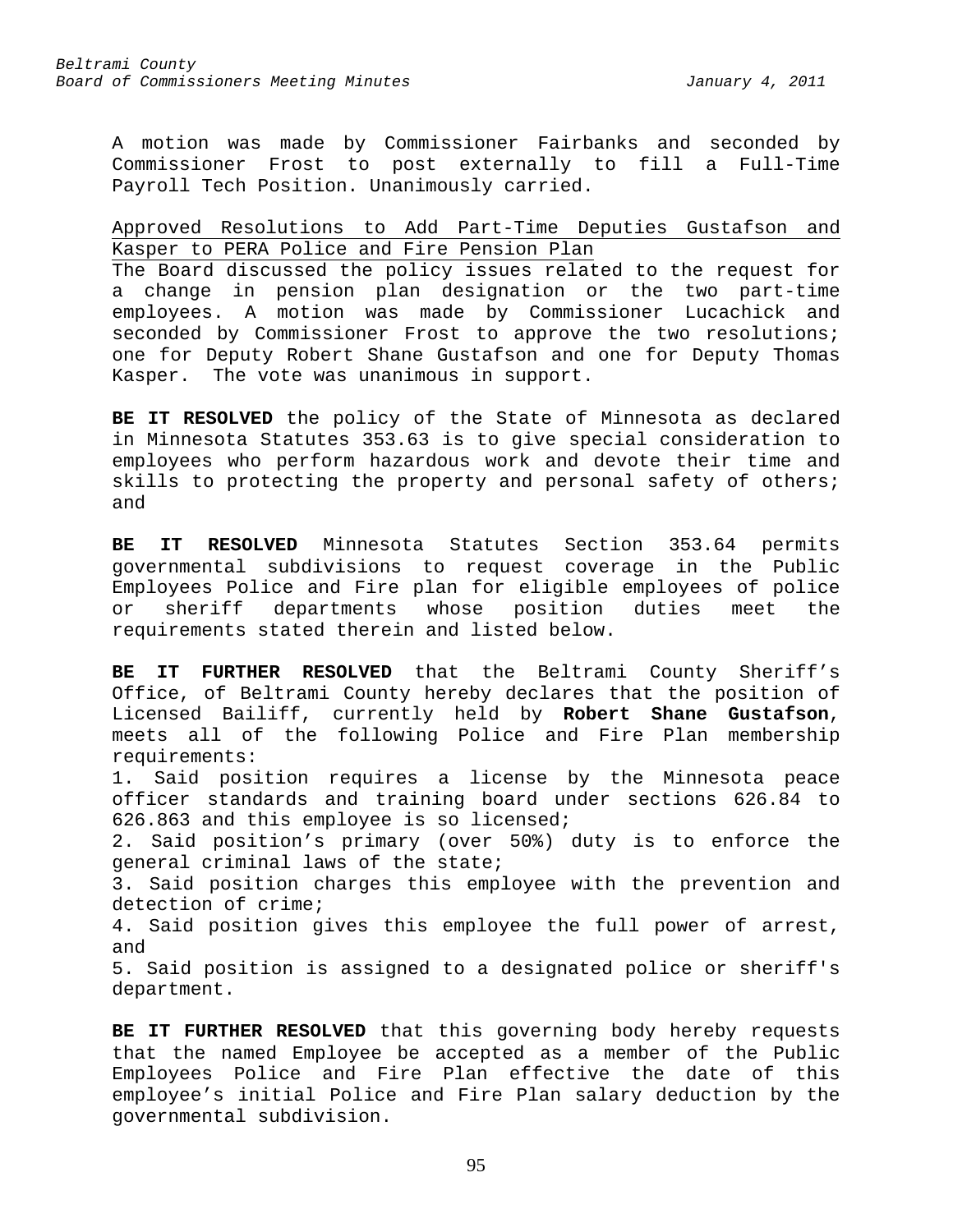**NOW, THEREFORE, BE IT RESOLVED** that County Board Chair Joe Vene and County Administrator Tony Murphy, or their successors, are hereby authorized to execute such agreements, and amendments thereto, as are necessary to implement the project(s).

Second Resolution:

**BE IT RESOLVED** the policy of the State of Minnesota as declared in Minnesota Statutes 353.63 is to give special consideration to employees who perform hazardous work and devote their time and skills to protecting the property and personal safety of others; and

**BE IT RESOLVED** Minnesota Statutes Section 353.64 permits governmental subdivisions to request coverage in the Public Employees Police and Fire plan for eligible employees of police or sheriff departments whose position requirements stated therein and listed below.

**BE IT FURTHER RESOLVED** that the Beltrami County Sheriff's Office, of Beltrami County hereby declares that the position of Licensed Bailiff, currently held by **Thomas Kaspers**, meets all of the following Police and Fire Plan membership requirements:

1. Said position requires a license by the Minnesota peace officer standards and training board under sections 626.84 to 626.863 and this employee is so licensed;

2. Said position's primary (over 50%) duty is to enforce the general criminal laws of the state;

3. Said position charges this employee with the prevention and detection of crime;

4. Said position gives this employee the full power of arrest, and

5. Said position is assigned to a designated police or sheriff's department.

**BE IT FURTHER RESOLVED** that this governing body hereby requests that the named Employee be accepted as a member of the Public Employees Police and Fire Plan effective the date of this employee's initial Police and Fire Plan salary deduction by the governmental subdivision.

**NOW, THEREFORE, BE IT RESOLVED** that County Board Chair Joe Vene and County Administrator Tony Murphy, or their successors, are hereby authorized to execute such agreements, and amendments thereto, as are necessary to implement the project(s).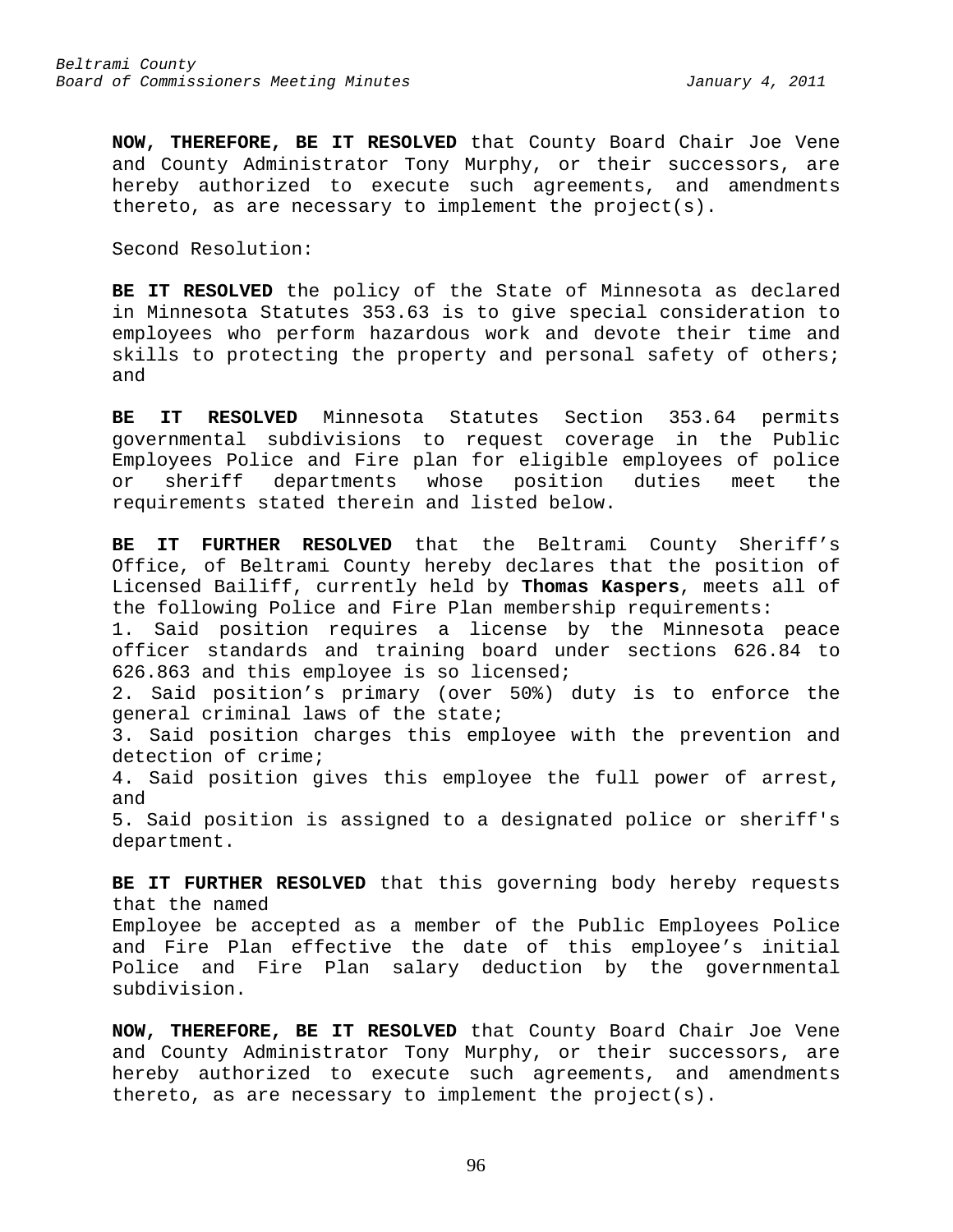Authorization to Fill Full-Time Highway Maintenance II Position Highway Engineer, Bruce Hasbargen, requested authorization to fill a vacant Highway Maintenance II Position due to a retirement at the Pinewoods shop.

A motion was made by Commissioner Frost and seconded by Commissioner Fairbanks to post externally to fill a Full-Time Highway Maintenance II Position. Unanimously carried.

## Authorization to Fill Part-Time Female Corrections Officer Position

Jail Administrator Cindy Borowski reported that two recently hired Corrections Officers, one male and one female, have resigned. Administrator Borowski requested authorization to fill the part-time male and female Corrections Officer vacancies.

A motion was made by Commissioner Lucachick and seconded by Commissioner Frost to post externally to fill two Part-Time Female Corrections Officer positions. Unanimously carried.

## Approval of Contract Amendment with BASC for Child Welfare Targeted Case Management Services to Youth Considered Truant and/or Delinquent

Social Services Division Director, Diane Boben, presented the Contract amendment with BASC for child welfare targeted case management services, as submitted. The amendment represents a rate change effective July 1, 2011. Ms. Boben reviewed the priority outcomes and key performance indicators included in the contract with BASC.

A motion was made by Commissioner Fairbanks and seconded by Commissioner Frost to approve the contract amendment with BASC for child welfare targeted case management services to youth considered truant and/or delinquent. Unanimously carried.

## Submittal of Proposed 2012-2013 County Budget

County Administrator, Tony Murphy, distributed the proposed 2012-2013 County Budget and gave a brief overview of the proposals for the coming year.

Administrator Murphy announced the receipt of a Government<br>Finance Officers Association (GFOA) Distinguished Budget Finance Officers Association (GFOA) Distinguished Budget Presentation Award for the 2011 County Budget. The worry of the State of Minnesota structural budget deficit was acknowledged as<br>a factor in developing the 2012 County Budget. Mr. Murphy a factor in developing the 2012 County Budget. commentated on property tax impacts for 2012 from the total county levy and the changes to Market Value Homestead Credit passed by the State Legislature and the Governor. Significant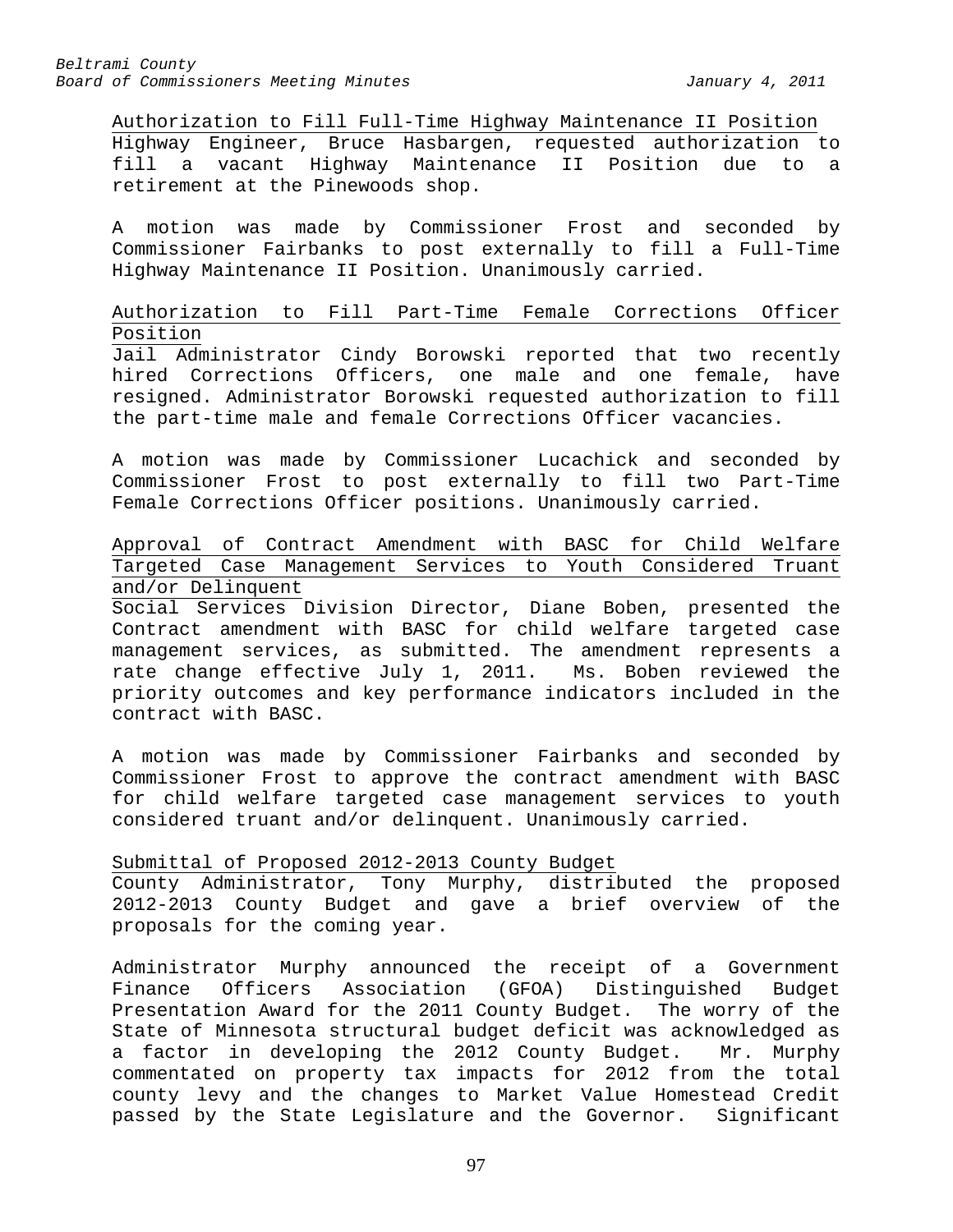staffing, program and capital budget items were also noted. The state mandated deadline for setting the preliminary property tax levy and to adopt the preliminary budget were also shared. Members of the County Board raised questions related to the budget and property tax proposals. Members of the County Board discussed the need and desire to schedule a special budget review session. A meeting was scheduled for Tuesday, August 23, 3:00 to 5:00 pm to review the proposed budget.

## Authorization to Fill Full-Time Assessment Team Specialist Position

Chief Deputy County Assessor Skerik requested permission to fill one of the two vacant Assessment Team Specialist positions.

A motion was made by Commissioner Lucachick and seconded by Commissioner Frost to post externally to fill a full-time Assessment Team Specialist position. Unanimously carried.

## **COMMISSIONERS' BUSINESS**

## Legislative/Lobbying Issues

Commissioner Vene and Commissioner Frost reported on issues discussed at the Association of Minnesota Counties (AMC) Policy Committee meetings.

Commissioner Vene provided a brief update on the AMC Board of Directors strategic planning session.

Commissioners' Reports

None.

Review Upcoming Meeting Schedule Next regular meeting of the County Board will be September 6, 2011, in the Board Room of the County Administration Building.

## **MEETING ADJOURNMENT**

A motion to adjourn the Board meeting at 6:10 p.m. was made by Commissioner Lucachick, seconded by Commissioner Frost, and unanimously carried.

> \_\_\_\_\_\_\_\_\_\_\_\_\_\_\_\_\_\_\_\_\_\_\_\_\_\_\_\_\_\_\_\_\_ Joe Vene, Chair

\_\_\_\_\_\_\_\_\_\_\_\_\_\_\_\_\_\_\_\_\_\_\_\_\_\_\_\_\_\_\_\_\_ Tony Murphy, County Administrator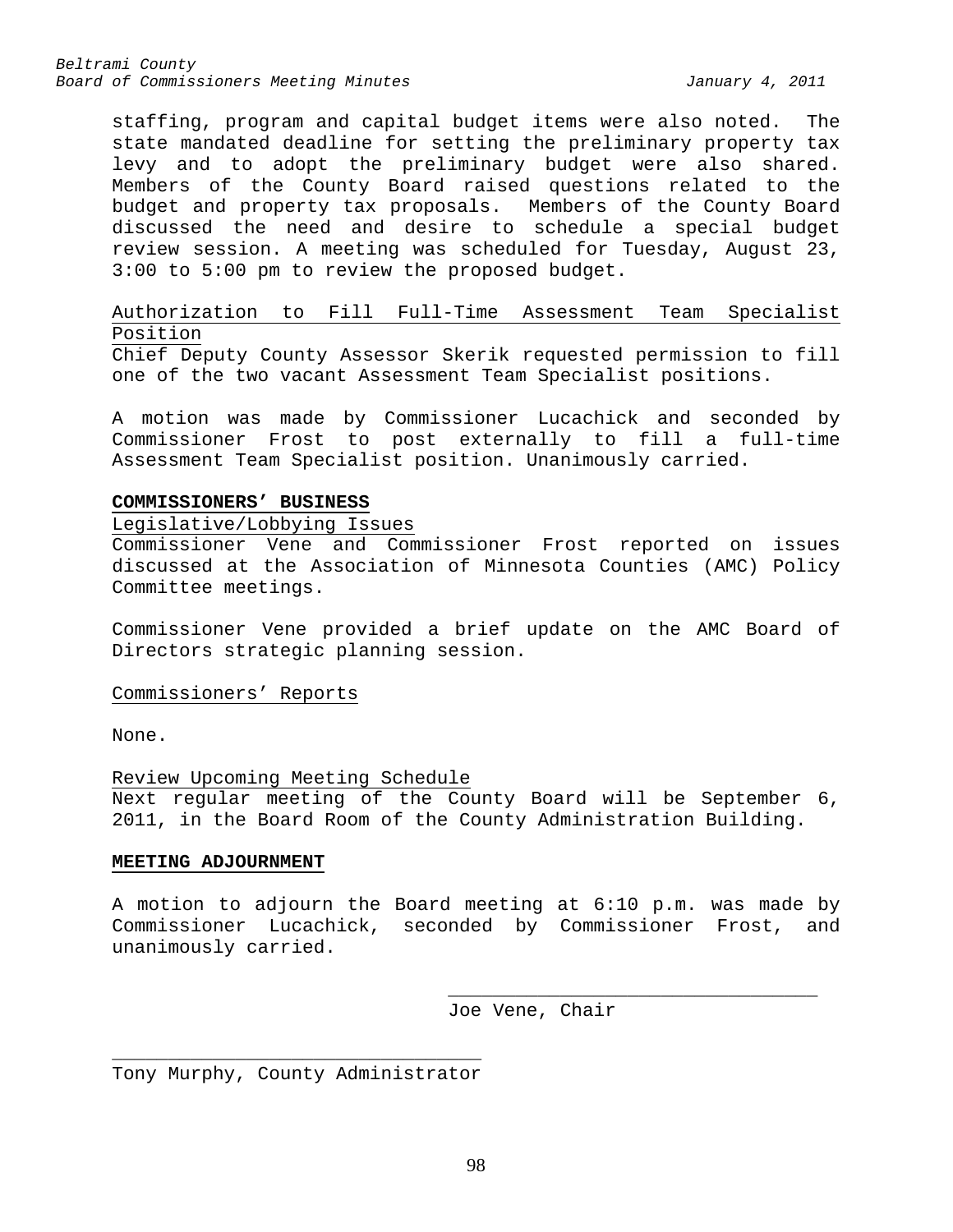## **TRANSCRIPT OF THE PROCEEDINGS OF THE BELTRAMI COUNTY BOARD OF COMMISSIONERS September 6, 2011**

The Beltrami County Board of Commissioners met in regular session on September 6, 2011, at the County Board Room, County Administration Building, Bemidji, Minnesota.

#### **CALL TO ORDER, ROLL CALL AND PLEDGE OF ALLEGIANCE**

Chair Joe Vene called the meeting to order at 5:00 p.m. Commissioners Jack Frost and Quentin Fairbanks were present. Commissioner Jim Lucachick was excused. County Commissioner District 3 seat is vacant.

### **GENERAL COMMENTS – BOARD CHAIR**

Chairman Vene presented Jail Administrator Cindy Borowski with a Certificate of Recognition acknowledging her award as the MSA Jail Administrator of the Year.

Chairman Vene presented retired Pioneer Newspaper reporter, Brad Swenson with a Certificate of Appreciation for his years of service as the County reporter for the Bemidji Pioneer.

### **CITIZENS ADDRESSING THE BOARD**

None.

### **APPROVAL OF AGENDA**

The following item was added to the Consent Agenda:

• Approval of Opting Out of State Satellite Office Agreement for Uniform Commercial Code

### **GENERAL BUSINESS**

#### Approved Agenda and Amendments

A motion to approve the Agenda and Amendments was made by Commissioner Frost, seconded by Commissioner Fairbanks, and unanimously carried by roll call vote.

#### Approved Consent Agenda

A motion to approve the Consent Agenda was made by Commissioner Fairbanks, seconded by Commissioner Frost, and unanimously carried by roll call.

### **CONSENT ITEMS**

Approved Minutes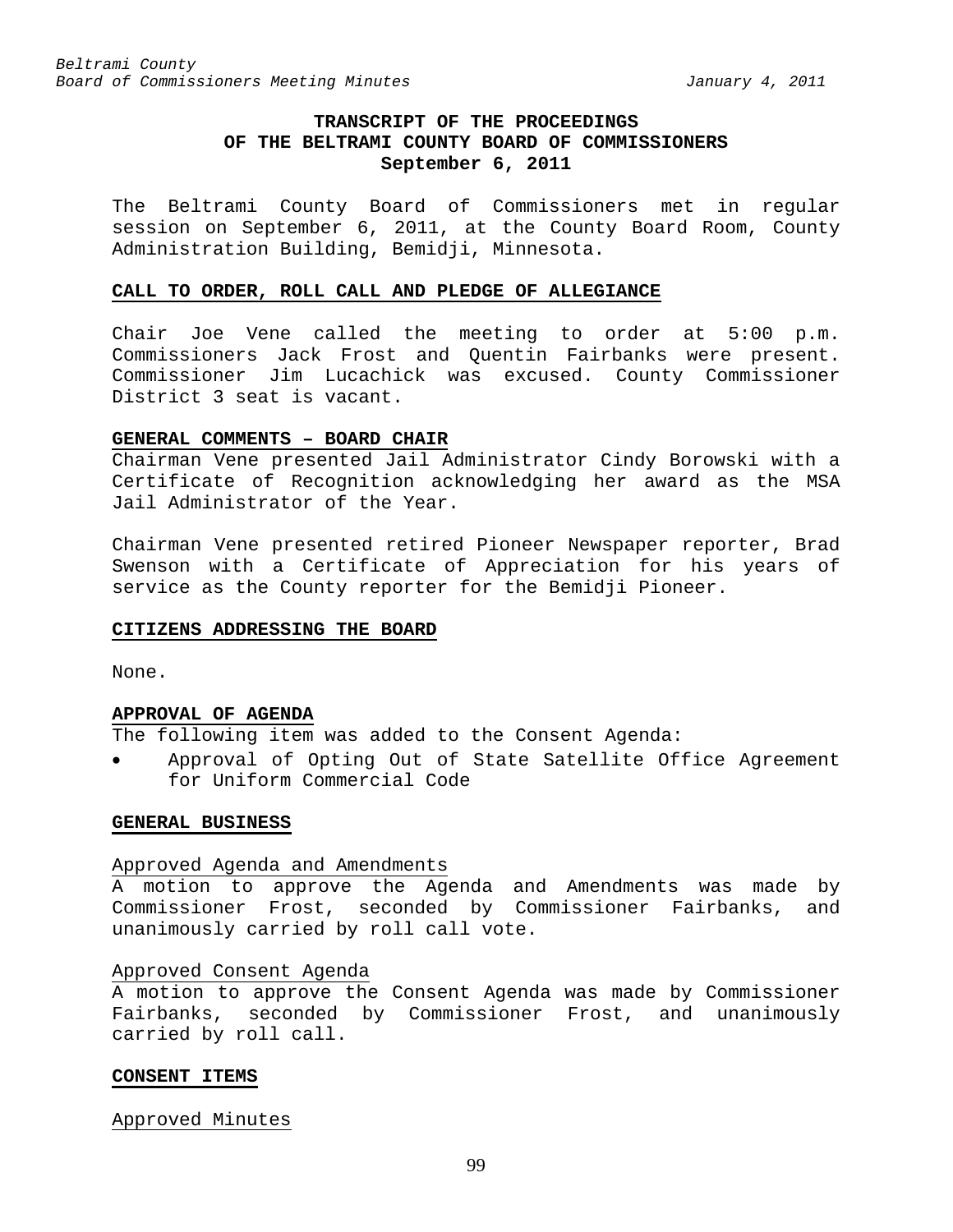The Board, by adoption of its Consent Agenda, approved the Minutes of the Board of Commissioners Work Meeting held August 16, 2011, and the Minutes of the Board of Commissioners Regular Meeting held August 16, 2011, as submitted.

## Approved Auditor/Treasurer Warrant Payment Listing

The Board, by adoption of its Consent Agenda, received and approved the warrant payment listing submitted by the Auditor/Treasurer's Office.

### Approved Payment of Auditor/Treasurer Bills

The Board, by adoption of its Consent Agenda, approved payment of Auditor/Treasurer bills, as submitted.

### Approved Certification of Special Assessment

The Board, by adoption of its Consent Agenda, approved to certify special assessments of \$2,567 to parcel 40.00093.00, as submitted.

### Approved Led Lake Game Fund Appropriations

The Board, by adoption of its Consent Agenda, approved the funding recommendations of \$160,568 made by the citizen committee for 2011/2012 distribution of the 15% PILT Fund, as submitted.

## Approved Resolution Opposing the Proposal to Transfer Postal Services to St. Cloud

The Board, by adoption of its Consent Agenda, approved the Resolution Opposing the Proposal to Transfer Postal Services to St. Cloud:

**WHEREAS,** the United States Postal Service has proposed the transfer of mail processing services to the St. Cloud Mail Processing Center; and

**WHEREAS,** the lack of a full service postal facility will result in loss of Bemidji's identity (the local postmark), local mail delays to both businesses and residents, and possibly a reduced postal service workforce; and

**WHEREAS,** the lack of a full service postal facility, and the concurrent loss of postal employment positions, will likely result in a significant, negative impact to an already struggling local economy and a setback to Bemidji's efforts to remain a dynamic regional center in greater Minnesota.

**NOW, THEREFORE, BE IT RESOLVED** that the Beltrami County Board of Commissioners go on record in opposition to the proposed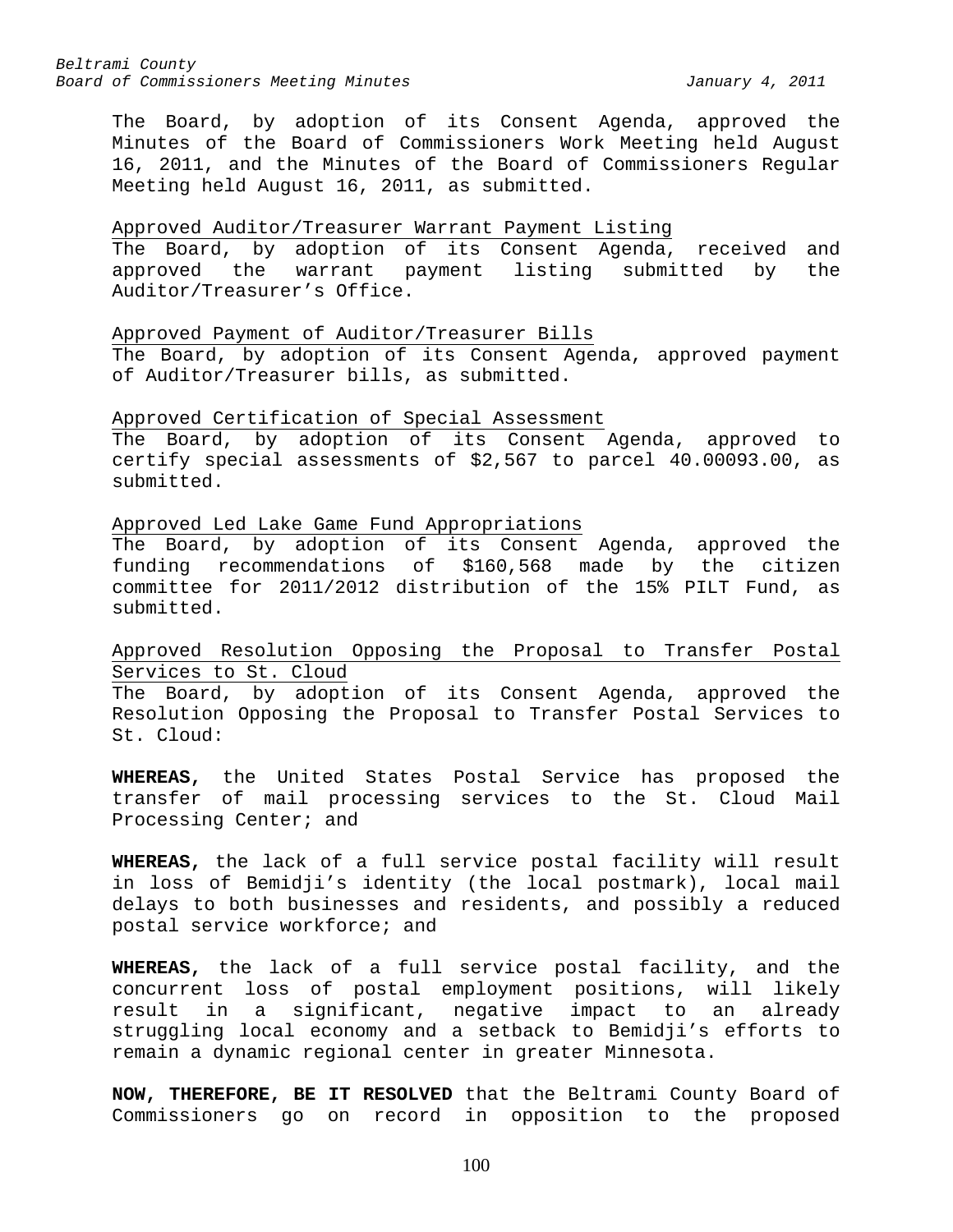transfer of services and request the Postal Department to alter their plans and not make the proposed changes; and

**BE IT FURTHER RESOLVED** that the Beltrami County Board of Commissioners do hereby direct the County Administrator to submit a copy of this resolution to the United States Postal Service as a written comment on the proposed plans.

Approved "Federal Boating Safety Supplement" Grant Agreement and Resolution

The Board, by adoption of its Consent Agenda, approved the "Federal Boating Safety Supplement" Grant Agreement and Resolution to enter into the Agreement:

**WHEREAS,** Beltrami County Sheriff's Office is responsible to patrol the lakes and waterways of the county; and

**WHEREAS,** Grant dollars are available from the Minnesota Department of Natural Resources through the 2010 Federal Boating Safety Equipment Grand; and

**WHEREAS**, the grant money is available for reimbursement for the cost of equipment needs related to boating safety enforcement, patrolling, buoy deployment etc.; and

**WHEREAS**, Beltrami County Sheriff's Officer has successfully participated in this grant for several years in the past;

**NOW THEREFORE BE IT RESOLVED**, That Beltrami County formally agrees to enter into a grant agreement with the State of Minnesota/Department of Natural Resources, known as the "2011 Federal Boating Safety Supplemental Equipment Grant."

Approved Joint Powers Agreement Resolution between the State of Minnesota Department of Public Safety-Minnesota Justice and Information Services, Bureau of Criminal Justice Office and Beltrami County

The Board, by adoption of its Consent Agenda, approved the Joint Powers Agreement Resolution between the State of Minnesota Department of Public Safety-Minnesota Justice and Information Services, Bureau of Criminal Justice Office and Beltrami County:

WHEREAS, the County of Beltrami, on behalf of its County Sheriff desires to enter into a Joint Powers Agreement with the State of Minnesota, Department of Public Safety, Bureau of Criminal Apprehension to receive funding to install an adapter to facilitate eCharging in the county.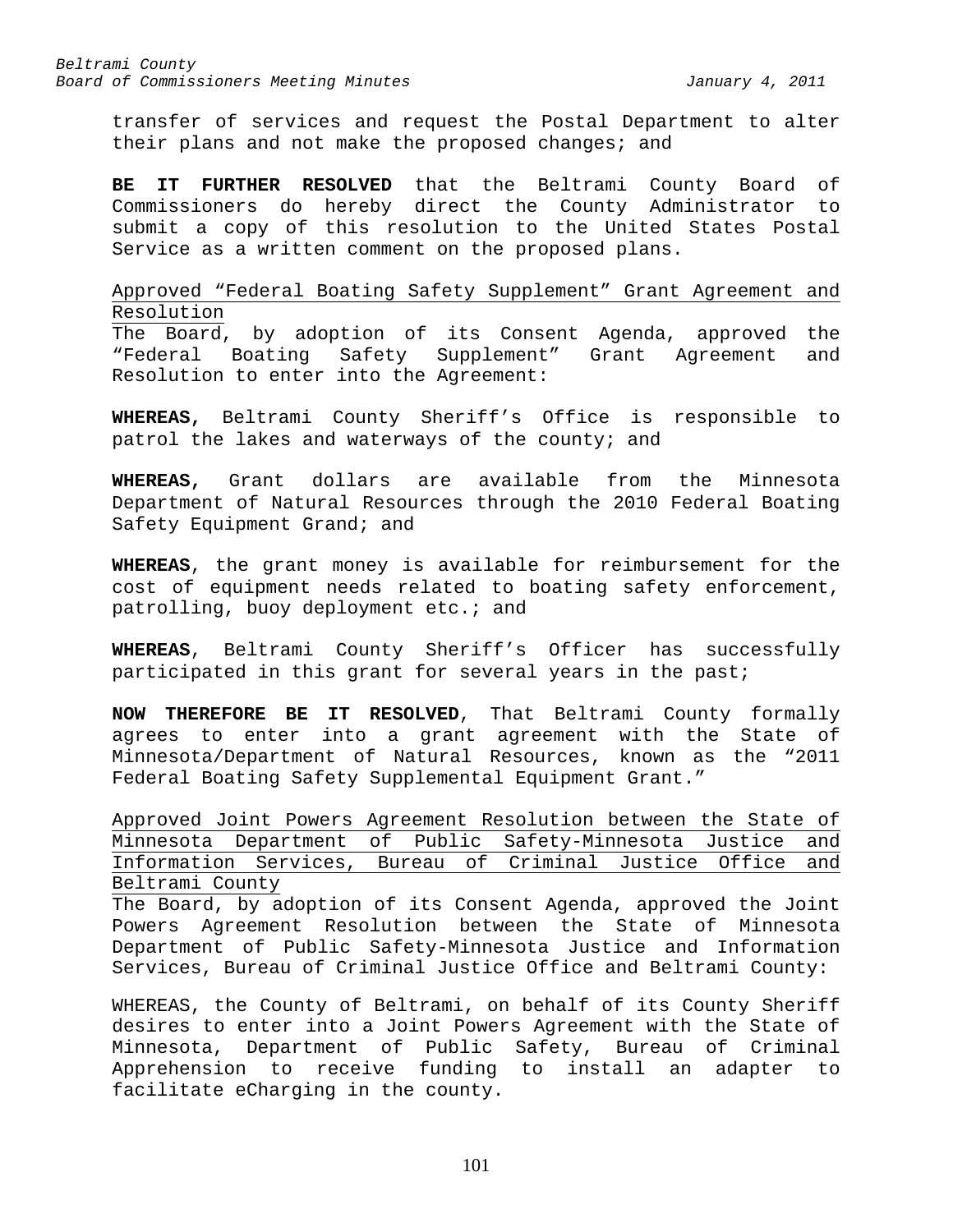NOW, THEREFORE, BE IT RESOLVED by the County Board of Beltrami, Minnesota as follows:

1. That the State of Minnesota Joint Powers Agreements by and between the State of Minnesota acting through its Department of Public Safety, Bureau of Criminal Apprehension and the County of Beltrami, on behalf of its County Sheriff are hereby approved. Copies of the Joint Powers Agreement is attached to this Resolution and made a part of it.

2. That the County Board Chair, Joseph Vene, or his or her successor, is designated the Authorized Representative for the Sheriff.

To assist the Authorized Representative with the administration of the agreement, County Administrator, Tony Murphy, is appointed as the Authorized Representative's designee.

3. That Joe Vene, the Chair of the County of Beltrami, and Tony Murphy, the County Administrator, are authorized to sign the State of Minnesota Joint Powers Agreements.

### Approved Bid Award for Highway Project SP 004-608-009

The Board, by adoption of its Consent Agenda, approved the award of bid on Highway Project SP 004-608-009 (CSAH 8, Roosevelt Road), to the lowest responsible bidder Knife River Materials, Inc. in the amount of \$1,769,994.82, as submitted.

Approved New Subdivision: Eckles Grassy Knolls, Owner: Steve Hill, S&J Development, LLC

The Board, by adoption of its Consent Agenda, approved the new<br>subdivision Final Plat for Eckles Grassy Knolls, subdivision Final Plat for Eckles Grassy Knolls, Owner/Developer, Steve Hill, S&J Development, LLC, as submitted.

## Approved Opting Out of State Satellite Office Agreement for Uniform Commercial Code

The Board, by adoption of its Consent Agenda, approved the letter to the Secretary of State stating Beltrami County's decision to opt out of the State Satellite Office Agreement for Uniform Commercial Code processing, as submitted.

### **REGULAR AGENDA**

Public Hearing: Revocation of a Portion of County Road 500

Highway Engineer, Bruce Hasbargen, informed the Board that Roosevelt Township has expressed interest in taking over ownership and maintenance of a small portion of County Rd 500 (apx. 150 ft.). Prior to reversion a turnaround will be constructed by others at the proposed end of the County Road.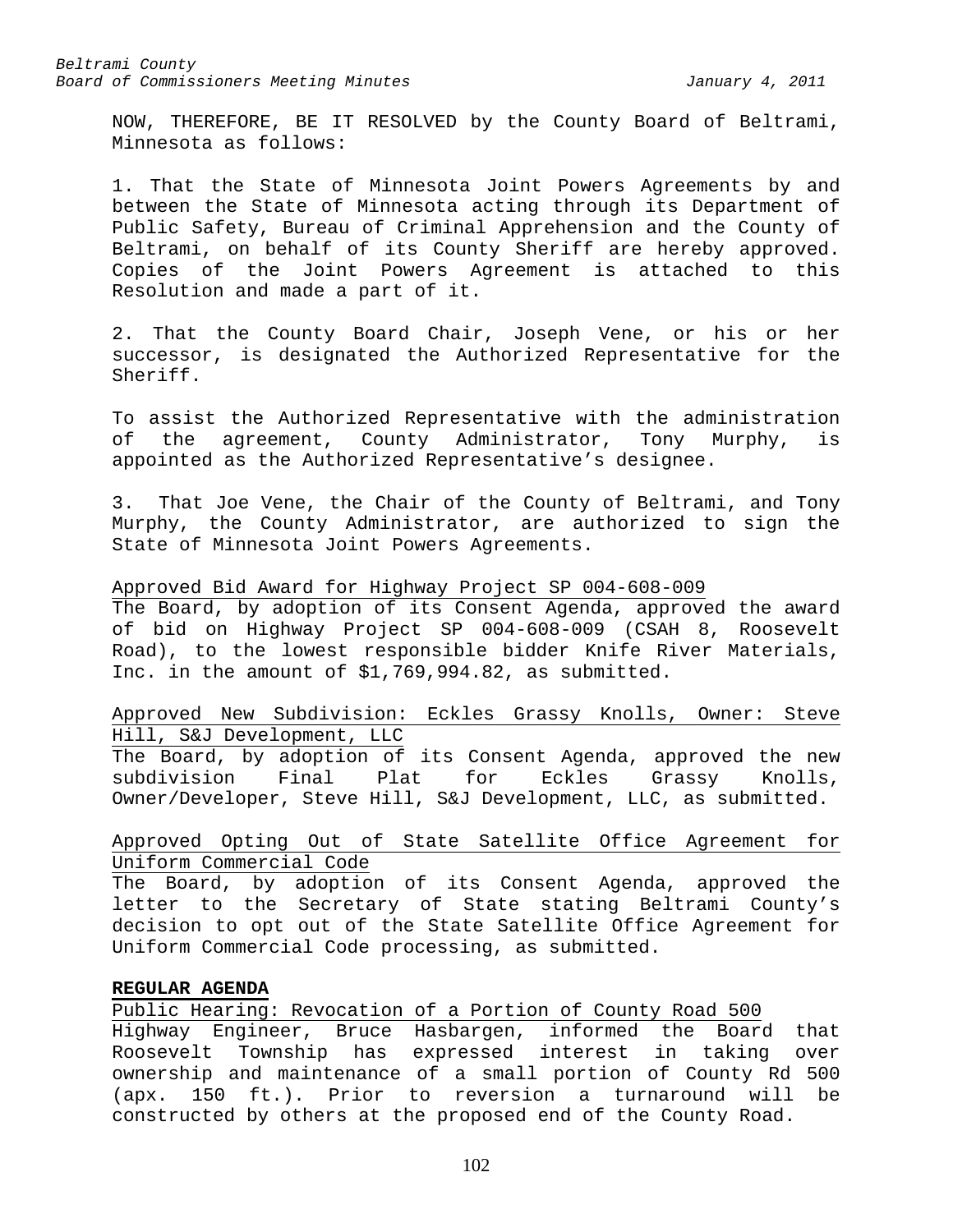Chairman Vene opened the Public Hearing. There were no comments from the audience. Chairman Vene Closed the Public Hearing.

A motion was made by Commissioner Frost, and seconded by Commissioner Fairbanks, to tentatively approve the revocation of a portion of County Road 500 to Roosevelt Township after completion of construction of a turnaround at the end of the County Road. Unanimously carried by roll call vote.

Authorization to Fill a Seasonal Fall Highway Laborer Position Highway Engineer, Bruce Hasbargen, presented the request to fill a seasonal, fall laborer position.

A motion was made by Commissioner Fairbanks, and seconded by Commissioner Frost, to fill a seasonal, fall Highway Laborer Position. Unanimously carried by roll call vote.

Authorization to Fill a Part-Time Extension Secretary Position Due to a resignation, the part-time Extension Secretary position is currently vacant.

A motion was made by Commissioner Fairbanks, and seconded by Commissioner Frost, to fill a part-time Extension Secretary Position. Unanimously carried by roll call vote.

Home and Community Based (HCBS) Waiver Contracts for Period of July 1, 2011-June 30, 2014

Health & Human Services, Social Services Division Director, Diane Boben, presented the list of Home and Community Based Waiver Contracts for July 1, 2011 through June 20, 2014 and answered questions from the Board.

A motion was made by Commissioner Fairbanks, and seconded by Commissioner Frost, to approve the Home and Community Based Waiver Contracts for July 1, 2011 through June 20, 2014. Unanimously carried by roll call vote.

Home and Community Based (HCBS) Waiver Contract Amendment Health & Human Services, Social Services Division Director, Diane Boben, presented the list of Home and Community Based Waiver Contract Amendments and answered questions from the Board.

A motion was made by Commissioner Frost, and seconded by Commissioner Fairbanks, to approved the Home and Community Based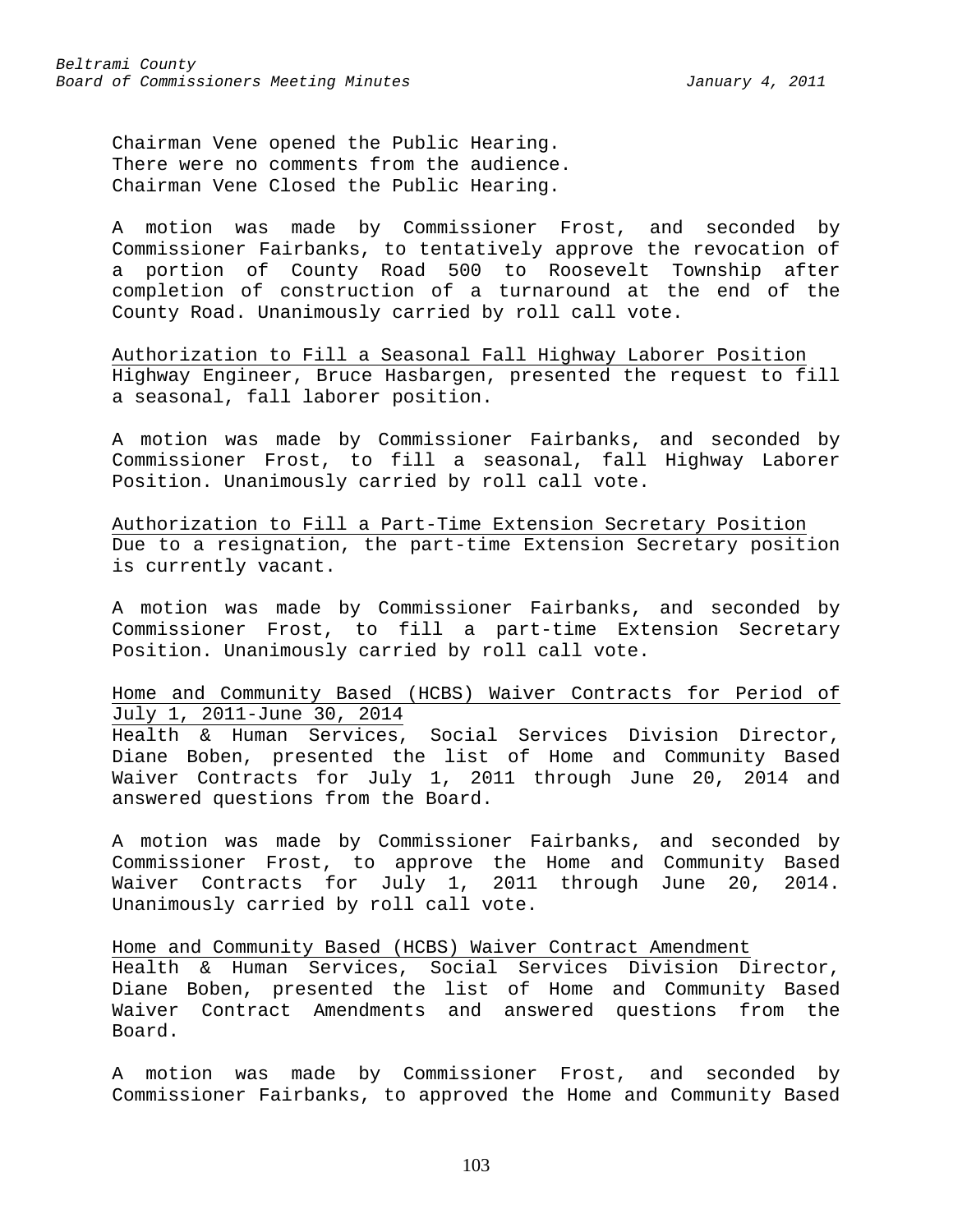Waiver Contract Amendments. Unanimously carried by roll call vote.

Resolution Setting the Proposed 2012 Property Tax Levy for Beltrami County County Administrator, Tony Murphy, presented the Resolution

Setting the proposed 2012 property tax levy:

**BE IT RESOLVED** that the Beltrami County Board of Commissioners do hereby approve the Preliminary 2012 County Budget, as submitted, and do hereby set the 2012 Proposed Property Tax Levy, as follows:

|                                       | Actual     | Actual     | <b>Budget</b> | Proposed   |               |          |
|---------------------------------------|------------|------------|---------------|------------|---------------|----------|
| <b>Regular Levies (Operations):</b>   | 2009       | 2010       | 2011          | 2012       | \$ Change     | % Change |
| Revenue Fund Levy                     | 6,838,536  | 7,466,840  | 7,635,040     | 8,255,040  | 620,000       | 8.12%    |
| Human Services Levy                   | 5,681,451  | 5,465,000  | 5,419,126     | 5,419,126  | $\Omega$      | 0.00%    |
| Road & Bridge Levy                    | 2,090,269  | 2,173,186  | 2,107,347     | 2,107,347  | $\Omega$      | 0.00%    |
| <b>Total Regular Levies</b>           | 14,610,256 | 15,105,026 | 15, 161, 513  | 15,781,513 | 620,000       | 4.09%    |
| <b>Special Levies (Debt Service):</b> |            |            |               |            |               |          |
| PERA Increase Levy                    | 39,500     | 39,500     | 39,500        | 39,500     | 0             | 0.00%    |
| Jail Debt Service Levy                | 128,547    | 300,000    | $\Omega$      | $\Omega$   | 0             | #DIV/0!  |
| Development District Levy             | 145,373    |            | 0             | 0          | 0             | #DIV/0!  |
| <b>LEC Debt Service Levy</b>          | 350,663    | 300,000    | 350,000       | 330,000    | $-20,000$     | $-5.71%$ |
| Judicial Ctr Debt Service Levy        | 297,793    | 280,000    | 350,000       | 350,000    | $\Omega$      | 0.00%    |
| <b>CSC Debt Service Levy</b>          | 261,898    | 450,000    | 450,000       | 450,000    | $\Omega$      | 0.00%    |
| CAB Debt Service Levy                 | 542,835    | 500,000    | 550,000       | 550,000    | $\Omega$      | 0.00%    |
| <b>Total Special Levies:</b>          | 1,766,609  | 1,869,500  | 1,739,500     | 1,719,500  | $-20,000$     | $-1.15%$ |
| <b>Total Levy</b>                     | 16,376,865 | 16,974,526 | 16,901,013    | 17,501,013 | 600,000<br>\$ | 3.55%    |

**BE IT FURTHER RESOLVED** that the Beltrami County Board of Commissioners do hereby schedule a Public Hearing to receive public comment on the 2012 Proposed Beltrami County Budget, said Public Hearing to be held on Tuesday, November 29, 2011, at 6:00 pm in the County Board Room.

A motion was made by Commissioner Fairbanks, and seconded by Commissioner Frost, to approve the 2012 3.55% Property Tax Levy Resolution for Beltrami County. Unanimously carried by roll call vote.

### 2012 Employee Insurance Benefits

Human Resources Director, Linda Tran, presented the 2012 Employee insurance benefit rates and changes for approval. These changes include: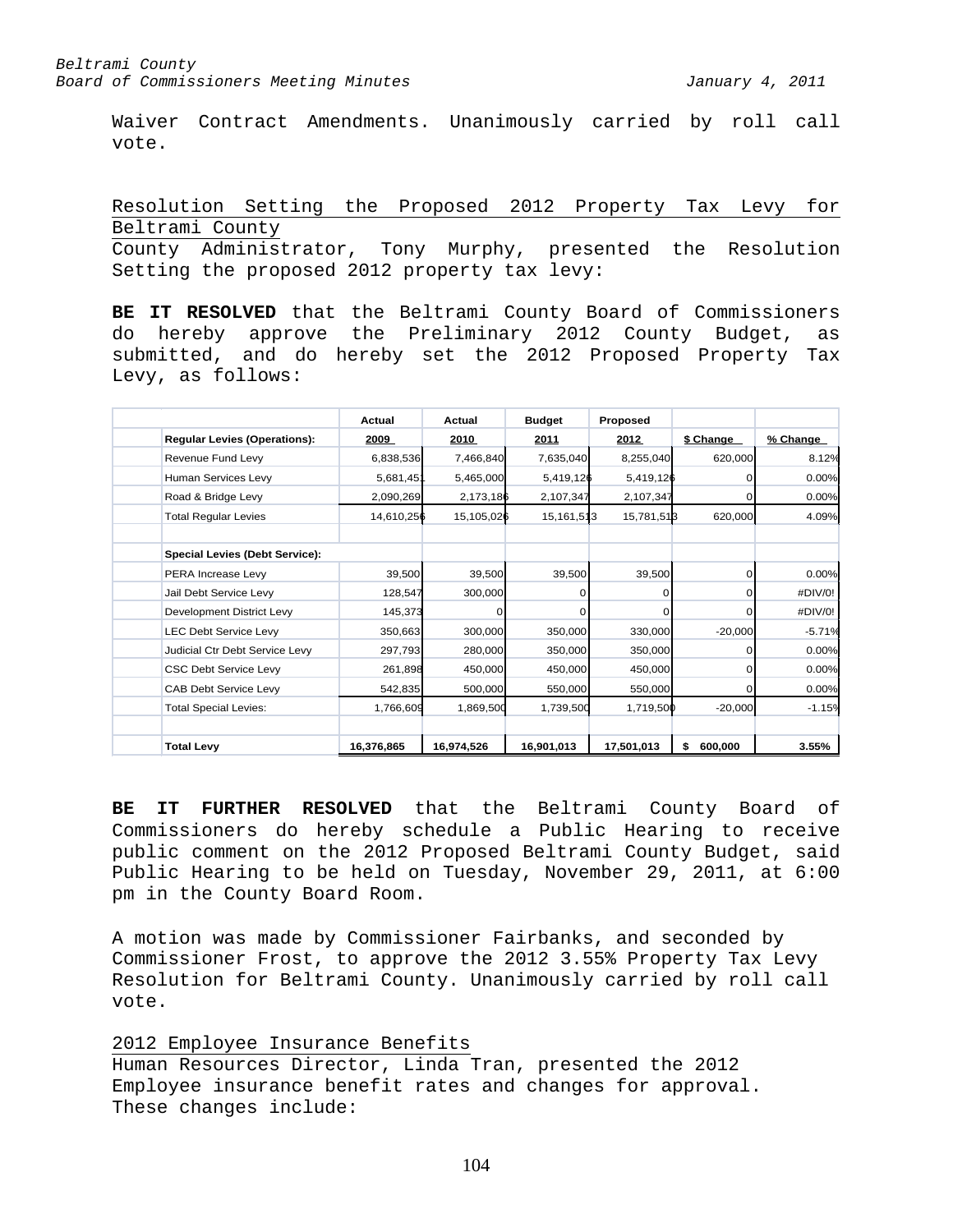- Removal of the \$500 deductible Health plan and adding the \$3000 deductible HSA/VEBA plan
- Approve rates for health insurance for 2012 subject to union vote concerning the nurse phone line
- Life Insurance rates and changing providers to from Minnesota Life to Cigna
- 2012 Group Senior Gold rate reduction

A motion was made by Commissioner Fairbanks, and seconded by Commissioner Frost, to approve the 2012 employee insurance benefits and rates as submitted. Unanimously carried by roll call vote.

The Board has requested a written follow up from Ms. Tran regarding the outcome of the Union votes.

Resolution Approving Prepayment of County Lease Obligation for the County Jail and the County Administration Building and to Sell Refunding Bonds for the LEC County Administrator, Tony Murphy, explained the long-term debt recommendations and presented the Resolution:

> RESOLUTION APPROVING PREPAYMENT OF COUNTY LEASE OBLIGATIONS FOR CERTAIN BELTRAMI COUNTY HOUSING AND REDEVELOPMENT AUTHORITY BONDS, REDEMPTION OF COUNTY JAIL BONDS AND DETERMINING TO SELL REFUNDING BONDS FOR LAW ENFORCEMENT CENTER OBLIGATIONS

WHEREAS, Beltrami County, Minnesota (the "County") financed the law enforcement center under a Lease Agreement dated October 1, 2002 (the "Law Enforcement Center Lease"), and financed the administration facility under a Lease and Purchase<br>Option Agreement dated as of February 1, 2004 (the Option Agreement dated as of February 1, "Administration Lease"), entered into between the County and the Beltrami County Housing and Redevelopment Authority (the "Authority") under which the Authority issued its Law Enforcement Center Revenue Bonds of 2002 (Beltrami County Unlimited Tax Lease Obligation) (the "Law Enforcement Center Bonds") and Lease Revenue Bonds, Series 2004 (Beltrami County Lease Obligation) (the "Administration Facility Bonds") respectively and obtained jail financing through the issuance of its General Obligation Jail Bonds of 2003 (the "2003 Jail Bonds:"); and

WHEREAS, the County has determined to prepay its obligations under the Administration Lease and redeem the outstanding 2003 Jail Bonds; and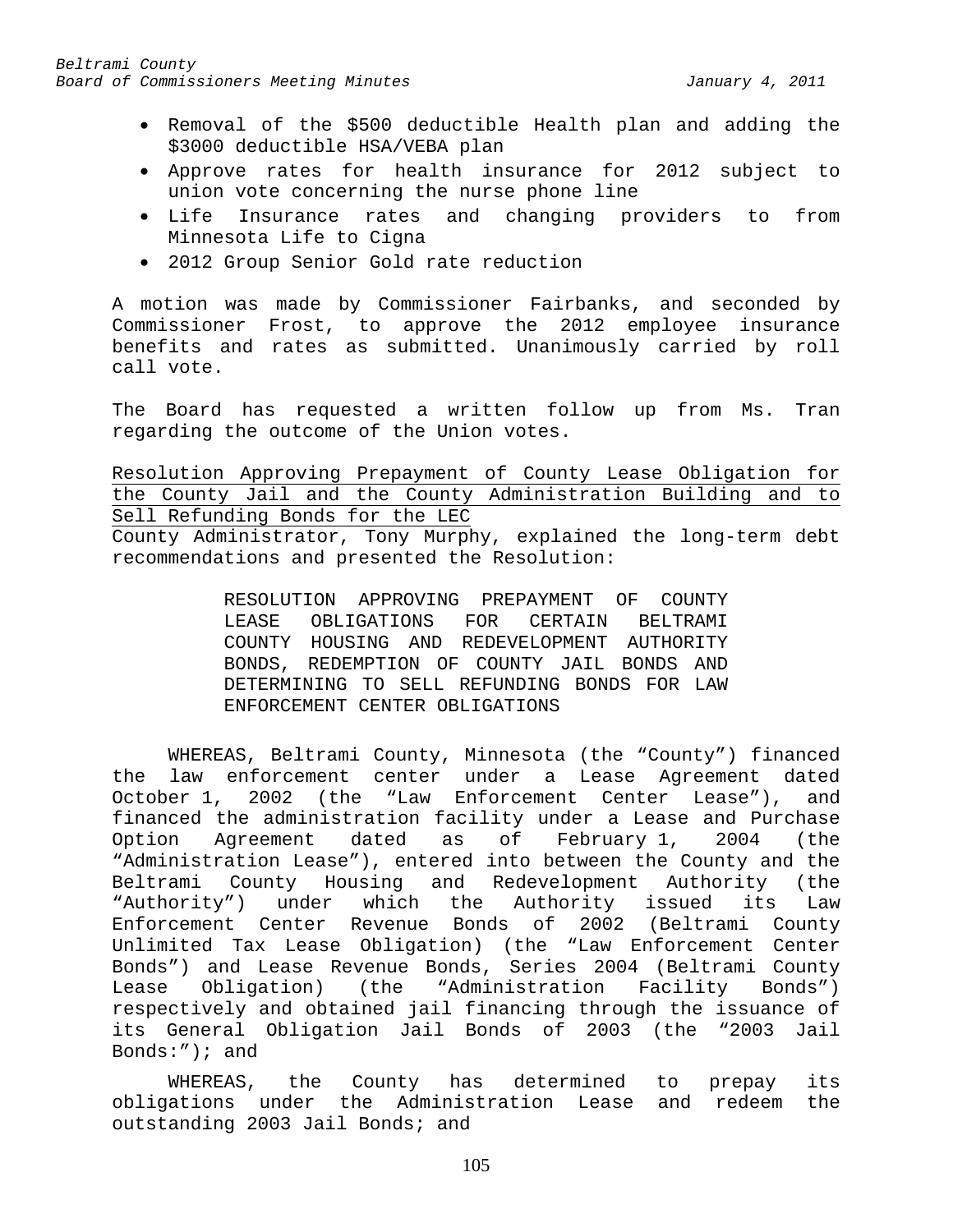WHEREAS, the County has determined to issue refunding bonds to prepay its obligation under the Law Enforcement Center Lease.

NOW THEREFORE, BE IT RESOLVED by the Board of Commissioners of Beltrami County, Minnesota, as follows:

1. The County shall prepay its obligation under the Administration Lease and redeem the 2003 Jail Bonds, and funds for those purposes are hereby appropriated.

2. The County Administrator shall direct the Authority to redeem the outstanding Administration Facility Bonds on December 1, 2012, shall cause the 2003 Jail Bonds to be redeemed on February 1, 2012, and shall cause notice of such redemptions to be submitted to the Municipal Securities Redeeming Board as an event notice under the applicable Continuing Disclosure Agreements.

3. Sealed proposals for the refunding bonds will be received on Tuesday, September 20, 2011, at the offices of Public Financial Management, Inc. The Board of Commissioners will meet the same day for the purpose of considering the proposals and awarding the sale of the bonds. The terms of the bonds and the sale thereof shall be substantially as set forth in the report of Public Financial Management, Inc. on file in the office of the County Administrator.

A motion was made by Commissioner Frost, and seconded by Commissioner Fairbanks, to approve the Resolution for prepayment of county lease obligations for certain Beltrami County Housing and Redevelopment Authority Bonds, redemption of County Jail and determining to sell refunding bonds for Law Enforcement Center obligations. Unanimously carried by roll call vote.

## **COMMISSIONERS' BUSINESS** Legislative/Lobbying Issues

None.

## Commissioners' Reports

- Commissioner Fairbanks reported on the success of renting the old Kelliher school for business offices to provide services to local residents.
- Commissioner Vene reported on attending a Rotary Club meeting where they donated \$200 to the Sentence-to-Service for their assistance during the Dragon Boat Festival.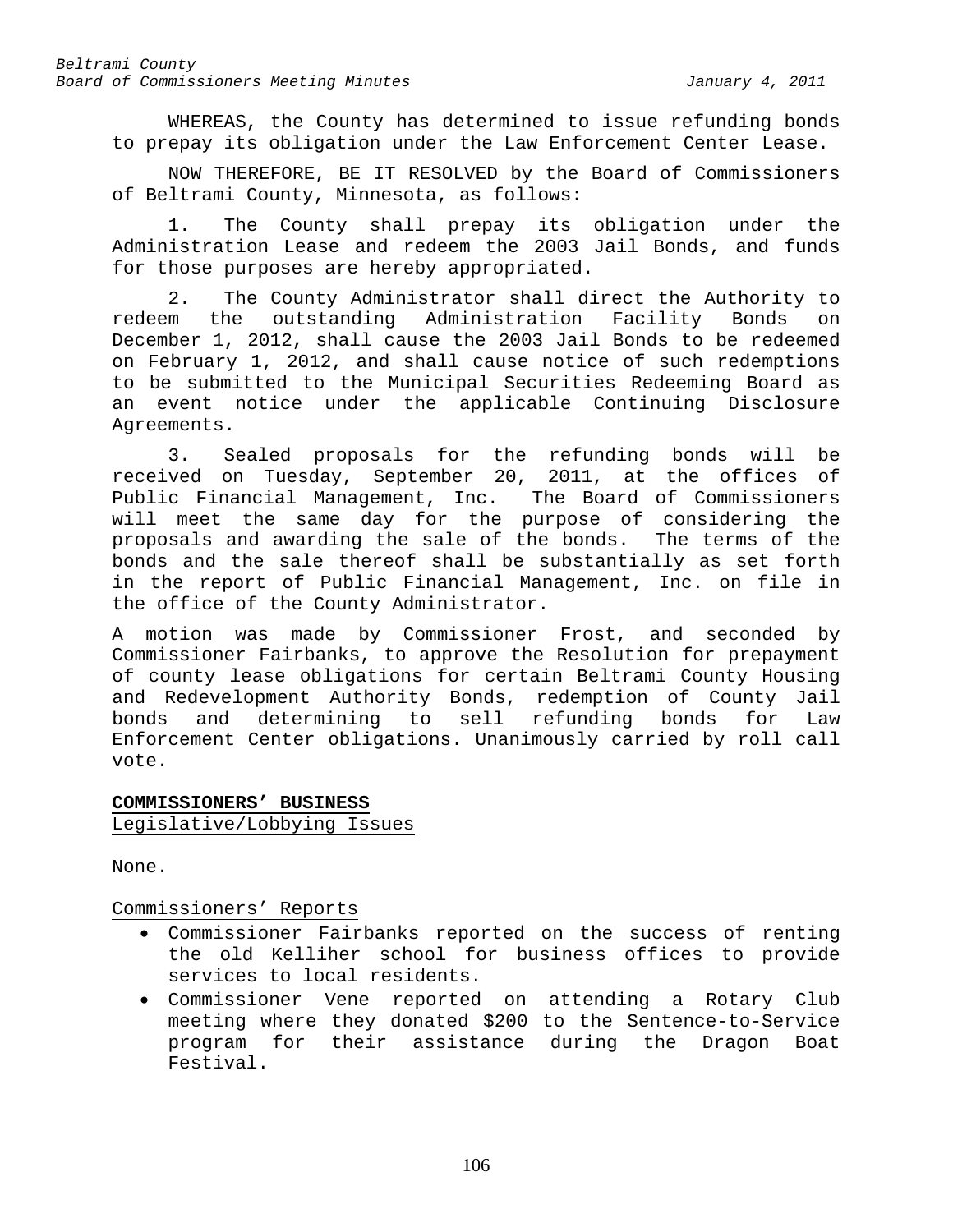## Review Upcoming Meeting Schedule

Next regular meeting of the County Board will be September 20, 2011, in the Board Room of the County Administration Building.

## **MEETING ADJOURNMENT**

A motion to adjourn the Board meeting at 5:42 p.m. was made by Commissioner Fairbanks, seconded by Commissioner Frost, and unanimously carried.

> \_\_\_\_\_\_\_\_\_\_\_\_\_\_\_\_\_\_\_\_\_\_\_\_\_\_\_\_\_\_\_\_\_ Joe Vene, Chair

\_\_\_\_\_\_\_\_\_\_\_\_\_\_\_\_\_\_\_\_\_\_\_\_\_\_\_\_\_\_\_\_\_ Tony Murphy, County Administrator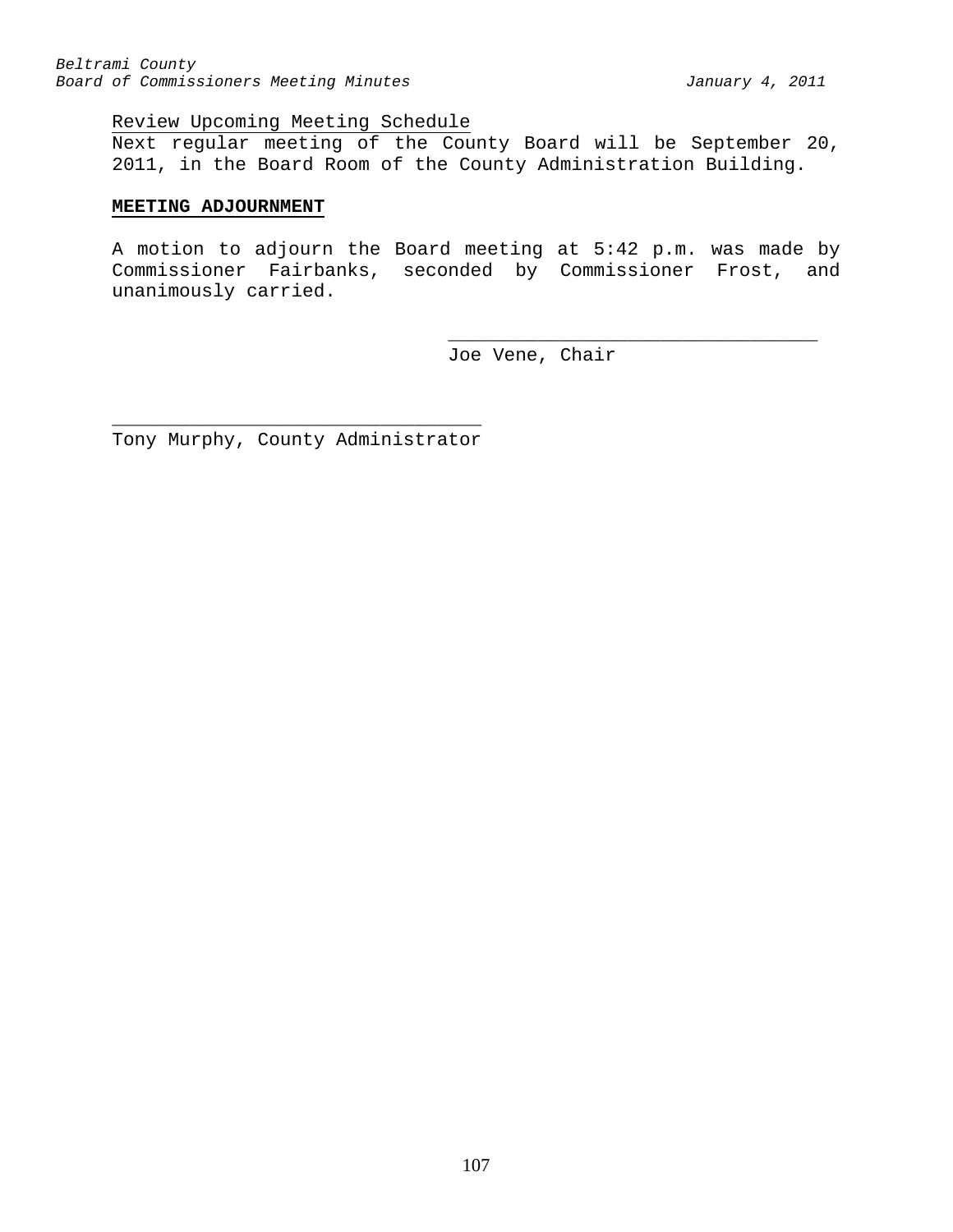## **TRANSCRIPT OF THE PROCEEDINGS OF THE BELTRAMI COUNTY BOARD OF COMMISSIONERS September 20, 2011**

The Beltrami County Board of Commissioners met in regular session on September 20, 2011, at the County Board Room, County Administration Building, Bemidji, Minnesota.

#### **CALL TO ORDER, ROLL CALL AND PLEDGE OF ALLEGIANCE**

Chair Joe Vene called the meeting to order at 5:00 p.m. Commissioners Jack Frost, Quentin Fairbanks, and Jim Lucachick were present. County Commissioner District 3 seat is vacant.

### **GENERAL COMMENTS – BOARD CHAIR**

None.

#### **CITIZENS ADDRESSING THE BOARD**

None.

#### **APPROVAL OF AGENDA**

The following item was added to the Consent Agenda:

• Approval to Remodel a Portion of Old Kelliher School

The following items were added to the Regular Agenda:

- Approval of Pilot Project for At-Risk Youth
- Review and Clarification of Pharmacy Discount Card Program

#### **GENERAL BUSINESS**

#### Approved Agenda and Amendments

A motion to approve the Agenda and Amendments was made by Commissioner Frost, seconded by Commissioner Fairbanks, and unanimously carried.

## Approved Consent Agenda

A motion to approve the Consent Agenda was made by Commissioner Lucachick, seconded by Commissioner Fairbanks, and unanimously carried.

### **CONSENT ITEMS**

## Approved Minutes

The Board, by adoption of its Consent Agenda, approved the Minutes of the Board of Commissioners Work Meeting held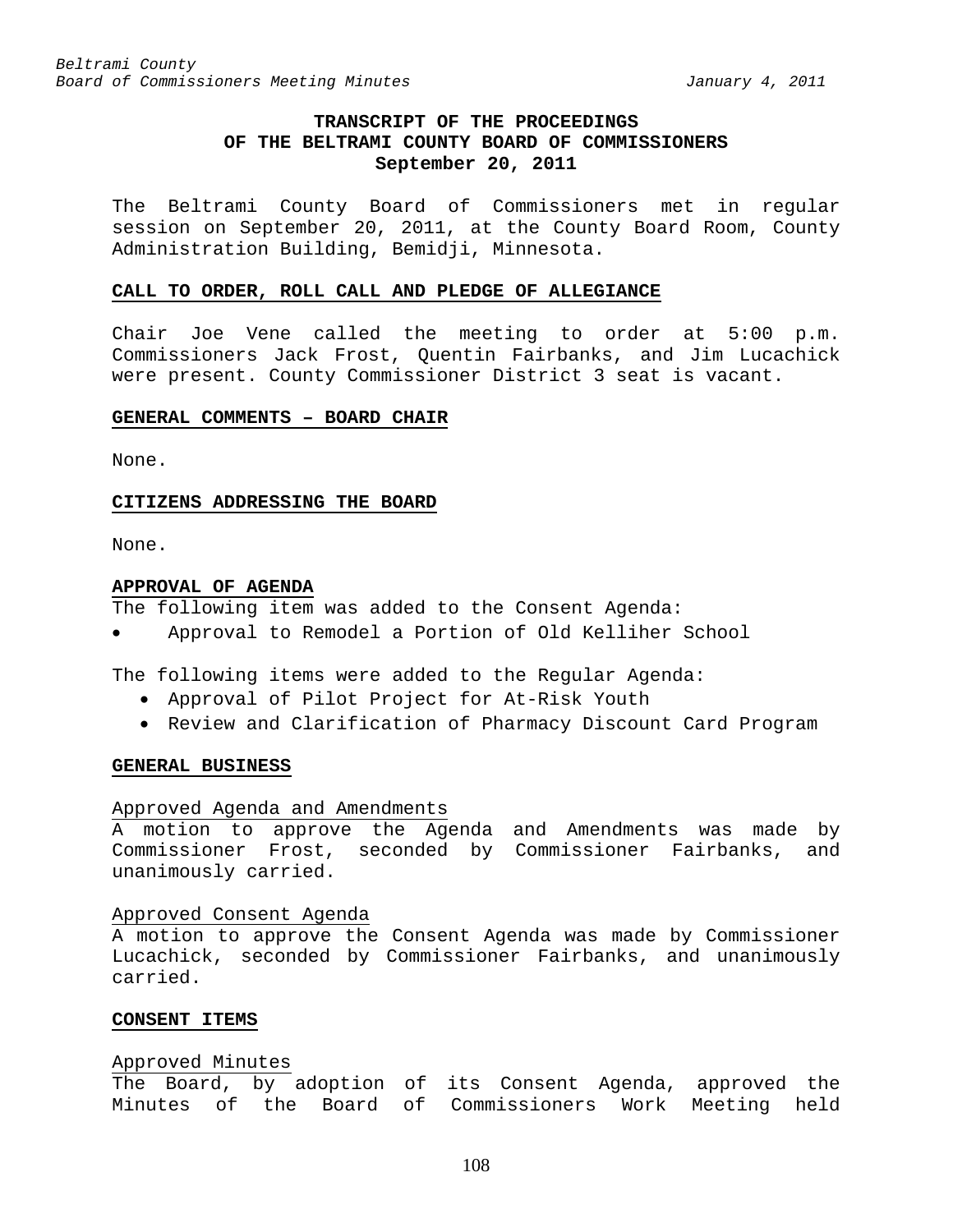September 6, 2011, and the Minutes of the Board of Commissioners Regular Meeting held September 6, 2011, as submitted.

#### Approved Auditor/Treasurer Warrant Payment Listing

The Board, by adoption of its Consent Agenda, received and approved the warrant payment listing submitted by the Auditor/Treasurer's Office.

#### Approved Payment of Auditor/Treasurer Bills

The Board, by adoption of its Consent Agenda, approved payment of Auditor/Treasurer bills, as submitted.

Approved Start Compensation for Payroll Tech at Pay Grade 6 The Board, by adoption of its Consent Agenda, approved starting the most recent payroll position filled by a returning payroll employee, at the top of the pay range, Pay Grade 6, as submitted.

## Approved Repurchase of Forfeited Property Parcel 83.00217.00

The Board, by adoption of its Consent Agenda, approved the application for repurchase of forfeited lands made by Allan Horton for First Addition to Kelliher Lot 4 less 2-1/2 ft thereof, parcel 83.00217.00, as submitted.

Approved Resolution for Electronic Timesheet Submission The Board, by adoption of its Consent Agenda, approved the Electronic Timesheet Submission Resolution:

WHEREAS, Beltrami County has committed to accepting and processing employee payroll using an on-line, electronic timesheet that includes a signature notice and employee specific password, and

WHEREAS, timesheets are legal documents that are tied to the use of public funds and require the signature of the employee and supervisor,

BE IT RESOLVED:

- That the Beltrami County Board of Commissioners authorizes the use of electronic signatures from employees and supervisors
- That legal ramifications of falsifying a timesheet under the electronic submission will have the same legal effect as hard timesheets with signatures have had
- The document tracking system will become part of the payroll record history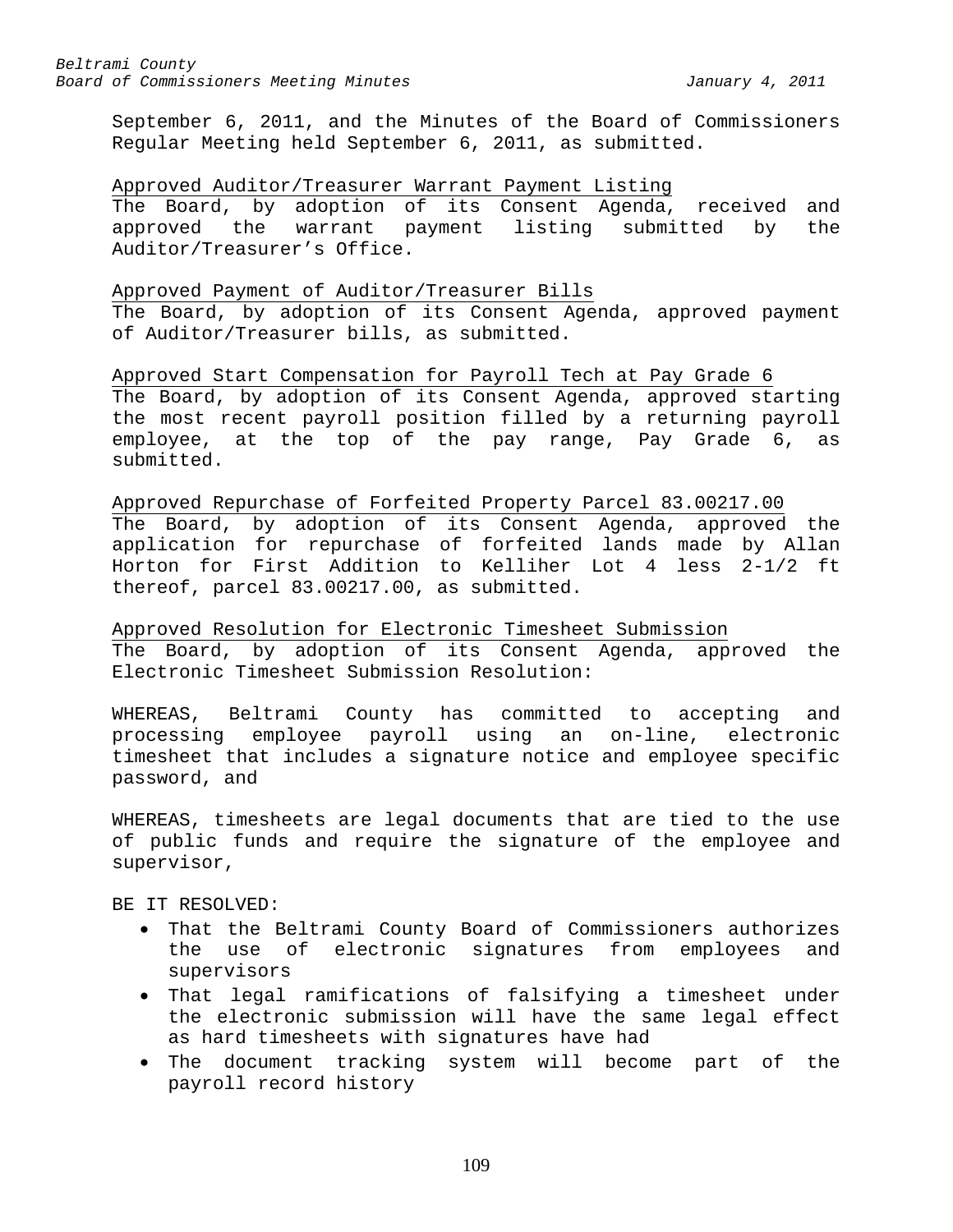#### Approved Out-of-State Travel for Fraud Investigator

The Board, by adoption of its Consent Agenda, approved out-ofstate travel for Fraud Investigator, Scott Degelder, to attend National Welfare Fraud Conference in Garden Grove, CA, as submitted.

Approved Home & Community Based Waiver Contracts for July 1, 2011 through June 30, 2014

The Board, by adoption of its Consent Agenda, approved the Home & Community Based Waiver Contracts for July 1, 2011 through June 30, 2014, as submitted.

Approved Home & Community Based Waiver Contract Amendments The Board, by adoption of its Consent Agenda, approved the Home & Community Based Waiver Contract amendments effective September 1, 2011, as submitted.

Approved Health and Human Services Monthly Child Protection Reports

The Board, by adoption of its Consent Agenda, reviewed and approved Human Services Monthly Child Protection Reports, as submitted.

Approved Health and Human Services Family Child Care Licenses The Board, by adoption of its Consent Agenda, approved Human Services Family Child Care Licenses, as submitted.

Approved Health and Human Services Family Foster Care Licenses The Board, by adoption of its Consent Agenda, approved Human Services Family Foster Care Licenses, as submitted.

## Approved Health and Human Services Monthly Income Maintenance Case Activity Reports

The Board, by adoption of its Consent Agenda, reviewed and approved Human Services Monthly Income Maintenance Case Activity Reports, as submitted.

Approved Health & Human Services Warrant Payment List

The Board, by adoption of its Consent Agenda, received and approved the warrant payment listing submitted by Health & Human Services Department.

Approved the Remodel of a Portion of Old Kelliher School The Board, by adoption of its Consent Agenda, approved the \$10,000 estimate to remodel a portion of the old Kelliher School utilizing Con-Con fund reserves, as submitted.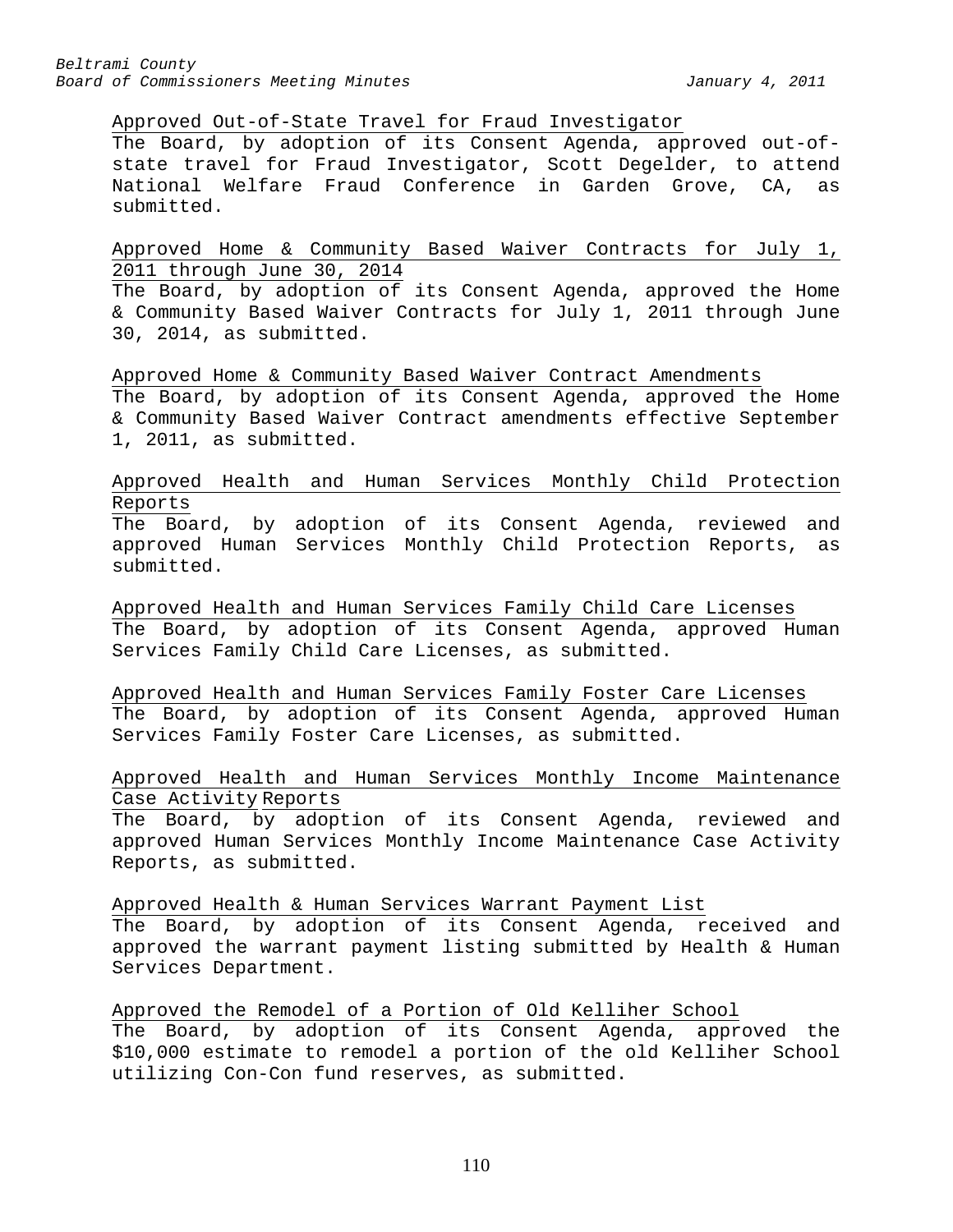## **REGULAR AGENDA**

## Request to Fill One Full-Time Registered Dietician/Nutritionist Position

Linda Yourczek, Division Director of Nursing Services, explained the request to fill one full-time CPA (Competent Professional Authority)/Registered Dietician, Nutritionist, due to an employee resignation.

A motion was made by Commissioner Lucachick, and seconded by<br>Commissioner Frost, to fill one full-time registered Commissioner Frost, to fill one full-time registered dietician/nutritionist position. Unanimously carried.

The Board requested a report tracking the FTE dollar fluctuations over time.

Resolution Supporting Land Conveyance to Local Government Richard Moore, County Land Commissioner, presented the resolution to convey a tax-forfeited parcel to Turtle Lake Township:

The Board, by adoption of its regular agenda, approves the Natural Resource Management Department recommendation for Public Use Conveyance to Turtle Lake Township.

**WHEREAS,** Minnesota Statutes, Section 282.01 provides for a governmental subdivision to acquire tax-forfeited lands for authorized public use;

**WHEREAS,** Beltrami County authorizes and approves the transfer of the following parcel of land for authorized public use:

| Parcel<br>Tax | Legal                                                                                                                                                                      | Requestor                                | for<br>Purpose                      |
|---------------|----------------------------------------------------------------------------------------------------------------------------------------------------------------------------|------------------------------------------|-------------------------------------|
| ID:           | Description                                                                                                                                                                |                                          | Conveyance                          |
| 47.00255.00   | Lot 4 W of RY<br>less plat of<br>$(RY -$<br>Werner<br>Minneapolis, Turtle Lake<br>Red Lake &<br>Manitoba<br>as<br>stated on plat<br>of Werner)<br>Sec 19 Twp 148<br>Rng 33 | Township<br>10.16<br>calculated<br>acres | For<br>use as<br>- a<br>public park |

**NOW THEREFORE, BE IT RESOLVED,** that Beltrami County approves the transfer of said land for the stated authorized public use.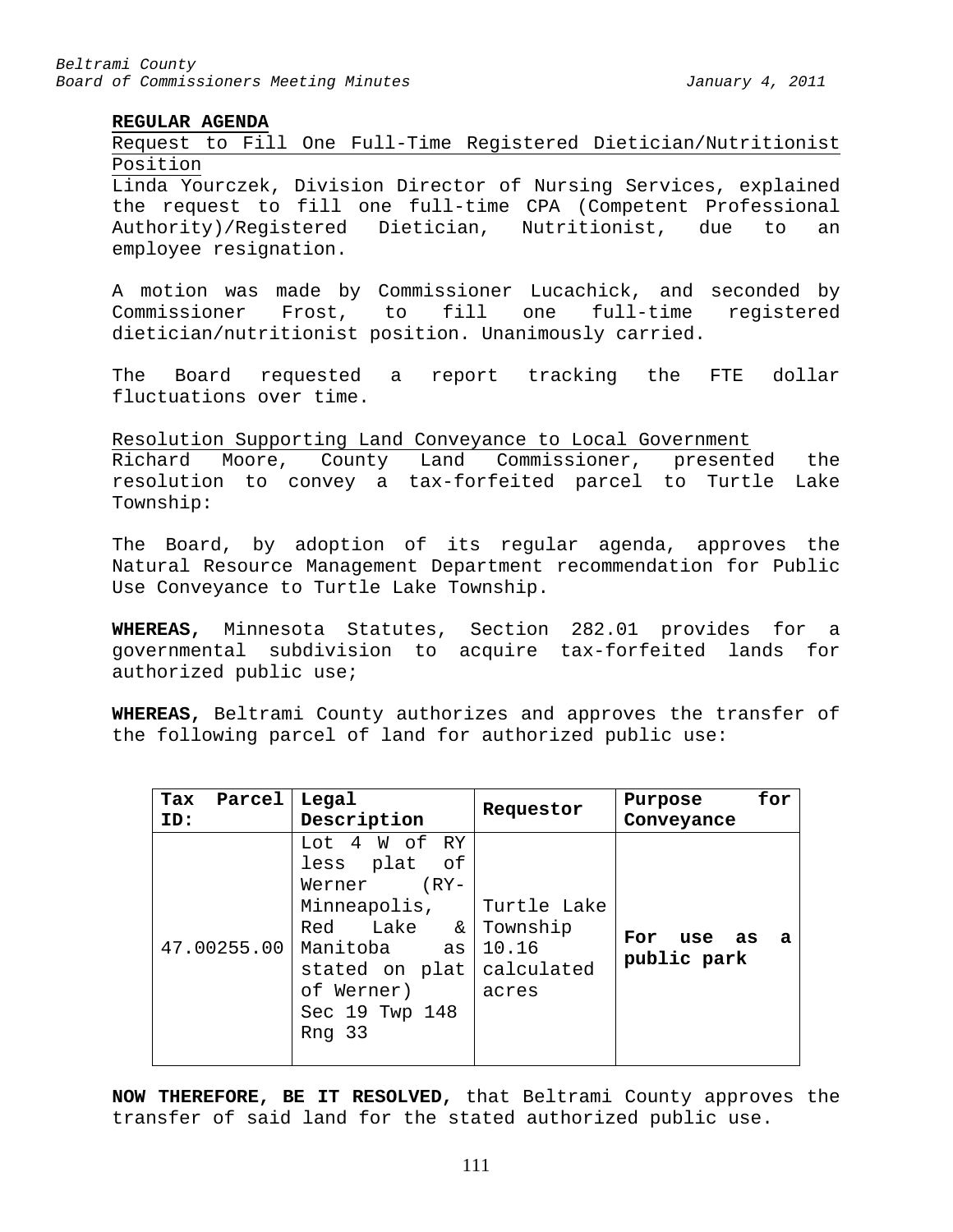A motion was made by Commissioner Fairbanks, and seconded by Commissioner Frost, to approve the Resolution supporting a Land Conveyance to the Local Government of Turtle Lake Township. Unanimously carried by roll call vote.

# Resolution Awarding Sale of Law Enforcement Center Refunding Bonds

County Administrator, Tony Murphy, presented documentation and a Draft Resolution prepared by Beltrami County's financial consultants, Public Financial Management Inc., to refinance the long-term debt for the Law Enforcement Center. Myron Knutson, representative of Public Financial Management was also present to answer questions and explain the information.

# **RESOLUTION AWARDING SALE OF \$4,735,000 UNLIMITED TAX LAW ENFORCEMENT CENTER REFUNDING BONDS, SERIES 2011, FIXING THE FORM AND SPECIFICATIONS THEREOF, PROVIDING FOR THEIR EXECUTION AND DELIVERY, AND PROVIDING FOR THEIR PAYMENT**

BE IT RESOLVED by the Board of Commissioners of Beltrami County, Minnesota, as follows:

1. The proposal of UMB Bank, N.A. to purchase the \$4,735,000 Unlimited Tax Law Enforcement Center Refunding Bonds, Series 2011 of the County is hereby found and determined to be a favorable proposal, and shall be and is hereby accepted, said proposal being to purchase Bonds maturing and bearing interest as set forth in paragraph 2 at a price of \$4,711,939.38 plus accrued interest.

2. To provide funds to refund the outstanding Beltrami County Housing and Redevelopment Authority Law Enforcement Center Lease Revenue Bonds of 2002 (the "Prior Bonds") and the County's lease obligations in connection therewith, the County shall forthwith issue its negotiable Unlimited Tax Law Enforcement Center Refunding Bonds, Series 2011 (the "Bonds"), pursuant to Minnesota Statutes, Section 475.67 and Chapter 475. The Bonds shall be in the aggregate principal amount of \$4,735,000, to be dated November 8, 2011, bear interest at the rates per annum according to years of maturity set forth below, computed on the basis of a 360-day year of twelve 30-day months, payable August 1, 2012, and semiannually thereafter on February 1 and August 1 in each year, and mature serially on February 1 in the years and amounts as follows:

| Year | Amount    | Interest | Year | Amount    | Interest |
|------|-----------|----------|------|-----------|----------|
|      |           | Rate     |      |           | Rate     |
| 2013 | \$370,000 | 1.10%    | 2019 | \$440,000 | 1.70%    |
| 2014 | 395,000   | 1.10     | 2020 | 445,000   | 1.95     |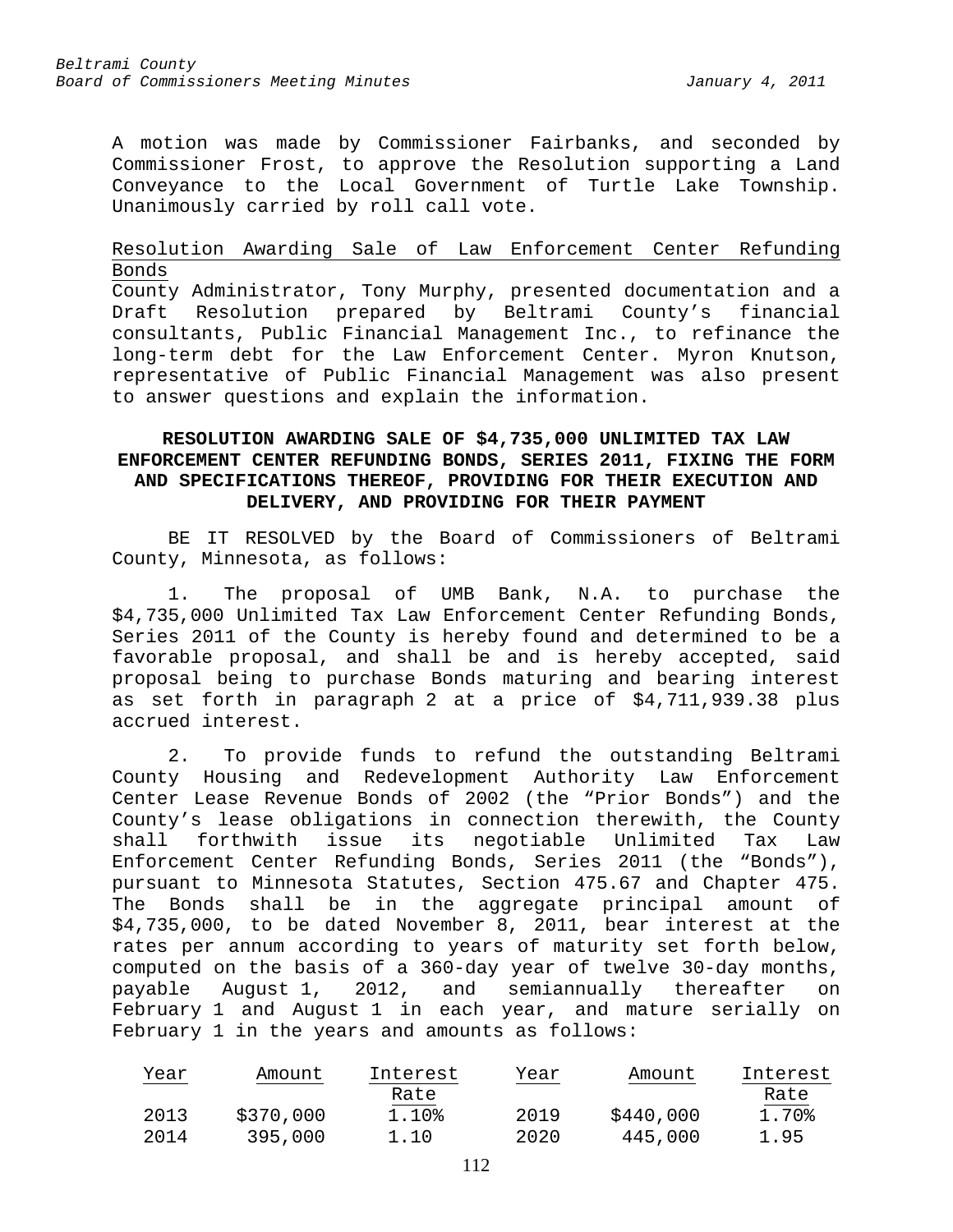| 2015 | 400,000 | 1.10 | 2021 | 460,000 | 2.10 |
|------|---------|------|------|---------|------|
| 2016 | 410,000 | 1.20 | 2022 | 480,000 | 2.15 |
| 2017 | 415,000 | 1.20 | 2023 | 495,000 | 2.30 |
| 2018 | 425,000 | 1.40 |      |         |      |

All Bonds maturing on or after February 1, 2019, are subject to redemption and prior payment in whole or in part in such order as the County may determine and by lot within a maturity at the option of the County on February 1, 2018, and any date thereafter at par and accrued interest. In the event of redemption by lot of Bonds of like maturity, the Bond Registrar shall assign to each Bond of such maturity then outstanding a distinctive number for each \$5,000 of the principal amount of such Bonds and shall select by lot in the manner it determines the order of numbers, at \$5,000 for each number, for all outstanding Bonds of like maturity. The order of selection of Bonds to be redeemed shall be the Bonds to which were assigned numbers so selected, but only so much of the principal amount of each Bond of a denomination of more than \$5,000 shall be redeemed as shall equal \$5,000 for each number assigned to it and so selected. The Bonds shall be numbered R-1 upwards in order of issuance or in such other order as the Registrar may determine and shall be in the denomination of \$5,000 each or any integral multiple thereof not exceeding the amount maturing in any year.

3. The Bonds shall be payable as to principal upon presentation at the main office of U.S. Bank National Association, as Registrar and Paying Agent, or at the offices of such other successor agents as the County may hereafter designate upon 60 days' mailed notice to the registered owners at their registered addresses. Interest shall be paid by check or draft of the Registrar mailed to the registered owners at their addresses shown on the registration books of the County on the 1st day of the month preceding each interest payment date.

4. The Bonds, the Registrar's Certificate of Authentication and Registration and the form of assignment on the reverse side thereof shall be in substantially the following form: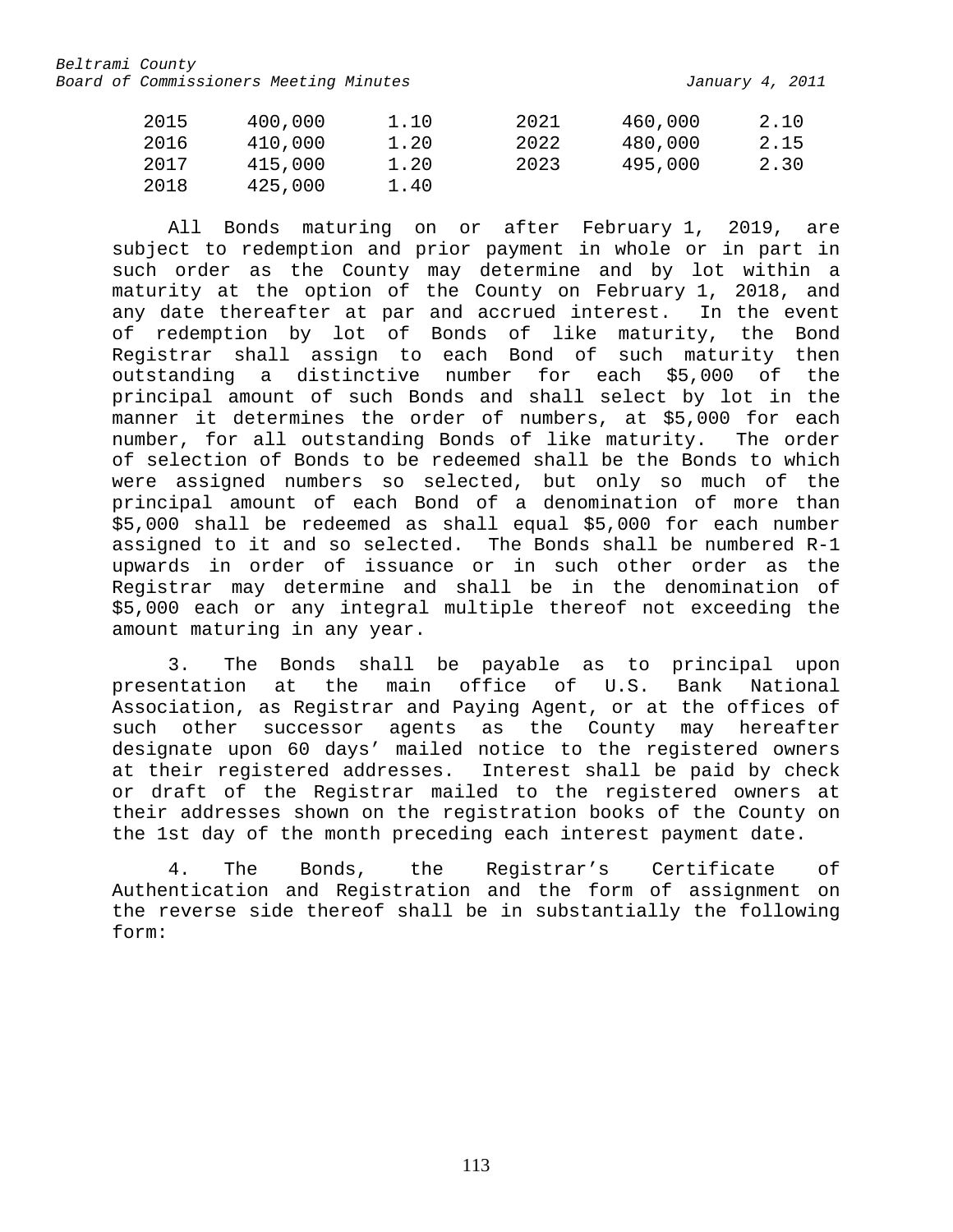UNITED STATES OF AMERICA STATE OF MINNESOTA COUNTY OF BELTRAMI

No.  $R-$ 

UNLIMITED TAX LAW ENFORCEMENT CENTER REFUNDING BOND, SERIES 2011

| Interest Rate | Maturity | Date of Original | CUSIP |
|---------------|----------|------------------|-------|
|               | Date     | Issue            |       |
|               |          | November 8, 2011 |       |

Registered Owner:

Principal Amount:

The County of Beltrami, Minnesota, for value received, hereby promises to pay to the Registered Owner specified above, or registered assigns, the Principal Amount specified above on the Maturity Date specified above, upon the presentation and surrender hereof, and to pay to the Registered Owner hereof interest on such Principal Amount at the Interest Rate specified above from the Date of Original Issue, or the most recent interest payment date to which interest has been paid or duly provided for as specified below, on February 1 and August 1 of each year, commencing August 1, 2012, until said principal<br>amount is paid. Principal is payable in lawful money of the Principal is payable in lawful money of the United States of America at the office of U.S. Bank National Association, in St. Paul, Minnesota, as Registrar or of a successor Registrar designated by the County, which designation shall be made upon notice of 60 days to the Registered Owners at<br>their registered addresses. Interest is payable by check or Interest is payable by check or draft mailed to the person in whose name this Bond is registered at the close of business on the 15th day of the month preceding each interest payment date (whether or not a business day) at the registered owner's address set forth on the registration books maintained by the Registrar. Any such interest not punctually paid or provided for will cease to be payable to the owner of record as of such regular record dates and such defaulted interest may be paid to the person in whose name this Bond shall be registered at the close of business on a special record date for the payment of such defaulted interest established by the Registrar.

The Bonds of this series maturing on or after February 1, 2019, are subject to redemption at the option of the County, in whole or in part in such order as the County may determine and by lot within a maturity, on February 1, 2018, and any date thereafter at par and accrued interest. Thirty days' notice of prior redemption will be given by mail to the bank where the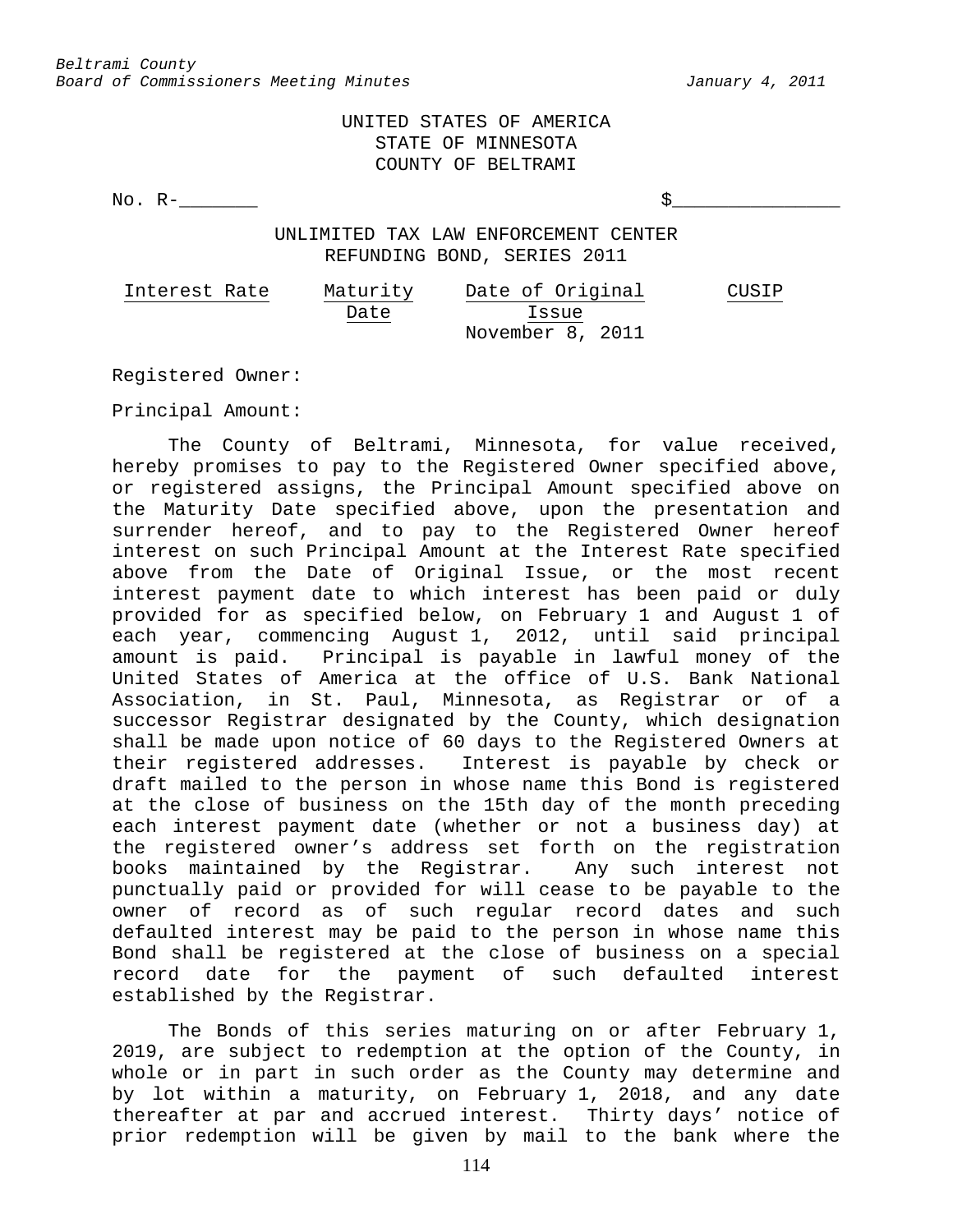Bonds are payable and to the registered owners in the manner provided by Chapter 475, Minnesota Statutes. Any defect in mailing notice of redemption shall not affect the validity of the proceedings for redemption. Any Bond called for redemption, and for the payment of which moneys are set aside by the County on the redemption date, shall not bear interest after the redemption date, regardless of any delay in its presentation.

This Bond is one of an issue of Bonds in the aggregate principal amount of \$4,735,000, all of like date and tenor except as to maturity, interest rate, and redemption privilege, issued pursuant to and in full conformity with the Constitution and Laws of the State of Minnesota, including Section 475.67, Minnesota Statutes, for the purpose of providing funds to refund<br>certain lease obligations of the County. The Bonds of this certain lease obligations of the County. issue are payable primarily from taxes levied under the Resolution described below, and the County will levy additional ad valorem taxes on all taxable property in the County, if required for such purpose, without limitation as to rate or amount.

This Bond is transferable, as provided by the Resolution of the Board of County Commissioners authorizing the issuance of the Bonds of this series adopted September 20, 2011 (the "Resolution") only upon books of the County kept at the office of the Registrar by the Registered Owner hereof in person or by the Registered Owner's duly authorized attorney, upon surrender of this Bond for transfer at the office of the Registrar, duly endorsed by, or accompanied by a written instrument of transfer in form satisfactory to the Registrar duly executed by, the Registered Owner hereof or the Registered Owner's duly authorized attorney, and, upon payment of any tax, fee or other governmental charge required to be paid with respect to such transfer, one or more fully registered Bonds of the series of the same principal amount, maturity and interest rate will be<br>issued to the designated transferee or transferees. The issued to the designated transferee or transferees. Registered Owner of this Bond may be treated as the absolute owner hereof for all purposes.

The Bonds of this series are issuable only as fully registered bonds without coupons in denominations of \$5,000 or any integral multiple thereof not exceeding the principal amount maturing in any one year. As provided in the Resolution and subject to certain limitations therein set forth, the Bonds of this series are exchangeable for a like aggregate principal amount of Bonds of this series of a different authorized denomination, as requested by the Registered Owner or the Registered Owner's duly authorized attorney upon surrender thereof to the Registrar.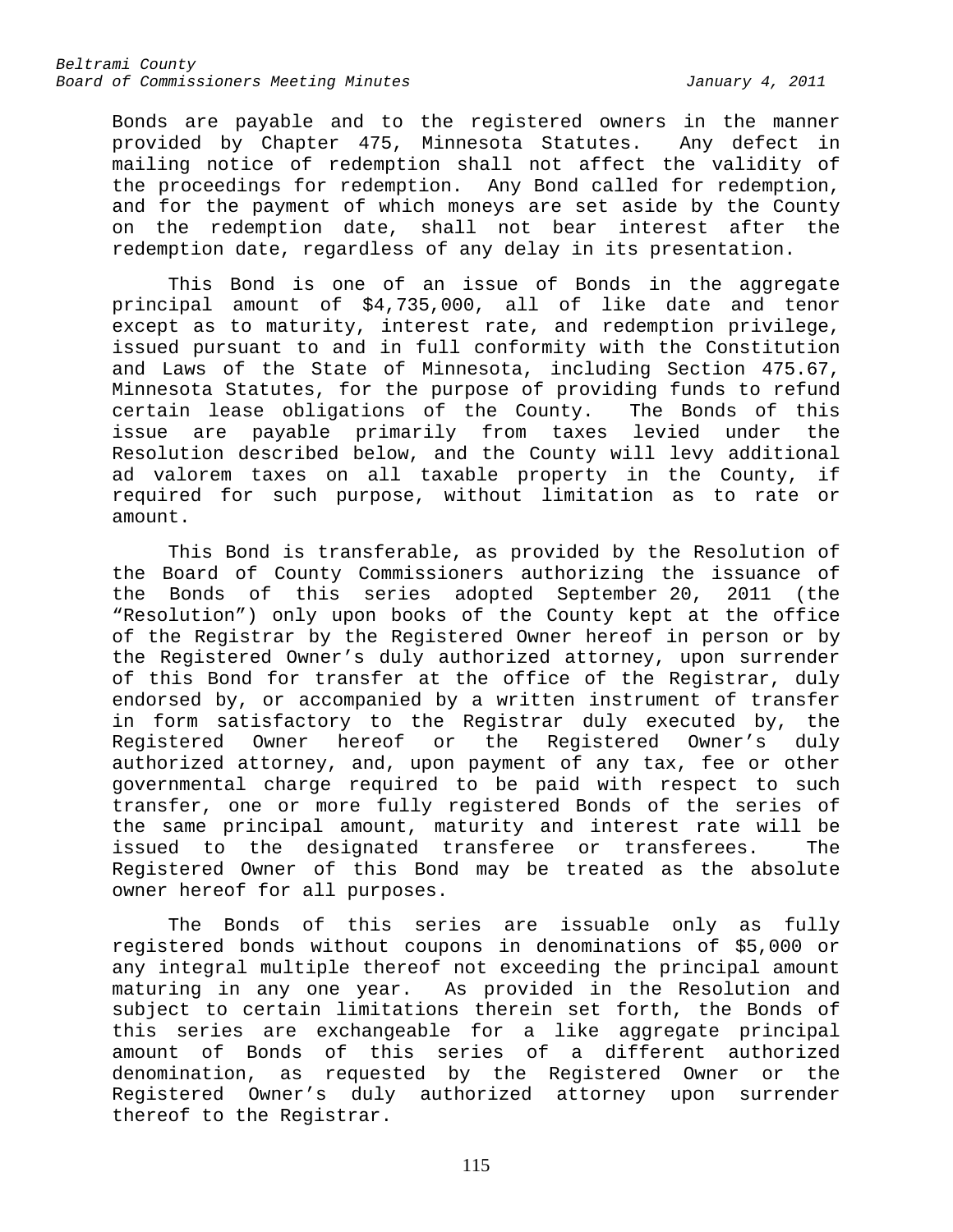IT IS HEREBY CERTIFIED AND RECITED that this Bond is issued by authority of and in strict accordance with Minnesota Statutes, Section 475.67, that all acts, conditions and things required by the Constitution and laws of the State of Minnesota to be done, to happen and to be performed precedent to and in the issuance of this Bond have been done, have happened and have been performed in regular and due form, time and manner as required by law and that this Bond, together with all other indebtedness of the County outstanding on the date of its issuance, does not exceed any constitutional or statutory limitation of indebtedness.

This Bond shall not be valid or become obligatory for any purpose until the Certificate of Authentication and Registration hereon shall have been signed by the Registrar.

IN WITNESS WHEREOF, Beltrami County, Minnesota, by its Board of Commissioners, has caused this Bond to be executed in its behalf by the facsimile signature of the Chair and by the facsimile signature of the County Administrator, all as of the Date of Original Issue specified above.

BELTRAMI COUNTY, MINNESOTA

By (Facsimile Signature) Chair, Board of County

Commissioners

By (Facsimile Signature) County Administrator

REGISTRAR'S CERTIFICATE OF AUTHENTICATION AND REGISTRATION

This is one of the Bonds described in the within mentioned Resolution, and this Bond has been registered as to principal and interest in the name of the Registered Owner identified above.

 $\mathtt{Dated}$ :

U.S. BANK NATIONAL ASSOCIATION, Bond Registrar

 $By$ 

Authorized Signature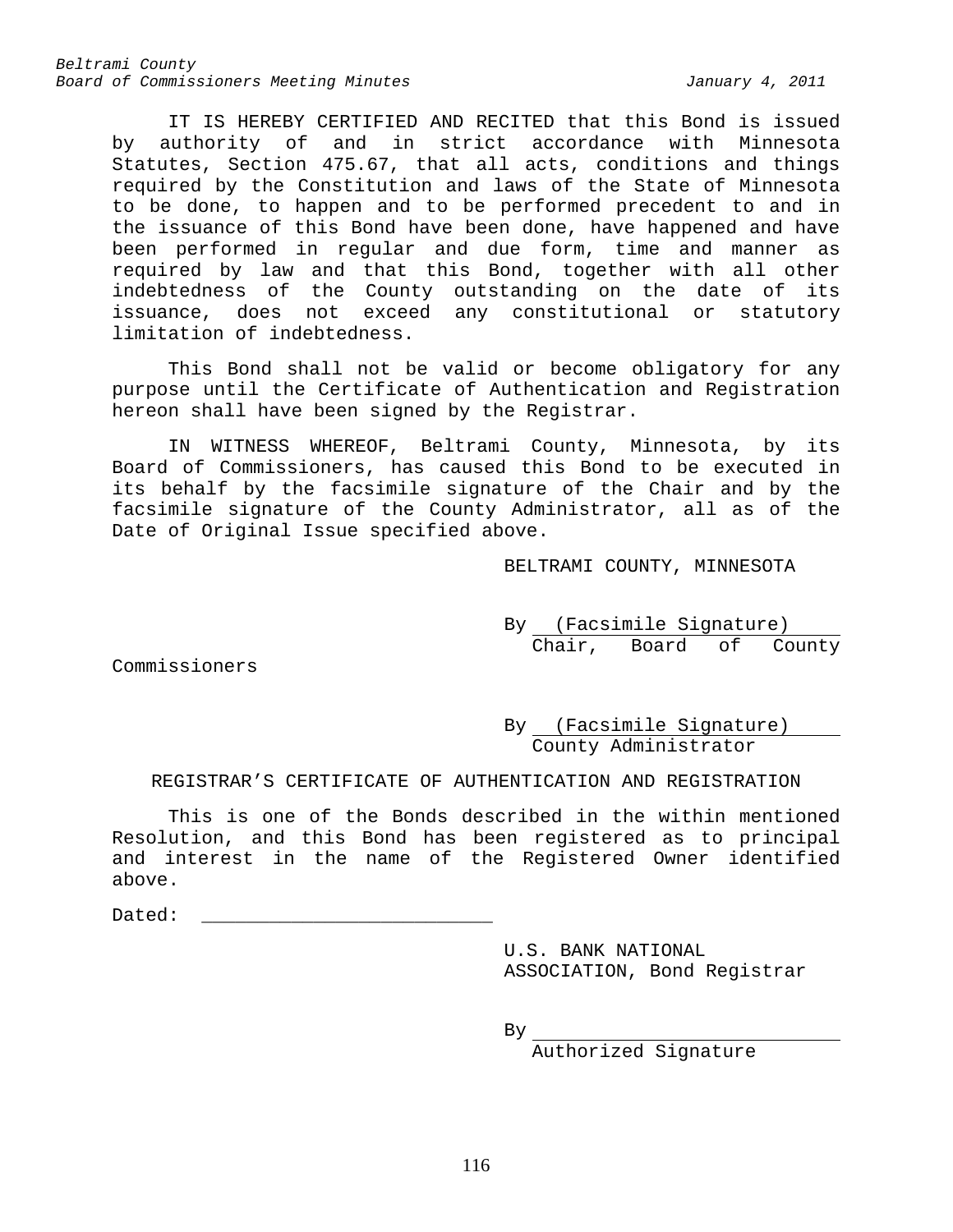#### ASSIGNMENT

FOR VALUE RECEIVED, the undersigned hereby sells, assigns and<br>transfers unto transfers unto unit and the set of the set of the set of the set of the set of the set of the set of the set o

(Please Print or Typewrite Name and Address of Transferee) the within Bond and all rights thereunder, and hereby irrevocably constitutes and appoints \_\_\_\_\_\_\_\_\_\_\_\_\_\_\_\_\_\_\_\_\_\_\_, attorney to transfer the within Bond on the books kept for registration thereof, with full power of substitution in the premises.

Dated:

Please Insert Social Security Notice: The signature to this Number or Other Identifying Number of the name as it appears on the Assignee assignment must correspond with face of this Bond in every particular, without alteration or any change whatever.

Signature Guaranteed:

Signatures must be guaranteed by a national bank or trust company or by a brokerage firm having membership in one of the major stock exchanges.

5. The Bonds shall be prepared in printed form under the direction of the County Administrator and when so prepared shall be executed on behalf of the County by the manual or facsimile signature of the Chair and by the manual or facsimile signature of the County Administrator. The Bonds shall not be valid for any purpose until authenticated by the Registrar. The Bonds initially issued hereunder shall be registered as of the date of delivery, and all Bonds issued in exchange therefor shall be registered as of such date, or, if issued after the first payment date, as of the most recent interest payment date on which interest was paid or duly provided for. When the Bonds shall have been so prepared and executed, they shall be delivered to the purchaser by the County Administrator or the Administrator's designee(s) upon receipt of the purchase price and accrued interest and the signed legal opinion of Faegre & Benson LLP, as Bond Counsel, and the purchaser shall not be required to see to the proper application of the proceeds.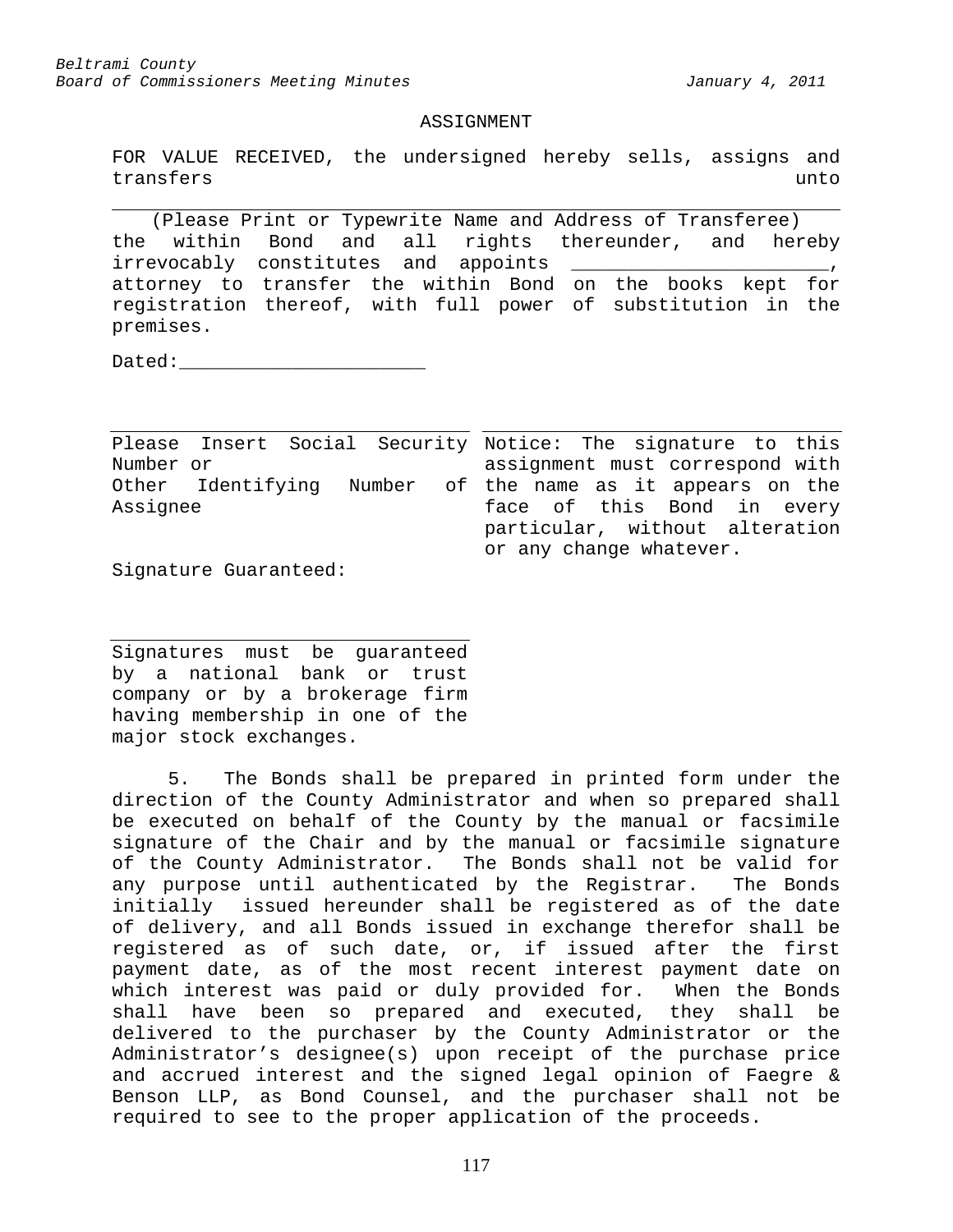6. As long as any of the Bonds issued hereunder shall remain outstanding, the County shall maintain and keep at the office of the Registrar an office or agency for the payment of the principal of and interest on the Bonds, as in this Resolution provided, and for the registration and transfer of the Bonds, and shall also keep at the office of the Registrar books for such registration and transfer. Upon surrender for transfer of any Bond at the office of the Registrar with a written instrument of transfer satisfactory to the Registrar, duly executed by the registered owner or the owner's duly authorized attorney, and upon payment of any tax, fee or other governmental charge required to be paid with respect to such transfer, the County shall execute and the Registrar shall authenticate and deliver, in the name of the designated transferee or transferees, one or more fully registered Bonds of the same series and maturity date, of any authorized denominations of a like aggregate principal amount, maturity and interest rate. The Bonds, upon surrender thereof at the office of the Registrar, may at the option of the registered owner thereof be exchanged for an equal aggregate principal amount of Bonds of the same maturity date and interest rate of any authorized denominations. In all cases in which the privilege of exchanging Bonds or transferring fully registered Bonds is exercised, the County shall execute and the Registrar shall deliver Bonds in accordance with the provisions of this Resolution. For every such exchange or transfer of Bonds, whether temporary or definitive, the County or the Registrar may make a charge sufficient to reimburse it for any tax, fee or other governmental charge required to be paid with respect to such exchange or transfer, which sum or sums shall be paid by the person requesting such exchange or transfer as a condition precedent to the exercise of the privilege of making such exchange or transfer. Notwithstanding any other provision of this Resolution, the cost of preparing each new Bond upon each exchange or transfer, and any other expenses of the County or the Registrar incurred in connection therewith (except any applicable tax, fee or other governmental charge) shall be paid by the County. The County and the Registrar shall not be required to make any transfer or exchange of any Bonds during the fifteen (15) days next preceding any February 1 or August 1 interest payment date.

7. Interest on any Bond which is payable, and is punctually paid or duly provided for, on any interest payment date shall be paid to the person in whose name that Bond (or one or more Bonds for which such Bond was exchanged) is registered at the close of business on the 1st day of the month of such interest payment date. Any interest on any Bond which is payable, but is not punctually paid or duly provided for, on any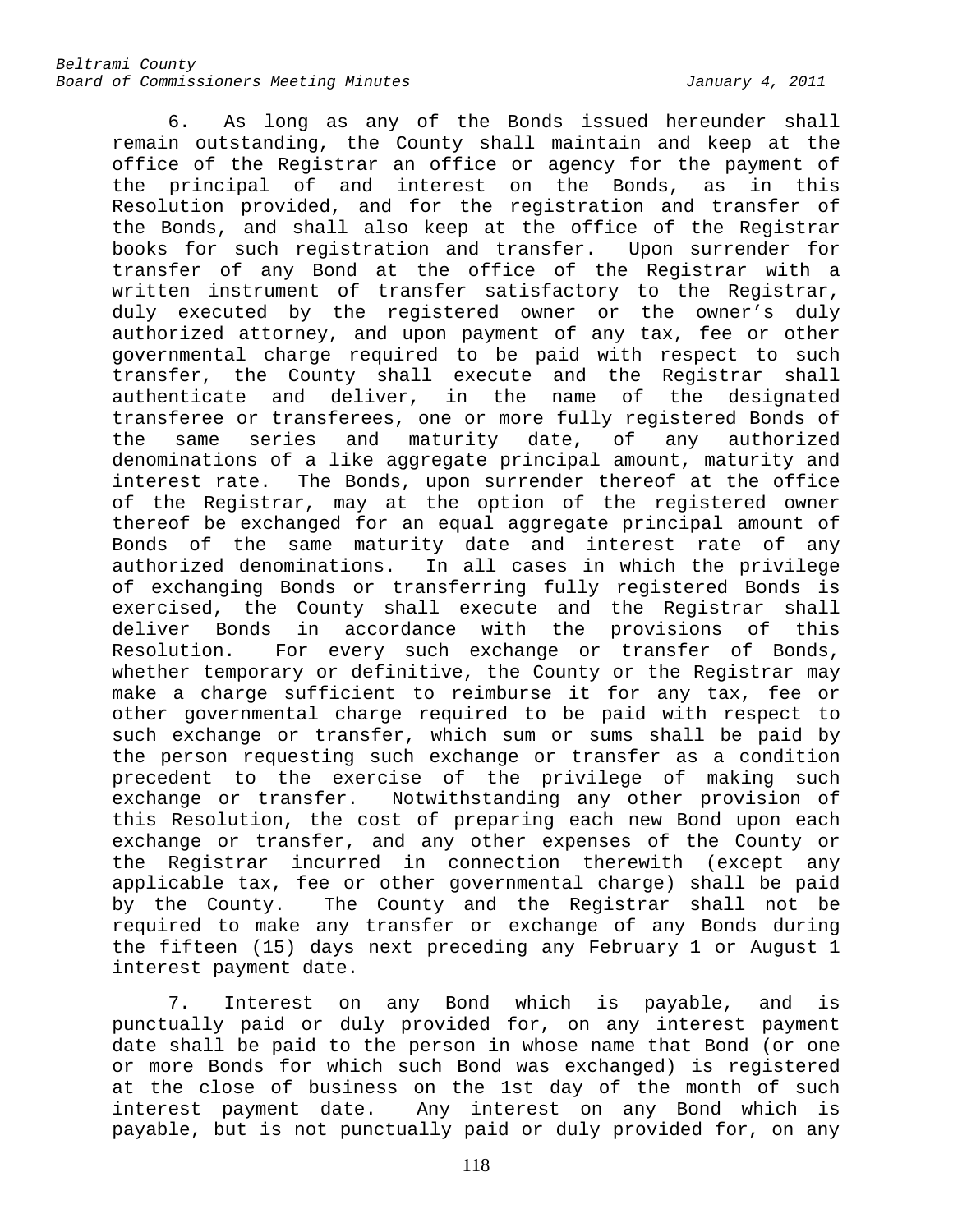interest payment date shall forthwith cease to be payable to the registered holder on the relevant regular record date solely by<br>virtue of such holder having been such holder; and such such holder having been such holder; and such defaulted interest may be paid by the County in any lawful manner, if, after notice given by the County to the Registrar of the proposed payment pursuant to this paragraph, such payment shall be deemed practicable by the Registrar. Subject to the foregoing provisions of this paragraph, each Bond delivered under this Resolution upon transfer of or in exchange for or in lieu of any other Bond shall carry all the rights to interest accrued and unpaid, and to accrue, which were carried by such other Bond and each such Bond shall bear interest from such date that neither gain nor loss in interest shall result from such transfer, exchange or substitution.

8. As to any Bond, the County and the Registrar and their respective successors, each in its discretion, may deem and treat the person in whose name the same for the time being shall be registered as the absolute owner thereof for all purposes and neither the County nor the Registrar nor their respective successors shall be affected by any notice to the contrary. Payment of or on account of the principal of any such Bond shall be made only to or upon the order of the registered owner thereof, but such registration may be changed as above provided. All such payments shall be valid and effectual to satisfy and discharge the liability upon such Bond to the extent of the sum or sums so paid.

9. (a) For purposes of this paragraph 9, the following terms shall have the following meanings:

> "Beneficial Owner" shall mean, whenever used with respect to a Bond, the person recorded as the beneficial owner of such Bond by a Participant on the records of such Participant, or such person's subrogee.

> "Cede & Co." shall mean Cede & Co., the nominee of DTC, and any successor nominee of DTC with respect to the Bonds.

> "DTC" shall mean The Depository Trust Company of New York, New York.

> "Participants" shall mean those broker-dealers, banks and other financial institutions for which DTC holds Bonds as securities depository.

> "Representation Letter" shall mean the Blanket Letter of Representation from the County to DTC, which shall be executed in substantially the form on file.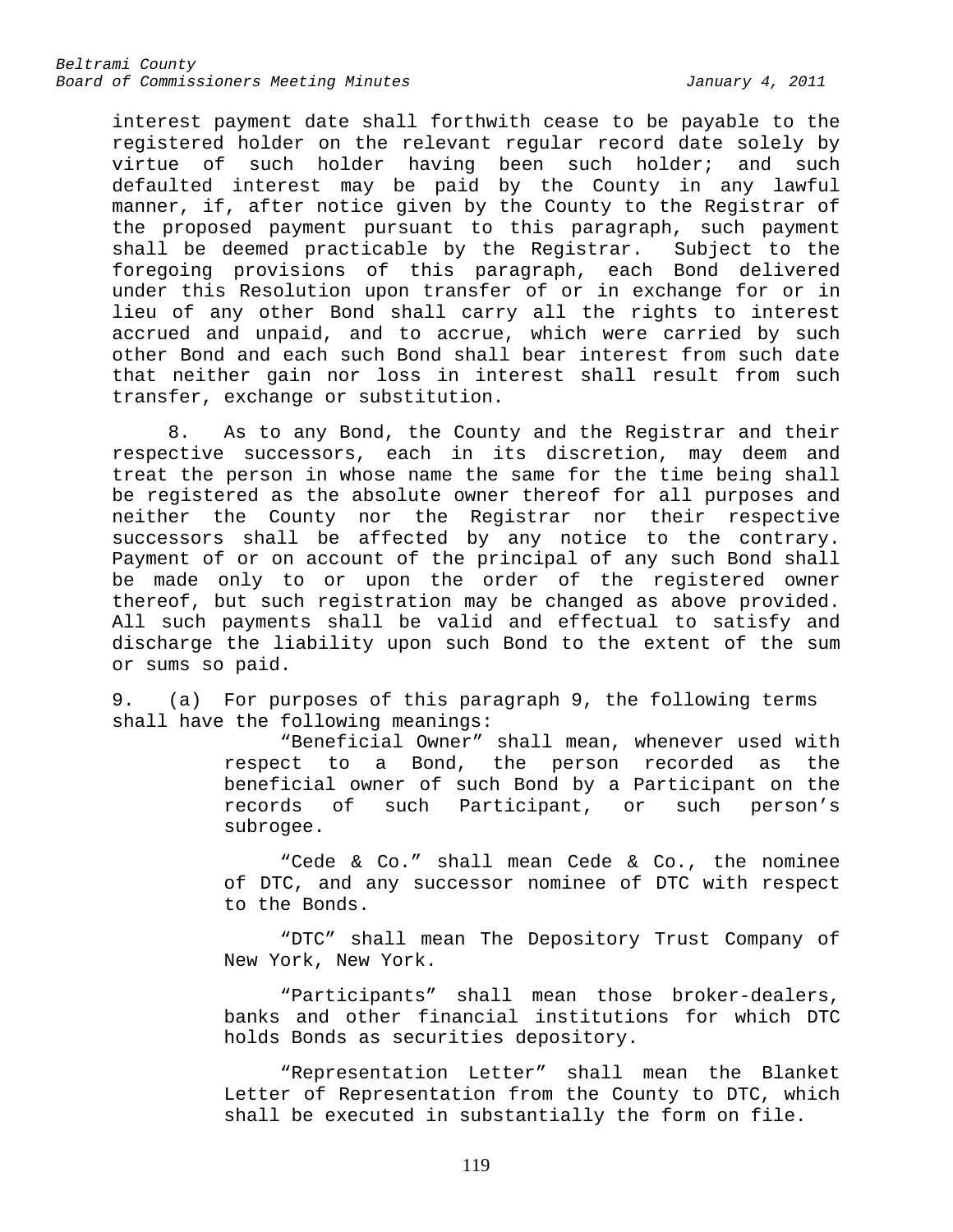(b) The Bonds shall be initially issued as separate authenticated fully registered bonds, and one Bond shall be issued in the principal amount of each stated maturity of<br>the Bonds. Upon initial issuance, the ownership of such Upon initial issuance, the ownership of such Bonds shall be registered in the bond register of the County kept by the Registrar in the name of Cede & Co., as nominee of DTC. The Registrar and the County may treat DTC (or its nominee) as the sole and exclusive owner of the Bonds registered in its name for the purposes of payment of the principal of or interest on the Bonds, selecting the Bonds or portions thereof to be redeemed, giving any notice permitted or required to be given to registered owners of Bonds under this Resolution, registering the transfer of Bonds, and for all other purposes whatsoever; and neither the Registrar nor the County shall be affected by any notice to the contrary. Neither the Registrar nor the County shall have any responsibility or obligation to any Participant, any person claiming a beneficial ownership interest in the Bonds under or through DTC or any Participant, or any other person which is not shown on the registration books of the Registrar as being a registered owner of any Bonds, with respect to the accuracy of any records maintained by DTC or any Participant, with respect to the payment by DTC or any Participant of any amount with respect to the principal of or interest on the Bonds, with respect to any notice which is permitted or required to be given to owners of Bonds under this Resolution, with respect to the selection by DTC or any Participant of any person to receive payment in the event of a partial redemption of the Bonds, or with respect to any consent given or other action taken by DTC as registered owner of<br>the Bonds. The Registrar shall pay all principal of and The Registrar shall pay all principal of and interest on the Bonds only to Cede & Co. in accordance with the Representation Letter, and all such payments shall be valid and effective to fully satisfy and discharge the County's obligations with respect to the principal of and interest on the Bonds to the extent of the sum or sums so<br>paid. No person other than DTC shall receive an No person other than DTC shall receive an authenticated Bond for each separate stated maturity evidencing the obligation of the County to make payments of<br>principal and interest. Upon delivery by DTC to the Upon delivery by DTC to the Registrar of written notice to the effect that DTC has determined to substitute a new nominee in place of Cede & Co., the Bonds will be transferable to such new nominee in accordance with subparagraph (e) hereof.

(c) In the event the County determines that it is in the best interest of the Beneficial Owners that they be able to obtain Bond certificates, the County may notify DTC and the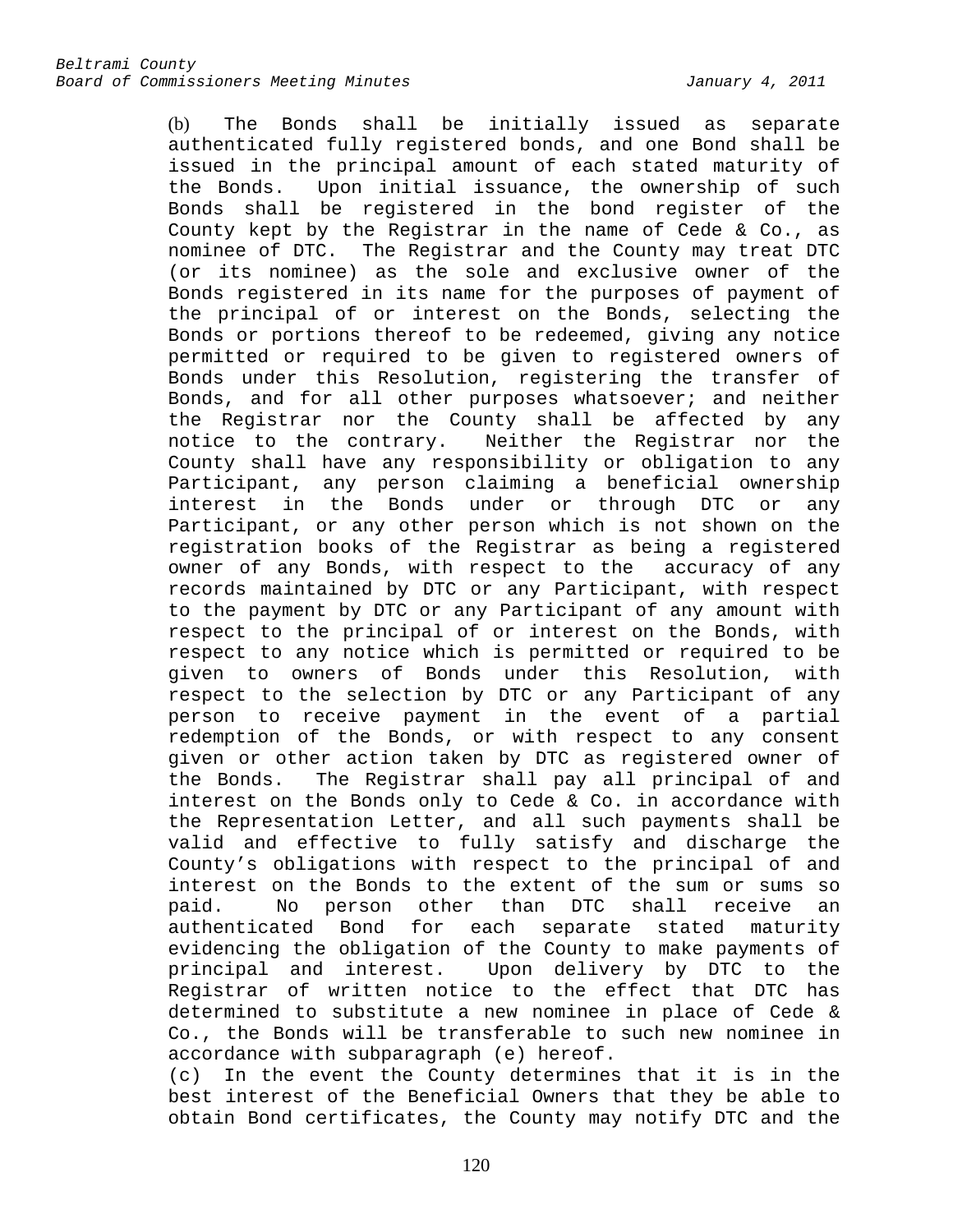Registrar, whereupon DTC shall notify the Participants, of the availability through DTC of Bond certificates. In such event, the Bonds will be transferable in accordance with subparagraph (f) hereof. DTC may determine to discontinue providing its services with respect to the Bonds at any time by giving notice to the County and the Registrar and discharging its responsibilities with respect thereto under applicable law. In such event the Bonds will be transferable in accordance with subparagraph (e) hereof. (d) Notwithstanding any other provision of this Resolution apparently to the contrary, so long as any Bond is registered in the name of Cede & Co., as nominee of DTC, all payments with respect to the principal of and interest on such Bond and all notices with respect to such Bond shall be made and given, respectively, to DTC as provided in the Representation Letter.

(e) The application of the terms of the Representation<br>Letter to the Bonds is hereby confirmed. The Letter to the Bonds is hereby confirmed. The Representation Letter incorporate by reference certain matters with respect to, among other things, notices, consents and approvals by registered owners of the Bonds and Beneficial Owners and payments on the Bonds. The Registrar shall have the same rights with respect to its actions thereunder as it has with respect to its actions under this Resolution.

(f) In the event that any transfer or exchange of Bonds is permitted under subparagraph (b) or (c) hereof, such transfer or exchange shall be accomplished upon receipt by the Registrar from the registered owners thereof of the Bonds to be transferred or exchanged and appropriate instruments of transfer to the permitted transferee in accordance with the provisions of paragraph 6 hereof.

10. There is hereby created a special fund, to be known as the Law Enforcement Bonds, Series 2011 Fund, for purpose of paying principal and interest on the Bonds, and in the event the principal of and interest upon the said Bonds shall become due and payable and there are insufficient moneys in said fund to pay such principal and interest, the County Treasurer is authorized to pay said principal and interest from the general fund and thereafter to reimburse said general fund from collections of taxes levied pursuant hereto. The proceeds of the Bonds herein authorized shall be deposited in a separate fund to be used solely for the payment of the redemption price of the outstanding Prior Bonds when called for redemption on February 1, 2002, and to pay the interest on the Bonds due on February 1, 2012. Any remaining proceeds may be used for any lawful purpose.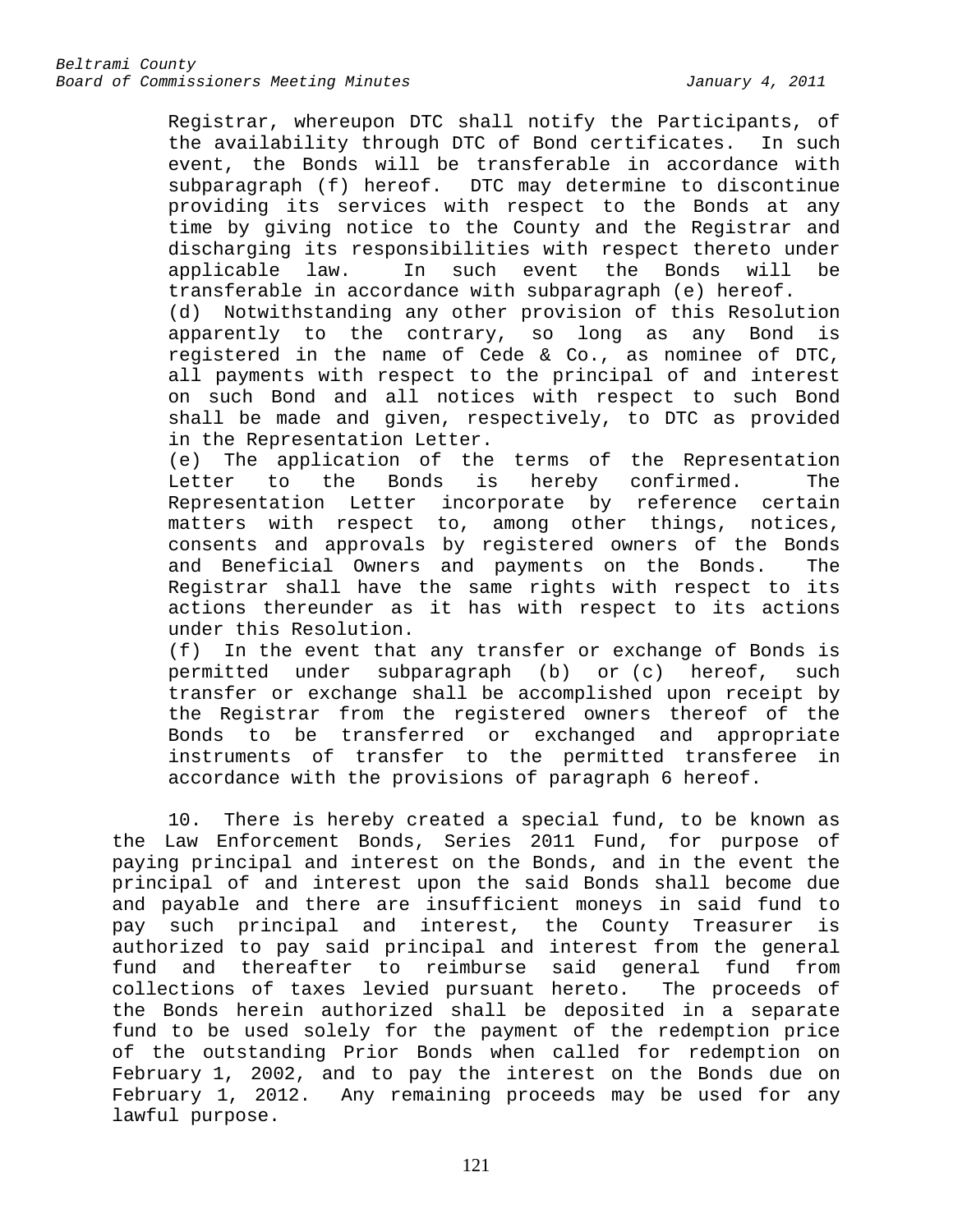11. There is hereby levied upon all the taxable property in the County a direct annual ad valorem tax which shall be spread upon the tax rolls and collected as part of other general ad valorem taxes of the County in the years and amounts as follows:

| Levy Year | Collection Year | Amount    |
|-----------|-----------------|-----------|
| 2011      | 2012            | \$485,001 |
| 2012      | 2013            | 490,473   |
| 2013      | 2014            | 491,161   |
| 2014      | 2015            | 497,041   |
| 2015      | 2016            | 497,125   |
| 2016      | 2017            | 502,396   |
| 2017      | 2018            | 511,898   |
| 2018      | 2019            | 509,294   |
| 2019      | 2020            | 515,933   |
| 2020      | 2021            | 526,790   |
| 2021      | 2022            | 531,704   |
|           |                 |           |

Said levy shall be irrepealable and the taxes so levied are irrevocably appropriated to the debt service fund, but the County reserves the right to reduce said levy from funds in the Law Enforcement Bonds, Series 2011 Fund or other moneys in the manner and to the extent permitted by Minnesota Statutes, Section 475.61.

It is hereby found and determined that the foregoing taxes, if collected in full, will produce at least five percent in excess of the amount needed to meet when due the payments of<br>principal and interest on the Bonds, and the Board of principal and interest on the Bonds, and the Board of Commissioners shall additional levy general ad valorem taxes on all taxable property in the County, if necessary, to pay the principal of and interest on the Bonds when due.

12. The County Administrator is authorized and directed to prepare and furnish to the purchaser and to the attorneys approving the Bonds, certified copies of all proceedings and records relating to the issuance of the Bonds, and to the right, power and authority of the County and its officers to issue the same, and said certified copies and certificates shall be deemed the representations of the County as to all matters stated therein.

13. The officers of the County are hereby authorized and directed to prepare and furnish to the Secretary of the Treasury a statement meeting the information reporting requirements of Section 149(e) of the Internal Revenue Code of 1986, as amended (the "Code"), by the 15th day of the second calendar month after the close of the calendar quarter in which the Bonds are issued.

122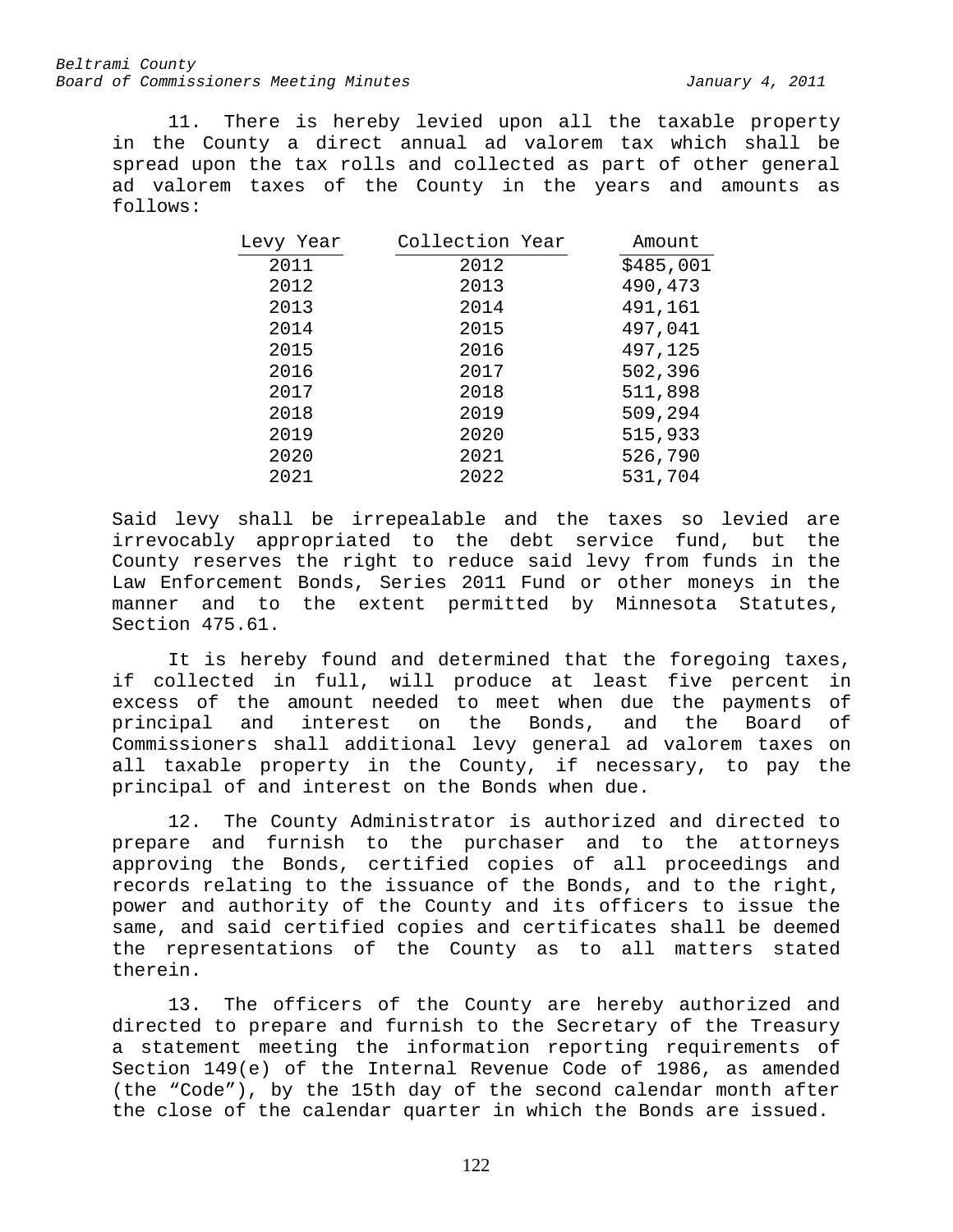14. The County shall not take or permit any action that would cause the Bonds to be "private activity bonds" within the<br>meaning of Section 141 of the Code. In addition, the County meaning of Section 141 of the Code. shall make no investment of funds that would cause the Bonds to be "arbitrage bonds" within the meaning of Section 148 of the Code and regulations thereunder. The County Administrator is authorized to make any elections available to the County under Section 148 of the Code and regulations thereunder. All terms used in this paragraph 14 shall have the meanings provided in the Code and regulations thereunder.

15. The County Auditor/Treasurer shall register the Bonds in her office as required by law.

16. The Official Statement relating to the Bonds, on file with the County Administrator and presented to this meeting, is hereby approved, and the County ratifies and confirms its designation of the Official Statement as a "near final" Official Statement for purposes of Rule 15c2-12 of the Securities and Exchange Commission and the furnishing thereof to prospective purchasers of the Bonds, insofar as the same relates to the<br>Bonds and the sale thereof. The Continuing Disclosure Bonds and the sale thereof. The Continuing Disclosure<br>Certificate included in the Official Statement is hereby in the Official Statement approved and shall be executed and delivered in connection with the delivery of the Bonds to the Purchaser.

17. The Bonds are designated qualified tax-exempt obligations under Section 265(b)(3) of the Internal Revenue Code.

18. The proceeds of the Bonds and such additional sums as may be necessary to accomplish the purposes thereof are hereby appropriated to the prepayment and redemption of the Prior Bonds. The outstanding Prior Bonds are hereby called for prior redemption on February 1, 2012, and the Chair or Administrator shall give notice of such redemption pursuant to the lease and such bonds.

A motion was made by Commissioner Fairbanks, and seconded by Commissioner Frost, to approve the Resolution awarding sale of the Law Enforcement Center Refunding Bonds. Unanimously carried.

## Approved Pilot Project for At-Risk Youth

As a part of Strategy Aligned Management, the Safe Neighborhood Theme Team is requesting funds to allow Social Workers and Truancy Case Managers to work with kids and families to locate and fund adult supervised co-curricular activities.

123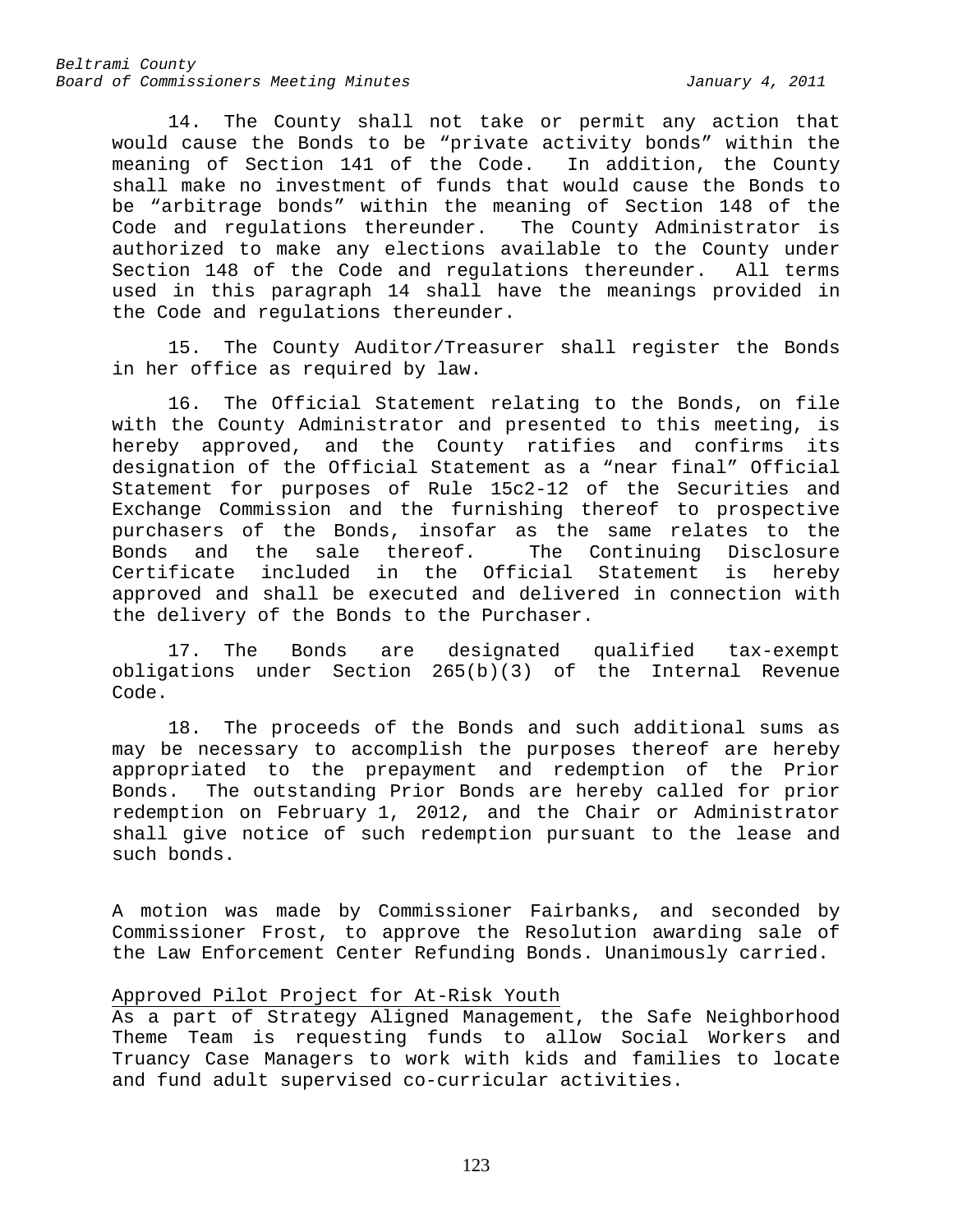Commissioner Lucachick wanted to stress the value of this pilot project as well as the need to monitor it's development and make sure funds were not being used for any administrative purposes.

A motion was made by Commissioner Lucachick and seconded by Commissioner Fairbanks, to approve funding the pilot project for at-risk youth, as submitted, with the understanding that no monies were to be used administratively. Unanimously carried.

#### Approved Pharmacy Discount Card Program

Commissioner Lucachick stated, for the record, that even though the Thrifty White Pharmacy discount card has been approved by the County Board, anyone can bring a discount card proposal to the Board. There is no cost to the county or its citizens to provide this service.

### **COMMISSIONERS' BUSINESS**

### Legislative/Lobbying Issues

- Commissioner Vene mentioned the upcoming Oct. 19 AMC district meeting, where they will be discussing the MAGIC Act.
- Commissioner Frost noted the upcoming Redistricting Meeting to be held in the Board Room by the State.

## Commissioners' Reports

• Commissioner Lucachick reported on the Kitchigami Regional Library and the renewal of services contract on the horizon. Administrator Murphy will put together a future work session agenda item for the discussion on setting the level of funding Beltrami County wishes to support.

## Review Upcoming Meeting Schedule

Next regular meeting of the County Board will be October 4, 2011, in the Board Room of the County Administration Building.

### **MEETING ADJOURNMENT**

A motion to adjourn the Board meeting at 5:36 p.m. was made by Commissioner Fairbanks, seconded by Commissioner Frost, and unanimously carried.

> \_\_\_\_\_\_\_\_\_\_\_\_\_\_\_\_\_\_\_\_\_\_\_\_\_\_\_\_\_\_\_\_\_ Joe Vene, Chair

\_\_\_\_\_\_\_\_\_\_\_\_\_\_\_\_\_\_\_\_\_\_\_\_\_\_\_\_\_\_\_\_\_ Tony Murphy, County Administrator **TRANSCRIPT OF THE PROCEEDINGS**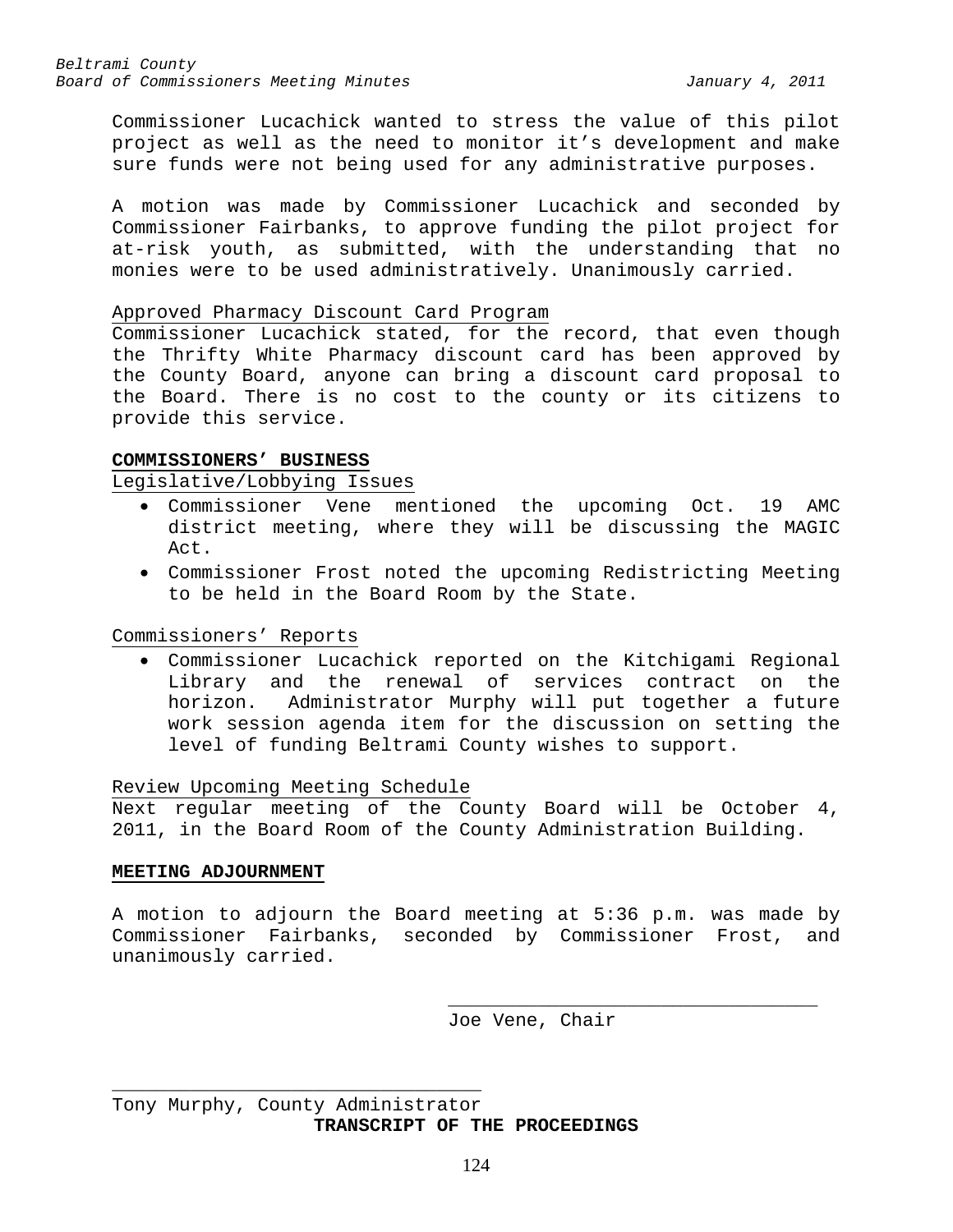# **OF THE BELTRAMI COUNTY BOARD OF COMMISSIONERS October 4, 2011**

The Beltrami County Board of Commissioners met in regular session on September 6, 2011, at the County Board Room, County Administration Building, Bemidji, Minnesota.

#### **CALL TO ORDER, ROLL CALL AND PLEDGE OF ALLEGIANCE**

Chair Joe Vene called the meeting to order at 5:00 p.m. Commissioners Jack Frost, Quentin Fairbanks, and Jim Lucachick were present. County Commissioner District 3 seat is vacant.

#### **GENERAL COMMENTS – BOARD CHAIR**

None.

#### **CITIZENS ADDRESSING THE BOARD**

None.

#### **APPROVAL OF AGENDA**

The following items were added to the Consent Agenda:

- Approval of Certification of Commercial Delinquent accounts for Solid Waste Management
- Approval to withdraw from MN Rural Counties Caucus (MRCC)

The Following item was added to the Regular Agenda:

• Approval of 2012 Preliminary Budget for Kitchigami Regional Library

### **GENERAL BUSINESS**

## Approved Agenda and Amendments

A motion to approve the Agenda and Amendments was made by Commissioner Frost, seconded by Commissioner Fairbanks, and unanimously carried.

#### Approved Consent Agenda

A motion to approve the Consent Agenda was made by Commissioner Frost, seconded by Commissioner Lucachick, and unanimously carried.

#### **CONSENT ITEMS**

#### Approved Minutes

The Board, by adoption of its Consent Agenda, approved the Minutes of the Board of Commissioners Work Meeting held September 20, 2011, and the Minutes of the Board of Commissioners Regular Meeting held September 20, 2011, as submitted.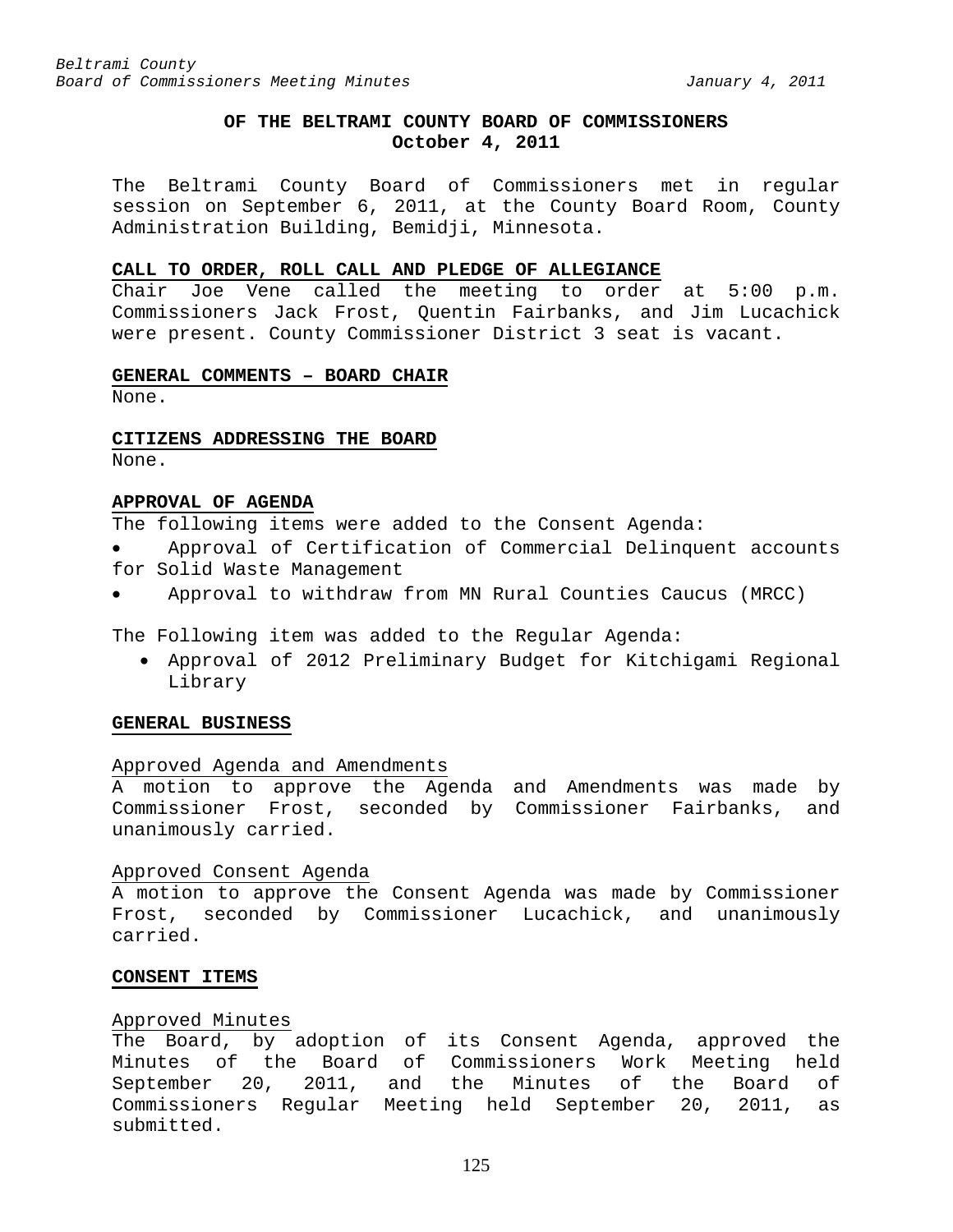## Approved Auditor/Treasurer Warrant Payment Listing

The Board, by adoption of its Consent Agenda, received and approved the warrant payment listing submitted by the Auditor/Treasurer's Office.

## Approved Payment of Auditor/Treasurer Bills

The Board, by adoption of its Consent Agenda, approved payment of Auditor/Treasurer bills, as submitted.

## Approved Easement for Otter Tail Power Company

The Board, by adoption of its Consent Agenda, approved the Otter Tail Power Company easement to cross County lands, as submitted.

## Approved Health & Human Services Warrant Payment List

The Board, by adoption of its Consent Agenda, received and approved the warrant payment listing submitted by Health & Human Services Department.

Approval of Resolution Accepting 'Towards Zero Death' Grant The Board, by adoption of its Consent Agenda, approved the Resolution to accept a Towards Zero Death grant from MN Dept of Public Safety:

Be it resolved that Beltrami County Sheriff's Office and Safe Neighborhoods Team enter into

a grant agreement with the Minnesota Department of Public Safety, for traffic safety projects during the period from October 1, 2011 through September 30, 2012.

Sheriff Phil Hodapp is hereby authorized to execute such agreements and amendments as are necessary to implement the project on behalf of the Beltrami County Sheriff's Office and to be the fiscal agent and administer the grant.

## Approval of Certification of Delinquent Commercial Accounts for Solid Waste Management

The Board, by adoption of its Consent Agenda, approved the Certification of Delinquent Commercial Accounts for Solid Waste, as submitted.

Approval to Withdraw from MN Rural Counties Caucus (MRCC)

The Board, by adoption of its Consent Agenda, approved the withdrawal of Beltrami County from the MN Rural Counties Caucus (MRCC).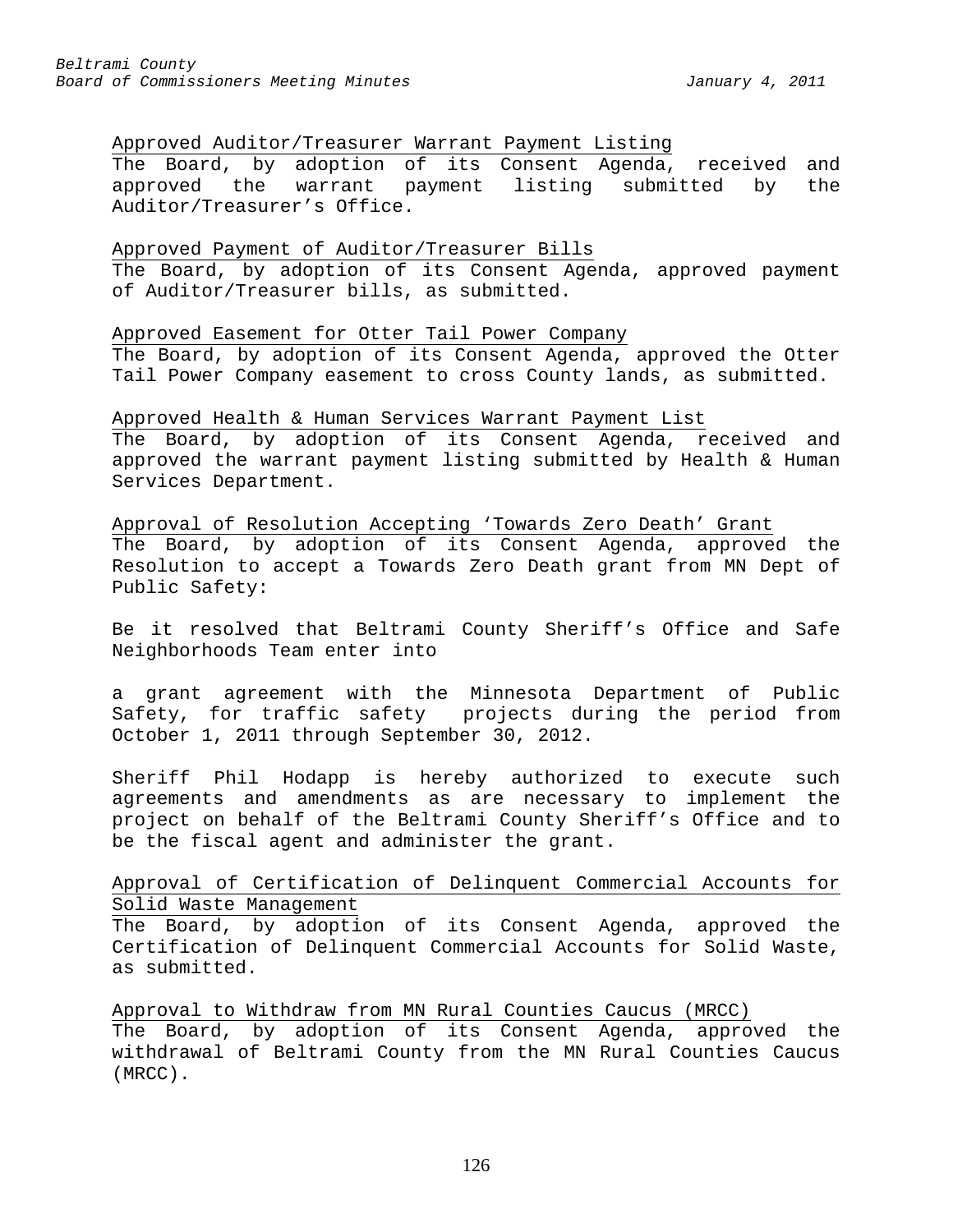### **REGULAR AGENDA**

Fill One Casual Bailiff Position

A motion was made by Commissioner Lucachick, and seconded by Commissioner Frost, to fill one casual Bailiff Position. Unanimously carried.

Fill Two Account Tech II Positions in Health & Human Services Health & Human Services Finance Division Director, Deb Steigauf, presented the request to fill two Account Tech II Positions.

A motion was made by Commissioner Frost, and seconded by Commissioner Fairbanks, to fill two Account Tech II positions in Health & Human Services. Unanimously carried.

Resolution to Accept New Rognlien Park Fishing Pier from MN DNR John Winter, from Natural Resource Management Department, presented the information and answered questions from the Board regarding the fishing pier donated to Rognlien Park by the MN DNR.

WHEREAS, the Natural Resource Management (NRM) Department manages Rognlien Park for Beltrami County and,

WHEREAS, NRM follows the Beltrami County Recreational Facilities Plan (Plan) adopted by the Beltrami County Board on January 8, 2008 and,

WHEREAS, the Plan identifies a fishing pier as a Phase I major improvement for Rognlien Park and,

WHEREAS, the Minnesota Department of Natural Resources (DNR) is committed to help Beltrami County provide an accessible fishing pier that increases fishing opportunities especially to meet the needs of children, elderly, people with disabilities, and those without a boat and,

WHEREAS, Beltrami County and the DNR have determined a fishing pier on Grant Lake in Rognlien Park is of high priority under the state public water access program and,

WHEREAS, the DNR agrees to deliver and help install a fishing pier at Rognlien Park by June 2012 and,

NOW, THEREFORE, BE IT RESOLVED, the Beltrami County Board authorizes NRM to accept delivery of a new 54-foot fishing pier, at no cost, from the MN DNR for Rognlien Park and to enter into a 25-year cooperative maintenance agreement with the DNR.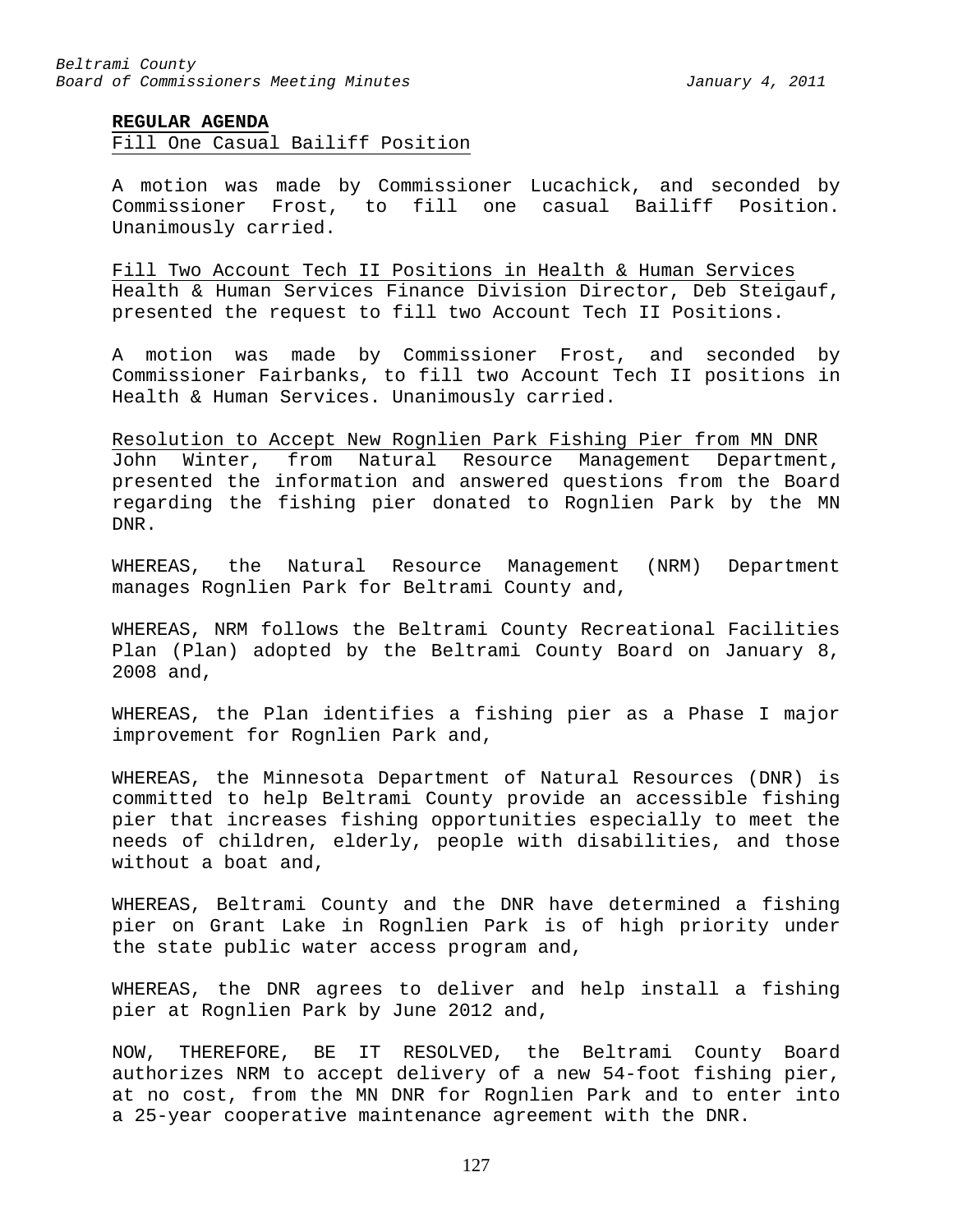A motion was made by Commissioner Frost, and seconded by Commissioner Fairbanks, to approve the Resolution accepting the Rognlien Park Fishing Pier from MN DNR. Unanimously carried.

Award Bids for BASC, NRM and Veterans Service Remodel Projects Facilities Management Director, Steve Shadrick, presented the bids and breakdown for the BASC, NRM and Veterans Service Remodel projects.

A motion was made by Commissioner Lucachick, and seconded by Commissioner Fairbanks to accept the bid from the apparent low bidder, Diversified Builders, in the amount of \$83,260, which includes Alternate #1, as submitted. Unanimously carried.

### Kitchigami Regional Library Funding

A motion was made by Commissioner Lucachick, and seconded by Commissioner Frost, to approve funding of the Kitchigami Regional Library at the Maintenance of Effort \$265,162.00. Carried unanimously by roll call vote.

#### **COMMISSIONERS' BUSINESS**

Legislative/Lobbying Issues

• Commissioner Vene reported on the upcoming market value homestead credit impacts meeting hosted by the Chamber of Commerce on Oct.13.

Commissioners' Reports

- Commissioner Frost reported on the upcoming meeting regarding citizens with disabilities issues sponsored by ARC.
- Commissioner Vene reported on his attendance at the Civil Air Patrol banquet.

## Review Upcoming Meeting Schedule

Next regular meeting of the County Board will be October 18, 2011, in the Board Room of the County Administration Building.

### **MEETING ADJOURNMENT**

A motion to adjourn the Board meeting at 5:30 p.m. was made by Commissioner Fairbanks, seconded by Commissioner Frost, and unanimously carried.

> \_\_\_\_\_\_\_\_\_\_\_\_\_\_\_\_\_\_\_\_\_\_\_\_\_\_\_\_\_\_\_\_\_ Joe Vene, Chair

\_\_\_\_\_\_\_\_\_\_\_\_\_\_\_\_\_\_\_\_\_\_\_\_\_\_\_\_\_\_\_\_\_ Tony Murphy, County Administrator **TRANSCRIPT OF THE PROCEEDINGS OF THE BELTRAMI COUNTY BOARD OF COMMISSIONERS**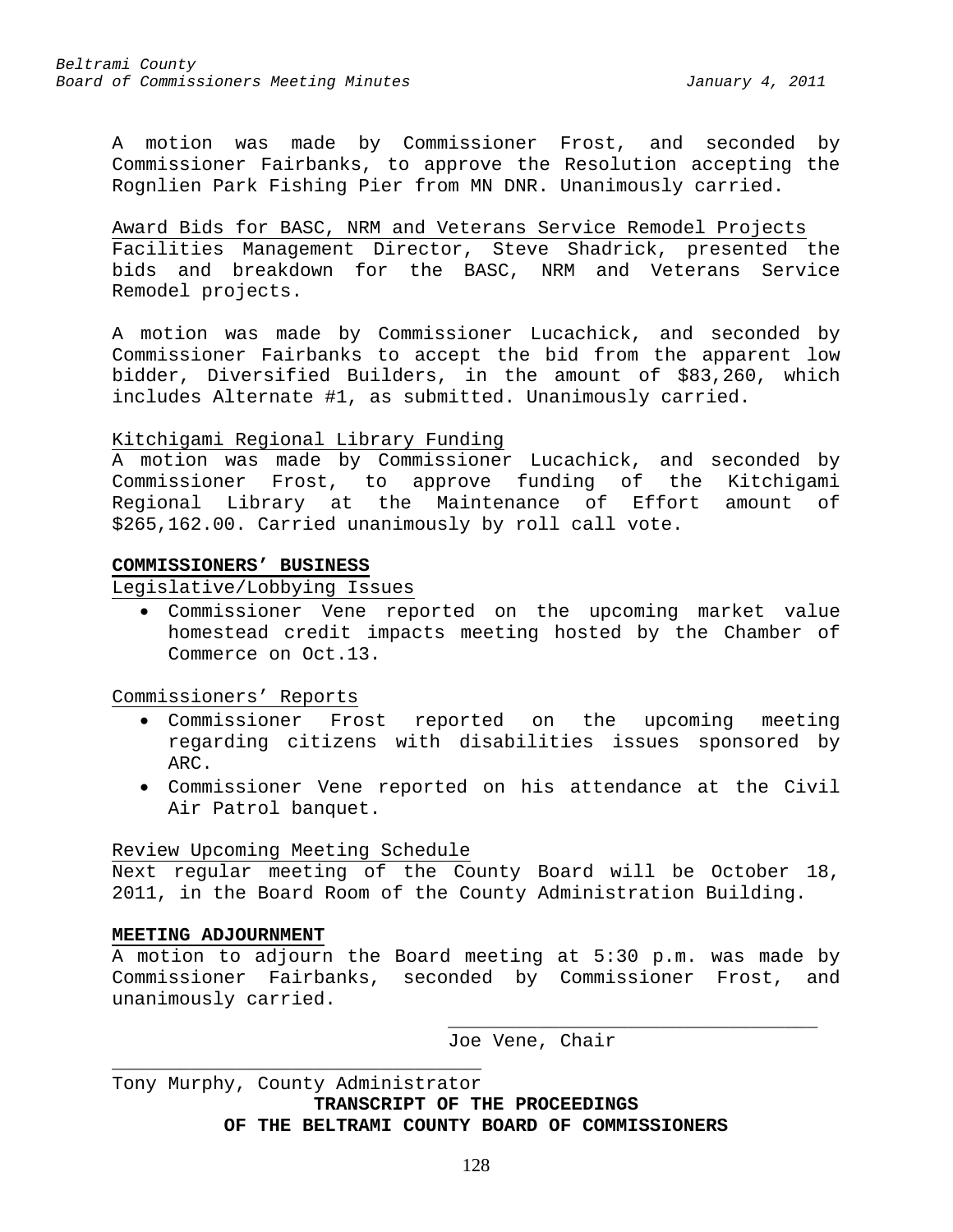#### **October 18, 2011**

The Beltrami County Board of Commissioners met in regular session on September 6, 2011, at the County Board Room, County Administration Building, Bemidji, Minnesota.

## **CALL TO ORDER, ROLL CALL AND PLEDGE OF ALLEGIANCE**

Chair Joe Vene called the meeting to order at 5:00 p.m. Commissioners Jack Frost, Quentin Fairbanks, and Jim Lucachick were present. County Commissioner District 3 seat is vacant.

### **GENERAL COMMENTS – BOARD CHAIR**

None.

### **CITIZENS ADDRESSING THE BOARD**

None.

#### **APPROVAL OF AGENDA**

The following items were added to the Consent Agenda:

- Approval of Resolution of Support to Lakeland Public Television
- Approval to Appoint Representatives to PrimeWest Employee Health Insurance Task Force

#### **GENERAL BUSINESS**

#### Approved Agenda and Amendments

A motion to approve the Agenda and Amendments was made by Commissioner Frost, seconded by Commissioner Fairbanks, and unanimously carried.

#### Approved Consent Agenda

A motion to approve the Consent Agenda was made by Commissioner Frost, seconded by Commissioner Fairbanks, and unanimously carried.

### **CONSENT ITEMS**

#### Approved Minutes

The Board, by adoption of its Consent Agenda, approved the Minutes of the Board of Commissioners Work Meeting held October 4, 2011, and the Minutes of the Board of Commissioners Regular Meeting held October 4, 2011, as submitted.

### Approved Auditor/Treasurer Warrant Payment Listing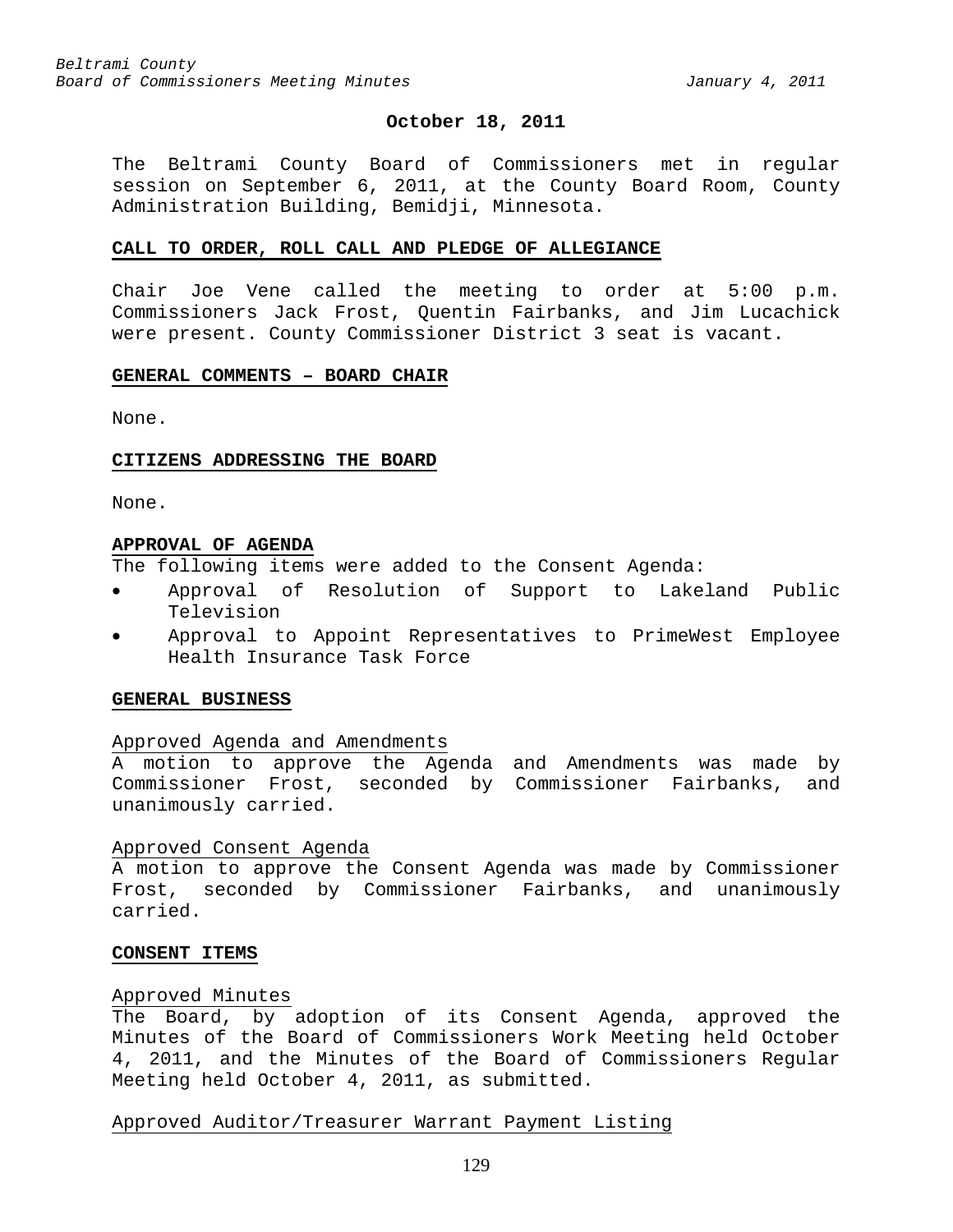The Board, by adoption of its Consent Agenda, received and approved the warrant payment listing submitted by the Auditor/Treasurer's Office.

Approved Payment of Auditor/Treasurer Bills The Board, by adoption of its Consent Agenda, approved payment of Auditor/Treasurer bills, as submitted.

Approved Liquor License/Concordia Language Village and Set-up License/Rogers Campground, Kelliher

The Board, by adoption of its Consent Agenda, approved the Liquor License for Concordia Language Village for the remainder of 2011 and all of 2012 and approved the Set-up License for Rogers Campground, as submitted.

#### Approved Attendance to Transportation Research Board

The Board, by adoption of its Consent Agenda, approved the attendance of the Highway Engineer, Bruce Hasbargen, to the Transportation Research Board Conference in Washington D.C., as submitted.

Approved Health and Human Services Monthly Child Protection Reports

The Board, by adoption of its Consent Agenda, reviewed and approved Human Services Monthly Child Protection Reports, as submitted.

Approved Health and Human Services Family Child Care Licenses The Board, by adoption of its Consent Agenda, approved Human Services Family Child Care Licenses, as submitted.

Approved Health and Human Services Family Foster Care Licenses The Board, by adoption of its Consent Agenda, approved Human Services Family Foster Care Licenses, as submitted.

Approved Health & Human Services Warrant Payment List

The Board, by adoption of its Consent Agenda, received and approved the warrant payment listing submitted by Health & Human Services Department.

Approved Resolution of Support to Lakeland Public Television The Board, by adoption of its Consent Agenda, approved the Resolution of Support for the development and construction of a facility for Lakeland Public Television in Bemidji:

WHEREAS, Lakeland Public Television (LPTV), a community licensed public television station located on the campus of Bemidji State University (BSU) in Bemidji, MN has successfully offered public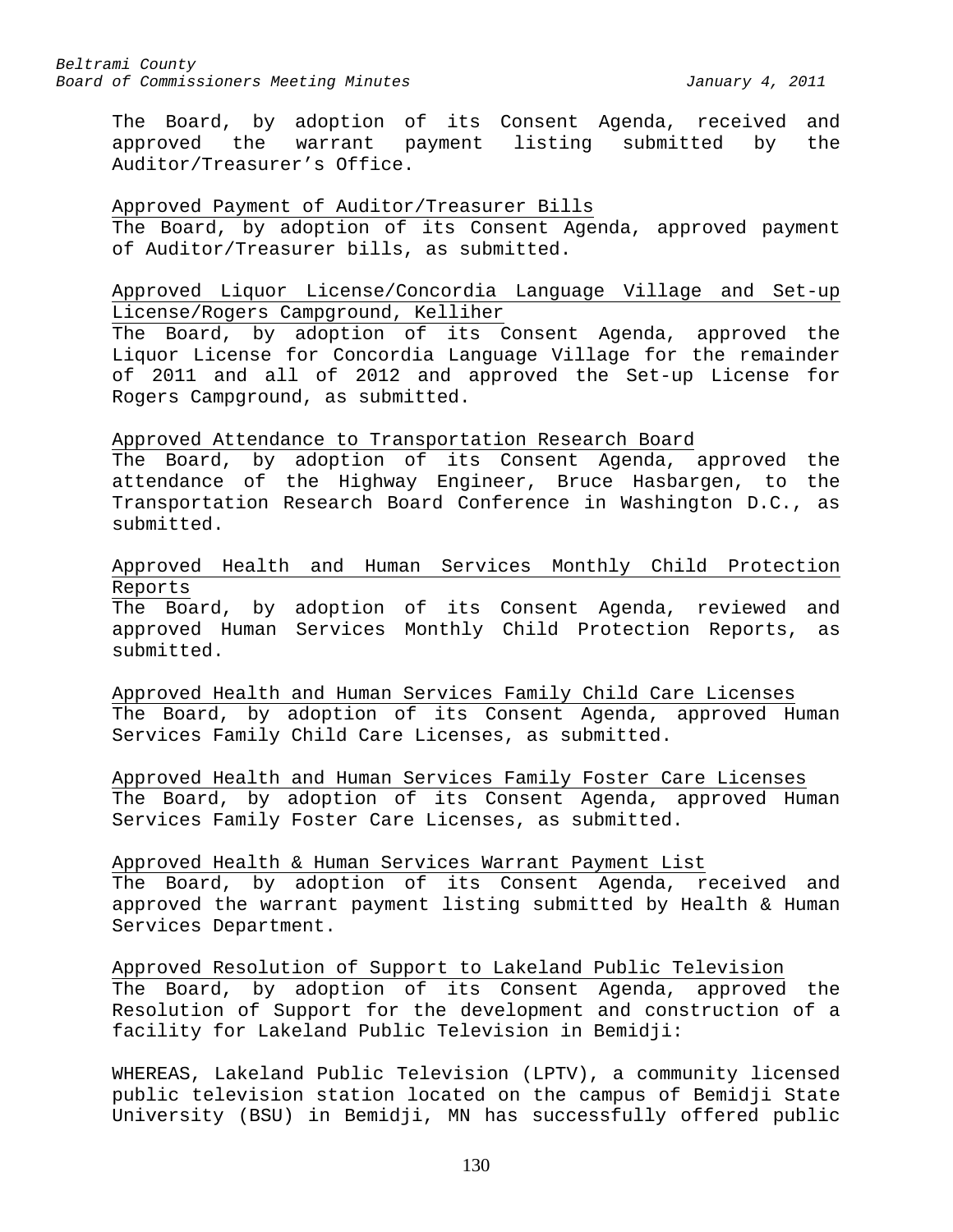broadcasting services to resident in all of North central and Northwestern Minnesota; and

WHEREAS, such outstanding broadcasting has been provided for over thirty-one (31) years from LPTV's campus location at BSU, but LPTV has outgrown the limited space of the BSU campus facilities, including the HVAC and electrical service capacity needed to service the current LPTV equipment; and

WHEREAS,LPTV has purchased a building lot in the City of Bemidji's South Shore Development at the corner of 1st Street East and Grant Avenue; and

WHEREAS, LPTV is now in a position to pursue a new facility building construction project and has initiated a capital fundraising campaign.

NOW, THEREFORE, BE IT RESOLVED, the Beltrami County Board of Commissioners hereby expresses full support for the fundraising efforts of LPTV for a new facility building project in the City of Bemidji's South Shore Development.

Approved Appointment of Representatives to PrimeWest Employee Health Insurance Task Force

The Board, by adoption of its Consent Agenda, approved the appointment of Commissioner Vene and Administrator Murphy to the PrimeWest Employee Health Insurance Task Force and Commissioner Fairbanks as the alternate.

## **REGULAR AGENDA**

Promotion of Current Employee to Sergeant/Supervisor Position and Fill Sergeant Position

Sheriff Hodapp, presented information on the retirement of the current Sergeant/Supervisor and the plan to reassign and fill the Deputy Position vacancy.

A motion was made by Commissioner Lucachick, and seconded by Commissioner Frost, to promote a current deputy into the position of Sergeant/Supervisor and re-assign the current Recreation Deputy to the Field Opps Deputy position. Unanimously carried.

Fill Three Casual/Seasonal Deputy Positions to work Boat & Water Safety, ATV and Snowmobile Enforcement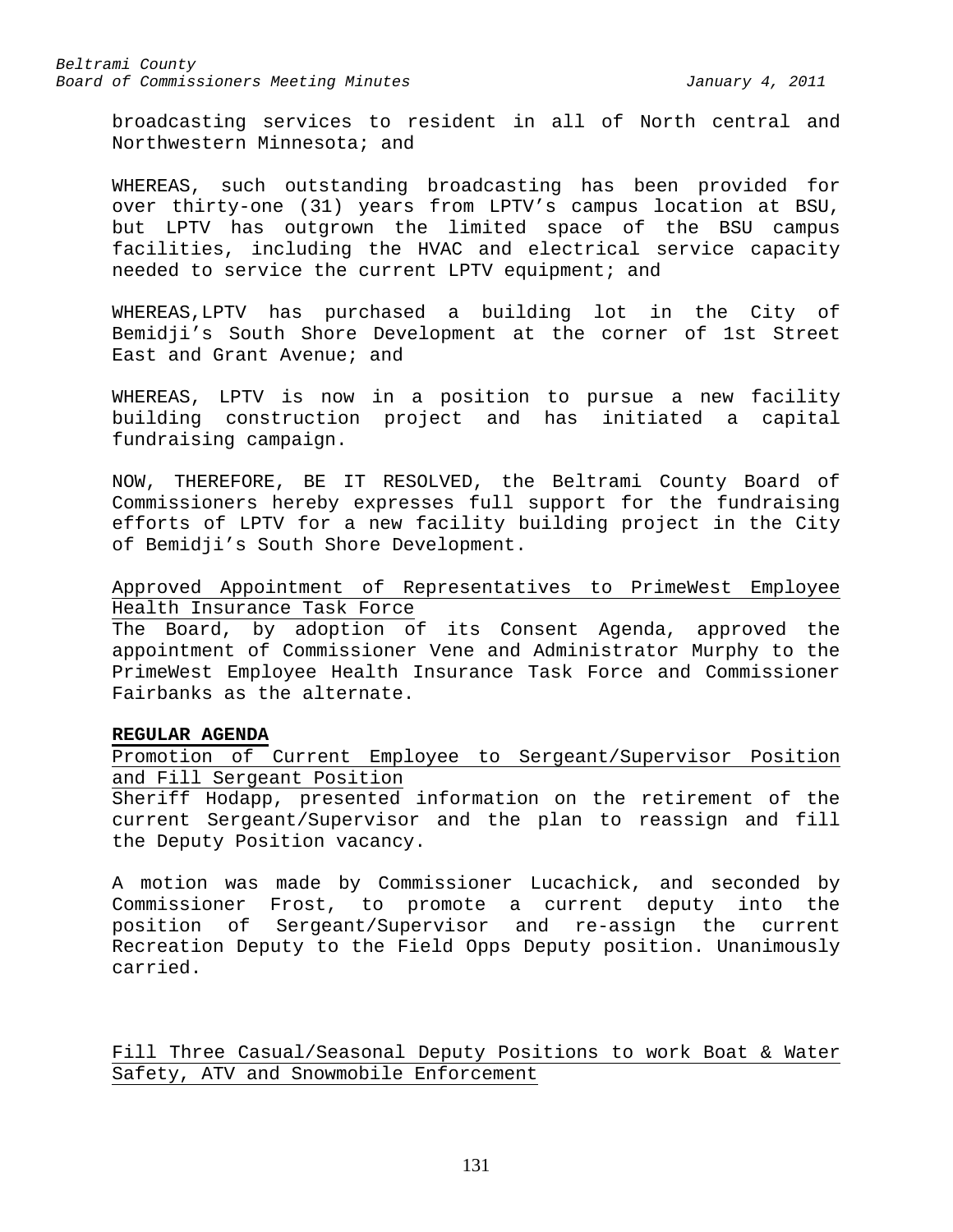A motion was made by Commissioner Fairbanks, and seconded by Commissioner Lucachick, to post externally and fill three Casual/Seasonal Deputy Positions to work Boat & Water Safety,<br>ATV and Snowmobile Enforcement (Recreational Deputy). ATV and Snowmobile Enforcement (Recreational Deputy). Unanimously carried.

#### Fill One Part Time Records Tech Position

Sheriff Hodapp explained the need for a part-time Records Tech to fill the vacant full time position until the LETG system is fully integrated. At that time it can be determined if the position can take on duties from civil process and evidence room processing.

A motion was made by Commissioner Lucachick, and seconded by Commissioner Fairbanks, to fill one part-time Records Tech Position. Unanimously carried.

### Veterans Service Office Reorganization

As discussed previously, the current Veterans Services Director, Julie Harris, will voluntarily resign her position and be hired as the Assistant Veteran Services Officer, a new position. The County will seek applicants for the vacated Veterans Service Officer with a revised and updated job description which will include responsibilities in taking advantage of Grant opportunities.

A motion was made by Commissioner Fairbanks, and seconded by Commissioner Frost, to proceed with reorganization of the Veteran Services Department, hire the current Veterans Service Officer as the Assistant Veteran Services Officer and post to fill the new Veterans Service Officer Position. Unanimously carried.

# Contract Amendments for Residential Services to Adults with Mental Illness

Health & Human Services Social Services Division Director, Diane Boben, presented the contract amendments for Residential Services to Adults with Mental Illness – Proper Notice of Termination Services.

A motion was made by Commissioner Lucachick, and seconded by Commissioner Frost, to approve the contract amendments for Residential Services to Adults with Mental Illness to address proper notice of termination of services. Unanimously carried.

## **COMMISSIONERS' BUSINESS**

Legislative/Lobbying Issues

• Commissioner Vene notified Board of AMC District II Meeting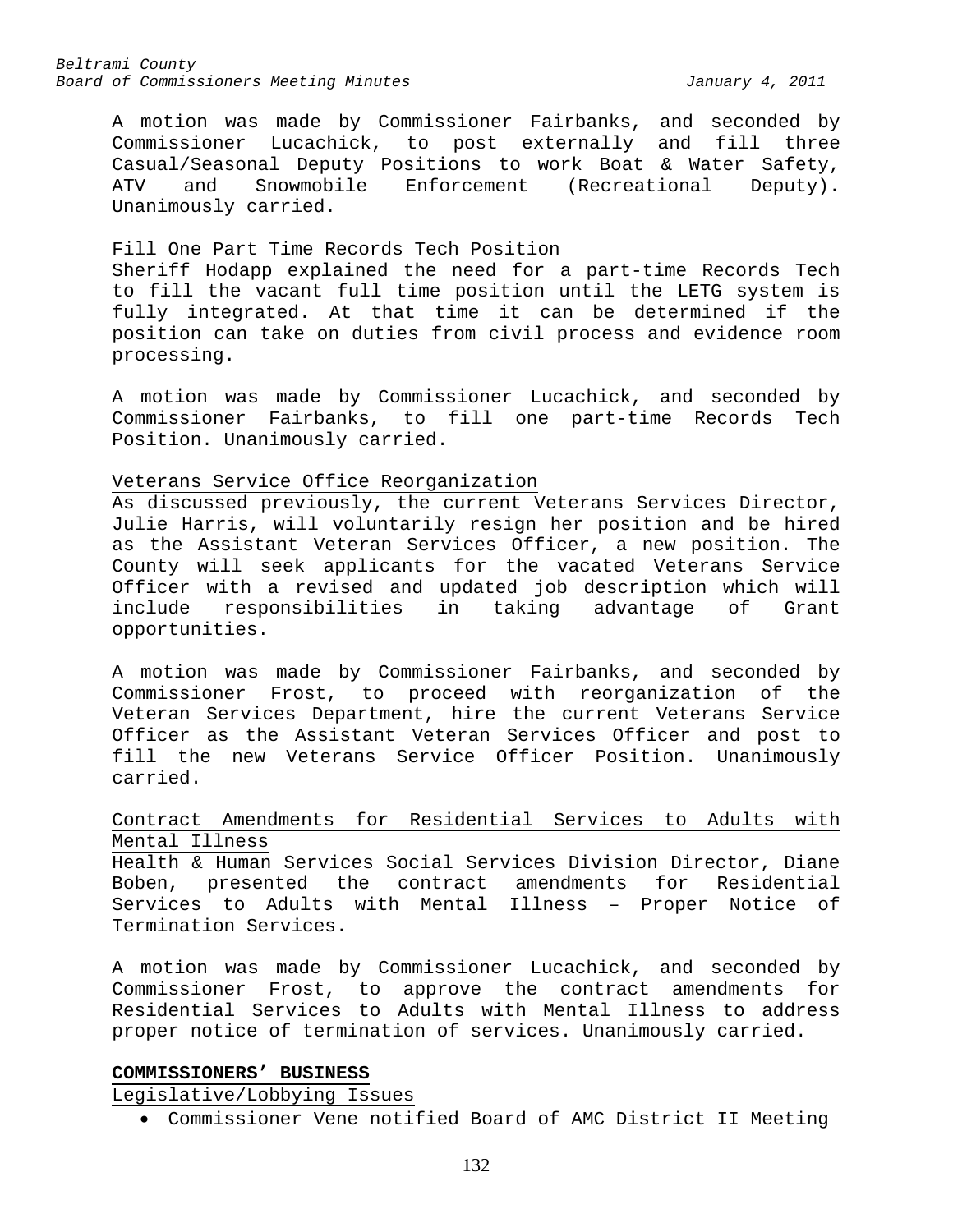Commissioners' Reports

- Commissioner Lucachick requested November Agenda item to discuss impact of Board decision to support MOE Services from Kitchigami Regional Library.
- Commissioner Vene reported on the progress of establishing a veterans home in the Bemidji area.

### Review Upcoming Meeting Schedule

Next regular meeting of the County Board will be October 25, 2011, in the Board Room of the County Administration Building.

### **MEETING ADJOURNMENT**

A motion to adjourn the Board meeting at 5:35 p.m. was made by Commissioner Lucachick, seconded by Commissioner Frost, and unanimously carried.

> \_\_\_\_\_\_\_\_\_\_\_\_\_\_\_\_\_\_\_\_\_\_\_\_\_\_\_\_\_\_\_\_\_ Joe Vene, Chair

\_\_\_\_\_\_\_\_\_\_\_\_\_\_\_\_\_\_\_\_\_\_\_\_\_\_\_\_\_\_\_\_\_ Tony Murphy, County Administrator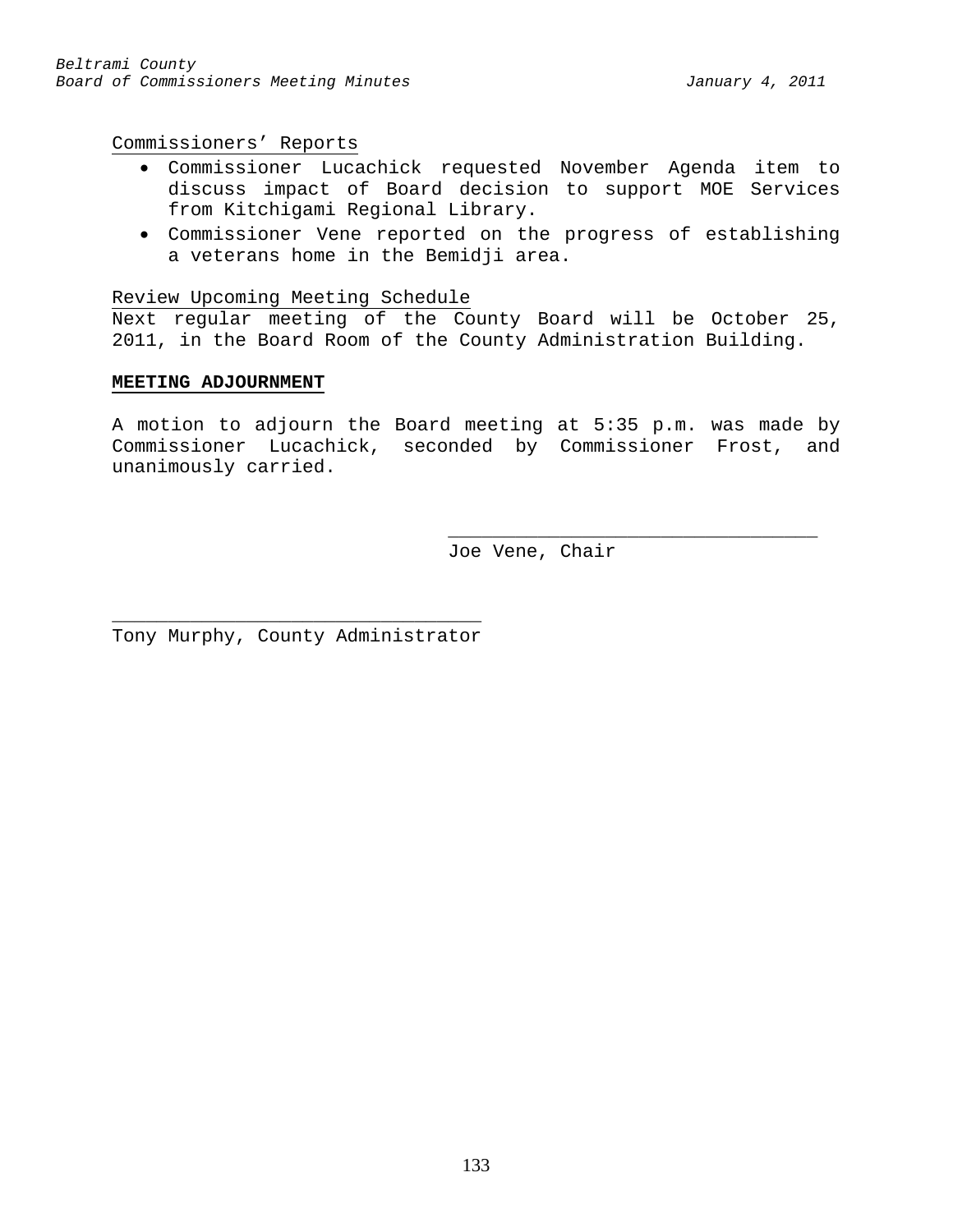# **TRANSCRIPT OF THE PROCEEDINGS OF THE BELTRAMI COUNTY BOARD OF COMMISSIONERS November 1, 2011**

The Beltrami County Board of Commissioners met in regular session on November 1, 2011, at the Roosevelt Community Center, 25053 Debs Rd NW, Pinewood, Minnesota.

#### **CALL TO ORDER, ROLL CALL AND PLEDGE OF ALLEGIANCE**

Chair Joe Vene called the meeting to order at 5:00 p.m. Commissioners Jack Frost, Quentin Fairbanks, and Jim Lucachick were present. County Commissioner District 3 seat is vacant.

## **GENERAL COMMENTS – BOARD CHAIR**

Chair Vene expressed appreciation to Roosevelt Township for hosting the County Board meeting.

### **CITIZENS ADDRESSING THE BOARD**

None.

### **APPROVAL OF AGENDA**

The following items were added to the Regular Meeting Agenda:

- Allocation of Red Lake Game Funds to Kelliher Thrift and Gift
- Approval of Resolution Establishing the Beltrami County Guidelines and Procedures for the Minnesota Government Data Practices Act

#### **GENERAL BUSINESS**

#### Approved Agenda and Amendments

A motion to approve the Agenda and Amendments was made by Commissioner Frost, seconded by Commissioner Fairbanks, and unanimously carried.

## Approved Consent Agenda

A motion to approve the Consent Agenda was made by Commissioner Fairbanks, seconded by Commissioner Frost, and unanimously carried.

#### **CONSENT ITEMS**

## Approved Minutes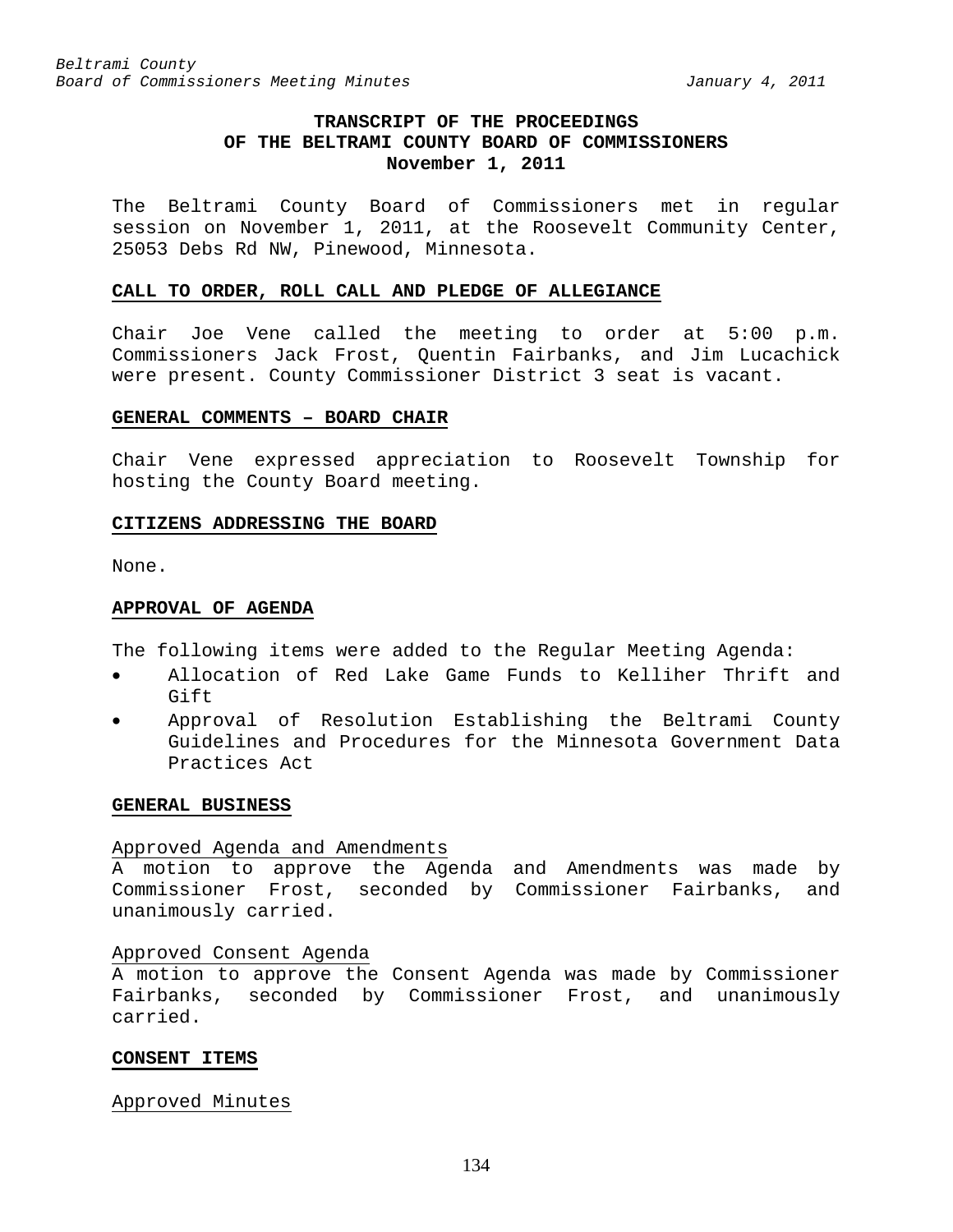The Board, by adoption of its Consent Agenda, approved the Minutes of the Board of Commissioners Work Meeting held October 18, 2011, and the Minutes of the Board of Commissioners Regular Meeting held October 18, 2011, as submitted.

## Approved Auditor/Treasurer Warrant Payment Listing

The Board, by adoption of its Consent Agenda, received and approved the warrant payment listing submitted by the Auditor/Treasurer's Office.

### Approved Payment of Auditor/Treasurer Bills

The Board, by adoption of its Consent Agenda, approved payment of Auditor/Treasurer bills, as submitted.

Approved Liquor, 3.2 Beer, Set-up and Pawn License Renewals The Board, by adoption of its Consent Agenda, approved the license renewals for liquor, 3.2 beer, set-up and pawn, as submitted.

# Approved Host County Contract for Northwestern Minnesota Juvenile Center

The Board, by adoption of its Consent Agenda, approved the Host County Contract for Northwestern Minnesota Juvenile Center, as submitted.

## Approved Office Lease with PATH

The Board, by adoption of its Consent Agenda, approved the office lease with PATH for 652 sf on the first floor of the Historic Courthouse, as submitted.

# Approved Office Lease with State of Minnesota Department of Labor and Industry

The Board, by adoption of its Consent Agenda, approved the office lease with MN Department of Labor and Industry in the Community Service Center, as submitted.

## Approved HRA submittal for Small Cities Development Program Grant Application

The Board, by adoption of its Consent Agenda, authorized the Housing and Redevelopment Authority (HRA) to submit a Small Cities Development Program Grant Application to the MN Department of Employment & Economic Development for low and moderate housing rehabilitation.

# Approved Final Pay Vouchers for SAP 004-650-002 (CSAH 50, CR 305 & CR 507)

The Board, by adoption of its Consent Agenda, approved the final pay vouchers for Project SAP 004-640-002 providing grading,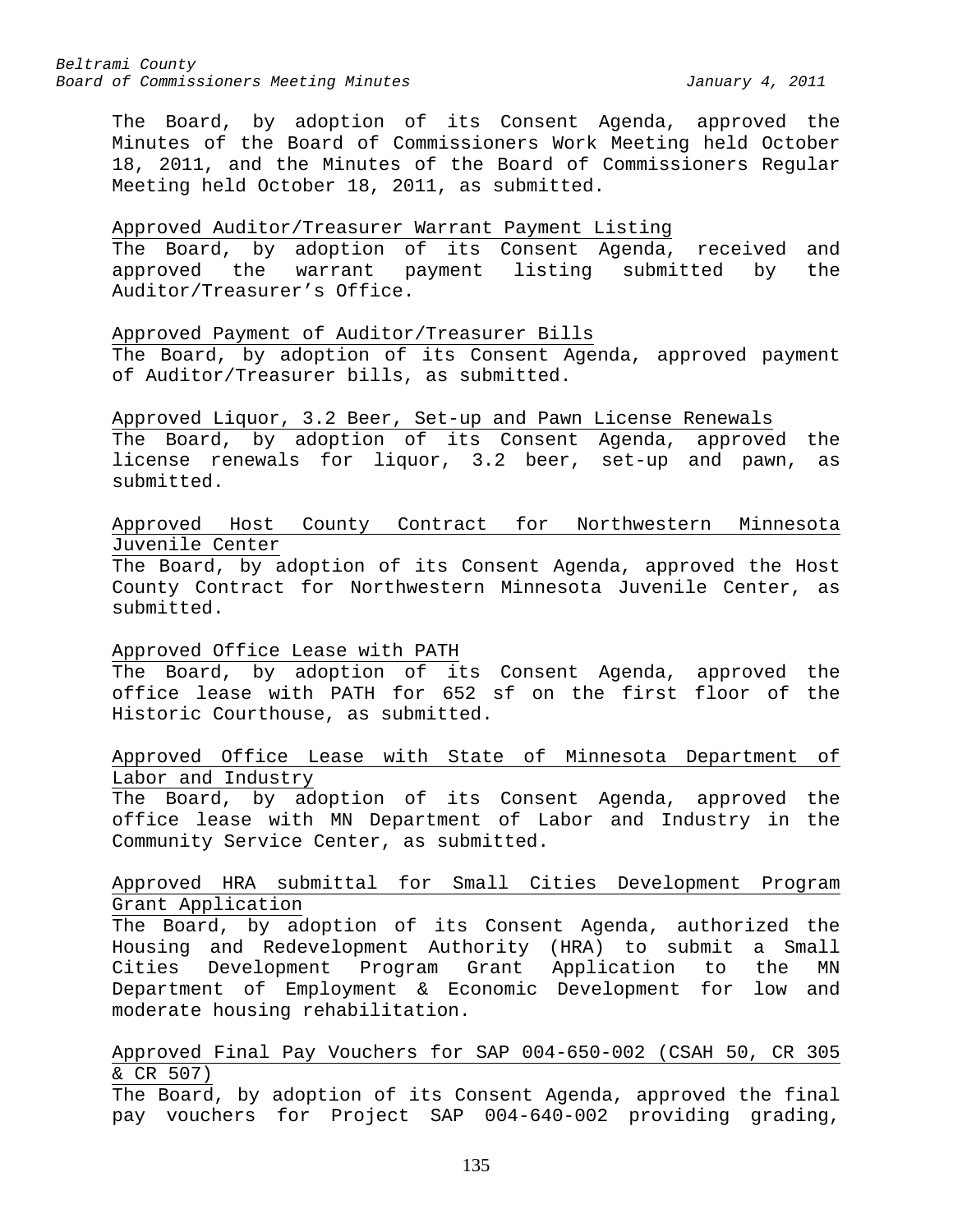aggregate base and bituminous surfacing on CSAH 50, CR 205 and CR 507, as submitted.

Approved Health & Human Services Warrant Payment List The Board, by adoption of its Consent Agenda, received and approved the warrant payment listing submitted by Health & Human Services Department.

#### **REGULAR AGENDA**

Fill One Full-Time Child Protection Social Worker Position Jeff Lind, Social Services Division Director, submitted the request to fill one full-time Child Protection Social Worker due to a resignation. Mr. Lind discussed the current case load of social workers and the need to fill the vacancy.

A motion was made by Commissioner Frost and seconded by Commissioner Fairbanks to fill one full-time Child Protection Social Worker. Unanimously carried.

New 2012 Market Price for Municipal Solid Waste Environmental Services Director, Bill Patnaude presented the new 2012 Market Price for Municipal Solid Waste Resolution.

WHEREAS, MS Ch. 297H.02 requires certain political subdivisions to identify by Resolution a Market Price for solid waste management tax purposes if the political subdivision subsidizes the cost of Municipal Solid Waste (MSW) disposal at a facility, or directly bills for organized collection of MSW on property tax statements; and

WHEREAS, the political subdivision will be liable for any Solid Waste Management Tax (SWMT) based only on the Market Price identified by Resolution; and

WHEREAS, Market Price is defined in State Statute as the "lowest price available in the area"; and

WHEREAS, Beltrami County has researched and identified the lowest viable Market Price available in the area; and

WHEREAS, the County of Beltrami declares the Market Price for all MSW generated in Beltrami County to be \$37.92 per ton, based upon the lowest price available in the area. Beltrami County's identified Market Price includes both the cost per ton-mile for transportation and the cost per ton for disposal, assuming disposal at the Fargo Landfill. All costs were calculated using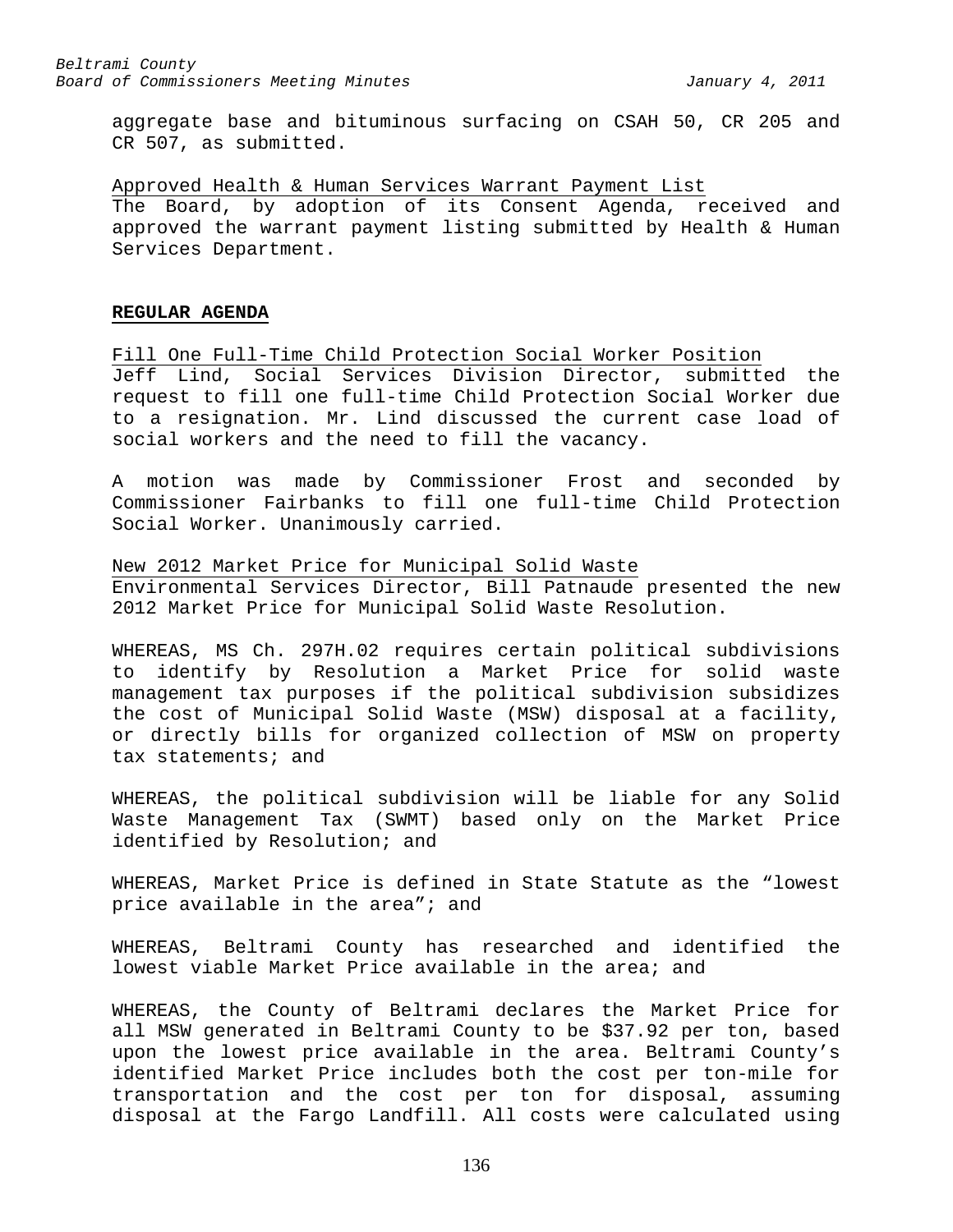current hauling and tip fee rates offered in the region. This fee is in effect for the Contract period 2012-2014.

A motion was made by Commissioner Fairbanks and seconded by Commissioner Frost to approve the Resolution to set the market price for municipal solid waste for the contract period 2012- 2014. Unanimously carried.

### Public Hearing: Revocation of a Portion of County Road 500

Roosevelt Township would like to take over ownership and maintenance of a small portion of Co. Rd 500. Prior to the proposed reversion, a turnaround was constructed at the proposed end of the County Road. Approval of the resolution, as submitted, is required to complete the road revocation:

Authorization to Revoke a Portion of County Road 500 to Roosevelt Township

WHEREAS: Roosevelt Township has expressed interest in taking over jurisdiction and maintenance of the most westerly edge of County Road 500 to where it currently ends.

WHEREAS: Beltrami County no longer requires this section of roadway in order to maintain the remaining right of way and roadway.

WHEREAS: Minnesota Statutes 163.11, provides for the revocation and reversion of a county road to a township.

NOW THEREFORE, BE IT RESOLVED: by the County Board of Commissioners of the County of Beltrami that the following described road shall be and is hereby revoked and shall revert directly to Roosevelt Township, as provided by Minnesota Statutes 163.11, subd. 5:

# THAT PART OF BELTRAMI COUNTY ROAD NUMBER 500 WITHIN THE PLAT OF *CLEARWATER VIEW*

That part of Beltrami County Road Number 500 as dedicated to the public on the plat of CLEARWATER VIEW, according to the recorded plat thereof on file and of record in the office of the Beltrami County Recorder, which lies westerly of the following described line: Commencing at the most westerly extents of said Beltrami County Road Number 500 on the north line of Lot 1, Block 1, said CLEARWATER VIEW; thence easterly along the north line of said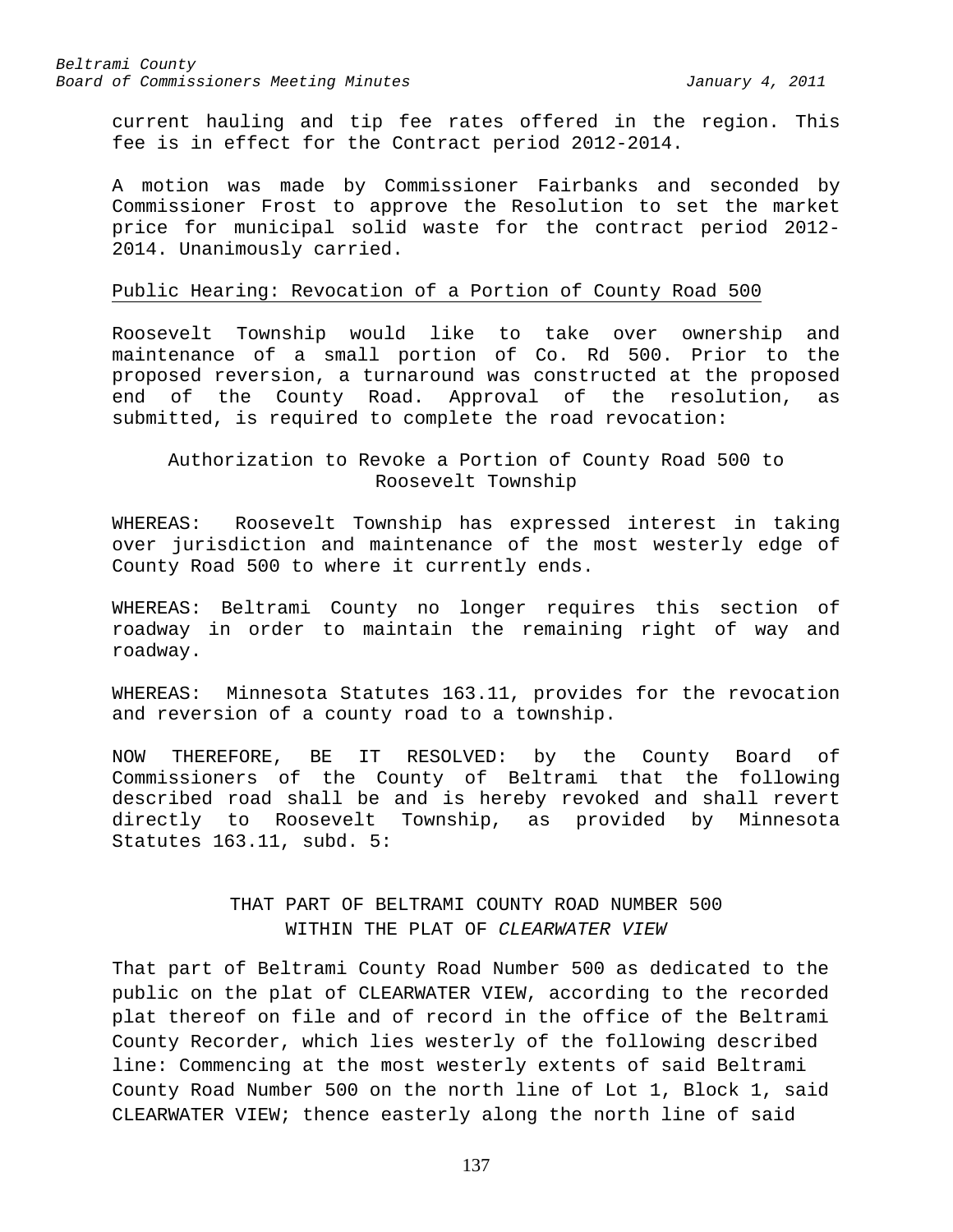CLEARWATER VIEW a distance of 130.00 feet to the point of beginning of the line to be described; thence southerly at a right angle to said north line to the intersection with the north line of said Lot 1 and there terminating.

THAT PART OF BELTRAMI COUNTY ROAD NUMBER 500 WITHIN SECTION 6, T.149N., R.35W.

That part of the right of way of Beltrami County Road Number 500 lying northerly of the South line of Section 6, Township 149 North, Range 35 West, Beltrami County, Minnesota and westerly of the following described line: Commencing at the most westerly extents of said Beltrami County Road Number 500 on the north line of Lot 1, Block 1, CLEARWATER VIEW, according to the recorded plat thereof on file and of record in the office of the Beltrami County Recorder; thence easterly along the north line of said CLEARWATER VIEW and the south line of said Section 6 a distance of 130.00 feet to the point of beginning of the line to be described; thence northerly at a right angle to said north line of CLEARWATER VIEW a distance of 33 feet, more or less, to the intersection with the northerly right of way line of said Beltrami County Road Number 500 and there terminating.

Chair Vene opened the Public Hearing.

County Highway Engineer explained that the request came from the<br>adjoining property owner. Roosevelt Township has expressed Roosevelt Township has expressed support for the ownership transfer.

There being no further public comments, Chair Vene closed the public hearing.

A motion was made by Commissioner Fairbanks and seconded by<br>Commissioner Frost to approve the Resolution authorizing approve the Resolution authorizing Beltrami County to revoke a portion of County Road 500 to Roosevelt Township. Unanimously carried.

## Allocation of Red Lake Game Funds to Kelliher Thrift and Gift

Commissioner Fairbanks explained that Kelliher Thrift and Gift, a non-profit entity, is remodeling a portion of the Old Kelliher School. Kelliher Thrift and Gift has requested \$5,230 from the Red Lake Game Fund to complete the project. Commissioner Fairbanks recommended that the request be approved by the County Board.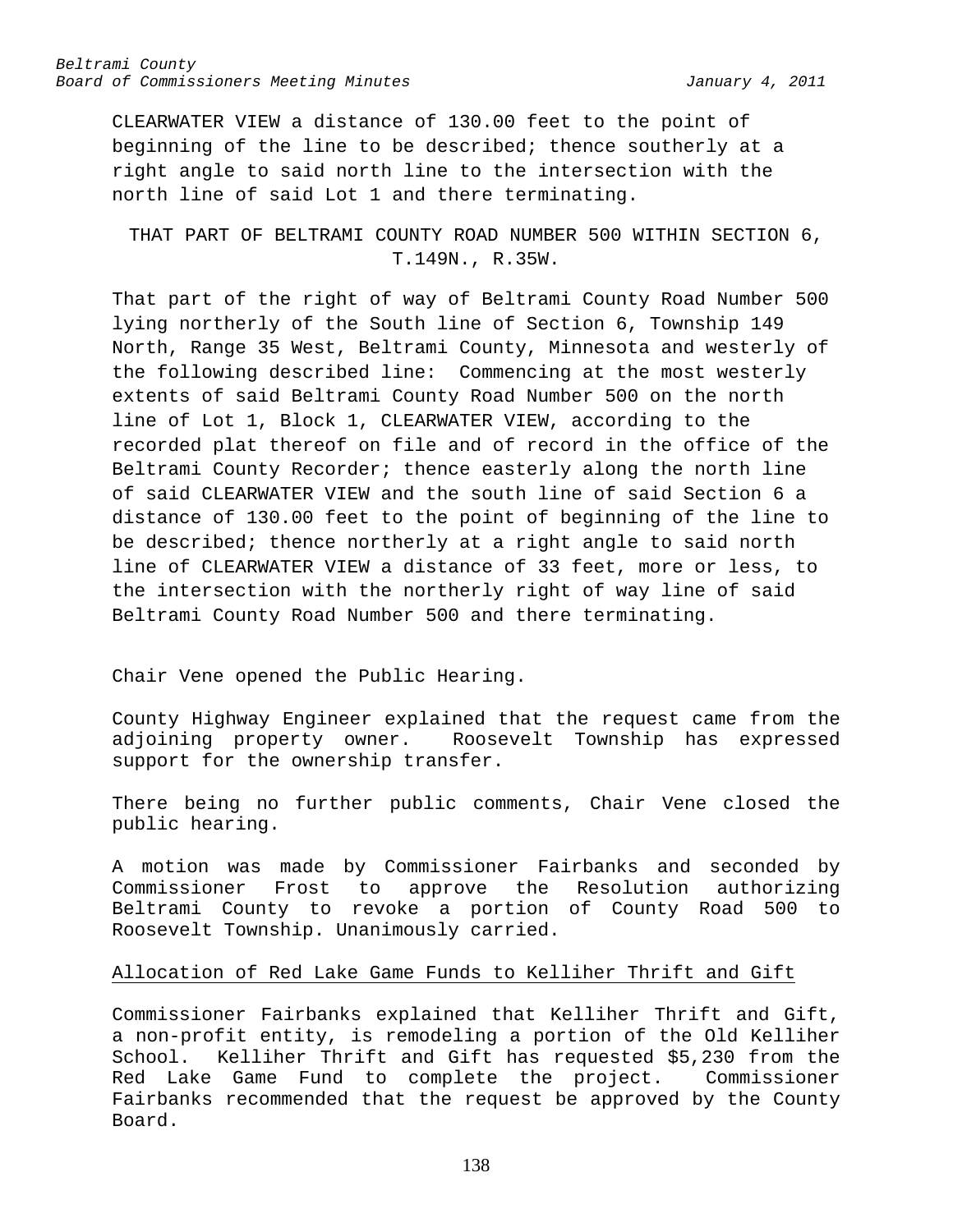A motion was made by Commissioner Lucachick and seconded by Commissioner Fairbanks to allocate \$5,230 from the Red Lake Game Fund to Kelliher Thrift and Gift, as requested. Unanimously carried.

# Approval of Resolution Establishing the Beltrami County Guidelines and Procedures for the Minnesota Government Data Practices Act

County Attorney Faver distributed and reviewed an updated county policy for complying with county public data requested. Attorney Faver explained that all Minnesota counties must adopt by resolution these kinds of policies and he expressed his opinion that the proposed update will meet the requirements of state statute. Further, County Attorney Faver asked that the<br>resolution clarify that the policy can be updated resolution clarify that the policy can be updated administratively to reflect any County Board adopted changes to the fee schedule or changes in key personnel who may be listed as a responsible authority. Mr. Faver responded to questions from the County Board.

## BELTRAMI COUNTY GUIDELINES AND PROCEDURES FOR THE MINNESOTA GOVERNMENT DATA PRACTICES ACT

WHEREAS, Minnesota State Statutes require Minnesota counties to establish guidelines and procedures for compliance with the Minnesota Government Data Practices Act.

NOW, THEREFORE, BE IT RESOLVED, the Beltrami County Board of Commissioners hereby adopts the Beltrami County Guidelines and Procedures for the Minnesota Government Data Practices Act, and further authorizes the County Administrator to amend from time to time the list of responsible individuals as made necessary by changes in personnel, and to amend the schedule of fees if approved by the County Board as part of any revision to Beltrami County's general service fee schedule.

A motion was made by Commissioner Frost and seconded by Commissioner Lucachick to approve a Resolution Establishing the Beltrami County Guidelines and Procedures for the Minnesota Government Data Practices Act. Unanimously carried.

# **COMMISSIONERS' BUSINESS** Legislative/Lobbying Issues

None.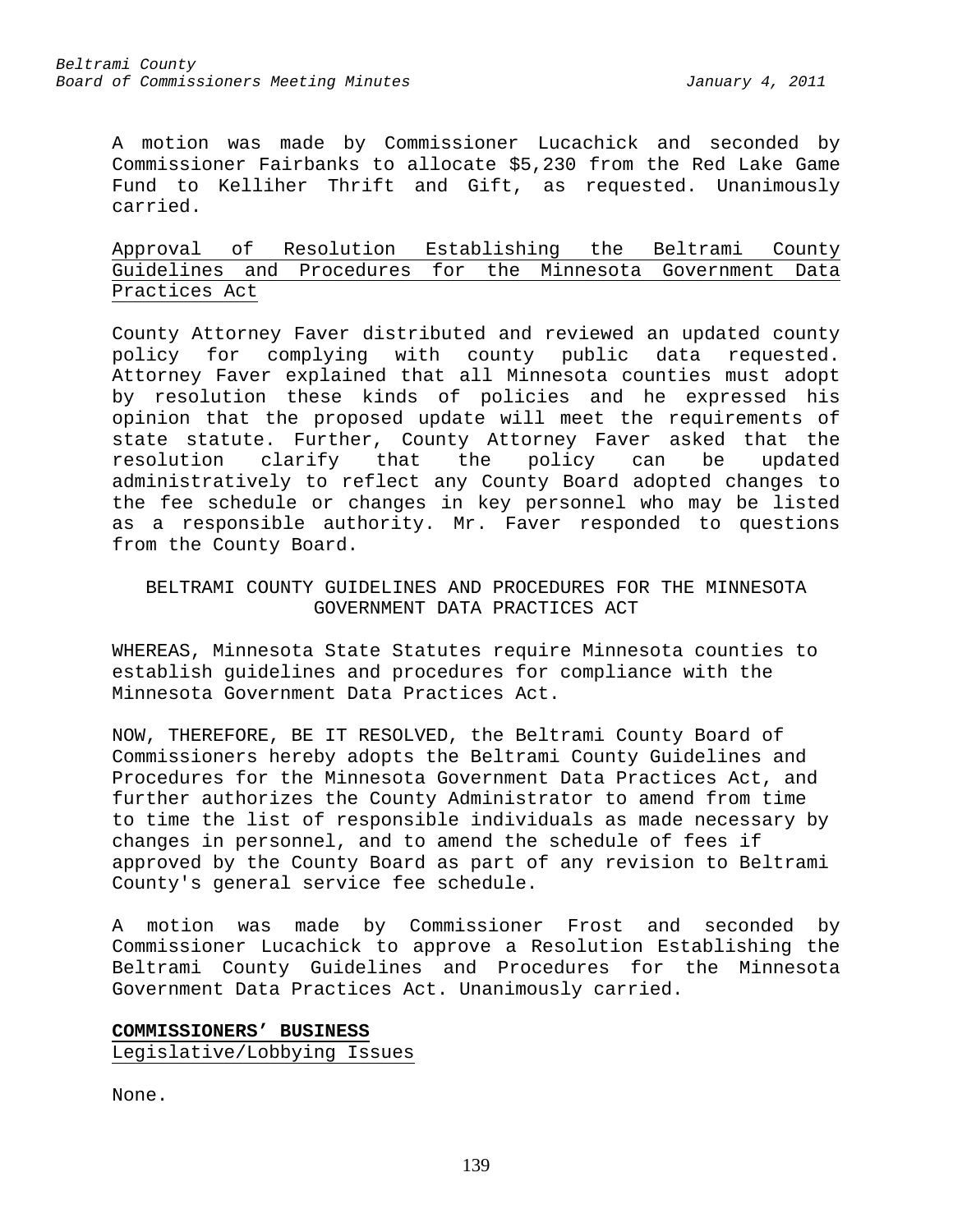Commissioners' Reports

Commissioner Vene announced a November  $10^{th}$  local government redesign gathering that will be held in Bemidji

Commissioner Vene noted the receipt of a letter from the Minnesota Rural Counties Caucus (MRCC)

Commissioner Vene reminded the Board of the AMC Annual Conference in December

Commissioner Lucachick commented that the November 15<sup>th</sup> County Board meeting will provide an opportunity to discuss Kitchigami Regional library issues

Commissioner Lucachick updated the County Board on Joint Economic Development Commission (JEDC) activities and their Development Fund grant request

Commissioner Frost reported on issues raised during the Minnesota Congress of Minnesota Resorts annual Conference

Review Upcoming Meeting Schedule

Next regular meeting of the County Board will be November 15, 2011, in the Board Room of the County Administration Building.

#### **MEETING ADJOURNMENT**

A motion to adjourn the Board meeting at 5:40 p.m. was made by Commissioner Fairbanks, seconded by Commissioner Lucachick, and unanimously carried.

> \_\_\_\_\_\_\_\_\_\_\_\_\_\_\_\_\_\_\_\_\_\_\_\_\_\_\_\_\_\_\_\_\_ Joe Vene, Chair

\_\_\_\_\_\_\_\_\_\_\_\_\_\_\_\_\_\_\_\_\_\_\_\_\_\_\_\_\_\_\_\_\_ Tony Murphy, County Administrator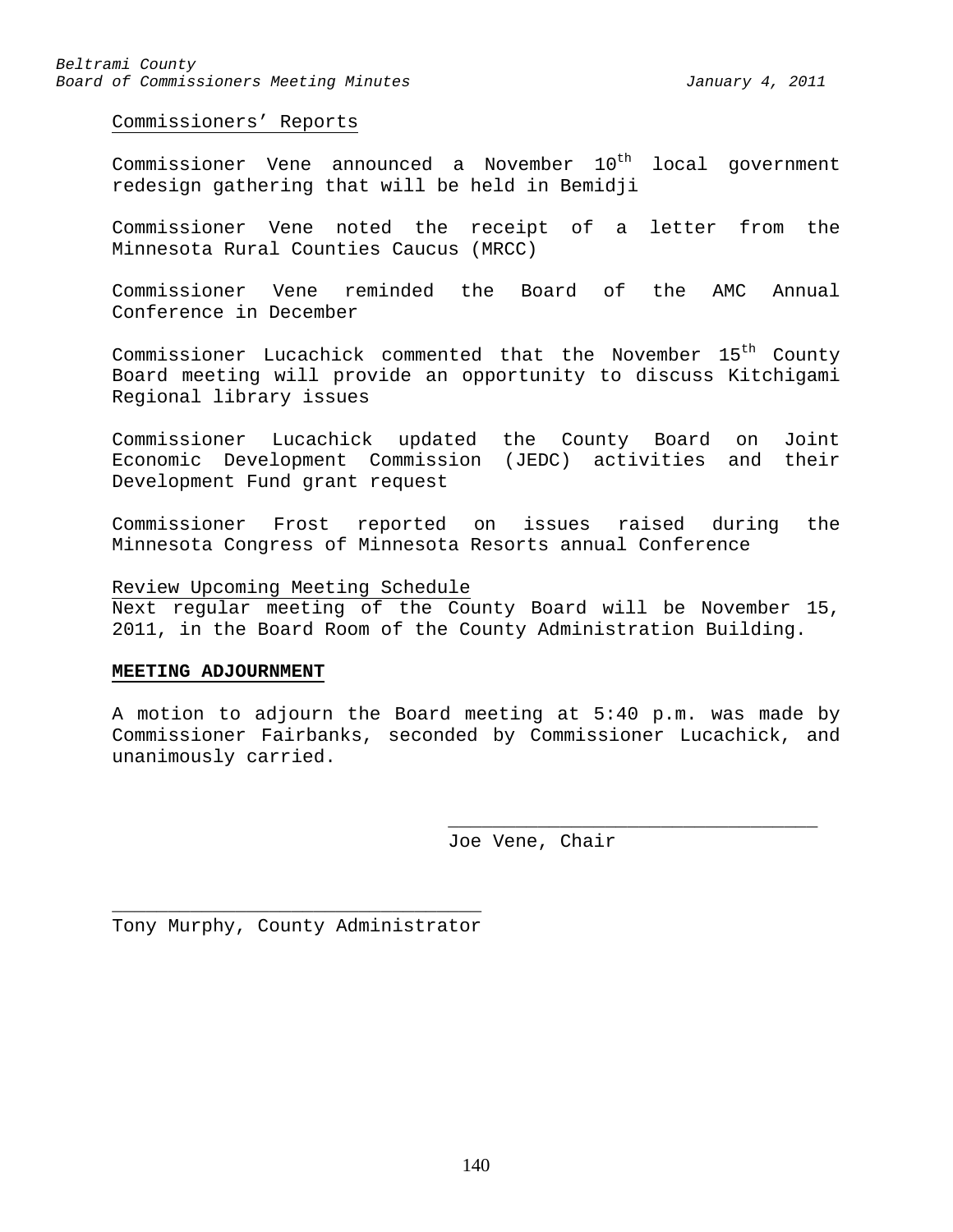# **TRANSCRIPT OF THE PROCEEDINGS OF THE BELTRAMI COUNTY BOARD OF COMMISSIONERS November 15, 2011**

The Beltrami County Board of Commissioners met in regular session on November 15, 2011, at the County Board Room, County Administration Building, Bemidji, Minnesota.

#### **CALL TO ORDER, ROLL CALL AND PLEDGE OF ALLEGIANCE**

Chair Joe Vene called the meeting to order at 5:00 p.m. Commissioners Jack Frost, Quentin Fairbanks, and Jim Lucachick were present. County Commissioner Elect, Richard Anderson.

#### **GENERAL COMMENTS – BOARD CHAIR**

Commissioner Vene turned the floor over to Auditor/Treasurer, Kay Mack, for the swearing in of the newly elected Commissioner District 3 representative, Richard Anderson.

Commissioner Vene presented Mardy Karger from Paulbunyan Broadcasting, with an award of appreciation for outstanding journalism and service to Beltrami County.

#### **CITIZENS ADDRESSING THE BOARD**

None.

#### **APPROVAL OF AGENDA**

The following item was added to the Consent Agenda:

• Approval to Fill One Full-Time Highway Maintenance II Position

#### **GENERAL BUSINESS**

#### Approved Agenda and Amendments

A motion to approve the Agenda and Amendments was made by Commissioner Frost, seconded by Commissioner Lucachick, and unanimously carried.

### Approved Consent Agenda

A motion to approve the Consent Agenda was made by Commissioner Fairbanks, seconded by Commissioner Anderson, and unanimously carried.

#### **CONSENT ITEMS**

### Approved Minutes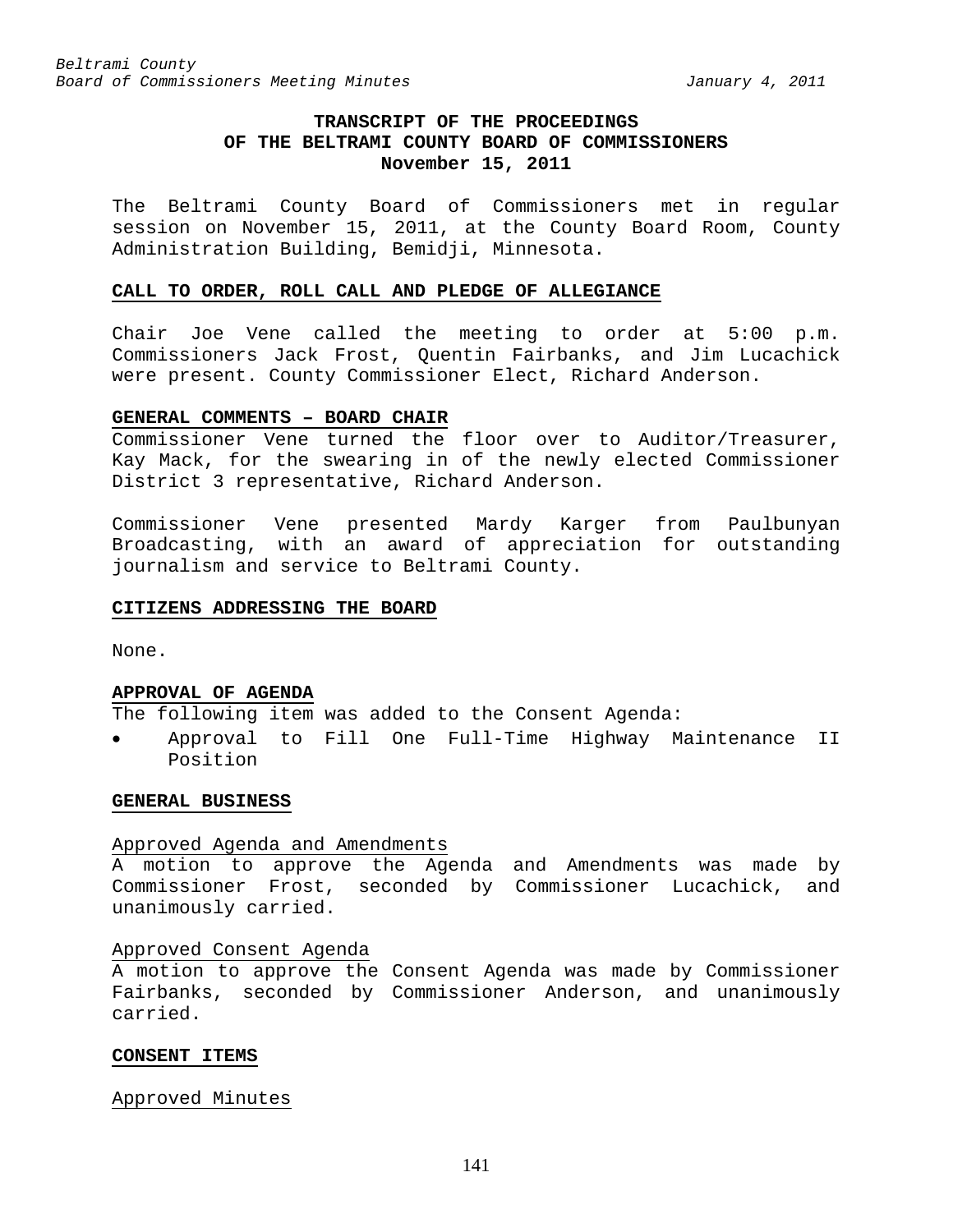The Board, by adoption of its Consent Agenda, approved the Minutes of the Board of Commissioners Regular Meeting held November 1, 2011, as submitted. The Commissioners Work Session was cancelled.

## Approved Auditor/Treasurer Warrant Payment Listing

The Board, by adoption of its Consent Agenda, received and approved the warrant payment listing submitted by the Auditor/Treasurer's Office.

## Approved Payment of Auditor/Treasurer Bills

The Board, by adoption of its Consent Agenda, approved payment of Auditor/Treasurer bills, as submitted.

## Approved Amended Lease Agreement for Office Space in the Lakeside Services Building

The Board, by adoption of its Consent Agenda, approved the short-term sub-lease with Devin Larson for unoccupied space in the Lakeside Service Center as the county moves out and until December 31, 2011 when the County's lease with Randy Johnson ends. Mr. Larson's lease with Beltrami County will commence on November 15 and terminate on December 31, 2011.

# Approved Larry Jaycox Wetland Banking Application

The Board, by adoption of its Consent Agenda, approved the Technical Evaluation Panels' review and recommendation for approval of the Wetland Banking Application of Larry Jaycox, as submitted.

## Approved Final Pay Voucher SAP 004-623-026

The Board, by adoption of its Consent Agenda, approved the Final Pay Vouchers for Project SAP 004-623-026, 3.5 miles of CSAH 23 and bridge deck rehabilitation on Bridge 04508, as submitted.

## Approved MN Family Investment Program (MFIP) Biennial Service Plan

The Board, by adoption of its Consent Agenda, approved the MN Family Investment Program (MFIP) Biennial Service Plan for the time period January 1, 2012 through December 31, 2013, as submitted.

## Approved Contract with Bi-County CAP for Distribution of MFIP Emergency Assistance

The Board, by adoption of its Consent Agenda approved the contract with BI-County CAP for distribution of MFIP emergency assistance funds to qualified Beltrami County residents, as submitted.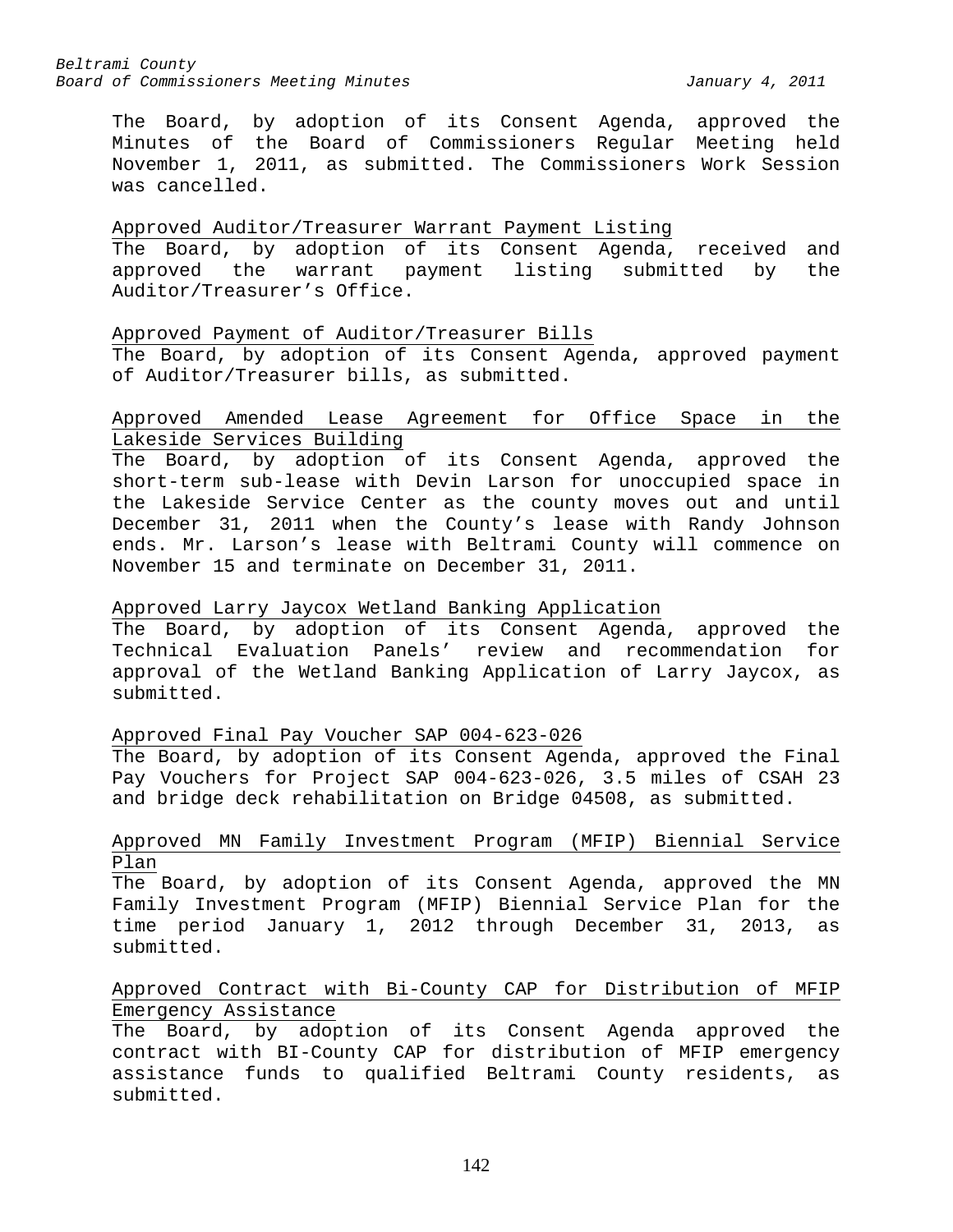## Approved Biennial Vulnerable Children and Adults Act Service Plan for 2012-2013

The Board, by adoption of its Consent Agenda, approved the Biennial Vulnerable Children and Adults Act Service Plan for 2012-2013, as submitted.

## Approved Health and Human Services Monthly Child Protection Reports

The Board, by adoption of its Consent Agenda, reviewed and approved Human Services Monthly Child Protection Reports, as submitted.

Approved Health and Human Services Family Child Care Licenses The Board, by adoption of its Consent Agenda, approved Human Services Family Child Care Licenses, as submitted.

## Approved Health & Human Services Warrant Payment List

The Board, by adoption of its Consent Agenda, received and approved the warrant payment listing submitted by Health & Human Services Department.

Approved Filling One Full-Time Highway Maintenance II Position The Board, by adoption of its Consent Agenda, approved filling one Full-Time Maintenance II Position that occurred due to a recent vacancy, as submitted.

## **REGULAR AGENDA**

Fill Vacant Part-Time Male Corrections Officer Position Sheriff Phil Hodapp presented the request to fill one Part-Time Male Corrections Officer Position that occurred due to a recent vacancy, as submitted.

A motion was made by Commissioner Fairbanks, and seconded by Commissioner Lucachick, to fill one part-time male Corrections Officer Position. Unanimously carried.

## PERA Phased Retirement Request to continue One Account Tech II Position

On July 6, 2010 Beltrami County Board passed a proposal for PERA's Phased Retirement Option. With this, retirees are able to continue part-time employment postretirement with their current employer. An Account Tech II is scheduled to retire in January of 2012. Debra Steigauf, Finance Division Director of Health & Human Services presented the request that she be allowed to continue working postretirement through the PERA Retirement Option.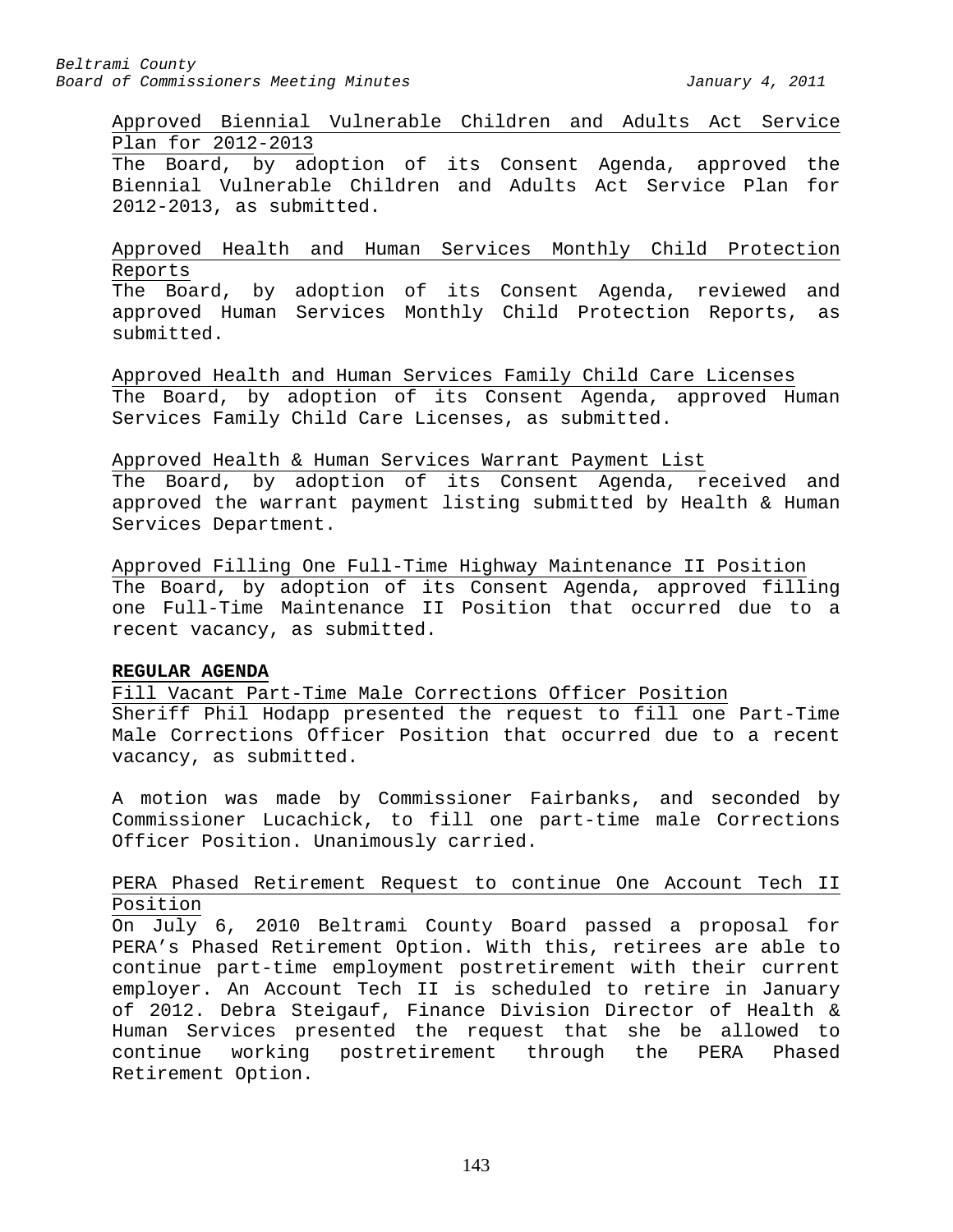A motion was made by Commissioner Frost, and seconded by Commissioner Anderson, to approve the PERA Phased Retirement Option Request to continue one Account Tech II Position post retirement. Unanimously carried.

### Tax Forfeited Land Sale Resolution

Natural Resource Management Director, Richard Moore, presented the tax forfeited land sale Resolution which includes the list of 36 parcels for auction in 2012.

**WHEREAS**, Chapter 282.01 to 282.12, Minnesota Statutes 1941, as amended, provides for the classification and sale of such lands forfeited to the State for delinquent taxes, and whereas such classification has been made by the County Board and the classification and sale have been reviewed by the Town Board of the town or by the governing body of the municipality in which they lie in so far as the lands located within said town or municipality are concerned; and,

**WHEREAS**, The County Board will provide appraisal of such lands as provided by law, and a list of such lands will be filed with the County Auditor for the purpose of offering such lands for sale at not less than their appraised value; and,

**WHEREAS,** Said parcels have been approved for sale by the Minnesota Department of Natural Resources, Beltrami Sale Review No. 04-11-02; and,

**WHEREAS**, Parcels that have been offered and not sold at previous land sales, and,

**WHEREAS**, The County Board is by law designated with authority to provide for the sale of such lands on terms and whereas the County Board has considered the advisability of selling on terms and has considered the accessibility of such lands, their proximity to existing public improvements and the effect of their sale and occupancy on the public burdens; and,

**NOW, THEREFORE, BE IT RESOLVED**, Those parcels shall be sold on the following terms, to-wit: That all sales shall be paid in full in cash at the time of the purchase. Special assessments and the appraised price of any standing timber or timber products must be paid for in cash at the time of the sale; and in the case any parcel of land bearing standing timber or timber products is sold at auction for more than the appraised value, the amount bid in excess of the appraised value shall be allocated between the land and the timber in proportion to the respective original appraised values thereof.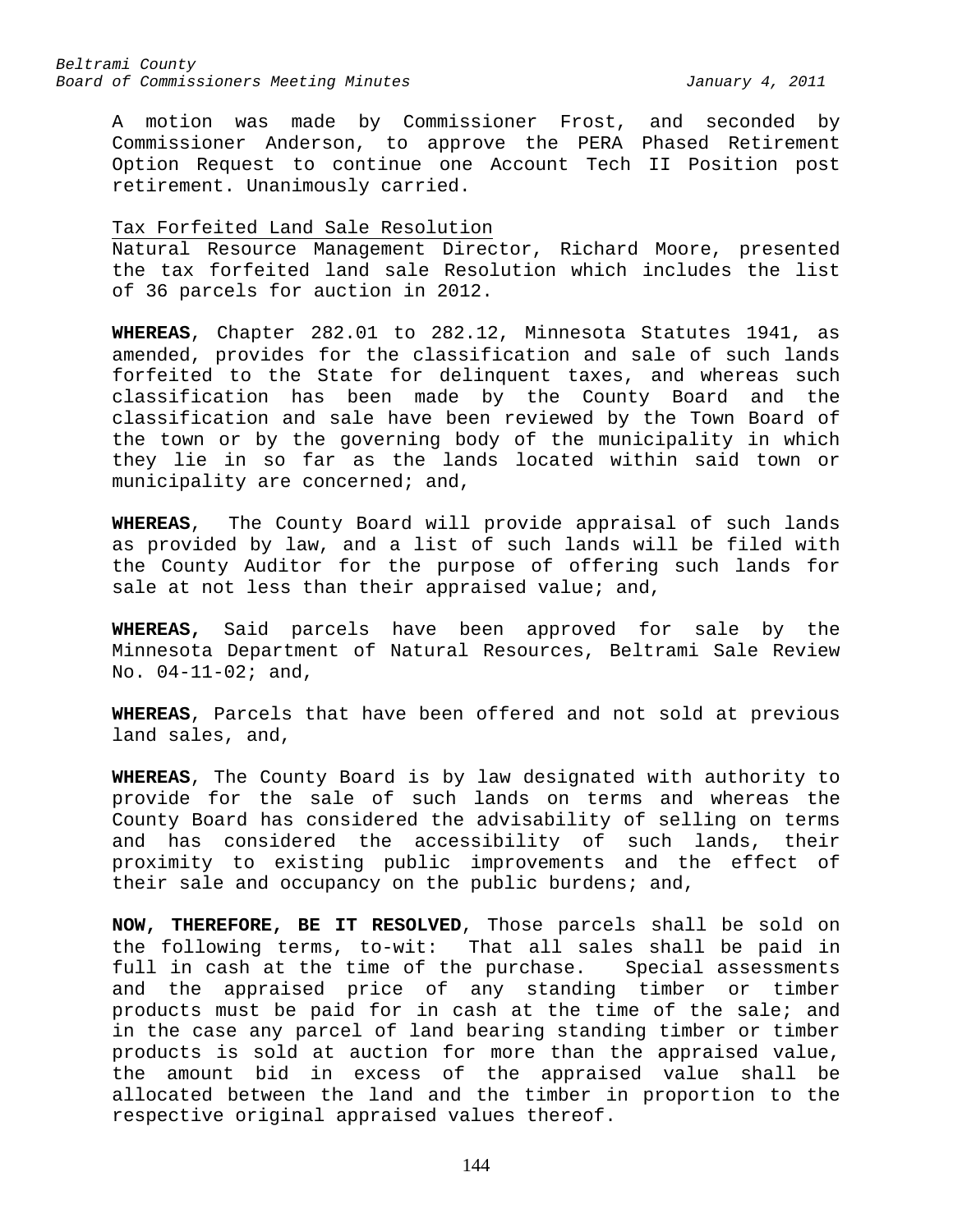**BE IT FURTHER RESOLVED**, That all purchasers of land shall pay 3 percent surcharge of the total sale price to be paid into the state assurance account as provided by Chapter 383, Laws of 1969, a state deed fee of \$25.00, a deed filing fee of \$46.00, and a state deed tax equal to the greater of \$1.65 or 0.33% of the basic sale price.

**BE IT FURTHER RESOLVED**, That where any lands herein offered for sale do not adjoin or are not located on a suitable legally established and maintained public highway or road, the township wherein said lands may be located, nor any other municipality shall not for a period of five years be obligated to the establishment, construction or additional maintenance of any public roads or the expenditure of any public funds for the benefit of the owner or occupant of any lands herein purchased by reason of the ownership or occupancy of any of this land; provided further, that nothing herein shall be construed to create any obligation, directly or indirectly, on the part of any municipality for the expenditure of any money for the benefit of said parcel after the expiration of said five-year period. Responsibility for determining boundary lines of parcels purchased rests with the purchaser.

**BE IT FURTHER RESOLVED**, That the right is reserved in the interest of the public to withdraw from sale, any parcel, at any time prior to its sale.

**BE IT FURTHER RESOLVED**, That all lands sold hereunder are sold subject to any ordinances adopted by the County Board, and all lands are sold subject to railroad and highway easements, power and pipeline easements and subject to all flowage rights, and

**BE IT FURTHER RESOLVED**, That a notice of sale of such lands to be given by publication in the official newspaper of the County, as provided by law, that the County Auditor of Beltrami County offer such parcels of land for sale in the order in which they appear in said notice of sale and that such sales to be to the highest bidder, but not for less than the appraised value and that such sales shall be held in 2012.

| Lands for Sale |                                                                                               |                                      |                                                                                     |                      |
|----------------|-----------------------------------------------------------------------------------------------|--------------------------------------|-------------------------------------------------------------------------------------|----------------------|
| Parcel Number  | Description, township and comments/notes                                                      |                                      | Appraisal and Special<br>Assessments                                                | <b>Comm District</b> |
| 03.01075.00    | <b>Outlot A Putter Park</b><br><b>Olympic Hills Estates</b><br>Twp<br>Sec<br>Rng<br>33<br>146 | Bemidji Township<br>3.4 deeded acres | Before assessments: 0<br>Appraised: \$3,000<br>After assessments:<br>Total: \$3,000 |                      |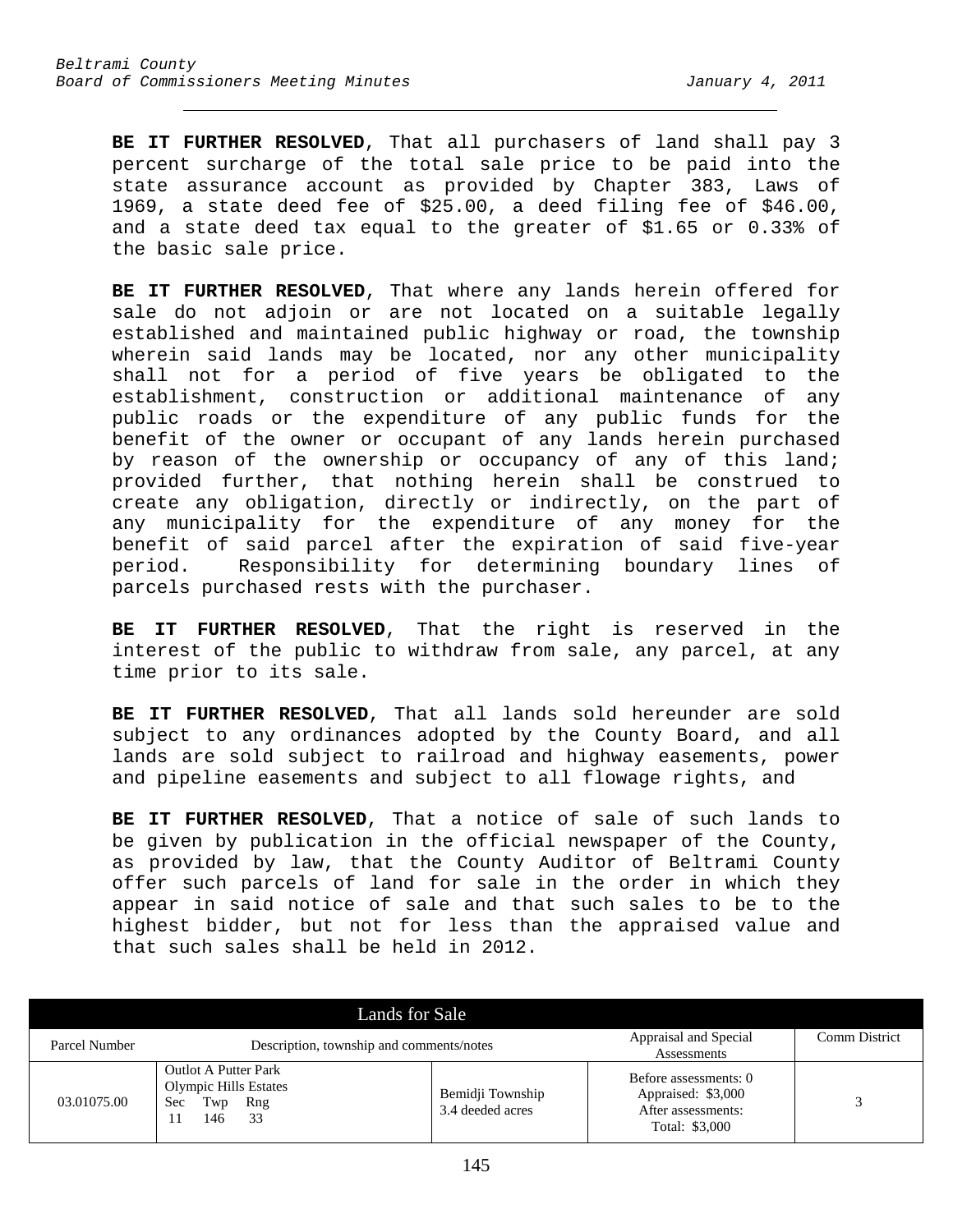| Lands for Sale   |                                                                                                                                                                                                                                                                                   |                                                                                                                                            |                                                                                                |               |
|------------------|-----------------------------------------------------------------------------------------------------------------------------------------------------------------------------------------------------------------------------------------------------------------------------------|--------------------------------------------------------------------------------------------------------------------------------------------|------------------------------------------------------------------------------------------------|---------------|
| Parcel Number    | Description, township and comments/notes                                                                                                                                                                                                                                          |                                                                                                                                            | Appraisal and Special<br>Assessments                                                           | Comm District |
| 03.00454.00      | N 10 rods of S 20 rods of E 16 rods of SE1/4<br>of NW1/4<br>Sec<br>Twp<br>Rng<br>23<br>146<br>33                                                                                                                                                                                  | Bemidji Township<br>1 deeded acre                                                                                                          | Before assessments: 0<br>Appraised: \$7,500<br>After assessments: 0<br>Total: \$7,500          | 3             |
| 08.00112.01      | E 764' of S <sup>1</sup> / <sub>2</sub> of SE <sup>1</sup> / <sub>4</sub> of NE <sup>1</sup> / <sub>4</sub> less E 264'<br>Sec<br>Twp<br>Rng<br>09<br>146<br>30                                                                                                                   | <b>Unorganized Brook</b><br>Lake<br>Consider combining<br>with 08.00114.00                                                                 | Before assessments<br>Appraised: \$3,000<br>After assessments: \$4,794.29<br>Total: \$7,794.29 | 1             |
| 08.00114.00      | E 264' of S 330' of SE1/4 of NE1/4 less E 50'<br>Less $S$ 330'<br>Twp<br>Sec<br>Rng<br>09<br>146<br>30                                                                                                                                                                            | <b>Unorganized Brook</b><br>Lake township<br>Beltrami County owned<br>2 acres<br>Didn't sell the last two<br>land sales (2003 and<br>2007) | Before assessments: 0<br>Appraised: \$3,000<br>After assessments: 0<br>Total: \$3,000          | 1             |
| 10.00215.00      | Lot 2 W of N & S $\frac{1}{4}$ line<br>Sec<br>Twp<br>Rng<br>20<br>31<br>151                                                                                                                                                                                                       | Cormant Township<br>1.41 acres                                                                                                             | Before assessments: 0<br>Appraised: \$500<br>After assessments: 0<br>Total: \$500              | 4             |
| 11.00160.00      | Part of Lot 3 beg on S line of LT 3 direct W<br>of RY running TH W 14.5 rods, N 18 rods E<br>to RY, thence S'rly along RY to beg<br>Sec<br>Twp<br>Rng<br>32<br>149<br>33                                                                                                          | Durand Township<br>2.23 acres                                                                                                              | Before assessments: 0<br>Appraised: \$1,000<br>After assessments: 0<br>Total: \$1,000          | 3             |
| 11.00238.00      | Lot 011 Block 001 and Lot 12<br>Puposky<br>Sec<br>Twp<br>Rng<br>32<br>149<br>33                                                                                                                                                                                                   | Durand Township<br>.32 acre                                                                                                                | Before assessments: 0<br>Appraised: \$100<br>After assessments: 0<br>Total: \$100              | 3             |
| 14.00002.00      | Sec Twp. Rng<br>146 32<br>01<br>PART OF LOT 1 DESC AS FOLLOWS:<br>BEG AT PT ON E LINE OF LOT 1<br>WHICH PT IS 200' S OF NE<br>CORNER THEREOF, THENCE RUNNING<br>N200' TO NE CORNER, THENCE<br>W350', THENCE S ON LINE<br>PARALLEL TO E LINE OF LOT 1<br>100' THENCE SE'RLY TO BEG | Frohn Township                                                                                                                             | Before assessments: 0<br>Appraised: \$500<br>After assessments: 0<br>Total: \$500              | $\mathbf{1}$  |
| 14.00413.00      | $S\frac{1}{2}$ of SW <sup>1</sup> /4 of SE <sup>1/4</sup> less parcels 414-420<br>Rng<br>Sec<br>Twp<br>22<br>146<br>32                                                                                                                                                            | Frohn Township<br>Township has zoning<br>$.12$ acre                                                                                        | Before assessments: 0<br>Appraised: \$500<br>After assessments: 0<br>Total: \$500              | 1             |
| 15.00173.00      | W <sup>1</sup> / <sub>2</sub> of SE <sup>1</sup> / <sub>4</sub> of NE <sup>1</sup> / <sub>4</sub><br>Sec<br>Twp<br>Rng<br>08<br>146<br>34                                                                                                                                         | <b>Grant Valley</b><br>20 deeded acres                                                                                                     | Before assessments: 0<br>Appraised: \$20,000<br>After assessments: 0<br>Total: \$20,000        | 3             |
| 15.00657.01      | Lot 002 Block 001<br><b>Mattison Addition</b><br>1.15 acres N 273' as measured parallel to N<br>boundary of said Lot 2<br>Sec<br>Twp Rng<br>01<br>146<br>34                                                                                                                       | <b>Grant Valley</b><br>1.15 acres                                                                                                          | Before assessments: \$240<br>Appraised: \$2,000<br>After assessments: 0<br>Total: \$2,000      | 3             |
| 30.00259.00      | S 1/2 of NW1/4 of NW1/4<br>Twp<br>Rng<br>Sec<br>23<br>150<br>33                                                                                                                                                                                                                   | Nebish Township<br>20 acres; mostly<br>wetlands per Assessor's<br>office                                                                   | Before assessments: 0<br>Appraised: \$2,500<br>After assessments: 0<br>Total: \$2,500          | 3             |
| To be determined | 100' R-O-W strip of land lying between<br>parcel 31.00693.00, and formerly described<br>as "a strip of land one hundred (100) feet in                                                                                                                                             | Northern Township;<br>selling this parcel will<br>consolidate parcel                                                                       | Before assessments: 0<br>Appraised: \$500<br>After assessments: 0                              | 5             |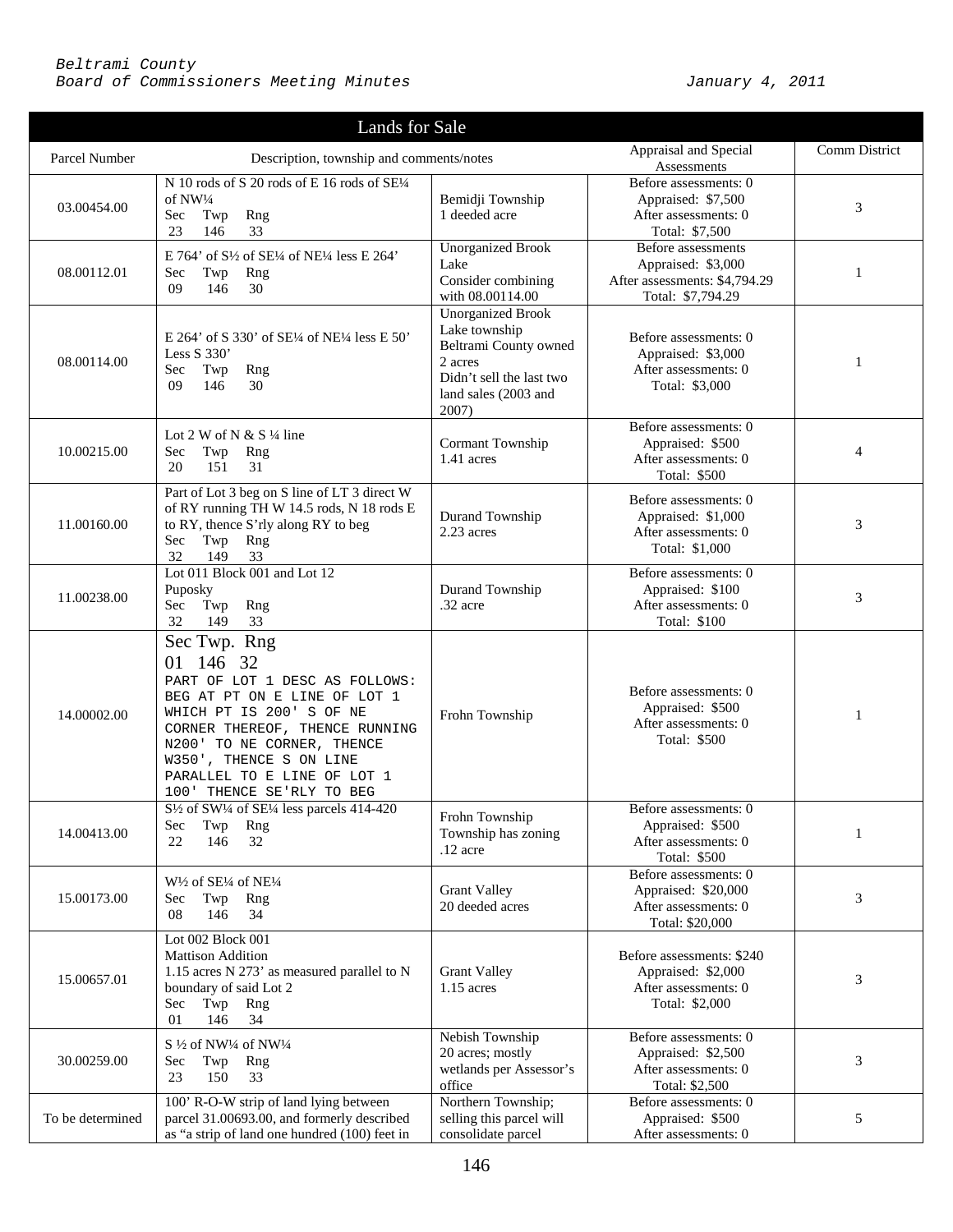| Lands for Sale                          |                                                                                                                                                                                                                                                  |                                                                                                                                                                                                                                                                                                           |                                                                                                     |               |
|-----------------------------------------|--------------------------------------------------------------------------------------------------------------------------------------------------------------------------------------------------------------------------------------------------|-----------------------------------------------------------------------------------------------------------------------------------------------------------------------------------------------------------------------------------------------------------------------------------------------------------|-----------------------------------------------------------------------------------------------------|---------------|
| Parcel Number                           | Description, township and comments/notes                                                                                                                                                                                                         |                                                                                                                                                                                                                                                                                                           | Appraisal and Special<br>Assessments                                                                | Comm District |
|                                         | width, known as the Minneapolis, Red Lake<br>and Manitoba Railway right-of-way running<br>in a general northerly and southerly<br>direction" (Deed Book of Record No. 111 -<br>Beltrami County, Page 344<br>Sec<br>Twp<br>Rng<br>30<br>147<br>33 | 31,00693,00 into one<br>contiguous parcel. This<br>R-O-W divides this<br>parcel in half and is of<br>no use to Beltrami<br>County. This parcels<br>falls within the purview<br>of the Greater Bemidji<br>Joint Planning Board                                                                             | Total: \$500                                                                                        |               |
| Proposed division<br>of:<br>31.00025.00 | Parcel description would be arrived from<br>proposed division description<br>Twp<br>Sec<br>Rng<br>02<br>147<br>33                                                                                                                                | Northern Township<br><b>NRM</b> Department<br>proposing Division of<br>parcel (reflected by<br>black triangular piece on<br><b>Land Transaction</b><br>Review); The proposed<br>divided parcel is<br>$\sim \pm 8.30$ acres; falls<br>within the purview of<br>the Greater Bemidji<br>Joint Planning Board | Before assessments: 0<br>Appraised: \$5,000<br>After assessments: 0<br>Total: \$5,000               | 5             |
| 40.00093.00                             | $S\frac{1}{2}$ of NW <sup>1</sup> /4<br>Sec<br>Twp<br>Rng<br>153<br>32<br>15<br>Forfeited 12-6-2006                                                                                                                                              | Shotley Township                                                                                                                                                                                                                                                                                          | Before assessments: 0<br>Appraised: \$30,000<br>After assessments: \$6,720.10<br>Total: \$36,720.10 | 4             |
| 46.00161.00                             | S <sup>1/2</sup> of NW <sup>1/4</sup> of NW <sup>1/4</sup> of SW <sup>1/4</sup><br>Sec<br>Rng<br>Twp<br>31<br>12<br>146                                                                                                                          | Ten Lake Township<br>5 deeded acres<br>Ten Lake Township has<br>zoning                                                                                                                                                                                                                                    | Before assessments: \$690<br>Appraised: \$1,000<br>After assessments: 0<br>Total: \$1,000           |               |
| 46.00165.00                             | SE1/4 of SW1/4 of SW1/4<br>Sec<br>Rng<br>Twp<br>12<br>31<br>146                                                                                                                                                                                  | Ten Lake Township<br>10 deeded acres<br>Ten Lake Township has<br>zoning                                                                                                                                                                                                                                   | Before assessments: 0<br>Appraised: \$2,000<br>After assessments: 0<br>Total: \$2,000               | 1             |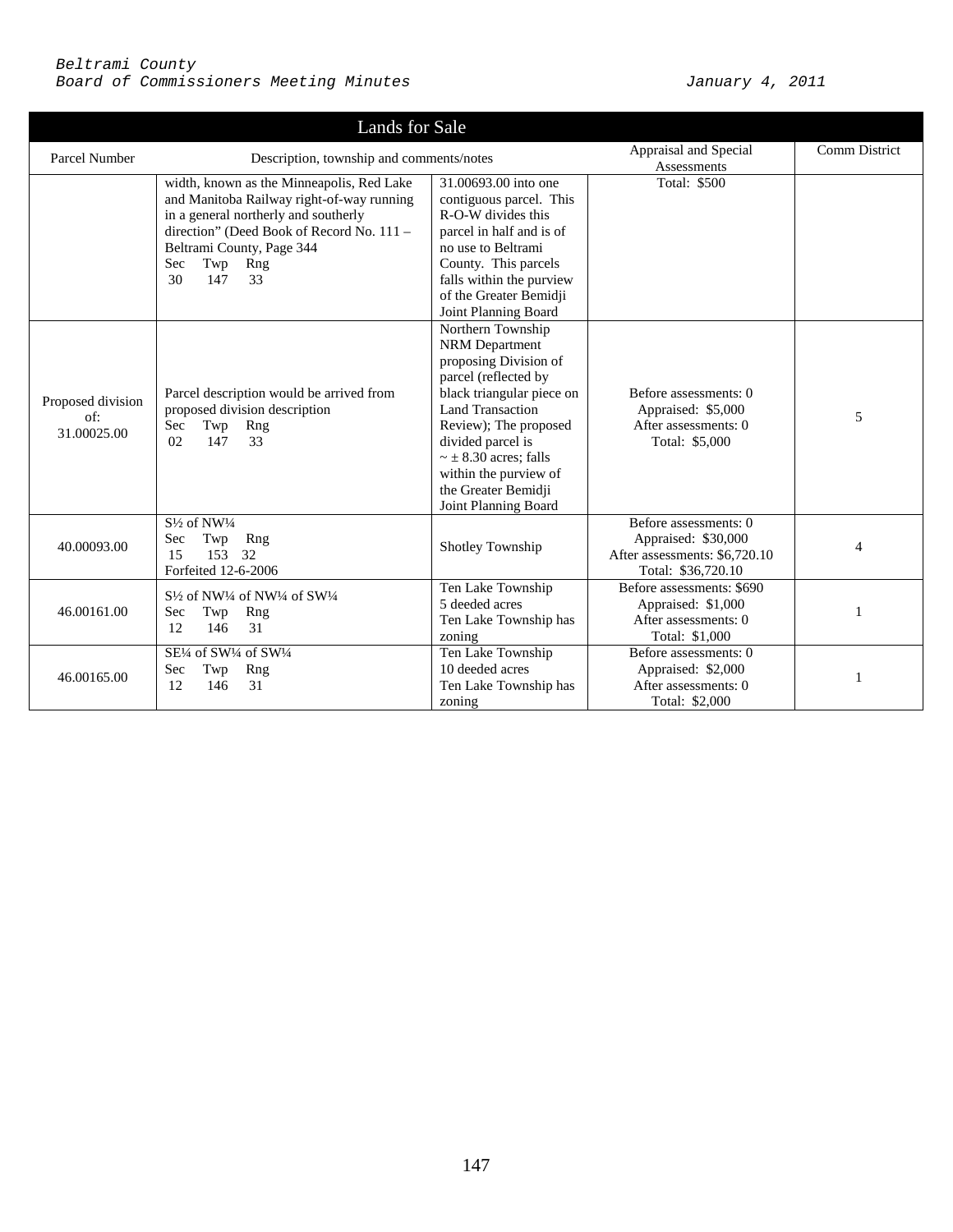| Lands for Sale |                                                                                                                                                                                                                                                                                                                                                                                                                                                                                                                          |                                                                                                                                                                                                                                                                                  |                                                                                                   |                |
|----------------|--------------------------------------------------------------------------------------------------------------------------------------------------------------------------------------------------------------------------------------------------------------------------------------------------------------------------------------------------------------------------------------------------------------------------------------------------------------------------------------------------------------------------|----------------------------------------------------------------------------------------------------------------------------------------------------------------------------------------------------------------------------------------------------------------------------------|---------------------------------------------------------------------------------------------------|----------------|
| Parcel Number  | Description, township and comments/notes                                                                                                                                                                                                                                                                                                                                                                                                                                                                                 |                                                                                                                                                                                                                                                                                  | Appraisal and Special<br>Assessments                                                              | Comm District  |
| 46.00100.11    | THAT PART OF LOT 3 LYING S'RLY<br>& E'RLY OF A LINE DESC AS FOLL<br>COMM AT NE CORNER OF SAID LOT<br>3, THENCE S00*02'54"E, ASSUMED<br>BEARING, ALONG E LINE OF SAID<br>LOT 3 - 500.15' TO PT OF BEG<br>OF LINE TO BE DESC, THENCE<br>S88*32'25"W, PAR WITH N LINE<br>OF SAID LOT 3 - 547.77',<br>THENCE S02*01'07"E - 607.50',<br>THENCE S41*33'23"W - ABOUT 163<br>FT TO SHORELINE OF LAKE<br>ANDRUSIA, & SAID LINE THERE<br><b>TERMINATING</b><br>FORFEITED 8-26-09 (2003 NH)<br>Twp<br>Sec<br>Rng<br>08<br>146<br>31 | Ten Lake Township                                                                                                                                                                                                                                                                | Before assessments: 0<br>Appraised: \$60,000<br>After assessments: 0<br>Total: \$60,000           | $\mathbf{1}$   |
| 46.00368.02    | Part of Lot 3 desc as follows: comm. At<br>SW corner of Lot 3 thence on an assumed<br>brg of N0°11'20" W along W line of Lot 3<br>a dis of 936.08' to pt of beg of parcel<br>thence N48°38'14" E a dis of 79.49'<br>thence N27°36'28" E<br>Sec<br>Twp<br>Rng<br>31<br>30<br>146                                                                                                                                                                                                                                          | Ten Lake Township<br>5.1 deeded acres<br>Ten Lake Township has zoning                                                                                                                                                                                                            | Before assessments: 0<br>Appraised: \$2,000<br>After assessments: 0<br>Total: \$2,000             | 1              |
| 47.00039.00    | Lot 5 W of HY S of Enright Brook (?), N<br>of County Beltrami Campsite less parcel<br>40<br>Sec<br>Twp<br>Rng<br>148<br>33<br>04                                                                                                                                                                                                                                                                                                                                                                                         | Turtle Lake Township<br>This parcel was discussed at<br>length with Murray Surveying<br>as a means to resolve boundary<br>lines associated with the<br>Burnham Estate property on<br>Lake Julia                                                                                  | Before assessments: 0<br>Appraised: \$4,000<br>After assessments: 0<br>Total: \$4,000             | 5              |
| 80.01545.00    | Lot 003 Block 015<br>Third Addition to Bemidji<br>Twp<br>Rng<br>Sec<br>09<br>146<br>33                                                                                                                                                                                                                                                                                                                                                                                                                                   | City of Bemidji<br>Substandard parcel/offer<br>private auction/sealed bid                                                                                                                                                                                                        | Before assessments:<br>\$5,094.23<br>Appraised: \$1,100<br>After assessments: 0<br>Total: \$1,100 | $\overline{2}$ |
| 80.01745.00    | BAILEY'S ADDITION TO BEMIDJI<br>Lot 3 Block 4<br>Twp<br>Sec<br>Rng<br>08<br>146<br>33                                                                                                                                                                                                                                                                                                                                                                                                                                    | City of Bemidji                                                                                                                                                                                                                                                                  | Before assessments: 0<br>Appraised: \$3,600<br>After assessments: \$7,219<br>Total: \$10,819      | 2              |
| 80.01749.00    | Lot 008 Block 004<br>Bailey's Addition to Bemidji<br>Sec<br>Twp Rng<br>08<br>146<br>33                                                                                                                                                                                                                                                                                                                                                                                                                                   | City of Bemidji; this parcel has<br>heavy special assessments<br>against it; however there has<br>been active discussion of<br>acquiring the parcel through<br>private auction (nonstandard<br>lot) – falls within the purview<br>of the Greater Bemidji Joint<br>Planning Board | Before assessments: 0<br>Appraised: \$1,500<br>After assessments: \$5,887<br>Total: \$7,387       | 2              |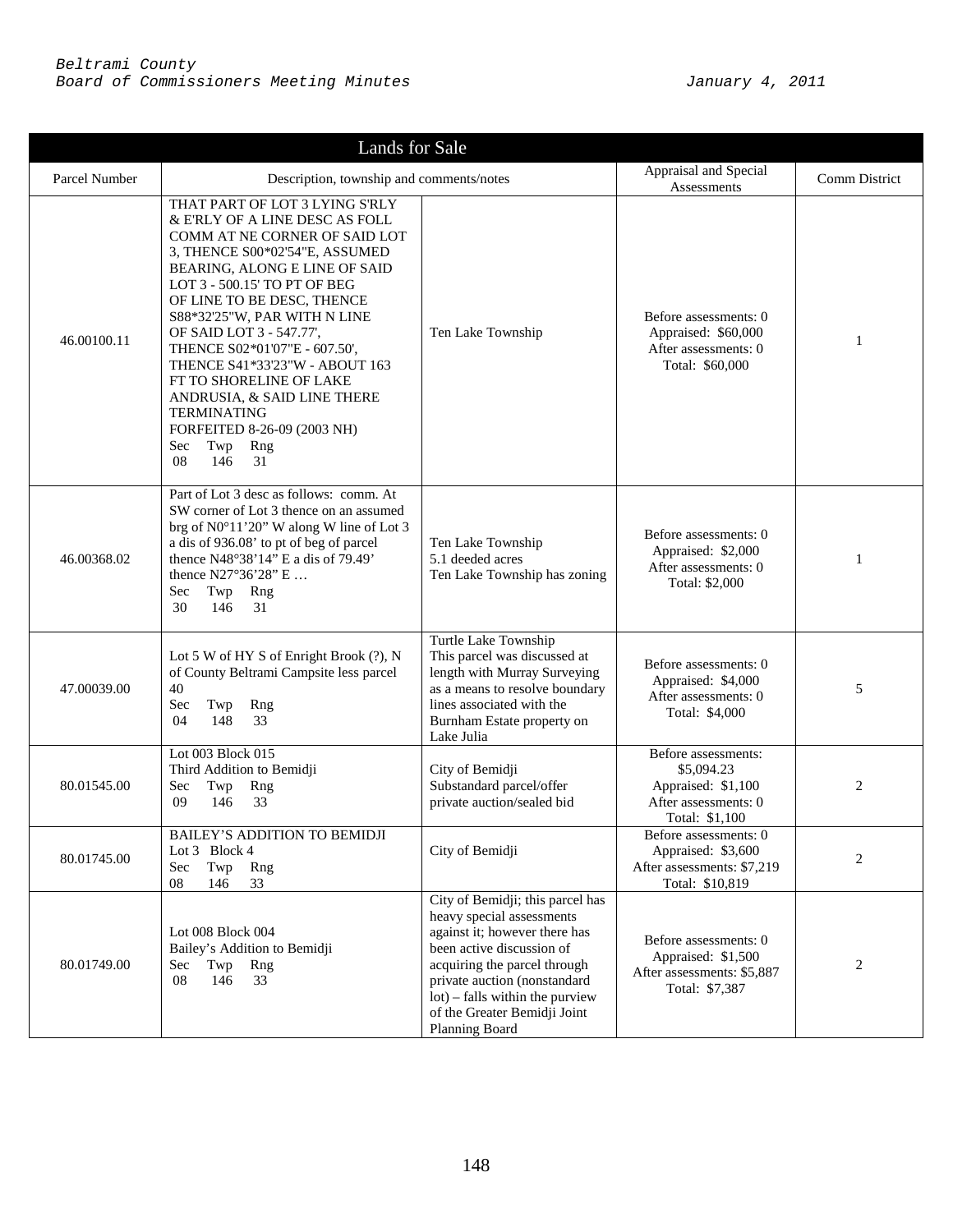| Lands for Sale |                                                                                                                                                                            |                                                                                                                                                                                                     |                                                                                                |                |
|----------------|----------------------------------------------------------------------------------------------------------------------------------------------------------------------------|-----------------------------------------------------------------------------------------------------------------------------------------------------------------------------------------------------|------------------------------------------------------------------------------------------------|----------------|
| Parcel Number  | Description, township and comments/notes                                                                                                                                   |                                                                                                                                                                                                     | Appraisal and Special<br>Assessments                                                           | Comm District  |
| 80.02393.00    | Lot 010 Block 003<br>Henderson's Second Addition<br>Rng<br>Sec<br>Twp<br>146<br>33<br>15<br>Forfeited 9-14-10                                                              | City of Bemidji<br>617 Lake Ave NE<br>Bemidji, MN 56601                                                                                                                                             | Before assessments: 86.88<br>Appraised: \$2,500<br>After assessments: 0<br>Total: \$2,500      | $\mathbf{2}$   |
| 80.02394.00    | Lot 011 Block 003<br>Henderson's Second Addition<br>Sec<br>Twp Rng<br>146<br>33<br>15<br>Forfeited 9-14-10                                                                 | City of Bemidji<br>617 Lake Ave NE<br>Bemidji, MN 56601                                                                                                                                             | Before assessments: \$950.92<br>Appraised: \$40,000<br>After assessments: 0<br>Total: \$40,000 | $\mathbf{2}$   |
| 80.03359.00    | WHITE'S ADDITION TO BEMIDJI<br>Lot 6 Block 1<br>N <sup>1</sup> / <sub>2</sub> of E <sup>1</sup> / <sub>2</sub> of Lot 6 less E 25'<br>Sec<br>Twp<br>Rng<br>08<br>146<br>33 | City of Bemidji<br>602 14th St NW                                                                                                                                                                   | Before assessments: 0<br>Appraised: \$1,400<br>After assessments: 0<br>Total: \$1,400          | $\overline{2}$ |
| 81.00120.01    | Lot 016 Block 007<br>Plat of Blackduck<br>Sec<br>Twp<br>Rng<br>149<br>12<br>31                                                                                             | City of Blackduck; this parcel<br>has special assessments against<br>it. Env Svcs working to have<br>personal items within dwelling<br>removed; for Crown D<br>Enterprises (a consignment<br>store) | Before assessments: 0<br>Appraised: \$5,000<br>After assessments: \$650<br>Total: \$5,650      | $\overline{4}$ |
| 82.00007.00    | NW <sup>1/4</sup> of NE <sup>1/4</sup> W of Kelliher Branch of M<br>& I less Hwy<br>Twp<br>Rng<br>Sec<br>25<br>150<br>30                                                   | City of Funkley                                                                                                                                                                                     | Before assessments: 0<br>Appraised: \$100<br>After assessments: 0<br>Total: \$100              | $\overline{4}$ |
| 82.00022.00    | Plat of Funkley<br>Lot 8 Block 3<br>Twp<br>Rng<br>Sec<br>25<br>150<br>30                                                                                                   | City of Funkley                                                                                                                                                                                     | Before assessments: 0<br>Appraised: \$100<br>After assessments: 0<br>Total: \$100              | 4              |
| 82.00028.00    | Plat of Funkley<br>Lots 1-8 Block 4<br>Twp<br>Rng<br>Sec<br>150<br>30<br>25                                                                                                | City of Funkley                                                                                                                                                                                     | Before assessments: 0<br>Appraised: \$100<br>After assessments: 0<br>Total: \$100              | 4              |
| 82.00037.00    | Plat of Funkley<br>Lots 11 & 12 Block 5<br>Sec Twp Rng<br>25 150 30                                                                                                        | City of Funkley                                                                                                                                                                                     | Before assessments: 0<br>Appraised: \$100<br>After assessments: 0<br>Total: \$100              | 4              |
| 82.00038.00    | Plat of Funkley<br>Lots $4 & 5$ Block 6<br>Twp Rng<br>Sec<br>25<br>150<br>30                                                                                               | City of Funkley                                                                                                                                                                                     | Before assessments: 0<br>Appraised: \$100<br>After assessments: 0<br>Total: \$100              | 4              |
| 82.00038.01    | Plat of Funkley<br>Lots $1, 2 \& 3$ Block 6<br>Twp Rng<br>Sec<br>25<br>150<br>30                                                                                           | City of Funkley                                                                                                                                                                                     | Before assessments: 0<br>Appraised: \$100<br>After assessments: 0<br>Total: \$100              | $\overline{4}$ |
| 82.00042.00    | Plat of Funkley<br>Lots 18-22 Block 6<br>Twp Rng<br>Sec<br>25<br>150<br>30                                                                                                 | City of Funkley                                                                                                                                                                                     | Before assessments: 0<br>Appraised: \$100<br>After assessments: 0<br>Total: \$100              | 4              |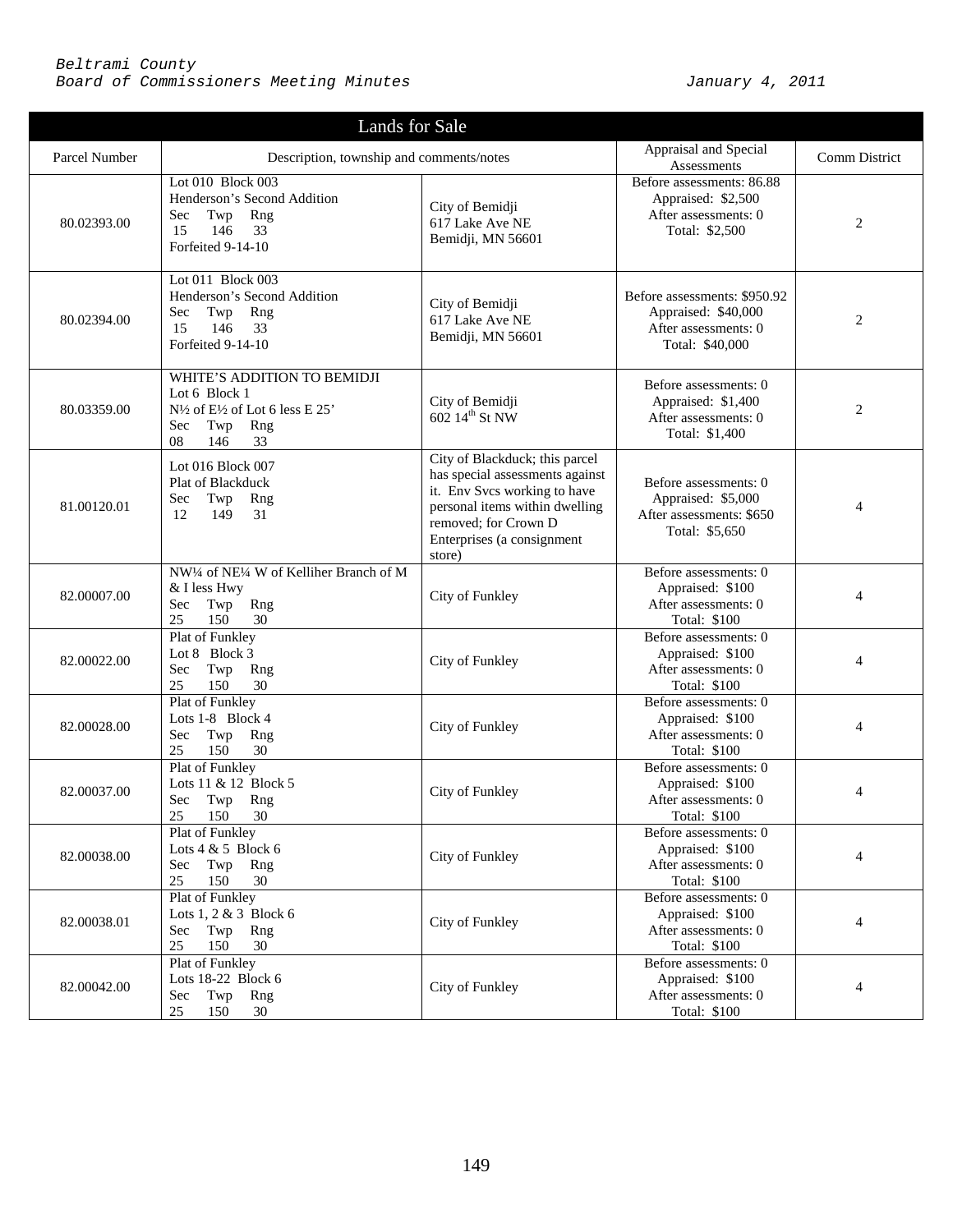|               |                                                                          | Lands for Sale                                                                                             |                                                                                          |               |
|---------------|--------------------------------------------------------------------------|------------------------------------------------------------------------------------------------------------|------------------------------------------------------------------------------------------|---------------|
| Parcel Number | Description, township and comments/notes                                 |                                                                                                            | Appraisal and Special<br>Assessments                                                     | Comm District |
| 87.00097.00   | <b>WILTON</b><br>Lot 4 Block $6$<br>Twp<br>Rng<br>Sec<br>33<br>34<br>147 | City of Wilton<br>Substandard/private<br>auction/sealed bid?<br>First offered to City of Wilton<br>in 2007 | Before assessments: 0<br>Appraised: \$400<br>After assessments: 0<br><b>Total: \$400</b> |               |

A motion was made by Commissioner Fairbanks, and seconded by Commissioner Frost, to approve the Resolution for Tax Forfeited Land Sales in 2012. Unanimously carried.

## 2012 Kitchigami Regional Library Budget Update

Commissioner Lucachick opened the discussion with some background information and introduction for Marion Ridge of the Kitchigami Regional Library System.

Ms Ridge reviewed the 8 Options for Beltrami County Service Reductions that Kitchigami has presented. These options all reflected the full \$45,000 reduction to meet the State's minimum maintenance of effort requirement. She indicated that if the County wanted their service agreement to take effect on January 1, they would need to make a decision tonight so that the Kitchigami Board could prepare their budget in time to meet its deadline.

Paul Erickson, Library Director, presented the Board with a letter from Cindy Ebberhart of the ISD 31 Community Education Program which states strong support for no reduction in the budget for the Kitchigami Library System and that all areas of service and operation are essential to the citizens of Beltrami County at their current level.

The Board stressed that they were in no way against the library, but the current economic times and conditions require budget tightening in all areas of operation, including the library system.

A motion was made by Commissioner Lucachick, and seconded by Commissioner Fairbanks to reduce the budget for the Kitchigami Regional Library System by \$15,000 for the year 2012 and consider further cuts in the future. Unanimously carried by roll<br>call vote: Frost, Fairbanks, Vene and Lucachick - Yes. Fairbanks, Vene and Lucachick - Yes. Commissioner Anderson abstained.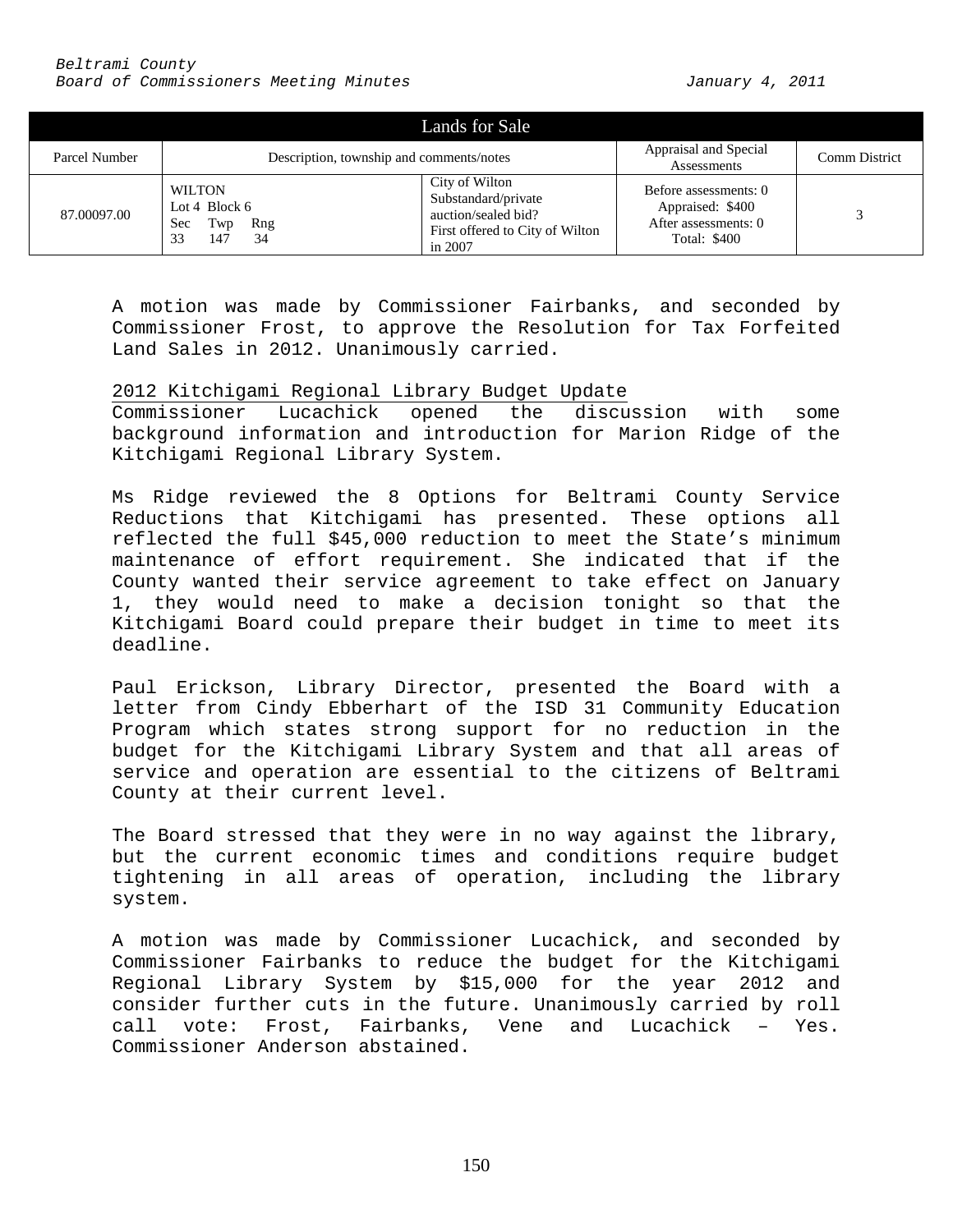# **COMMISSIONERS' BUSINESS**

## Committee Assignments

Discussion on Committee Assignments was not finalized during the Work Session. Final Committee Assignments for 2012:

# **District 1: Commissioner Jack Frost**

| Committees:                                     | Meeting Date & Time                                        |
|-------------------------------------------------|------------------------------------------------------------|
| Alternate on any Committee, Board or Commission | As Needed                                                  |
| <b>Association of Minnesota Counties</b>        | As Needed                                                  |
| Beltrami County Board of Health                 | $1st$ & $3rd$ Tuesday of Month During County Board Meeting |
| Beltrami County Human Services Committee        | $1st$ & $3rd$ Tuesday of Month During County Board Meeting |
| Bemidji Area Chamber of Commerce                | As Needed                                                  |
| Bemidji Leads!                                  | As Needed                                                  |
| <b>Blackduck EMS Joint Powers Board</b>         | $3rd$ Thursday @noon                                       |
| <b>Cass Lake Fire Association</b>               | As Needed                                                  |
| E-911 Committee                                 | As Needed                                                  |
| Bemidji Regional Airport Authority Board        | 3 <sup>rd</sup> Wednesday of Month @5:00 p.m.              |
| Mississippi Headwaters Board                    | $3rd$ Friday of Month @9:00 a.m.                           |
| Mississippi River Parkway Commission            | As Needed                                                  |
| Parks & Trails Advisory Committee               | As Needed                                                  |
| <b>Planning Commission</b>                      | 4 <sup>th</sup> Monday of Month                            |
| Paul Bunyan Transit Joint Powers Board          | $3rd$ Wednesday of Month @ 3:30 p.m.                       |
| Regional Radio Advisory Board (Alternate)       | As Needed                                                  |
| State and Federal Legislative Activities        | As Needed                                                  |
| Veteran Services Advisory Committee             | As Needed                                                  |

# **District 2: Commissioner Joe Vene**

| <b>Committees:</b>                                  | Meeting Date & Time                                                            |
|-----------------------------------------------------|--------------------------------------------------------------------------------|
| Alternate on any Committee, Board or Commission     | As Needed                                                                      |
| <b>Association of Minnesota Counties</b>            | As Needed                                                                      |
| Beltrami CHS Advisory Committee                     | As Needed                                                                      |
| Beltrami County Board of Health                     | 1 <sup>st</sup> & 3 <sup>rd</sup> Tuesday of Month During County Board Meeting |
| <b>Beltrami County Human Services Committee</b>     | 1 <sup>st</sup> & 3 <sup>rd</sup> Tuesday of Month During County Board Meeting |
| <b>Community Health Services Advisory Committee</b> | 3 <sup>rd</sup> Thursday of Month                                              |
| <b>County Emergency Operations Committee</b>        | As Needed                                                                      |
| <b>County Public Defender Committee</b>             | As Needed                                                                      |
| <b>Criminal Justice Committee</b>                   | As Needed                                                                      |
| <b>HRDC</b> Board                                   | 3 <sup>rd</sup> Thursday of Month                                              |
| <b>Joint Ditch Board</b>                            | As Needed                                                                      |
| Joint Powers Natural Resource Board (Alternate)     | 3 <sup>rd</sup> Monday of Month                                                |
| Land Exchange Committee                             | As Needed                                                                      |
| Land of the Dancing Sky Area Agency on Aging        | 1 <sup>st</sup> Thursday of Month @11:00 a.m.                                  |
| Law Library Committee                               | Annually (January)                                                             |
| Long Term Care Advisory Committee                   | As Needed                                                                      |
| North County CHS Advisory Committee                 | 3 <sup>rd</sup> Wednesday of Month @10:00-noon                                 |
| Joint Law Enforcement Center Board                  | As Needed                                                                      |
| Northwest Juvenile Center Board                     | Monday after $3^{rd}$ Thursday @ 3:00 p.m.                                     |
| <b>Personnel Committee</b>                          | As Needed                                                                      |
| Beltrami HRA                                        | $2nd$ Tuesday of Month @ 4:00 p.m.                                             |
| PrimeWest Health System                             | As Needed                                                                      |
| Regional Radio Advisory Board                       | As Needed                                                                      |
| State & Federal Legislative Activities              | As Needed                                                                      |
| Veteran Services Advisory Committee                 | As Needed                                                                      |
| <b>Veterans Home Task Force</b>                     | As Needed                                                                      |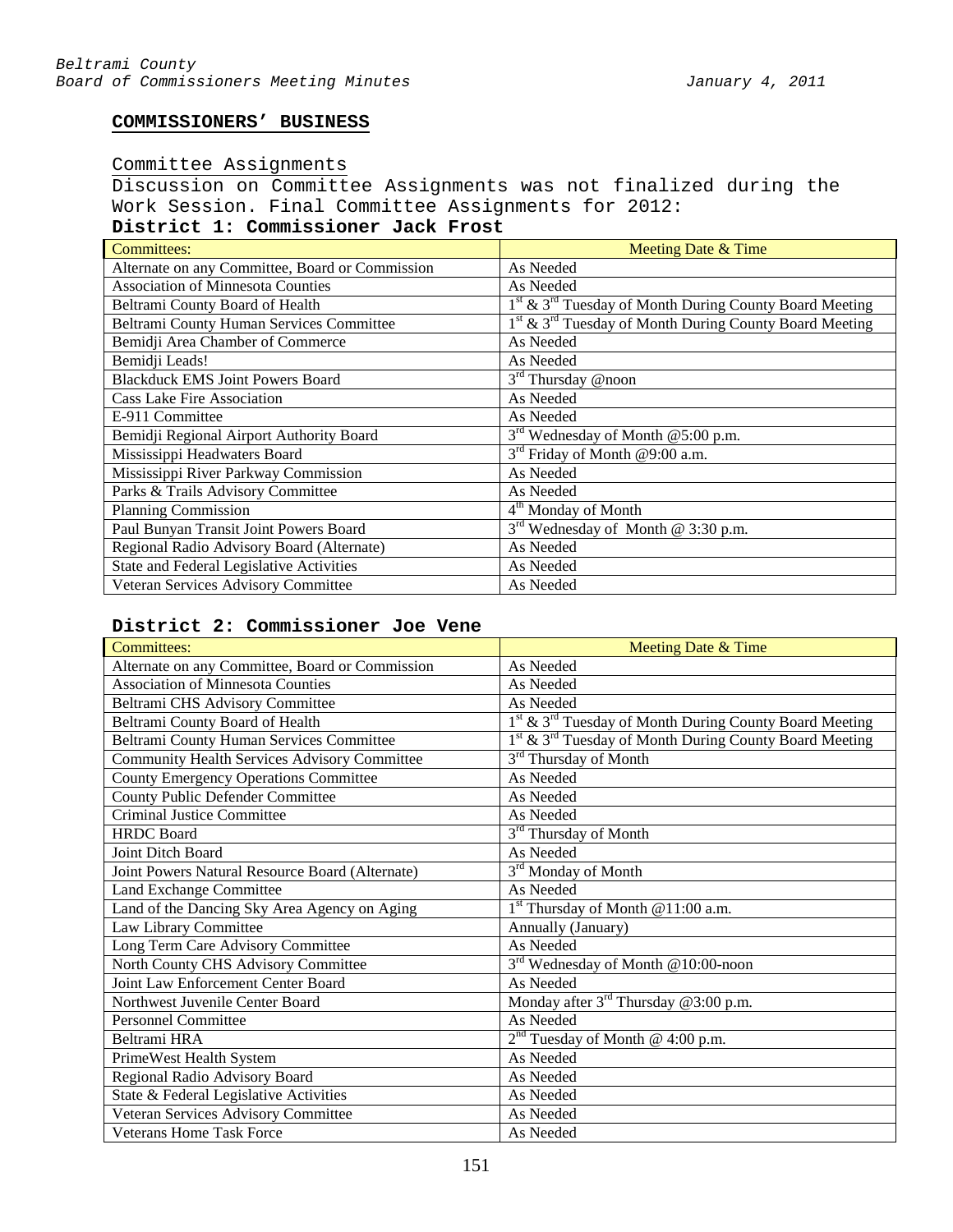| <b>Committees:</b>                                  | Meeting Date & Time                                                            |
|-----------------------------------------------------|--------------------------------------------------------------------------------|
| Alternate on any Committee, Board or Commission     | As Needed                                                                      |
| <b>Association of Minnesota Counties</b>            | Annually & As Needed                                                           |
| Beltrami County Board of Health                     | $1st$ & $3rd$ Tuesday of Month During County Board Meeting                     |
| Beltrami County Human Services Committee            | 1 <sup>st</sup> & 3 <sup>rd</sup> Tuesday of Month During County Board Meeting |
| Kitchigami Regional Library Board                   | $3rd$ Thursday of Month @ 7:00 p.m. (9 times/year)                             |
| <b>BiCAP</b> Housing                                | 1 <sup>st</sup> Thursday, every other month                                    |
| <b>County Extension Committee</b>                   | Bi-Monthly as needed                                                           |
| Fair Board                                          | $3rd$ Monday of Month @7:00 p.m.                                               |
| <b>DWI</b> Court Steering Committee (alternate)     | As Needed                                                                      |
| Joint Airport Commission (alternate)                | $3rd$ Wednesday of Month @ 5:00 p.m.                                           |
| Beltrami Health & Human Services Advisory Committee |                                                                                |
| Paul Bunyan Transit Joint Powers Board              | $3rd$ Wednesday of Month @ 3:30 p.m.                                           |

**District 3: Commissioner Richard Anderson**

# **District 4: Commissioner Quentin Fairbanks**

| Committees:                                     | Meeting Date & Time                                                            |  |
|-------------------------------------------------|--------------------------------------------------------------------------------|--|
| Alternate on any Committee, Board or Commission | As Needed                                                                      |  |
| <b>Association of Minnesota Counties</b>        | Annually & As Needed                                                           |  |
| Beltrami County Board of Health                 | $1st$ & $3rd$ Tuesday of Month During County Board Meeting                     |  |
| Beltrami County Human Services Committee        | 1 <sup>st</sup> & 3 <sup>rd</sup> Tuesday of Month During County Board Meeting |  |
| Bemidji Area Race Relations Council             | 3 <sup>rd</sup> Monday of Month                                                |  |
| Bi County CAP                                   | $2nd$ Thursday of Month @ 6:00 p.m.                                            |  |
| <b>Blackduck Ambulance</b>                      | $3rd$ Thursday                                                                 |  |
| <b>Ditch Committees</b>                         | $2nd$ Monday of Month                                                          |  |
| Joint Powers Natural Resource Board             | 3 <sup>rd</sup> Monday of Month                                                |  |
| Bemidji Youth Hockey Committee                  | 1 <sup>st</sup> Thursday of Month                                              |  |
| Local Water Quality Board                       | 2 <sup>nd</sup> Week of Each Quarter (Jan, April, July, October)               |  |
| Pine Tree Park Joint Powers                     | As Needed                                                                      |  |
| PrimeWest Health (Alternate)                    | As Needed                                                                      |  |
| Red Lake Game Fund Committee                    | As Needed                                                                      |  |
| Red River Basin Joint Powers Board              | 3 <sup>rd</sup> Thursday of Month, every other month                           |  |
| State & Federal Legislative Activities          | As Needed                                                                      |  |
| Veterans Home Task Force (Alternate)            | As Needed                                                                      |  |

# **District 5: Commissioner Jim Lucachick**

| <b>Committees:</b>                                 | Meeting Date & Time                                                |
|----------------------------------------------------|--------------------------------------------------------------------|
| Alternate on any Committee, Board or Commission    | As Needed                                                          |
| Beltrami County Board of Health                    | 1st & 3 <sup>rd</sup> Tuesday of Month During County Board Meeting |
| Beltrami County Human Services Committee           | $1st$ & $3rd$ Tuesday of Month During County Board Meeting         |
| Bemidji Regional Airport Authority Board           | $3rd$ Wednesday of Month @ 5:00 p.m.                               |
| Ditch Committees (Alternate)                       | As Needed                                                          |
| Hope House Board                                   | 3 <sup>rd</sup> Wednesday of Month @ 12:00 p.m.                    |
| <b>JEDC</b>                                        | 3 <sup>rd</sup> Friday of Month @ 7:30 p.m.                        |
| LAC (Mental)                                       | $1st$ Tuesday                                                      |
| <b>County Extension Committee</b>                  | Bi-Monthly or as needed                                            |
| Parks & Trails Advisory Committee                  | As Needed                                                          |
| Polk County Incinerator Advisory Board - Alternate | As Needed                                                          |
| State & Federal Legislative Activities             | As Needed                                                          |
| <b>Veterans Home Task Force</b>                    | As Needed                                                          |
| <b>DWI Court Steering Committee</b>                | As Needed                                                          |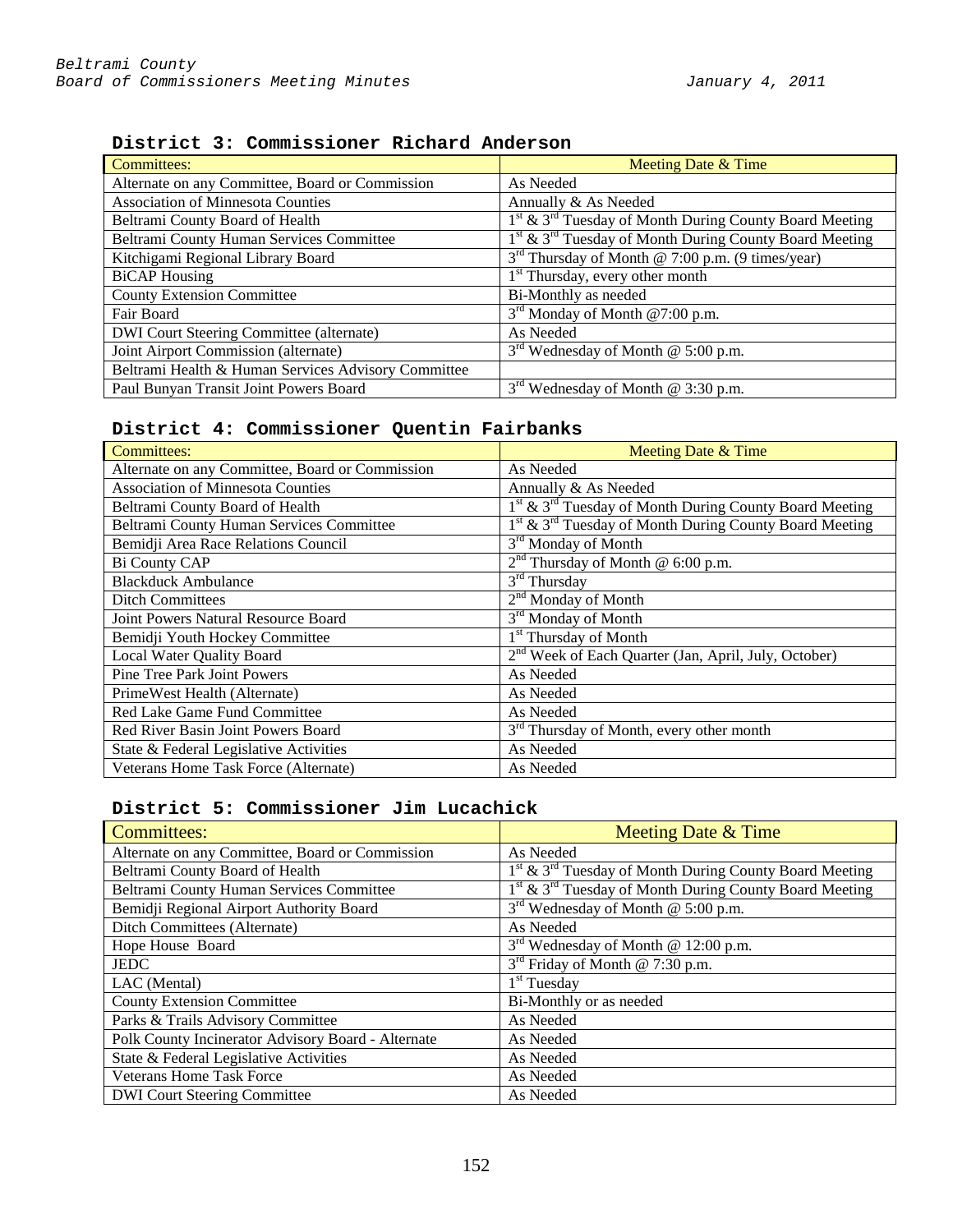Legislative/Lobbying Issues None.

Commissioners' Reports

• Commissioner Frost will be attending a Mississippi Parkway Committee Meeting

Review Upcoming Meeting Schedule

Next regular meeting of the County Board will be November 29, 2011, in the Board Room of the County Administration Building.

## **MEETING ADJOURNMENT**

A motion to adjourn the Board meeting at 6:23 p.m. was made by Commissioner Lucachick, seconded by Commissioner Frost, and unanimously carried.

> \_\_\_\_\_\_\_\_\_\_\_\_\_\_\_\_\_\_\_\_\_\_\_\_\_\_\_\_\_\_\_\_\_ Joe Vene, Chair

\_\_\_\_\_\_\_\_\_\_\_\_\_\_\_\_\_\_\_\_\_\_\_\_\_\_\_\_\_\_\_\_\_ Tony Murphy, County Administrator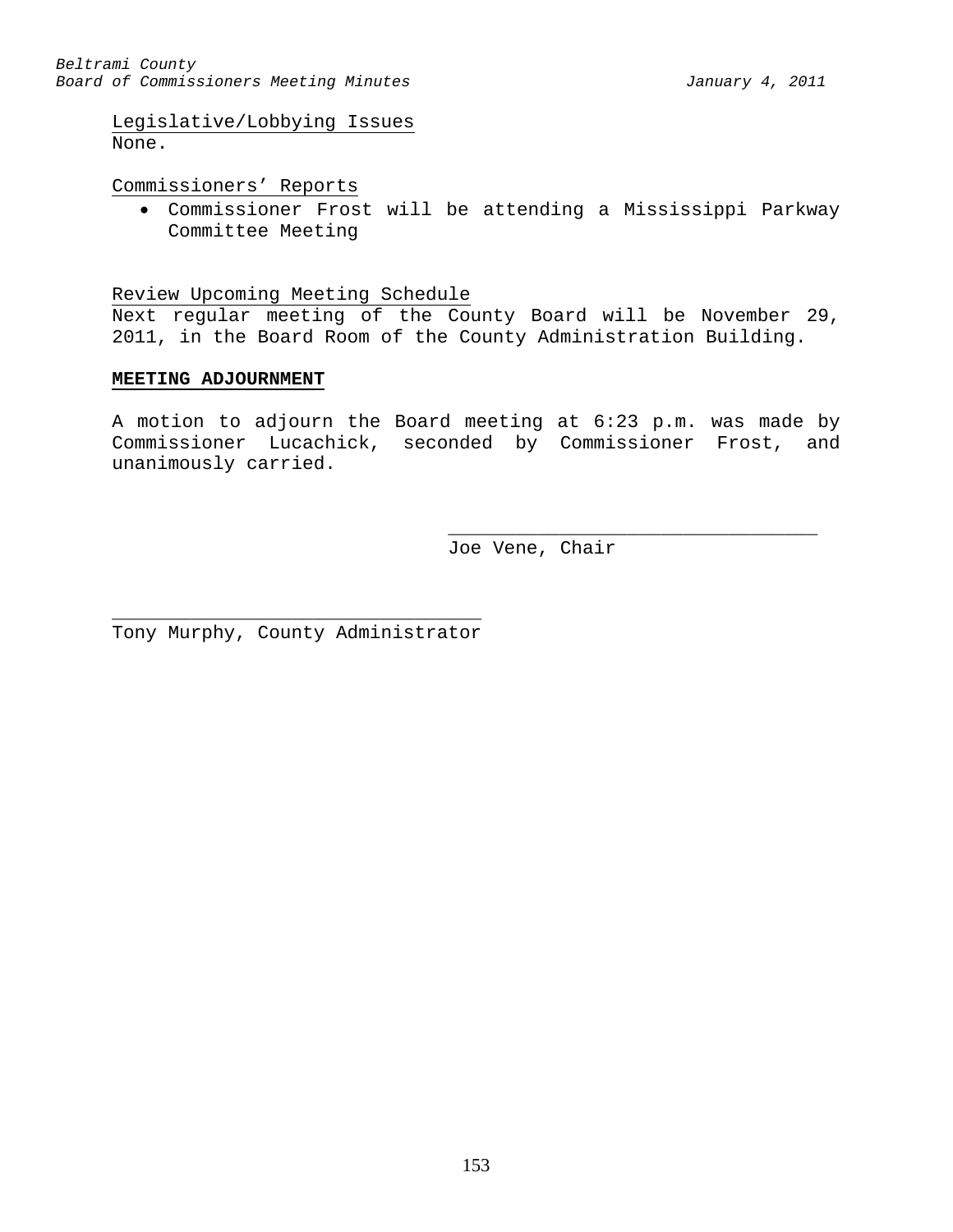# **TRANSCRIPT OF THE PROCEEDINGS OF THE BELTRAMI COUNTY BOARD OF COMMISSIONERS November 29, 2011**

The Beltrami County Board of Commissioners met in regular session on November 29, 2011, at the County Board Room, County Administration Building, Bemidji, Minnesota.

#### **CALL TO ORDER, ROLL CALL AND PLEDGE OF ALLEGIANCE**

Chair Joe Vene called the meeting to order at 5:00 p.m. Commissioners Jack Frost, Quentin Fairbanks, Richard Anderson and Jim Lucachick were present.

#### **GENERAL COMMENTS – BOARD CHAIR**

Commissioner Vene commented on the "Why Treaties Matter" exhibition that is currently on display in the Board Room.

### **CITIZENS ADDRESSING THE BOARD**

None.

#### **APPROVAL OF AGENDA**

The following item was added to the Consent Agenda:

• Approval of Development Fund Grant Requests

#### **GENERAL BUSINESS**

### Approved Agenda and Amendments

A motion to approve the Agenda and Amendments was made by Commissioner Frost, seconded by Commissioner Fairbanks, and unanimously carried.

#### Approved Consent Agenda

A motion to approve the Consent Agenda was made by Commissioner Anderson, seconded by Commissioner Lucachick, and unanimously carried.

#### **CONSENT ITEMS**

## Approved Minutes

The Board, by adoption of its Consent Agenda, approved the Minutes of the Board of Commissioners Work Meeting held November 15, 2011, and the Minutes of the Board of Commissioners Regular Meeting held November 15, 2011, as submitted.

## Approved Auditor/Treasurer Warrant Payment Listing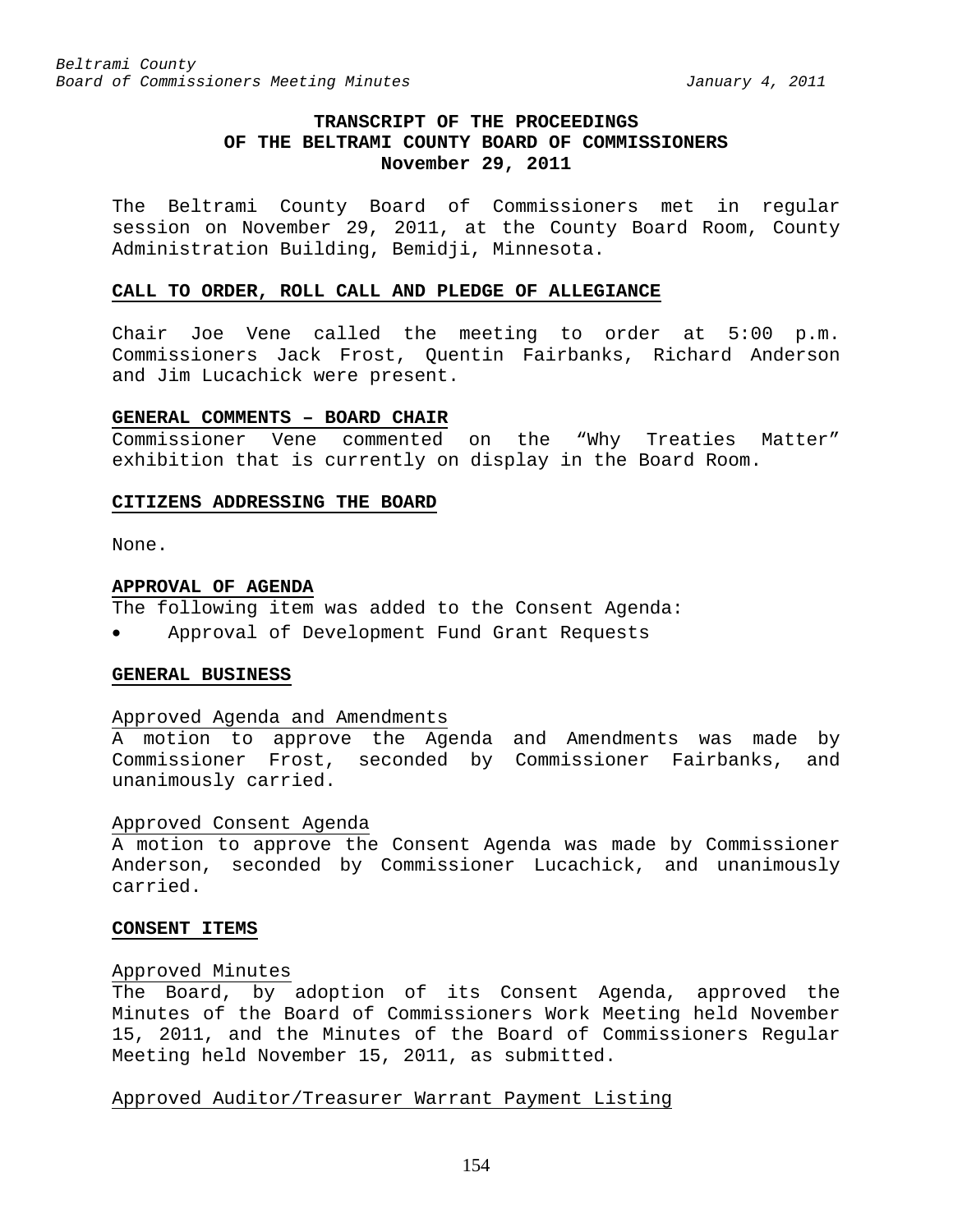The Board, by adoption of its Consent Agenda, received and approved the warrant payment listing submitted by the Auditor/Treasurer's Office.

### Approved Payment of Auditor/Treasurer Bills

The Board, by adoption of its Consent Agenda, approved payment of Auditor/Treasurer bills, as submitted.

#### Approved Con-Con Grant Recommendations

The Board, by adoption of its Consent Agenda, approved payment of \$54,190 in Consolidated Conservation (Con-Con) area grants for 2012, as recommended by the funding committee.

Approved 2011 Apportionment Resolution The Board, by adoption of its Consent Agenda, approved the 2011 Apportionment Resolution:

WHEREAS, 2003, Chapter 21 Article 10, Section 11, Subdivision 24; allows for promotion of tourist, agriculture, and industrial developments. The amount to be spent annually for the purposes of the subdivision shall not exceed five dollars per capita of the county's population; now,

WHEREAS, Minnesota Statutes 282.08, Subdivision 4, provides that the County Board of Beltrami, from the proceeds from the sale or rental of tax forfeited land or any product there from may, by resolution set aside no more than thirty (30) percent of the receipts remaining for the purposes of timber development,<br>acquisition and promotion of tourism, agricultural and acquisition and promotion of tourism, agricultural and industrial development, and no more than twenty (20) percent of the receipts remaining for the maintenance of County parks; and,

WHEREAS, those townships which include Three Island County Park and Movil Maze Recreation Area have an interest in timber revenues from those lands to help support township roads that are utilized for hauling timber.

NOW THEREFORE, BE IT RESOLVED by the County Board of Beltrami, that 20 percent of the receipts for the year of 2011 remaining after administration, special assessments and bond levy are paid, be set aside to be used for the purpose as specified in MS 282.08, Subdivision 4; of this, twenty (20) percent, up to \$200,000 (no more than five dollars per capita) is to be transferred to the County Development fund and ten (10) percent is to be used exclusively for timber development programs on tax forfeited lands; and,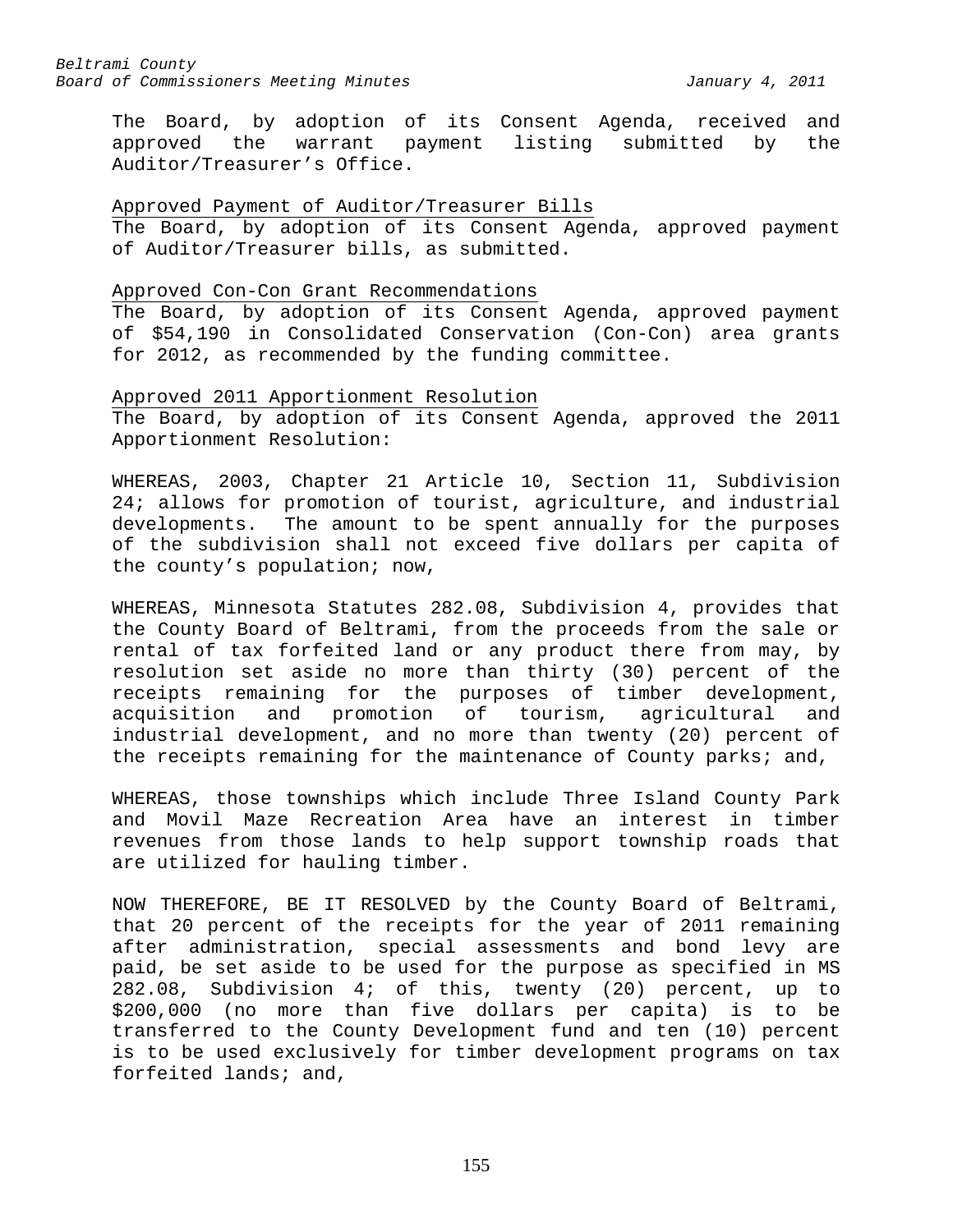BE IT FURTHER RESOLVED that 20 percent of the receipts remaining to be used for the acquisition and maintenance of county parks or recreational areas, and

BE IT FURTHER RESOLVED that any balance remaining must be apportioned as follows: county, 40 percent; town or city, 20 percent; and school district, 40 percent, provided,

BE IT FURTHER RESOLVED, that 65 percent of all revenues generated through timber harvest from Movil Maze Recreation Area and Three Island County Park shall be used for the maintenance of County Parks and Recreation areas within Beltrami County, 15% shall be used for reforestation of County Parks and Recreation areas and the remaining 20% of the revenues will be apportioned to the townships with direct interest for maintenance of township roads.

Approved Bemidji Area Archery Club Lease The Board, by adoption of its Consent Agenda, approved the 2012 Bemidji Archery Club Lease, as submitted.

Approved the ACS Tax & Computer Aided Mass Appraisal System Ratification Statement

The Board, by adoption of its Consent Agenda, approve the ACS Tax & Computer Aided Mass Appraisal System (CAMAUSA) Ratification Statement, Maintenance and Support Agreement for January 1, 2012 through December 31, 2016.

Approved Contract Revision with Bi-County CAP for Distribution of MFIP Emergency Assistance

The Board, by adoption of its Consent Agenda, approved the contract revision with Bi-County CAP for distribution of MFIP emergency assistance funds to qualified Beltrami County residents, as submitted.

Approved Development Fund Grant Requests

The Board, by adoption of its Consent Agenda, approved Development Fund Grants Requests in the amount of \$71,600 as follows:

| Beltrami County Agricultural Association                        | \$35,000            |  |
|-----------------------------------------------------------------|---------------------|--|
| Beltrami County Historical Association                          | $\frac{1}{2}$ 7,000 |  |
| $\frac{1}{5}$ 4,600<br>Blackduck History & Arts                 |                     |  |
| $\frac{1}{2}$ \$15,000<br>Joint Economic Development Commission |                     |  |
| Paul Bunyan Playhouse                                           | \$10,000            |  |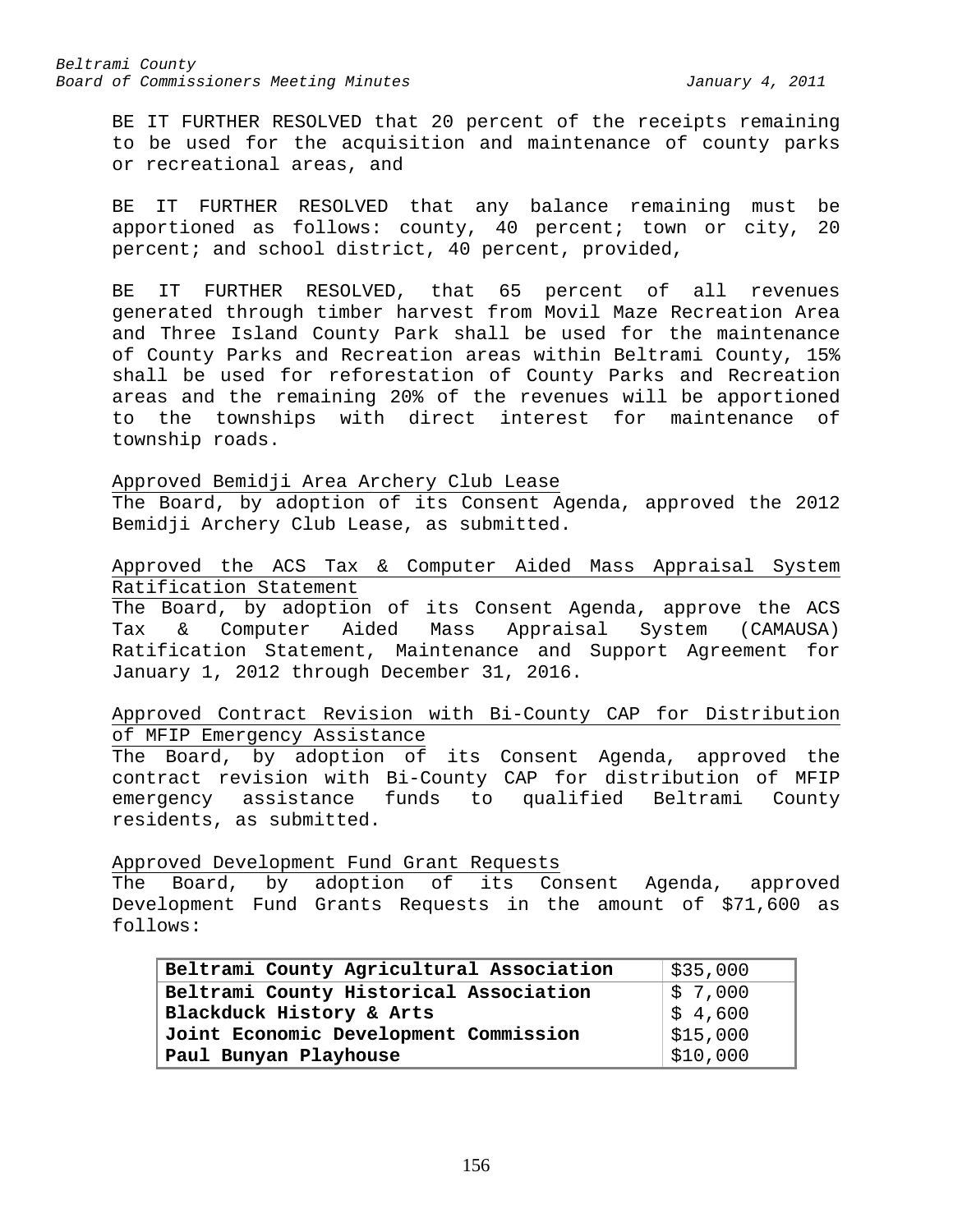## **REGULAR AGENDA**

Authorization to Fill Vacancies in H&HS Income Maintenance Unit Implementation of the case banking business model in the Health & Human Services Income Maintenance Unit, as approved by the County Board in March of 2011, requires filling some vacancies in staffing.

Health & Human Services, Economic Assistance Director, John Pugleasa, presented information to the Board and answered questions on the status of the new case banking business model.

A motion was made by Commissioner Frost, and seconded by Commissioner Anderson, to fill positions necessary to complete the staffing plan for the case banking business model in the Income Maintenance Unit. Unanimously carried.

Fill Two Full-Time PHN/RN Positions to serve PrimeWest Members<br>Public Health Nursing Division Director, Linda Yourczek, Public Health Nursing Division Director, Linda presented the request to fill two vacancies for full time PHN or RN positions to provide case management to PrimeWest members.

A motion was made by Commissioner Frost, and seconded by Commissioner Anderson, to fill two PHN/RN Positions to provide case management to PrimeWest members. Unanimously carried.

## Public Hearing: 2012 Beltrami County Budget

As required by law, the Beltrami County Board of Commissioners will accept public comment on the Proposed 2012 Beltrami County Budget.

Commissioner Vene opened the Public Hearing at 6:00 p.m.

County Assessor, Duane Ebbighausen, explained changes made by the State Legislature to the Market Value Homestead Credit and the new valuation exclusion. Mr. Ebbighausen also explained the relationship between valuations, credits, tax rates and tax levies on property taxes. The County Assessor offered to meet with anyone who had property valuation questions.

Chairman Vene invited anyone present who wished to speak to the 2012 Proposed County Budget. No one expressed a desire to speak.

Chair Vene closed the public hearing at 6:06 p.m.

**COMMISSIONERS' BUSINESS** Legislative/Lobbying Issues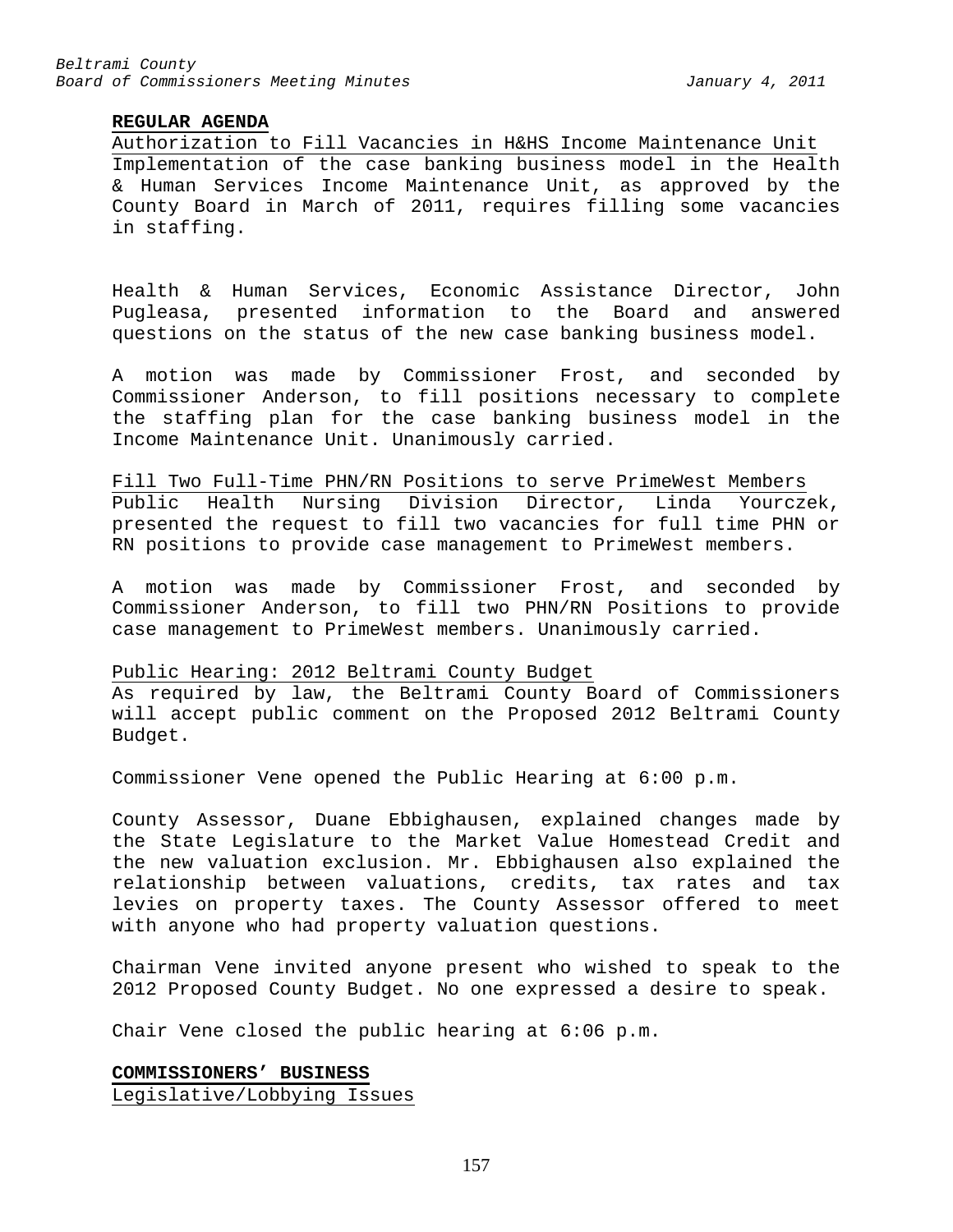None.

Commissioners' Reports

• Commissioner Lucachick reported on the recent Kitchigami Library Board meeting.

Review Upcoming Meeting Schedule

Next regular meeting of the County Board will be December 20, 2011, in the Board Room of the County Administration Building.

## **MEETING ADJOURNMENT**

A motion to adjourn the Board meeting at 6:07 p.m. was made by Commissioner Fairbanks, seconded by Commissioner Lucachick, and unanimously carried.

> \_\_\_\_\_\_\_\_\_\_\_\_\_\_\_\_\_\_\_\_\_\_\_\_\_\_\_\_\_\_\_\_\_ Joe Vene, Chair

\_\_\_\_\_\_\_\_\_\_\_\_\_\_\_\_\_\_\_\_\_\_\_\_\_\_\_\_\_\_\_\_\_ Tony Murphy, County Administrator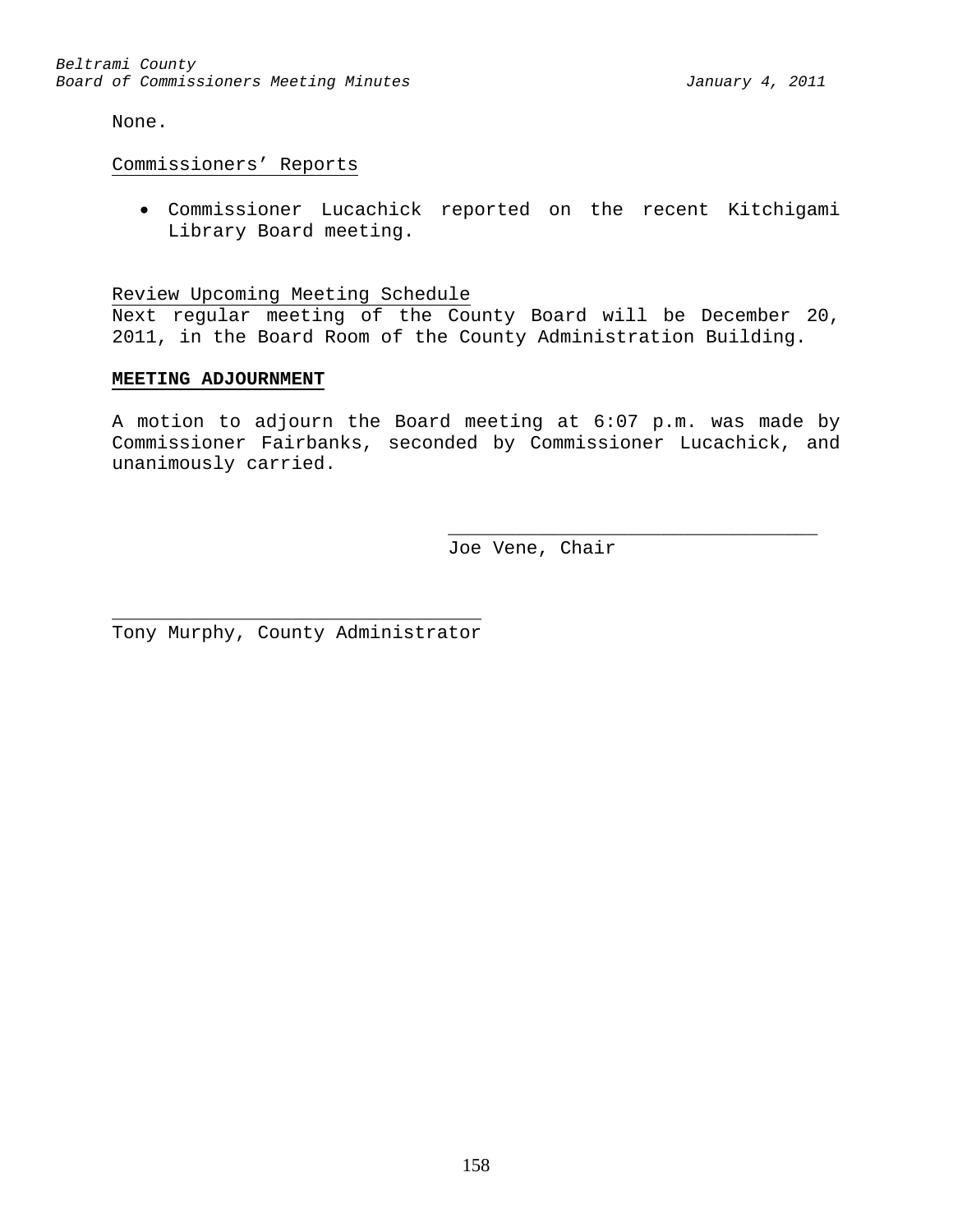# **TRANSCRIPT OF THE PROCEEDINGS OF THE BELTRAMI COUNTY BOARD OF COMMISSIONERS December 20, 2011**

The Beltrami County Board of Commissioners met in regular session on December 20, 2011, at the County Board Room, County Administration Building, Bemidji, Minnesota.

#### **CALL TO ORDER, ROLL CALL AND PLEDGE OF ALLEGIANCE**

Chair Joe Vene called the meeting to order at 5:00 p.m. Commissioners Jack Frost, Quentin Fairbanks, Richard Anderson, and Jim Lucachick were present.

#### **GENERAL COMMENTS – BOARD CHAIR**

None.

#### **CITIZENS ADDRESSING THE BOARD**

None.

#### **APPROVAL OF AGENDA**

There are no additions or corrections to the agendas.

### **GENERAL BUSINESS**

#### Approved Agenda and Amendments

A motion to approve the Agenda and Amendments was made by Commissioner Frost, seconded by Commissioner Lucachick, and unanimously carried.

### Approved Consent Agenda

A motion to approve the Consent Agenda was made by Commissioner Lucachick, seconded by Commissioner Frost, and unanimously carried.

#### **CONSENT ITEMS**

#### Approved Minutes

The Board, by adoption of its Consent Agenda, approved the Minutes of the Board of Commissioners Work Meeting held November 29, 2011, and the Minutes of the Board of Commissioners Regular Meeting held November 29, 2011, as submitted.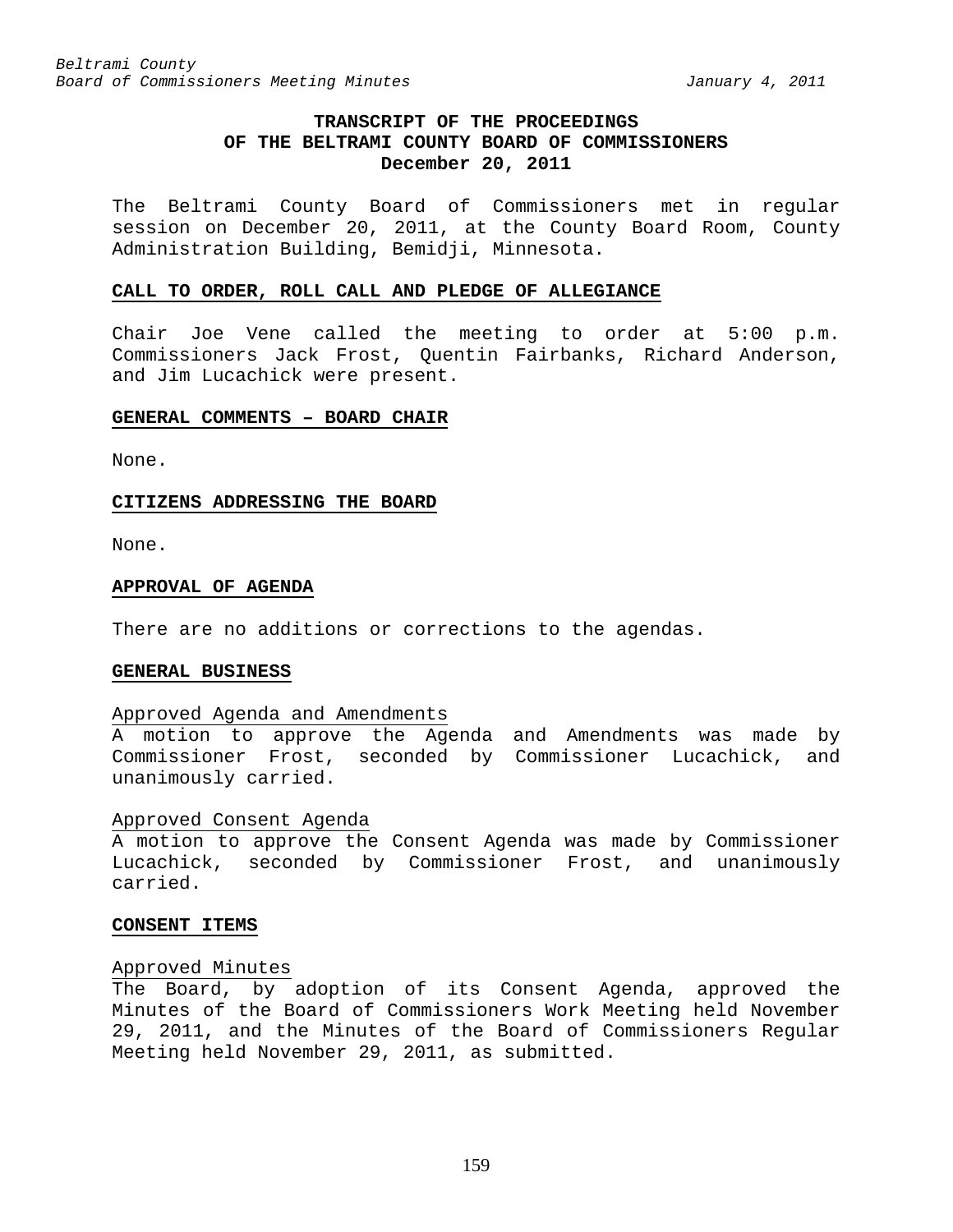### Approved Auditor/Treasurer Warrant Payment Listing

The Board, by adoption of its Consent Agenda, received and<br>approved the warrant payment listing submitted by the approved the warrant payment listing submitted by the Auditor/Treasurer's Office.

## Approved Payment of Auditor/Treasurer Bills

The Board, by adoption of its Consent Agenda, approved payment of Auditor/Treasurer bills, as submitted.

### Approved Special Assessment to Parcel 39.00200.00

The Board, by adoption of its Consent Agenda, approved the certification of special assessments of \$58.31 to Parcel 39.00200.00, as submitted.

## Approved Special Assessment to Parcel 31.01715.00

The Board, by adoption of its Consent Agenda, approved the certification of special assessments of \$3,775.47 to Parcel 31.01715.00 for environmental clean-up, as submitted.

#### Approved Modifications to Records Retention Schedule

The Board, by adoption of its Consent Agenda, approved modifications made to the Records Retention Schedule pertaining to records of the License Center and the Auditor-Treasurer's Office, as submitted.

# Approved Job Evaluation Ratings for Veteran Services Officer and Assistant Veteran Services Officer Positions

The Board, by adoption of its Consent Agenda, approved the job evaluation ratings that place the Veteran Services Officer position in pay grade 14 and the Assistant Veteran Services Officer position in pay grade 9, as submitted.

### Approved HRDC Contract for GIS Services

The Board, by adoption of its Consent Agenda, approved the contract for Beltrami County to provide minimal GIS services to HRDC, as submitted.

## Approved Common Interest Community Plat for Rogers Campground Cooperative

The Board, by adoption of its Consent Agenda, approved the Planning Commission's recommendation for approval of Conditional Use Permit and CIC Plat for Rogers Campground Cooperative, as submitted.

## Approved Northstar Materials Wetland Conservation Act Application

The Board, by adoption of its Consent Agenda, approved the Northstar Materials Wetland Conservation Act Application for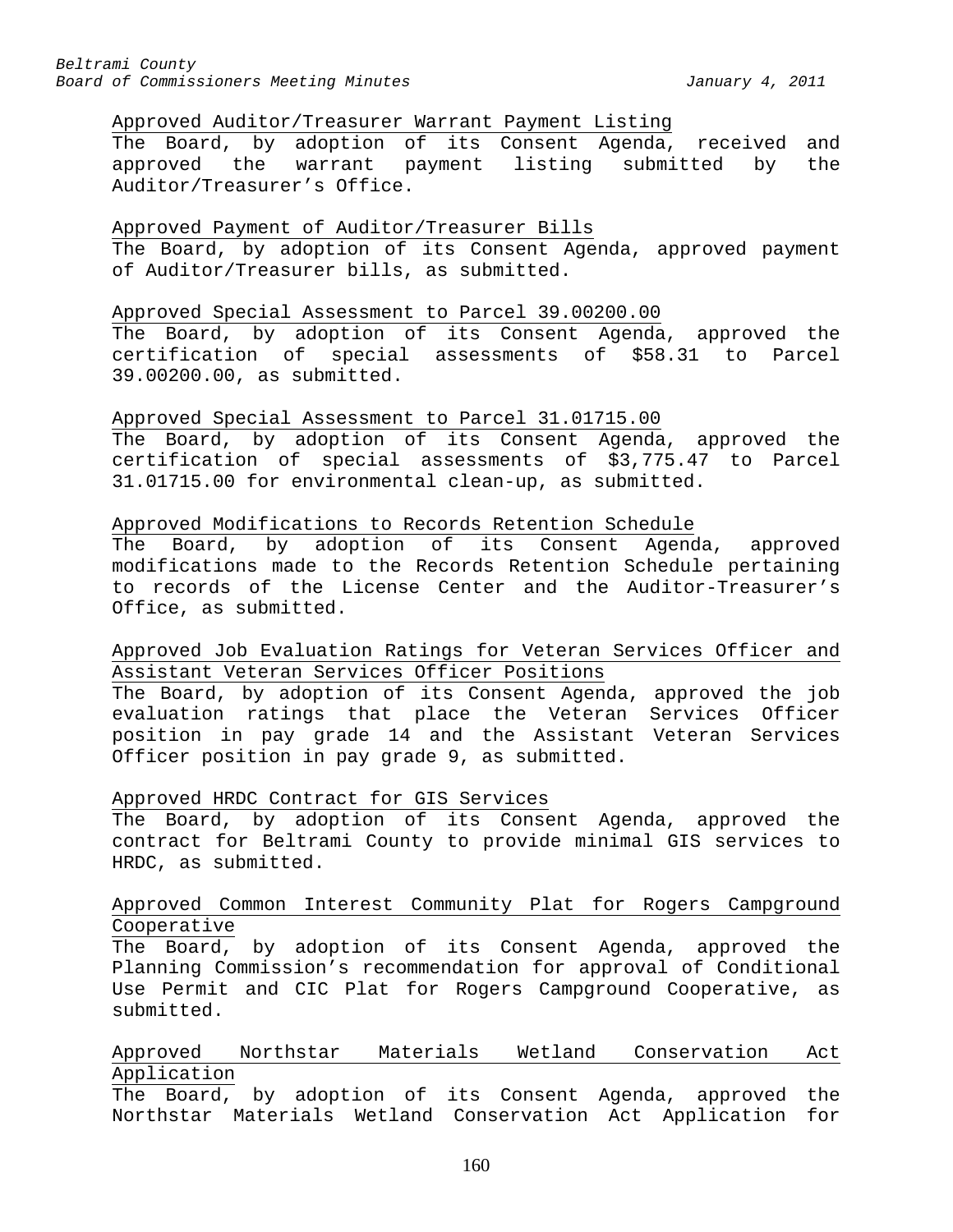compensation at the rock quarry in Kelliher Township, as submitted.

## Approved Consumer Scale Agreement between Beltrami County and Savanna Pallets

The Board, by adoption of its Consent Agenda, approved the Consumer Scale Agreement between Beltrami County and Savanna Pallets, as submitted.

### Approved 2012 Forest Development Activities

The Board, by adoption of its Consent Agenda, approved the Natural Resource Management Department to advertise for Forest Development bids for 2012 activities, as submitted.

### Approved Highway Policies and Updates

The Board, by adoption of its Consent Agenda, approved the policies for Aggregate Stabilization, Signing and Striping and Snow and Ice Control, as submitted.

### Approved Resolution and Agreement with MN DOT

The Board, by adoption of its Consent Agenda, approved the Resolution and Agreements with MN/DOT in order for them to continue as the County's agent in applying for Federal funds on construction projects:

BE IT RESOLVED: that pursuant to Minnesota Statute 161.36, the Commissioner of Transportation be appointed as Agent of Beltrami County to accept as its agent, federal aid funds which may be made available for eligible transportation related projects,

BE IT FURTHER RESOLVED: the Chairman and the Auditor are hereby authorized and directed for and on behalf of the County to execute and enter into an agreement with the Commissioner of Transportation prescribing the terms and conditions of said federal aid participation as set forth and contained in "Minnesota Department of Transportation Agency Agreement No. 00004", a copy of which said agreement was before the County Board and which is made a part hereof by reference.

# Approved Health and Human Services Monthly Child Protection Reports

The Board, by adoption of its Consent Agenda, reviewed and approved Human Services Monthly Child Protection Reports, as submitted.

Approved Health and Human Services Family Child Care Licenses The Board, by adoption of its Consent Agenda, approved Human Services Family Child Care Licenses, as submitted.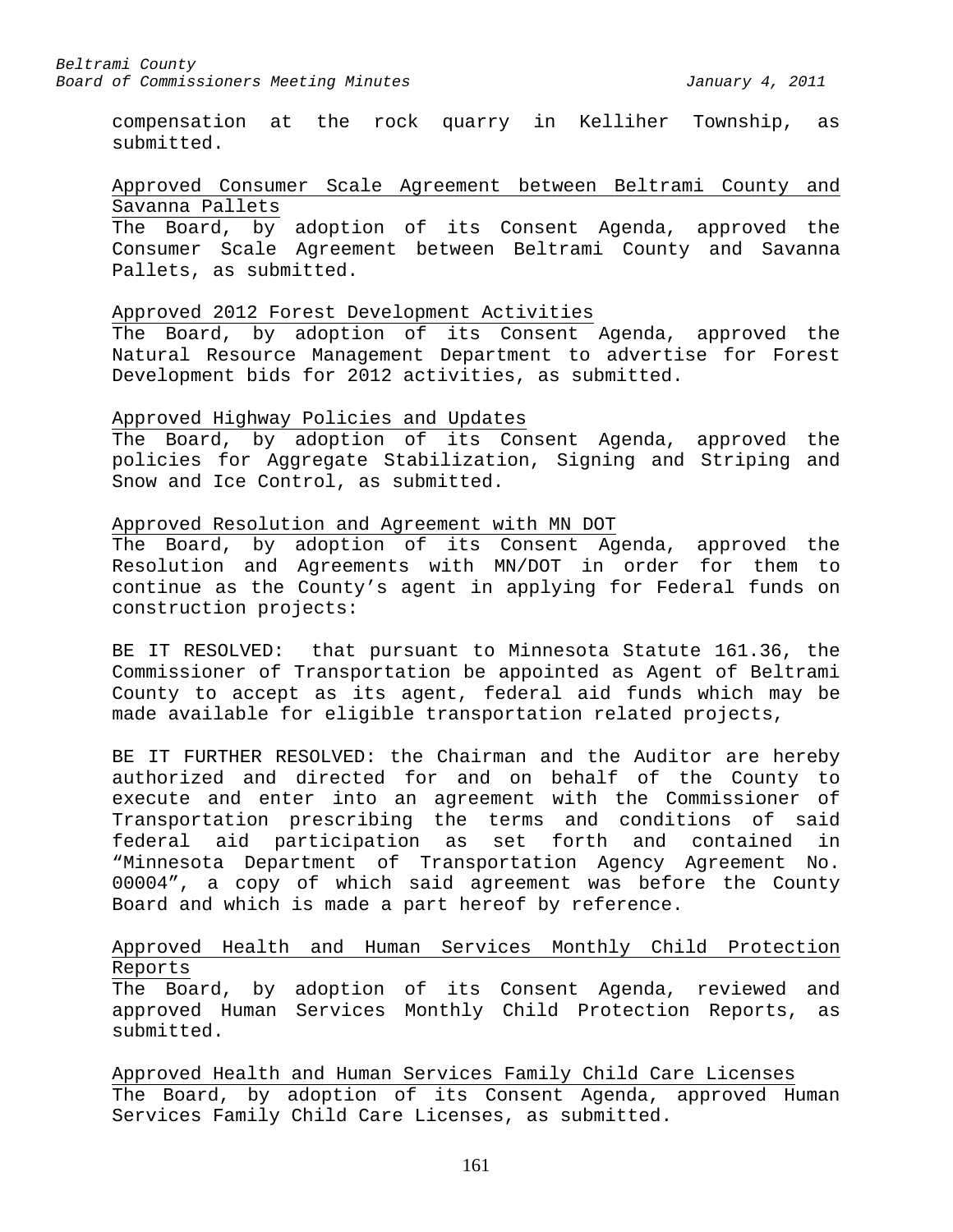Approved Health and Human Services Family Foster Care Licenses The Board, by adoption of its Consent Agenda, approved Human Services Family Foster Care Licenses, as submitted.

## Approved Health & Human Services Warrant Payment List

The Board, by adoption of its Consent Agenda, received and approved the warrant payment listing submitted by Health & Human Services Department.

## **REGULAR AGENDA**

Fill One Part-Time Communications Officer Position Sheriff Hodapp and Communications Supervisor Beryl Wernberg,

presented the request to fill a part-time Communications Officer Position.

A Motion was made by Commissioner Lucachick, and seconded by Commissioner Anderson, to fill one part-time Communications Officer Position. Unanimously carried

## Fill One Full-Time Corrections Officer Position

Sheriff Hodapp, explained that due to a resignation, Beltrami County Jail is requesting to fill one full-time Corrections Officer Position and any subsequent vacancies that may occur.

A Motion was made by Commissioner Anderson, and seconded by Commissioner Frost, to fill one full-time Corrections Officer Position and any subsequent vacancies. Unanimously carried.

## Fill One Full-Time Assistant Auditor Position

Kay Mack, Auditor/Treasurer is requesting to fill one full-time Assistant Auditor Position due to the retirement of Becky Hagel (Murphy). Becky as worked for the County in the Auditor's Officer for 30 ½ years and will be greatly missed. The Board acknowledged and recognized Ms Hagel's contribution to the County.

A Motion was made by Commissioner Frost, and seconded by Commissioner Anderson, to fill one full-time Assistant Auditor Position and any subsequent vacancies. Motion carried 4/1. Commissioner Lucachick voting No, Commissioners Frost, Fairbanks, Vene and Anderson voting Yes.

Contract Amendments for Mental Health Services – Hope House and Upper Mississippi Mental Health Center

Diane Boben, Social Services Division Director, presented the Contract Amendments for Mental Health Services for Hope House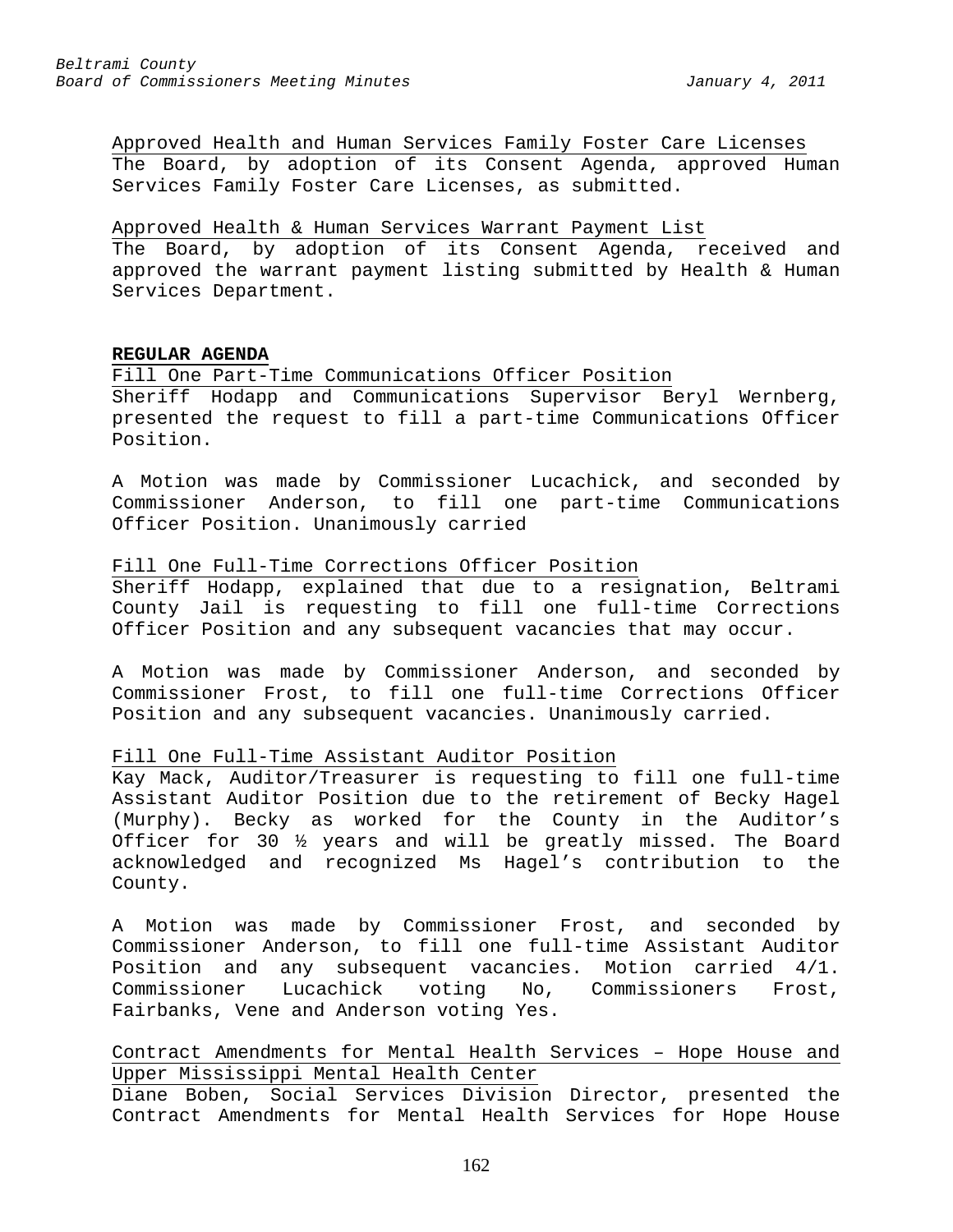and Upper Mississippi Mental Health Center to provide funds from Region 2 Adult Mental Health Initiative (state dollars) to meet county obligation to meet maintenance of effort requirements in spending.

A Motion was made by Commissioner Fairbanks, and seconded by Commissioner Lucachick, to approve Contract Amendments for Mental Health Services at Hope House and Upper Mississippi Mental Health. Unanimously carried.

#### Public Hearing: 2012 Beltrami County Fee Schedule

Commissioner Vene Opened the public hearing to accept comment on the proposed 2012 County Fee Schedule.

No one from the audience addressed the Board.

Commissioner Vene closed the Public Hearing.

WHEREAS the Beltrami County Board of Commissioners held a Public Hearing on December 20, 2011, to receive public comment on any proposed changes to fees charged by Beltrami County.

THEREFORE, BE IT RESOLVED that the Beltrami County Board of Commissioners do hereby adopt the 2012 Beltrami County Fee Schedule.

A Motion was made by Commissioner Anderson, and seconded by Commissioner Frost, to approve the 2012 Beltrami County Fee Schedule and Resolution. Unanimously carried.

Public Hearing: Capital Improvement Plan Commissioner Vene Opened the public hearing to accept comment on the proposed 2012 Capital Improvement Plan.

No one from the audience addressed the Board.

Commissioner Vene closed the Public Hearing.

WHEREAS the Beltrami County Board of Commissioners held a Public Hearing on December 20, 2011, to receive public comment on the 2012-2017 Capital Improvement Plan.

THEREFORE, BE IT RESOLVED that the Beltrami County Board of Commissioners do hereby adopt the 2012-2017 Beltrami County Capital Improvement Plan.

163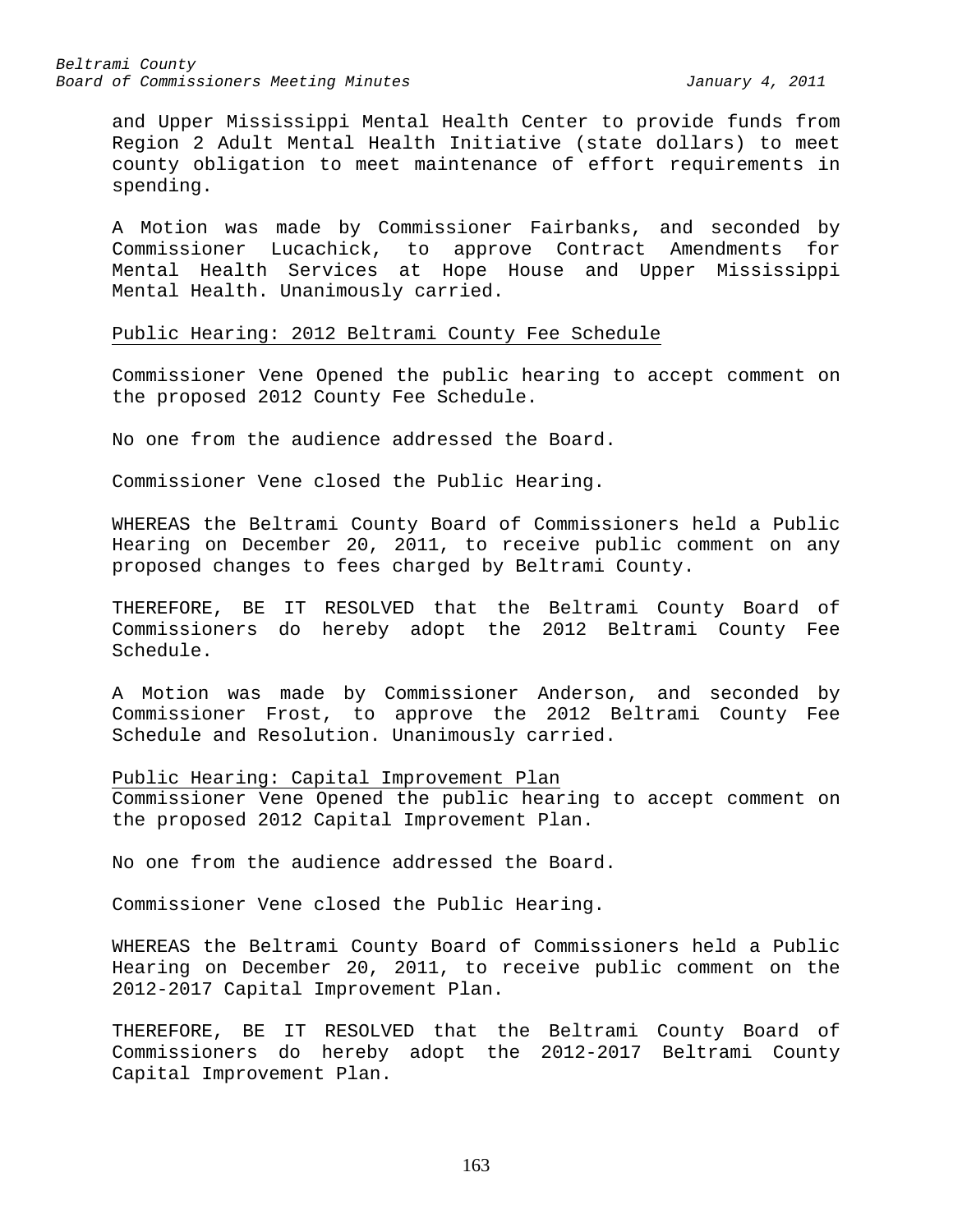A Motion was made by Commissioner Lucachick, and seconded by Commissioner Anderson, to approve the 2012 Beltrami County Capital Improvement Plan and Resolution. Unanimously carried by roll call vote.

# Resolution to Establish 2012 Commissioner Salary and Per Diem Payments

**WHEREAS**, the various members of the Beltrami County Board of Commissioners from time to time are obligated by law, appointment, or duty to attend several functions of their office at times other than regular Board meetings, and;

**WHEREAS**, Minnesota Statute 375.055 provides for establishment of a schedule of per diem payment for said activities, and;

**WHEREAS**, the following duties, committees, or commissions are deemed as eligible committees:

| Alternate on any Committee, Board or Commission         |
|---------------------------------------------------------|
| Association of Minnesota Counties (including AMC Policy |
| Committees)                                             |
| Beltrami CHS Advisory Committee                         |
| Beltrami Health & Human Services Advisory Committee     |
| <b>Beltrami HRA</b>                                     |
| Bemidji Area Chamber of Commerce                        |
| Bemidji Area Race Relations Council                     |
| Bemidji Leads                                           |
| Bemidji Regional Airport Authority Board                |
| Bemidji Youth Hockey Committee                          |
| <b>Bi County CAP</b>                                    |
| <b>BiCAP Housing</b>                                    |
| <b>Blackduck Ambulance</b>                              |
| <b>Blackduck EMS Joint Powers Board</b>                 |
| <b>Cass Lake Fire Association</b>                       |
| Community Health Services Advisory Committee            |
| <b>County Emergency Operations Committee</b>            |
| <b>County Extension Committee</b>                       |
| <b>County Public Defender Committee</b>                 |
| <b>Criminal Justice Committee</b>                       |
| <b>Ditch Committees</b>                                 |
| <b>DWI Court Steering Committee</b>                     |
| E-911 Committee                                         |
| <b>Fair Board</b>                                       |
| Hope House Board                                        |
| Household Hazardous Waste Advisory Board                |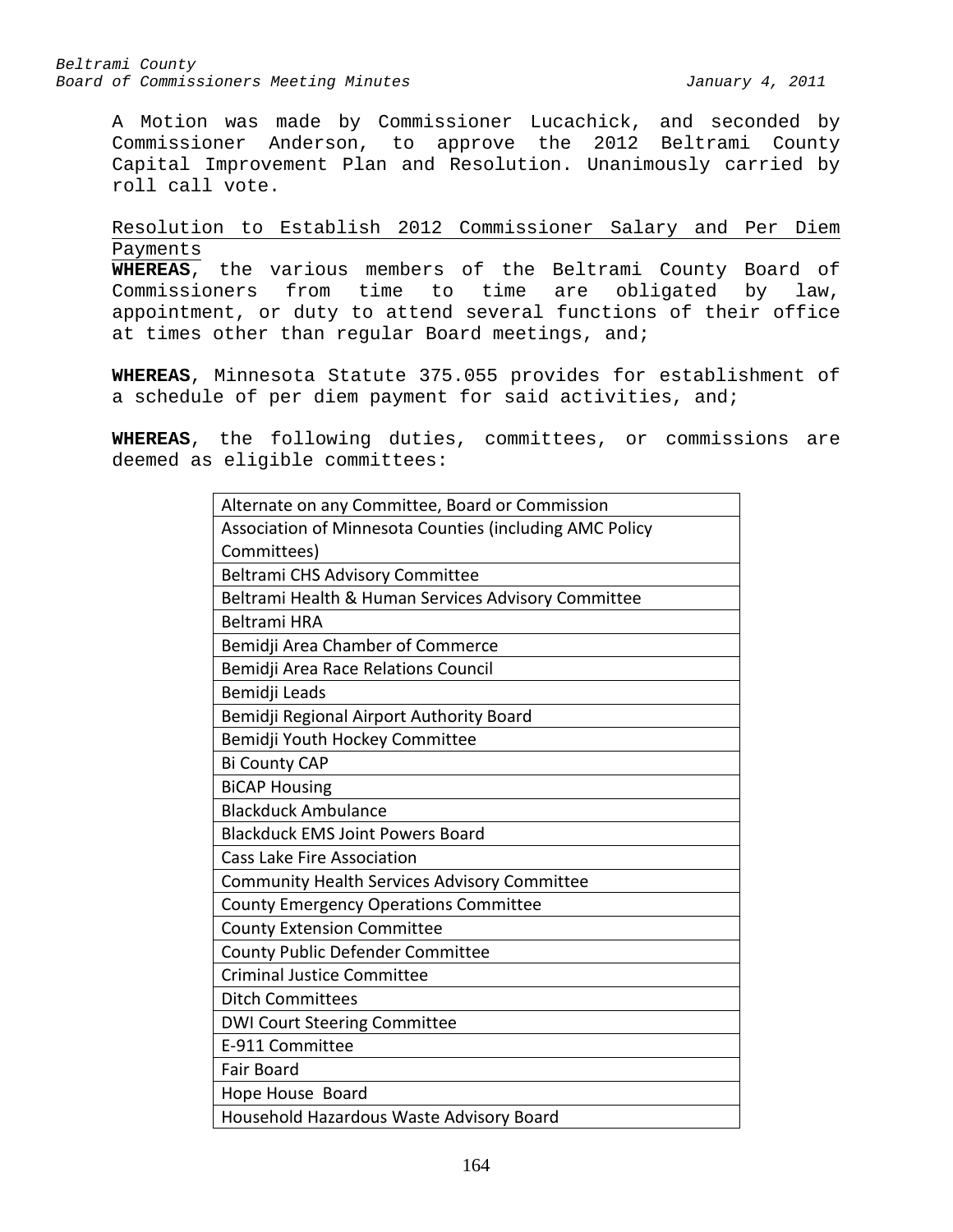| <b>HRDC Board</b>                                              |  |  |  |  |  |
|----------------------------------------------------------------|--|--|--|--|--|
| Joint Ditch Board                                              |  |  |  |  |  |
| Joint Economic Development Commission (JEDC)                   |  |  |  |  |  |
| Joint Law Enforcement Center Board                             |  |  |  |  |  |
| Joint Powers Natural Resource Board                            |  |  |  |  |  |
| Joint Powers Natural Resource Board (Alternate)                |  |  |  |  |  |
| Kelliher Old School                                            |  |  |  |  |  |
| Kitchigami Regional Library Board                              |  |  |  |  |  |
| LAC (Mental)                                                   |  |  |  |  |  |
| Land Exchange Committee                                        |  |  |  |  |  |
| Land of the Dancing Sky Area Agency on Aging Board             |  |  |  |  |  |
| Land of the Dancing Sky Area Agency on Aging (Local Committee) |  |  |  |  |  |
| Law Library Committee                                          |  |  |  |  |  |
| Long Term Care Advisory Committee                              |  |  |  |  |  |
| Mississippi Headwaters Board                                   |  |  |  |  |  |
| Mississippi River Parkway Commission                           |  |  |  |  |  |
| North County CHS Advisory Committee                            |  |  |  |  |  |
| Northwest Juvenile Center Board                                |  |  |  |  |  |
| Parks & Trails Advisory Committee                              |  |  |  |  |  |
| Paul Bunyan Transit Joint Powers Board                         |  |  |  |  |  |
| <b>Personnel Committee</b>                                     |  |  |  |  |  |
| <b>Planning Commission</b>                                     |  |  |  |  |  |
| Polk County Incinerator Advisory Board                         |  |  |  |  |  |
| PrimeWest Health System                                        |  |  |  |  |  |
| Red Lake Game Fund Committee                                   |  |  |  |  |  |
| Red River Basin Joint Powers Board                             |  |  |  |  |  |
| Regional Radio Advisory Board                                  |  |  |  |  |  |
| State & Federal Legislative Activities                         |  |  |  |  |  |
| <b>Veterans Home Task Force</b>                                |  |  |  |  |  |

*Also, any subcommittee of listed eligible committees or any other official Committee, Board or Commission as appointed by the County Board of Commissioners.*

**NOW, THEREFORE, BE IT RESOLVED**, that members of the Beltrami County Board of Commissioners be permitted per diem payments of \$50.00 per day for attending eligible committee meetings plus mileage expense at the current County rate. This authorization is contingent on request for payment per diem and mileage being submitted within 60 days of the date of the meeting or meetings.

**BE IT FURTHER RESOLVED**, that, effective January 1, 2012 the annual salary exclusive of per diem payments for said Commissioners be, and is hereby established at \$20,753.67.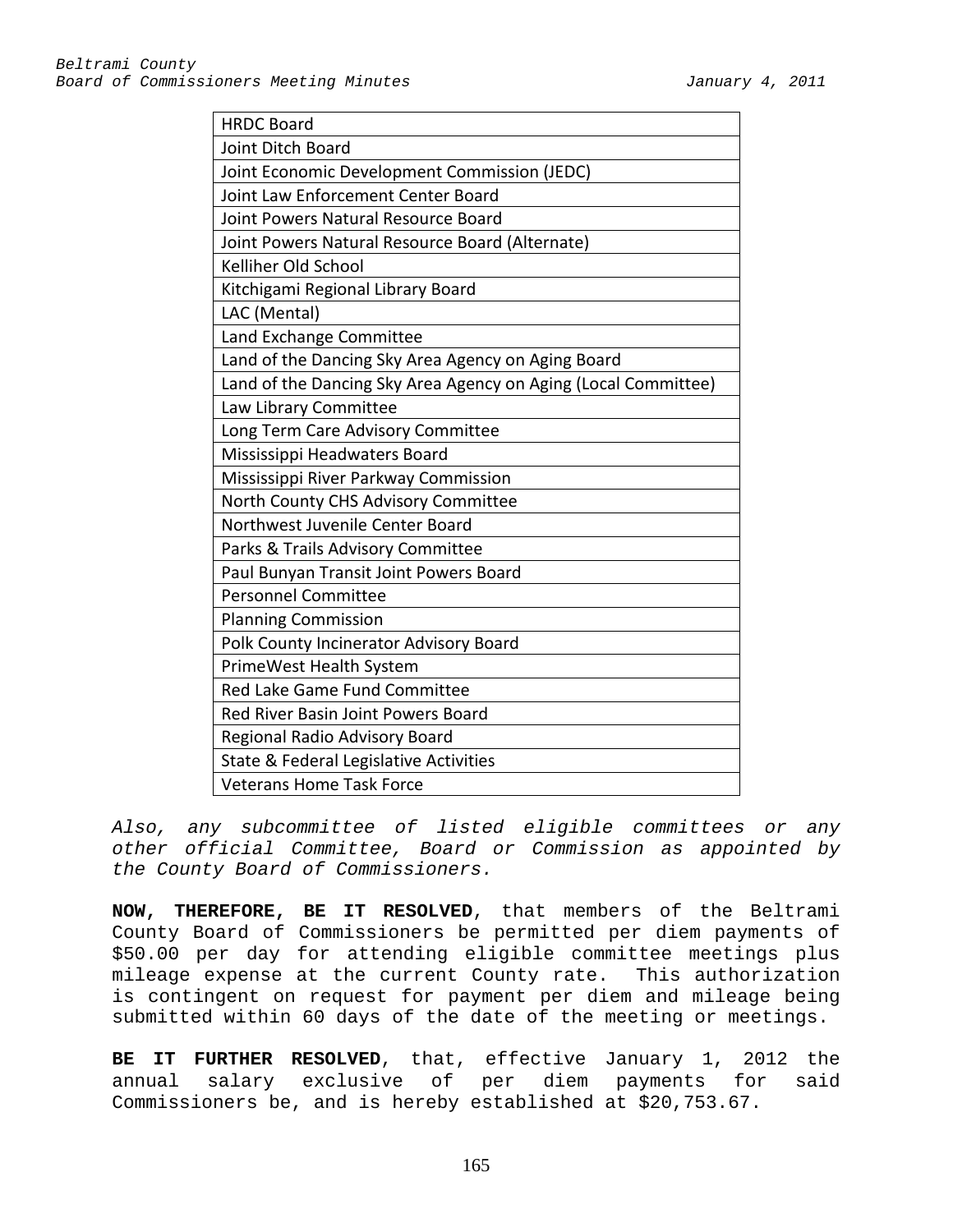A motion was made by Commissioner Frost, and seconded by Commissioner Fairbanks, to approve the 2012 Commissioner Salary and Per Diem Payments Resolution. Unanimously carried by roll call vote.

It was duly noted that each Commissioner will remain at his own current rate of pay.

Resolution Adopting 2012 Expenditure Budget and 2012 Property Tax Levy

**BE IT RESOLVED** that the Beltrami County Board of Commissioners do hereby set the final 2012 Expenditure Budget as follows:

|                           | 2009       | 2010          | 2011          | 2012          |
|---------------------------|------------|---------------|---------------|---------------|
| <b>Expenditures</b>       | Actual     | <b>Actual</b> | <b>Budget</b> | <b>Budget</b> |
| General Government        | 8,680,361  | 8,845,803     | 9,111,033     | 9,135,427     |
| Public Safety             | 7,961,536  | 8,044,290     | 8,172,524     | 8,347,944     |
| Highway & Streets         | 8,574,032  | 9,695,358     | 8,706,172     | 15,630,918    |
| Sanitation                | 3,156,233  | 3,207,598     | 3,372,598     | 3,382,479     |
| Human Services            | 16,976,264 | 16,844,850    | 17,545,391    | 17,137,892    |
| Health                    | 2,527,242  | 2,182,144     | 2,245,990     | 2,223,689     |
| Culture & Recreation      | 1,184,458  | 965,658       | 1,010,211     | 1,082,971     |
| Conservation              | 1,516,382  | 1,467,516     | 1,424,300     | 1,339,592     |
| Economic Development      | 592,972    | 308,637       | 315,203       | 286,229       |
| Capital Outlay            | 79,884     | 160,211       | 280,000       | 250,000       |
| Debt Service              | 1,990,986  | 2,021,840     | 1,993,709     | 2,010,530     |
| <b>Total Expenditures</b> | 53,240,350 | 53,743,905    | 54,177,131    | 60,827,671    |

**BE IT FURTHER RESOLVED** that the Beltrami County Board of Commissioners do hereby set the final 2012 property tax levy as follows:

|                                       | Actual     | Actual     | <b>Budget</b> | Proposed   |
|---------------------------------------|------------|------------|---------------|------------|
| <b>Regular Levies (Operations):</b>   | 2009       | 2010       | <u>2011</u>   | 2012       |
| Revenue Fund Levy                     | 6,838,536  | 7,466,840  | 7,635,040     | 8,240,040  |
| Human Services Levy                   | 5,681,451  | 5,465,000  | 5,419,126     | 5,419,126  |
| Road & Bridge Levy                    | 2,090,269  | 2,173,186  | 2,107,347     | 2,107,347  |
| <b>Total Regular Levies</b>           | 14,610,256 | 15,105,026 | 15,161,513    | 15,766,513 |
|                                       |            |            |               |            |
| <b>Special Levies (Debt Service):</b> |            |            |               |            |
| PERA Increase Levy                    | 39,500     | 39,500     | 39,500        | 39,500     |
| Jail Debt Service Levy                | 128,547    | 300,000    | O             |            |
| Development District Levy             | 145,373    | 0          | 0             | 0          |
| LEC Debt Service Levy                 | 350,663    | 300,000    | 350,000       | 330,000    |
| Judicial Ctr Debt Service Levy        | 297,793    | 280,000    | 350,000       | 350,000    |
| <b>CSC Debt Service Levy</b>          | 261,898    | 450,000    | 450,000       | 450,000    |
| CAB Debt Service Levy                 | 542,835    | 500,000    | 550,000       | 550,000    |
| <b>Total Special Levies:</b>          | 1,766,609  | 1,869,500  | 1,739,500     | 1,719,500  |
|                                       |            |            |               |            |
| <b>Total Levy</b>                     | 16,376,865 | 16,974,526 | 16,901,013    | 17,486,013 |

A motion was made by Commissioner Frost, and seconded by Commissioner Fairbanks to approve the 2012 Expenditure Budget